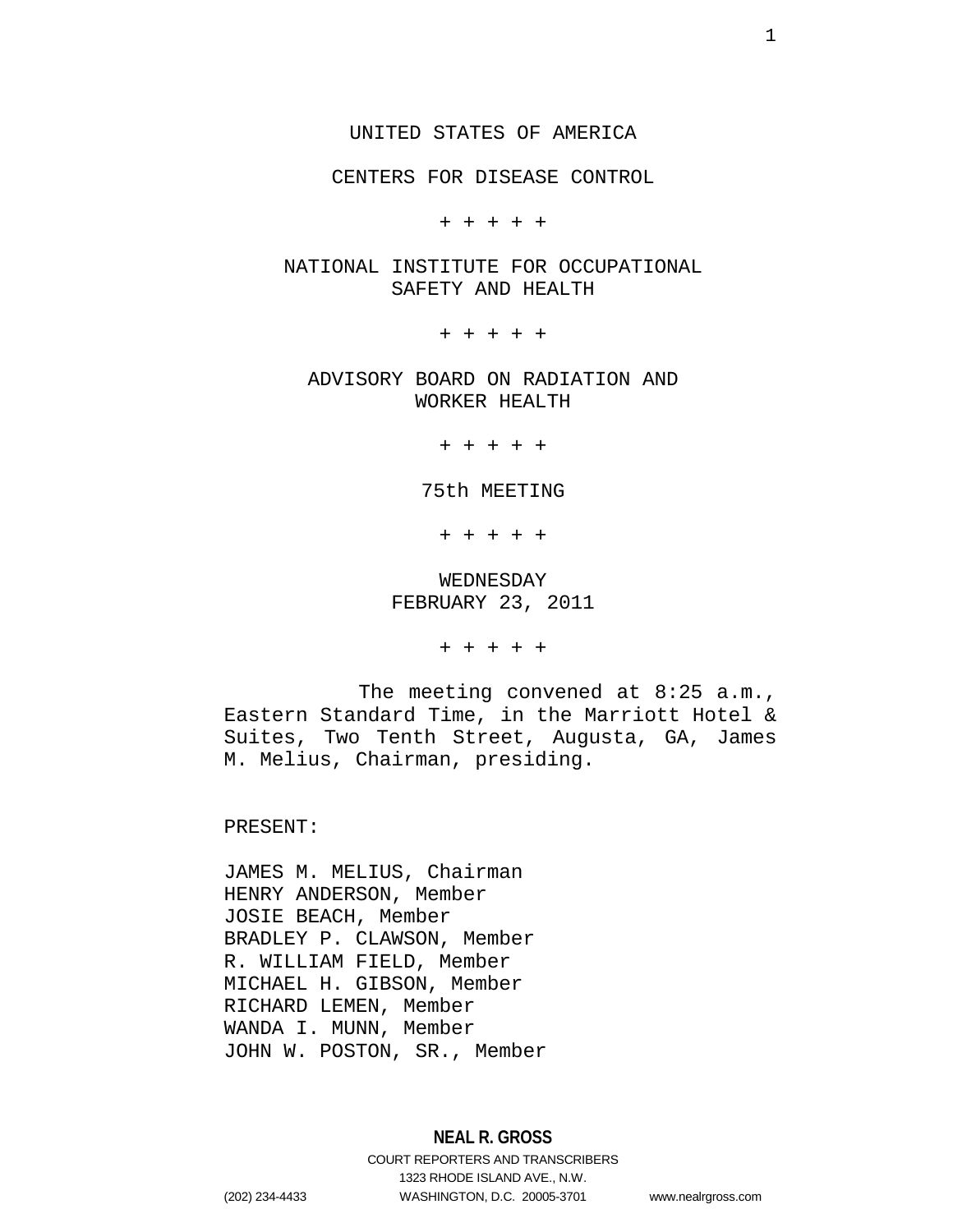PRESENT: (continued)

ROBERT W. PRESLEY, Member DAVID B. RICHARDSON, Member GENEVIEVE S. ROESSLER, Member PHILLIP SCHOFIELD, Member PAUL L. ZIEMER, Member TED KATZ, Designated Federal Official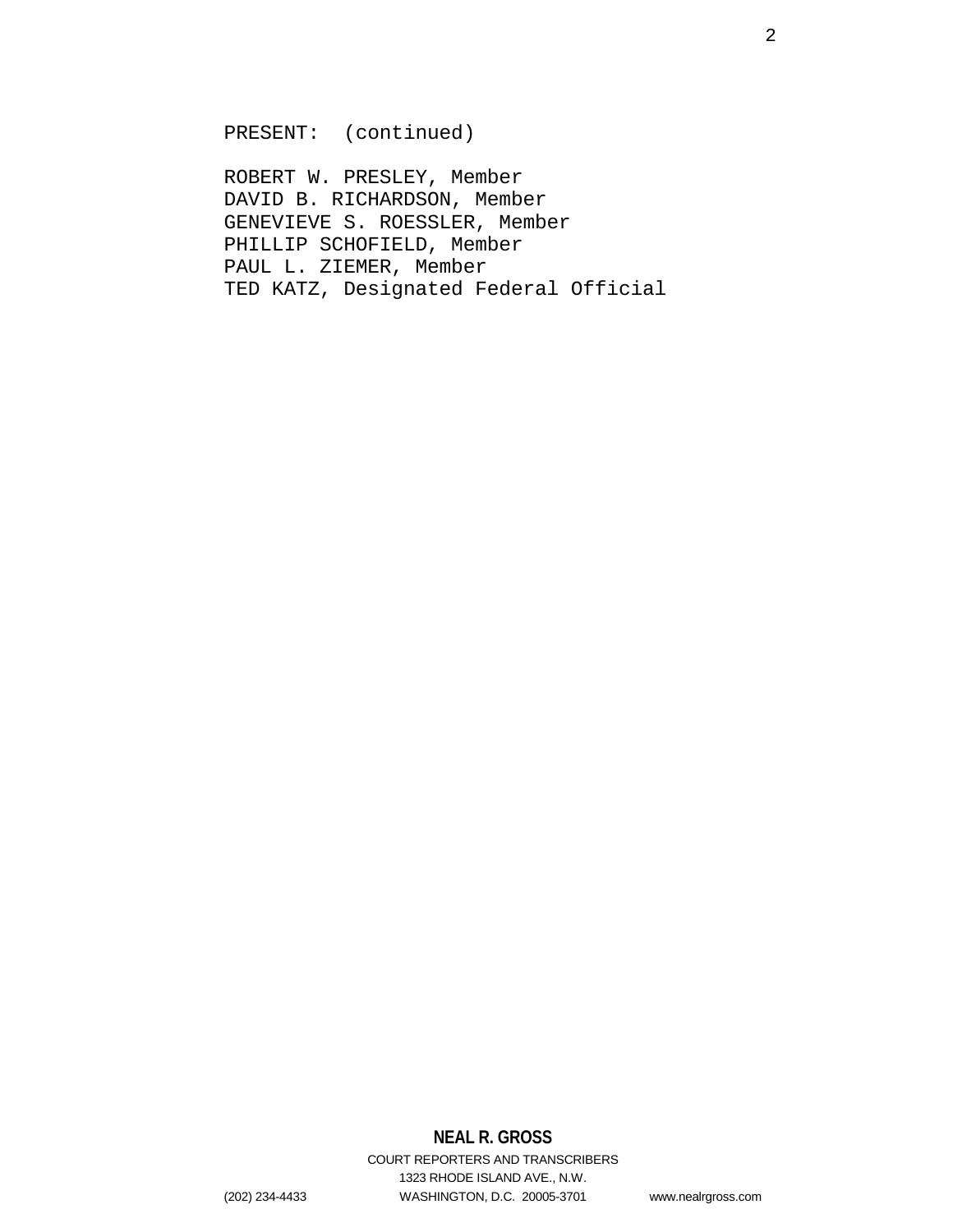REGISTERED AND/OR PUBLIC COMMENT PARTICIPANTS:

ADAMS, NANCY, NIOSH Contractor AL-NABULSI, ISAF, DOE BARRIE, TERRIE\* BELL, BARBARA BURGOS, ZAIDA, NIOSH CRUZ, RUBEN, CDC EVASKOVICH, ANDREW FITZGERALD, JOE, SC&A GARDNER, DEMETRIA, MASO HAND, DONNA HINNEFELD, STU, DCAS HOWELL, EMILY, HHS KINMAN, JOSH, DCAS KOTSCH, JEFF, DOL LEWIS, GREG, DOE LEWIS, MARK, ATL LIN, JENNY, HHS MAKHIJANI, ARJUN, SC&A MAURO, JOHN, SC&A McKENNEY, CHRIS NETON, JIM, DCAS PORTER, DIANE, DCAS PRESLEY, LOUISE REUTMAN, SUSAN, DCAS RUTHERFORD, LAVON, DCAS THEISSEN-BUGG, JOANN THURBER, BILL, SC&A\* VLIEGER, FAYE\* WADE, LEW, NIOSH Contractor

\*Participating via telephone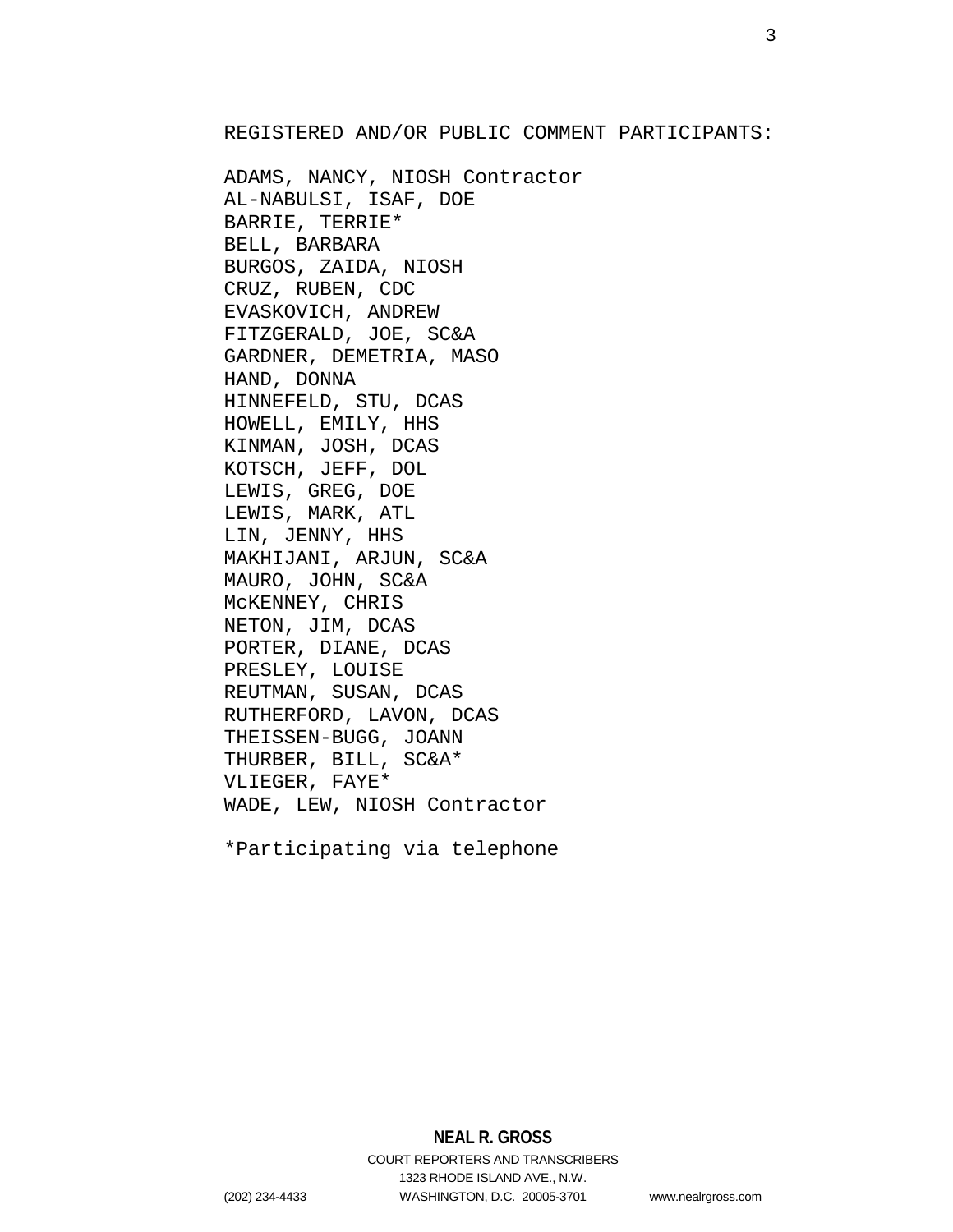# T-A-B-L-E O-F C-O-N-T-E-N-T-S

| Welcome - Dr. James Melius, Chair  5<br>Ted Katz, DFO  5                                                            |
|---------------------------------------------------------------------------------------------------------------------|
| NIOSH Program Update and Program Evaluation<br>Update - Mr. Stuart Hinnefeld, NIOSH  7<br>Dr. Lewis Wade, NIOSH  20 |
| DOL Program Update:<br>Mr. Jeffrey Kotsch, DOL  36                                                                  |
| DOE Program Update - Mr. Greg Lewis, DOE  61                                                                        |
|                                                                                                                     |
| Use of Coworker Data:<br>Dr. James Neton NIOSH  102                                                                 |
| Chapman Valve SEC Petition WG Report<br>Dr. John Poston, WG Chair  151                                              |
|                                                                                                                     |
| Reconstruction of Dose In The Residual<br>Contamination Period<br>Dr. James Neton, NIOSH  177                       |
| Dow Chemical SEC Petition:<br>Dr. John Mauro, SC&A  200                                                             |
| Board Work Session:<br>Dr. James Melius, Chair  223                                                                 |
|                                                                                                                     |
| Wah Chang SEC Petition:<br>Dr. James Neton, NIOSH  278                                                              |
|                                                                                                                     |
| Public Comment  317                                                                                                 |
| Adjourn  343                                                                                                        |

# **NEAL R. GROSS**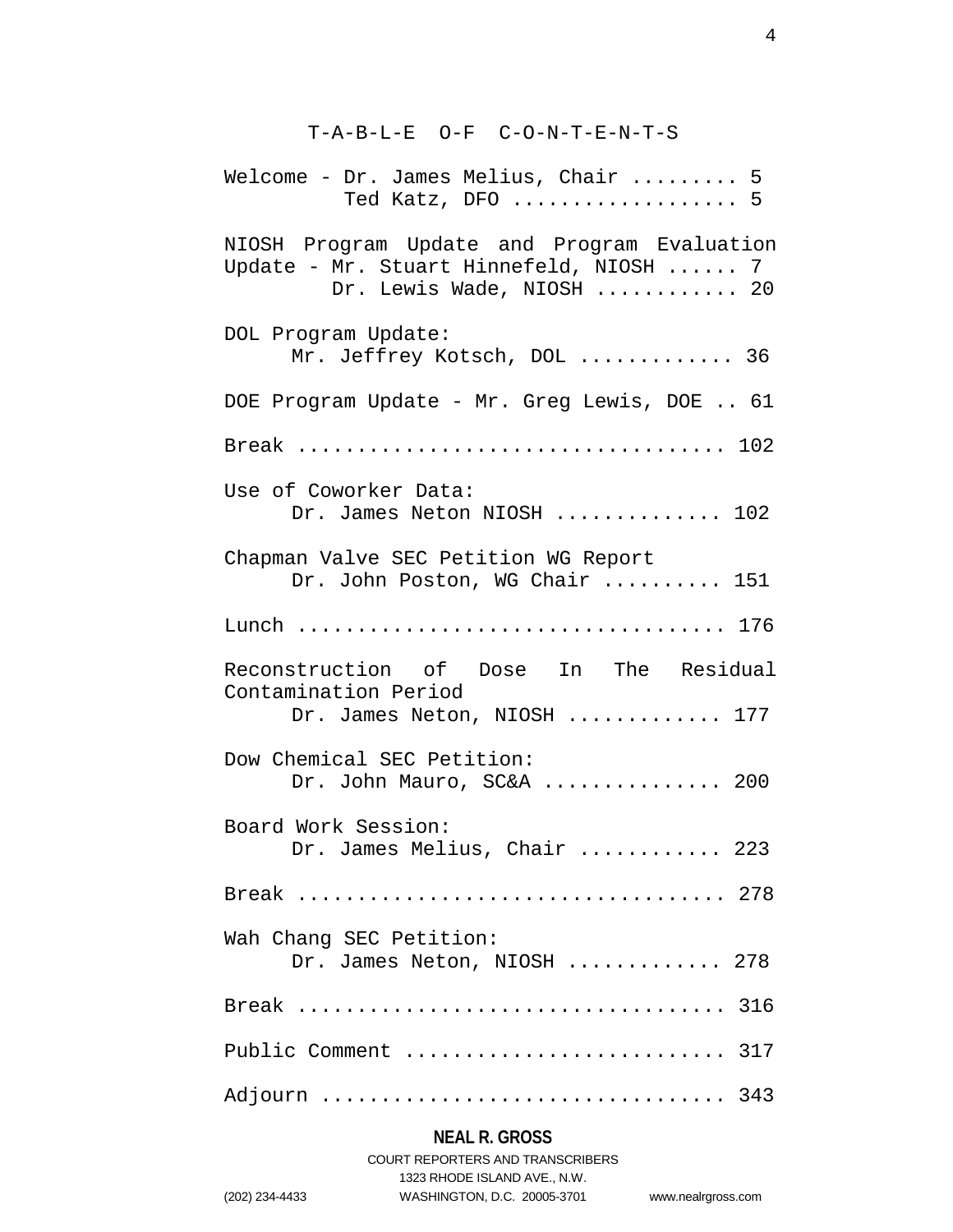| 1  | $P-R-O-C-E-E-D-I-N-G-S$                        |
|----|------------------------------------------------|
| 2  | $8:26$ a.m.                                    |
| 3  | CHAIRMAN MELIUS: Good morning, and             |
| 4  | welcome to Meeting Number 75 of the Advisory   |
| 5  | Board on Radiation and Worker Health. We       |
| 6  | should be having a party or something later to |
| 7  | celebrate Number 75.                           |
| 8  | For those of you attending the                 |
| 9  | last meeting, I know it looks as if we've      |
| 10 | shrunk, but it's the - gotten a lot shorter,   |
| 11 | but it's just the chairs here.                 |
| 12 | (Off-record comments.)                         |
| 13 | CHAIRMAN MELIUS: The tables are                |
| 14 | high, yes. Sort of a laid back Advisory        |
| 15 | Board. Leaning back. So I'll turn it over to   |
| 16 | Ted to -                                       |
| 17 | MR. KATZ: Thank you. Welcome.                  |
| 18 | I'm Ted Katz. I'm the Designated Federal       |
| 19 | Official of the Advisory Board. Welcome,       |
| 20 | Board Members, participants, members of the    |
| 21 | public in the room and mostly, I hope, on the  |
| 22 | line.                                          |

**NEAL R. GROSS** COURT REPORTERS AND TRANSCRIBERS

1323 RHODE ISLAND AVE., N.W.

(202) 234-4433 WASHINGTON, D.C. 20005-3701 www.nealrgross.com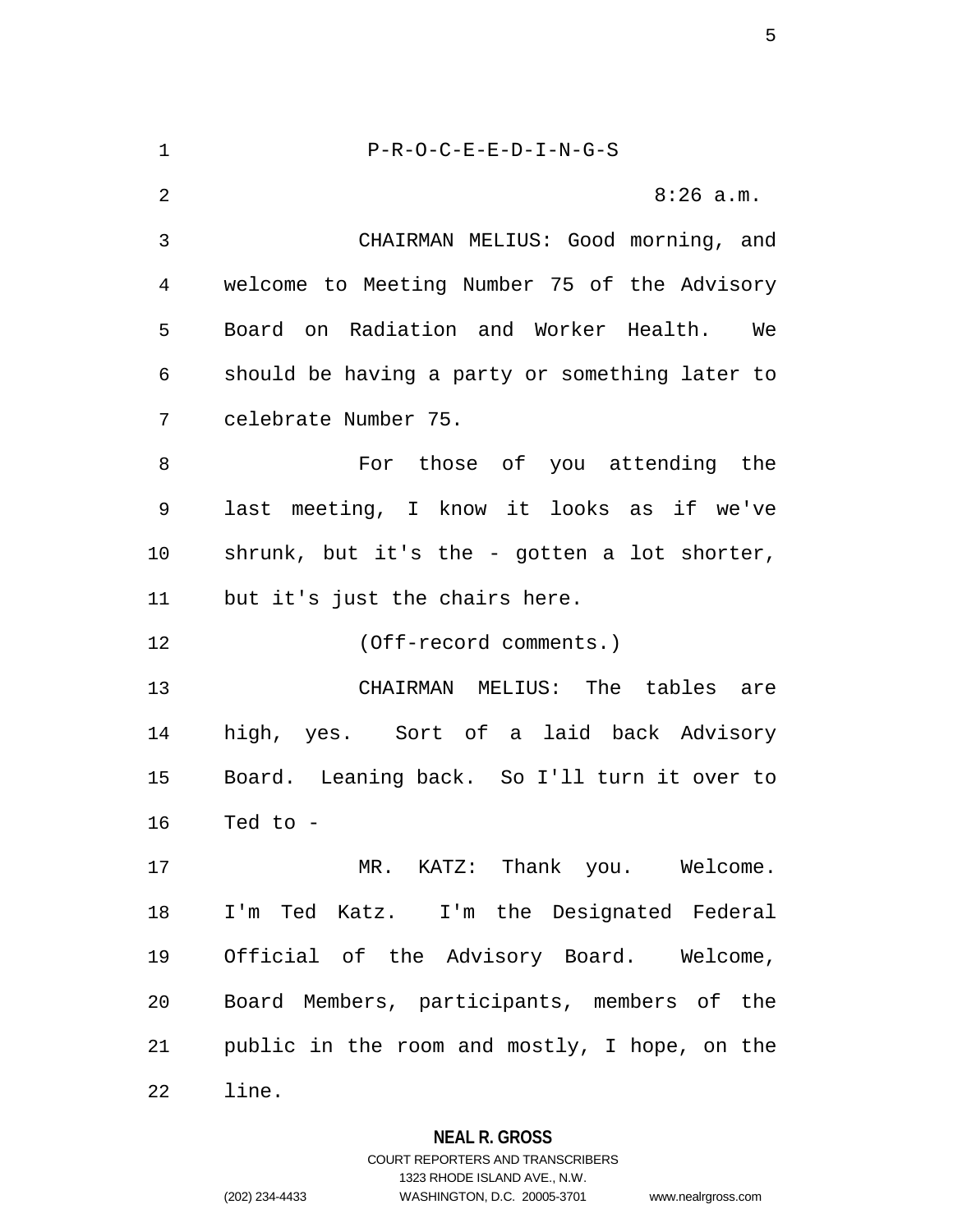1 We have a quite full agenda. I'll 2 just note one thing particularly for public 3 participants.

4 We have two public comment 5 sessions. There is one that begins at 6:30 6 tonight, 6:30 to 7:30 tonight. And a second 7 public comment session preceded by some 8 presentations on the Savannah River Site 9 tomorrow night beginning at 5:30 and going to 10 7:00 p.m.

11 Let me just for folks on the 12 phone, let me ask that you mute your phones. 13 If you don't have a mute button, \*6. And 14 please do not at any point put the call on 15 hold, but hang up and dial back in if you need 16 to leave the meeting for some time.

17 Last thing to note is attendance. 18 Today we have all Board Members but two. Mr. 19 Griffon will be joining us later this 20 afternoon, we hope, and Dr. Lockey will be 21 absent for most of this meeting. He will be 22 calling in for at least one session tomorrow,

**NEAL R. GROSS**

COURT REPORTERS AND TRANSCRIBERS 1323 RHODE ISLAND AVE., N.W. (202) 234-4433 WASHINGTON, D.C. 20005-3701 www.nealrgross.com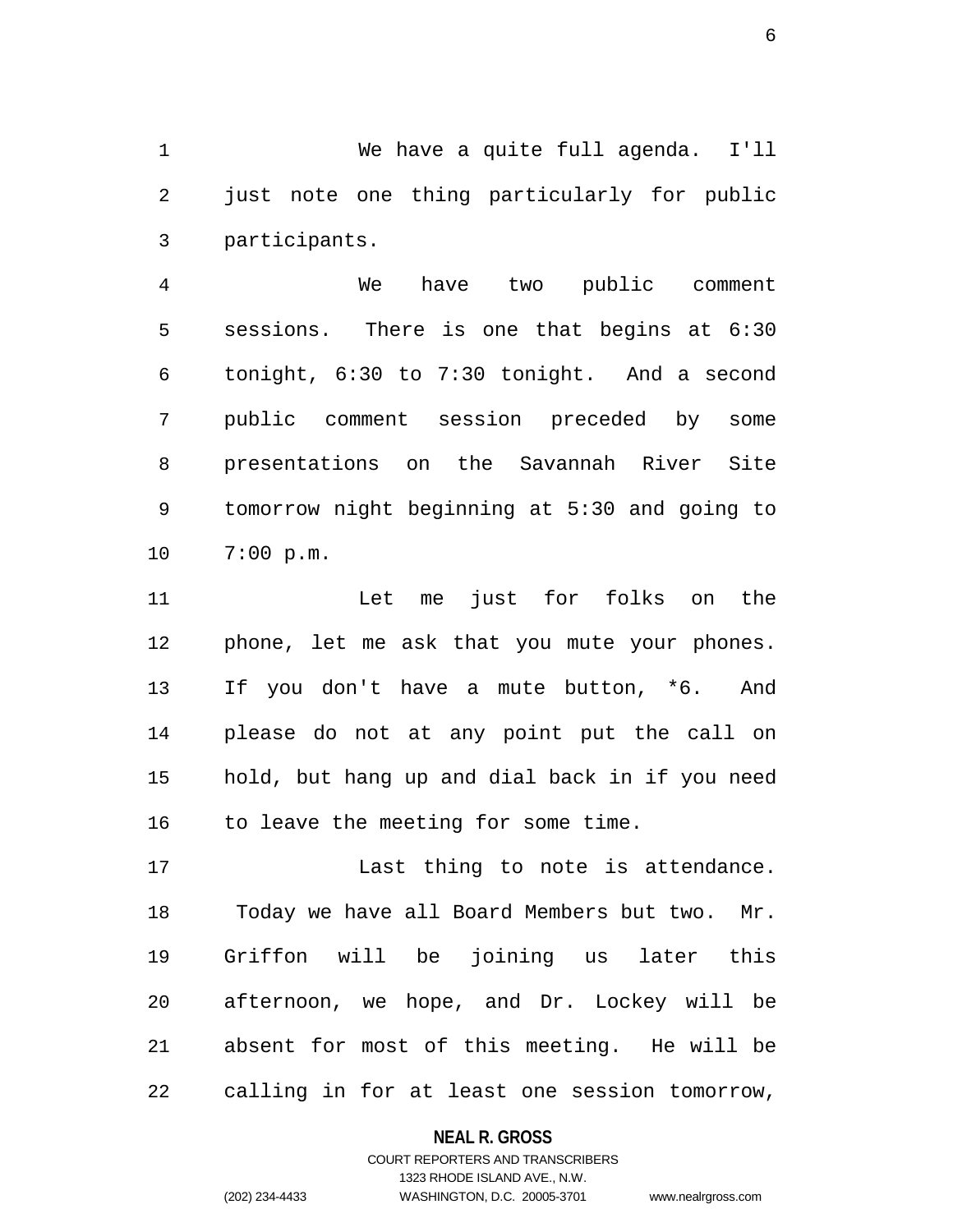1 and the agenda is yours.

2 CHAIRMAN MELIUS: Okay. Good. 3 Welcome, and our first presentation will be a 4 NIOSH program update with Stu Hinnefeld, 5 followed by Lew Wade. 6 MR. HINNEFELD: Thank you, Dr. 7 Melius, and good morning, everyone. 8 You provided in your package and 9 on your ScanDisk, the copy of the statistics 10 that I normally run through on this 11 presentation. 12 At the last meeting, we discussed 13 and, I believe, agreed to, that in the 14 interest of brevity that rather than run 15 through all those slides, I would just provide 16 a couple news updates and answer any questions 17 anyone might have on the statistics that were 18 provided. 19 So I am intending to proceed that 20 way unless you would like me to do something 21 different. And we'll see how this goes this 22 time and see how you like this.

**NEAL R. GROSS**

COURT REPORTERS AND TRANSCRIBERS 1323 RHODE ISLAND AVE., N.W. (202) 234-4433 WASHINGTON, D.C. 20005-3701 www.nealrgross.com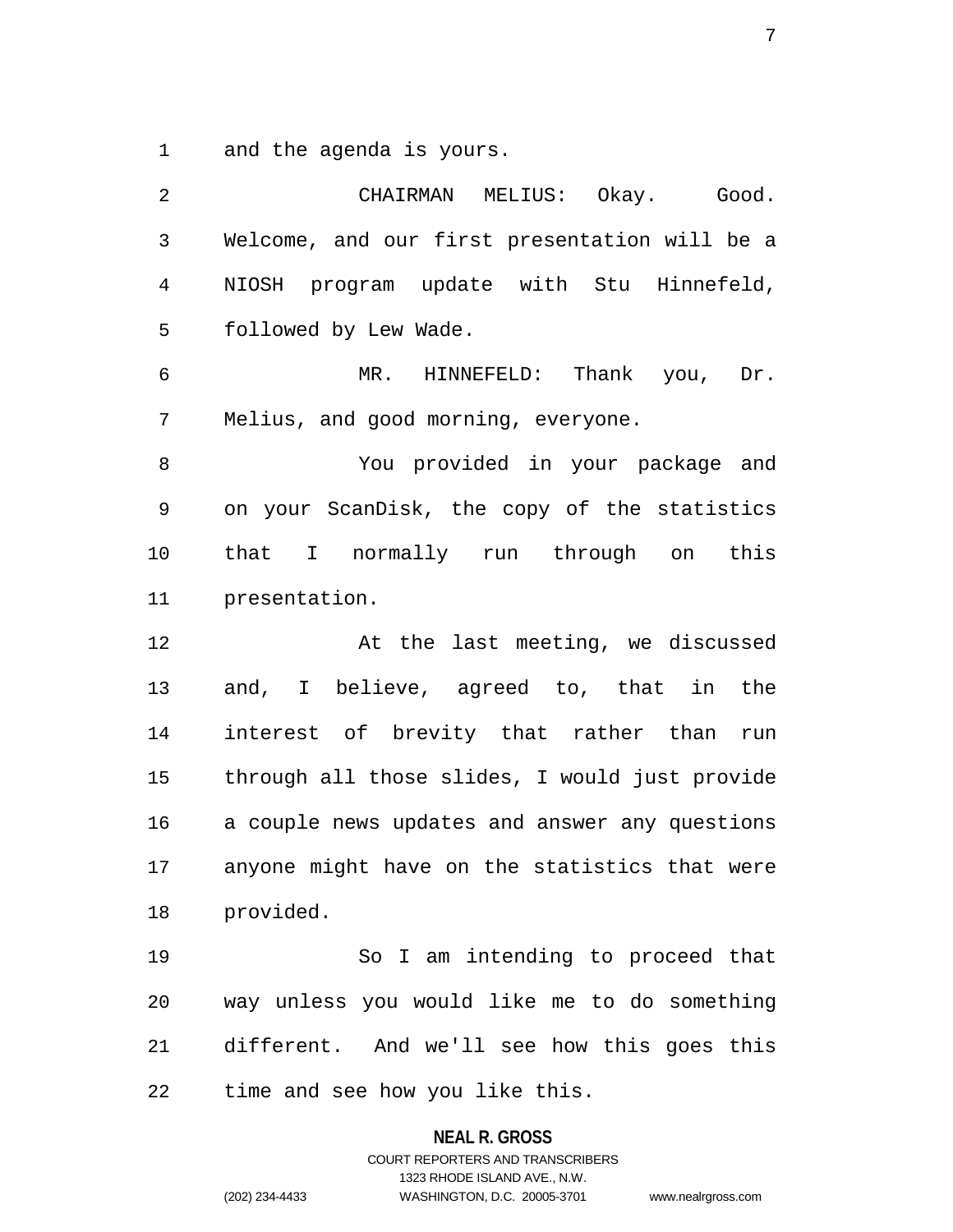1 Program news is relatively brief. 2 Things are running along pretty much sort of 3 like an operating manufacturing plant now. We 4 get the gozintas and the gozoutas and we get 5 new claims and try to turn out dose 6 reconstructions.

7 I did have a couple pieces of 8 news. One is that we have selected a new SEC 9 Petition Counselor to replace Laurie Breyer, 10 who left DCAS some weeks ago in order to take 11 another position within NIOSH.

12 And our new counselor is Josh 13 Kinman, who is here in the room. Josh, will 14 you stand up?

15 I think most of you probably have 16 received correspondence from Josh for a while 17 now because he's been working for us in a 18 somewhat different capacity for some time, 19 engaged in the SEC process.

20 So he's not a newcomer to the SEC 21 process. He has a pretty good understanding 22 of the process and has worked quite closely

#### **NEAL R. GROSS**

### COURT REPORTERS AND TRANSCRIBERS 1323 RHODE ISLAND AVE., N.W. (202) 234-4433 WASHINGTON, D.C. 20005-3701 www.nealrgross.com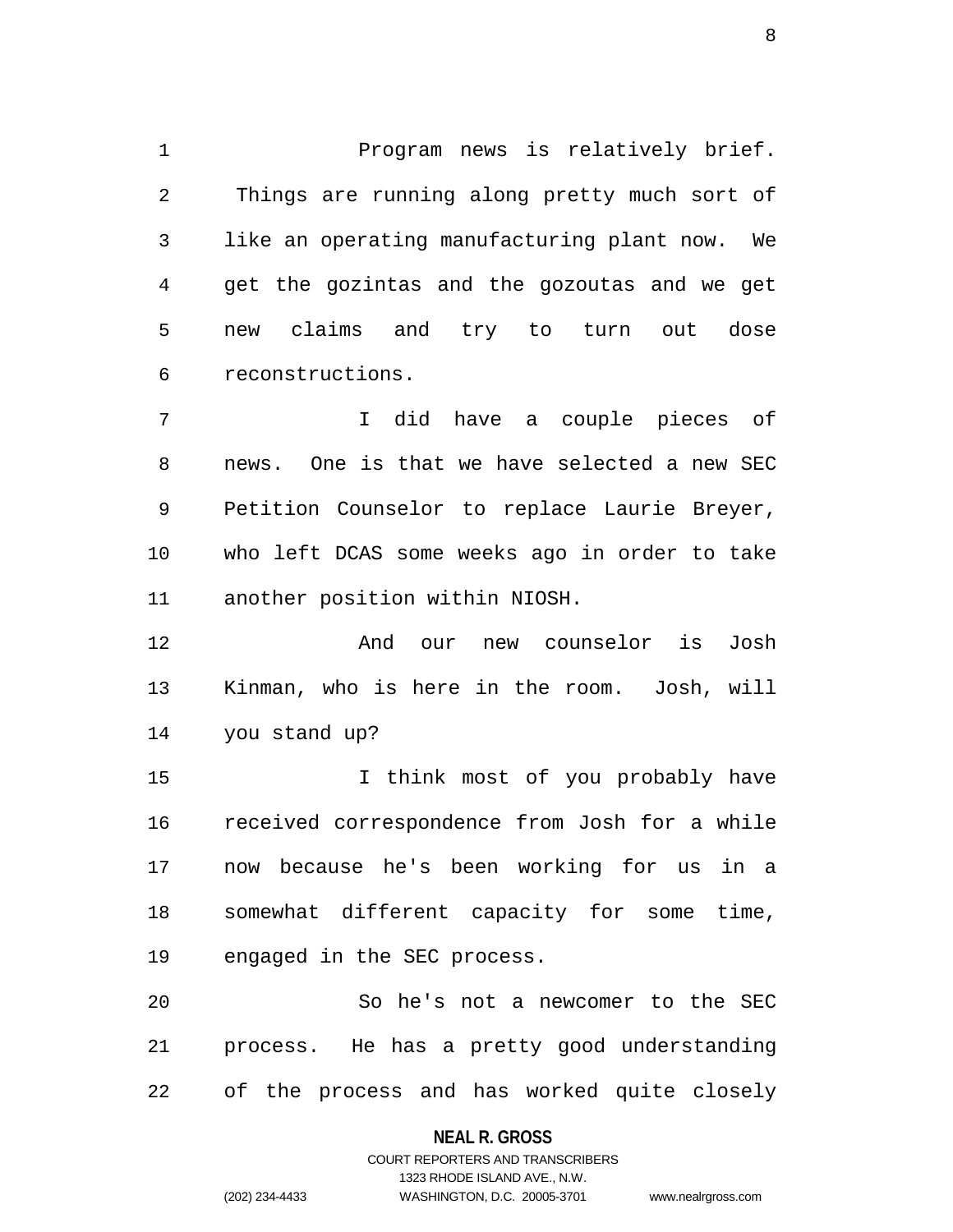1 for quite a while with LaVon Rutherford and 2 the rest of the folks working on SECs.

3 And so we are hopeful this will be 4 a relatively smooth transition. And Josh is 5 of course getting used to the new role of 6 being the contact person for petitioners, 7 which is the additional part. So far that 8 seems to be going pretty well. And he is of 9 course fairly busy in that role because 10 petitioners are pretty interested in how 11 things go with their petitions.

12 Now, the second piece of 13 information I want to talk about relates to 14 one particular site, GE Evendale, which is not 15 on the agenda for this meeting. And so this 16 is sort of preliminary information in 17 describing some things that we'll be providing 18 to the Board on the O: drive, you know. Some 19 supporting information, explanatory 20 information about what's been going on.

21 But just briefly for background 22 purposes, as you'll recall at the November

#### **NEAL R. GROSS**

COURT REPORTERS AND TRANSCRIBERS 1323 RHODE ISLAND AVE., N.W. (202) 234-4433 WASHINGTON, D.C. 20005-3701 www.nealrgross.com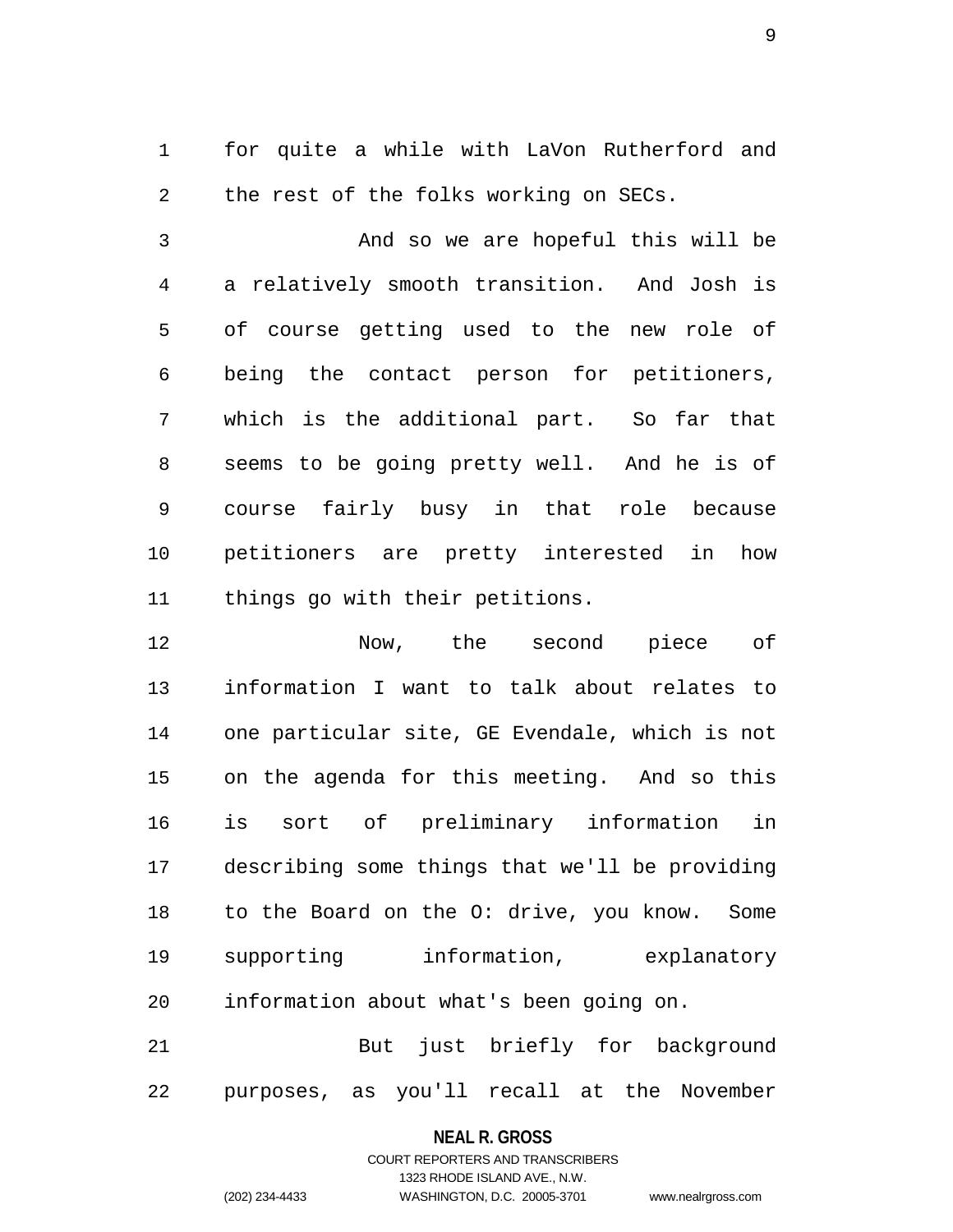1 meeting, at the Board's November meeting, 2 during my presentation, I indicated that we 3 had asked the Department of Labor about the 4 possibility of defining the Class somewhat 5 differently.

6 And I didn't bring the exact 7 definition that we proposed to them, but it 8 was along the lines of all workers who worked 9 at the covered facility at GE Evendale, also 10 known as Air Force Plant 36 or something like 11 that. Words to that effect.

12 In their response to us which we 13 received just before the November meeting, 14 they replied that they did not believe there 15 were any records that would allow them to 16 administer that class.

17 And so they were not in favor of 18 having a class of that sort, because there 19 would be no record that would allow the 20 administration of that class.

21 And they said and in addition 22 because of some questions about the solidity

> **NEAL R. GROSS** COURT REPORTERS AND TRANSCRIBERS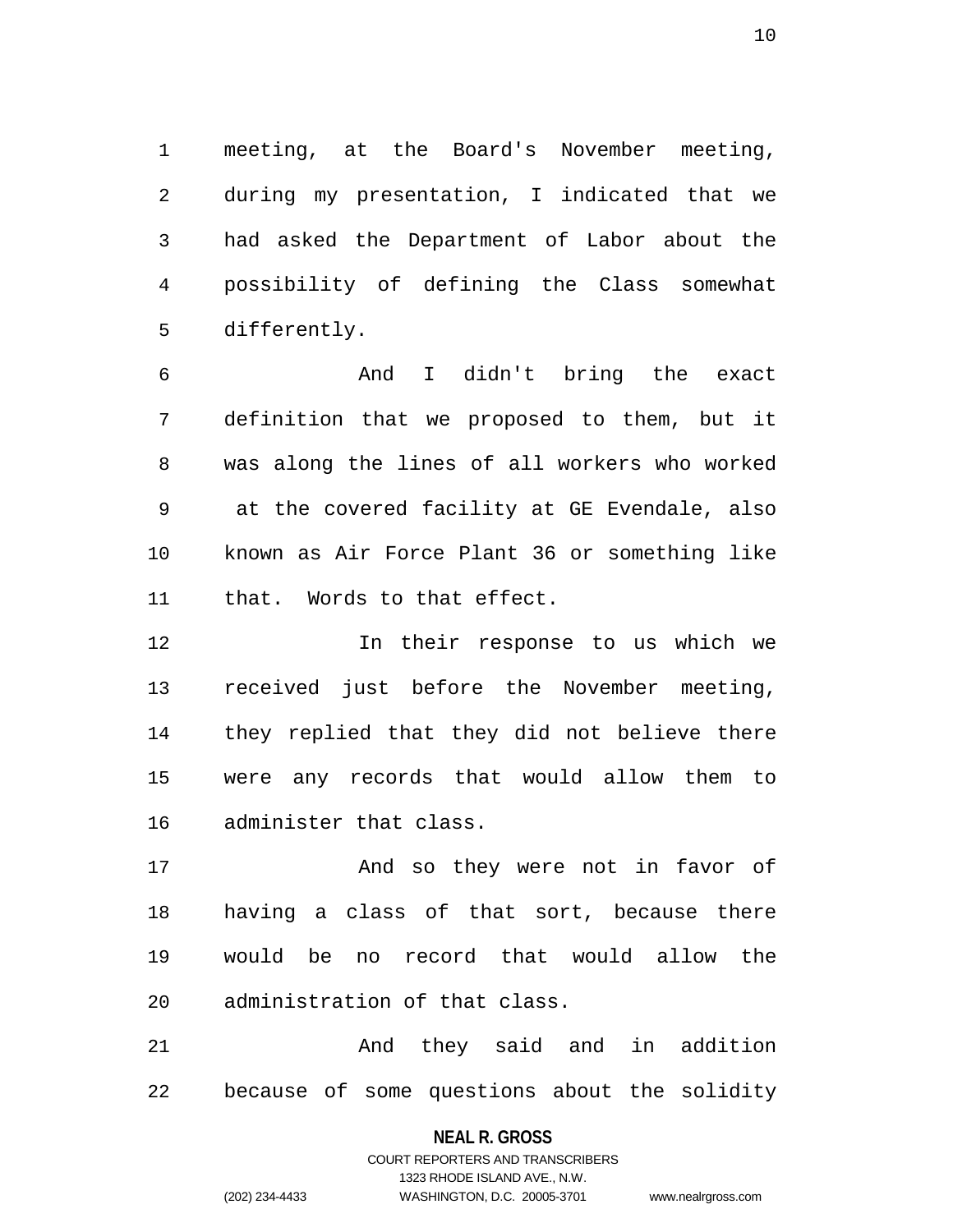1 of the evidence for designating this, this 2 site, we're going to ask the Department of 3 Energy to look into whether this should really 4 be a DOE site or not. Now, that was in the 5 letter they sent to me.

6 Okay. When they subsequently sent 7 a letter to the Department of Energy, they did 8 one of the two things they said they were 9 going to do in their letter to me. One of the 10 things they said was, we are asking the 11 Department of Energy - I'm sorry. They didn't 12 say they couldn't administer the Class.

13 What DOL said was they will ask 14 the Department of Energy if they have any 15 records that would allow us to put people in 16 Air Force Plant 36.

17 And then the second part was, and 18 also we're going to check this designation 19 thing.

20 Well, when they sent the letter to 21 the Department of Energy, all they asked them 22 was, do you have any records that would

#### **NEAL R. GROSS**

COURT REPORTERS AND TRANSCRIBERS 1323 RHODE ISLAND AVE., N.W. (202) 234-4433 WASHINGTON, D.C. 20005-3701 www.nealrgross.com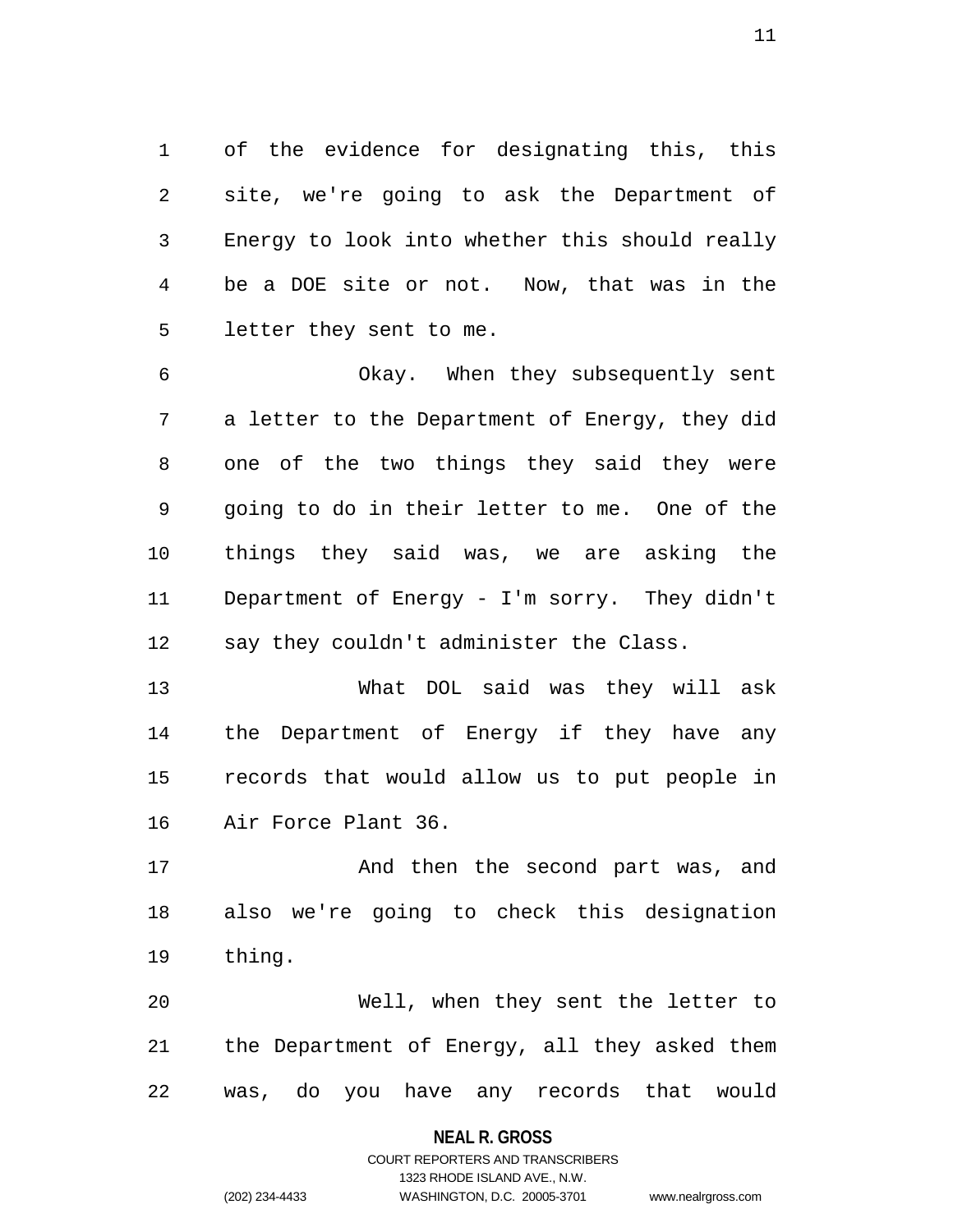1 administer this class, and they didn't ask 2 about the designation. And so they have 3 elected not to do that.

4 I did call then and confirm with 5 Department of Labor that they had elected not 6 to pursue that question and to leave the 7 designation question alone.

8 So the designation is going to 9 stand as it is, which is a DOE facility from 10 1961 to 1970.

11 Department of Labor, I believe, 12 has responded by now that there really are no 13 more records. We don't have anything that 14 will let you, you know, would put you on Air 15 Force Plant 36. So that's one piece of the 16 story with GE.

17 The other piece of the story with 18 GE is also right before the November Board 19 meeting, if you'll recall, GE had agreed to 20 provide to us, and we had just received, all 21 the radiation exposure records that GE holds 22 for their employees. They gave us the entire

#### **NEAL R. GROSS**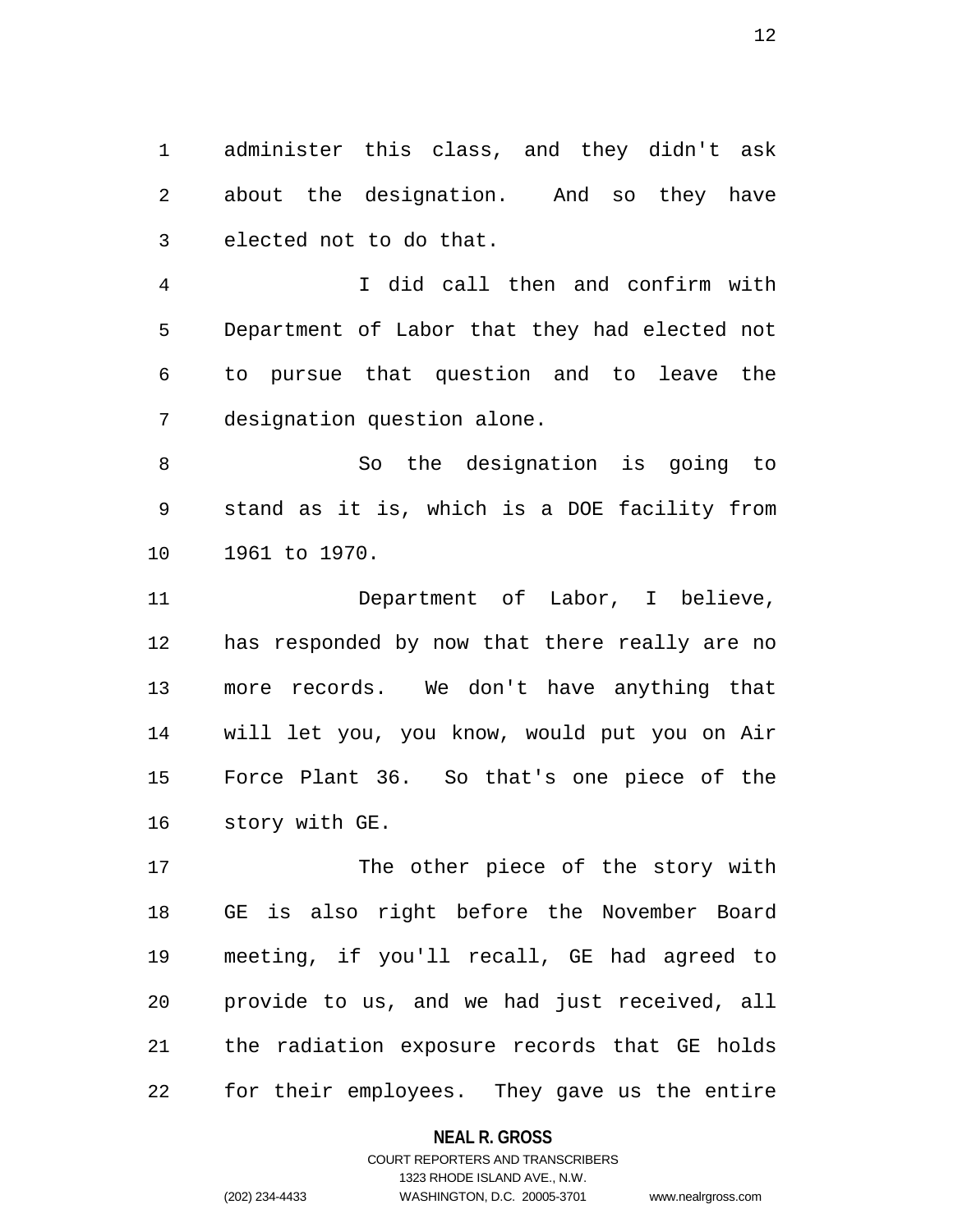1 document.

2 And so we've been analyzing what 3 we have in terms of exposure records for GE. 4 And for the years of 1961 to 1970, for the 5 covered period, we do in fact have individual 6 exposure cards for some number of people in 7 each year.

8 And we have sort of - you can 9 analyze these things in a number of ways, and 10 this is the way we've elected to analyze it 11 is, how many individual exposure records do 12 you have for each of these ten years. And it 13 ranges from a high of somewhere around 1200 in 14 1961, the first year - and this is 15 individuals, you know, people - and then it 16 drops immediately down to about 200.

17 It's in like the 200 to 300 range 18 from `62 through `69. And then 1970 it drops 19 again maybe down to the mid-100s.

20 So that's the - and we have not 21 looked at the names to see it's the same 200 22 people. We have not done that. We have not

> **NEAL R. GROSS** COURT REPORTERS AND TRANSCRIBERS 1323 RHODE ISLAND AVE., N.W.

(202) 234-4433 WASHINGTON, D.C. 20005-3701 www.nealrgross.com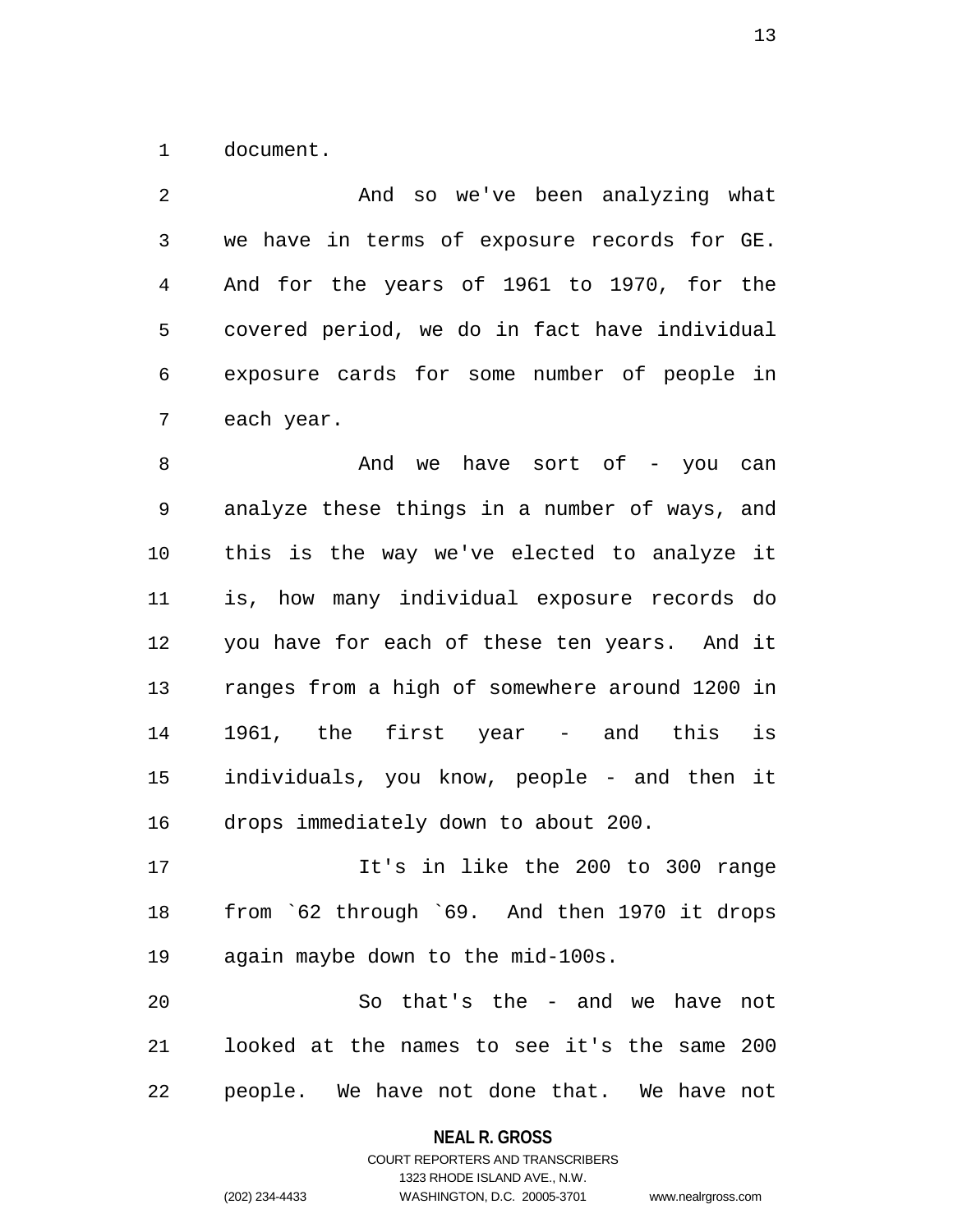1 done that at all just yet.

| 2  | So these are external exposure                 |
|----|------------------------------------------------|
| 3  | The internal exposure data is<br>results.      |
| 4  | limited essentially to three years in the      |
| 5  | middle. I think it's `64 through `66. And      |
| 6  | those tend to be - well, two of those years    |
| 7  | were about 180 data points. Almost all         |
| 8  | uranium bioassay.                              |
| 9  | And the third year there were 60               |
| 10 | data points. Again, mainly uranium bioassay.   |
| 11 | There was some thorium bioassay in there.      |
| 12 | And then there were a couple data points from  |
| 13 | 1970 just kind of stuck out there.             |
| 14 | Most of the results, this includes             |
| 15 | both the internal and external results, do not |
| 16 | put a location with that person. So this       |
| 17 | person got this dose. We don't know where      |
| 18 | that person worked.                            |
| 19 | In something like seven of the ten             |
| 20 | years, the only location listed for a person   |
| 21 | who has an exposure record is the health and   |
| 22 | safety. So apparently the health and safety    |

**NEAL R. GROSS**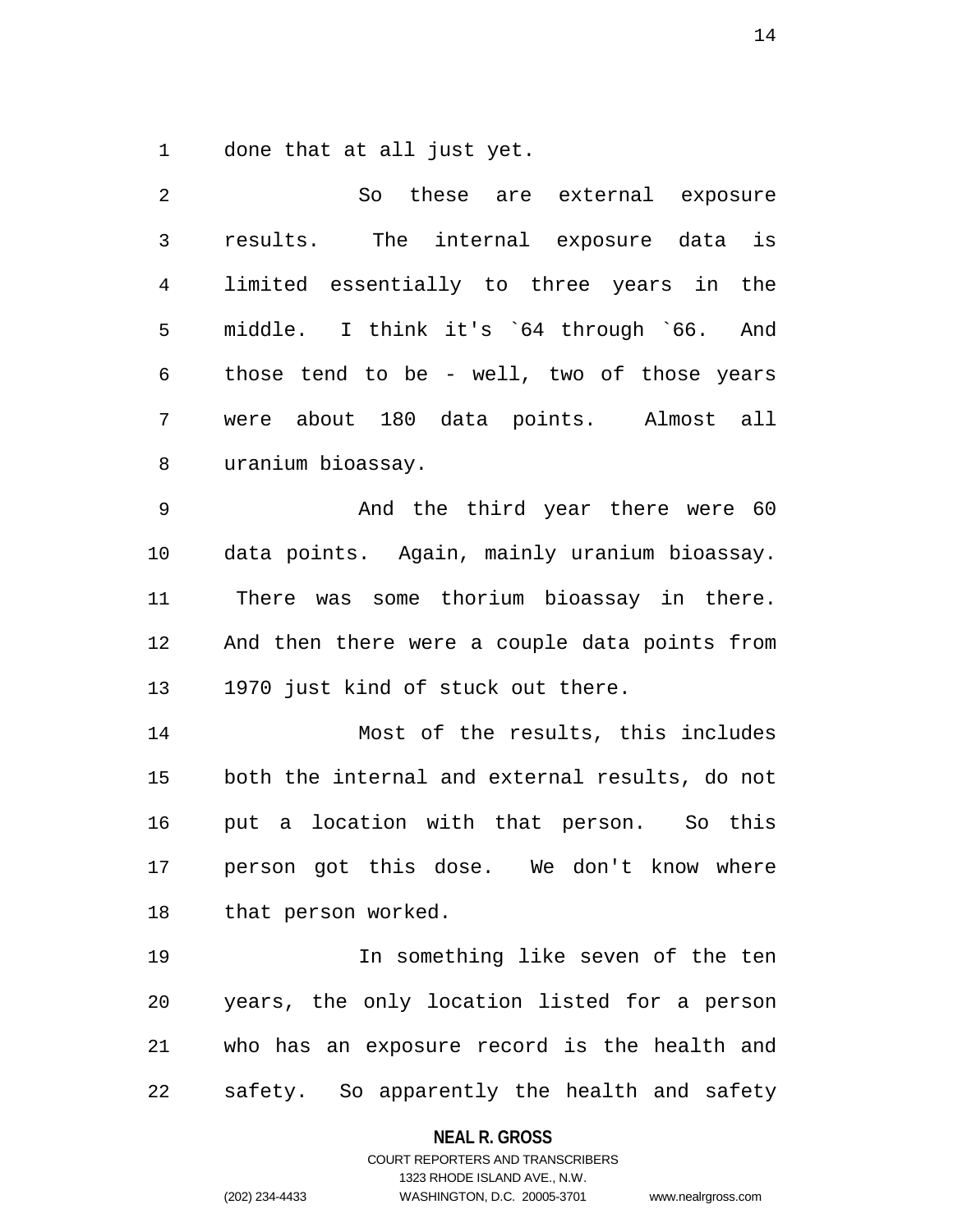1 people recorded their locations, and the other 2 people didn't.

3 So we are continuing that 4 analysis. We'll provide what we have. We'll 5 probably do some additional things. As I go 6 through these things, more questions always 7 pop into my mind, which I'm sure pop into your 8 mind as well.

9 And we'll be providing that 10 information on the O: drive for the Board's 11 future consideration. We're not suggesting 12 any action today, but we want to sort this 13 out.

14 The internal data is very limited. 15 I mean, there are like three years when you 16 have any internal data at all. I think 17 there's one in vivo count for the entire 18 covered period. So the internal data is 19 really quite limited from this.

20 And so it looks, you know, we 21 don't really see a lot of hope for 22 reconstructing all the doses for the people.

### **NEAL R. GROSS** COURT REPORTERS AND TRANSCRIBERS 1323 RHODE ISLAND AVE., N.W.

(202) 234-4433 WASHINGTON, D.C. 20005-3701 www.nealrgross.com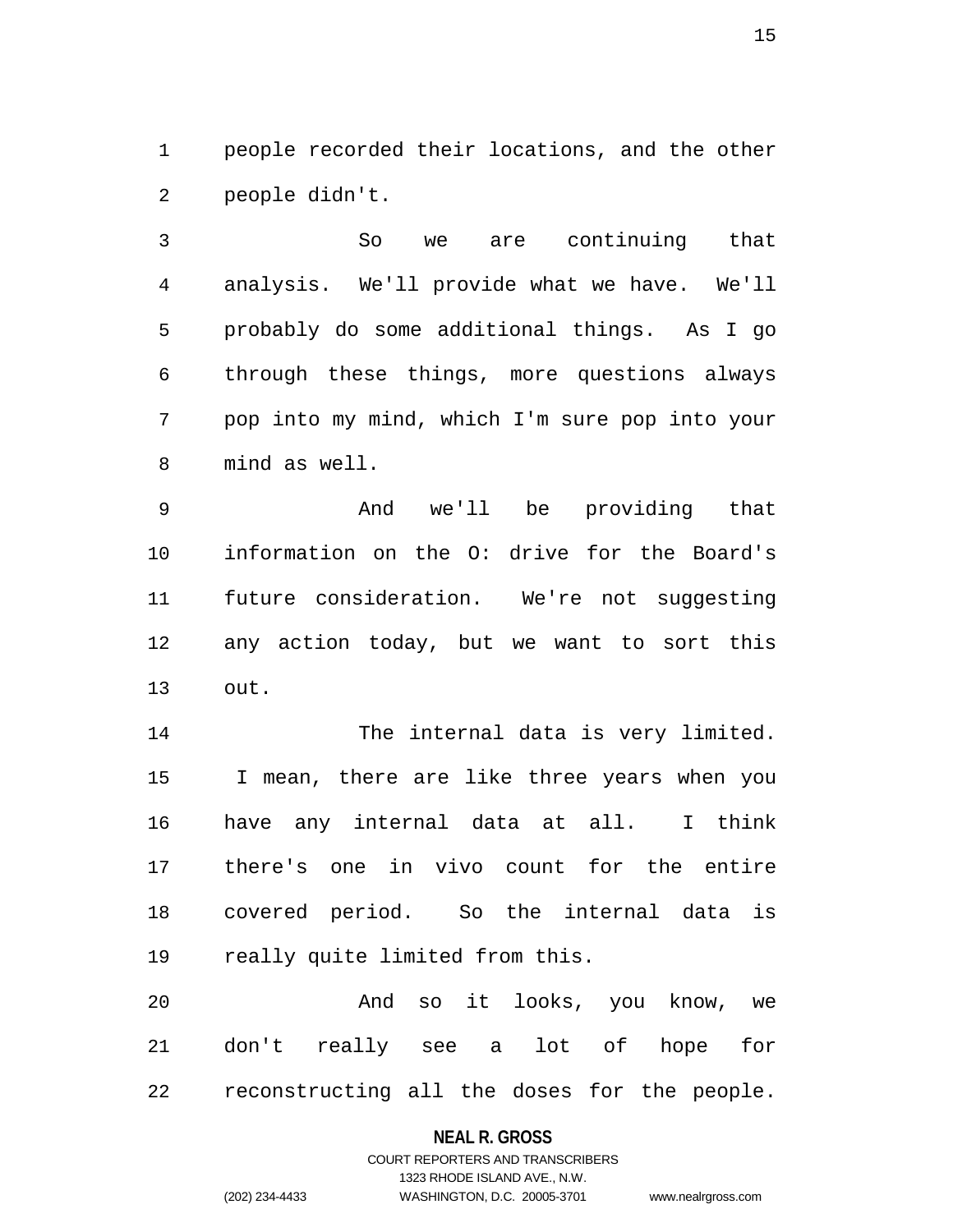1 And so we're going to have largely the same 2 question we've had all along about, what do we 3 do with this site.

4 So we'll be providing additional 5 information as time goes forward on GE, but my 6 plan is to put it on the O: drive and inform 7 the Board when we've added something and put 8 some explanatory notes on what it is. And 9 then maybe collect some more questions from 10 Board Members as additional questions come to 11 people.

12 Okay. That is the extent of the 13 news I had intended to cover. Are there 14 questions about that or about any of the 15 statistics that were sent to you?

16 CHAIRMAN MELIUS: Yes. I have one 17 question on GE.

18 Would you be issuing either a new 19 Evaluation Report or a supplementary report? 20 It seems that there's been a lot 21 of information. The old report seems a little 22 bit out of date.

#### **NEAL R. GROSS**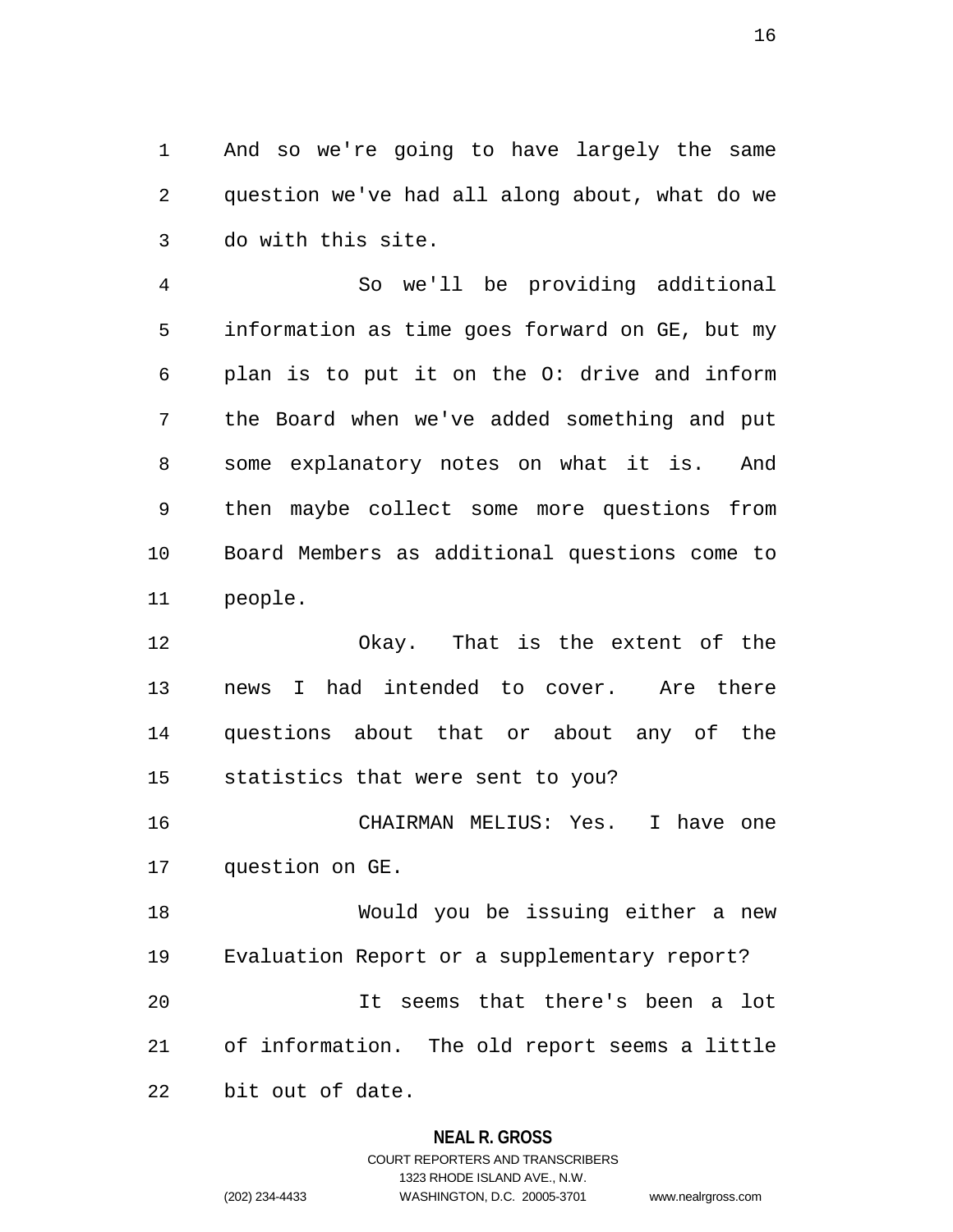1 MR. HINNEFELD: I think - yes, I 2 think we will submit a supplementary report. 3 I think that we want to make sure we have an 4 idea of how to go on that. 5 CHAIRMAN MELIUS: Yes. 6 MR. HINNEFELD: Before we issue the 7 report. And I think maybe some feedback from 8 the Board might be instructive. Rather than 9 for us to write one in the absence of feedback 10 from the Board and then hash it out here, it 11 might be instructive to get feedback from 12 Board Members, you know, individual Members or 13 collectively, however you prefer to do it, and 14 try to develop a position on this. 15 CHAIRMAN MELIUS: Okay. Well, 16 another possibility would be a Work Group that 17 maybe - 18 MR. HINNEFELD: That would be 19 certainly true, yes. 20 CHAIRMAN MELIUS: - we can talk 21 about later. 22 MR. HINNEFELD: Yes.

#### **NEAL R. GROSS**

### COURT REPORTERS AND TRANSCRIBERS 1323 RHODE ISLAND AVE., N.W. (202) 234-4433 WASHINGTON, D.C. 20005-3701 www.nealrgross.com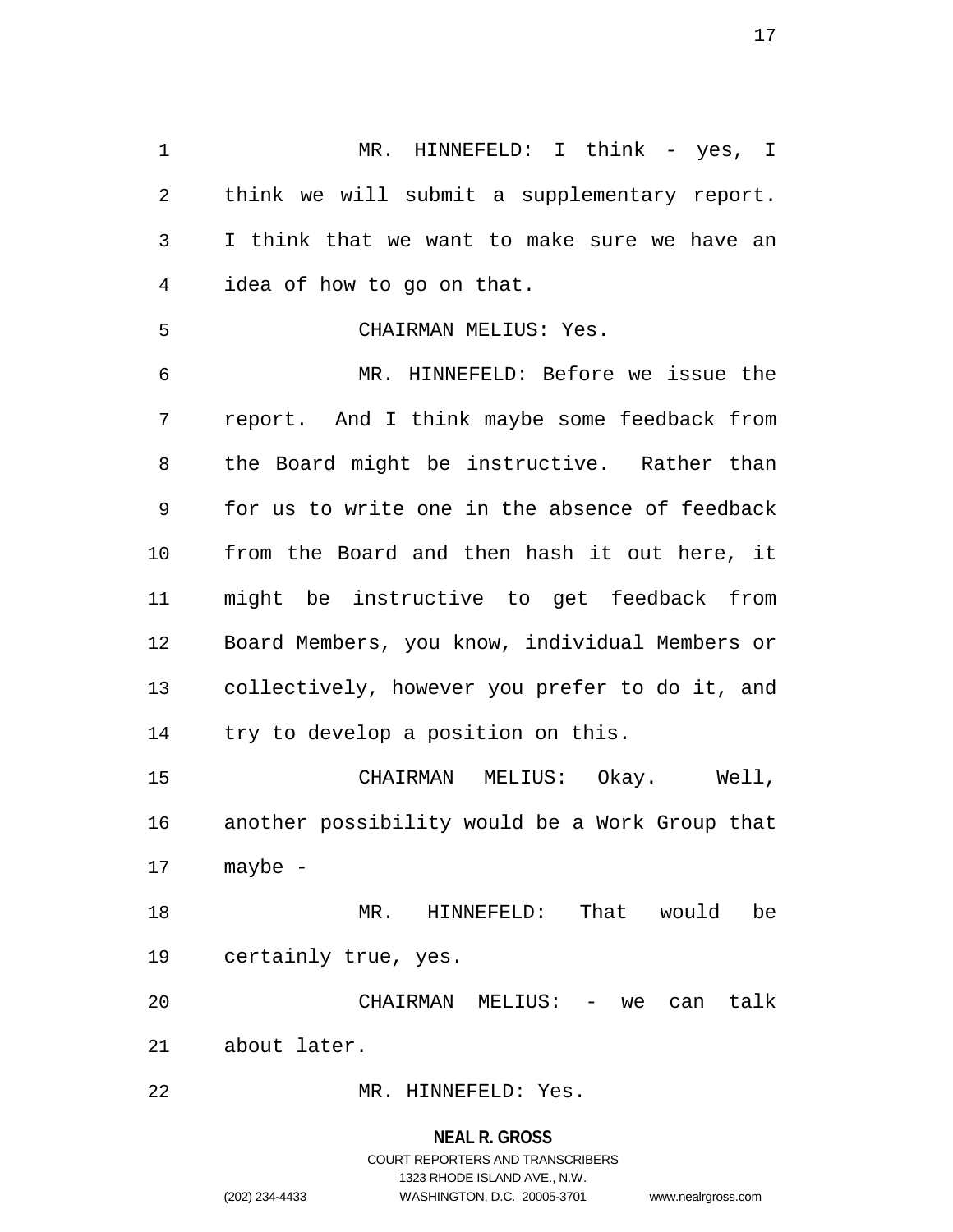1 CHAIRMAN MELIUS: I just get 2 concerned as we get to making a decision on 3 this that there's so much information, it's 4 all sort of on the O: drive, and it's really 5 hard for Board Members to sort of pull it 6 together and remember it all from -

7 MR. HINNEFELD: Well, I mean, 8 things that people, I think, things that were 9 going through my mind, what would people want 10 to see. Well, they'd want to see an example 11 of these records, you know. What's this 12 record look like that we got for Joe Smith, 13 you know? That kind of thing.

14 CHAIRMAN MELIUS: No, no, putting 15 it on the O: drive is very helpful. I think 16 that just having a report beyond that, I 17 think, sort of pulls it together and it's 18 useful.

19 MR. HINNEFELD: Oh, yes. Yes. 20 CHAIRMAN MELIUS: And it may be 21 that a Work Group - we decided not to do a 22 Work Group initially thinking we were going to

#### **NEAL R. GROSS**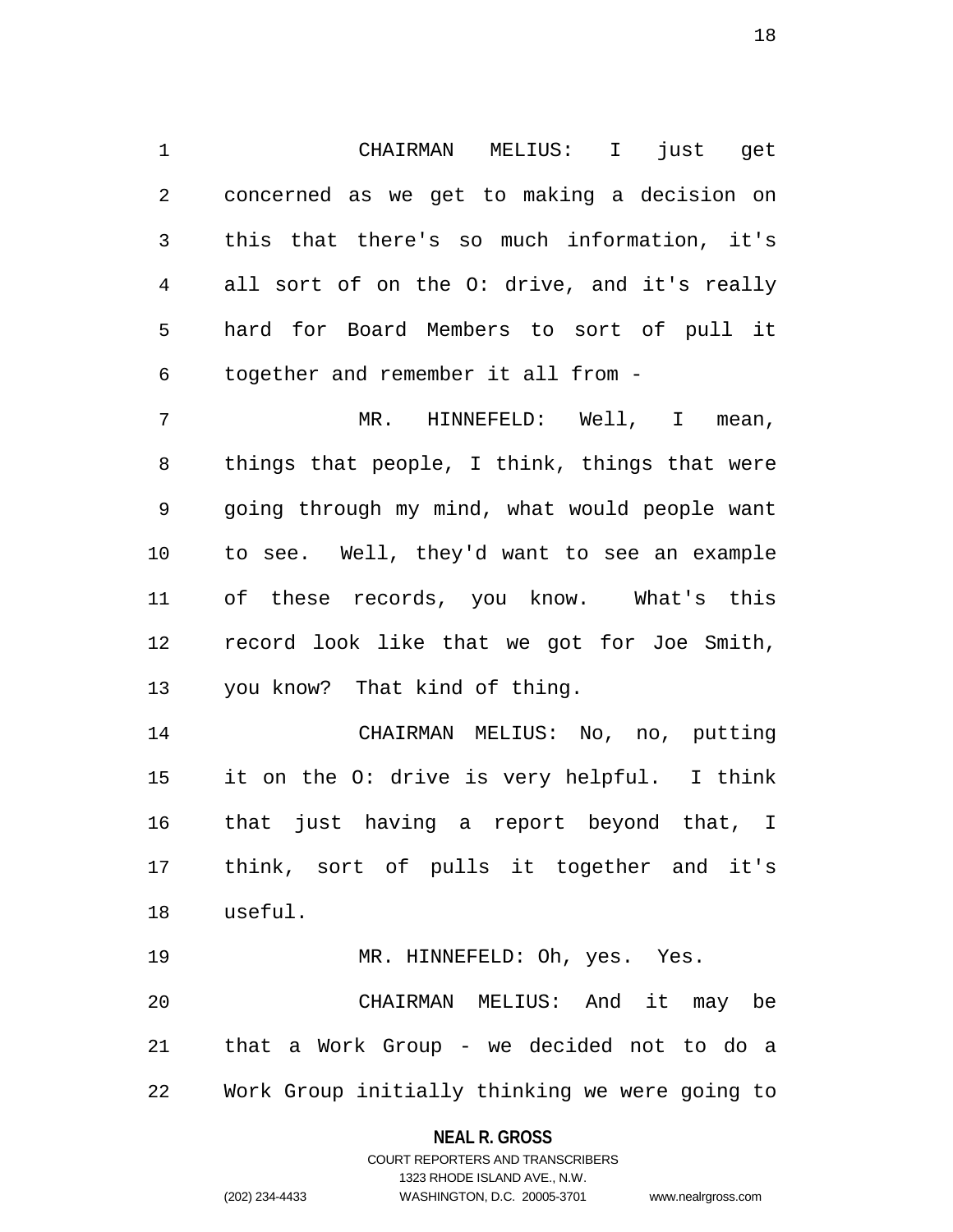$1$  qet -

2 MR. HINNEFELD: Yes, we recommended 3 adding a Class and - 4 CHAIRMAN MELIUS: It sort of got - 5 so we can talk about that later yet. 6 Josie? 7 MEMBER BEACH: I thought we had 8 actually asked the 250-day Work Group to look 9 at it. 10 CHAIRMAN MELIUS: No, we actually 11 decided not to ask the 250 - I think I 12 volunteered one of the Work Groups and we 13 decided that, well, no, it would be handled by 14 the next meeting. I think we had one or two 15 questions then, and one or two questions have 16 sort of grown exponentially. So we can talk 17 about that during our Board working time.

18 MR. HINNEFELD: Yes, it's like 19 radiation biology. The more questions you 20 have - the more answers you get, the more 21 questions you have.

22 CHAIRMAN MELIUS: Any other

**NEAL R. GROSS**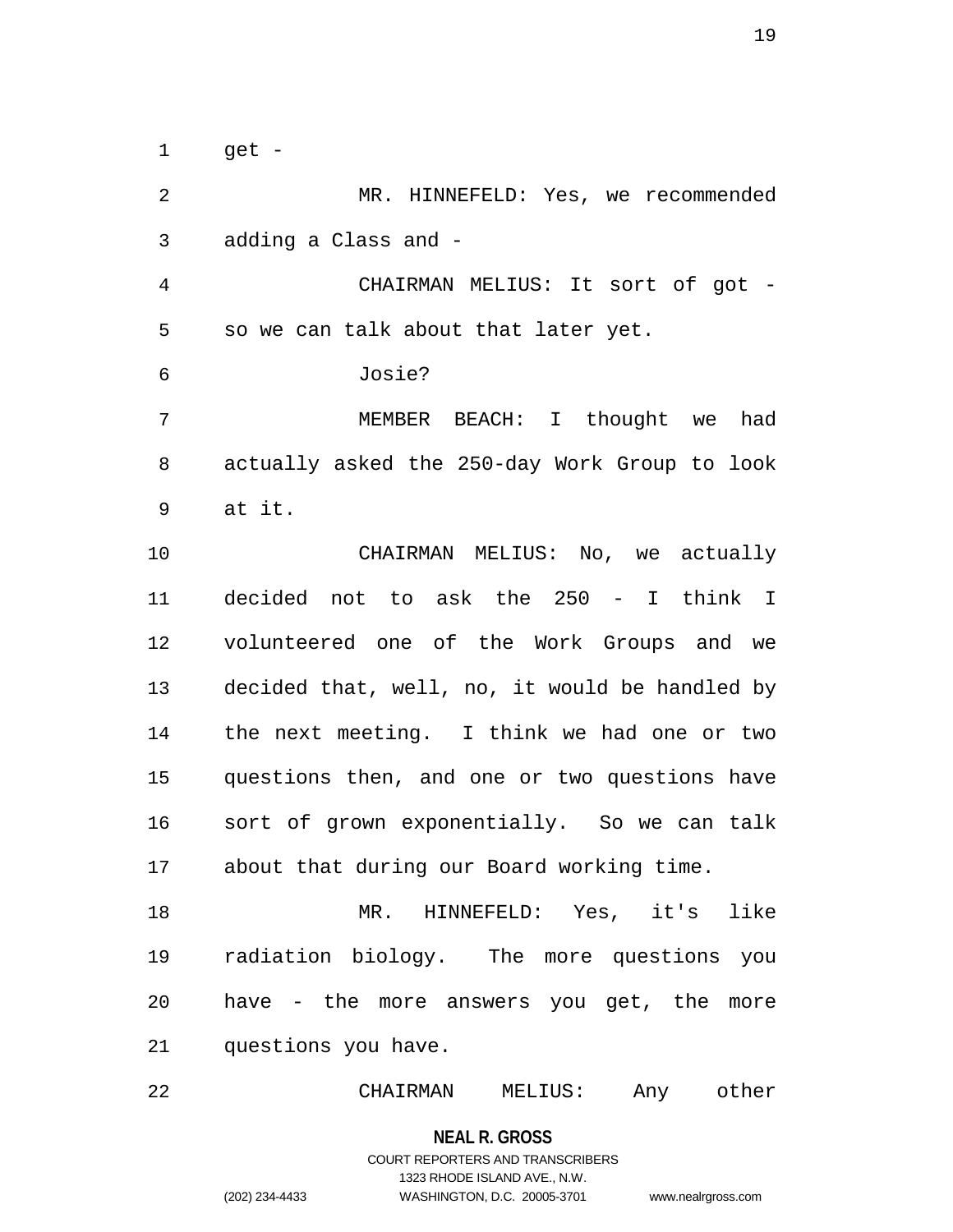1 questions for Stu? No?

2 Okay. Go ahead. 3 DR. WADE: Good morning. 4 CHAIRMAN MELIUS: Good morning. 5 DR. WADE: Always a pleasure to see 6 the smiling faces of the Advisory Board. And 7 I must say every time I come here, it lifts my 8 spirits to chat with you folks. 9 So I bring you warm regards from 10 Dr. Howard, the director of NIOSH. Before I 11 make my comments about the program review, Dr. 12 Howard has asked me to make the announcement 13 that he has appointed Stu Hinnefeld as the 14 permanent director of DCAS. 15 John had Stu in that position 16 acting for a while and was pleased with the 17 response of the community to Stu. So Stu is 18 now permanently the director of DCAS. 19 And we would expect him to expend 20 all of his efforts to pursue good science, but 21 also to do it kindly, with the needs of 22 petitioners and claimants in mind as he does

**NEAL R. GROSS**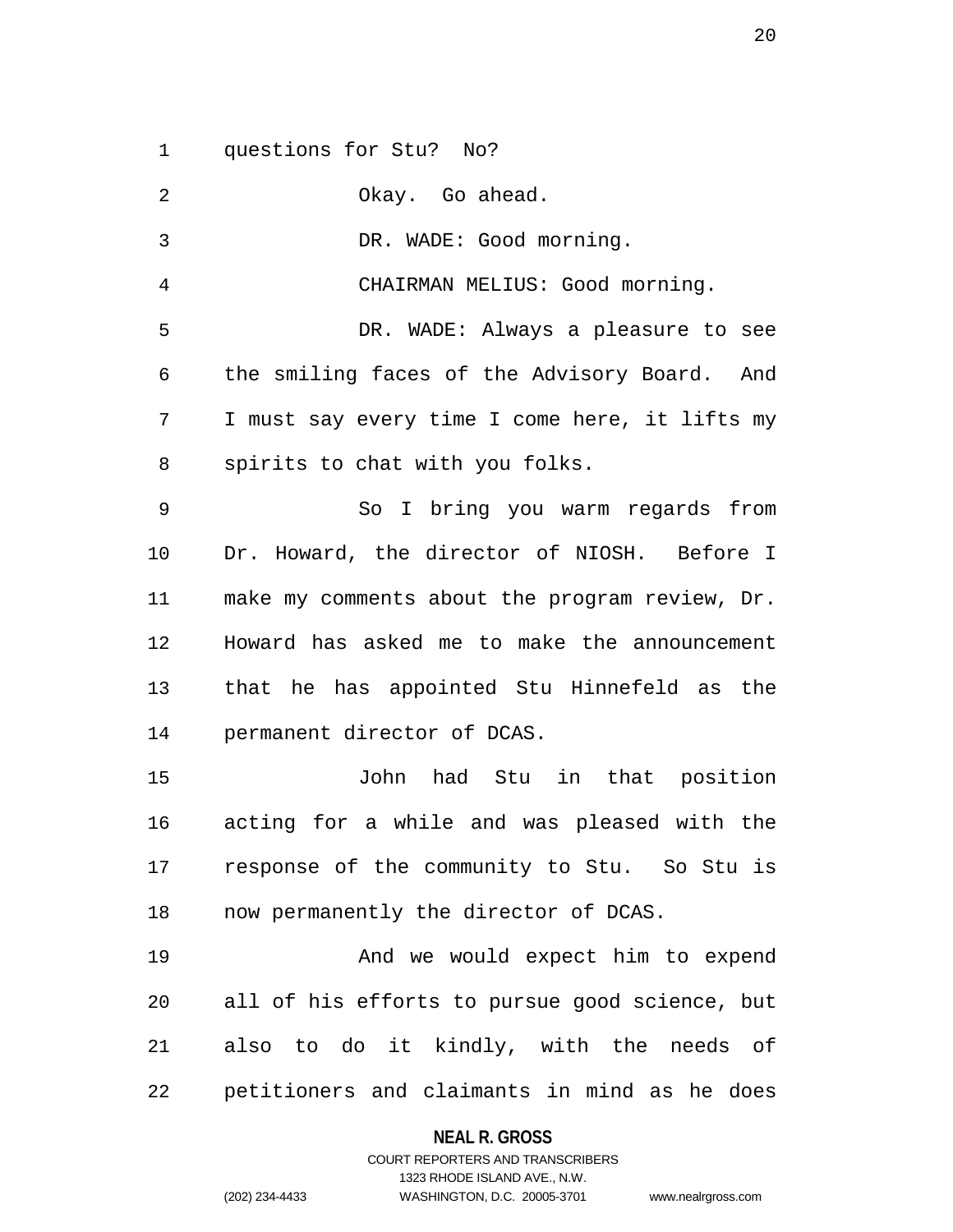1 his job.

| 2  | To the issue of program review, an             |
|----|------------------------------------------------|
| 3  | update, I will remind you that the ultimate    |
| 4  | purpose of this program review is to, again,   |
| 5  | help NIOSH do a better job serving the needs   |
| 6  | of petitioners and claimants consistent with   |
| 7  | its responsibilities under the Act.            |
| 8  | We've been at this for about<br>a a            |
| 9  | year now and I think mercifully we're coming   |
| 10 | to the end and I'd like to share some of that  |
| 11 | with you.                                      |
| 12 | $\mathbf{I}$<br>recently took the liberty of   |
| 13 | sending you all a brief note. And attached to  |
| 14 | that note I put a draft of the introduction to |
| 15 | the Phase 1 of the program review to provide   |
| 16 | you with a memory jog as to the details of     |
| 17 | that.                                          |
| 18 | Let me tell you where we are                   |
| 19 | briefly, and where we hope to be in the near   |
| 20 | future.                                        |
| 21 | The program review is to happen in             |
| 22 | two phases. The first phase, we call that      |

**NEAL R. GROSS** COURT REPORTERS AND TRANSCRIBERS

1323 RHODE ISLAND AVE., N.W.

(202) 234-4433 WASHINGTON, D.C. 20005-3701 www.nealrgross.com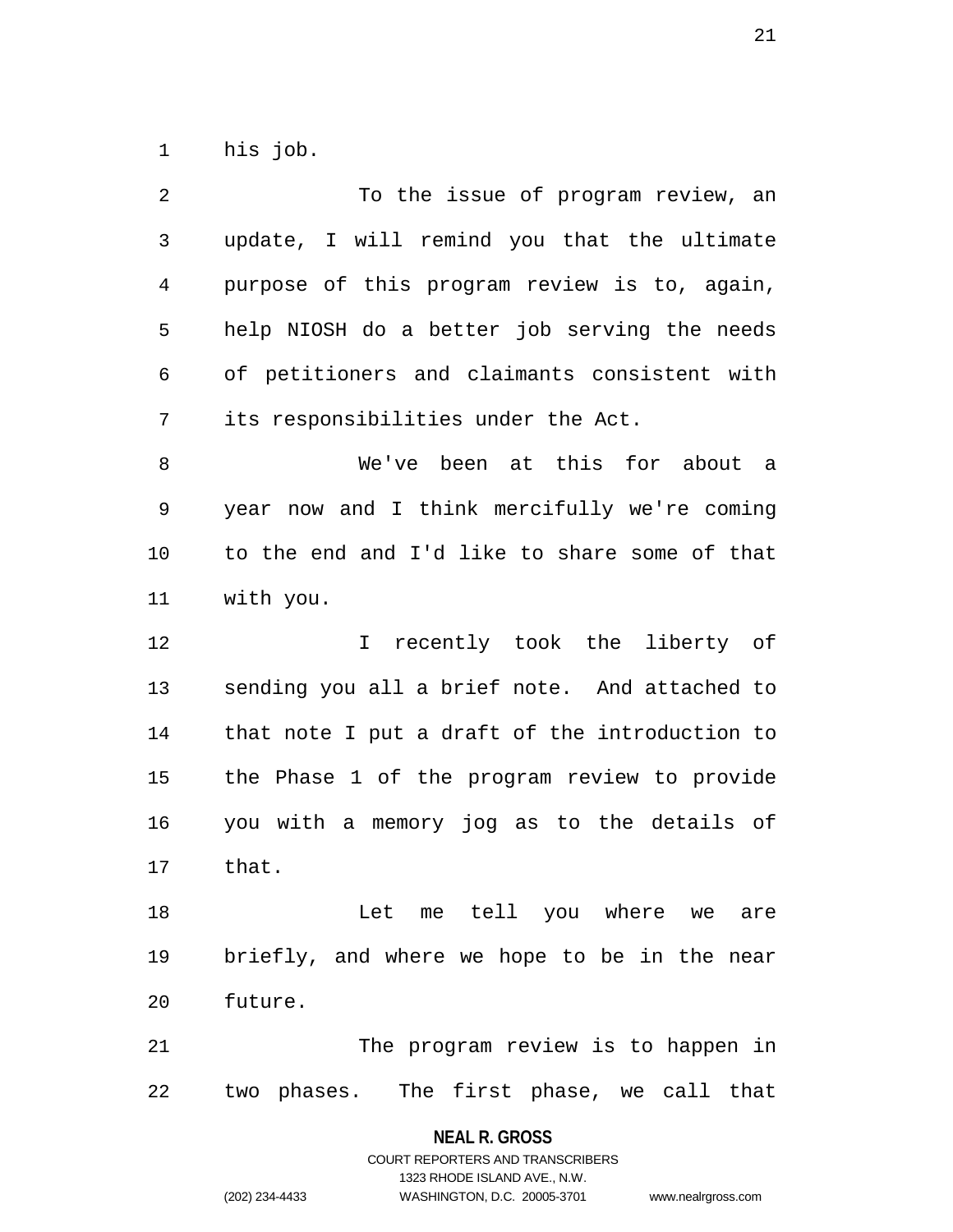1 Phase 1, was to be a data-driven attempt to 2 explore NIOSH's performance under the program. 3 We were doing that in five areas: 4 the area of dose reconstruction, the area of 5 timing of NIOSH's work, SEC petitions, quality 6 of science and customer service. 7 Let me tell you where we are in 8 each of those phases. In terms of dose

9 reconstruction and timing, you've had the 10 first draft of those reports for some time.

11 Those reports are up on the 12 website. We're receiving comments. We've 13 received thoughtful comments from Drs. 14 Richardson, Melius and Ziemer on those 15 reports.

16 Those reports will be modified 17 based up on the input we receive and presented 18 to you in near-final form before the May 19 meeting.

20 Two things you're seeing 21 relatively new for the first time, the quality 22 of science piece that was authored by Drs.

#### **NEAL R. GROSS**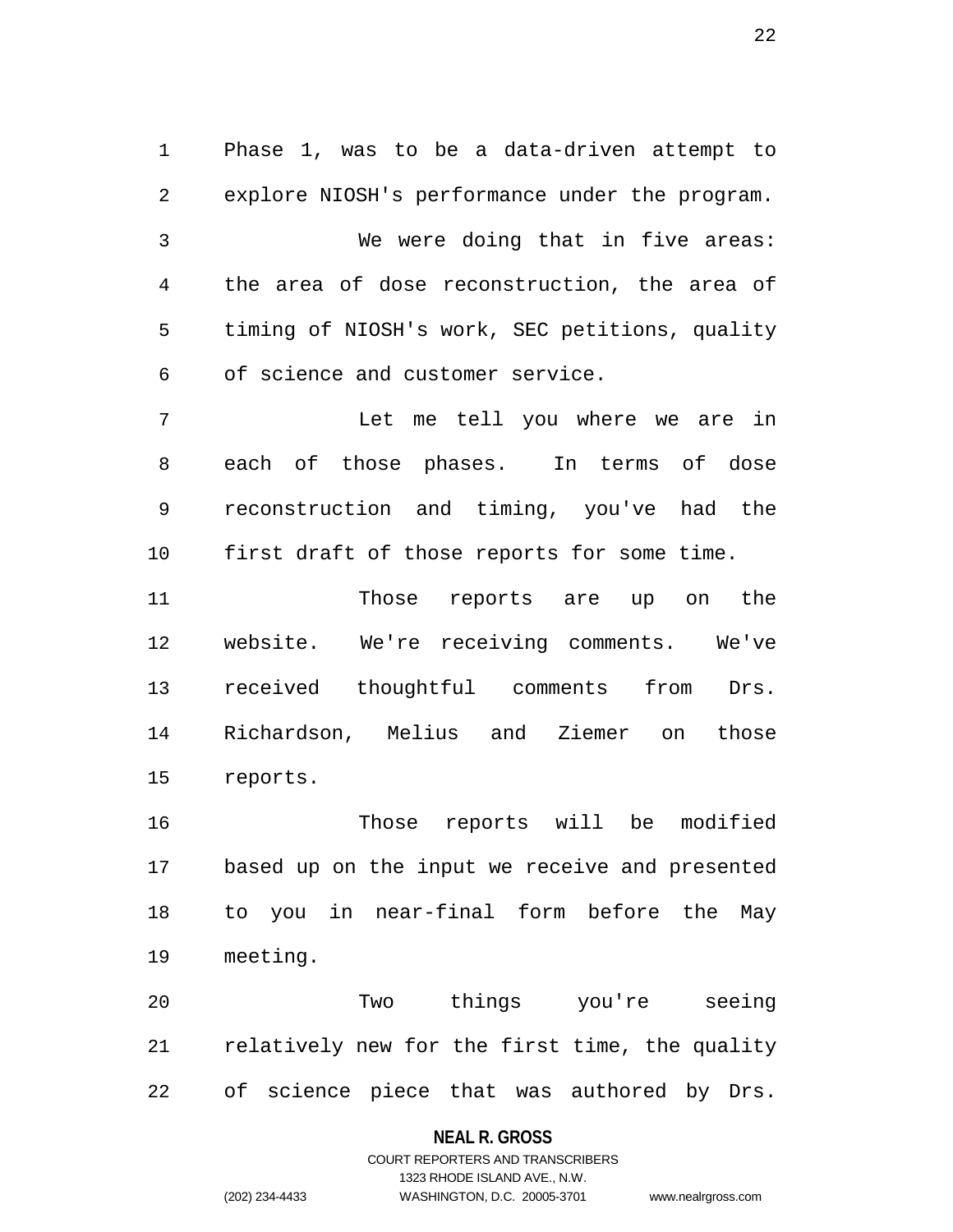1 Daniels and Spitz is now available to you. 2 It's on your stick, it's on the website, it's 3 on the table. I would ask you to give that a 4 bit of a read.

5 And then the customer service 6 piece offered by Ms. Chang is now available to 7 you in the same format.

8 I would ask Board Members to look 9 at those. If you have comments you would like 10 to share with the authors, please do. They'll 11 also be on the website. They're on the 12 website now.

13 Based upon your comments and 14 comments received on the website, those 15 reports will be again rewritten and presented 16 in near-final form prior to the May meeting.

17 The fifth piece is the SEC 18 petition piece, ably authored by Randy 19 Rabinowitz.

20 You've seen the first draft of 21 that. Randy has rewritten that report based 22 upon your comments, comments received from

#### **NEAL R. GROSS**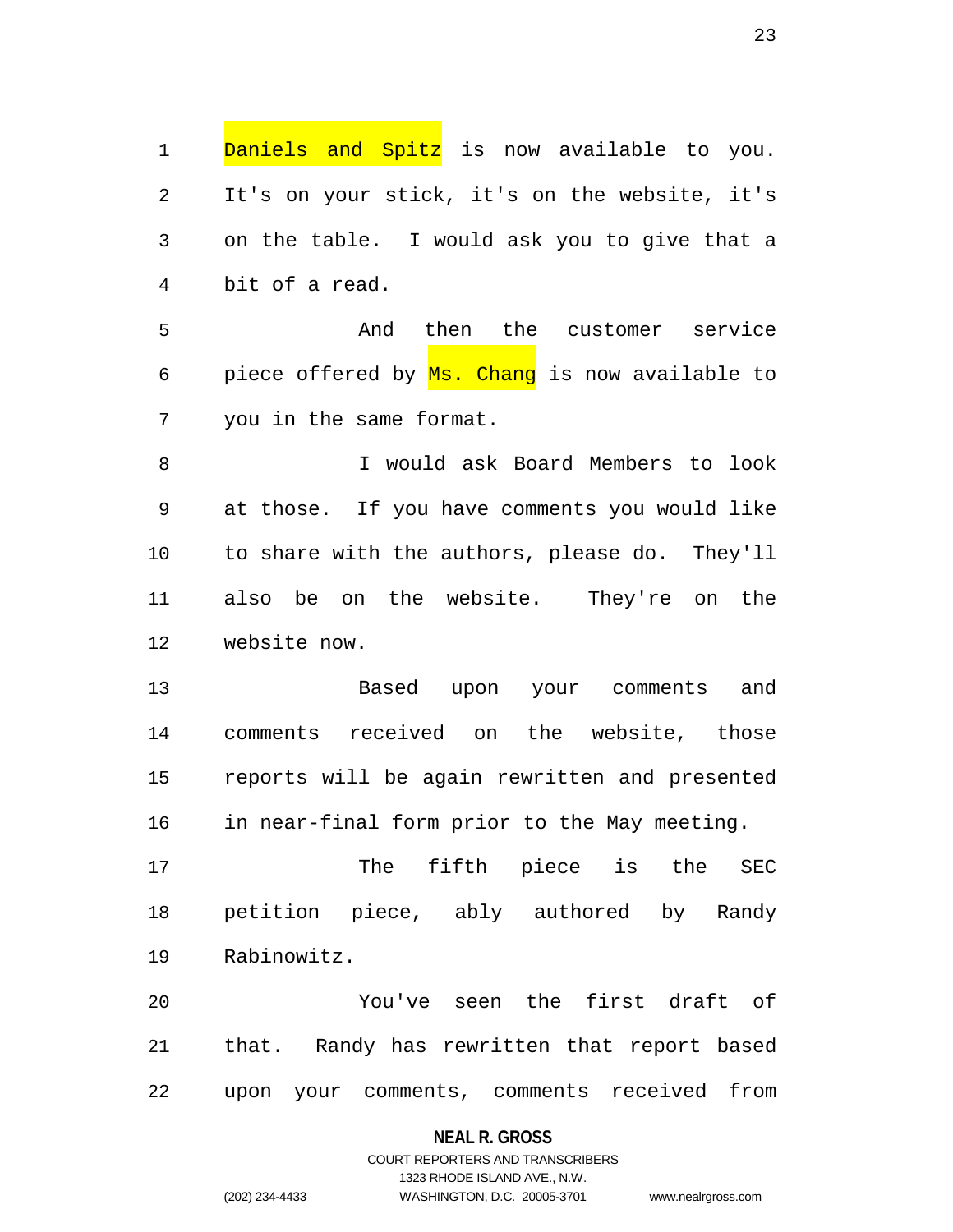1 others, and is anxiously awaiting the release 2 of that to you as its second draft. It's 3 currently going through a policy review at the 4 Secretary's level.

5 And once that clears hopefully in 6 the very near future, we'll see that second 7 draft. It will be on the website. Again, I 8 would encourage you to make comment upon that 9 back to Randy.

10 It's my hope to have all of the 11 Phase 1 reports modified and to you along with 12 an introduction and a conclusion section prior 13 to your May meeting.

14 So you'll have the entire Phase 1 15 report in your possession, he said naively, 16 but we have to have goals in life. And that's 17 our goal.

18 The Phase 1 report ends with 19 author's observations and conclusions, and I 20 count - there are about 40 recommendations now 21 embodied in those reports.

22 Those 40 recommendations, once

**NEAL R. GROSS**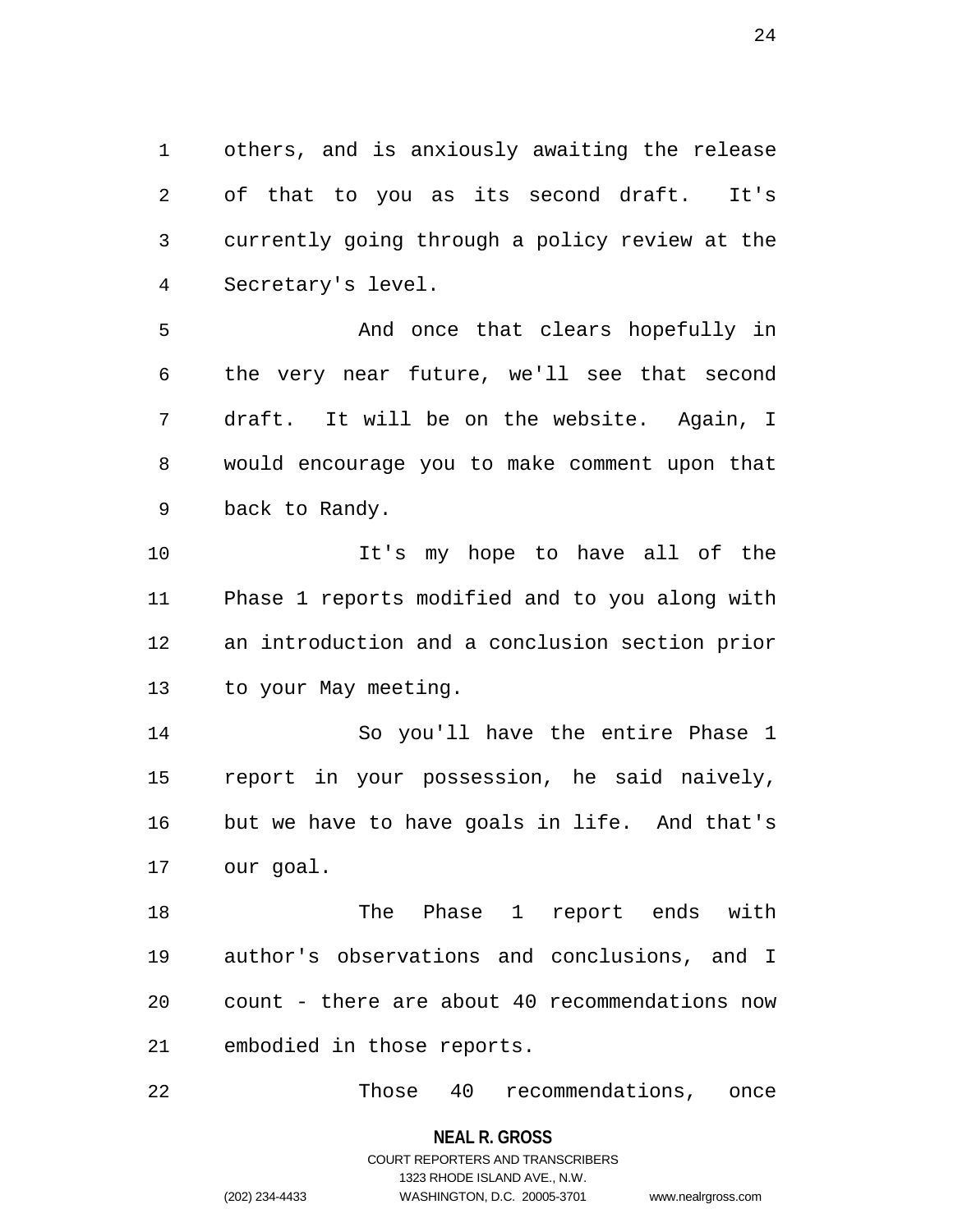1 they're finalized based upon your comments and 2 others' comments, will be the basis of moving 3 on to Phase 2.

4 In Phase 2, John Howard and NIOSH 5 leadership will take those recommendations, 6 evaluate them and decide what recommendations 7 to implement in terms of improving the 8 program.

9 I would sincerely hope that, prior 10 to your May meeting, I will be able to bring 11 you the first draft of John's Phase 2.

12 The reason I'd like to do that is 13 I think, once a draft of Phase 2 exists, I 14 think then the Board really needs to look at 15 it in earnest and decide what input it wants 16 to make to the finalization of Phase 2, which 17 will, again, be the selection of the program 18 modifications to be made.

19 I'm a little less certain I'll get 20 you a draft of Phase 2 prior to May, but I'd 21 really like to see that happen rather than 22 wait until your next meeting, you know. The

**NEAL R. GROSS**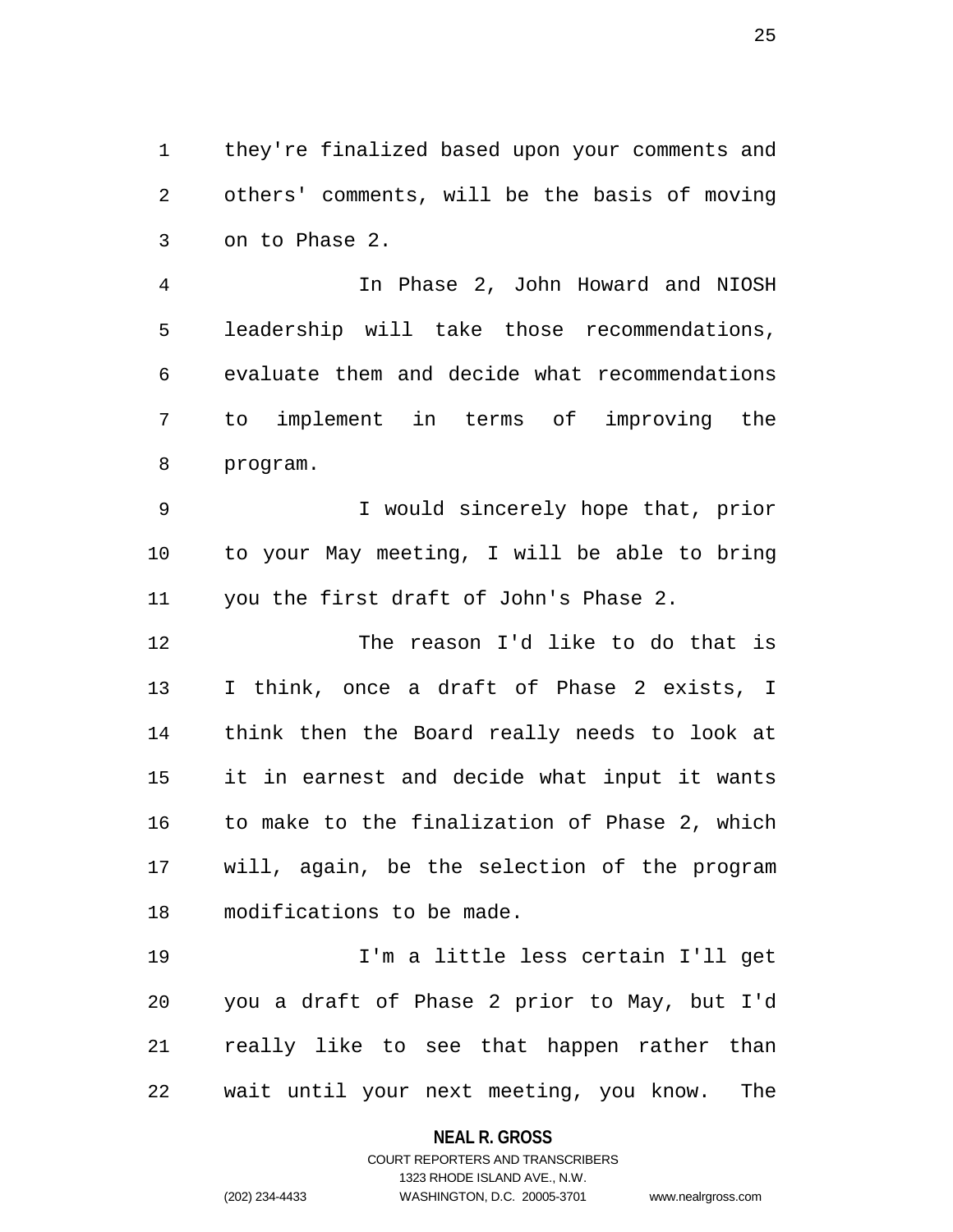1 time unit we're working here are Board 2 meetings, and I would hate to slip beyond the 3 May meeting.

4 So if things work right you'll 5 have a draft final of Phase 1, you'll have the 6 first draft of Phase 2, which will be John's 7 thoughts as to program changes he intends to 8 implement.

9 And I have asked Dr. Melius if 10 that is available to you, I'd like to spend a 11 half an hour or so with you at the May meeting 12 talking about John's thoughts on 13 recommendations, and then your thoughts on 14 recommendations so we can get on with the 15 business of program review, which is really 16 making a better program to serve the needs of 17 the people. We're all here to serve the 18 claimants and petitioners.

19 So that's the status of it. May 20 be an optimistic view forward, but I do think 21 we're coming to a point where we can really 22 begin to look at improvements to the program.

#### **NEAL R. GROSS**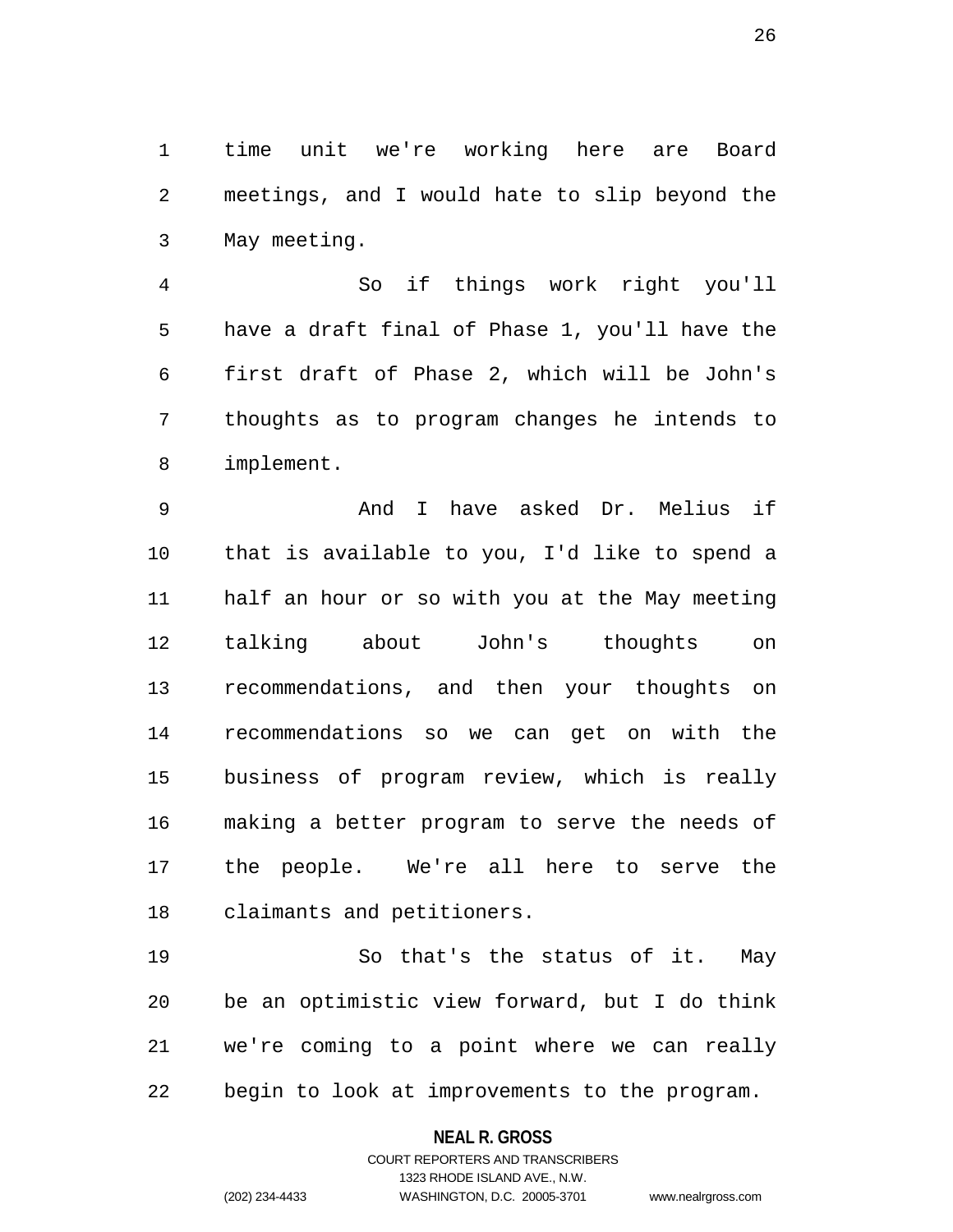1 As always, I thank you for your 2 time and attention, and any comments you would 3 like to make as individual Board Members would 4 be welcomed by all authors.

5 Anything you'd like to say as a 6 Board, always holds great sway with 7 impressionable people like me.

8 CHAIRMAN MELIUS: A couple of 9 comments, Lew. First, for those of you 10 looking for the Phase 1 reports there, you 11 create your own separate tab on our drives 12 here. So it is under - they're under 13 Miscellaneous. So maybe by next time we'll 14 give you your own tab.

15 Secondly, I would suggest that we 16 set aside some time at the next Board meeting 17 not only for talking Phase 2, but also for 18 comments on Phase 1, should we have them. 19 Presumably if we get them in time before the 20 May meeting, the reports, we'll have a chance 21 to go through them.

22 And I think it would be worthwhile

**NEAL R. GROSS**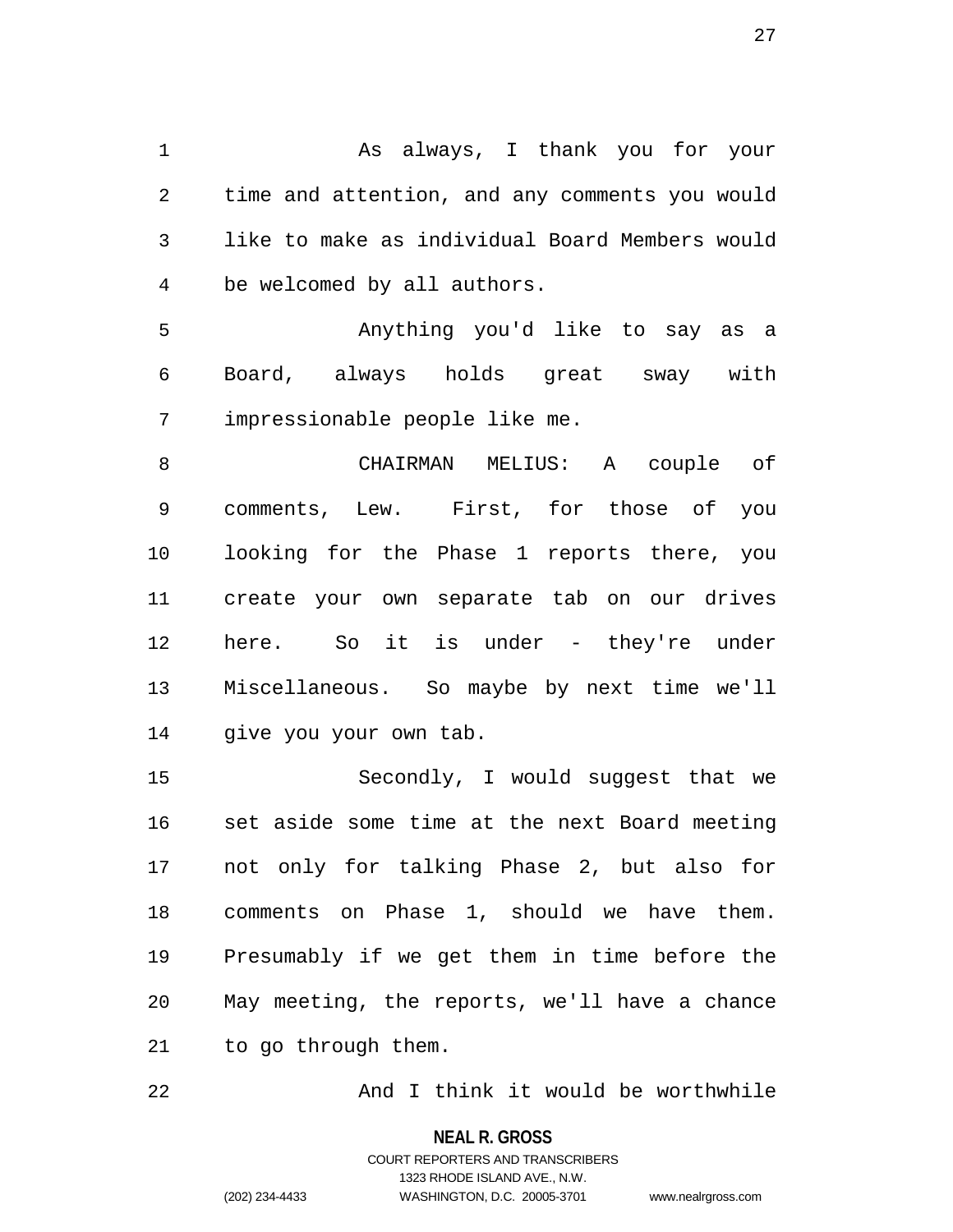1 for the Board to have some discussion of those 2 and then talking about the Phase 2 and what 3 needs to be addressed there. So I think that 4 would be good. So, Ted, if you can set aside 5 the time?

6 MR. KATZ: Yes.

7 CHAIRMAN MELIUS: Third thing I 8 think I can say on behalf of all the Board 9 Members, congratulations to Stu. We look 10 forward to continuing to work with you. Sort 11 of a seamless transition, I guess, but we 12 appreciate your efforts and think it's a good 13 decision on the behalf of NIOSH. So thank 14 you.

15 And now, questions. Dick Lemen 16 had a question.

17 MEMBER LEMEN: I just had a 18 question of clarification.

19 **How come the report of Randy** 20 Rabinowitz has to go up through secretarial 21 review, and the other phases I don't think

22 went through that same review?

#### **NEAL R. GROSS**

COURT REPORTERS AND TRANSCRIBERS 1323 RHODE ISLAND AVE., N.W. (202) 234-4433 WASHINGTON, D.C. 20005-3701 www.nealrgross.com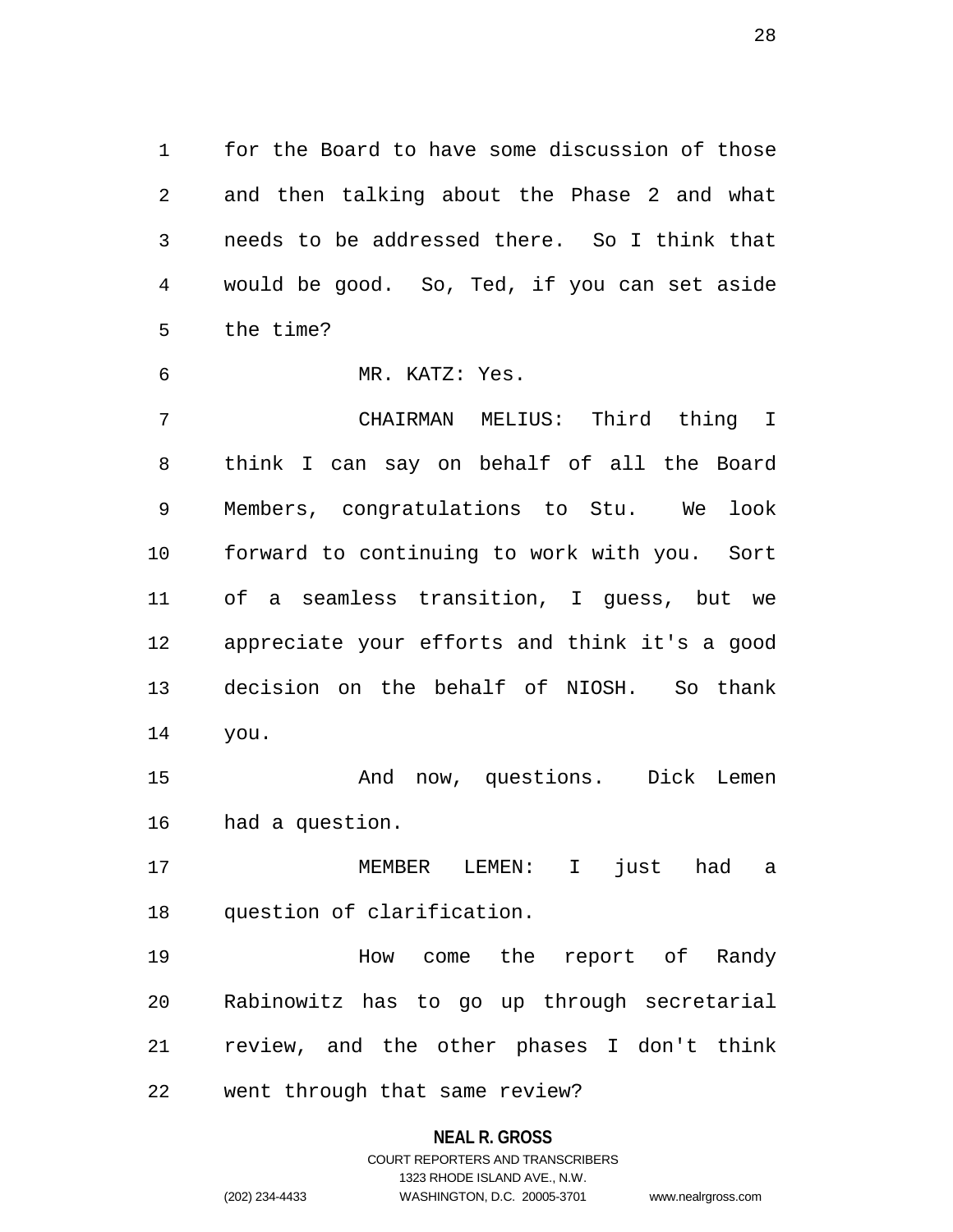1 DR. WADE: There are two types of 2 authors. There are authors who are NIOSH 3 employees. Their reports have to go through 4 the NIOSH internal review process.

5 And then there are contractors, 6 myself, Randy, and Nancy Adams. Those reports 7 all have to go through the Department to 8 policy review, and they did.

9 Randy's report has taken a bit 10 longer, I guess, maybe because it's more 11 substantive, but we follow the same procedures 12 for all based upon whether they were contract 13 authors or NIOSH authors.

14 You've seen Randy's first draft. 15 I sincerely hope you'll see her second draft 16 very soon.

17 CHAIRMAN MELIUS: Other questions?

18 Okay.

19 DR. WADE: Thank you.

20 CHAIRMAN MELIUS: Thank you.

21 MEMBER RICHARDSON: Could I ask

22 just a quick question?

# **NEAL R. GROSS**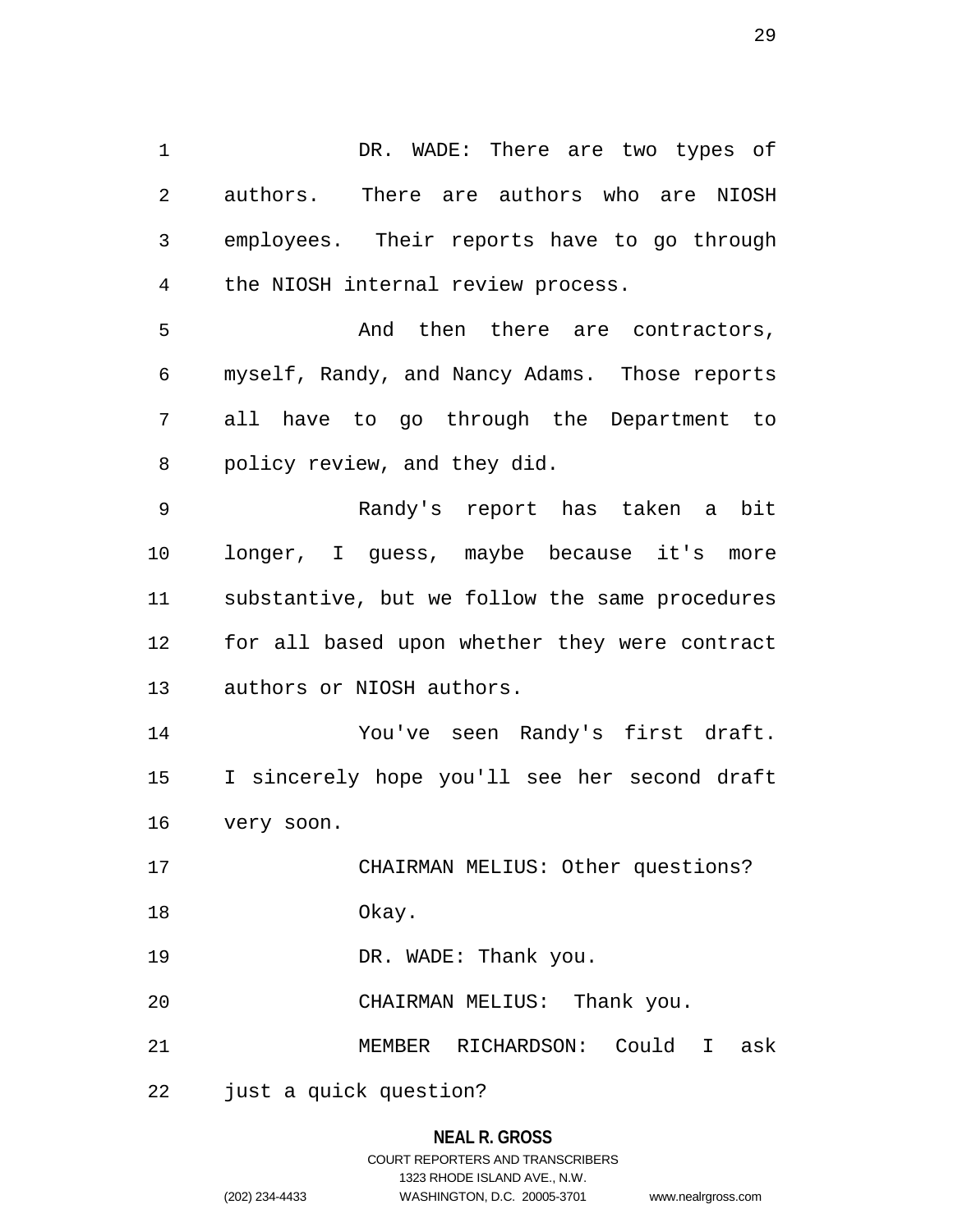1 CHAIRMAN MELIUS: Oh, I'm sorry.

2 MEMBER RICHARDSON: This is just 3 kind of a big-picture question.

4 On the one hand, it's titled as a 5 review of the Radiation Dose Evaluation 6 Program, and yet the kind of - the stated 7 purpose under the text kind of lays out that 8 NIOSH is involved in this and this is a review 9 of NIOSH's program in support of the EEOICPA.

10 And yet the - is this a review of 11 the entirety of NIOSH's activities in going 12 through Division of Compensation Analysis and 13 Support or is it a review just of the 14 dosimetry activities within that?

15 DR. WADE: The former. All of 16 NIOSH's activities under the -

17 MEMBER RICHARDSON: So there's lots 18 of things that NIOSH is doing in support of 19 the Compensation Program that are not just 20 dosimetry. And, yet, like the quality of 21 science thing is solely focused on quality of 22 science as it applies to dose reconstruction.

#### **NEAL R. GROSS**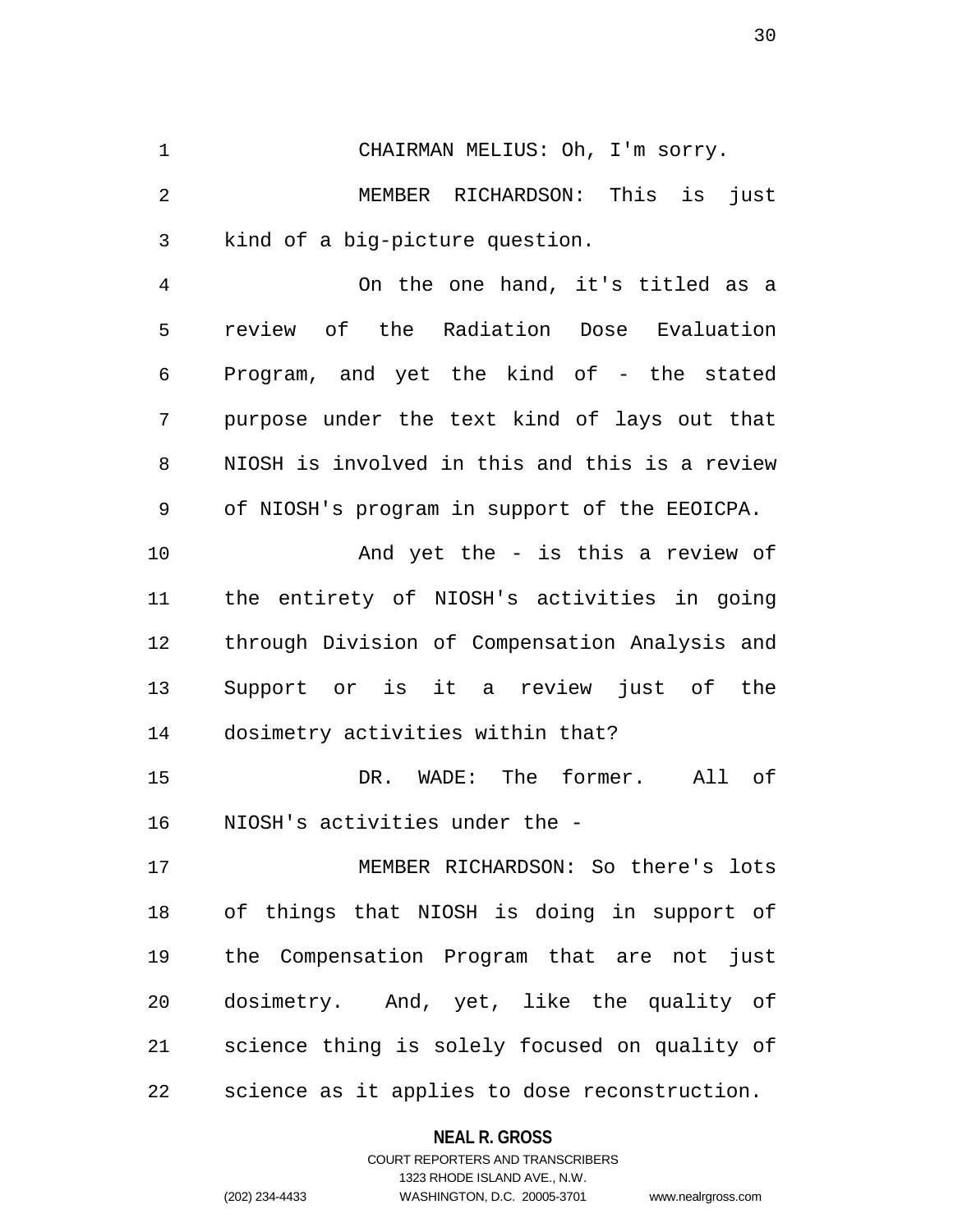1 I was sort of wondering where 2 those other sections were.

3 DR. WADE: Could you give me an 4 example so I'm sure I understand what you - 5 MEMBER RICHARDSON: I mean the 6 quality of science related to risk assessment, 7 the use of Monte Carlo methods for deriving 8 those, the decisions about radiogenicity of 9 certain cancers, you know. All of those other 10 things are all part of what goes into making a 11 decision for a worker about Probability of 12 Causation or a compensation decision, and none 13 of those are reviewed. 14 DR. WADE: I think they're all fair

15 game for review. I guess I would ask you to 16 comment that you would like to see the review 17 expanded to consider those, if you would.

18 Again, we didn't put binders on 19 the people who did the science review. We 20 asked them to be as broad as they would like 21 to be, and this is what they've come back 22 with.

### **NEAL R. GROSS**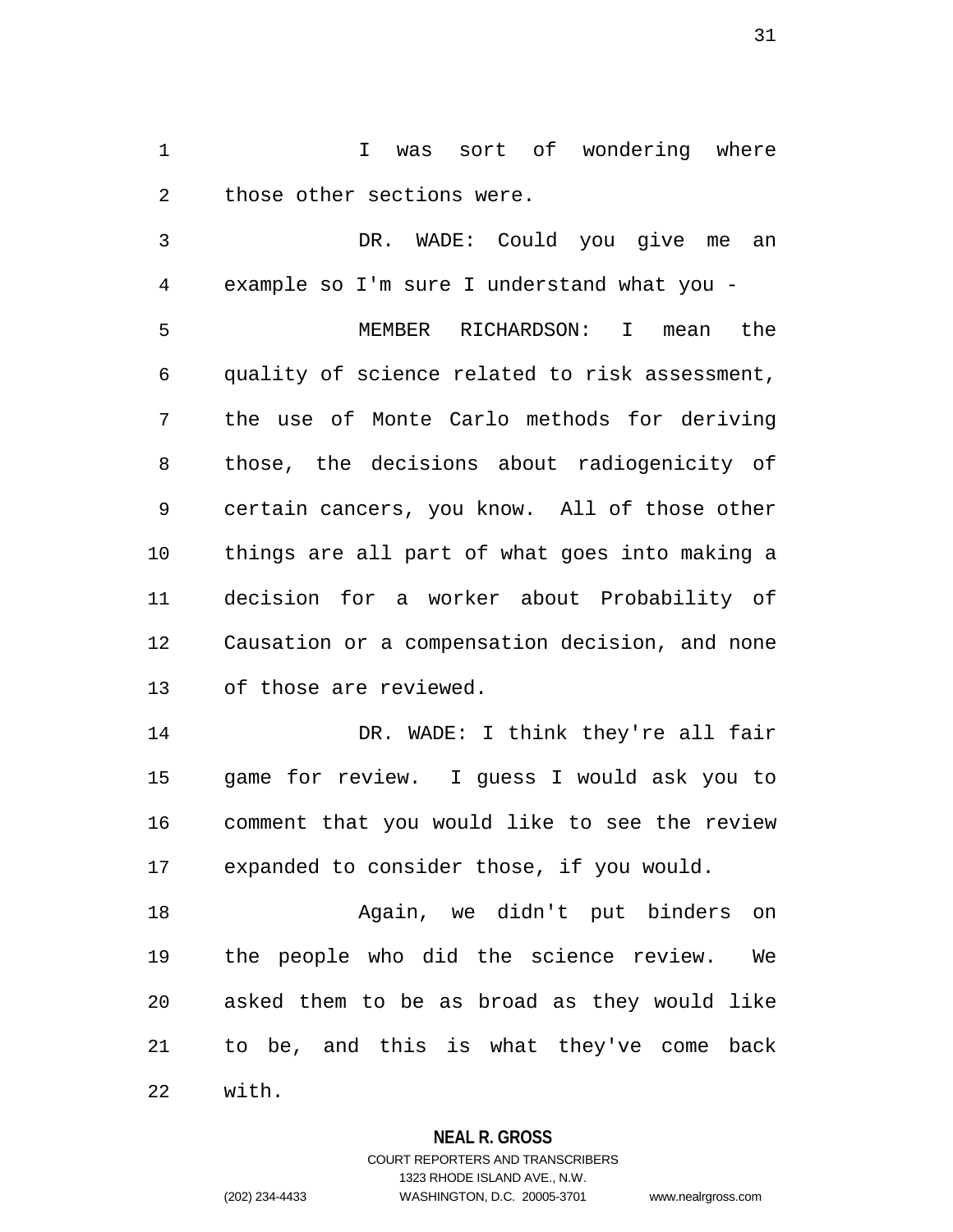1 So if you think a broader view 2 would be in order, then please let us know 3 that.

4 MEMBER RICHARDSON: Okay. Yes, it 5 was sort of a scope whether people had been 6 tasked. Because on the one hand, the reports 7 that have come back have really been tasked 8 with - we were asked about the program and 9 dose evaluation.

10 That's totally fair. That's a 11 huge effort and maybe that's enough for people 12 to provoke some.

13 But I didn't know whether at some 14 place along the line this was supposed to be a 15 bigger ten-year review of -

16 DR. WADE: No. And you make me 17 think, Dr. Richardson, about, you know, how we 18 got to the point we did.

19 I think we were really interested 20 in the place where the NIOSH activity met 21 those people we were intending to serve, the 22 petitioners and the claimants.

#### **NEAL R. GROSS**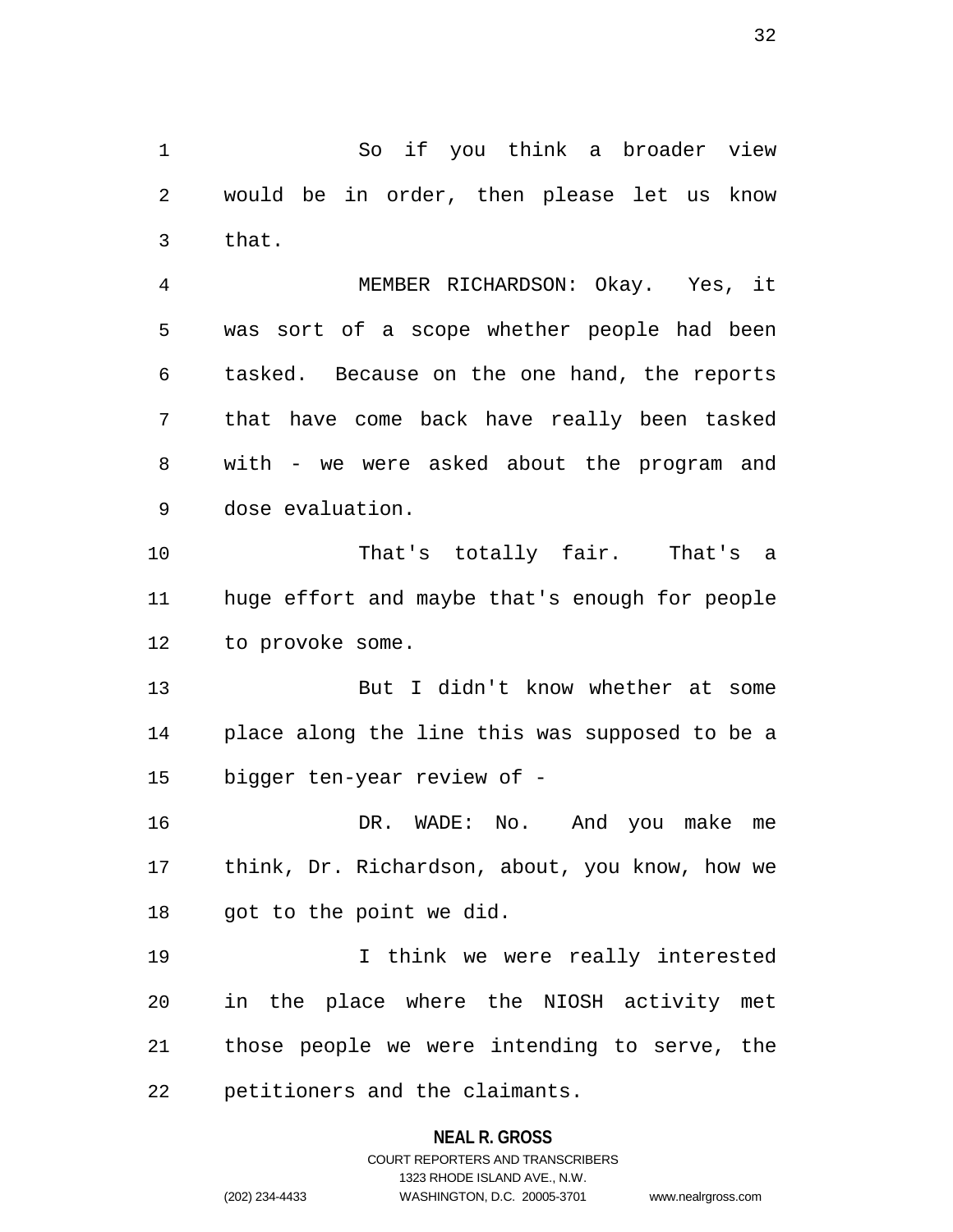1 and it could be that that 2 particular focus made us a bit more limited 3 than we needed to be. I don't know, but 4 that's possibly one explanation.

5 But if you think that that would 6 be a benefit, please, I mean, nothing is out 7 of bounds here. That stuff gets a bit 8 esoteric, but if it needs to be done, then by 9 all means.

10 CHAIRMAN MELIUS: Can I just 11 comment?

12 I actually think in the beginning 13 of the program we did spend a fair amount of 14 time on some of those issues at least as they 15 apply to the program. And there's discussion 16 and development of the regulations and sort of 17 initial methods.

18 And then I think you're right, 19 David, we sort of then sort of focused on dose 20 reconstruction as a relationship to exposure 21 as sort of our main activity and gotten away.

22 I do think that the Science

**NEAL R. GROSS** COURT REPORTERS AND TRANSCRIBERS

1323 RHODE ISLAND AVE., N.W.

(202) 234-4433 WASHINGTON, D.C. 20005-3701 www.nealrgross.com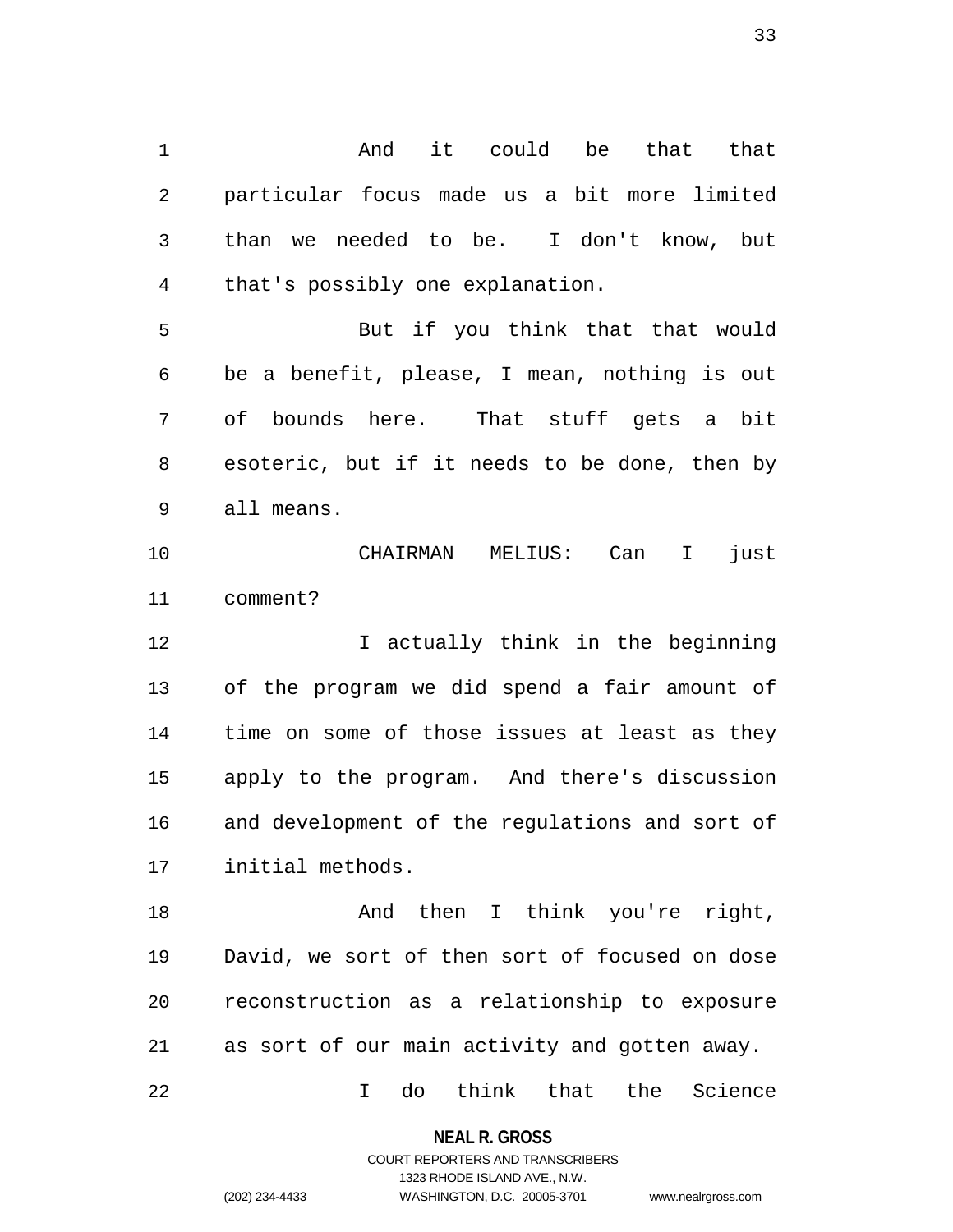1 Working Group, Scientific Issues Working Group 2 at least as I wrote up the charge for that, 3 was focusing on those other sort of risk-4 related issues and also to identify issues 5 that aren't, you know, scientific issues that 6 may also need to be addressed.

7 And so that may form the basis for 8 further review as Lew suggested, and I think 9 we can talk about that as we go forward at our 10 meetings and with NIOSH, because I think those 11 are - I think you raise some very good points 12 and I think we should be paying attention to 13 those also.

14 Hopefully through the Work Group, 15 the Board can start that, and then with our 16 dialog with NIOSH, we can determine what else 17 needs to be done.

18 DR. WADE: By all means. I mean, 19 certainly NIOSH leadership stands ready to 20 take on that task. If and when the Board 21 thinks it's appropriate, we would like to do 22 it in concert with the Board. So what Dr.

**NEAL R. GROSS**

COURT REPORTERS AND TRANSCRIBERS 1323 RHODE ISLAND AVE., N.W. (202) 234-4433 WASHINGTON, D.C. 20005-3701 www.nealrgross.com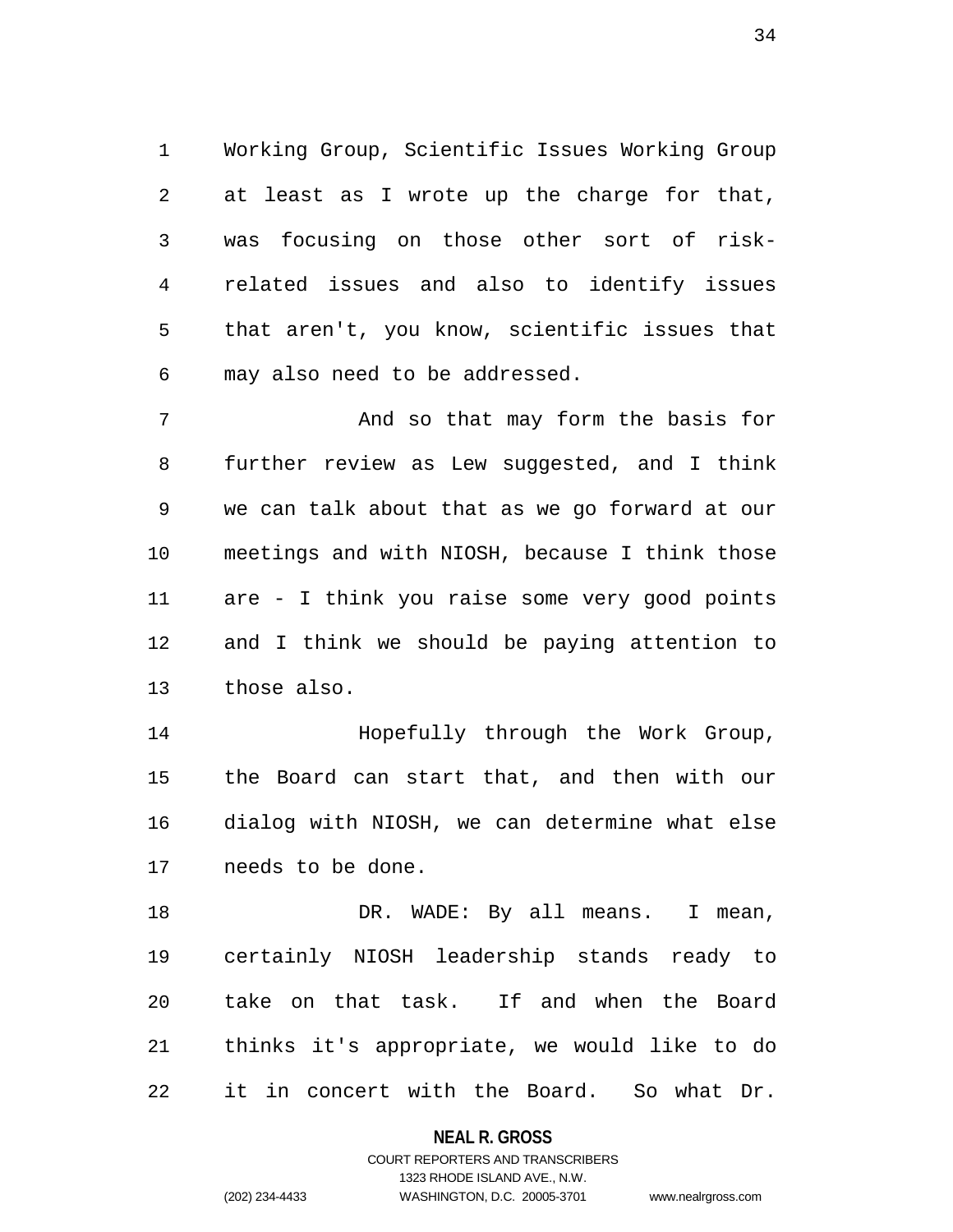1 Melius suggests maybe is the right path 2 forward.

3 It's interesting when you get to a 4 place and you turn back and look at the places 5 you didn't get and why you didn't get there. 6 DR. WADE: Also, if you think, it's 7 probably been seven years since we talked 8 about IREP at a meeting in terms of a topic 9 for presentation.

10 It gets talked about in passing or 11 there's some tweaking that goes on in various 12 places, but sort of, you know, basic issues 13 like that we've not gone back to for quite a 14 while. And I think it would be good if we did 15 do that. Thanks.

16 CHAIRMAN MELIUS: Any other 17 questions for Lew? Wanda, did you -

18 MEMBER MUNN: No.

19 CHAIRMAN MELIUS: Okay. Good. 20 Okay. Thank you, Lew.

21 I would also - I was remiss. I 22 should also congratulate Josh Kinman on your

#### **NEAL R. GROSS**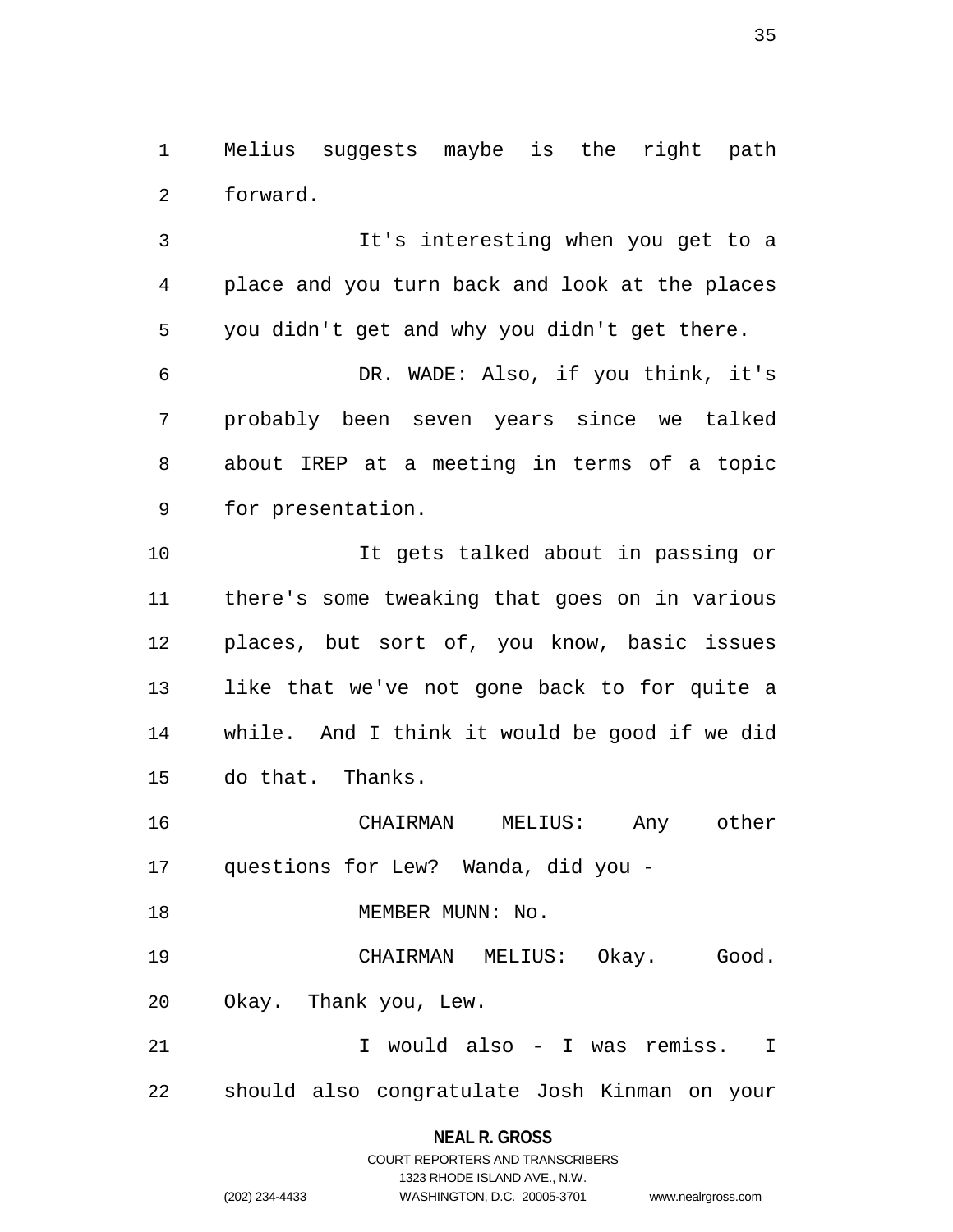1 new position. We also hope that LaVon 2 survives without you. So we'll see how he 3 does in his presentation later to that, but 4 good luck. But we look forward to working 5 with you. It's an important interface for the 6 Board and for NIOSH.

7 Our next presentation is the 8 Department of Labor. Jeff, welcome.

9 MR. KOTSCH: Good morning. First 10 of all, I have to apologize. I'm working 11 through the back end of a cold and my voice 12 got a lot worse this morning than it was 13 yesterday. So apologies for that.

14 This presentation, the front end 15 of it we've all seen a number of times. It's 16 like the briefing we get on the airplane 17 flights, you know. You hear it continuously 18 and it - but I do it for the few people maybe 19 in the audience that haven't seen this one 20 yet, but maybe we'll go a little more quickly 21 through it.

22 The Act was enacted in October

**NEAL R. GROSS**

## COURT REPORTERS AND TRANSCRIBERS 1323 RHODE ISLAND AVE., N.W. (202) 234-4433 WASHINGTON, D.C. 20005-3701 www.nealrgross.com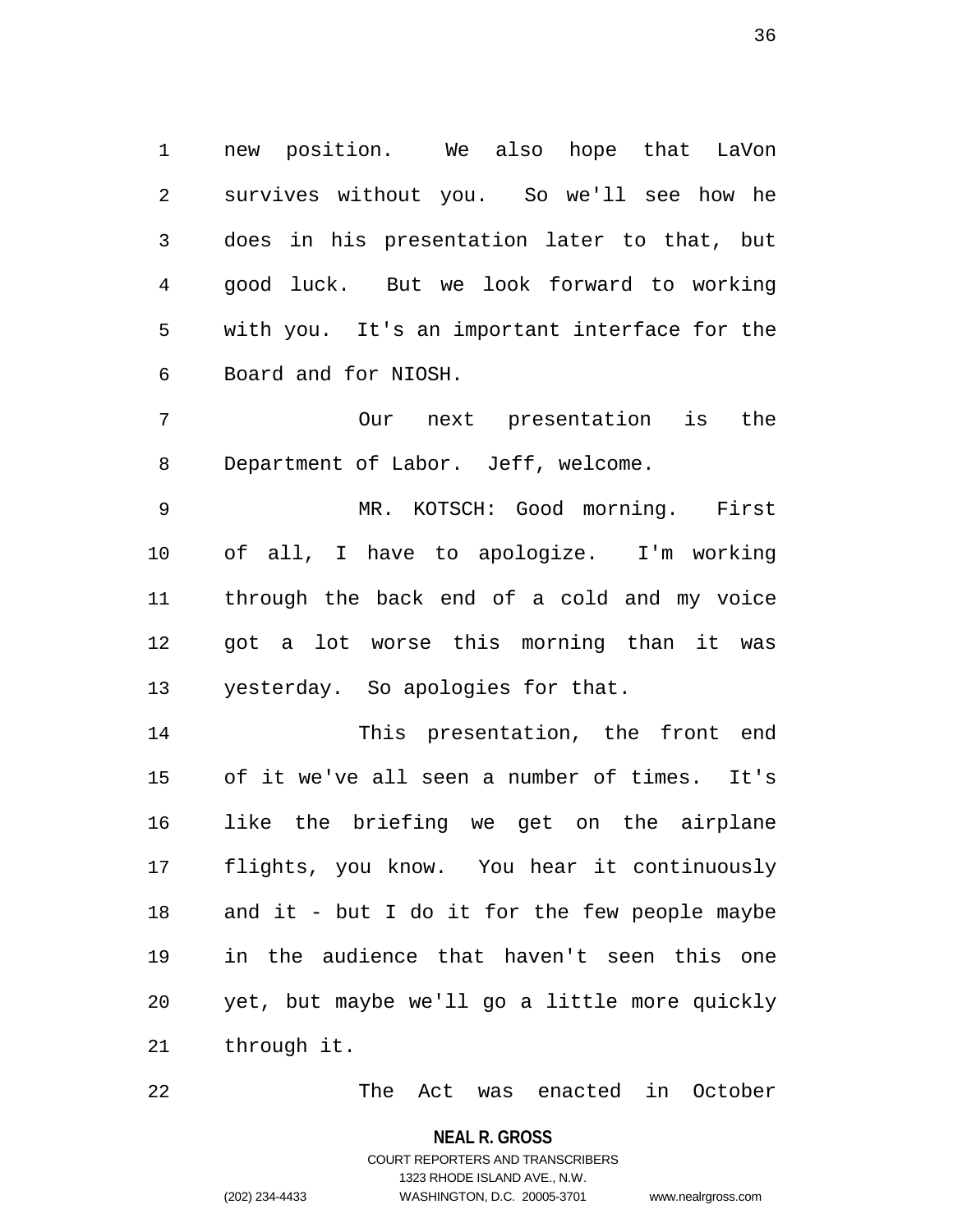1 2000. Part B was mandatory federal 2 entitlement, which was given to the Department 3 of Labor. And Part - the old - what is now 4 the old Part D, the state workers compensation 5 assistance, was given to the Department of 6 Energy.

7 The Act was amended in October 8 2004. It abolished Part D, created Part E, 9 which was then transferred to the Department 10 of Labor. We'll see in a minute that's the 11 non-cancer side of the program.

12 As of - and I think most of these 13 slides are February 6th, 141,159 cases had 14 been filed and over \$6.7 billion in total 15 compensation and medical benefits have been 16 paid to date.

17 The agencies involved are Labor, 18 Energy, Health and Human Services and the 19 Department of Justice primarily for the RECA 20 portion.

21 And Labor has operations - of 22 course the main office is in Washington, and

### **NEAL R. GROSS**

COURT REPORTERS AND TRANSCRIBERS 1323 RHODE ISLAND AVE., N.W. (202) 234-4433 WASHINGTON, D.C. 20005-3701 www.nealrgross.com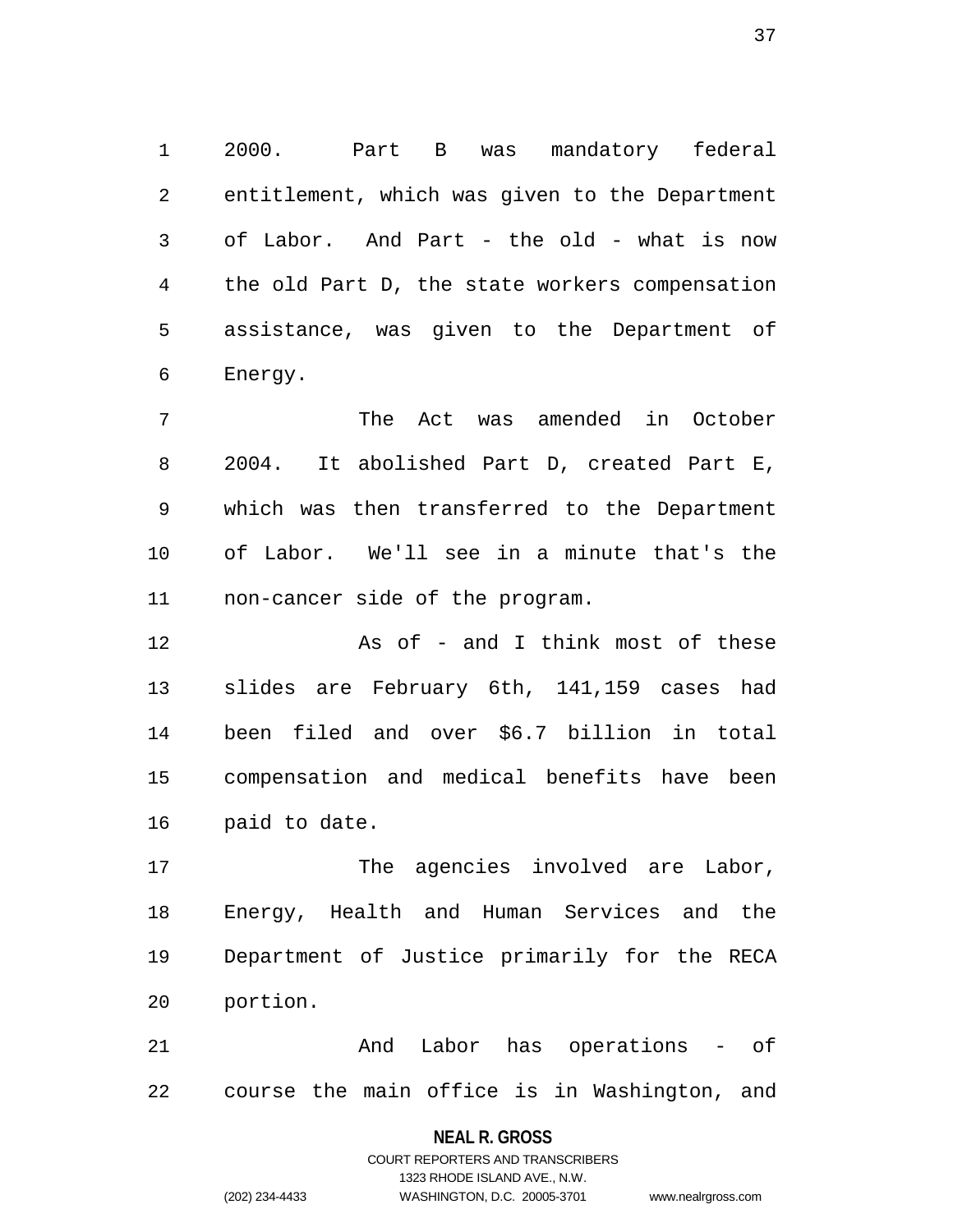1 has district offices in Jacksonville, 2 Cleveland, Denver and Seattle.

3 As I noted, total compensation to 4 date is about \$6.7 billion. 3.8 billion of 5 that is Part B. 2.3 billion is Part E and 689 6 million is for medical expenses. And there 7 are the percentage breakdowns.

8 At this point, I always remark 9 that the number of payees is always greater 10 than the number of cases because cases may 11 have, if the worker is deceased, may have one 12 or more survivors.

13 So we've had about 67,000 payees 14 and about 49,600 Part B and Part E cases. And 15 there you see it's about 46,000 Part B payees 16 for about 29,900 cases, and 21,000 Part E 17 payees in about 19,800 cases. About sixty 18 percent Part B, forty percent Part E.

19 This is just - the next couple 20 slides are just tables of the employee 21 eligibility between the two parts. I'll go 22 through that fairly quickly.

### **NEAL R. GROSS**

## COURT REPORTERS AND TRANSCRIBERS 1323 RHODE ISLAND AVE., N.W. (202) 234-4433 WASHINGTON, D.C. 20005-3701 www.nealrgross.com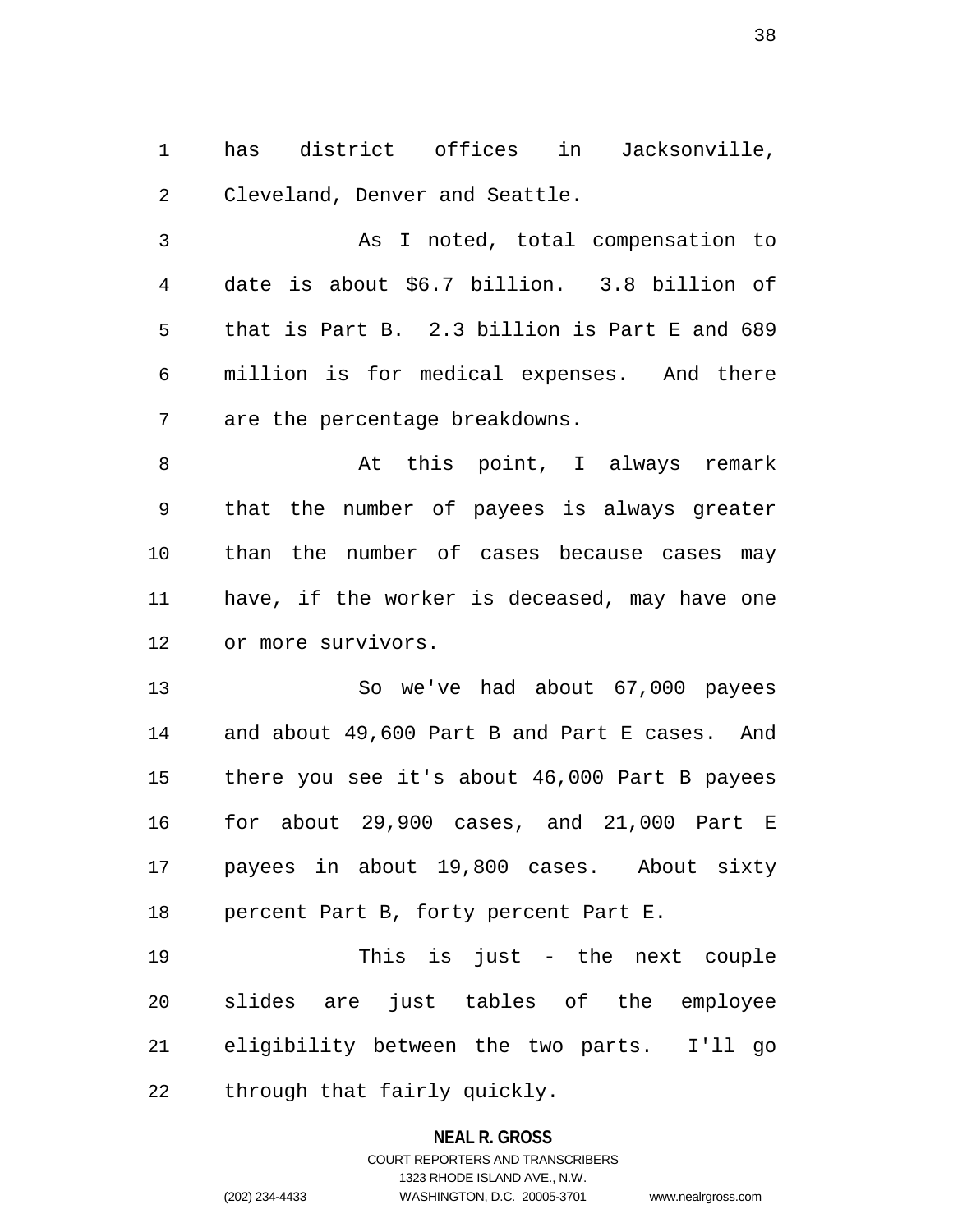1 There are differences such as the 2 DOE federal employees are not covered under 3 Part E, nor are the AWE employees or the 4 beryllium vendors.

5 And beryllium sensitivity is 6 medical monitoring in Part B, but it is paid 7 in Part E. And Part E is primarily toxic 8 exposure and Part B is primarily cancer, 9 beryllium and silicosis.

10 There's the survivor definitions. 11 They vary a little bit because of the way the 12 amendment to the law was written for Part E.

13 And those are the benefits paid 14 under Part B, 150,000. 50,000 for the RECA. 15 Impairment is for - under Part E, is 2500 16 percent of impairment. And wage loss ranges 17 between 10 to 15,000 per the Act. And there 18 is that CAP of 400,000.

19 These are just a list of how DOL 20 verifies employment using the Department of 21 Energy, ORISE, CPWR, corporate verifiers, 22 Social Security Administration wage data and

### **NEAL R. GROSS**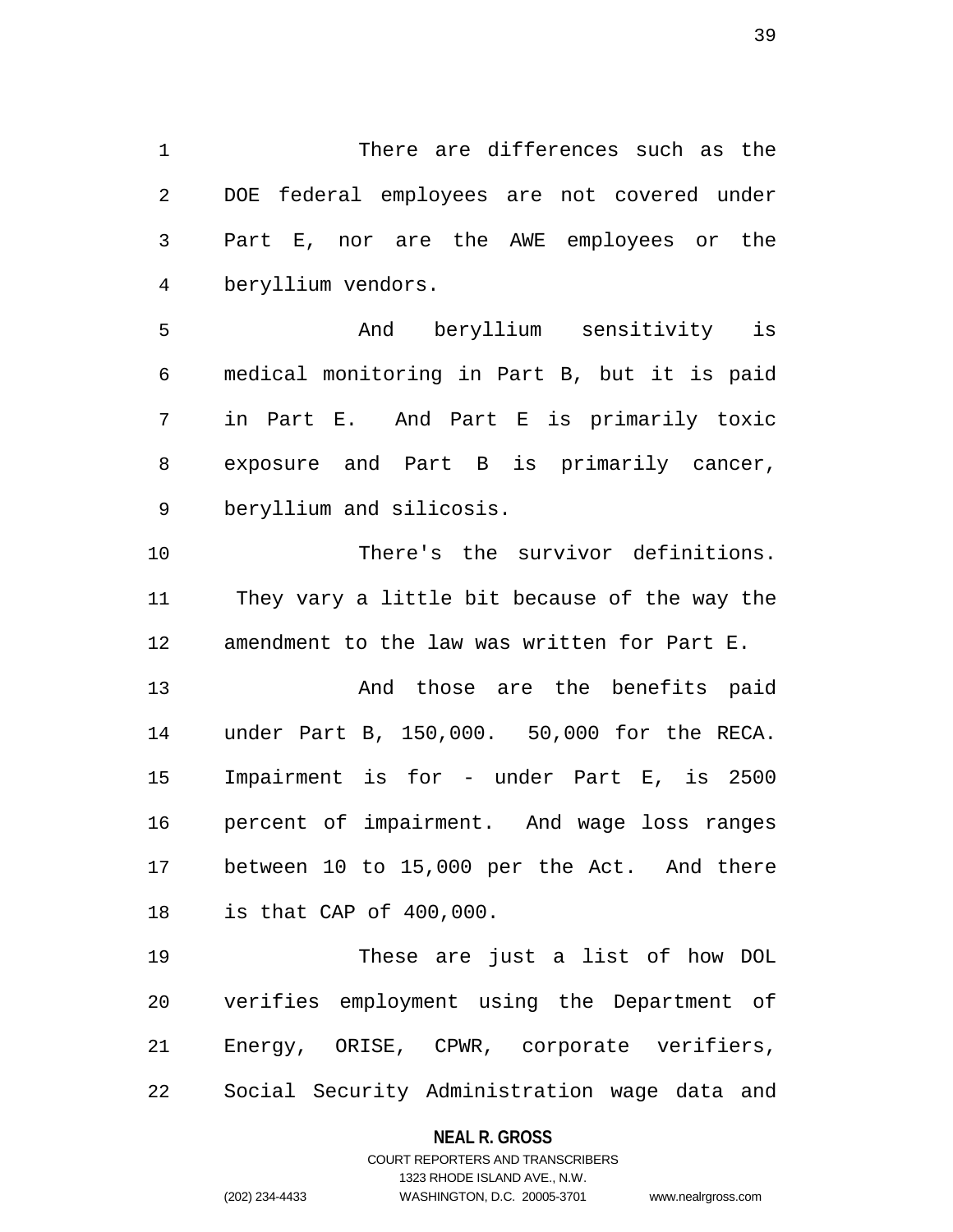1 affidavits.

| $\mathfrak{D}$ | And then this is just a listing of             |
|----------------|------------------------------------------------|
| 3              | how we verify toxic exposures, including the   |
| 4              | Occupational History Questionnaires, the Site  |
| 5              | Exposure Matrices, which I think are           |
| 6              | completely - and Greg will probably update us  |
| 7              | on this, but I think all the elements, all the |
| 8              | facilities for those are now on the public     |
| 9              | website.                                       |

10 That database identifies toxic 11 substances related to labor categories, 12 processes, buildings and major incidents. 13 Then there's the DAR request and the claimant 14 records.

15 Obviously, the dose 16 reconstructions are conducted by NIOSH. And 17 the Probability of Causation calculations are 18 ultimately run by the Department of Labor.

19 SEC Class, Worker Group 20 designations, the presumption is occupational 21 radiation causes cancer. There were four 22 legislated SEC Classes, the three gaseous

### **NEAL R. GROSS**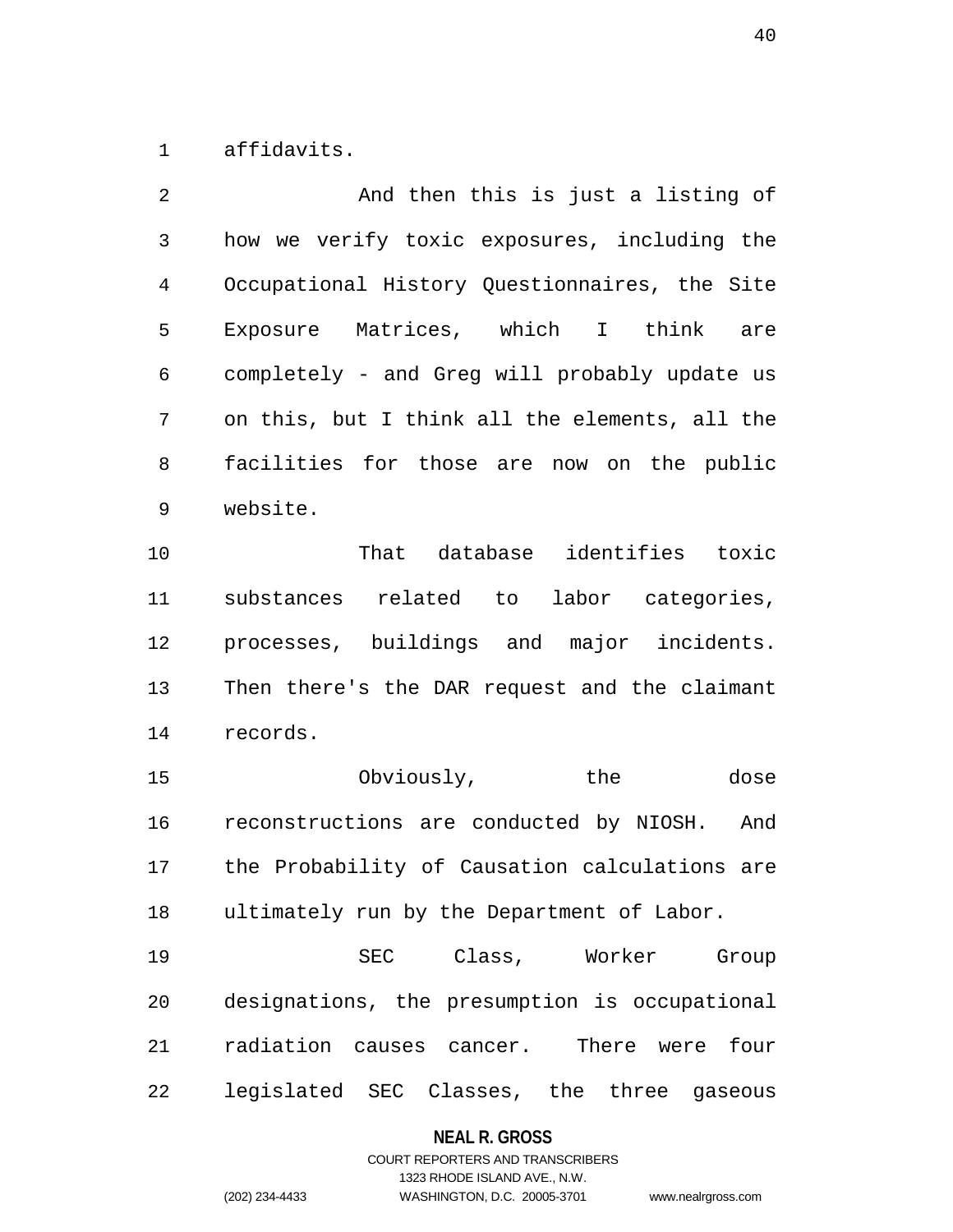1 diffusion plants and Amchitka test site in 2 Alaska. And as of February 15th, 2001, there 3 have been, by our count, 71 SEC Classes.

4 There are the requirements for 5 employment. 250 days. 22 specified cancers 6 which are stated under the law.

7 And a brief statistic on Part B 8 cases, the left side are the final decisions 9 that have been approved. That's about - well, 10 it is 31,786. And then on the right side are 11 the denied cases totaling 21,820.

12 And then you see the distribution 13 or the rough breakdown of some of the reasons 14 why they're denied, including survivor 15 ineligibility, PoCs, which is the prime one, 16 being less than fifty percent, and medical 17 information insufficient to support the claim. 18 These are the Part E's final 19 decisions. A little over 26,000 approved. 20 About 20,600 denied.

21 The referral status to NIOSH, 22 34,000. About 34,100 cases referred to NIOSH

> **NEAL R. GROSS** COURT REPORTERS AND TRANSCRIBERS

> > 1323 RHODE ISLAND AVE., N.W.

(202) 234-4433 WASHINGTON, D.C. 20005-3701 www.nealrgross.com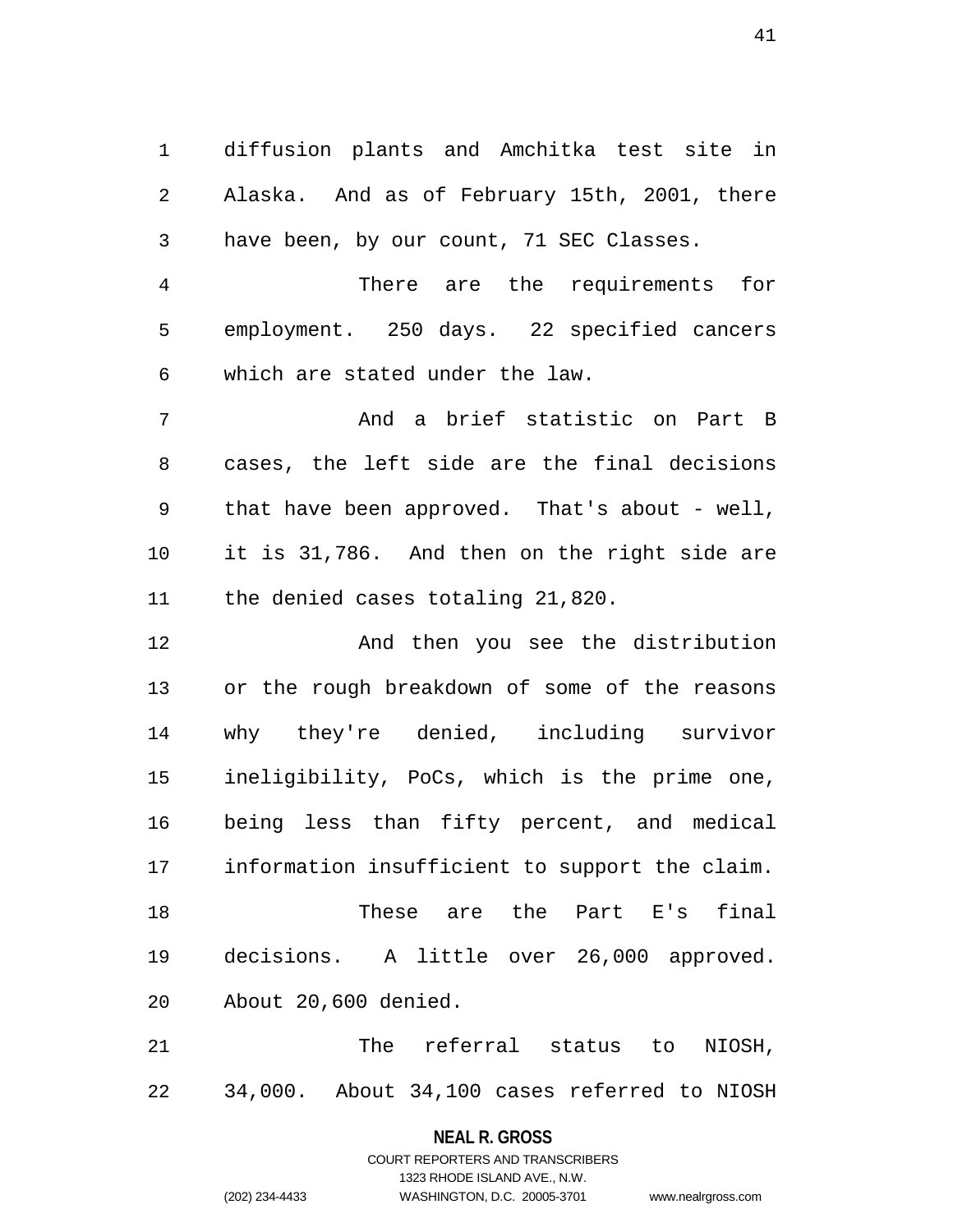1 for dose reconstruction. About 30,900 have 2 been returned primarily with dose 3 reconstruction, sometimes without dose 4 reconstructions, if we pull them - the 5 Department of Labor pulls them back for a 6 variety of reasons primarily including SEC 7 Classes.

8 And we're indicating right now 9 3220 cases at NIOSH, of which 683 are reworks 10 or returns.

11 As far as SEC Classes withdrawn 12 from NIOSH, we're indicating 3268 withdrawn 13 for SEC Class review. And there's the 14 breakdown. We've got about 2900 final 15 decisions issued and 2819 final approvals.

16 The difference there is just that 17 the fact the district office decides on the 18 recommended decision, then it has to go to our 19 Final Adjudication Branch, and they make the 20 final approval. So there's a little bit of a 21 lag as far as the numbers there as far as the 22 approval process - review and approval

**NEAL R. GROSS**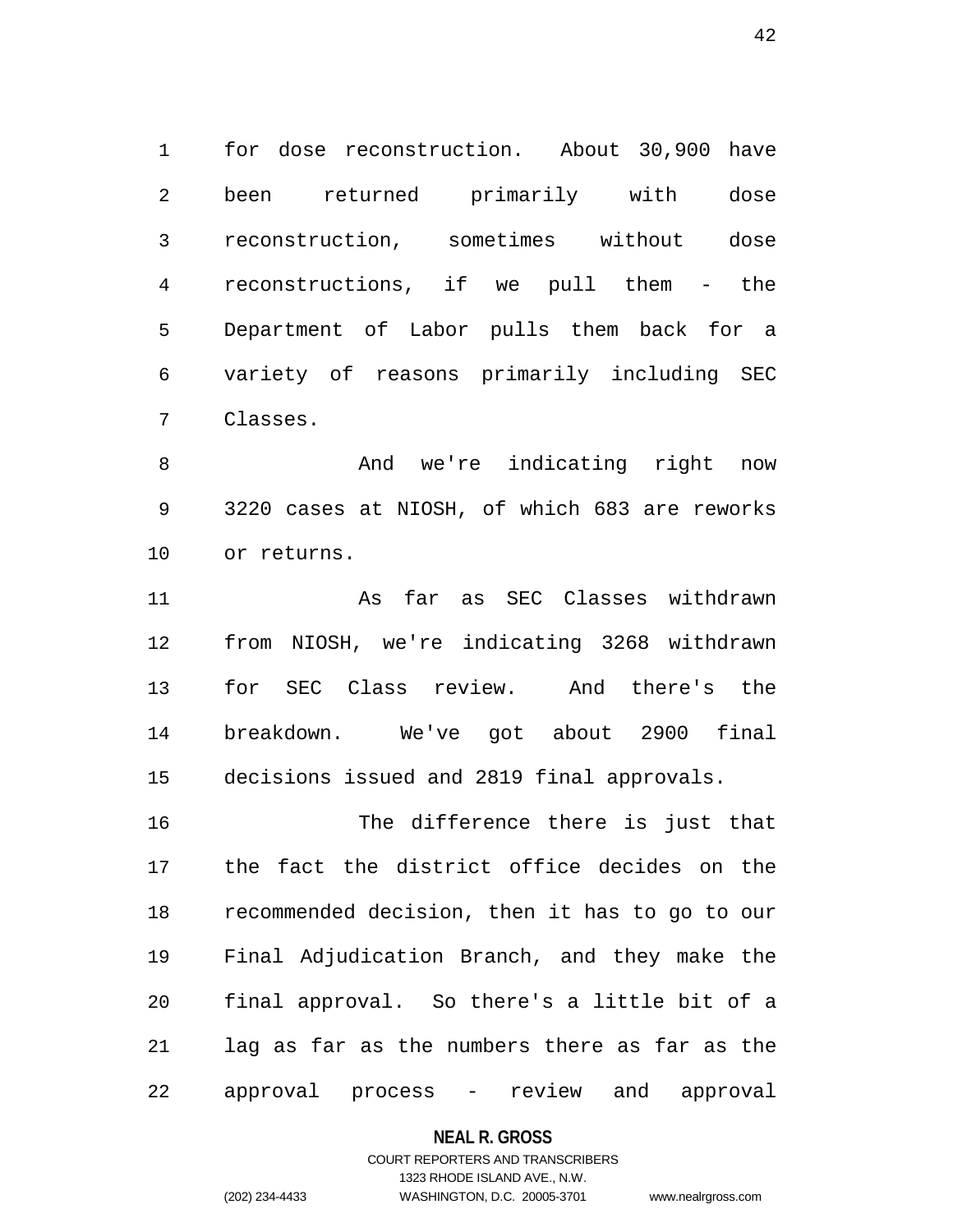1 process.

2 Again, 26,866 cases have been 3 returned by NIOSH that are currently at DOL 4 with a dose reconstruction. 5 22,606 have a dose reconstruction 6 and a final decision. And there's the 7 breakdown. Final denial is about 65 percent. 8 Final approval is about 35 percent. 9 This is just a listing of the Part 10 B cancer cases with final decisions to accept. 11 We've accepted dose-reconstructed cases, 12 about 7500 for \$1.11 billion in compensation. 13 SEC cases, 13,066 for about \$1.93 14 billion in compensation. The combination of 15 SEC Class and a PoC greater than 50 for 16 medical is 69.6 million in compensation. So 17 that totals 20,995, resulting in \$3.1 billion 18 in compensation. 19 Just the Part B breakdown monthly 20 of cases we send to NIOSH running, you know, 21 probably averaging the low 300s. 22 And not all cases obviously get

**NEAL R. GROSS**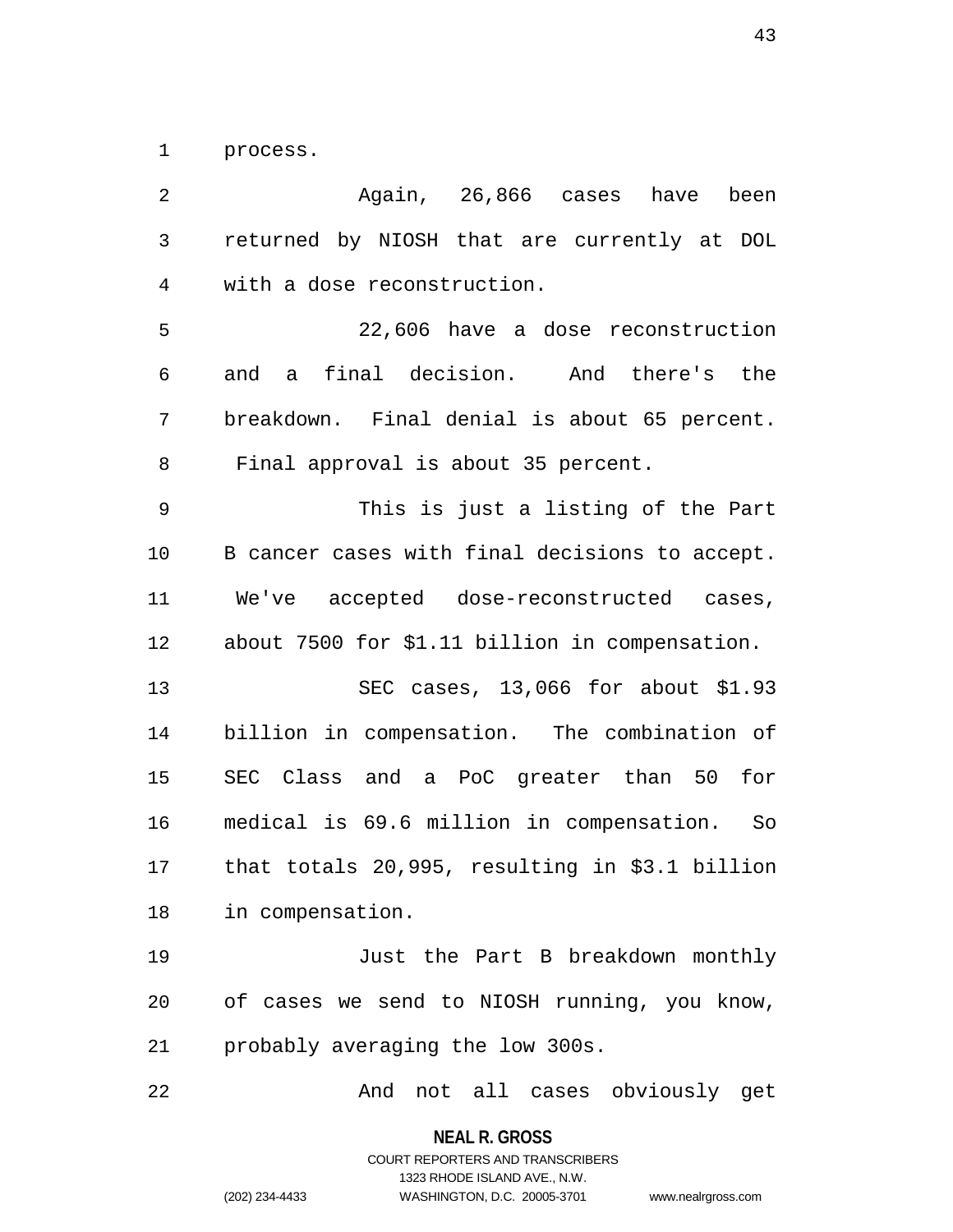1 referred to NIOSH, so these are the numbers 2 that are coming in monthly to the Department 3 of Labor currently running about, you know, a 4 little over 400.

5 The difference being, again, ones 6 that go straight to SEC, ones involving 7 chronic beryllium or silicosis.

8 We usually like to list the top 9 four worksites generating Part B cases. The 10 list is Hanford, Y-12. This time Bethlehem 11 Steel was bumped up because of the Class 12 designation. That's been a few months ago 13 now. And K-25.

14 And then these individual slides 15 just show the monthly trends, I think, for the 16 last year or so.

17 And you can look through those, 18 you know. You're running probably in the 30s 19 and the 40s. Bethlehem Steel showed the bump 20 because of the SEC Class designation. And 21 then K-25 has always been kind of high or 22 relatively higher.

### **NEAL R. GROSS**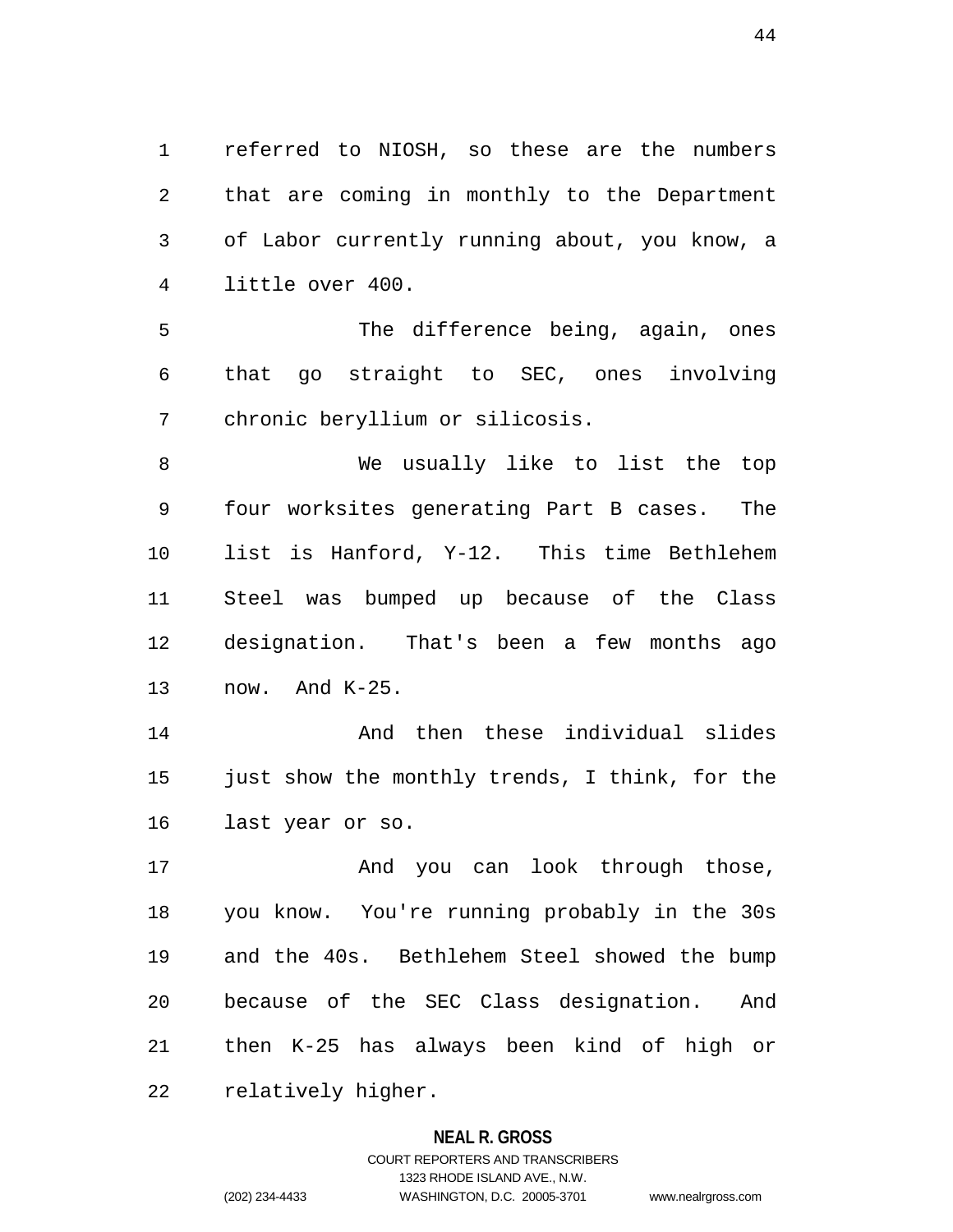1 On the left side of this is 2 percentage of new AWE cases and Part B DOE 3 cases. Left side is the new AWEs, and the 4 right side is the new DOE cases.

5 And it runs about - I think it's 6 running about, I don't know, 30 percent AWE, 7 70 percent DOE cases that we see from those 8 kinds of facilities during a month.

9 And then the last few slides, and 10 I'm not going to go through all of these, 11 again we list data for the primary sites that 12 either are under discussion at the meeting or 13 that are local sites to the meeting.

14 So we have Chapman Valve, Dow 15 Chemical, Grand Junction, Linde Ceramics, 16 Bliss & Laughlin, Fernald, Norton. Savannah 17 River site we've seen 12,296 cases. We've 18 issued 4344 final decisions. That's Part B. 19 And of those, 1539 were approvals. Part E 20 approvals were 2,046. And total compensation 21 and medical bill payment was \$426.2 million. 22 Again, that's dated as of the 14th of

### **NEAL R. GROSS**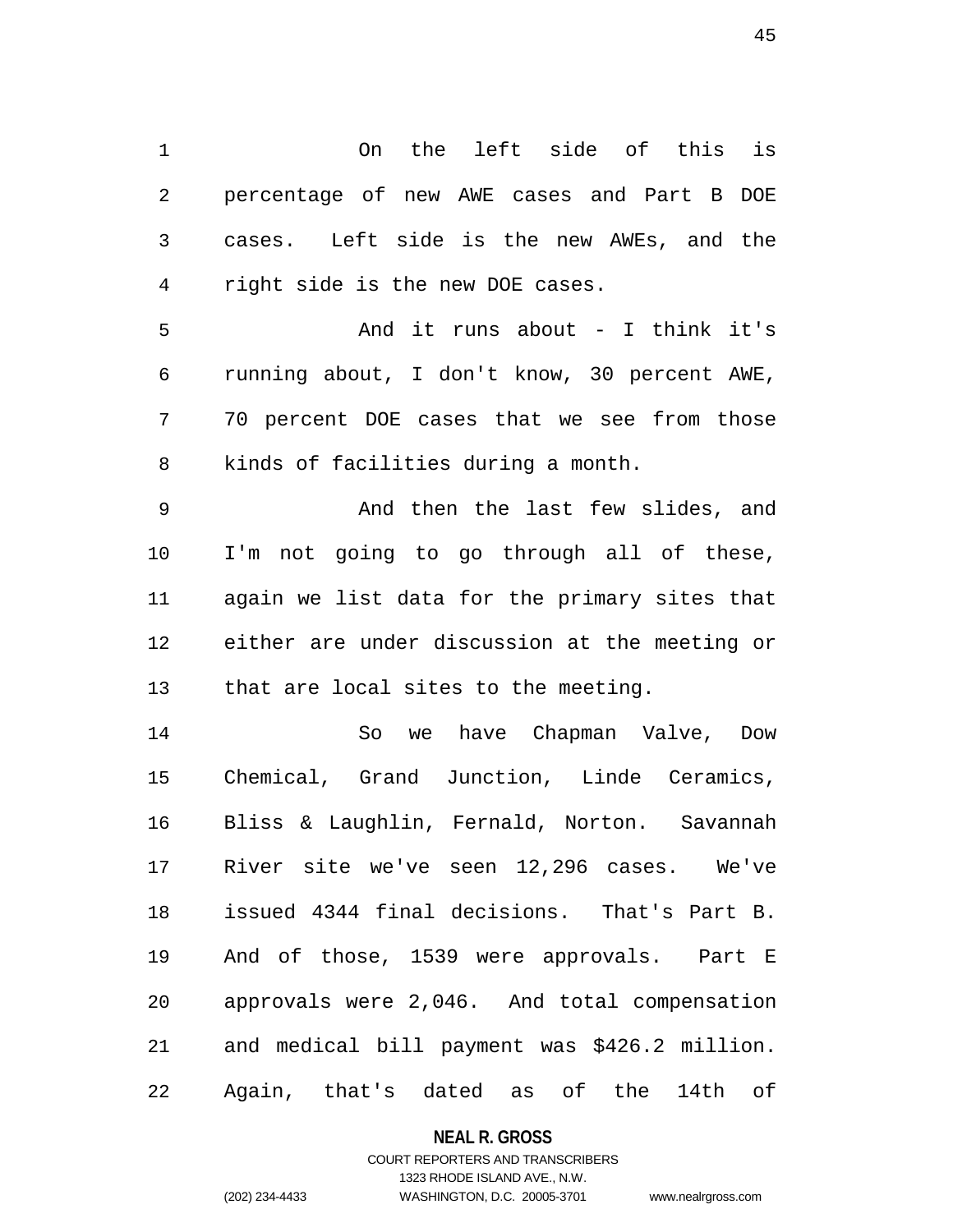1 February. And then Vitro is there.

2 And this is just a pie chart for 3 the distribution of the Part B cases that have 4 been filed and how they get dispositioned. 5 NIOSH, RECA, SEC cases and other, again, which 6 is the silicosis, the chronic beryllium and 7 those categories. And I think that should be 8 it. 9 Any questions? 10 CHAIRMAN MELIUS: Brad. 11 MEMBER CLAWSON: This is kind of a 12 general question. 13 If a claimant filed a claim under 14 Part E, how come would they get received back 15 from the Department of Labor a letter saying 16 that they're waiting for NIOSH to do their 17 dose reconstruction? 18 MR. KOTSCH: For Part E, that's 19 probably if - it's for a non-cancer? 20 MEMBER CLAWSON: Yes. 21 MR. KOTSCH: Then, unfortunately, 22 that's an error.

### **NEAL R. GROSS**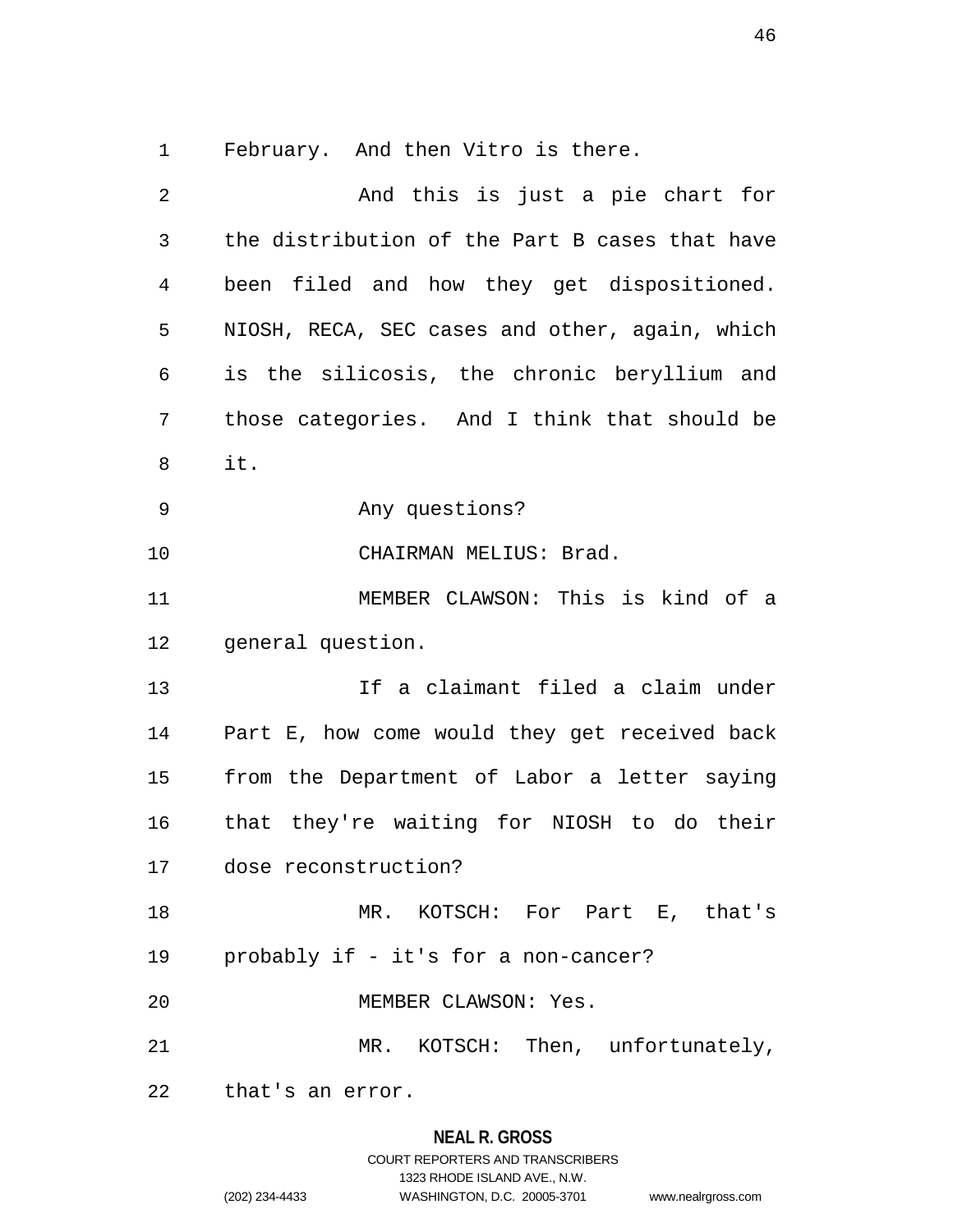1 Usually when a claim comes in as a 2 Part E, it automatically will also be 3 dispositioned as a Part E. But it shouldn't 4 work that way if it's just a Part E, you know. 5 They shouldn't go in and revert to the Part B 6 portion, which would be a referral denial. 7 So that's just - I don't know. If 8 you have specific information, we can talk 9 offline, but that shouldn't - I don't think 10 that should be happening. 11 MEMBER CLAWSON: Yes, because I've 12 seen this several times. 13 There was another one in your 14 slides where people are compensated under Part 15 E and there was DOE federal employees. 16 We've seen at several sites, 17 especially I believe it was with firemen or 18 whatever that - like, they were federal 19 employees for four years. And then it 20 switched over to DOE. 21 And there seems to be a disconnect

22 on if they're actually being classified as

**NEAL R. GROSS** COURT REPORTERS AND TRANSCRIBERS

1323 RHODE ISLAND AVE., N.W.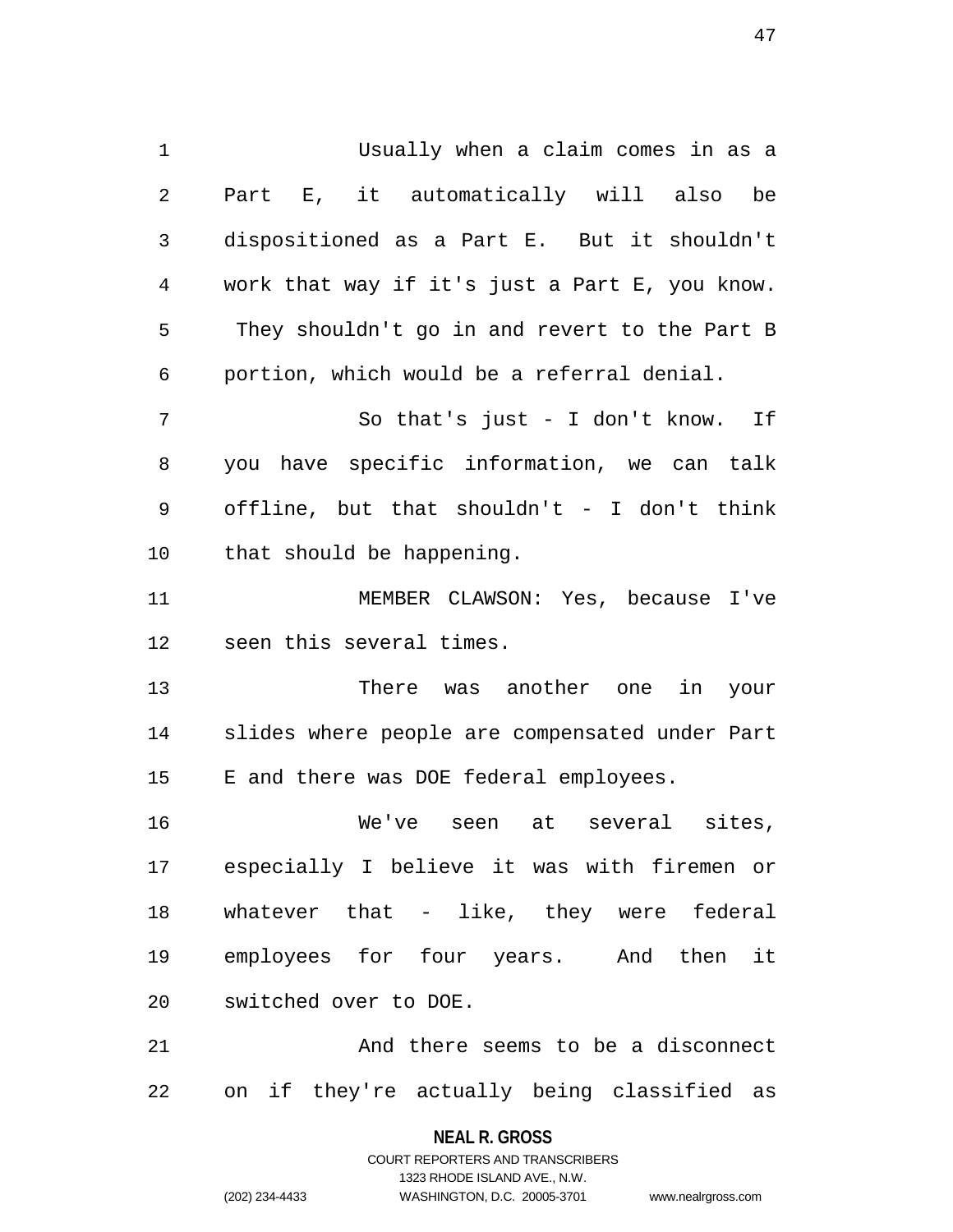1 federal employees or DOE employees.

| 2              | MR. KOTSCH: Yes, and that one I                   |
|----------------|---------------------------------------------------|
| $\mathfrak{Z}$ | don't know. Again, those things are looked at     |
| 4              | on a case-by-case basis by the district           |
| 5              | offices. I don't know how they, you know,         |
| 6              | we'd have to look at the specific data to see     |
| 7              | how they're reviewing that individual.            |
| 8              | MEMBER CLAWSON: Okay. I'll talk                   |
| 9              | with you offline on that.                         |
| 10             | MR. KOTSCH: Sure. I appreciate                    |
| 11             | it.                                               |
| 12             | CHAIRMAN MELIUS: Jeff, I have one                 |
| 13             | question on your last slide, the pie chart        |
| 14             | there and just on the SEC cases. You have SEC     |
| 15             | cases never sent to NIOSH. So those are after     |
| 16             | an SEC's been approved.                           |
| 17             | But then you have SEC cases                       |
|                | 18 referred to NIOSH, and those would be cases    |
|                | 19 that were referred before an SEC was approved. |
| 20             | MR. KOTSCH: Yes.                                  |
| 21             | CHAIRMAN MELIUS: But does it                      |
|                | 22 include - which category do you have cases     |

**NEAL R. GROSS** COURT REPORTERS AND TRANSCRIBERS

1323 RHODE ISLAND AVE., N.W.

(202) 234-4433 WASHINGTON, D.C. 20005-3701 www.nealrgross.com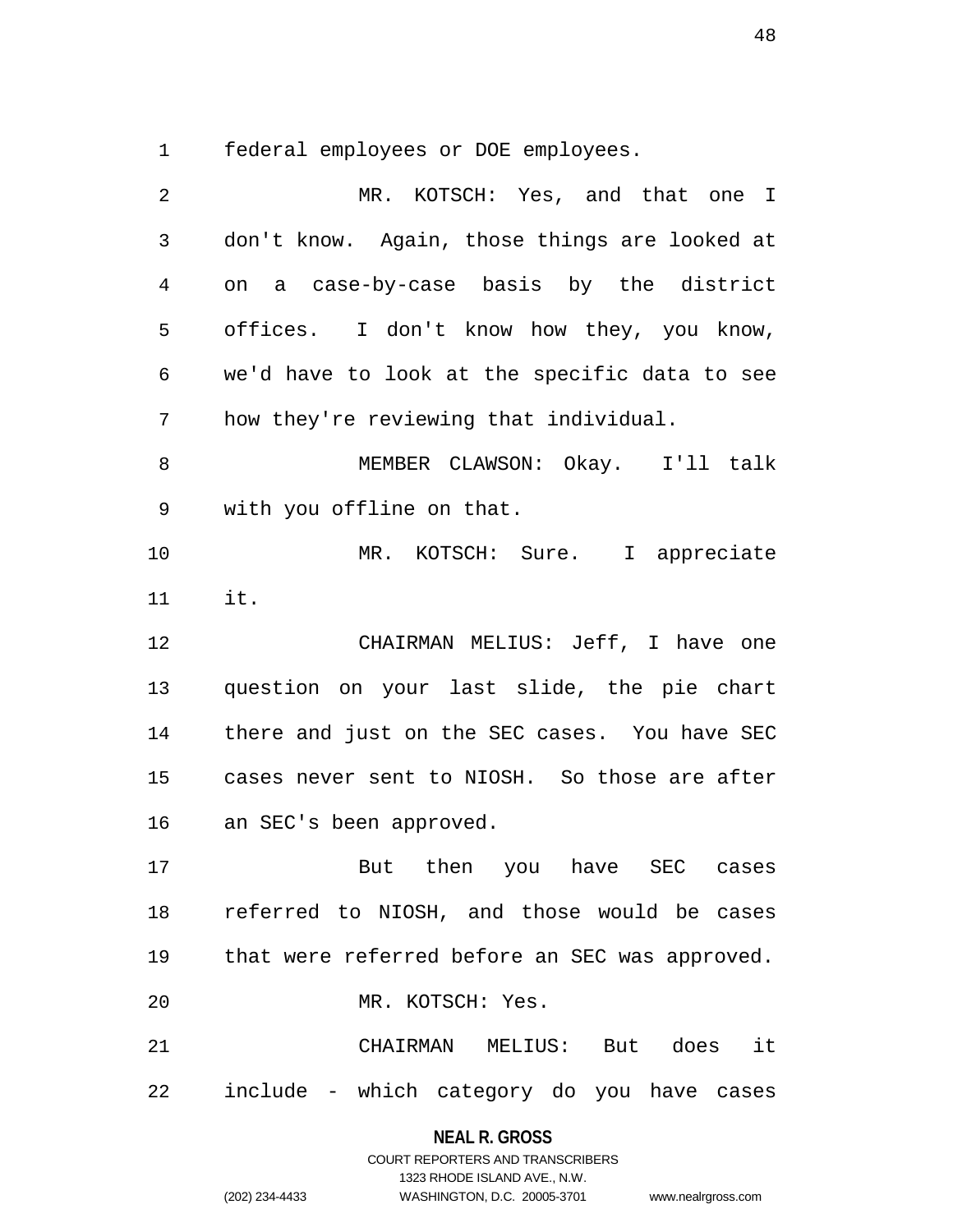1 that are non-SEC cancer? So are those under 2 sort of the NIOSH referrals? 3 MR. KOTSCH: Yes, they would be 4 under there. 5 CHAIRMAN MELIUS: Okay. I'm just 6 trying to understand the numbers. Okay. 7 Thanks. 8 Any other questions for - yes, 9 David then Paul. 10 MEMBER RICHARDSON: I was 11 interested in the slide that's related to the 12 means of verifying toxic exposures and the 13 description that there's site exposure 14 matrices that have been developed for that. 15 I'm wondering if there's things 16 that this Board could learn from the process 17 that you've undertaken in order to handle 18 those situations, because they're very much 19 the situations that we encounter. 20 I mean, I know a little bit about

21 trying to reconstruct non-radiological 22 exposures for workers at DOE sites and it's

### **NEAL R. GROSS**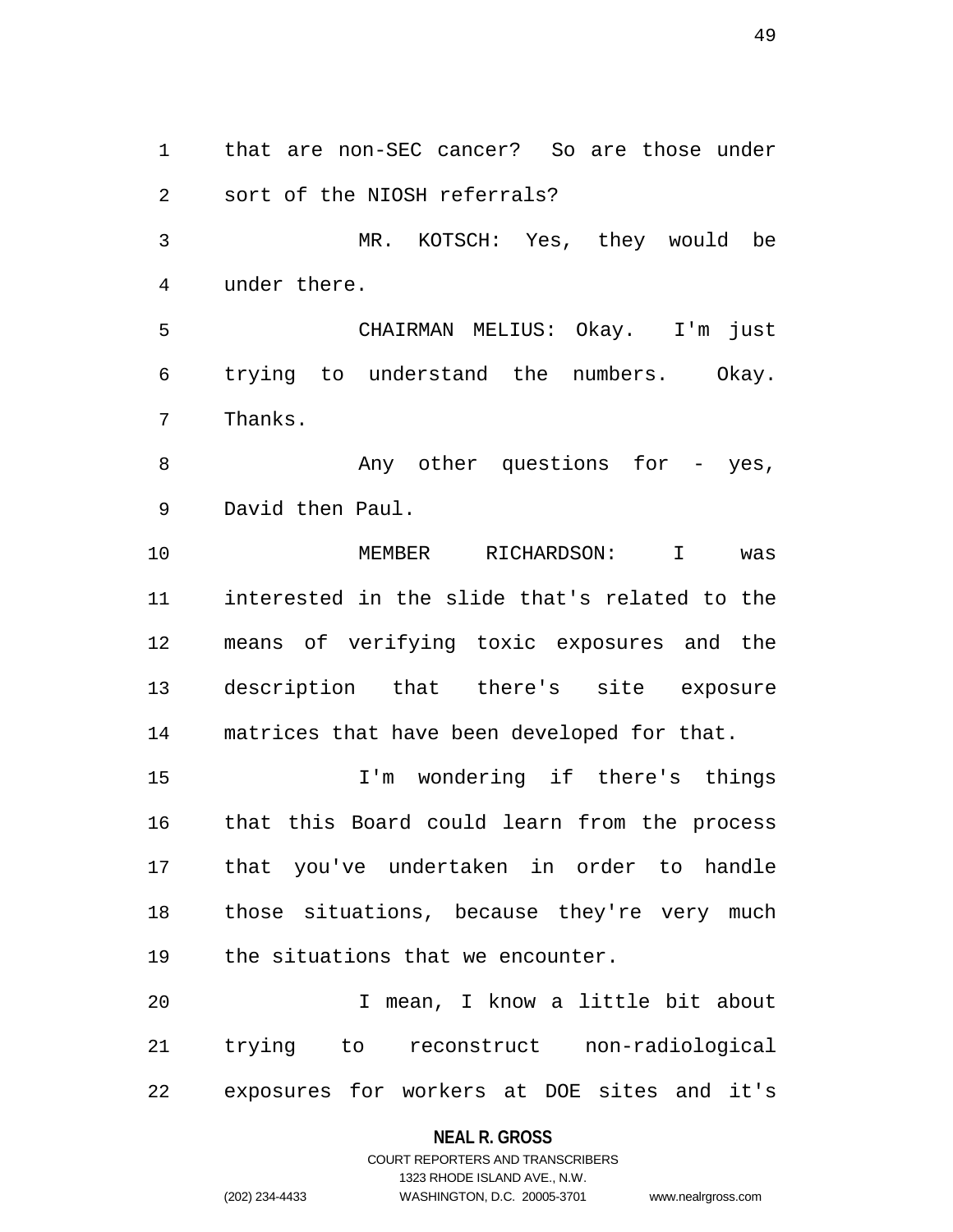1 extremely complicated.

2 If we have gaps in dosimetry 3 records, the gaps in industrial hygiene 4 records are, you know, orders of magnitude 5 worse.

6 And so I'm wondering what process 7 you've used in order to develop fair, timely 8 methods for making these decisions about 9 whether claimants have had these toxic 10 exposures, what the process is for review and 11 evaluation of these matrices that have been 12 constructed.

13 Because, you know, we have 14 comparable situations in some places where the 15 kind of objective monitoring information is 16 really lacking.

17 You sort of describe a process 18 which we wished we could do, but we don't, of 19 identifying workers with potential exposures 20 based on labor categories, buildings, 21 incidents.

22 We don't do any of that because

**NEAL R. GROSS** COURT REPORTERS AND TRANSCRIBERS

1323 RHODE ISLAND AVE., N.W.

(202) 234-4433 WASHINGTON, D.C. 20005-3701 www.nealrgross.com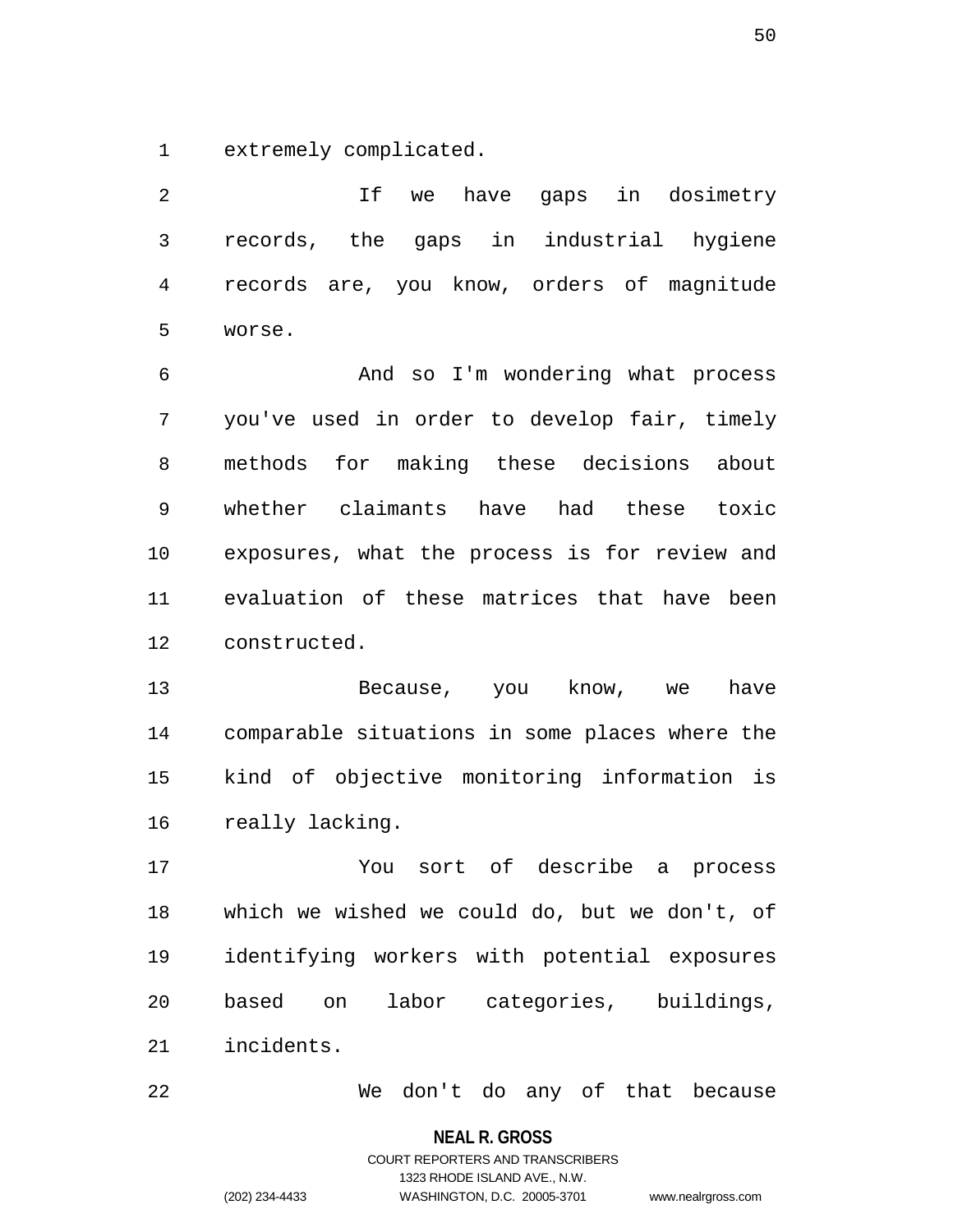1 we've been told we can't place workers 2 reliably into those categories.

3 So I'm wondering if we could learn 4 something about how those SEMs are used and 5 whether there's something more missing.

6 MR. KOTSCH: This slide probably 7 gives that particular system more credit than 8 it deserves.

9 The SEM is a fairly qualitative 10 process unlike the NIOSH process, which is 11 actually comparatively very quantitative.

12 We don't do any dose 13 reconstruction on the Part E side. It's more 14 of a qualitative assessment as far as based on 15 things like work title - and I don't do the 16 Part E side that much, you know, work title, 17 facilities, where they're at in particular 18 buildings, what kind of operations they're 19 doing, and then what potentially they could 20 have been exposed to.

21 And then our industrial hygienists 22 just try to make some correlations to exposure

**NEAL R. GROSS**

COURT REPORTERS AND TRANSCRIBERS 1323 RHODE ISLAND AVE., N.W. (202) 234-4433 WASHINGTON, D.C. 20005-3701 www.nealrgross.com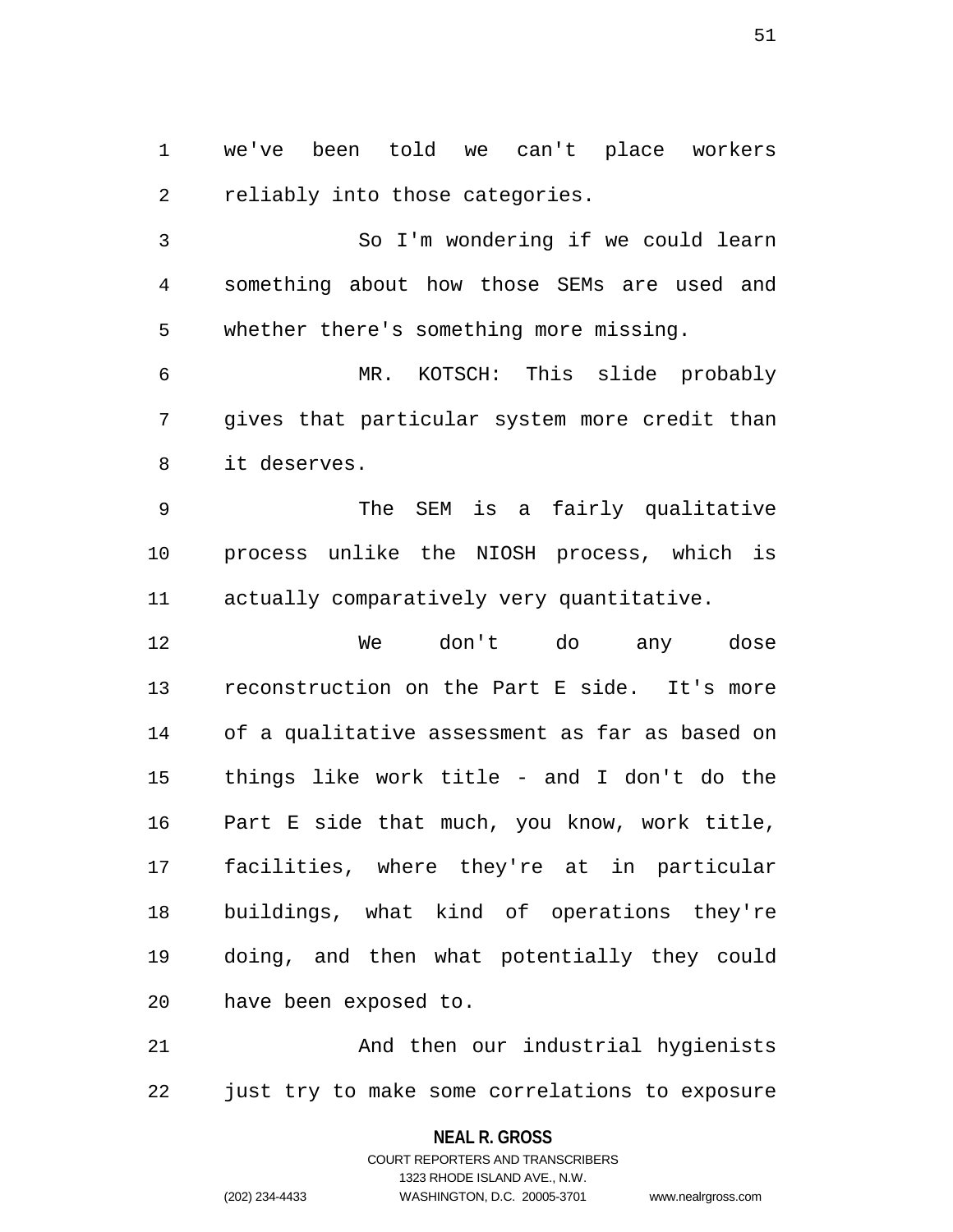1 and things like that.

2 We can talk more offline or I can 3 even put you in touch with some of our people 4 if you're interested in some of that. 5 Because, like I said, I don't 6 really deal with a lot of that, especially the 7 SEM portion. 8 MEMBER RICHARDSON: I mean, I think 9 that sounds very reasonable and I sometimes 10 feel like we need to go in that direction. 11 Frankly, I mean, I'd be more 12 comfortable making a qualitative judgment that 13 somebody was exposed, than assigning a 14 quantitative score. 15 MR. KOTSCH: I mean, our industrial 16 hygienists are thrilled if they ever see any 17 kind of monitoring data - 18 MEMBER RICHARDSON: Yes. 19 MR. KOTSCH: - that's to be 20 submitted with the case. It's very, very 21 limited, you know. 22 Like recently we've been doing

**NEAL R. GROSS**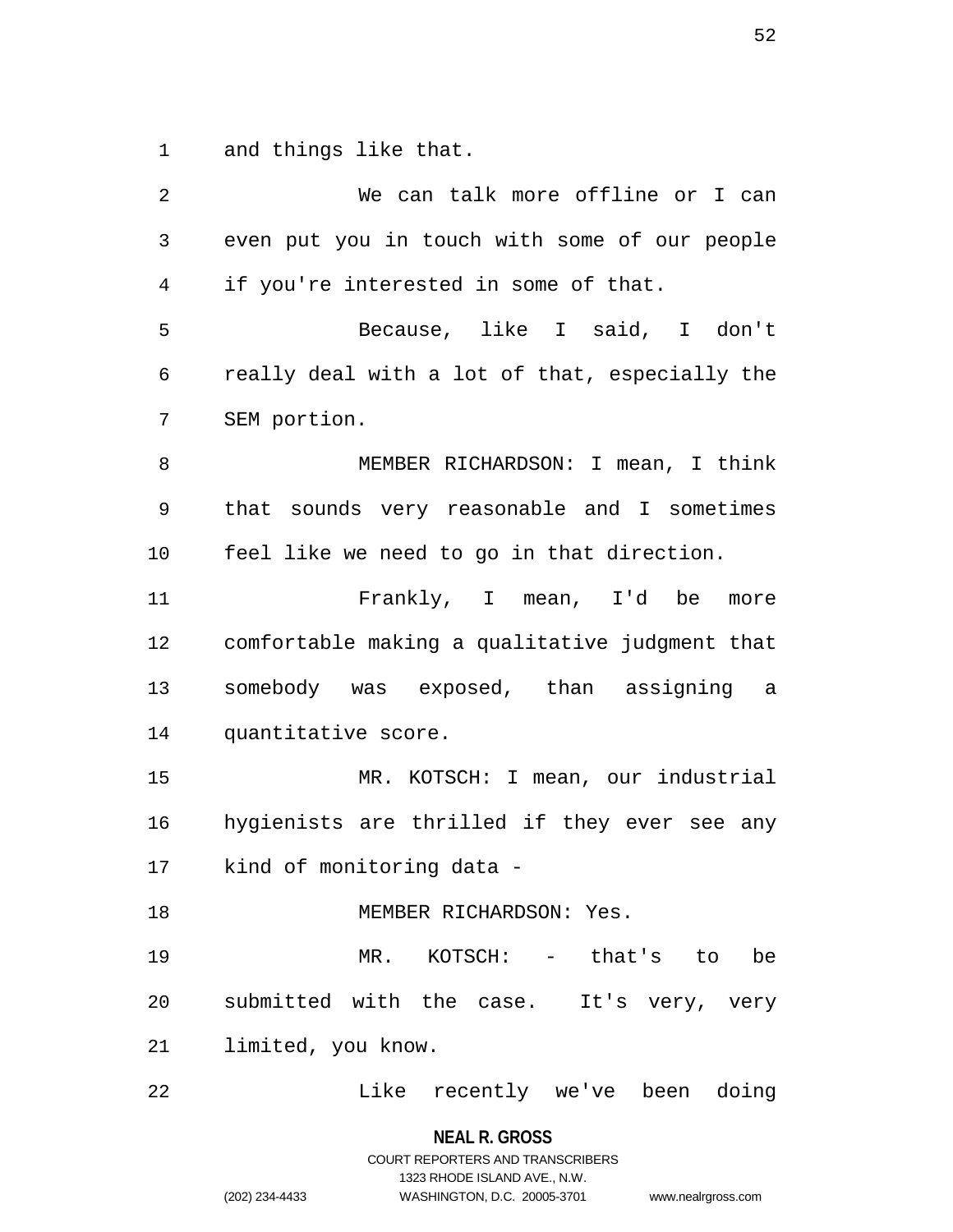1 some noise exposure assessments and, I mean, 2 reviews for noise exposure and solvents and - 3 well, for the more recent years, we actually 4 tend to see some noise surveys and things like 5 that, which is useful.

6 MEMBER RICHARDSON: Starting in 7 1980.

8 MR. KOTSCH: Right.

9 MEMBER RICHARDSON: And then you've 10 got to figure out what happened in 1950.

11 MR. KOTSCH: Yes, it's not - it's 12 been the last couple decades kind of things, 13 but we can talk more if you'd like to.

14 MEMBER RICHARDSON Thank you, sir. 15 CHAIRMAN MELIUS: I would just add 16 that those matrices, I believe a number of 17 them are now, if not most of them, are now 18 available through the -

19 MR. KOTSCH: I think all the 20 facilities - yes, all the facilities are now 21 up. They had a few that were hanging out at 22 the end there.

### **NEAL R. GROSS**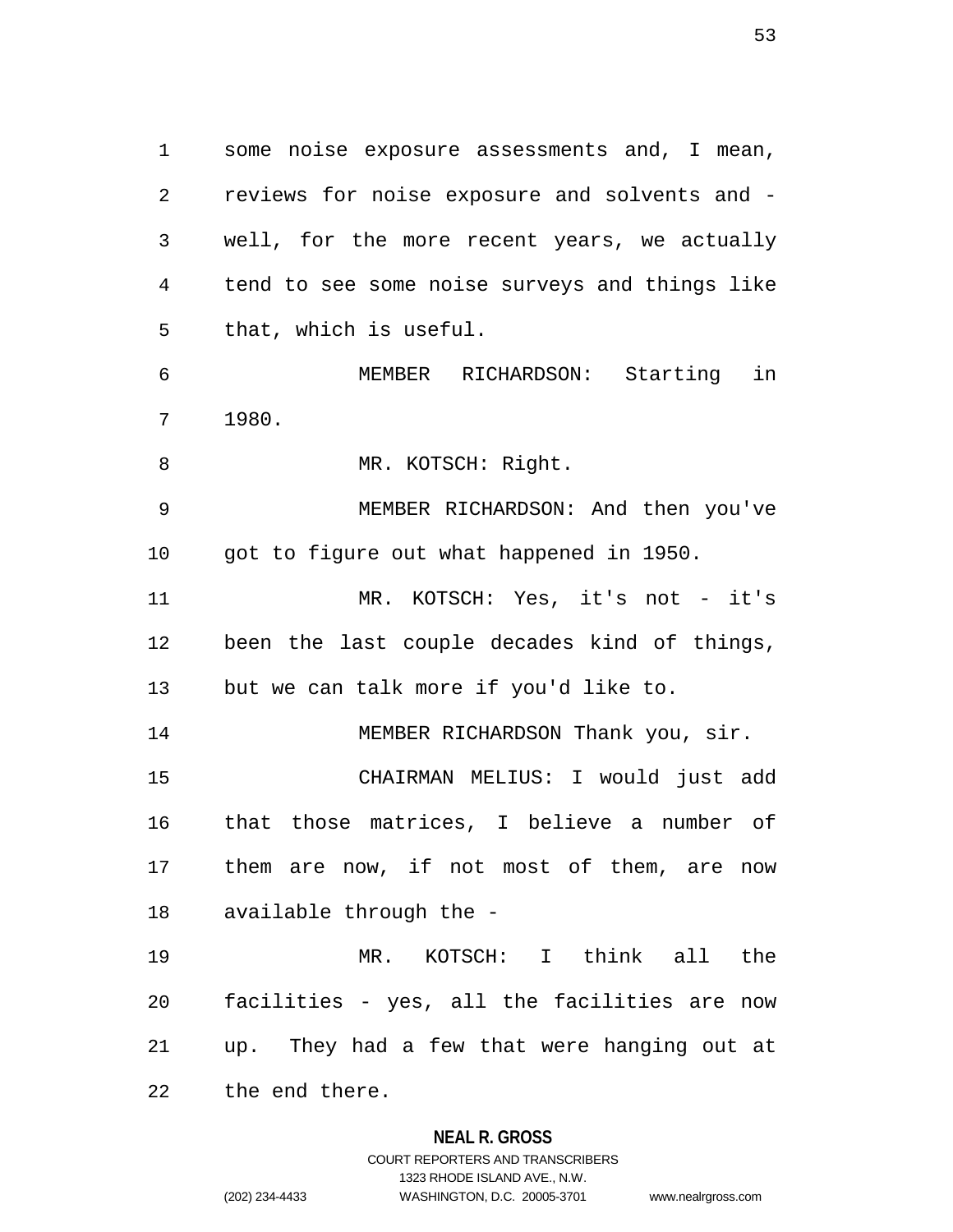1 MR. LEWIS: Yes, this Greg. As of 2 December 30th, they're all up.

3 CHAIRMAN MELIUS: Okay. The last 4 two years or year or whatever it's been, the 5 DOL's made those available after review by DOE 6 for issues.

7 If you want to look at one of 8 those -

9 MEMBER RICHARDSON: Yes, I have 10 looked at them. And I think, I mean, the 11 other thing that's interesting to me is that 12 they're - I guess I would say they're highly 13 synthetic and dynamic in the information 14 that's going into them. It's not as though 15 there was an expert who constructed the 16 matrix.

17 I think that they're taking 18 information provided by the claimants about 19 their recollection of agents they worked with, 20 and using that to inform or revise the 21 matrices, which is something which, you know, 22 NIOSH has been criticized about.

#### **NEAL R. GROSS**

COURT REPORTERS AND TRANSCRIBERS 1323 RHODE ISLAND AVE., N.W. (202) 234-4433 WASHINGTON, D.C. 20005-3701 www.nealrgross.com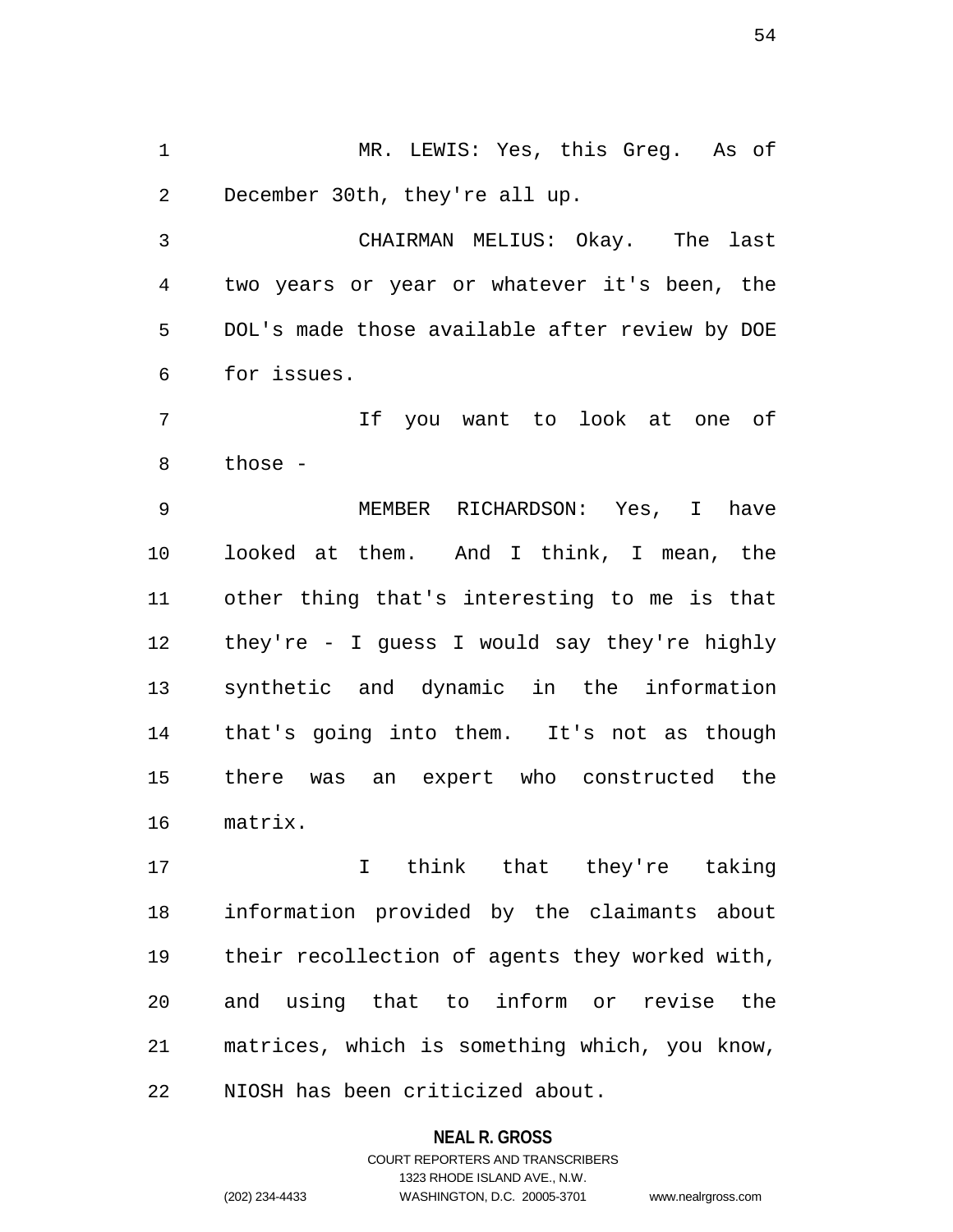1 And, you know, it's a really 2 different model for developing this -

3 MR. KOTSCH: Well, the claimant 4 information is definitely included in the 5 assessment, but the - and, again, I'm not real 6 familiar with SEM, but the data came initially 7 from the Department of Energy, you know, that 8 populates that as far as the chemicals and 9 things like that.

10 CHAIRMAN MELIUS: I think much of 11 it came from the medical surveillance program. 12 MR. KOTSCH: Yes, there were a 13 number of inputs.

14 CHAIRMAN MELIUS: That was one of 15 the inputs. There's other inputs from other 16 reports and so forth.

17 MEMBER RICHARDSON: But I just 18 found it interesting.

19 CHAIRMAN MELIUS: Paul, sorry.

20 MEMBER ZIEMER: Mine is a follow-up 21 question on that pie chart also.

22 On the SEC cases returned - or

**NEAL R. GROSS**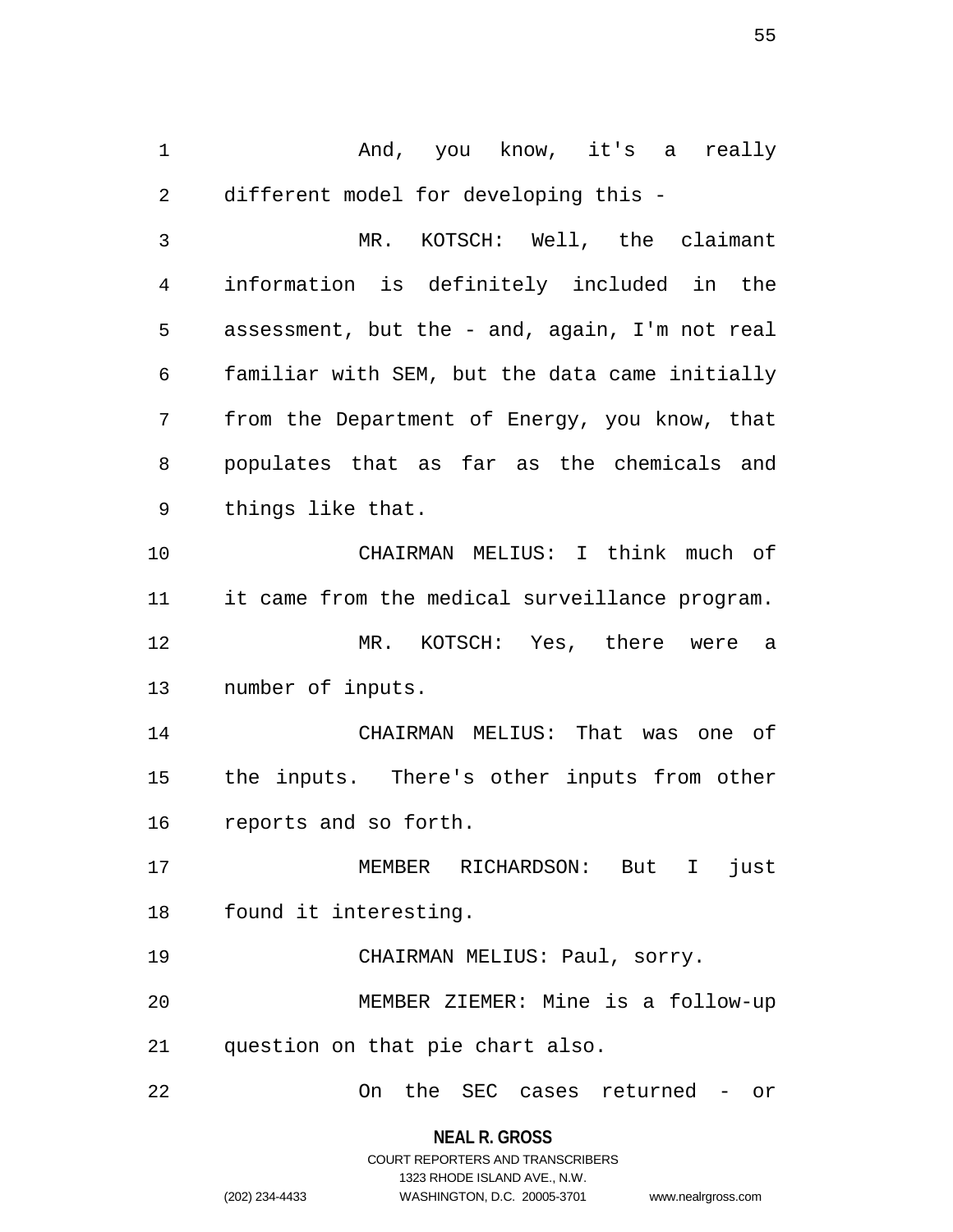1 sent to NIOSH, I guess most are ones that had 2 been there originally before an SEC claim - or 3 before an SEC existed, SEC Class, and then 4 they went back.

5 Now, did you also indicate, then, 6 that those who didn't have the specified 7 cancer are in that part of the pie chart as 8 well?

9 MR. KOTSCH: No, they shouldn't be 10 in there. They should be in the NIOSH piece.

11 MEMBER ZIEMER: They're in the 12 NIOSH piece.

13 And what about those who if you 14 have an SEC Class where they don't meet 15 another requirement such as the 250 day?

16 MR. KOTSCH: Then they'd be in the 17 NIOSH piece.

18 MEMBER ZIEMER: They're in the 19 NIOSH piece also. Okay.

20 MR. KOTSCH: Yes, if you don't meet 21 - if you don't meet the criteria for the Class 22 regardless of whether it's a cancer or

**NEAL R. GROSS**

## COURT REPORTERS AND TRANSCRIBERS 1323 RHODE ISLAND AVE., N.W. (202) 234-4433 WASHINGTON, D.C. 20005-3701 www.nealrgross.com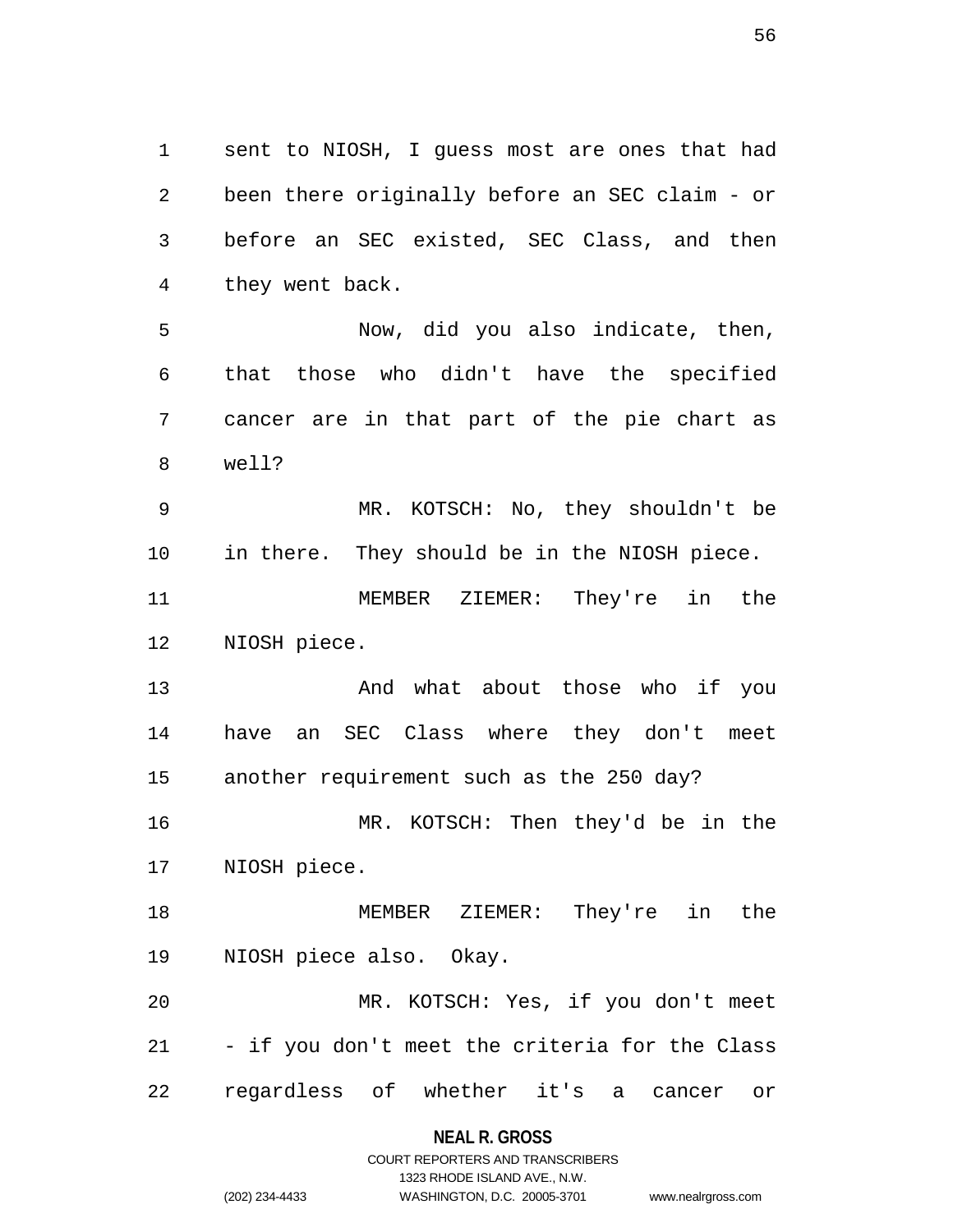1 employment for even a facility, the time 2 portion of facility, because obviously some 3 facilities have pieces that are SEC and non-4 SEC. 5 MEMBER ZIEMER: Right. 6 MR. KOTSCH: Some of them have 7 multiple SECs. 8 MEMBER ZIEMER: Okay. Thank you. 9 CHAIRMAN MELIUS: Any other - Phil, 10 yes. Sorry. 11 MEMBER SCHOFIELD: Yes, I've got 12 two questions. You were talking about the 13 requirements. 14 What if you have a claimant who 15 has like 230 days in the SEC period, and 16 continues to work maybe ten, 20 years after 17 that point? 18 **How is that handled?** 19 MR. KOTSCH: Well, his time - his 20 employment during the SEC period is what's 21 counted. Even if his time after the SEC 22 period is - well, basically all that time

> **NEAL R. GROSS** COURT REPORTERS AND TRANSCRIBERS

1323 RHODE ISLAND AVE., N.W. (202) 234-4433 WASHINGTON, D.C. 20005-3701 www.nealrgross.com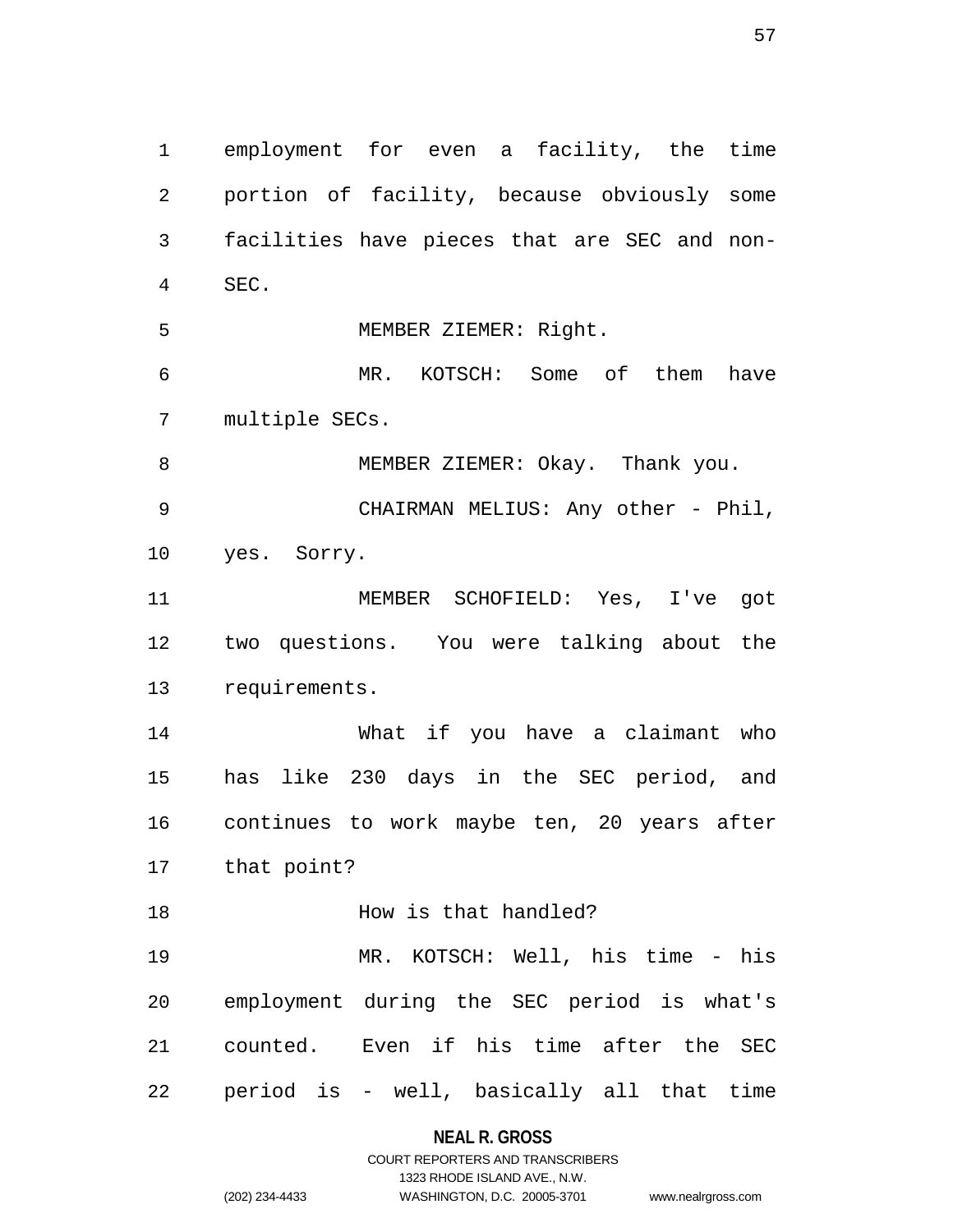1 would be considered in the dose 2 reconstruction, but he wouldn't have - he 3 wouldn't be eligible for the SEC Class, 4 because he doesn't meet the 250-day 5 requirement.

6 Now, we'll often try to look at 7 the number of days employment within the Class 8 and see if we can extend it or add days, you 9 know, things like that to try to get it up to 10 250 days.

11 But failing that, you have to have 12 the 250 days to be considered in the Class. 13 And if you don't have that, then that time 14 just goes into NIOSH's larger dose 15 reconstruction.

16 **And of course during that period,** 17 more than likely - well, it will be a partial 18 dose reconstruction. So there will be some 19 pieces of that dose during the SEC period 20 that, you know, the claimant will not, you 21 know, get credit for during the dose 22 reconstruction, you know, by virtue of the

**NEAL R. GROSS**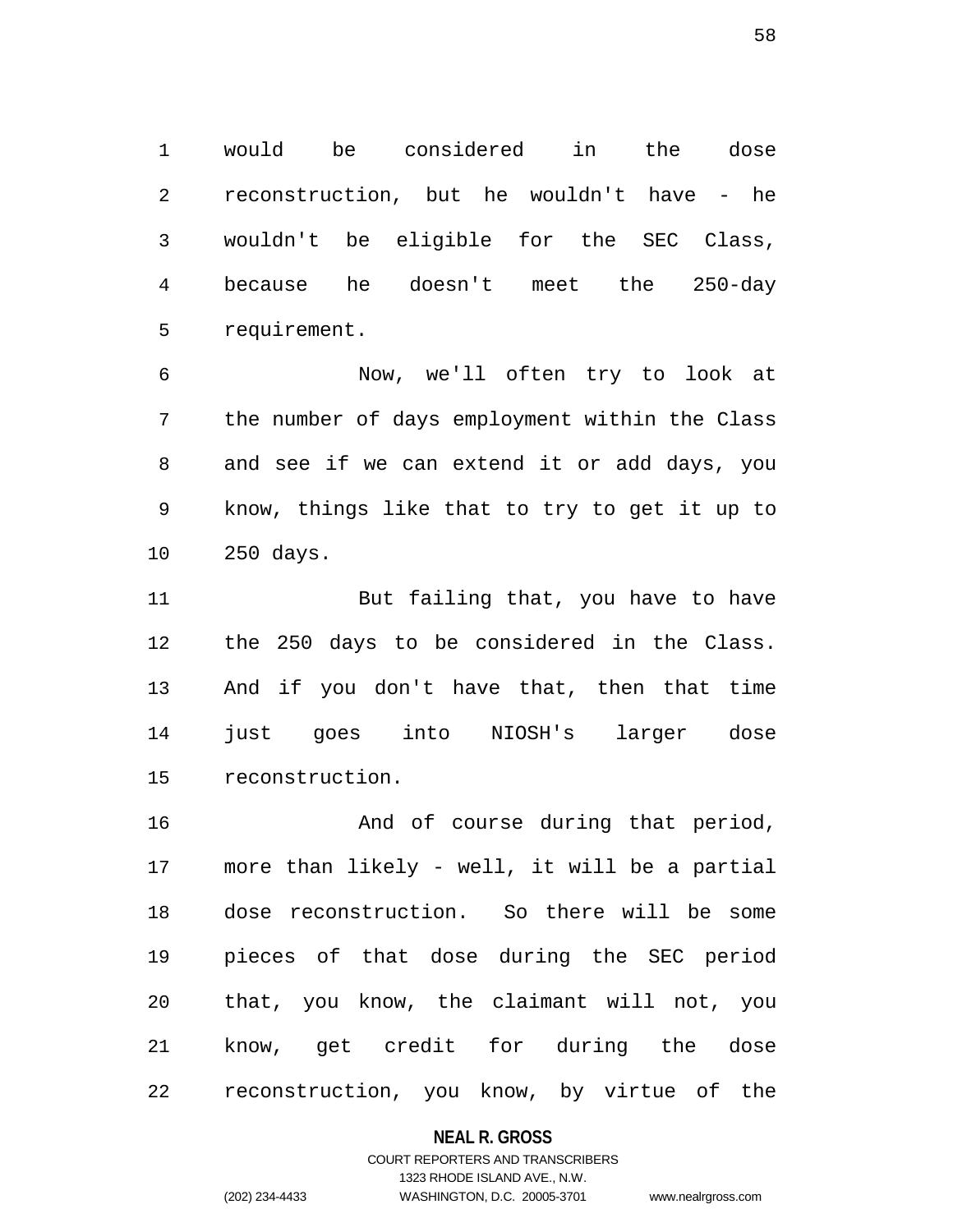1 definition.

| 2            | MEMBER SCHOFIELD:<br>The second               |
|--------------|-----------------------------------------------|
| $\mathsf{3}$ | question is when you were talking about Part  |
| 4            | E, I realize we don't deal with this, but the |
| 5            | - you take anybody who had an occupation who  |
| 6            | spent a lot of time in different labs,        |
| 7            | different facilities and were exposed to who  |
| 8            | knows what all, I mean, directly they didn't  |
| 9            | work with it, any of those chemicals, per se, |
| 10           | but they spent a great deal of time around    |
| 11           | facilities where there was a lot of different |
| 12           | chemicals in use.                             |
| 13           | For a Part E claimant, how would              |
| 14           | you recommend they document any of this?      |
| 15           | MR. KOTSCH: Well, as, you know,               |
| 16           | obviously the more information they can       |
| 17           | provide as to what facilities they worked in, |
| 18           | the period - the durations, what kind of      |
| 19           | activities they did in those facilities, that |
| 20           | all helps to feed into the - primarily the    |
| 21           | industrial hygienist, but it may also be a    |
| 22           | toxicologist, their review of, you know,      |

# **NEAL R. GROSS**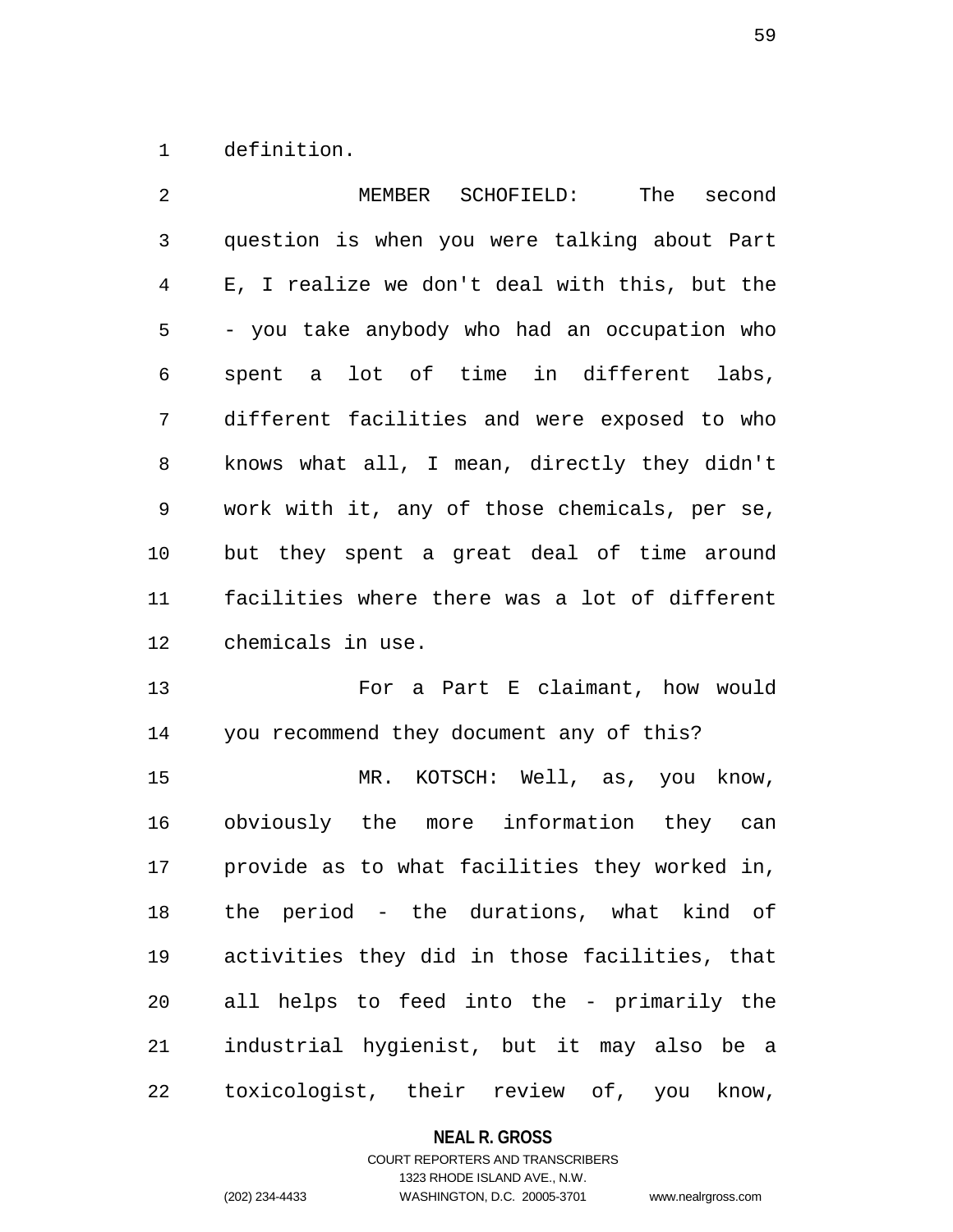1 potential exposure.

2 Most people don't - are unable to 3 provide, you know, actual monitoring data and 4 we wouldn't normally expect that. 5 But, you know, if you have it, 6 like I said, occasionally we do find 7 information that either claimants provide or 8 the facility has for a little bit of IH 9 monitoring, which is fantastic. 10 But, like I said, most of the time 11 we don't have that information. So all we can 12 depend on is, you know, the list of chemicals 13 that we know to be or we think were in that 14 building. 15 The claimant certainly can add 16 what he thinks, he or she thinks they were 17 exposed to, what activities they did, you 18 know, while they were employed, things like 19 that. 20 Whatever they can do to fill out 21 the definition of what they did is always 22 useful, but that's about the, you know, I

**NEAL R. GROSS**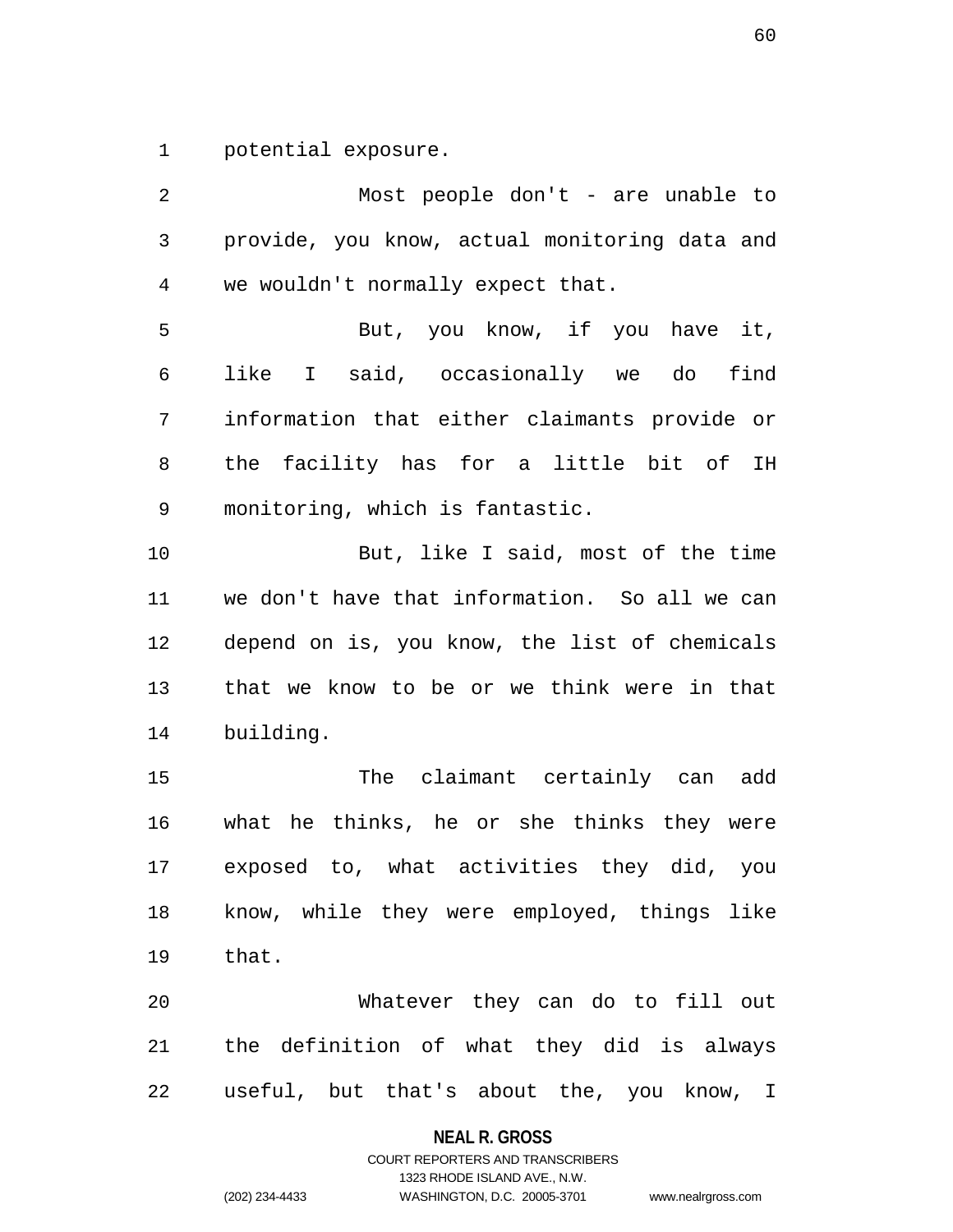1 don't - there's probably something I'm 2 missing, but that's primarily it. 3 CHAIRMAN MELIUS: Any other 4 questions? 5 (No response.) 6 Okay. Thank you. 7 MR. KOTSCH: Thank you. 8 CHAIRMAN MELIUS: Thank you very 9 much, Jeff. 10 Our next speaker is Greg Lewis 11 from the Department of Energy. 12 MR. LEWIS: All right. Thank you, 13 Dr. Melius. And, again, I'm Greg Lewis. I'm 14 the acting director of the Office of Former 15 Worker Screening Programs at DOE, and our 16 office is responsible for supporting the 17 EEOICPA program. 18 So our core mandate at DOE is to 19 work on behalf of program claimants to ensure 20 that all available worker and facility records 21 are provided to DOL, NIOSH and the Advisory 22 Board.

### **NEAL R. GROSS**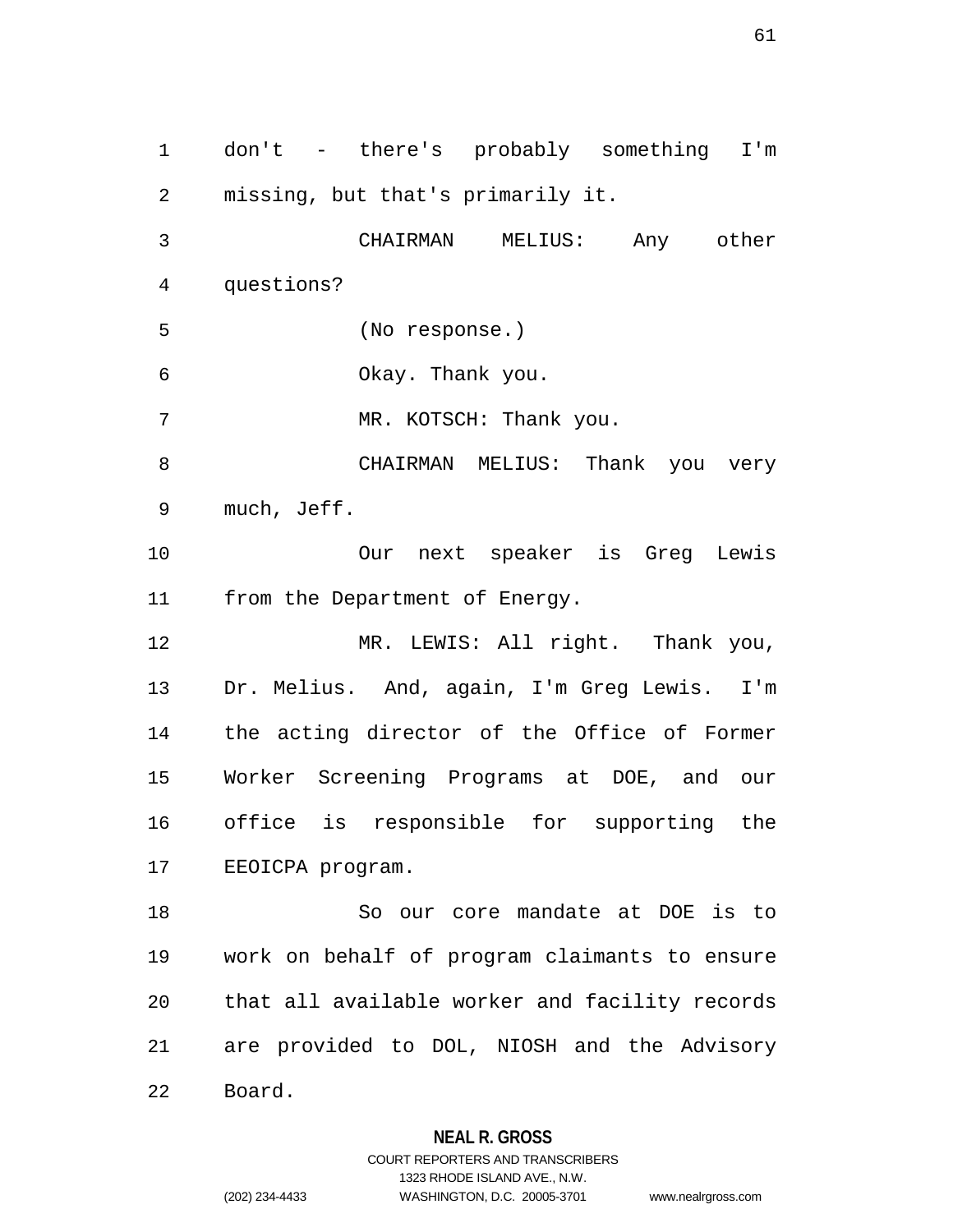1 So essentially our role under this 2 program is to provide the records that allow 3 DOL to adjudicate claims and NIOSH to 4 reconstruct dose.

5 As part of that, we have three 6 primary responsibilities. First is to respond 7 to requests for individual information. So 8 for NIOSH or DOL they will need to - DOL will 9 need to verify employment. NIOSH will need to 10 gather dose information on a specific 11 individual. And all of our sites will receive 12 those requests and respond back typically 13 within 60 days.

14 The second responsibility is to 15 provide support for large-scale records 16 research projects, including the DOL SEM that 17 we just talked about, NIOSH Site Profiles, the 18 SEC research that NIOSH conducts, things like 19 that.

20 And then our third responsibility, 21 which is smaller than the other two, but just 22 as important, is to conduct research on

### **NEAL R. GROSS**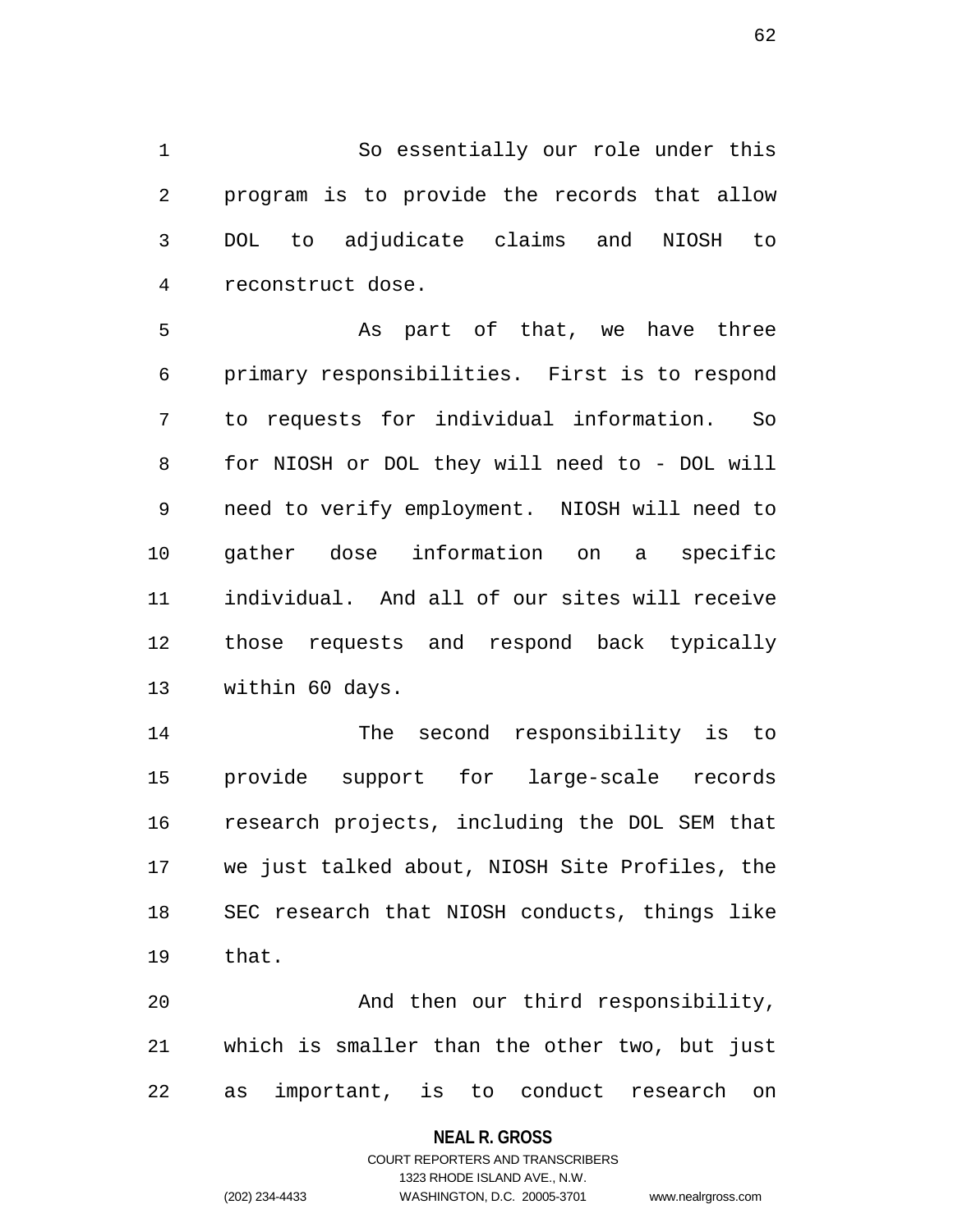1 facility designations or covered facilities.

2 So if someone believes that a 3 facility should be covered for additional 4 years or is covered for years that it 5 shouldn't be, we'll go through our records and 6 try to determine, you know, or respond to 7 NIOSH or DOL.

8 While the Office of Former Worker 9 Screening Programs in DOE headquarters funds 10 and coordinates the efforts to respond to DOL 11 and NIOSH, the bulk of the work is actually 12 done by our sites.

13 And every one of our sites has a 14 designated EEOICPA point of contact. And 15 these POCs are really the engine that makes, 16 you know, our program run over at DOE.

17 They coordinate all of the 18 research activities with NIOSH, the Advisory 19 Board and the contractors. They set up site 20 visits and tours. They arrange for the 21 research groups to review records. They set 22 up interviewees or locate former workers on

### **NEAL R. GROSS**

### COURT REPORTERS AND TRANSCRIBERS 1323 RHODE ISLAND AVE., N.W. (202) 234-4433 WASHINGTON, D.C. 20005-3701 www.nealrgross.com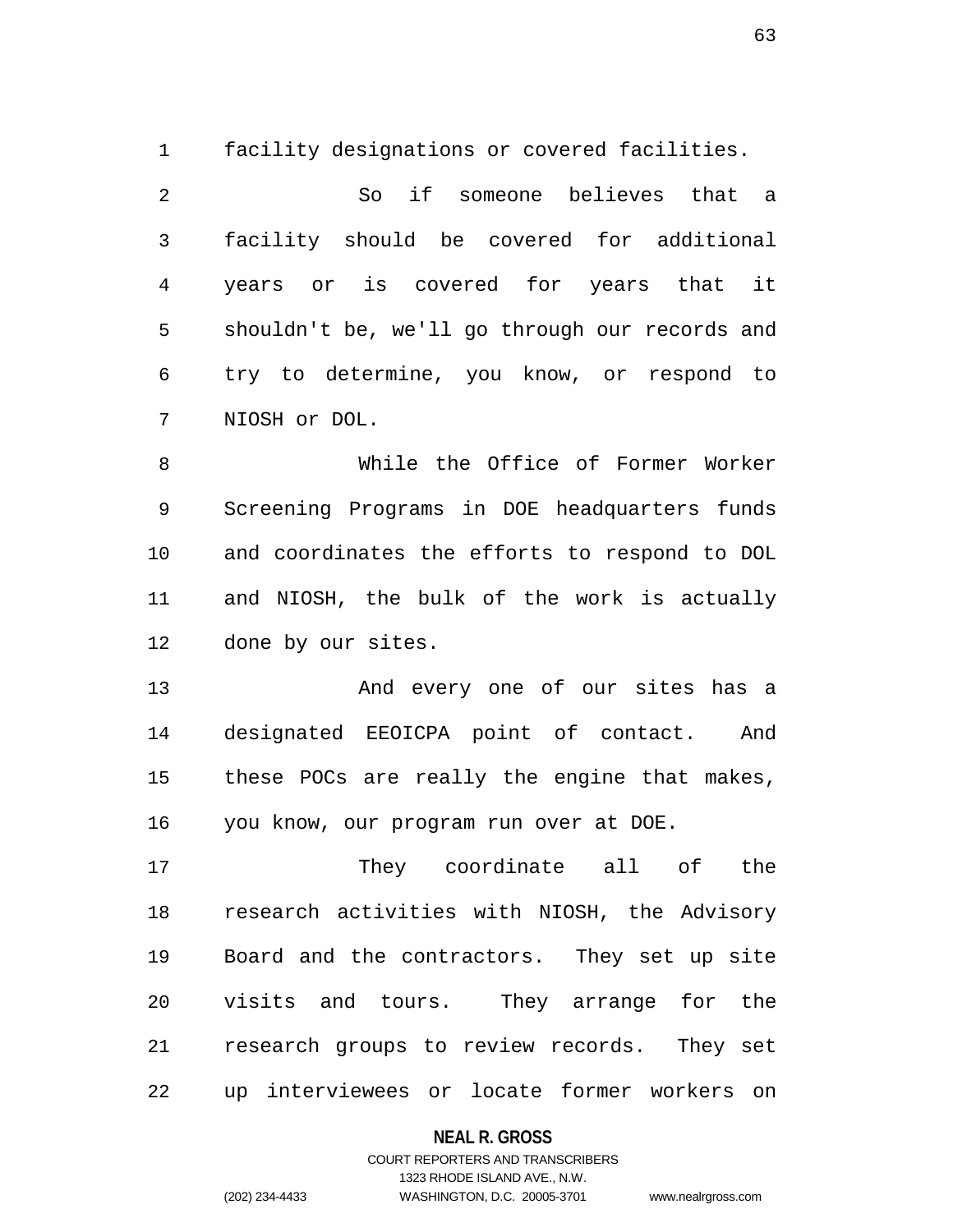1 occasion to come in and do interviews with the 2 researchers.

3 And then in addition, these 4 EEOICPA POCs will manage the effort to respond 5 to these individual requests.

6 For the individual records, we, as 7 I mentioned before, we do three different 8 types of requests. Employment verifications 9 come in from the Department of Labor, NIOSH 10 will send us dose reconstruction requests, and 11 DOL will send us what we call DARs, document 12 acquisition requests, which are essentially 13 requests for any additional exposure, non-rad 14 and non-employment information, but any other 15 exposures. So industrial hygiene, medical 16 records, incident and accident records, 17 training records, things like that.

18 The total number of requests 19 completed in 2010 - FY2010. So from October 20 of `09 to October of 2010, we did about 17,000 21 records requests.

22 Now, our numbers are never going

**NEAL R. GROSS** COURT REPORTERS AND TRANSCRIBERS 1323 RHODE ISLAND AVE., N.W.

(202) 234-4433 WASHINGTON, D.C. 20005-3701 www.nealrgross.com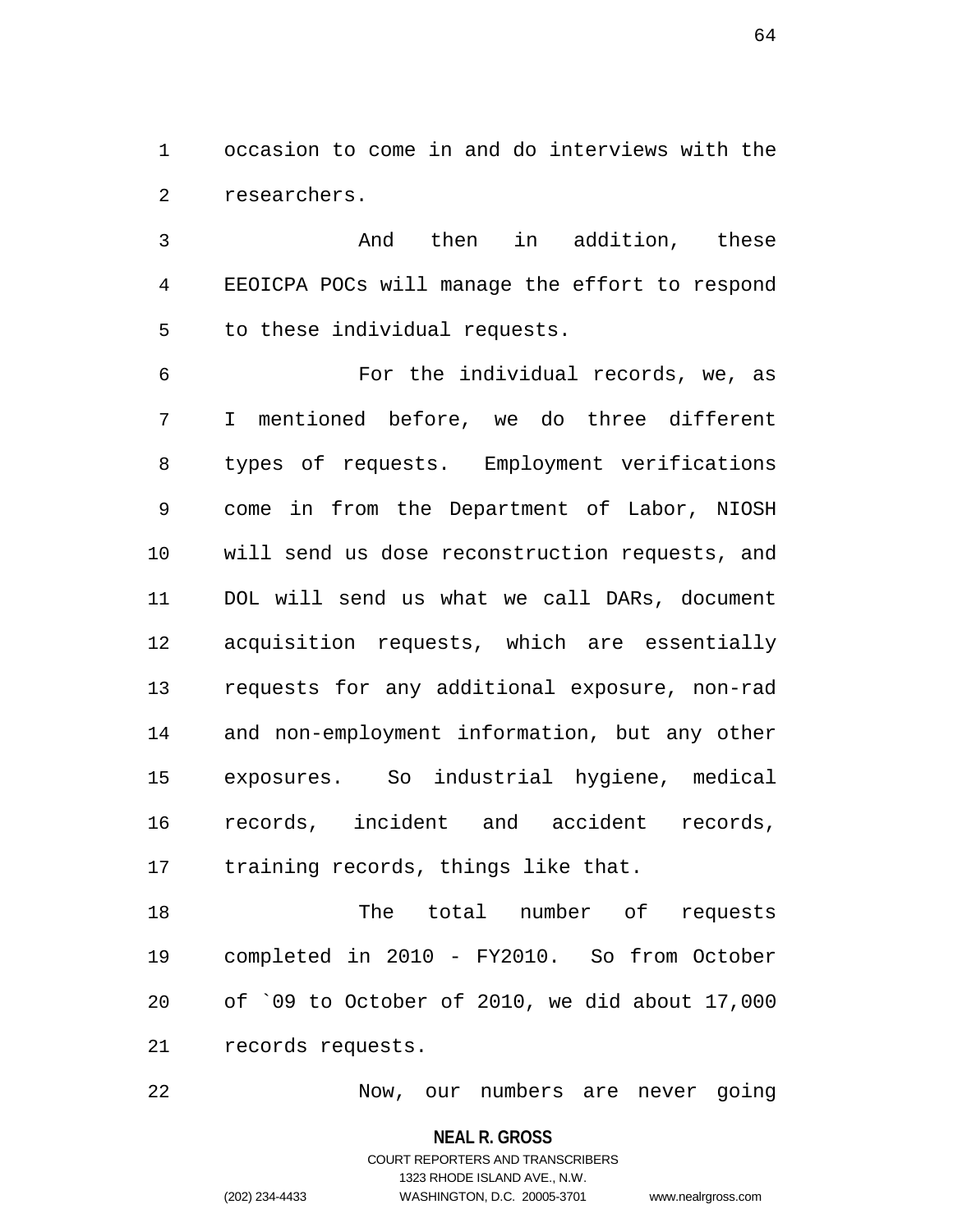1 to actually match up quite with what DOL and 2 NIOSH has because we count one request at a 3 site as one request.

4 So typically many of these 5 individuals might have worked at two to three 6 sites. They might have visited other sites. 7 So we'll get a request, say, for a Los Alamos 8 employee who was working for an extended 9 period of time in Nevada for a test shot or 10 Amchitka, the Pacific Proving Grounds, things 11 like that, you know. We'll get a request 12 there and we count that as a request, because 13 we still have to go pull the records.

14 These individual records requests 15 are often very complicated. As I just said, 16 claimants could have worked at multiple sites 17 for multiple contractors or subcontractors 18 within the site. They could have retired and 19 come back as a subcontractor. They could have 20 been in different jobs or divisions.

21 So we may have to go to many 22 different locations just to pull records on

### **NEAL R. GROSS** COURT REPORTERS AND TRANSCRIBERS

1323 RHODE ISLAND AVE., N.W.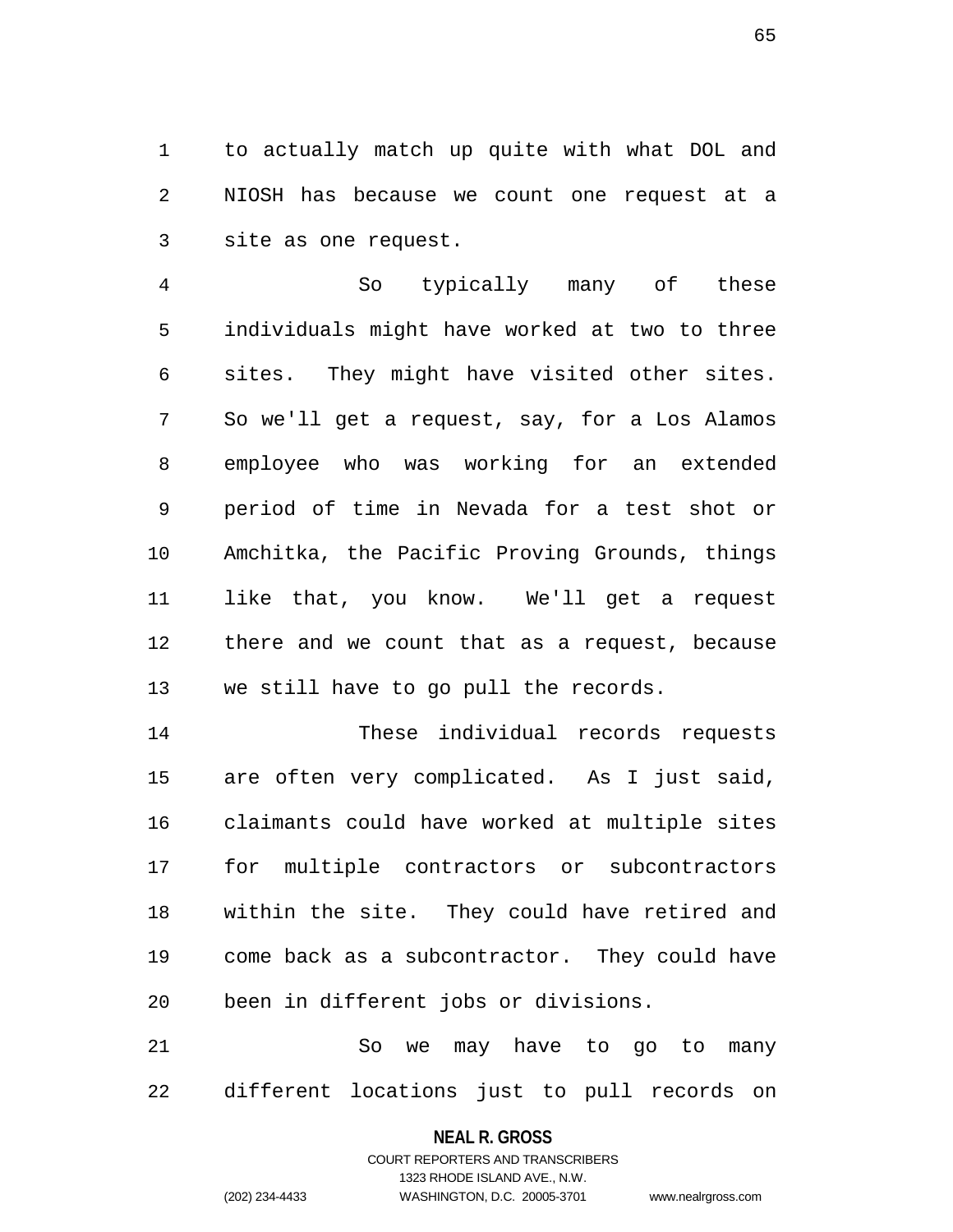1 one individual.

2 Often, the records packages we 3 provide back to DOL and NIOSH are hundreds of 4 pages long. And, you know, on occasion we've 5 had a cubic foot of records, which is about 6 one standard records box or more on a single 7 individual.

8 You know, for a typical request at 9 each site, we will have to go to many 10 different departments. As I mentioned before, 11 the medical department, industrial hygiene, 12 radiological controls, human resources, we go 13 for incident and accident reports, things like 14 that.

15 So we often have to tie in five, 16 six and seven different divisions within a 17 site all need to respond within the required 18 60 days before we can get it back to NIOSH or 19 DOL. And as an example, one DOE site, and 20 this is not the highest, it's probably about 21 average, routinely checks about 40 different 22 sources for responsive records.

### **NEAL R. GROSS**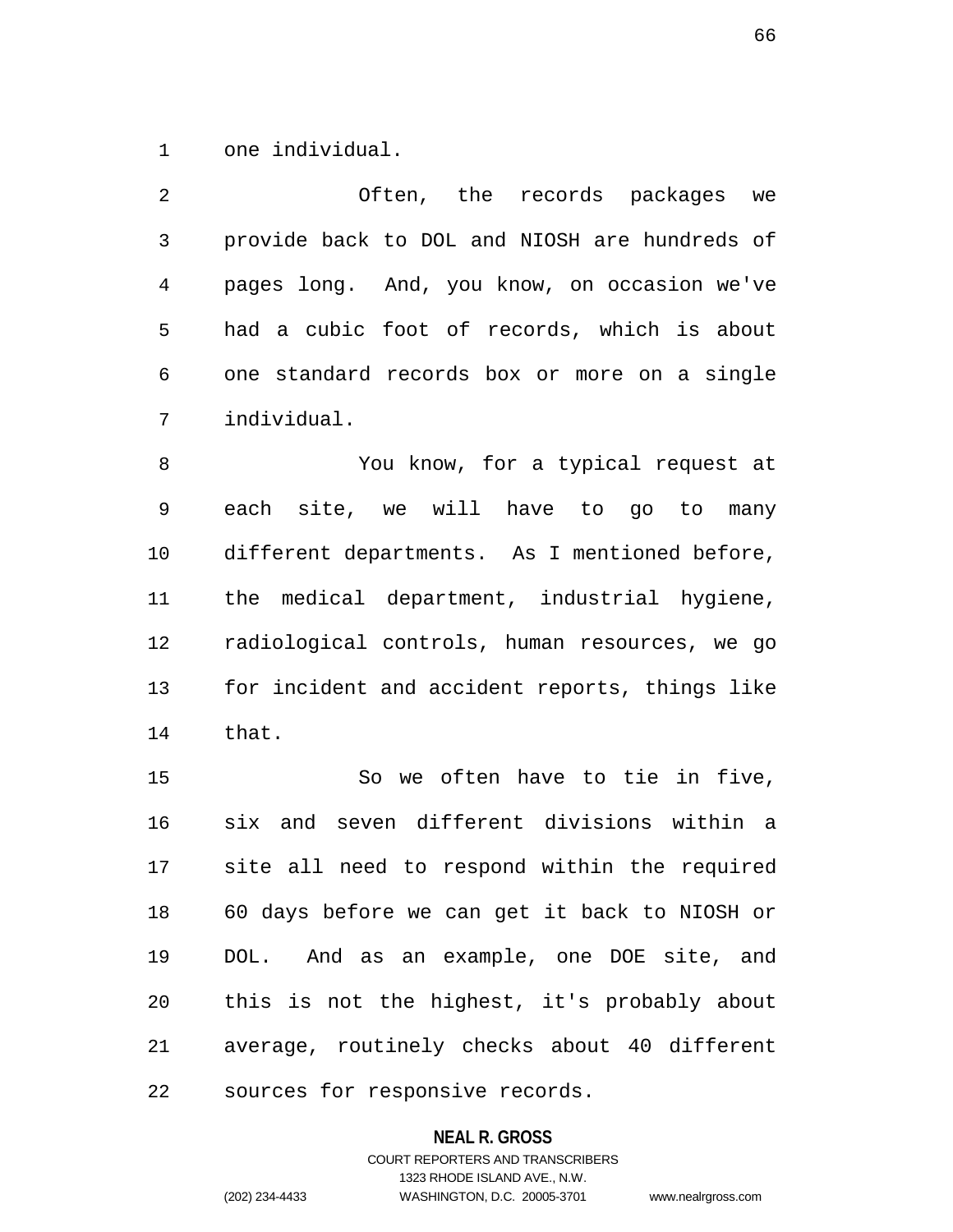1 That would be up to 40 different 2 sources for one individual, including hard 3 copy paper records, microfilm, microfiche, 4 multiple databases both containing electronic 5 images, as well as databases that just contain 6 a finding aid that leads them to a hard copy 7 record.

8 So the second major responsibility 9 the DOE has under EEOICPA, is to support 10 large-scale research projects.

11 These projects are driven by the 12 needs of Department of Labor and NIOSH, again, 13 with the SEM, and then the Site Profile work 14 or Site Profile follow-up and SEC research 15 projects.

16 These projects can take years 17 depending on the complexity and, you know, the 18 size of the project. And they can cost 19 hundreds of thousands of dollars to support. 20 So we do need to keep on our toes

21 to make sure that the right resources are in 22 the right places to support these projects

### **NEAL R. GROSS**

COURT REPORTERS AND TRANSCRIBERS 1323 RHODE ISLAND AVE., N.W. (202) 234-4433 WASHINGTON, D.C. 20005-3701 www.nealrgross.com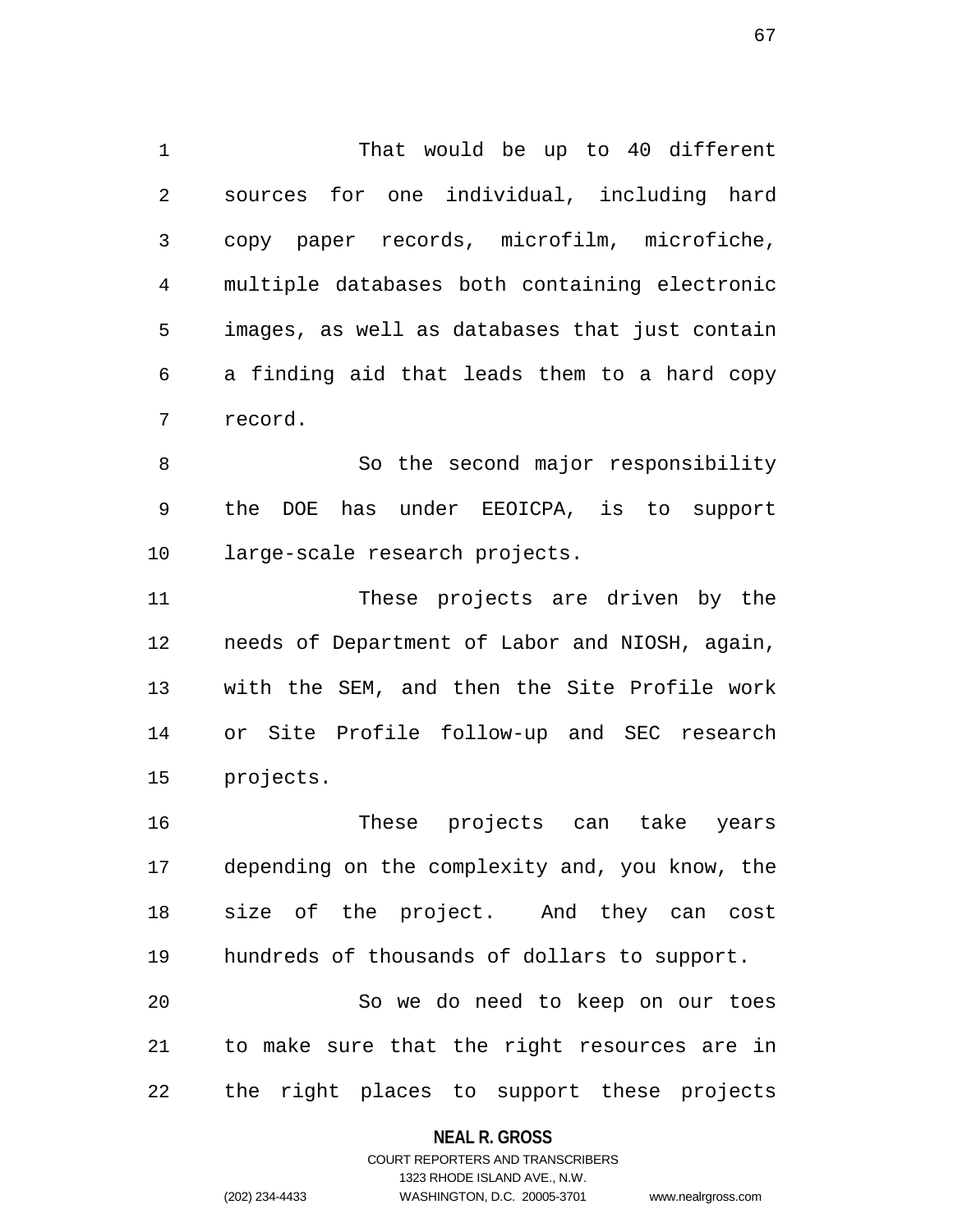1 when the need arises.

2 One of the complications we run 3 into with these projects is that, due to the 4 nature of the work DOE conducted, historically 5 many of their records that are requested need 6 to be reviewed for classification. So far for 7 each of these projects, you know, millions of 8 pages can be reviewed. It can be a very time-9 consuming and costly process. It does slow 10 down the overall process, but we do our best 11 to get these documents reviewed and in the 12 hands of the requester in a reasonable time 13 frame.

14 And often we're supporting four to 15 five projects at once. In fact, many times 16 more so, although they are in various stages, 17 some are just starting, some are in the thick 18 of it and some are completing. So it is tough 19 to balance the workload among our sites.

20 Currently, these are a few 21 examples of the projects we're supporting for 22 NIOSH or for the Board: Hanford, Savannah

**NEAL R. GROSS**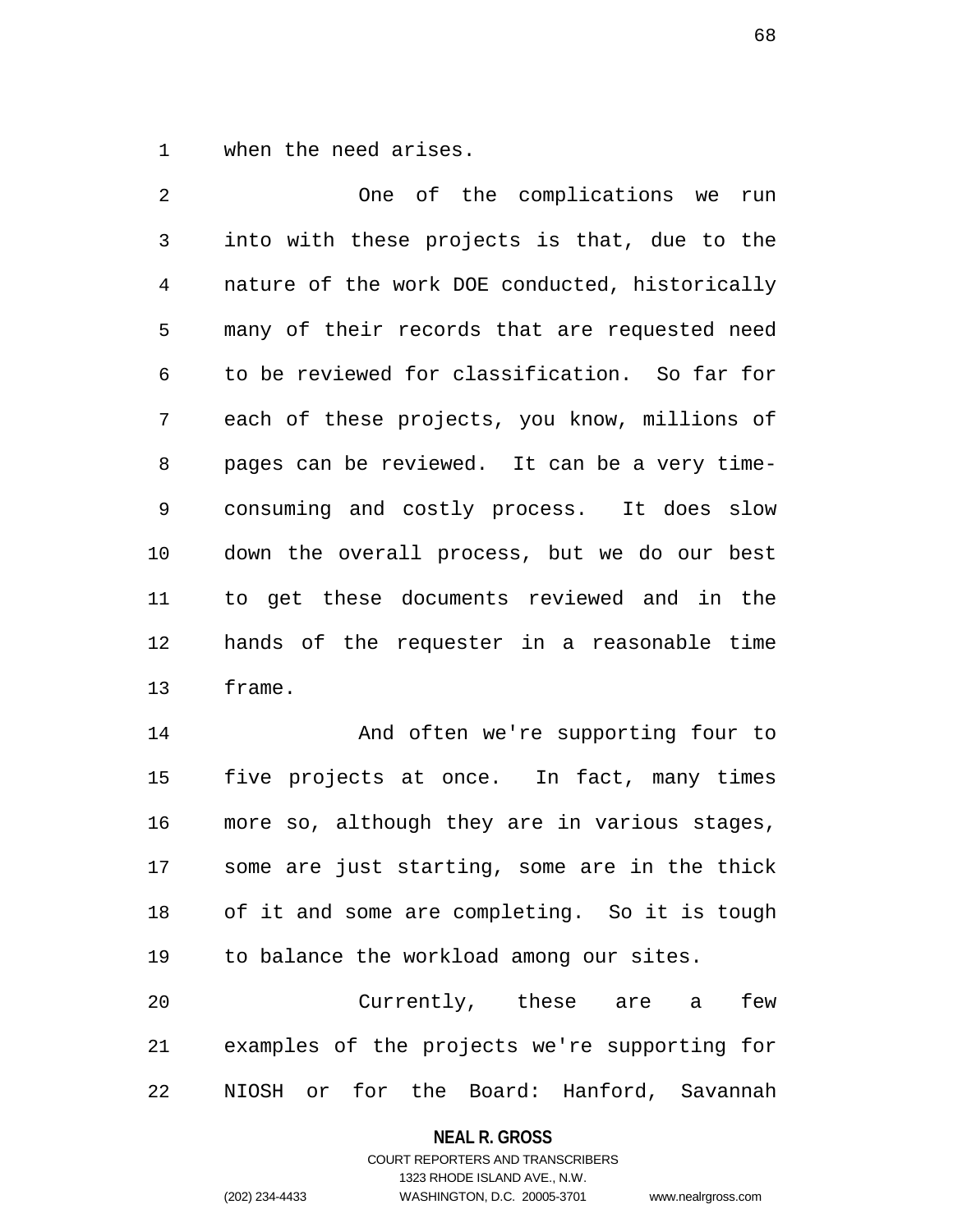1 River, Pantex, Brookhaven, Sandia and SLAC, 2 Stanford Linear Accelerator Center.

3 But, again, these are some of the 4 examples. We are currently supporting a few 5 additional ones as well.

6 Just to talk about a few of them, 7 Sandia seems to be right in the thick of the 8 research that we're spending a lot of time and 9 effort to support that right now.

10 There's been four site visits 11 since August for records review, data capture 12 and worker and former worker interviews.

13 We're also supporting inquiries 14 into Ross Aviation and the Clarksville Medina 15 facility, which because of the work that those 16 facilities did, many of their records ended up 17 at Sandia. So even though it's not directly a 18 Sandia project, Sandia is in the position of 19 supporting those three projects as well.

20 Thus far there's been about ten 21 square feet or cubic feet of records requested 22 by NIOSH. And those are currently undergoing

### **NEAL R. GROSS**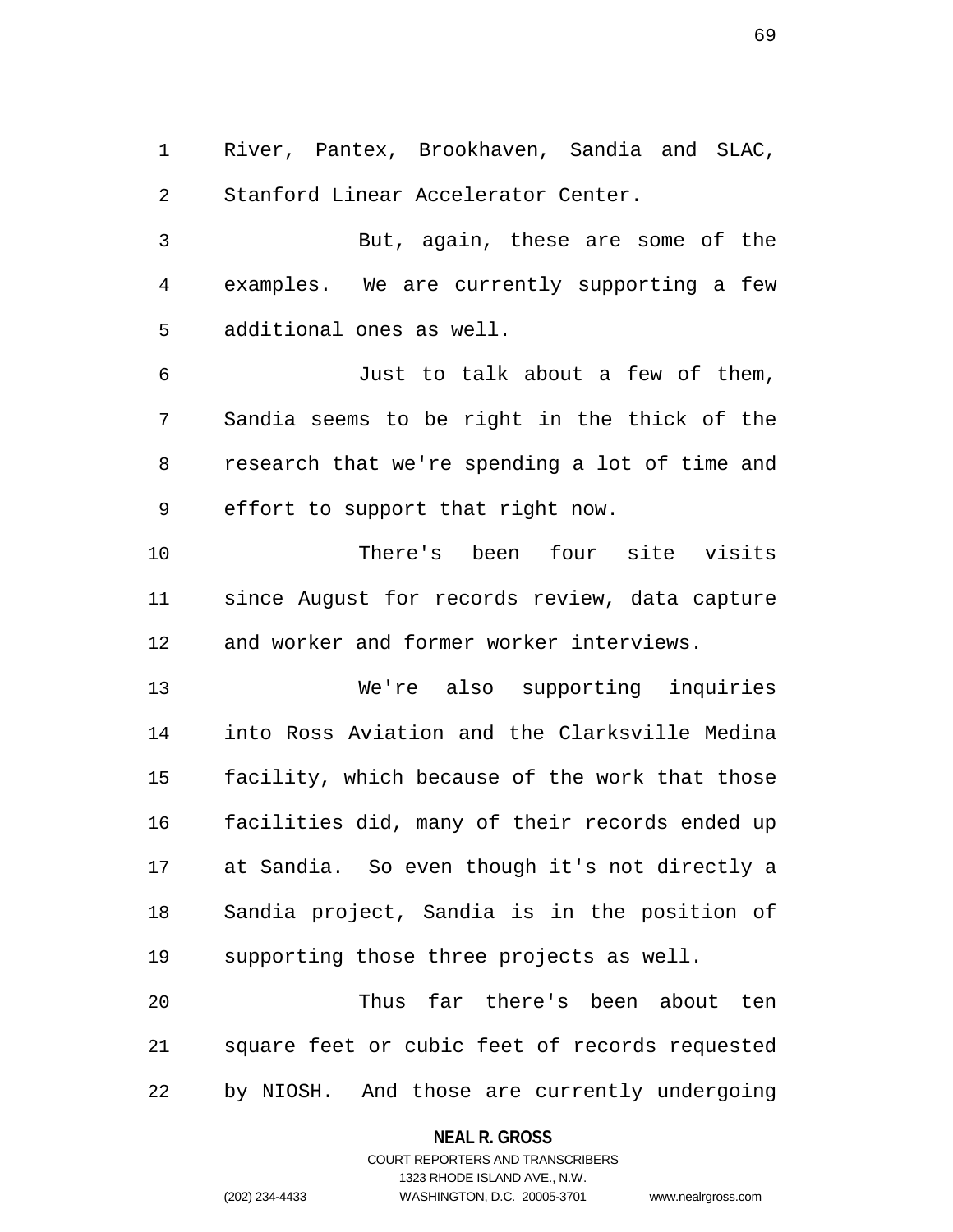1 classification review. We hope to get them in 2 the hands of the requesters within the next 3 couple months.

4 As I mentioned before, one of the 5 problems that we run into quite often with 6 these projects, especially at the NNSA 7 facilities and the weapons lab like Sandia, is 8 we struggle with classification reviews.

9 For our project at Hanford, which, 10 you know, was on the previous slide, we ended 11 up bringing back subcontractors and former 12 classification reviewers to enable us to 13 review the documents in the required time 14 frame.

15 At Sandia, it hasn't been quite as 16 easy in that they've had some retirees 17 recently. And those retirees are not willing 18 to come back as subcontractors or are 19 uninterested or unreachable.

20 So they had to in terms of 21 manpower to support their existing mission, as 22 well as this surge of requests for classified

### **NEAL R. GROSS**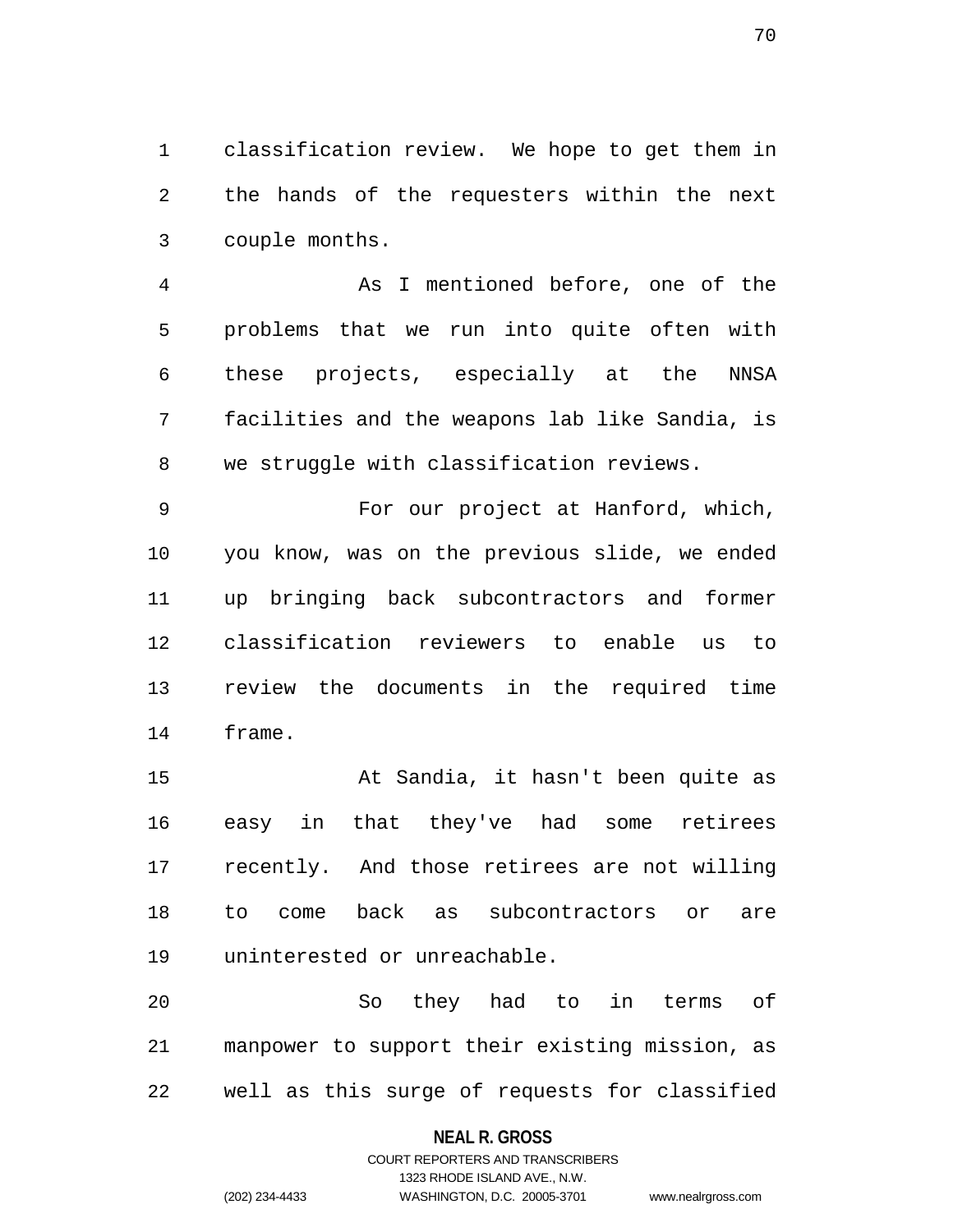1 material, they were really struggling to do it 2 in a timely manner.

3 So at headquarters we worked 4 within, you know, our network of contractors 5 and throughout our facility to find a 6 contractor that we believe we could bring in 7 for this project and handle this surge 8 capacity, I guess.

9 So we're in the final stages of 10 arranging for this contract. And when we've 11 set it up, the records that are requested at 12 Sandia will be sent offsite to this contractor 13 who is located in the Denver area.

14 They have up to 20 classification 15 reviewers that are knowledgeable about the 16 site. They will be brought in for a week or 17 two weeks at a time after a visit to hopefully 18 get these documents right back to the 19 researchers.

20 So we're excited about that. We 21 believe it will be useful at Sandia. And we 22 also think in the future if there's additional

### **NEAL R. GROSS**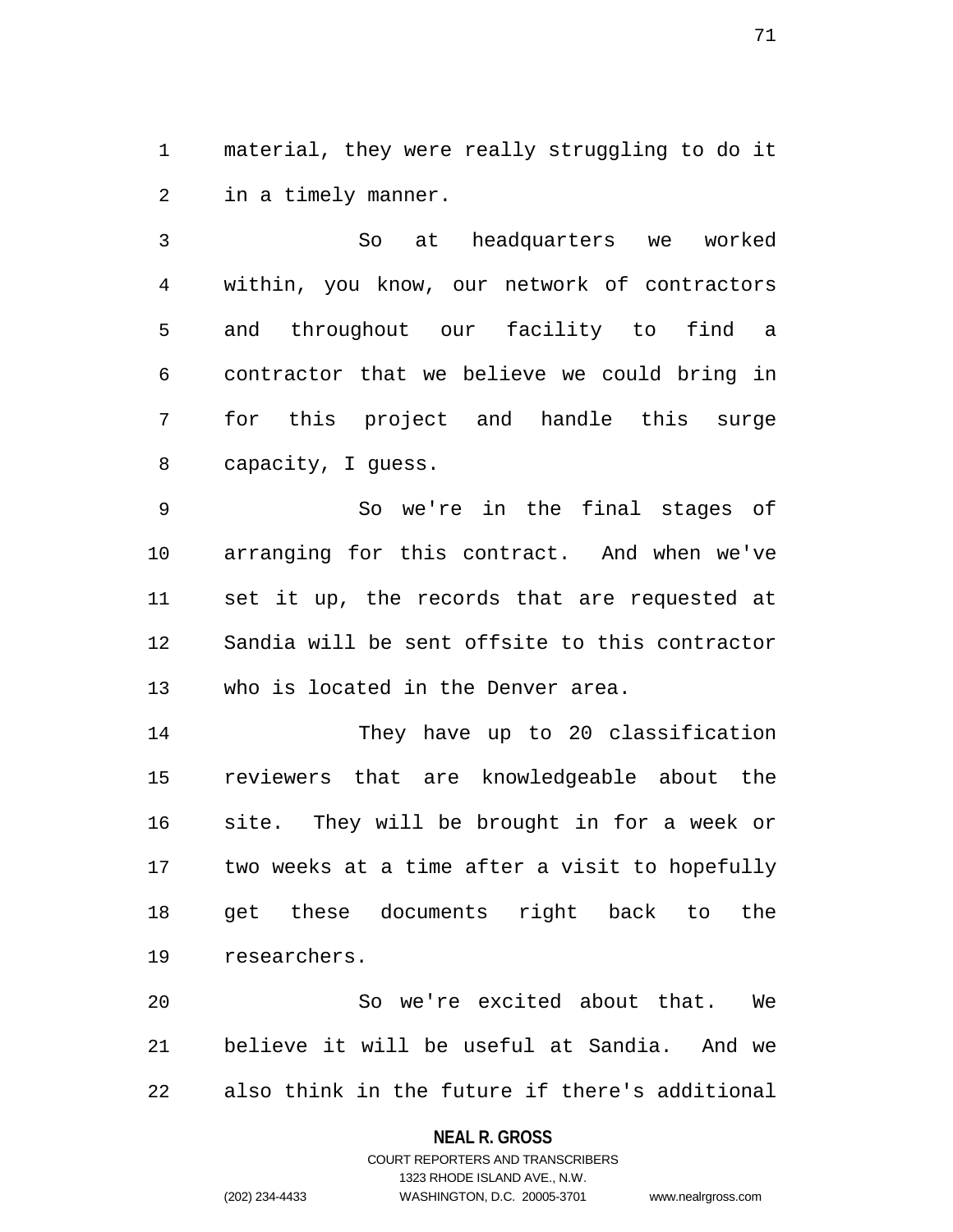1 sites where we want to do the same process, we 2 won't have to reinvent the wheel. We'll be 3 able to call on this contractor to come in and 4 assist us when needed.

5 At Pantex, we're currently - we 6 believe the bulk of the research has been 7 completed or at least on our end, the support 8 that we need to provide. Although, there are 9 still issues here and there that we're 10 provided information back.

11 Currently, we're scheduling a 12 meeting at Department of Energy headquarters 13 in Germantown where Members of the Advisory 14 Board, their contractor, NIOSH and their 15 contractor can come in, review all of the 16 classified documents requested under this 17 project and, you know, I think, you know, 18 discuss the issues they need to discuss while 19 we'll be able to support them with the 20 classification staff that can, you know, help 21 answer their questions and guide them as far 22 as what information they can and can't put

### **NEAL R. GROSS**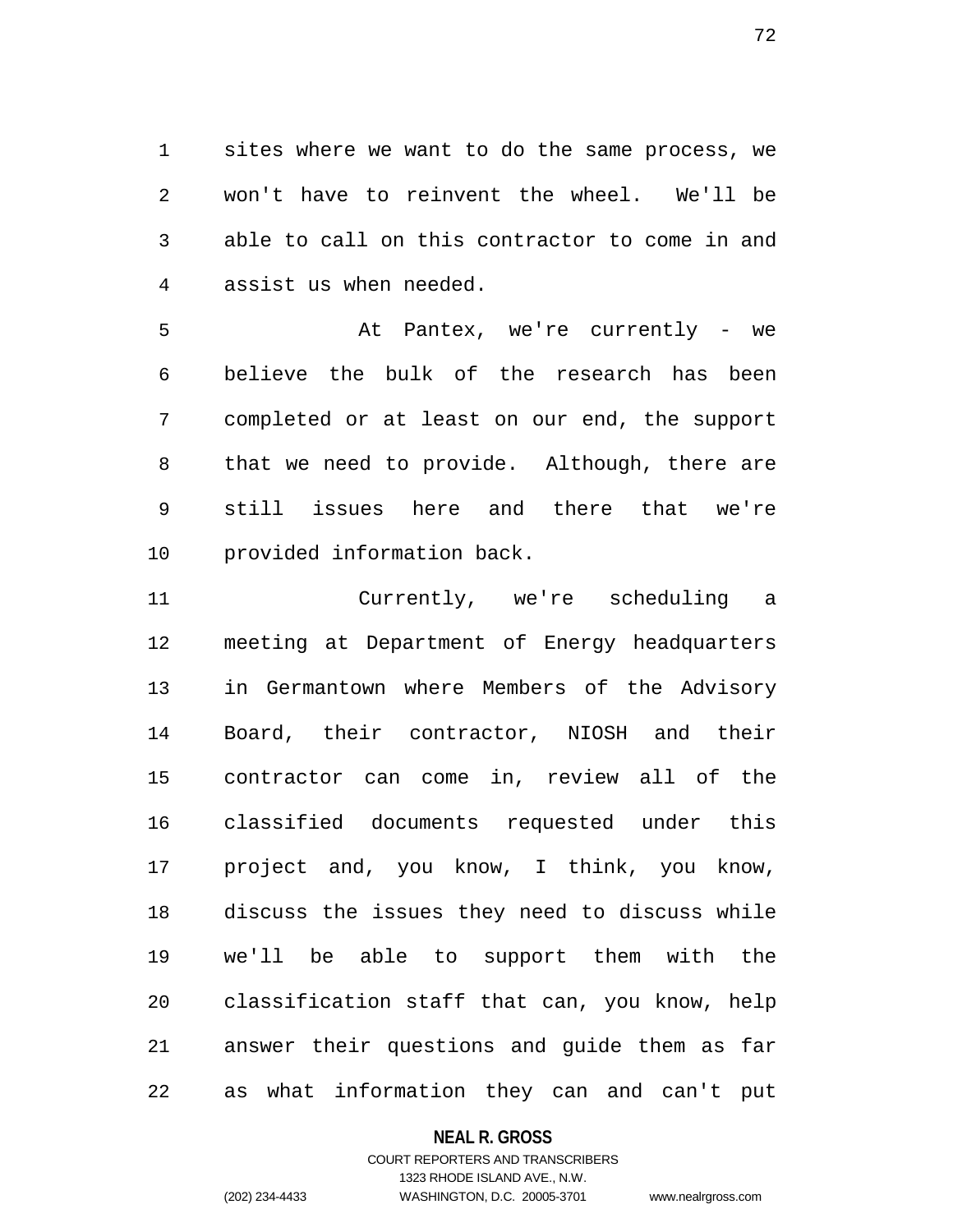1 into reports.

2 And at Savannah River, we've 3 supported, I'd say, close to here, but I think 4 it's actually been probably over ten different 5 data-capture visits during the last year. 6 And, you know, we continue to 7 support data-capture efforts. Although, we 8 believe they're becoming more targeted as you 9 focus on specific issues that they need to 10 resolve for the research. So we'll continue 11 to support that as needed. 12 **And, again, at headquarters, we** 13 also have a role supporting document reviews. 14 Not the documents requested at the sites. 15 But as the Board and NIOSH prepare their 16 reports and drafts and White Papers and things 17 like that, we at headquarters review those as 18 interim and draft reports, as well as the 19 final reports. 20 We, about two years ago in 2008, 21 we determined that there was a need for this

**NEAL R. GROSS**

COURT REPORTERS AND TRANSCRIBERS 1323 RHODE ISLAND AVE., N.W. (202) 234-4433 WASHINGTON, D.C. 20005-3701 www.nealrgross.com

22 review capability.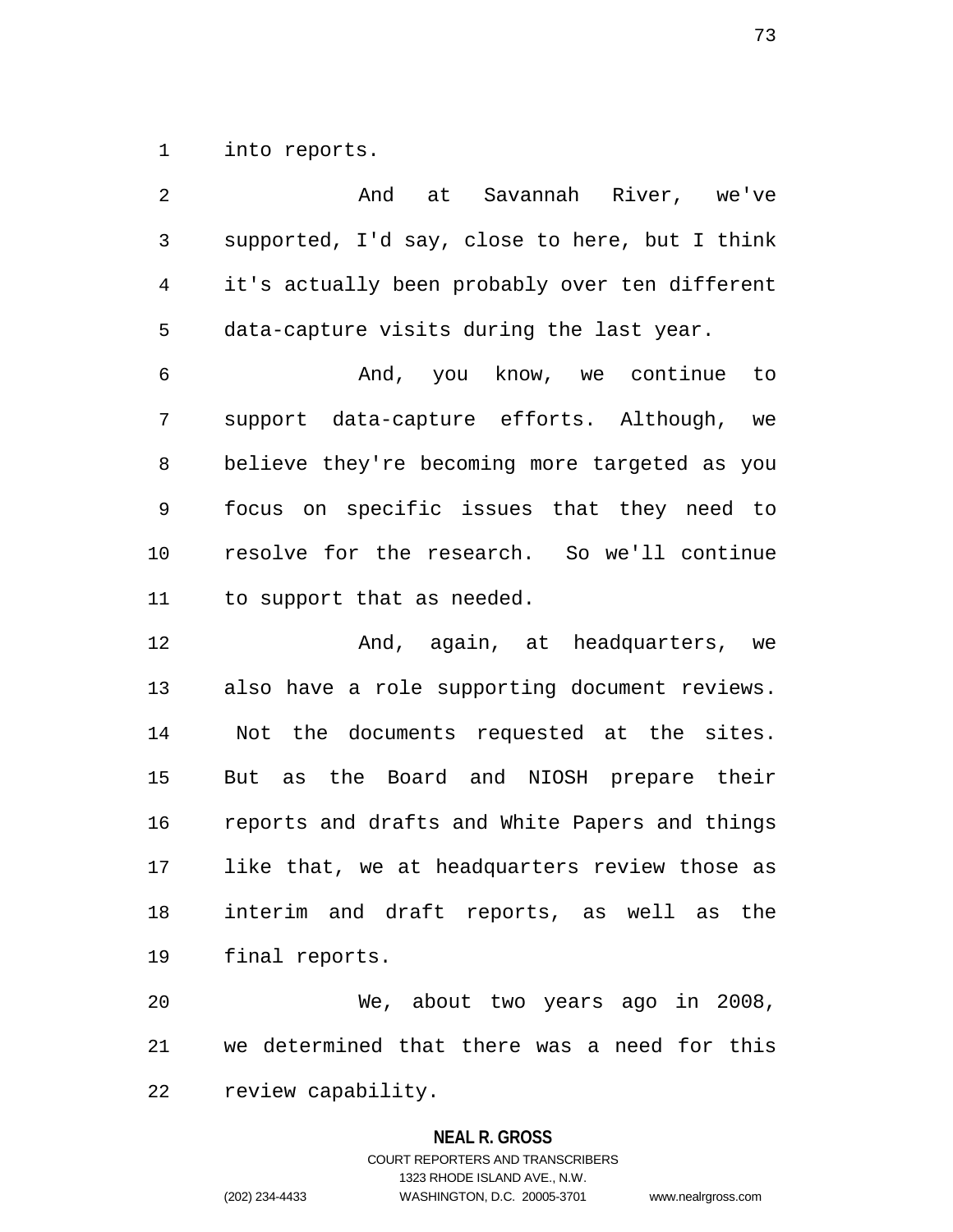1 We worked with both NIOSH, the 2 Board and DOL to come up with a DOE EEOICPA 3 security plan, which we believe has been 4 working very well and governs how we operate 5 with these document reviews.

6 You know, again, the plan, we 7 believe, has been working pretty effectively. 8 However, recently we have run into some 9 concerns, questions over official-use-only 10 information, which, you know, in our original 11 plan we had concentrated primarily on 12 classified information, because that was the 13 big concern at the time. And we probably 14 weren't as specific as we needed to be with 15 official use only.

16 So we're currently reviewing our 17 procedures and regulations regarding OUO and 18 hope to amend our security plan in the next 19 couple months to reflect that.

20 So we'll be working closely with 21 NIOSH and the Board to make sure that 22 everyone's on board with what we're proposing.

#### **NEAL R. GROSS**

## COURT REPORTERS AND TRANSCRIBERS 1323 RHODE ISLAND AVE., N.W. (202) 234-4433 WASHINGTON, D.C. 20005-3701 www.nealrgross.com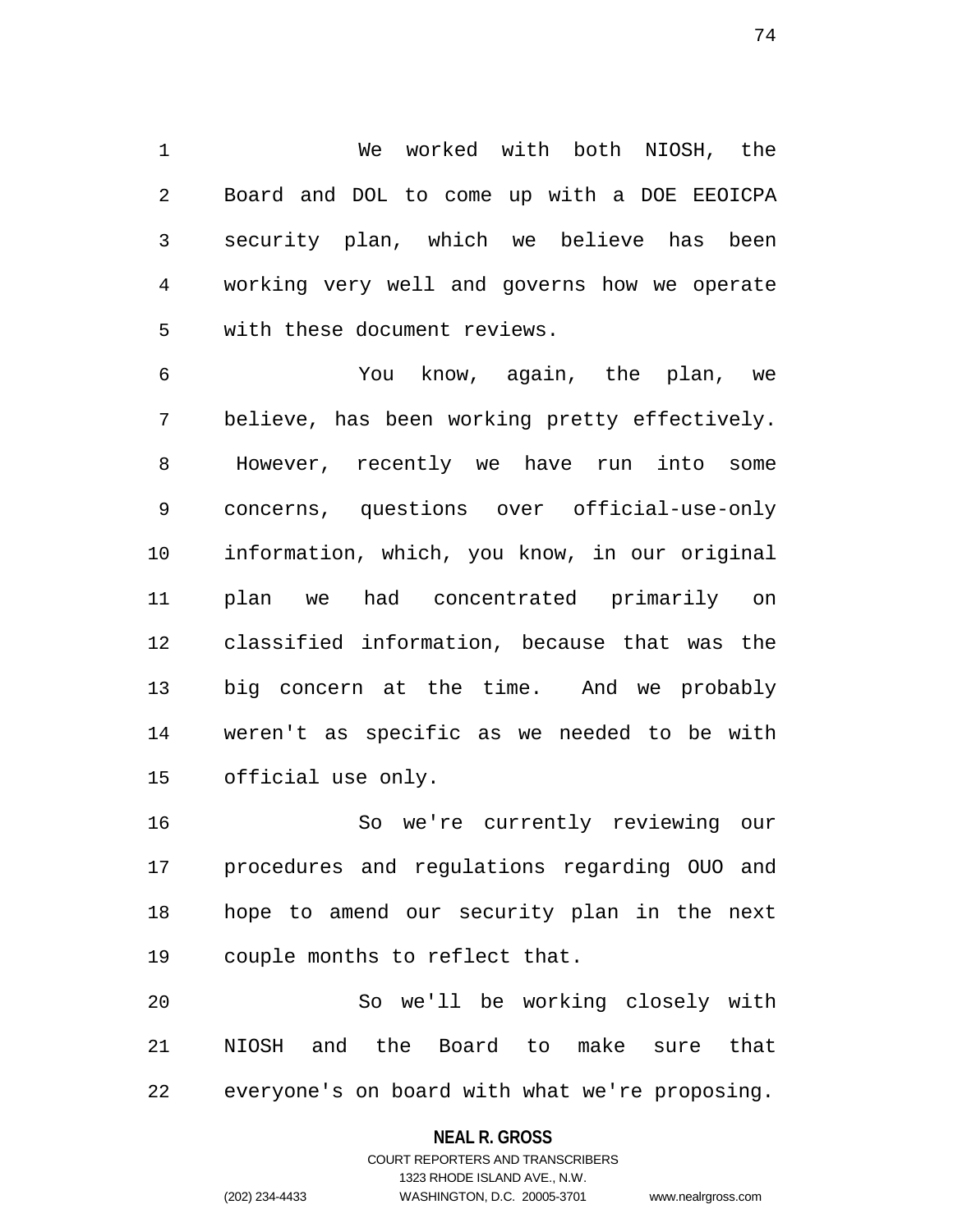1 Now, for the headquarters document 2 review since the last Board meeting in 3 November, there have been approximately 97 4 documents submitted to DOE for classification 5 review.

6 Our headquarters group has been 7 turning those documents around in about eight 8 working days. Although, in certain cases 9 where there's been a request for an expedited 10 review, we've returned them in one or two days 11 as needed.

12 And this is just a general slide 13 on SEC support. That's obviously probably the 14 largest single type of project that we support 15 here, is the SEC reports, now that the DOL SEM 16 is mostly completed.

17 We have our subject matter experts 18 on site, contribute to Working Group and 19 conference calls held by the Board and by 20 NIOSH, and we also have facilitated secured 21 meetings and conference calls when necessary 22 where classified discussions can take place.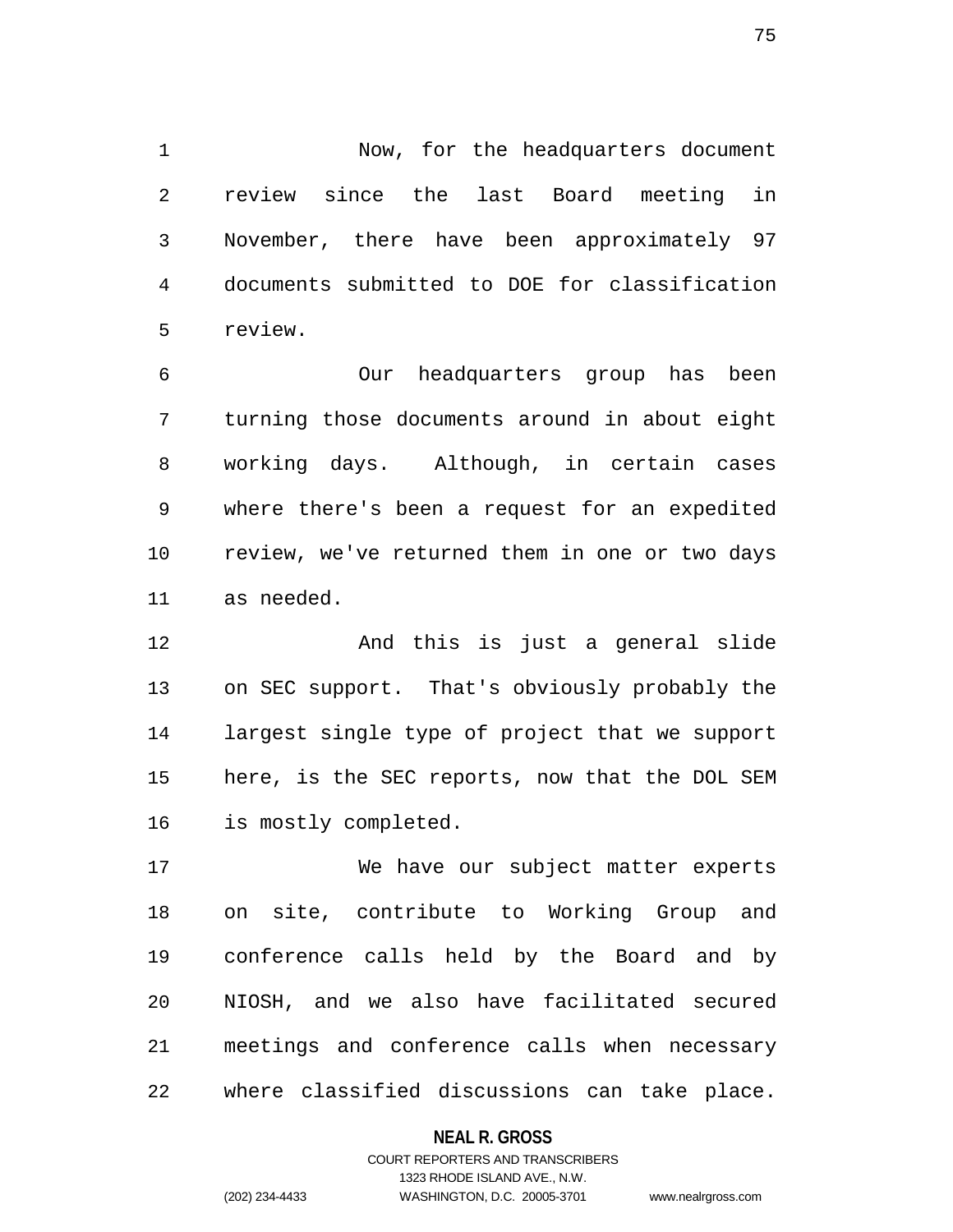1 As I just mentioned, we're in the process of 2 doing that for Pantex right now.

3 And then the third major role that 4 the DOE has to support EEOICPA is facility 5 research. We research and maintain the 6 Covered Facilities Database which is on our 7 website. The link is down at the second 8 bullet there.

9 And there are over 300 facilities 10 currently covered under EEOICPA. That 11 includes AWEs, Atomic Weapons Employers, DOE 12 facilities and beryllium factories.

13 And this slide, our Office of 14 Legacy Management helps us with their 15 research. They have staff who have been 16 involved in DOE records work for 20 years, 20 17 and 30 years each. So they have extensive 18 experience.

19 Jeff Tack is our primary 20 researcher and I know many of you have worked 21 with him. He has extensive experience in the 22 DOE world. And he has some capable staff to

#### **NEAL R. GROSS**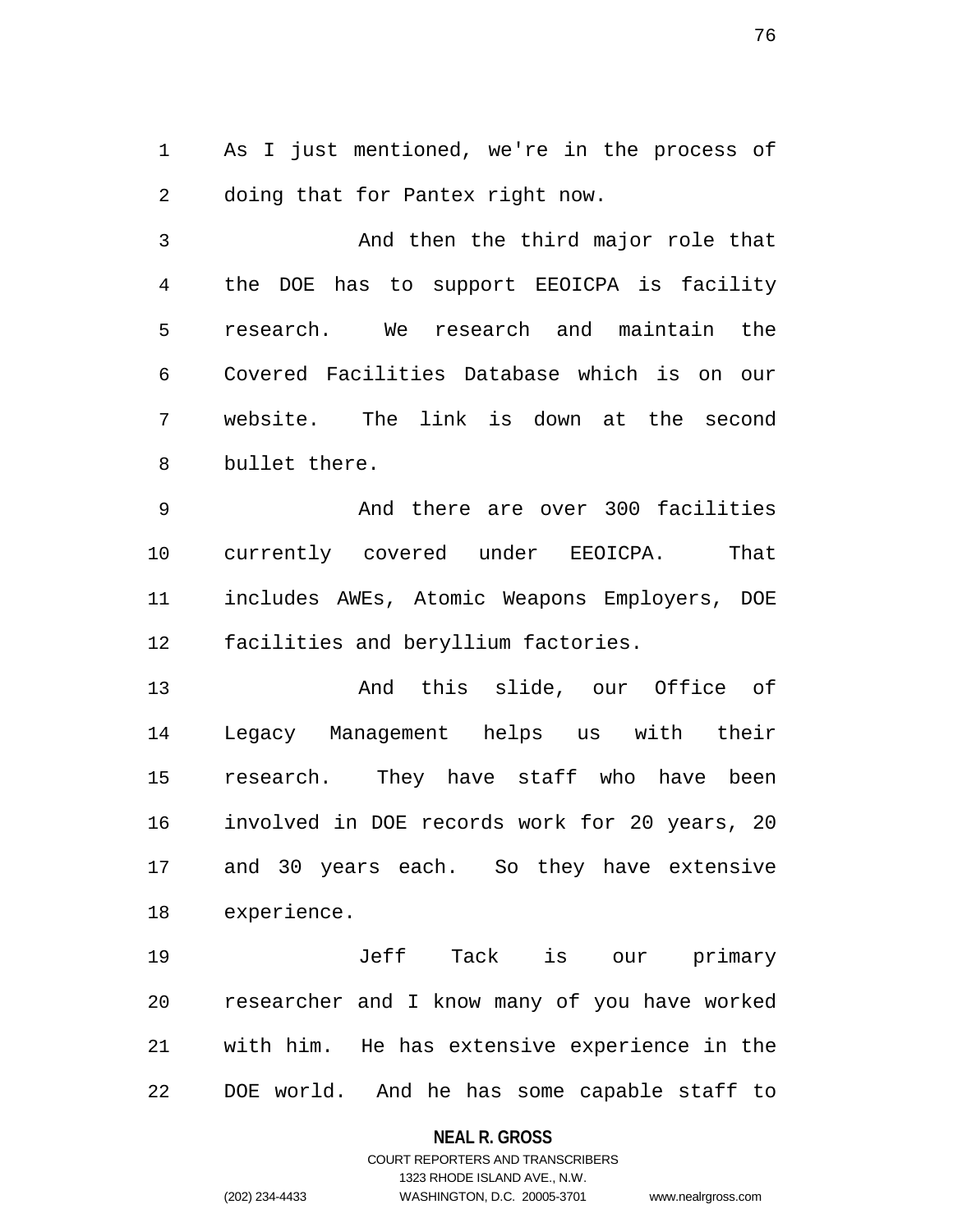1 help him when needed, as well.

2 I'm going to talk about a couple 3 of initiatives we're working on right now at 4 DOE. We always have an ongoing effort to 5 identify additional records collections useful 6 for EEOICPA.

7 From time to time the - many of 8 these DOE sites have been operating since the 9 `40s and `50s. And while in general they have 10 excellent records management programs, there 11 are certainly some collections that have been 12 mislabeled that we don't realize exactly 13 what's contained in them or don't understand 14 the importance to EEOICPA.

15 So from time to time we will 16 locate a collection or we'll open a box that 17 is labeled as something and we'll realize that 18 it's something else, and that those records 19 would be very valuable to either DOL or NIOSH 20 under the program.

21 So when we do find that, we have 22 the funds set aside to support an effort to

**NEAL R. GROSS**

COURT REPORTERS AND TRANSCRIBERS 1323 RHODE ISLAND AVE., N.W. (202) 234-4433 WASHINGTON, D.C. 20005-3701 www.nealrgross.com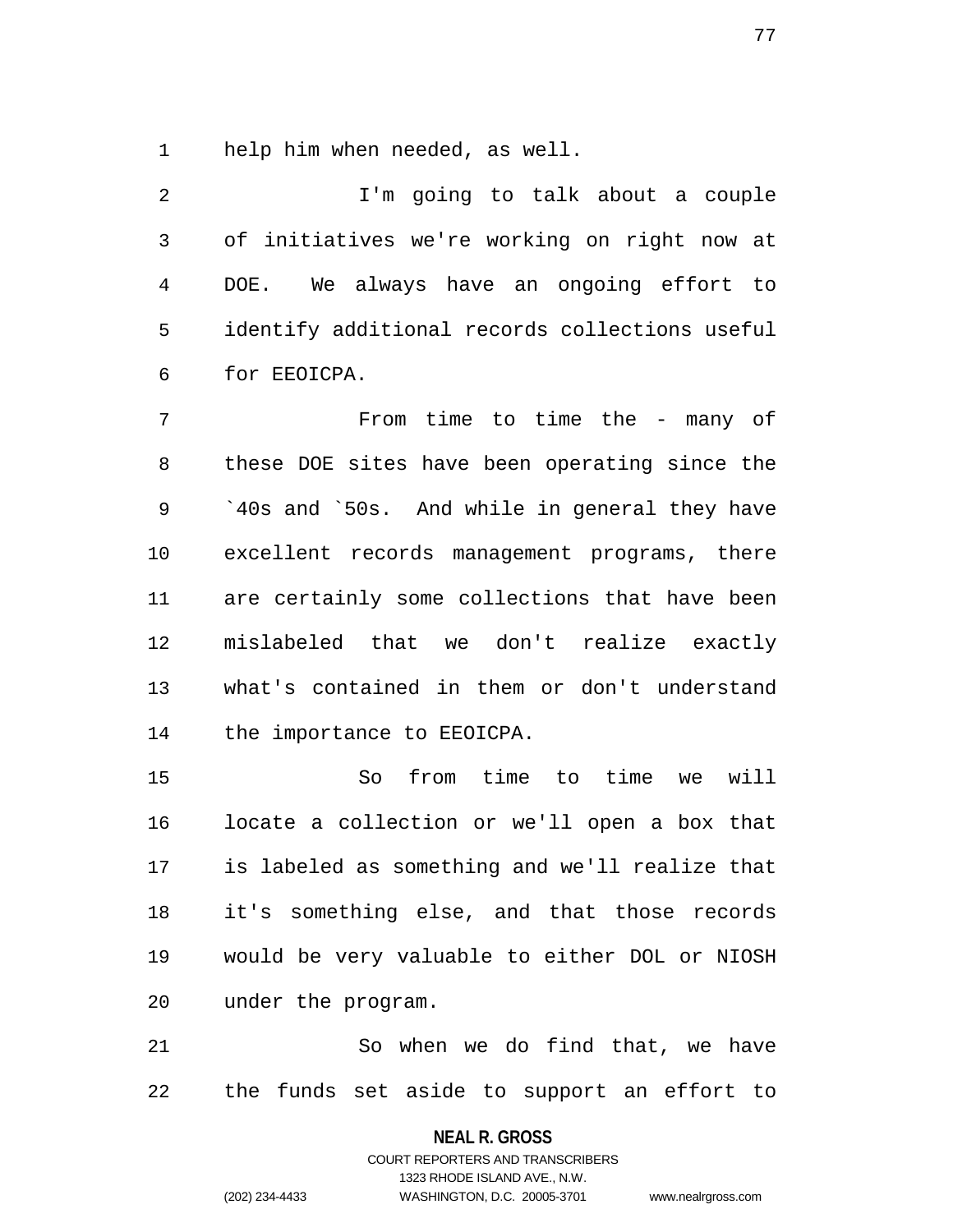1 either digitize the records or just index the 2 records, you know, take some step so we make 3 sure that we can then use those records 4 effectively for EEOICPA claims and these 5 large-scale research projects.

6 When we identify and index 7 collections like this, we'll work with NIOSH 8 and DOL to make sure that all past claims, we 9 run those names through so if there's any 10 additional records, those claims can be 11 reopened. I know that has happened in the 12 past.

13 So that's an effort that we're 14 always working on here at headquarters. 15 There's usually, you know, a few collections 16 every year that we find out at these sites and 17 we do everything we can to make sure that 18 they're used effectively.

19 Another initiative we are working 20 on currently is a secure web-based file 21 transfer system. We don't anticipate this 22 having much impact on how the program

**NEAL R. GROSS**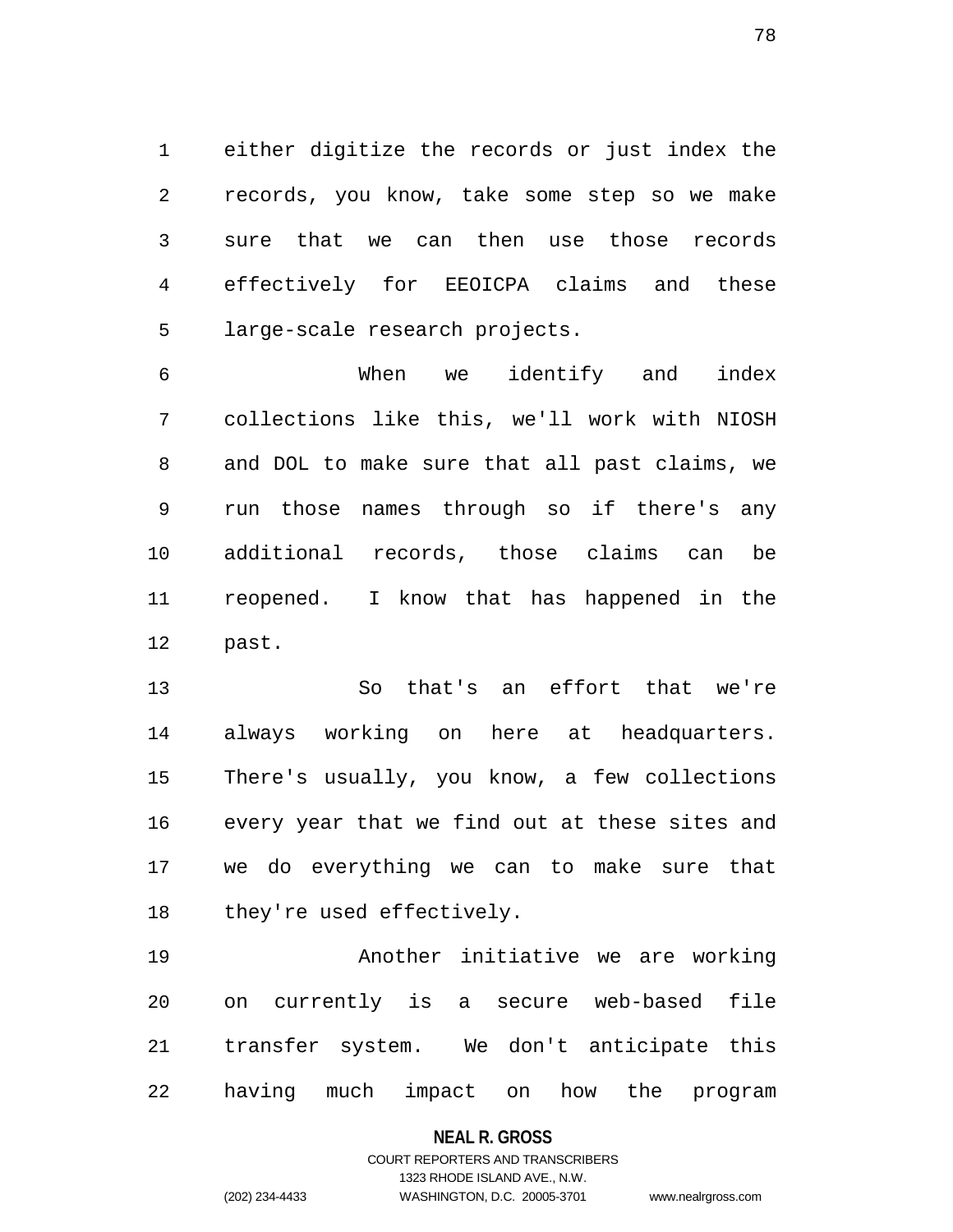1 operates, but we believe that it's going to 2 allow DOE, DOL and NIOSH to transfer documents 3 and information between the various agencies 4 quickly and securely.

5 It will be encrypted. There's a 6 lot of personally identifiable information, 7 PII information within these claims. And it's 8 extremely important that the government 9 protect those records and make sure people's 10 information aren't lost or compromised.

11 So we believe that this secure 12 file transfer system would make sure that 13 those - that information is as secure as 14 possible, and it would also allow for the 15 transfer of information, probably saving about 16 a week in terms of each records request.

17 If it's a 60-day time frame, we 18 anticipate saving five or more days just by 19 going to this electronic file transfer system. 20 We've recently renewed our 21 Memorandum of Understanding with both Health 22 and Human Services and DOL. Really, we were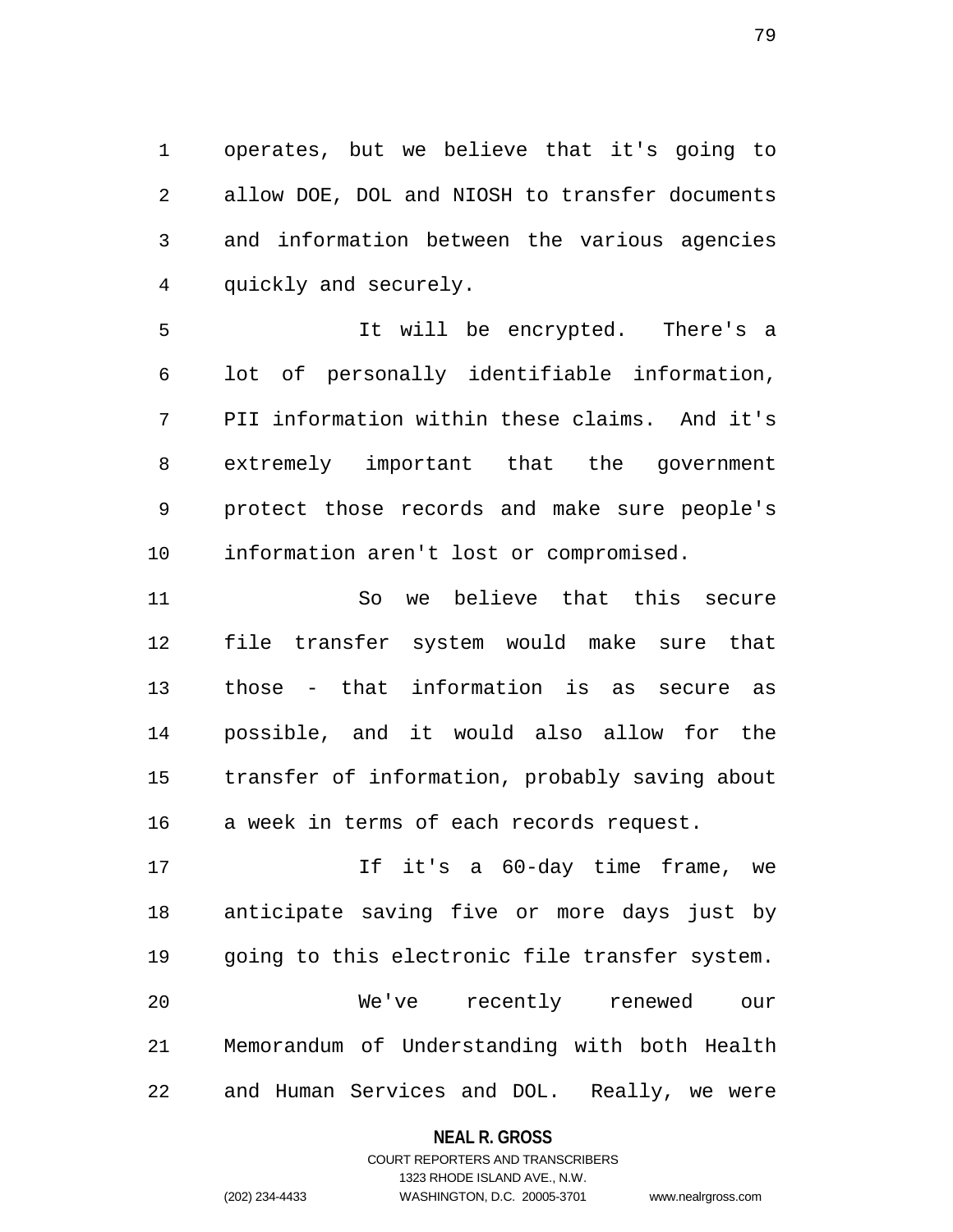1 operating under the previous MOU. It had 2 become somewhat outdated and I think all 3 agencies had changed their processes or how 4 they actually had been working in the field. 5 And so we just wanted to make sure that the 6 MOUs were updated to reflect how we're 7 operating these days. Those are both posted 8 on our website if anyone is interested.

9 And I know there were some 10 questions during Jeff's presentation, DOL's 11 presentation, about the DOL SEM database.

12 The database was originally 13 completed in 2008. And in 2009, I believe in 14 late 2009, DOL requested that DOE review the 15 database for classification and OUO and 16 unclassified nuclear controlled information - 17 controlled nuclear information, excuse me.

18 And so they could release that 19 database to the public. So we've been doing 20 that over the last year, and here's the steps 21 of release.

22 I think we released the first

#### **NEAL R. GROSS**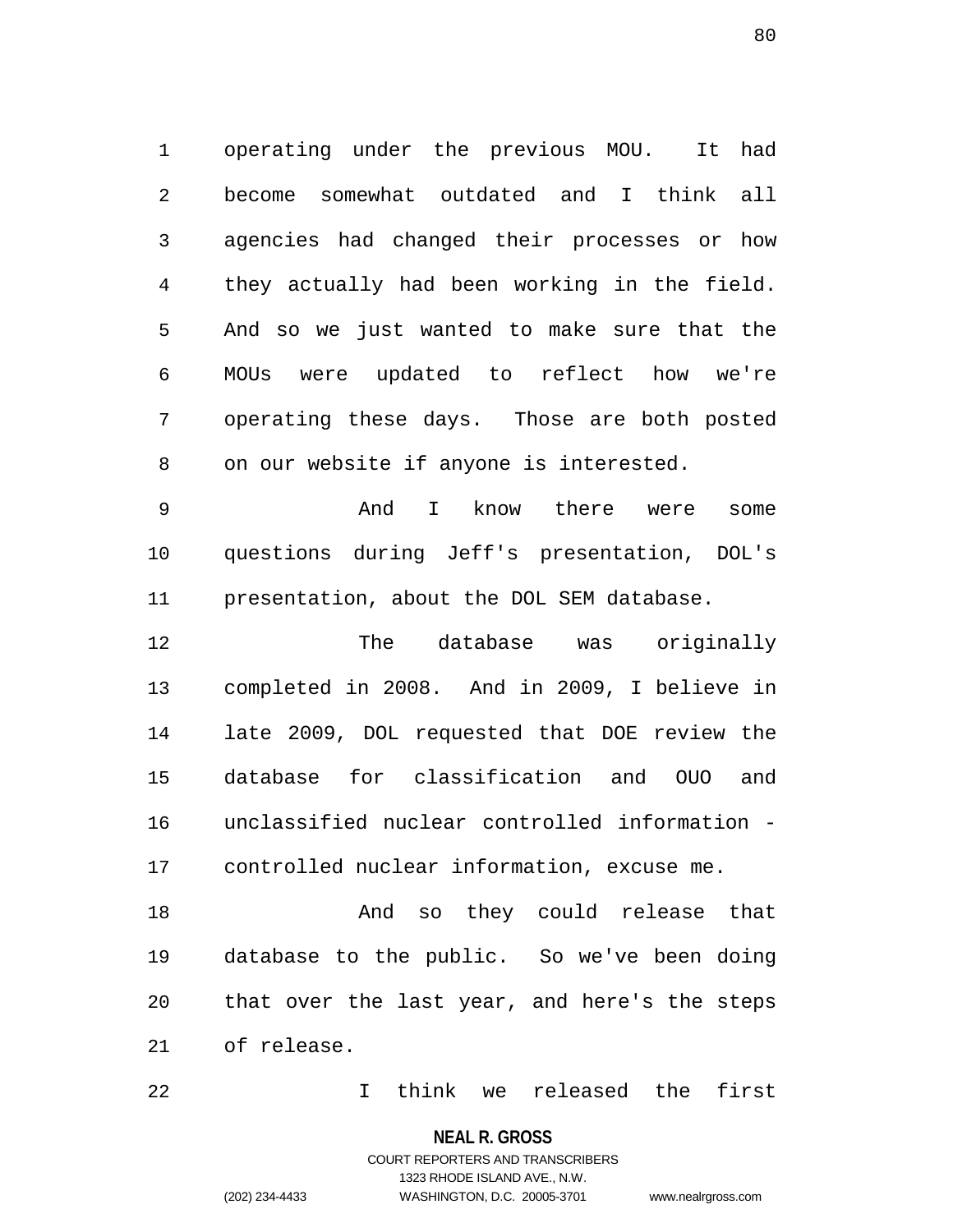1 batch on April 30th, forty-eight sites, as 2 well as all of the mines, mills and ore-buying 3 stations. And then as you can see leading up 4 until December 30th of last year, we released 5 the last six sites.

6 So at this point, all sites have 7 been reviewed and are released to the public. 8 They're on DOL's website. And no rest for 9 the weary, we've almost immediately within a 10 month after completing the initial review, we 11 started a second review. During the 12 last two years as we were working on our 13 review, each of our sites were evaluating 14 material that was already contained in DOL's 15 database. DOL was working with our DOE sites 16 to collect additional information to fill in 17 gaps. Claimants and members of the public 18 were able to review the sites that had been 19 posted and were submitting additional 20 information where they knew there were gaps or 21 the SEM didn't accurately reflect the 22 activities that took place at the site.

#### **NEAL R. GROSS**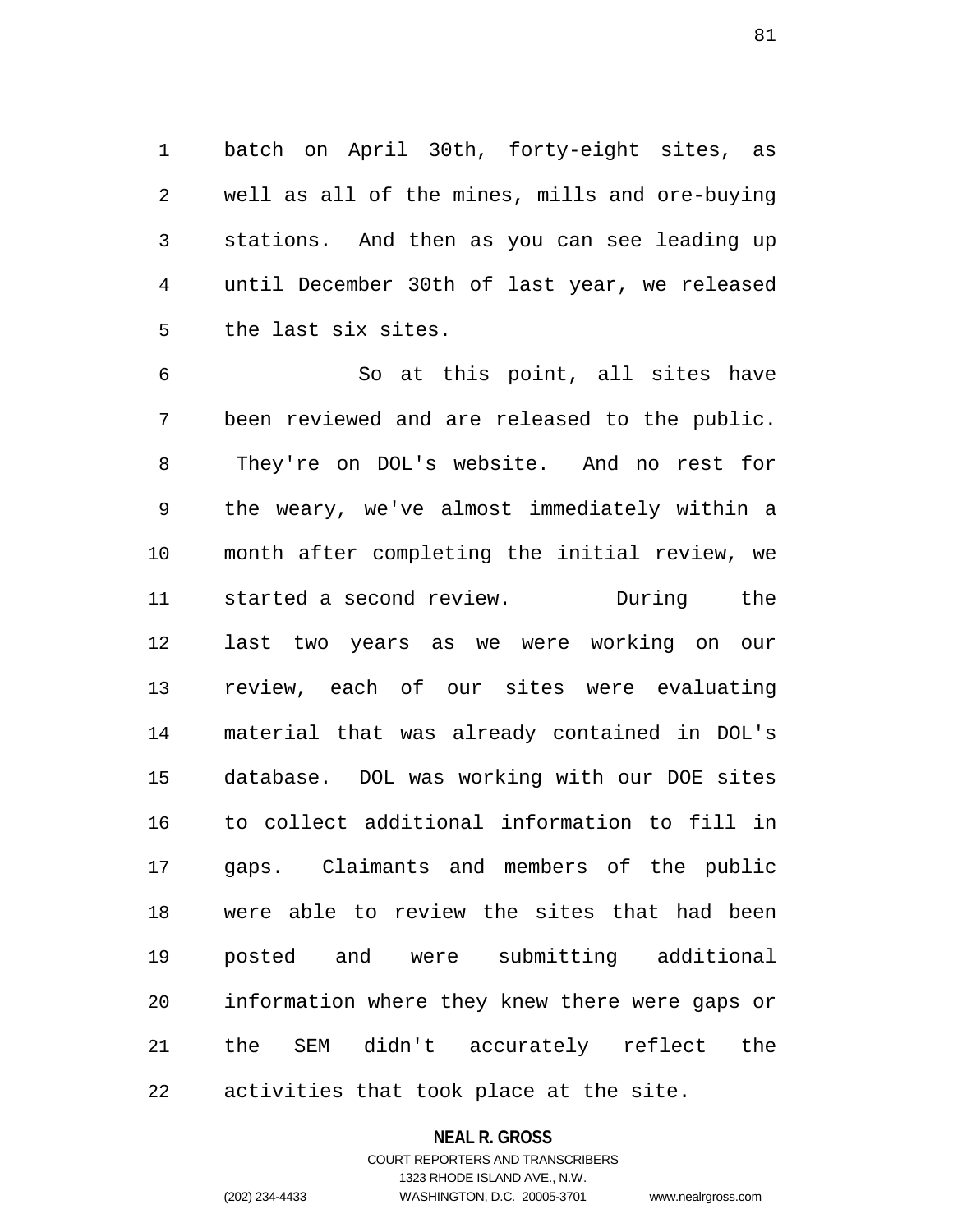1 So right now we're already 2 starting to work with DOL to review that 3 additional information. We won't be reviewing 4 the whole database again. We'll just be 5 reviewing for each site, those chemicals, 6 locations, and job categories and things like 7 that that have been added. We will be 8 reviewing, and those will be updated to the 9 website.

10 We're not exactly sure what the 11 time frame for that is going to be, whether 12 it's going to be a phase release like last 13 time or because this is a smaller scope, we'll 14 be able to do it all at once.

15 But hopefully by the next Board 16 meeting, I'll be able to update you on that. 17 And if not, the sites may actually be released 18 by the next Board meeting although I certainly 19 can't promise that.

20 One of the initiatives that we've 21 had over the last couple years, and I know 22 this slide has been in previous presentations,

#### **NEAL R. GROSS**

COURT REPORTERS AND TRANSCRIBERS 1323 RHODE ISLAND AVE., N.W. (202) 234-4433 WASHINGTON, D.C. 20005-3701 www.nealrgross.com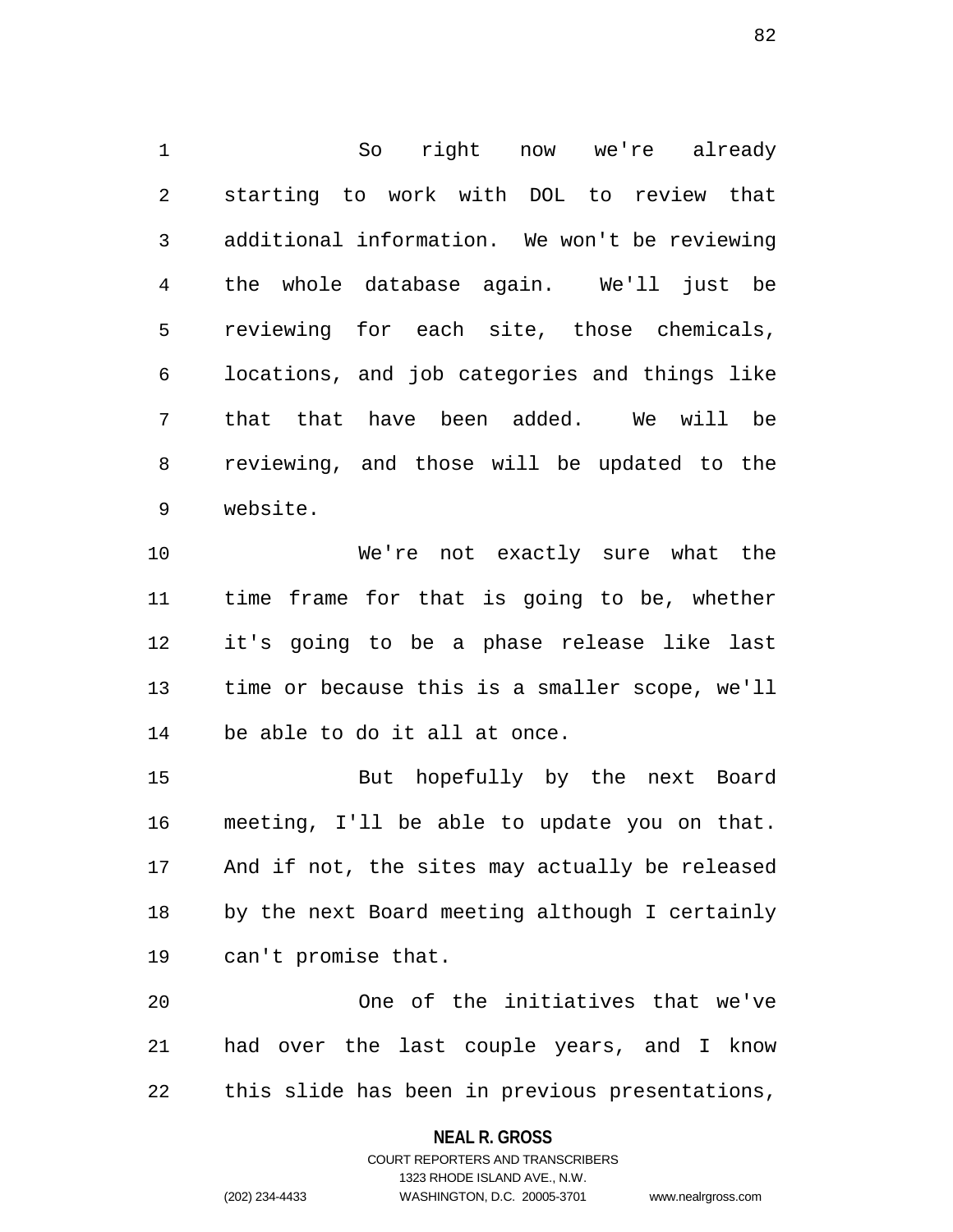1 is our outreach. Our headquarters group 2 initiated what we called a Joint Outreach Task 3 Group, which includes representatives from 4 DOE, DOL, NIOSH, the DOE Former Worker 5 Screening Programs, and the Ombudsman's Office 6 from both DOL and NIOSH.

7 The goal of this Working Group is 8 to coordinate our outreach activities. 9 Essentially, each of these groups are 10 attempting to reach the same population 11 although with a slightly different message and 12 focus. So we thought that by combining some 13 of the outreach efforts of these groups, it 14 would both make us more efficient and broaden 15 the reach of each of those groups on their 16 own. So we've had 19 town hall meetings last 17 year, and we have some more information on the 18 Joint Outreach Task Group on our website.

19 And the last thing I'm going to 20 talk about is the Former Worker Medical 21 Screening Programs. Again, it's somewhat 22 complementary in nature to the EEOICPA. We

#### **NEAL R. GROSS**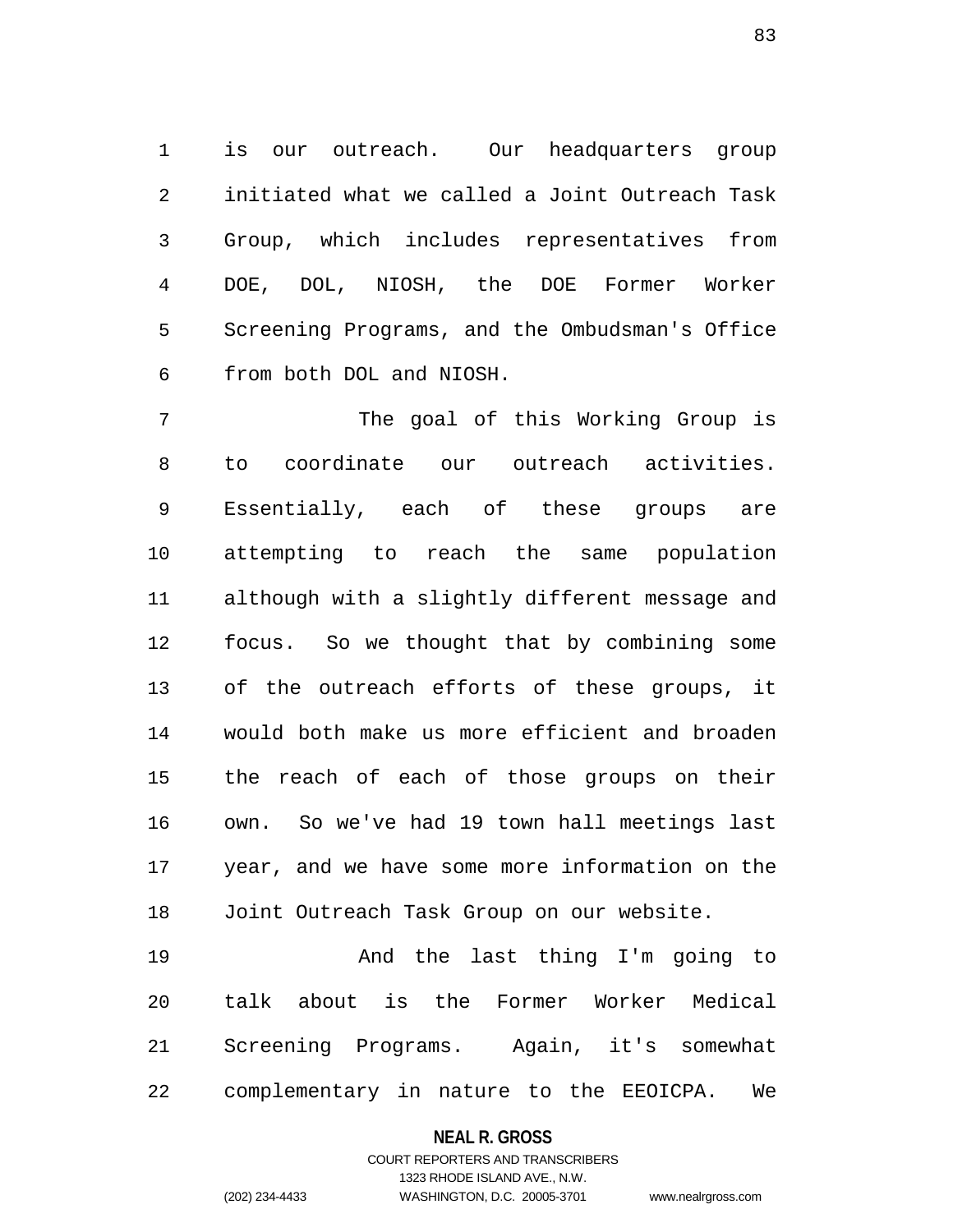1 have these former worker screening programs 2 that are set up to cover every site in the DOE 3 complex. And for both production workers and 4 construction workers they offer free medical 5 screening programs to any former worker that's 6 interested.

7 They are very knowledgeable. Each 8 of these groups that it covers, the sites are 9 very knowledgeable about what type of 10 activities took place at the site, what kind 11 of hazards were there. And so they will 12 tailor the screening specifically to the 13 individual, the years they worked, and the 14 things that they might have been exposed to.

15 And then, you know, once they get 16 results if they believe that there's a need, 17 they will refer them, you know, either to 18 additional care or then on to the compensation 19 program as well. So we feel like it fits 20 right into the mission of EEOICPA, and we 21 hopefully provide EEOICPA with quite a few 22 referrals.

#### **NEAL R. GROSS**

COURT REPORTERS AND TRANSCRIBERS 1323 RHODE ISLAND AVE., N.W. (202) 234-4433 WASHINGTON, D.C. 20005-3701 www.nealrgross.com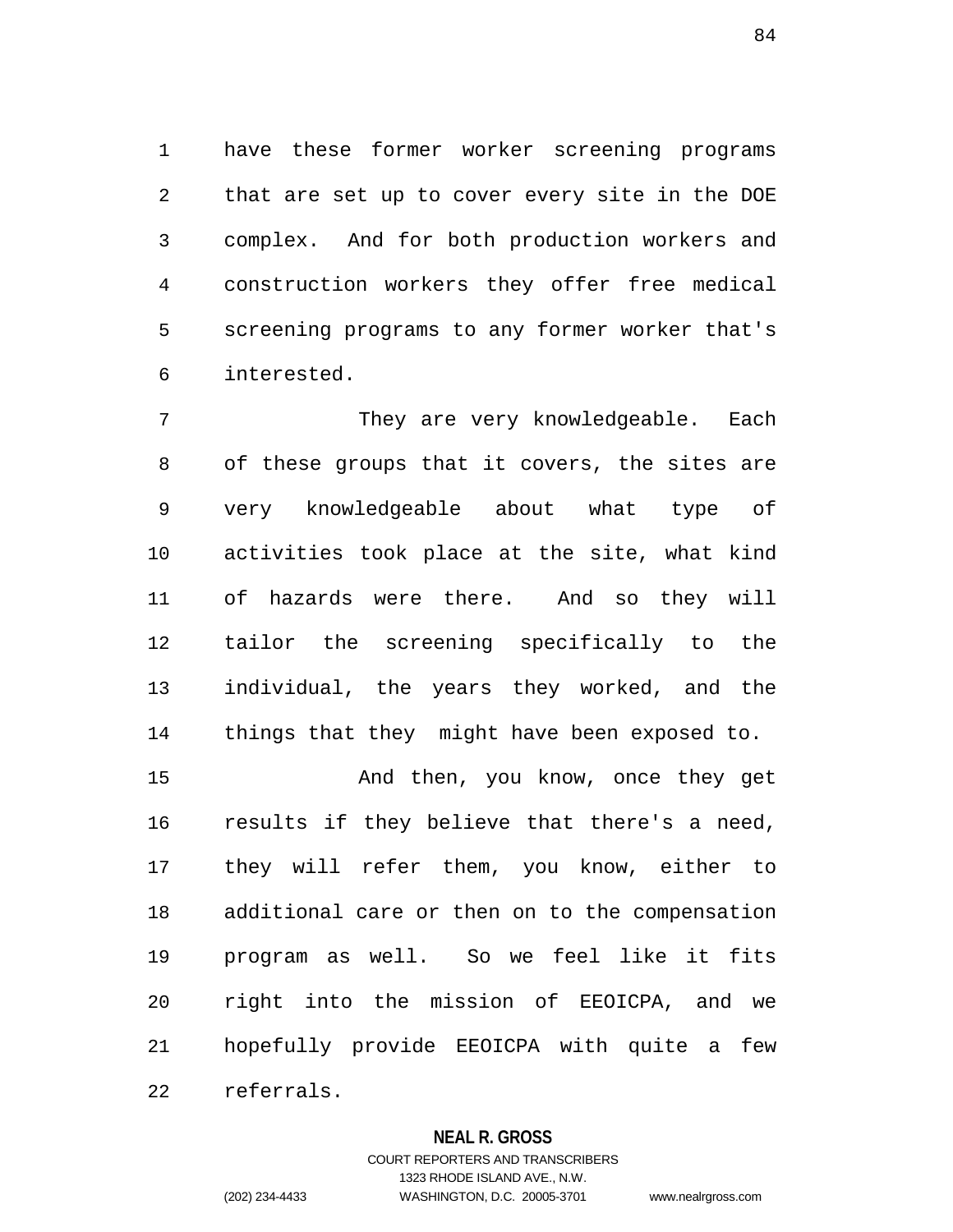1 The local screening programs for 2 Savannah River site for production workers, 3 the principal investigators are Donna Cragle, 4 John McInerney, and Lee Newman. And for 5 construction workers, the principal 6 investigator is Knut Ringen. And the contact 7 information is provided right there.

8 And if for anyone at this meeting 9 who, you know, is out there in the crowd or 10 anyone on the Board or on the staff meets 11 anyone, there's information on the back table. 12 This presentation has its contact 13 information, and the contact information is on 14 the DOE Former Worker Screening Program 15 website as well.

16 So with that, are there any 17 questions?

18 CHAIRMAN MELIUS: Questions for 19 Greg? Useful update. Yes, Dave.

20 MEMBER RICHARDSON: Quick question. 21 You described this kind of costly and 22 intensive process of declassifying documents

## **NEAL R. GROSS**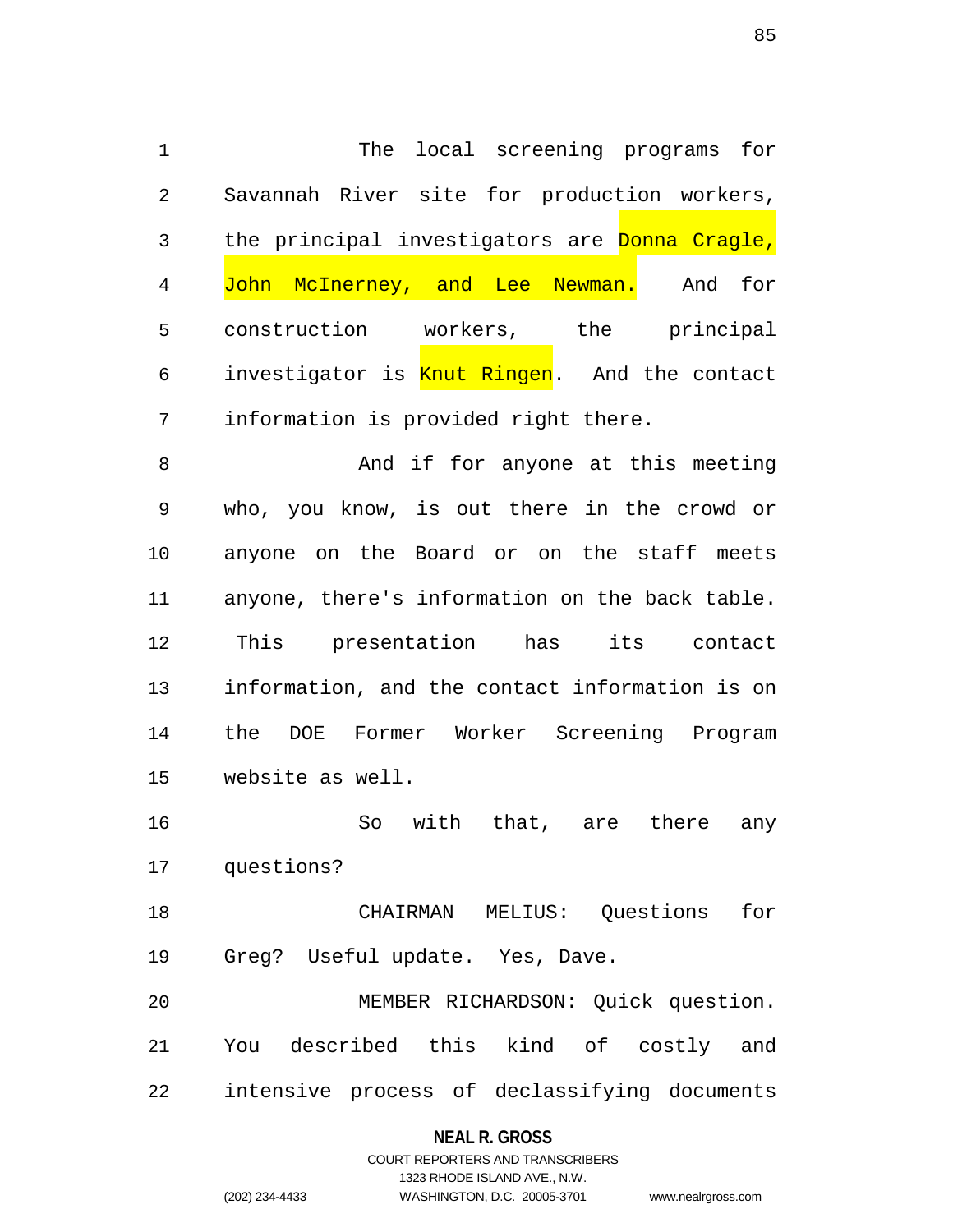1 about each site and providing that information 2 to NIOSH. When it's provided to NIOSH, is it 3 provided with any caveats, or is NIOSH free to 4 use that information and dispose of it as they 5 like?

6 MR. LEWIS: I'm not sure exactly 7 what I said. I may have misspoke if I said 8 "declassify." We review them. Some of them 9 are - if they are no longer classified, we 10 declassify them. If they're still classified, 11 we obviously just mark them appropriately.

12 So we will provide them - and this 13 is something that we cover in our security 14 plan, one of the things that was causing a lot 15 of confusion back when we realized that we 16 needed it, is we usually - we attempt to 17 provide all of these records stamped and 18 marked as they are and how they should be 19 used.

20 So if there's, say, an official-21 use-only document, that could be used by NIOSH 22 and all of the contractors and those working

#### **NEAL R. GROSS**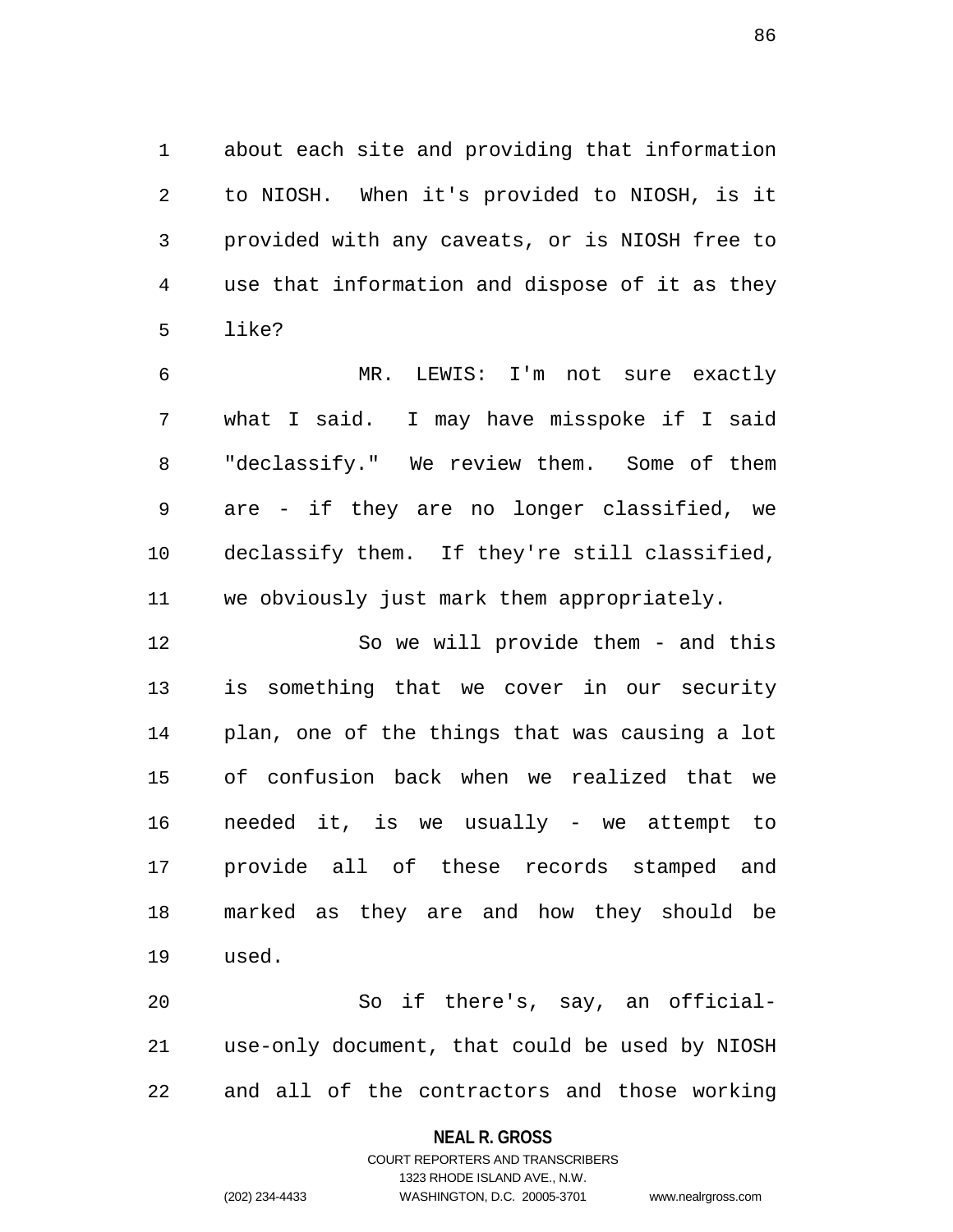1 on the program to write the reports and do all 2 the things that they need to do, but that 3 document couldn't be, say, posted on the 4 website. I mean, it can be on the behind-the-5 firewall NIOSH Site Research Database, but it 6 can't be, say, posted out for the public.

7 And the same thing for classified 8 information. You know, we've arranged for 9 certain secure locations where NIOSH or their 10 contractors or the Board or SC&A can use these 11 classified documents and work on them in a 12 secure space and create a document that's then 13 reviewed by our classification folks. And 14 hopefully that document is unclassified or we 15 can change a few words that allows it to be 16 released to the public.

17 So we try to mark documents as 18 they are, and we do make sure that NIOSH and 19 the contractors understand what the 20 requirements are for those different types of 21 documents.

22 MEMBER RICHARDSON: Because one of

#### **NEAL R. GROSS**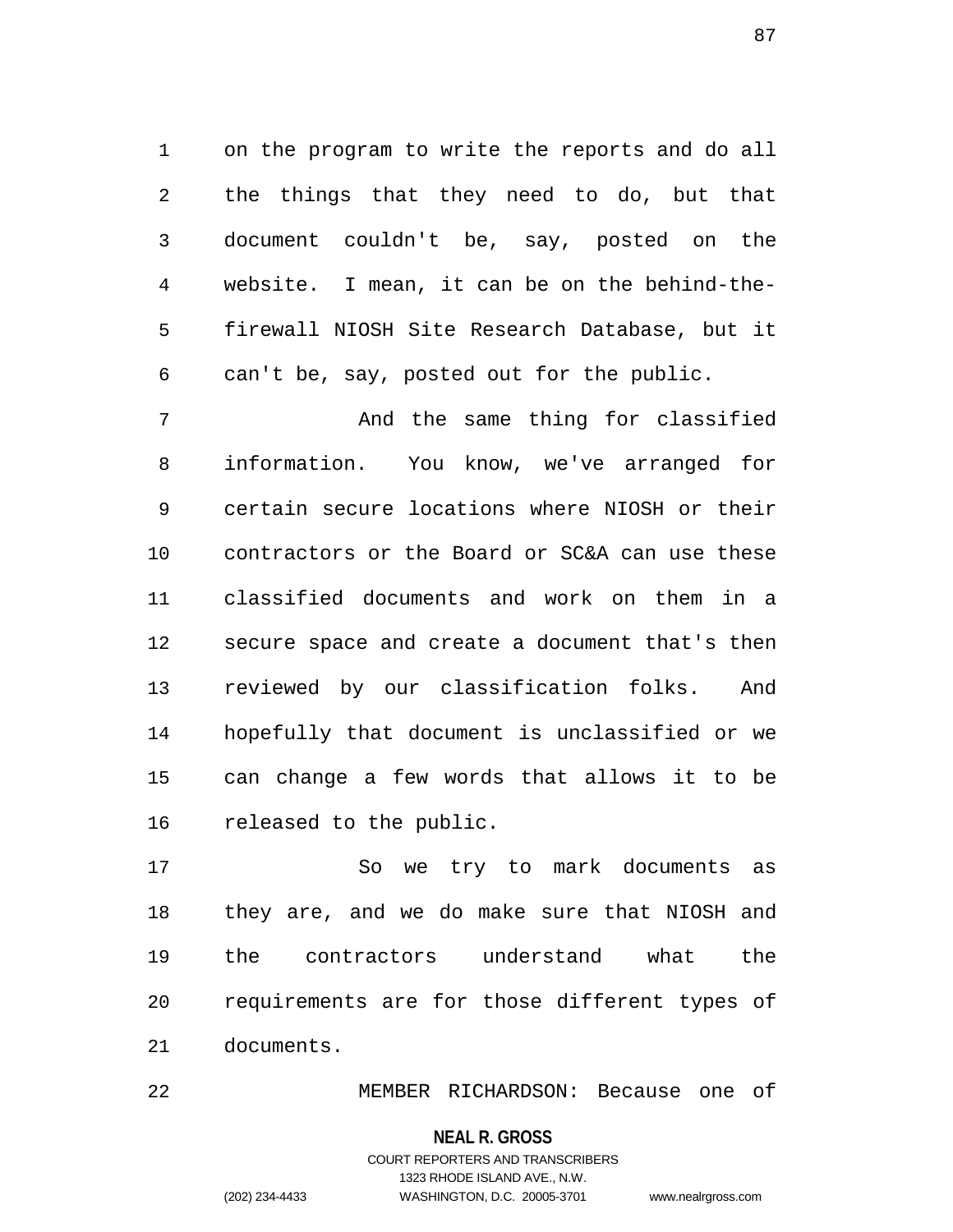1 the things that I've been impressed by is the 2 level of engagement and interest and resources 3 put by claimants into understanding the Site 4 Profiles and critiquing them and digging up 5 new information that helps to kind of change 6 interpretation or perspective on kind of 7 exposures that happen at a site.

8 And so it raises the question of 9 how much of this information that - you're 10 putting a huge amount of effort to go through 11 and review millions of pages of documents and 12 stamp them accordingly, and are we sharing 13 them as appropriate? Are those getting out? 14 So that's a question. I don't 15 know. How is NIOSH ensuring that as much 16 information as possible is available to the 17 claimants to review and scour themselves? 18 MR. LEWIS: I mean, I'm not exactly 19 sure how to answer that question. I know the  $20$ 21 MEMBER RICHARDSON: I mean, it's

22 not really a question for you. I guess it's

**NEAL R. GROSS**

COURT REPORTERS AND TRANSCRIBERS 1323 RHODE ISLAND AVE., N.W. (202) 234-4433 WASHINGTON, D.C. 20005-3701 www.nealrgross.com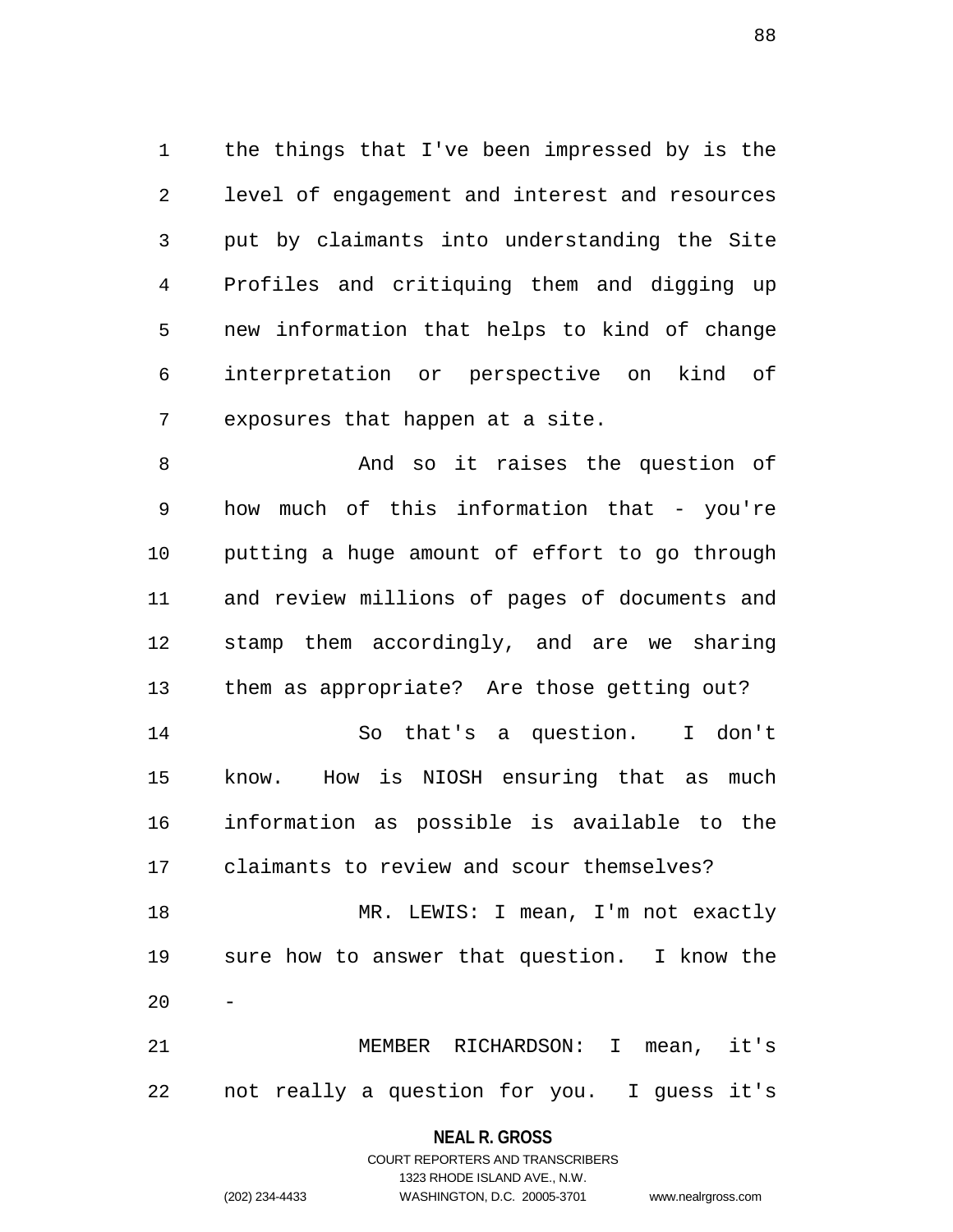1 actually for NIOSH.

2 MR. LEWIS: Yes, typically it's 3 driven by NIOSH. We will review documents for 4 public release if necessary if requested. But 5 if not requested for public release, we 6 typically won't review them for public release 7 because there's a number of additional steps. 8 We may have to go to legal or general counsel 9 or go to the different programs. 10 So if we try to review it to the 11 level that's needed to get the work done and 12 not more, you know, from an efficiency 13 standpoint both with cost and turnaround for 14 getting you back the documents. 15 MEMBER RICHARDSON: Right. Because 16 I've seen some correspondence, I mean, where 17 it sounds like claimants are doing FOIA 18 requests to various agencies, which may 19 suggest that maybe they're reduplicating 20 efforts if the FOIA and something from you, 21 which NIOSH has done.

22 MR. HINNEFELD: If I could offer -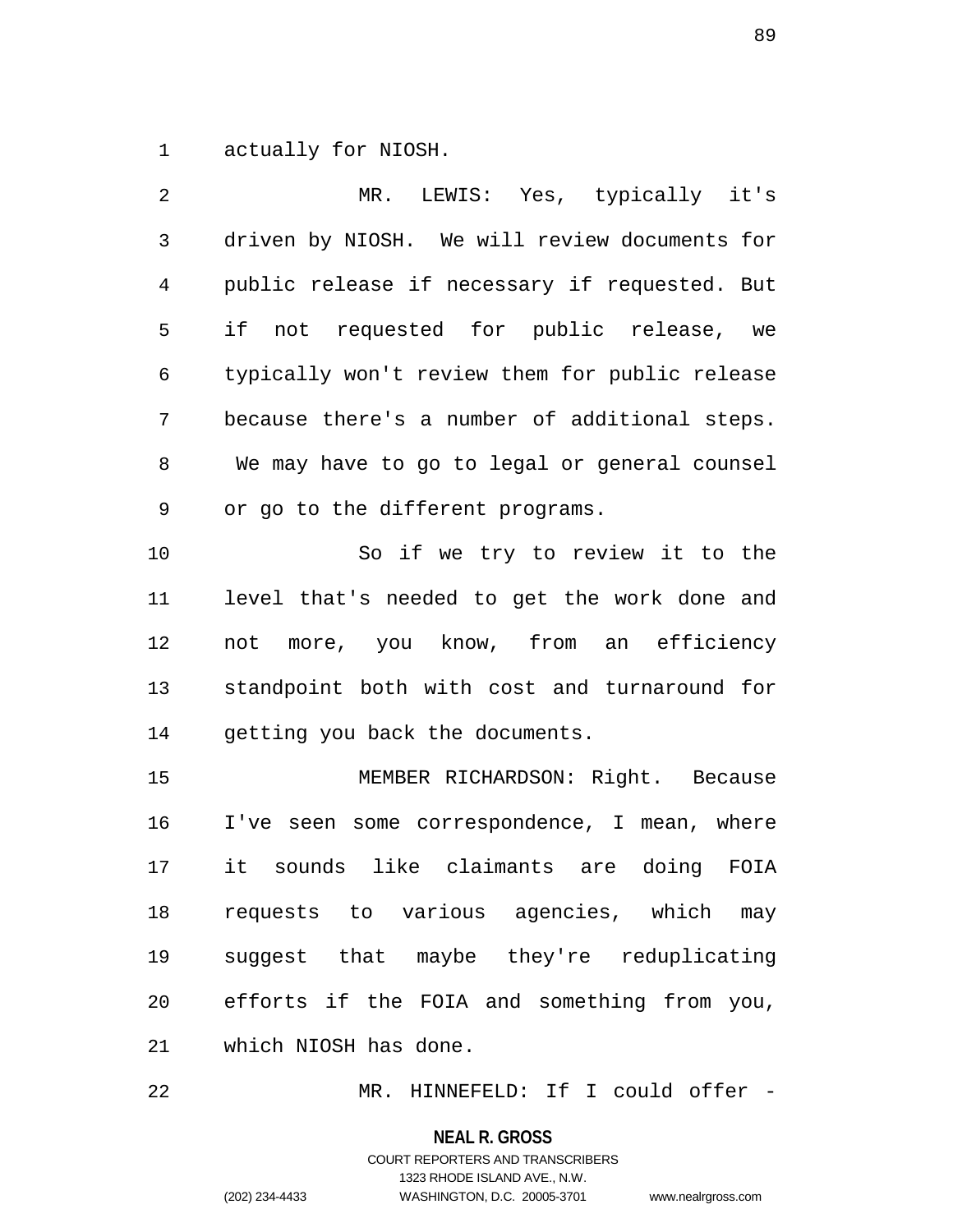1 this is Stu Hinnefeld. If I could offer, I 2 think what Greg just said is kind of the key 3 issue here. He says they review them to the 4 extent necessary for the program use and not 5 further. So the fact that a document has been 6 released to us by the Department of Energy 7 does not mean it's okay to be made public; is 8 that correct?

9 MR. LEWIS: Yes, unless we mark it. 10 MR. HINNEFELD: Okay. And so we 11 are not in a position then to just carte 12 blanche make available to the public the 13 documents that the Department of Energy has 14 provided to us.

15 So in the event of a - and, quite 16 frankly, we don't know which document - when 17 we get a document, we don't know if it's okay 18 to release it to the public or not in all 19 cases. Because over the course of history of 20 the program, not everything has been stamped 21 when it's been sent to us.

22 So of our holdings, we don't know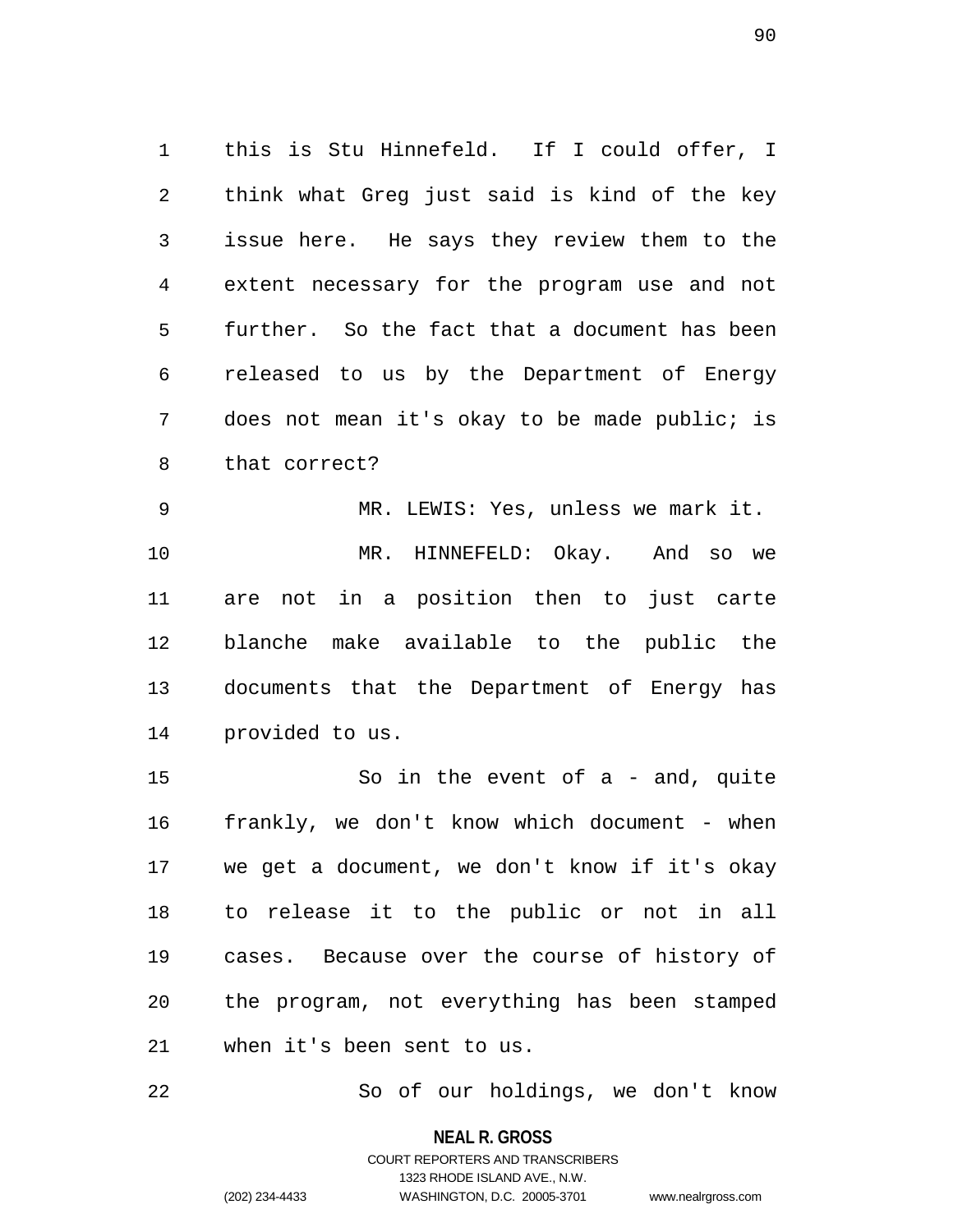1 for any particular document, whether it's free 2 to be released to the public or not. So when 3 we get a FOIA for documents for a particular 4 site, and we have documents we have received 5 from the Department of Energy, we ask the 6 Department of Energy, are these releasable?

7 So that FOIA essentially we send 8 to them for their judgment on whether these 9 documents are publically releasable or not. 10 For that reason, then, we have not carte 11 blanche made these generally available to the 12 public.

13 MR. LEWIS: And just to address the 14 other part of what you said, we do often get 15 FOIAs. There is some extent of redundancy in 16 terms of we may get a request from DOL or 17 NIOSH for information related to a particular 18 individual and that individual may FOIA their 19 own records. And so we're kind of sending it 20 two different directions. It's not too much 21 redundancy on our part because, you know, with 22 electronic records and things like that once

**NEAL R. GROSS**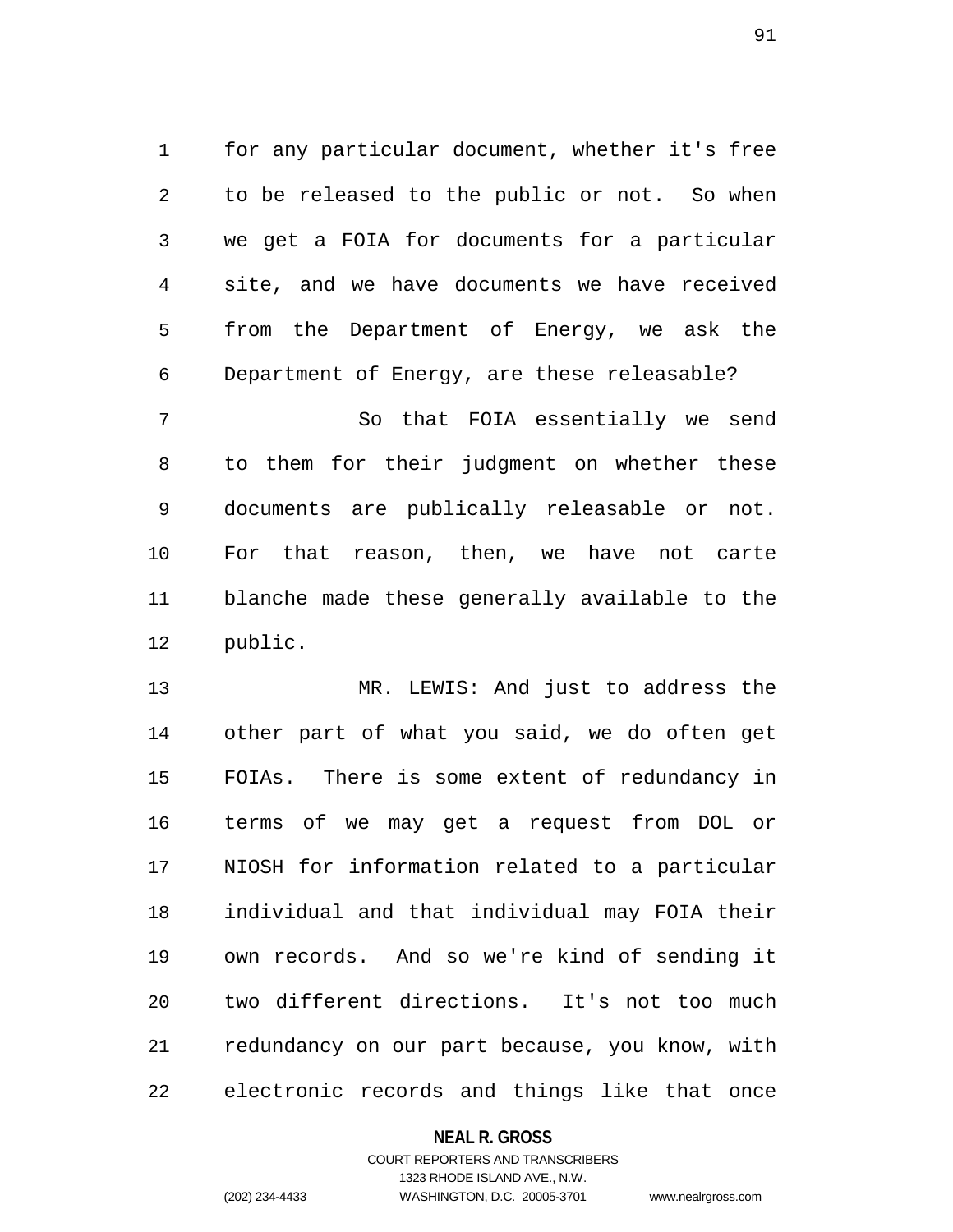1 we've scanned it and made it available to one 2 group, usually it's typically pretty easy to 3 turn around to the other, but it's - there is 4 a bit of administrative work required.

### 5 CHAIRMAN MELIUS: Brad.

6 MEMBER CLAWSON: Yes, Greg, this 7 will be unusual because usually I'm beating on 8 you because we haven't had a tour of Pantex, 9 but I know the Work Group for Pantex would 10 like to thank DOE for the marvelous job that 11 they did do on that, and the information that 12 we received was so valuable. And the people 13 at Pantex were marvelous. And we know what 14 work it took to be able to put that on, and I 15 just want to personally tell you thank you.

16 But also, too, on the OUO, I would 17 like to make sure that as being the Work Group 18 Chair for the security groups for our Working 19 Group, I would like to be kept apprised of 20 that because this is an issue that is somewhat 21 building up. Do we have any kind of a time 22 frame that we'd be looking at to be able to

#### **NEAL R. GROSS**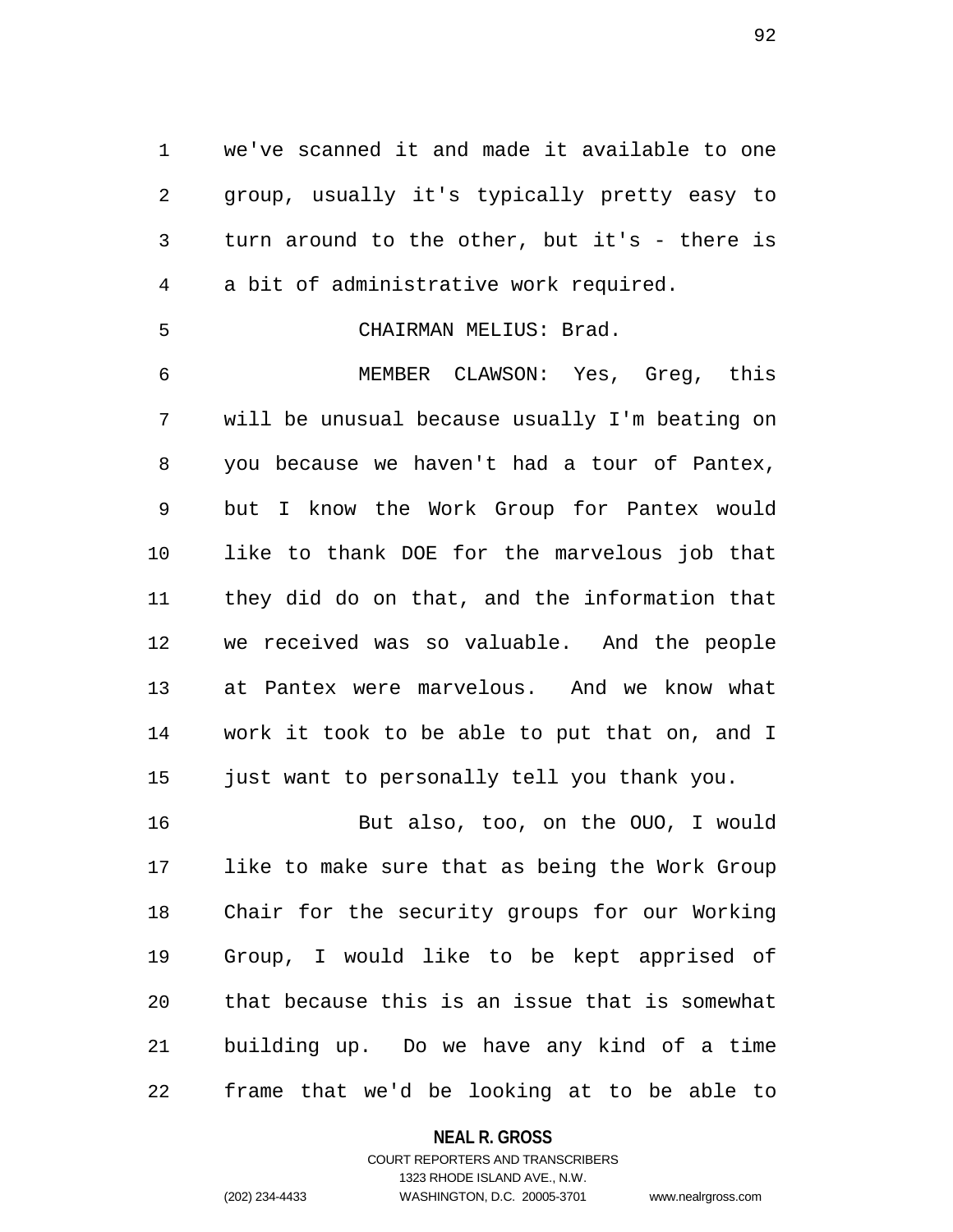1 address these things or -

2 MR. LEWIS: You know, I can't give 3 you a specific time frame. I know Michael 4 Lohr who is our security liaison at 5 headquarters is working on gathering all of 6 the regulations, manuals, documents, things 7 like that at headquarters that mention OUO and 8 have some OUO guidance. So he's drafting, I 9 think, a new section for the security plan 10 right now. 11 Now obviously we wouldn't put that

12 into place until we've met with the various 13 groups to make sure that that meets their 14 understanding and that that's going to meet 15 their needs as far as the program goes. I 16 would hope to be following up with you within 17 a few weeks to schedule a meeting at least.

18 And one of the suggestions has 19 been that we're, I believe, going to hold a 20 meeting on Pantex at DOE headquarters in 21 Germantown or there's some plan to do so. 22 There's been a request. And that may be a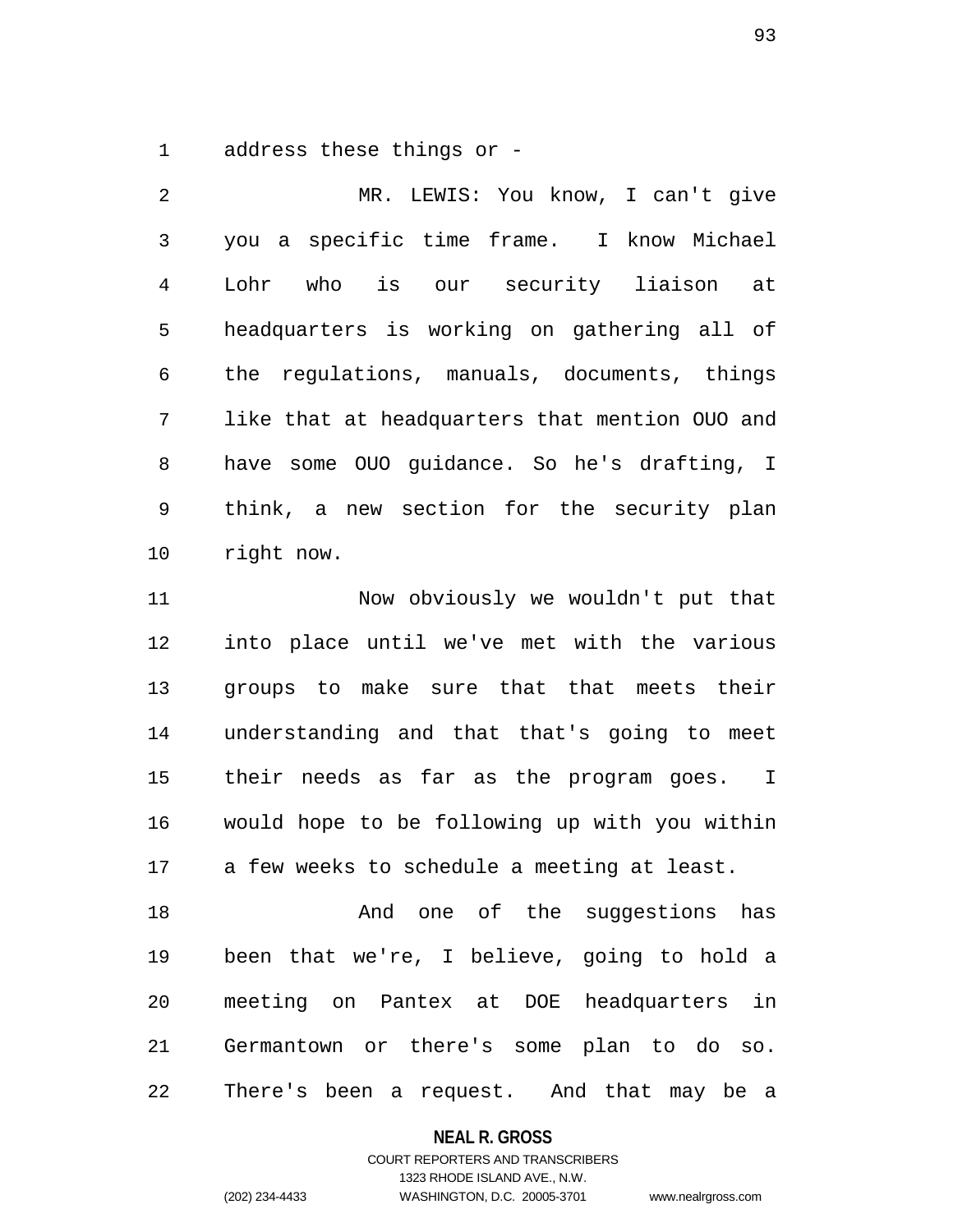1 good time to also discuss this OUO issue. So, 2 you know, depending on when you guys decide to 3 set up that meeting, we might be able to 4 combine the two.

5 MEMBER CLAWSON: I appreciate that. 6 I'd just like to be kept in the loop on that, 7 and you do. And I'd like to compliment you on 8 trying to get the records back to us in a 9 timely manner. I know there's a few that kind 10 of get into some problem areas, but I'd like 11 to thank you for the - what you've been able 12 to accomplish for us. Thanks.

13 MR. LEWIS: Appreciate that, Brad. 14 We do our best.

15 CHAIRMAN MELIUS: Paul.

16 MEMBER ZIEMER: There is an 17 underlying concern, I think, Dr. Richardson, 18 that comes out from the questions you raise. 19 And that is can decisions on a claim be made 20 based on classified information that's not 21 available to a claimant. And this is a 22 concern that this Board has had discussions on

#### **NEAL R. GROSS**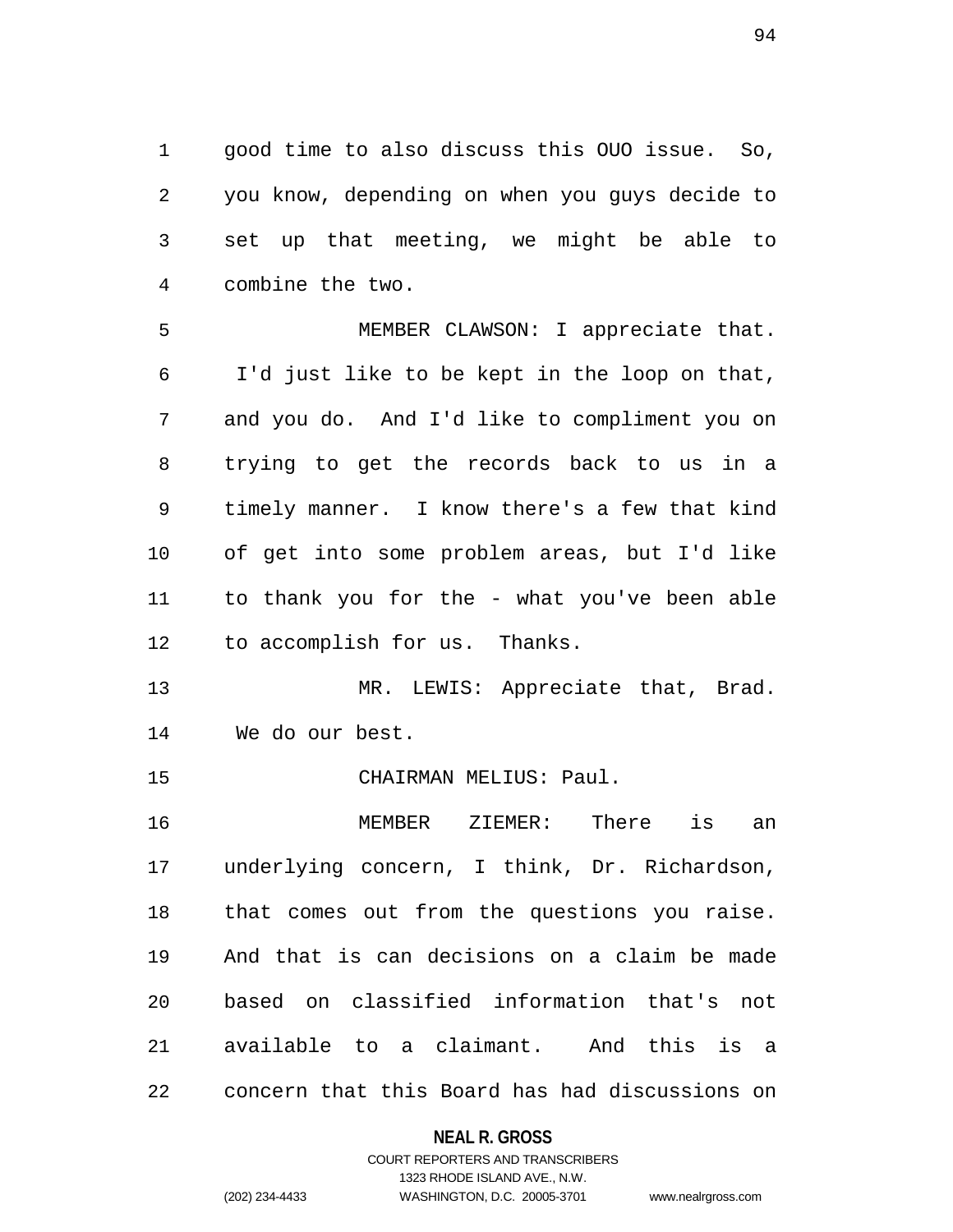1 probably before you were part of us. And it's 2 an ongoing concern, of course.

3 And I think we've all been sort of 4 committed to the idea that the decisions that 5 we make on individual compensation, both - we 6 don't make those decisions for the 7 individuals. But the material on which that 8 is based, whatever the decision is, has to be 9 material that's available to that individual, 10 as well as available to the Board as we review 11 how decisions are made.

12 So this is one of the dilemmas, 13 but I think what we're searching for here is a 14 way to extract from the classified material 15 the pertinent information that can be made 16 publically available on which decisions both 17 individually and system-wide are made. But I 18 think we'll always have that sort of tension 19 between what can be made public and the basis 20 for which we even evaluate the scientific - 21 sort of the scientific basis for site-wide, as 22 well as individual decisions.

#### **NEAL R. GROSS**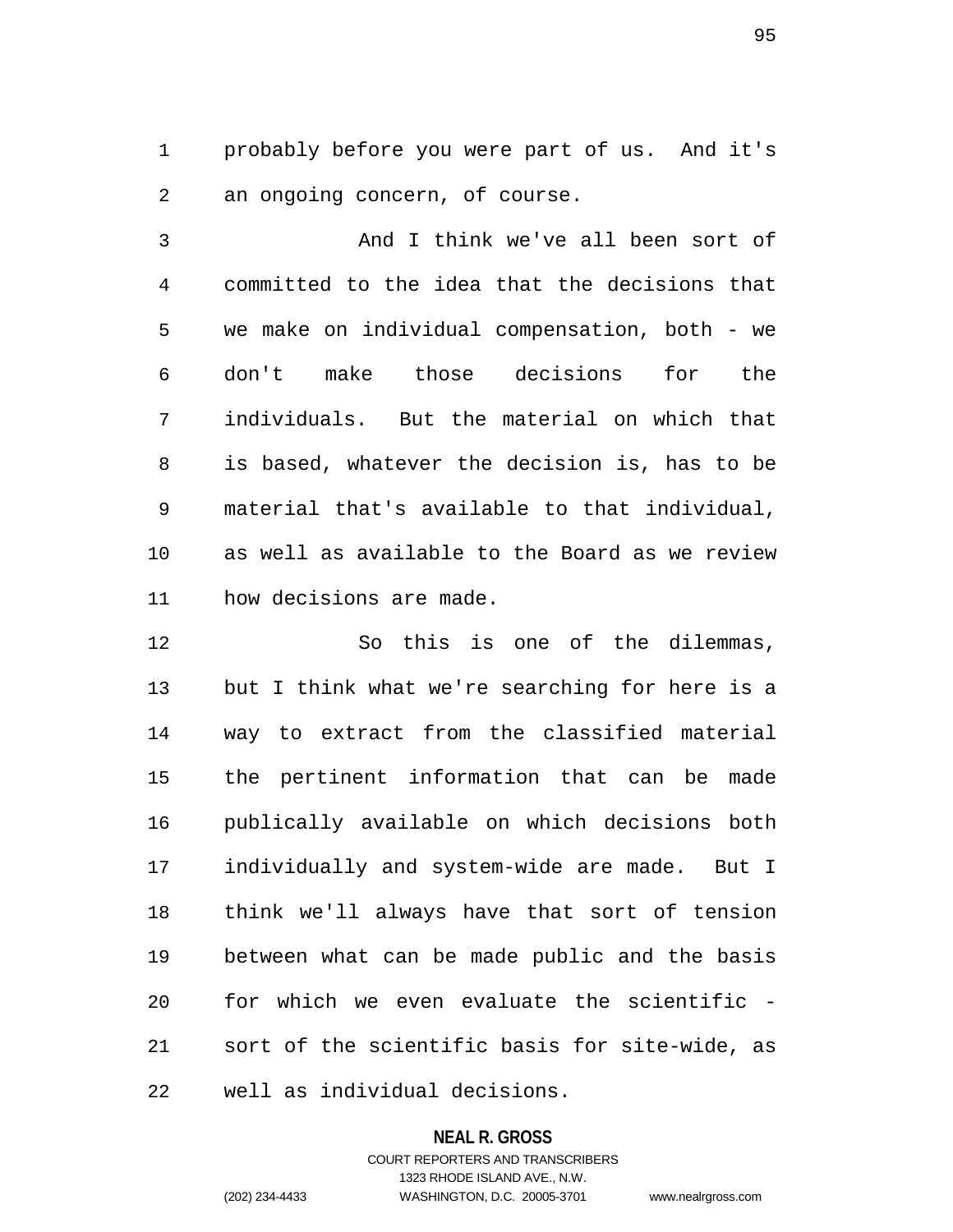1 MEMBER RICHARDSON: Thank you. 2 That's much clearer and more thoughtful kind 3 of engagement with the process - or with the 4 problem. But and I also - I agree with that, 5 and I think - there are - different claimants 6 have kind of different ways of engaging with 7 NIOSH and the other agencies that are 8 involved. And some of them really do seem to 9 want to go through that information and look 10 at the detailed records and evaluate that. 11 And it sort of seems unsatisfying

12 to me to say that NIOSH has huge troves of 13 information right now which have been 14 reviewed, and yet despite the fact that 15 they've been reviewed, NIOSH feels unclear 16 about the status of those records. I had 17 taken your statement to be that there was sort 18 of a triage going on and some documents were 19 marked for public release or declassified, and 20 others were not.

21 And if that's the case, then it 22 may at some point be useful to try and - it's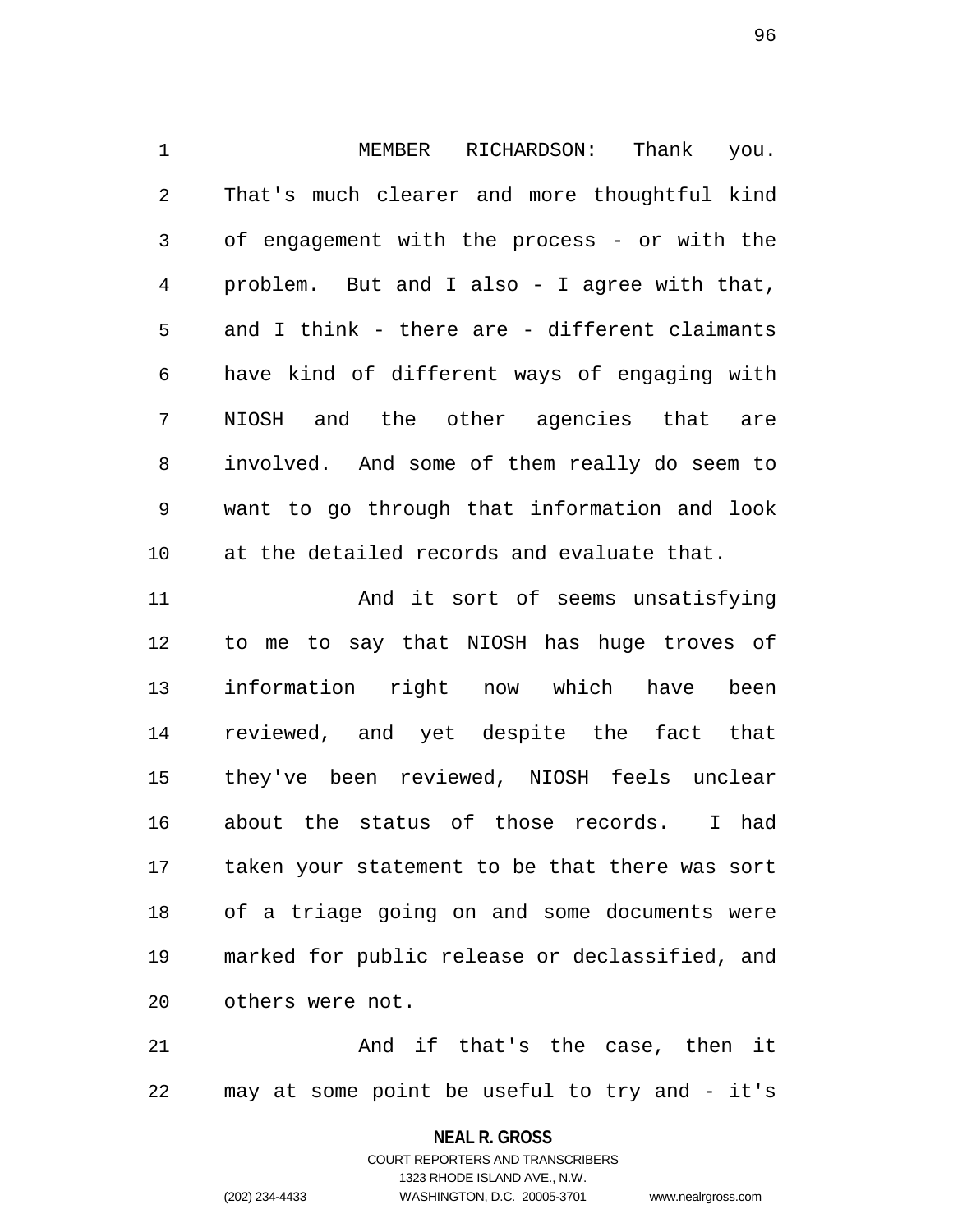1 sort of late. There's huge amounts of 2 information, and somebody has to do it. But 3 as you're going forward if information can be 4 declassified and available, I think that's - 5 it helps with the spirit of transparency of 6 this process.

7 MR. LEWIS: Yes, and I would say, 8 you know, we are doing that to the extent 9 possible now. I think the problem with, I 10 guess, the Site Research Database is that 11 NIOSH has been collecting documents for ten 12 years or even - I guess more under some of the 13 previous programs, a lot of those, it hasn't 14 always been consistent how things are marked.

15 And even in the past, you know, as 16 recently as a few years ago before we 17 implemented the security plan, different sites 18 would do it in different ways. One site might 19 say, well, you know, we're not going to 20 actually stamp these "OUO" because, you know, 21 in the interest of time we're going to give 22 them to you with the understanding that you'll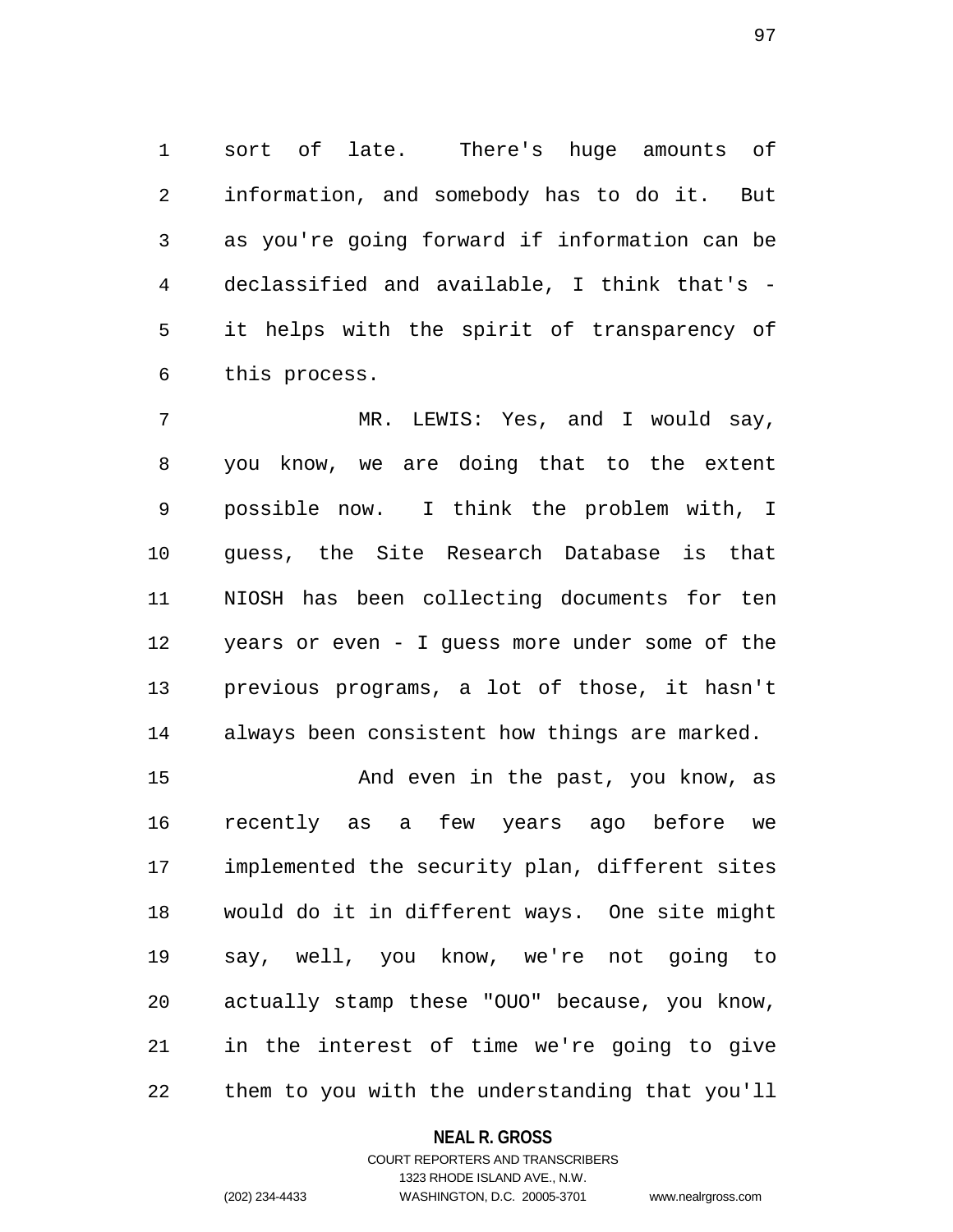1 treat them as OUO, you know.

| $\overline{2}$ | And, again, a lot of it was trying             |
|----------------|------------------------------------------------|
| 3              | to get the job done and to get the information |
| 4              | quickly. And there was a rush on time, a push  |
| 5              | on getting information out. But because of     |
| 6              | some of the confusion that caused us in the    |
| 7              | past, that's why we evaluated how we were      |
| 8              | doing things and realized that we probably     |
| 9              | need to have a more standardized approach      |
| 10             | across the board. And that's why we put in     |
| 11             | that security plan.                            |
|                |                                                |

12 So, you know, just to go back 13 through all of those documents, I mean, it's 14 possible. It could be done, but it would 15 require significant resources and time.

16 MEMBER RICHARDSON: So right now 17 DOE does something which is fantastic of 18 maintaining these DOE reading rooms which are 19 also huge repositories of information that's 20 been reviewed and declassified. And they have 21 turf, right, reading rooms related to specific

22 sites?

#### **NEAL R. GROSS**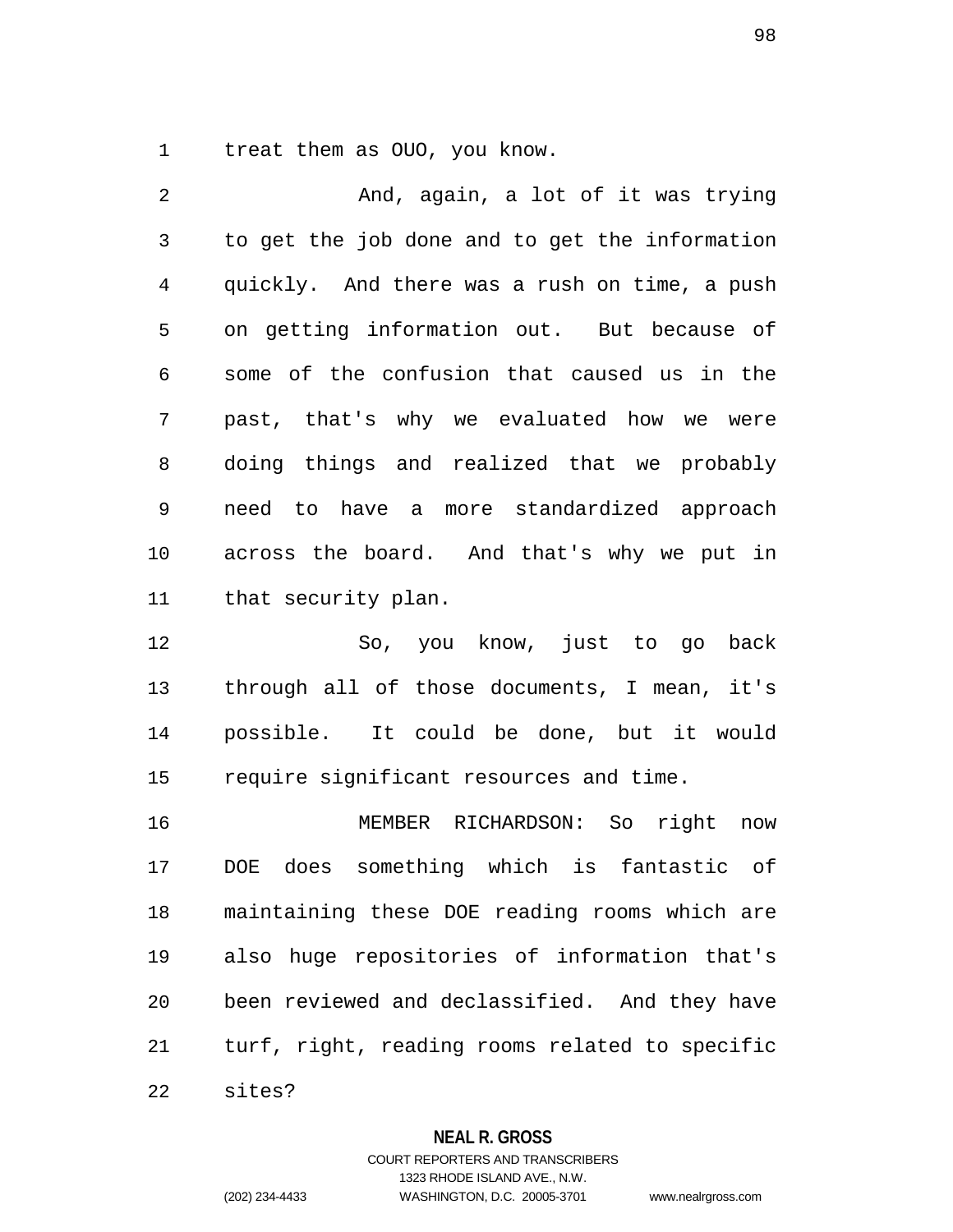1 MR. LEWIS: Yes. 2 MEMBER RICHARDSON: Is there a 3 possibility of DOE kind of beginning to 4 provide some seed money to the reading rooms 5 to engage with you on a process of these 6 declassification decisions and pulling the 7 information for those sites that have been 8 declassified through this process and getting 9 those into the reading rooms? Because that's 10 a great public archive source. I mean, that's 11 where many people would go to try and find 12 detailed information about the history of a 13 site.

14 MR. LEWIS: I mean, that's 15 definitely a good suggestion. I'd be glad to 16 talk about it with you, you know, offline or 17 with the Board or possibly my management.

18 I do think, you know, for some of 19 these projects, and I believe Hanford is one, 20 there were quite a few documents ended up 21 being reviewed to the publically releasable 22 level. And I don't know if they were placed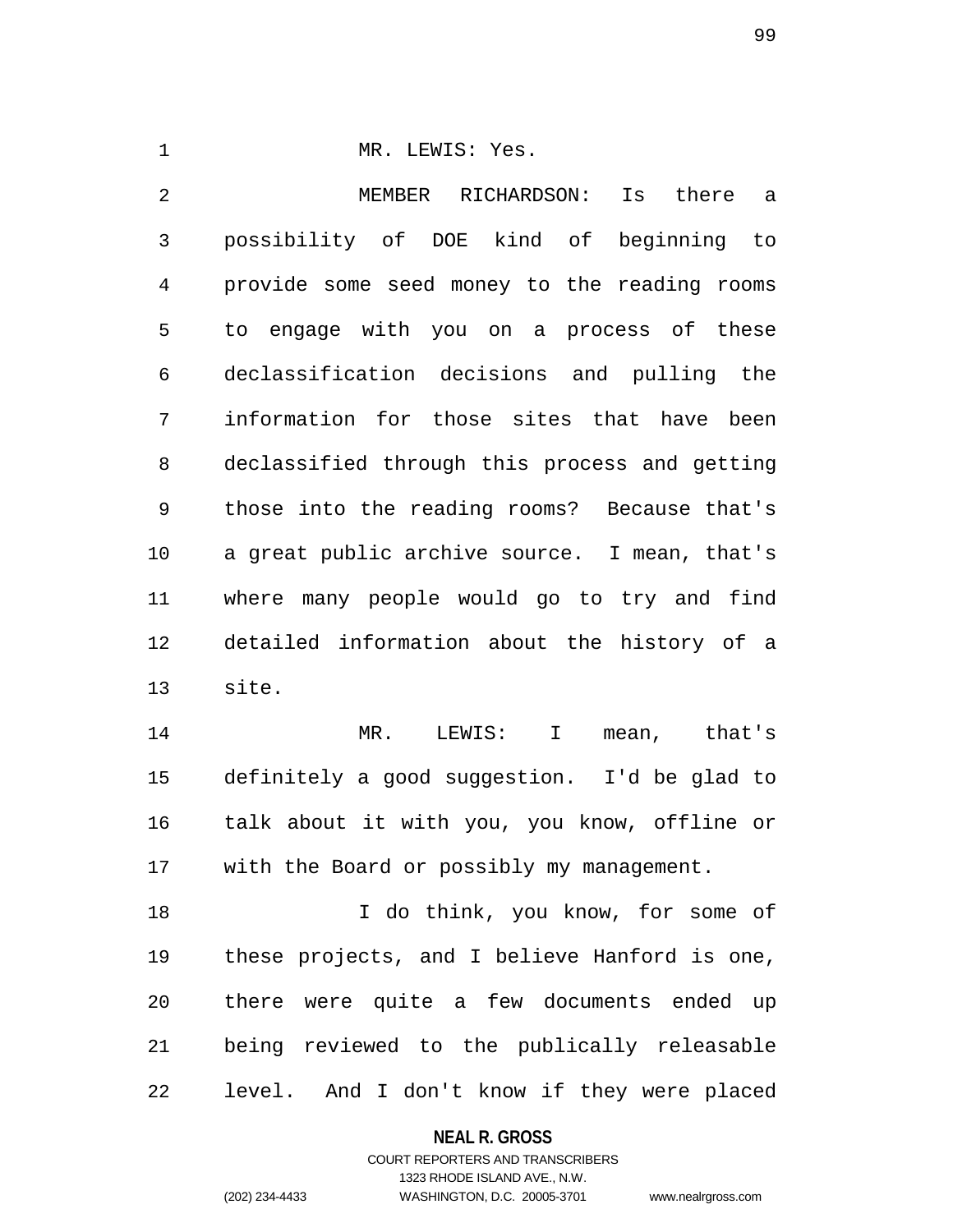1 in the reading room or how they were made 2 available, but that's, you know, a good 3 suggestion for those documents either to put 4 them on the site's online library or public 5 reading room.

6 And I know another one of our 7 sites, the Office of Science and Technical 8 Information, which is basically a DOE report 9 library, anything that's requested by the 10 Board or the contractors, you know, on behalf 11 of EEOICPA, if it's reviewed and found to be 12 publically releasable, they will then kind of 13 consistently add that to their online library. 14 So I know because of our program, 15 many, many documents have been put up on their 16 publically available online library. But in 17 general, that would be a good suggestion.

18 CHAIRMAN MELIUS: Paul, a final 19 comment?

20 MEMBER ZIEMER: Just a follow-up 21 also, Dr. Richardson, and that is beyond the 22 individual cases, we also have the SEC case

#### **NEAL R. GROSS**

## COURT REPORTERS AND TRANSCRIBERS 1323 RHODE ISLAND AVE., N.W. (202) 234-4433 WASHINGTON, D.C. 20005-3701 www.nealrgross.com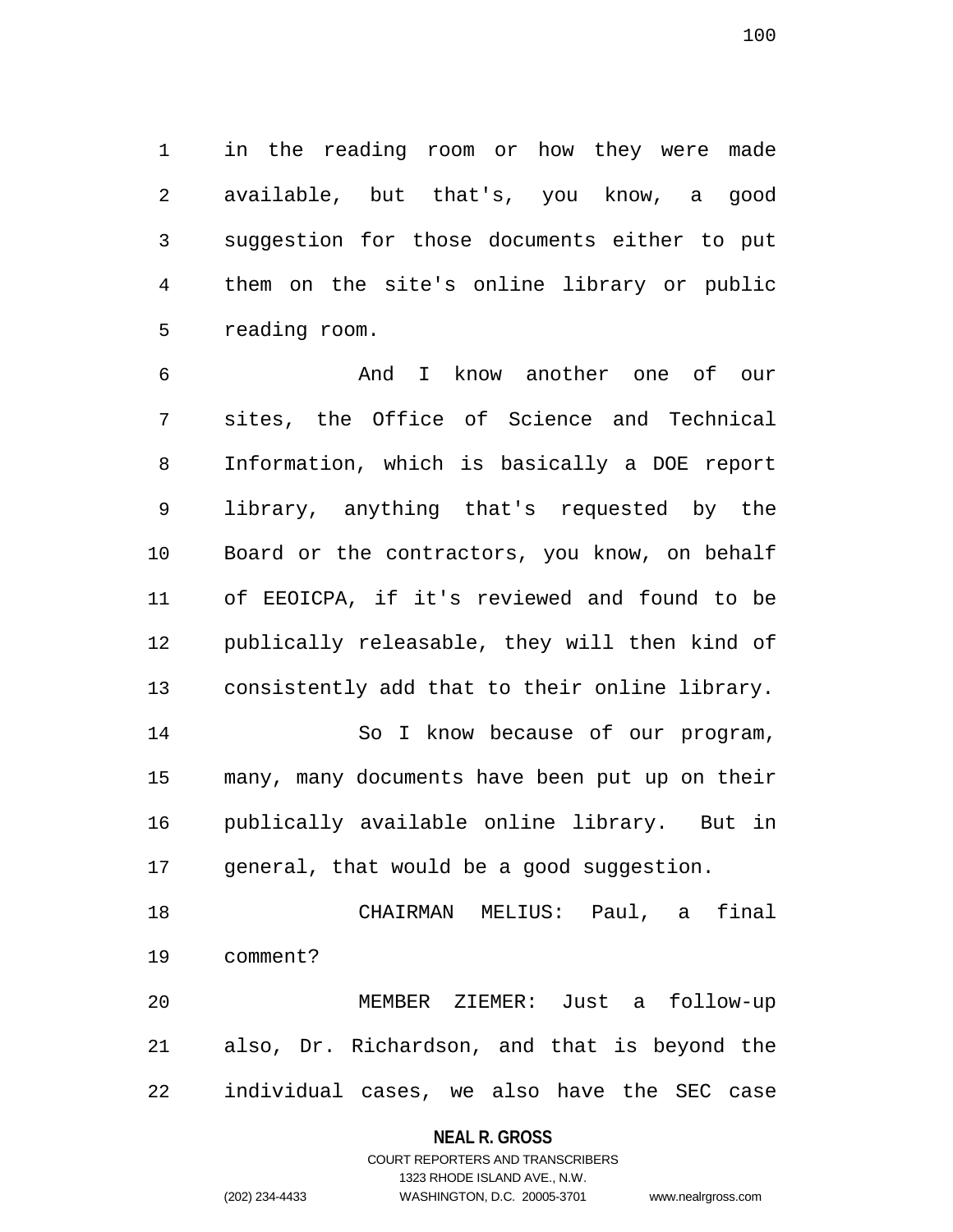1 where decisions have to be made as to whether 2 there should be an SEC Class. And that's 3 often based on either their availability or 4 the absence of records. And the real struggle 5 would be, for example, if only the cleared 6 Board Members had access to records on which 7 such a decision were to be made.

8 We struggled with this a bit some 9 years back, I think, originally with the Iowa 10 case where a lot of the information was 11 classified. And at least conceptually, you 12 could have such a case again where certain 13 records upon which an SEC decision might have 14 to be made were classified records. And I'll 15 just say rhetorically, what do you do in a 16 case like that? So that's one of the issues, 17 too.

18 CHAIRMAN MELIUS: Thanks. I know 19 we'll be coming back to this issue. And, 20 again, when DOE revises its security plan for 21 the program, we'll be discussing it here as 22 well as the Work Group.

### **NEAL R. GROSS**

COURT REPORTERS AND TRANSCRIBERS 1323 RHODE ISLAND AVE., N.W. (202) 234-4433 WASHINGTON, D.C. 20005-3701 www.nealrgross.com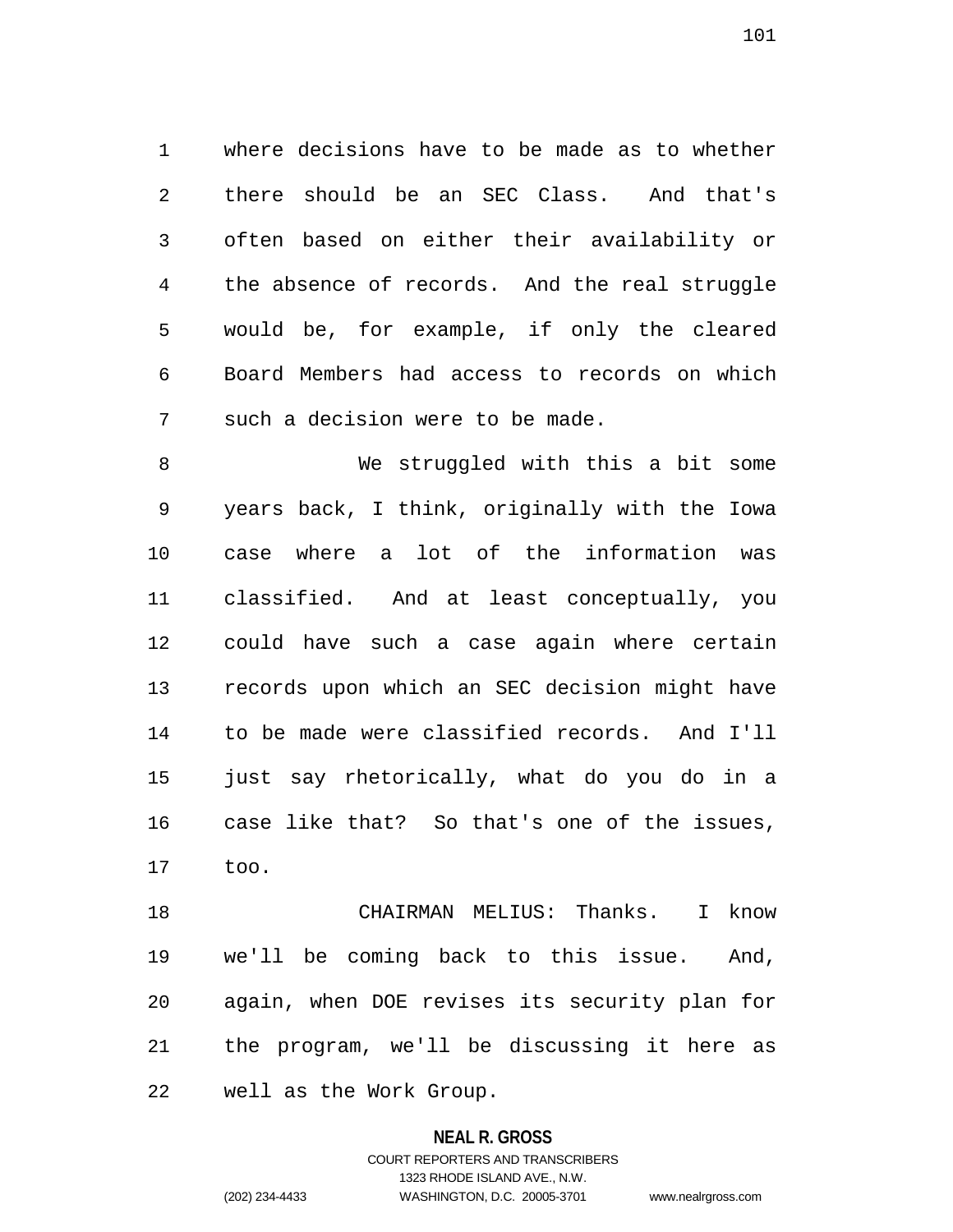1 Time for our break. Let's take 2 that. Just a couple follow-up issues. Even 3 though Stu did give a brief presentation at 4 our request and so forth, if you have 5 questions about the data that were on his 6 slides or something, we can come back with 7 that at one of the Board working times.

8 So I don't want to feel - you 9 know, let Stu off the hook entirely on that 10 stuff so do that. And we'll come back here at 11 10:15. Thank you.

12 (Whereupon, the above-entitled 13 matter went off the record at 9:57 a.m. and 14 went back on the record at 10:21 a.m.)

15 CHAIRMAN MELIUS: Okay. Our first 16 presentation after the break here is Jim 17 Neton's going to be updating us on use of 18 coworker data, as well as OTIB-70, and I'm not 19 sure what order you're going in, Jim, so the 20 floor is yours though.

21 DR. NETON: Okay. Thank you, Dr. 22 Melius. Good morning. In lieu of my usual

> **NEAL R. GROSS** COURT REPORTERS AND TRANSCRIBERS

> > 1323 RHODE ISLAND AVE., N.W.

(202) 234-4433 WASHINGTON, D.C. 20005-3701 www.nealrgross.com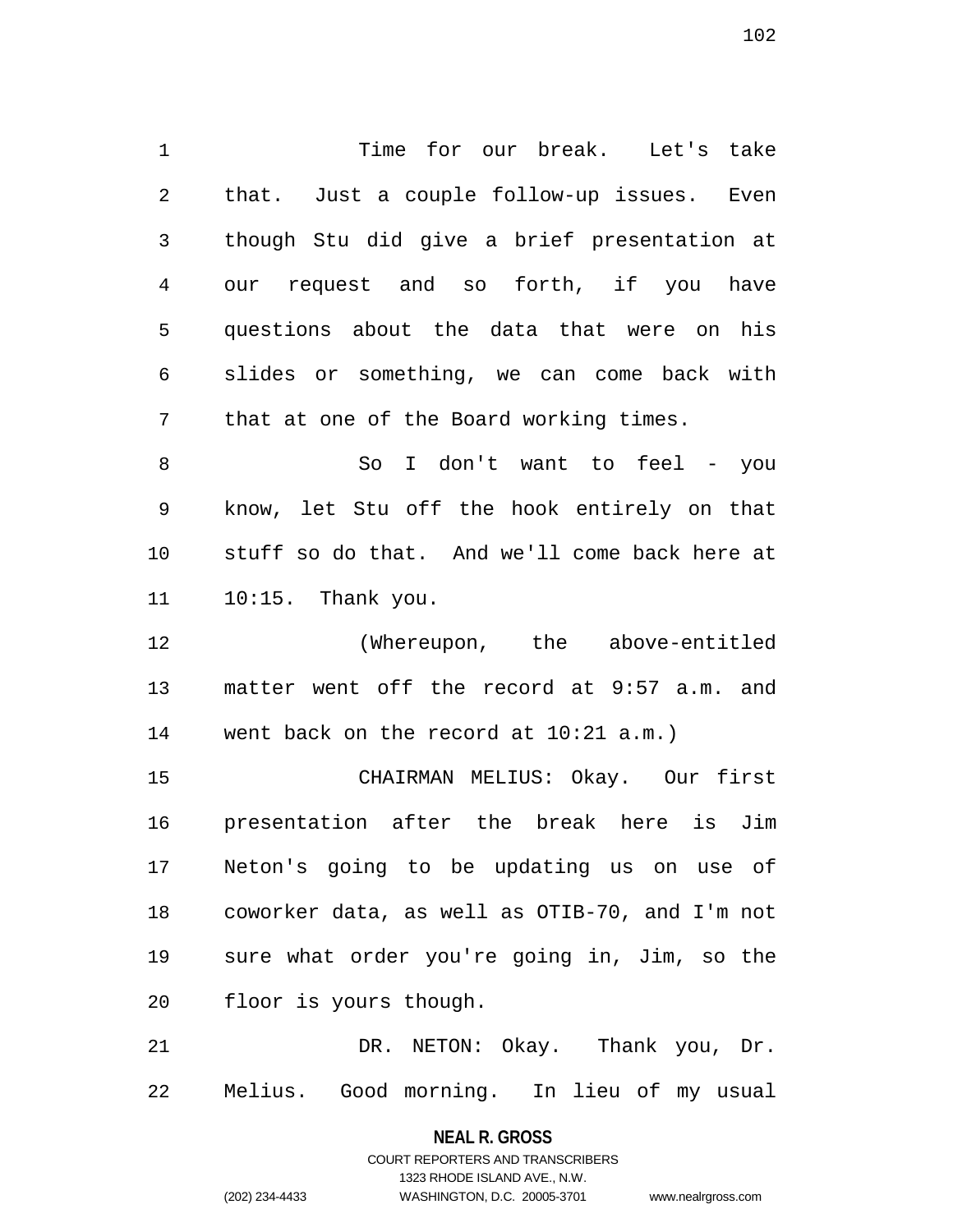1 science update presentation, which I kind of 2 provided an update at the Board's 3 teleconference a few weeks ago, I was asked to 4 provide a presentation on a couple key aspects 5 of how we do dose reconstructions that might 6 be useful for the Board in their deliberations 7 during particularly SEC petitions.

8 The first of these is the use of 9 coworker data in dose reconstruction. And the 10 second piece that I'll talk about is the dose 11 reconstruction during residual radioactivity 12 periods at Atomic Weapons Employers, which of 13 course is the only place that we do dose 14 reconstructions during residual activity 15 periods.

16 Before I get started on that, 17 though, I would like to take an opportunity to 18 introduce our newest staff epidemiologist who 19 is here to meet the Board, at least to the see 20 the Board and the proceedings this time. And 21 that's Dr. Susan Reutman who's sitting in the 22 back of the room.

#### **NEAL R. GROSS**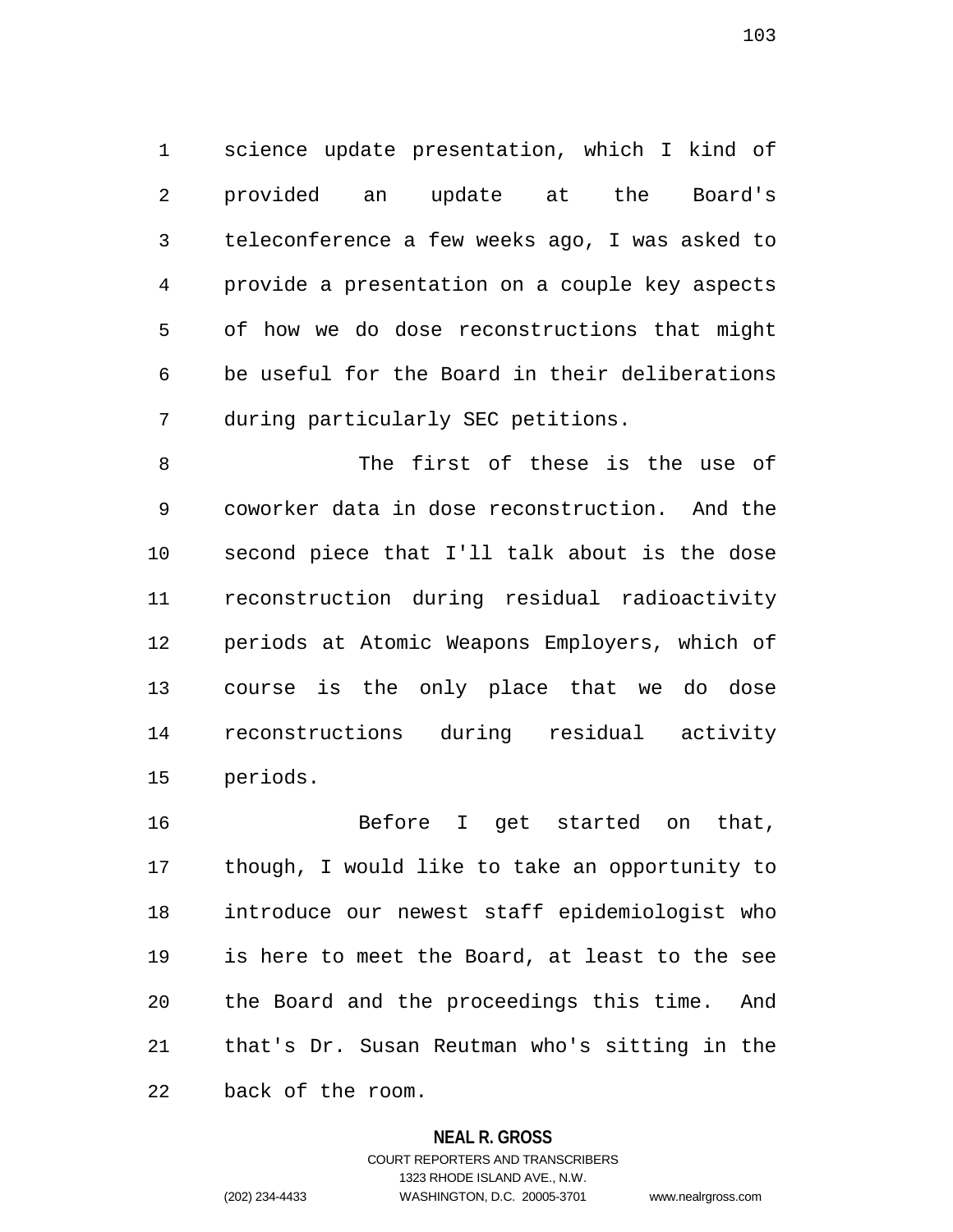1 She has joined us, I don't know, 2 six to eight months ago. I have forgotten the 3 time now, but she's slowly learning the arcane 4 science behind the dose reconstruction 5 process. Her background is heavily embedded 6 in epidemiology, and she's picking up some of 7 the science of dose reconstruction and doing a 8 good job at it, I might add. 9 CHAIRMAN MELIUS: Okay. Welcome on 10 behalf of the Board. 11 DR. NETON: Okay. To get to the 12 issue at hand, let's start with coworker data 13 in dose reconstruction. There are a number of 14 Technical Information Bulletins on this. I 15 think I counted four when I went through the 16 literature. There's TIB-19 and TIB-20 are the 17 key ones that deal with dose reconstruction - 18 coworker models for internal dosimetry and

20 The main reason for why we would 21 need a coworker model, of course, is because a 22 worker could have been unmonitored and

19 coworker models for external dosimetry.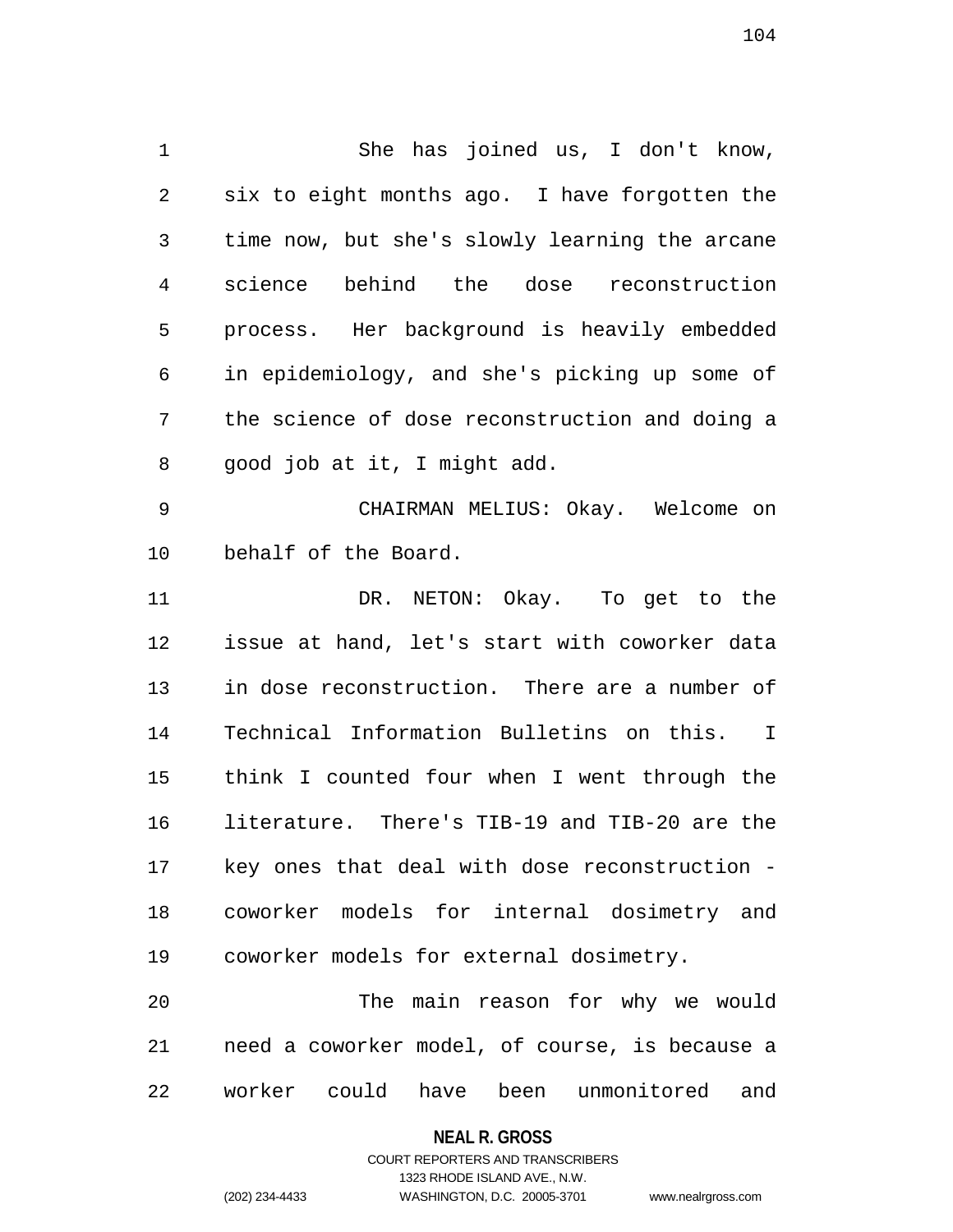1 potentially exposed. And we have to remember 2 back in the days, and this principally applies 3 before 1990-ish, that the monitoring programs 4 in particular for internal dosimetry programs, 5 were there really just to demonstrate 6 compliance with sort of a set limit, you know.

7 The internal exposure limits were 8 such that, you know, if you were less than a 9 hundred percent of the value, you were good to 10 go. So the monitoring programs were based 11 around that and not necessarily there to be 12 able to establish what the actual dose to the 13 person was. And, frankly, in the earlier 14 years, the models were so inexact they really 15 couldn't come up with very good doses, in my 16 opinion.

17 So that's the main reason that we 18 will have coworker data - models. But in some 19 cases, the worker may have been monitored, but 20 the data was lost or destroyed. Occasionally, 21 we'll get people who might have been chemical 22 operators and such and could have been, likely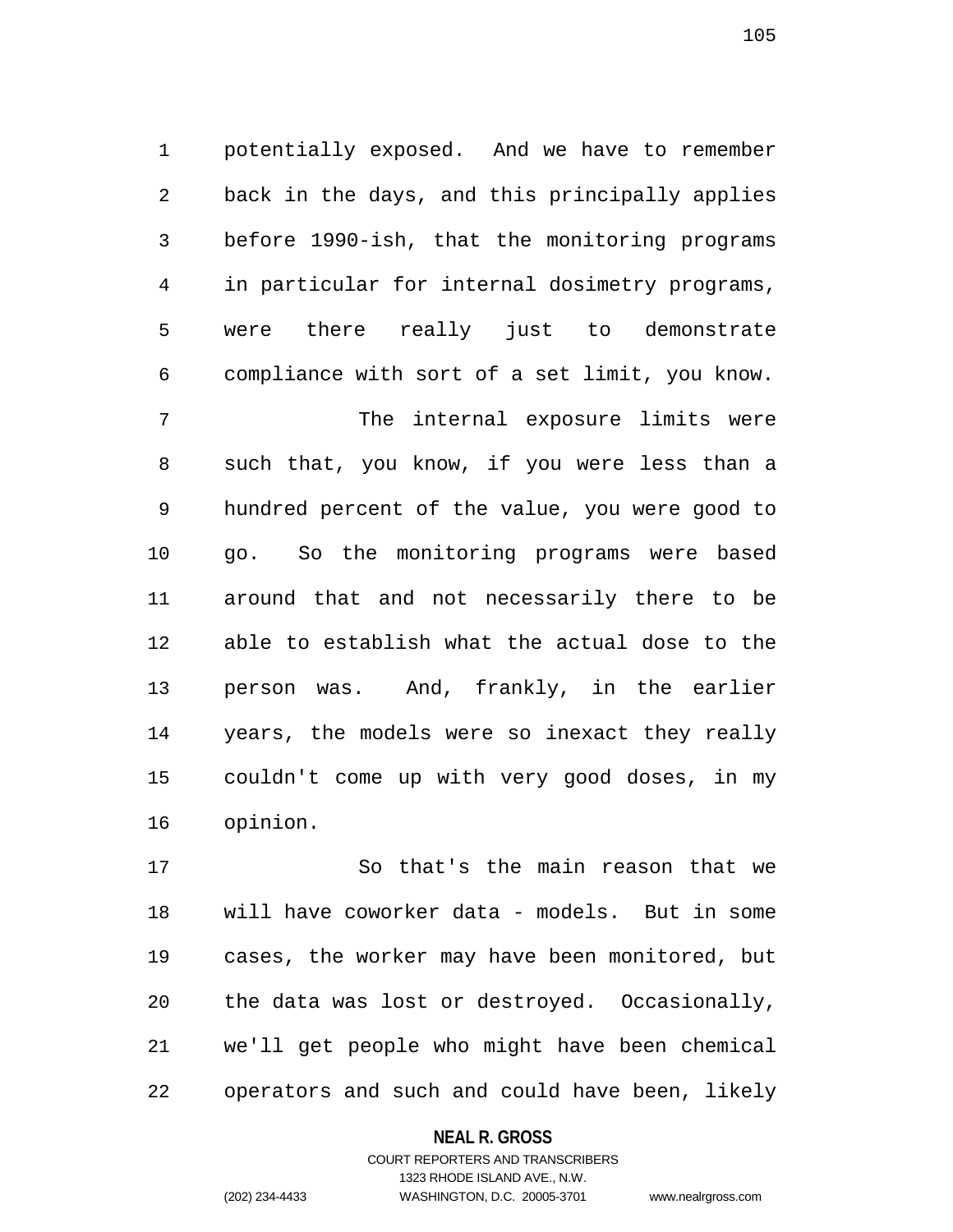1 been in the monitoring program like all his 2 coworkers, but the data just for some reason 3 aren't there.

4 And a minor reason for coworker 5 data would be that the monitoring methods were 6 not reliable. That's not a very big player 7 here. I can think of only really one example 8 maybe of where we've had neutron badging that 9 was using the old nuclear track film and very 10 insensitive to low-energy neutrons. And 11 concomitant with that or very close in time 12 frame with that, they had used another more 13 superior technology such as albedo 14 thermoluminescent dosimeters and may be able 15 to establish some sort of a scale coworker 16 based on that.

17 And the final reason is available 18 data might be insufficient to complete a dose 19 reconstruction - a sparsely-monitored worker, 20 I mean, he might have a couple of samples, 21 bioassay samples in one year, nothing for five 22 years and something subsequent. So a coworker

#### **NEAL R. GROSS**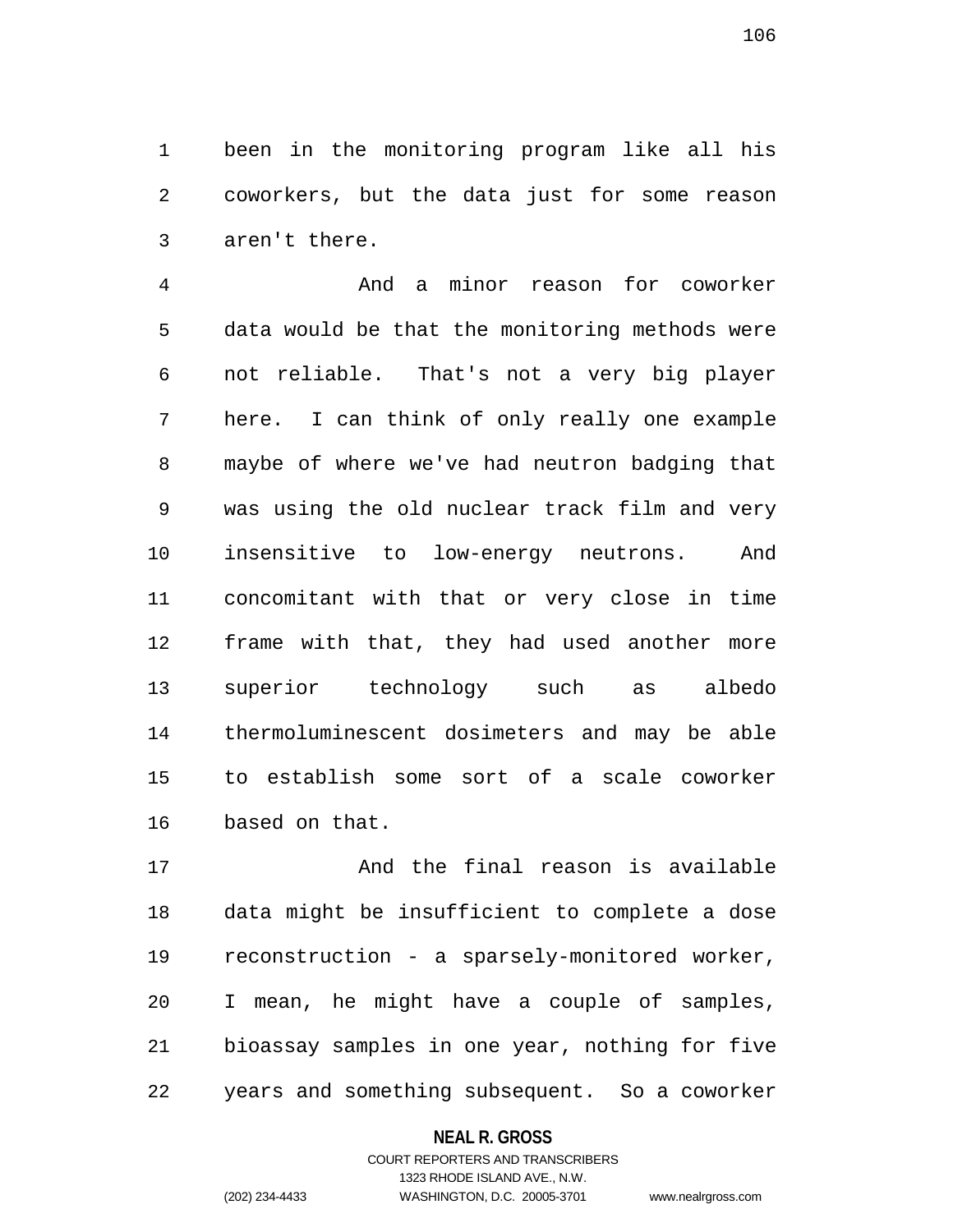1 model would be needed.

| 2  | The source of the coworker data                |
|----|------------------------------------------------|
| 3  | obviously from the database, is maintained by  |
| 4  | the DOE. And that's not really DOE, but the    |
| 5  | DOE sites that collected the data from all     |
| 6  | their routine monitoring programs and incident |
| 7  | sampling programs.                             |
| 8  | But there are some other developed             |
| 9  | databases out there that rely on the DOE       |
| 10 | databases, and those are the Center<br>for     |
|    |                                                |
| 11 | Epidemiologic Research at ORAU that took the   |
| 12 | original DOE data and developed it to some     |

14 you know, improved upon it a little bit so it 15 was easier to understand.

16 And you also have the CEDR data, 17 the Comprehensive Epidemiologic Data Resource, 18 which is available, as well as the claimant 19 data which there's a TIB out there, I believe 20 it's TIB-75, that actually when data are not 21 available from the DOE sites, can you actually 22 use the claimant data itself to establish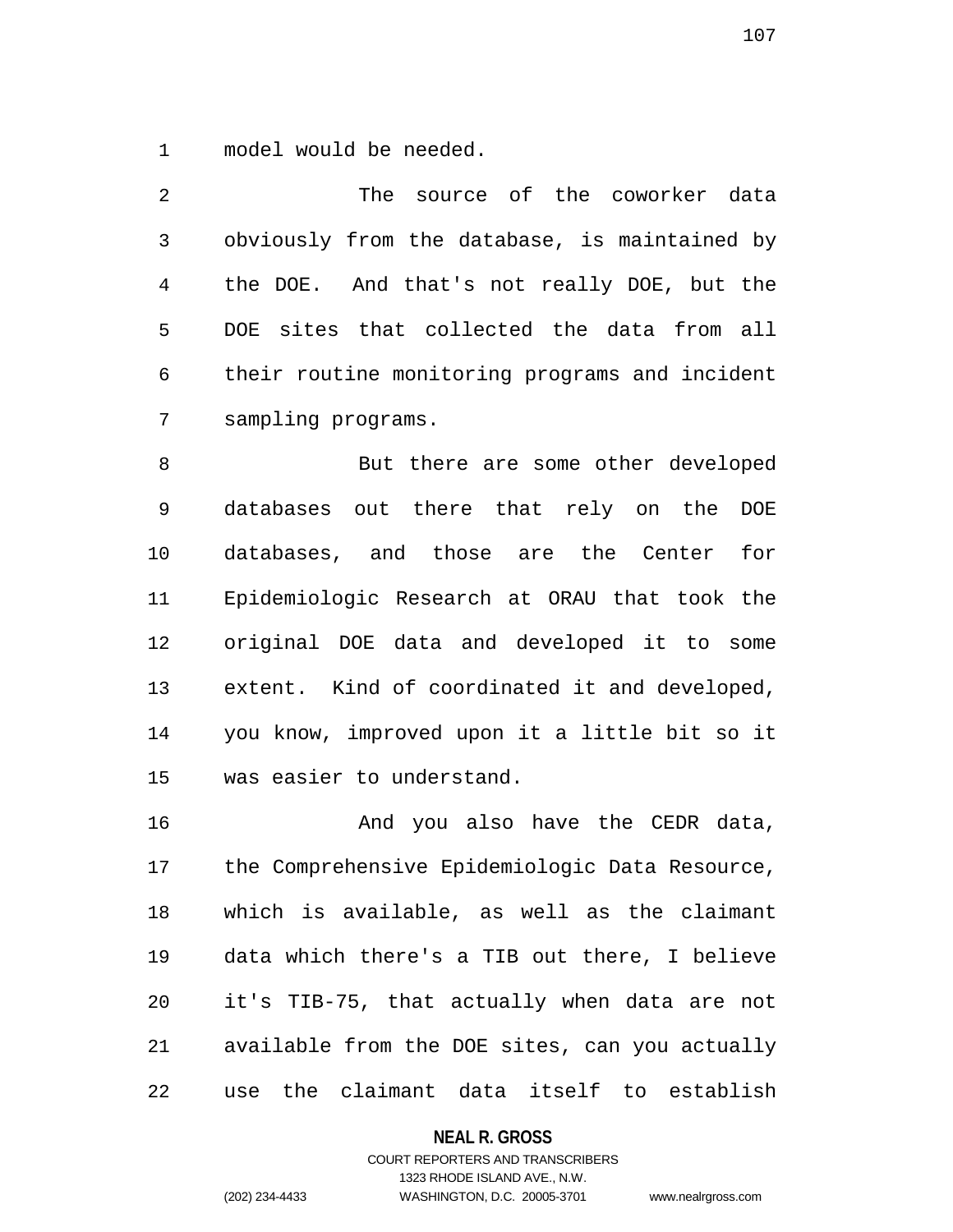1 coworker distributions? And we think the 2 answer to that is yes.

3 So what is the general approach of 4 how we would do a coworker evaluation? Well 5 first we look at the data for the monitored 6 population that we have. We get the whole DOE 7 data set and conduct a data pedigree review. 8 That is, take a look at the data whether it's 9 a database, electronic database itself, or in 10 some rare instances the log books, log sheets 11 themselves, and look at the data to see if 12 they're complete.

13 One of the first steps is be sure 14 to take a look at the claimant data that we 15 have and look at the database that we have and 16 say, does this make sense? Is there sort of a 17 one-to-one correspondence between what DOE is 18 sending us as individual dose records and 19 what's in the electronic database? If that 20 matches up, it gives us a little better feel. 21 We also have to try and get a

22 sense of do we have the complete data set, are

#### **NEAL R. GROSS**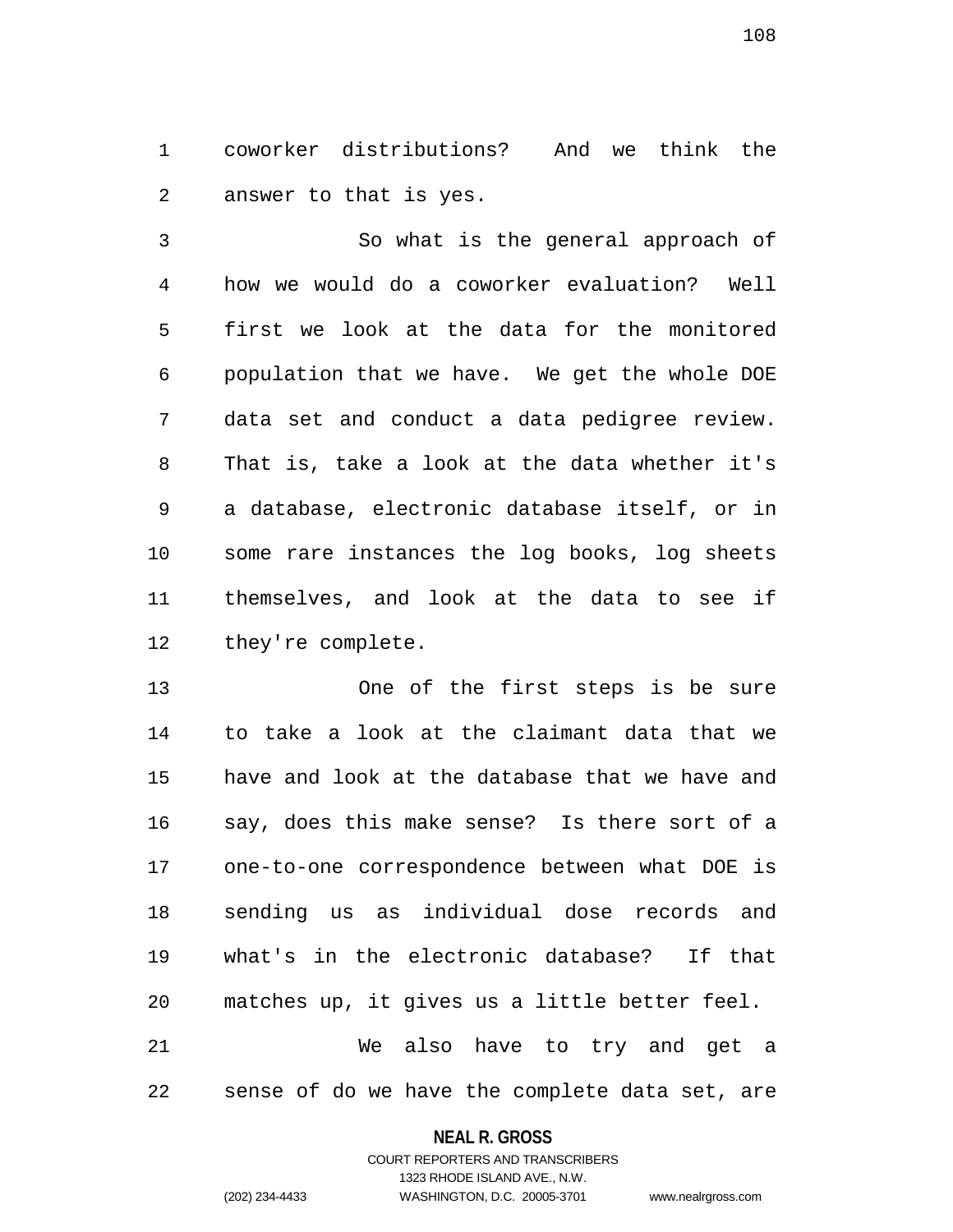1 there gaps, missing data points, what are the 2 detection limits, that sort of thing.

3 Then we have to establish the 4 monitored population as representative of the 5 workforce. I mean, you know, typically in the 6 internal dosimetry monitoring programs the 7 workers with the highest potential exposures 8 were monitored, but that might have not always 9 been the case.

10 Particularly in the very early 11 years such at Oak Ridge in the 1940s, it was 12 pretty well understood that these cohort - 13 there were cohorts that were monitored as 14 opposed to the highest workers where they 15 would take one member of the work crew and 16 monitor them. So you need to take all that 17 into account when you're developing these 18 models.

19 And lastly you need to determine 20 if the measurement method's reliable? I mean, 21 can it really measure what it purported to do? 22 I made the mention of neutron dosimeters were

### **NEAL R. GROSS**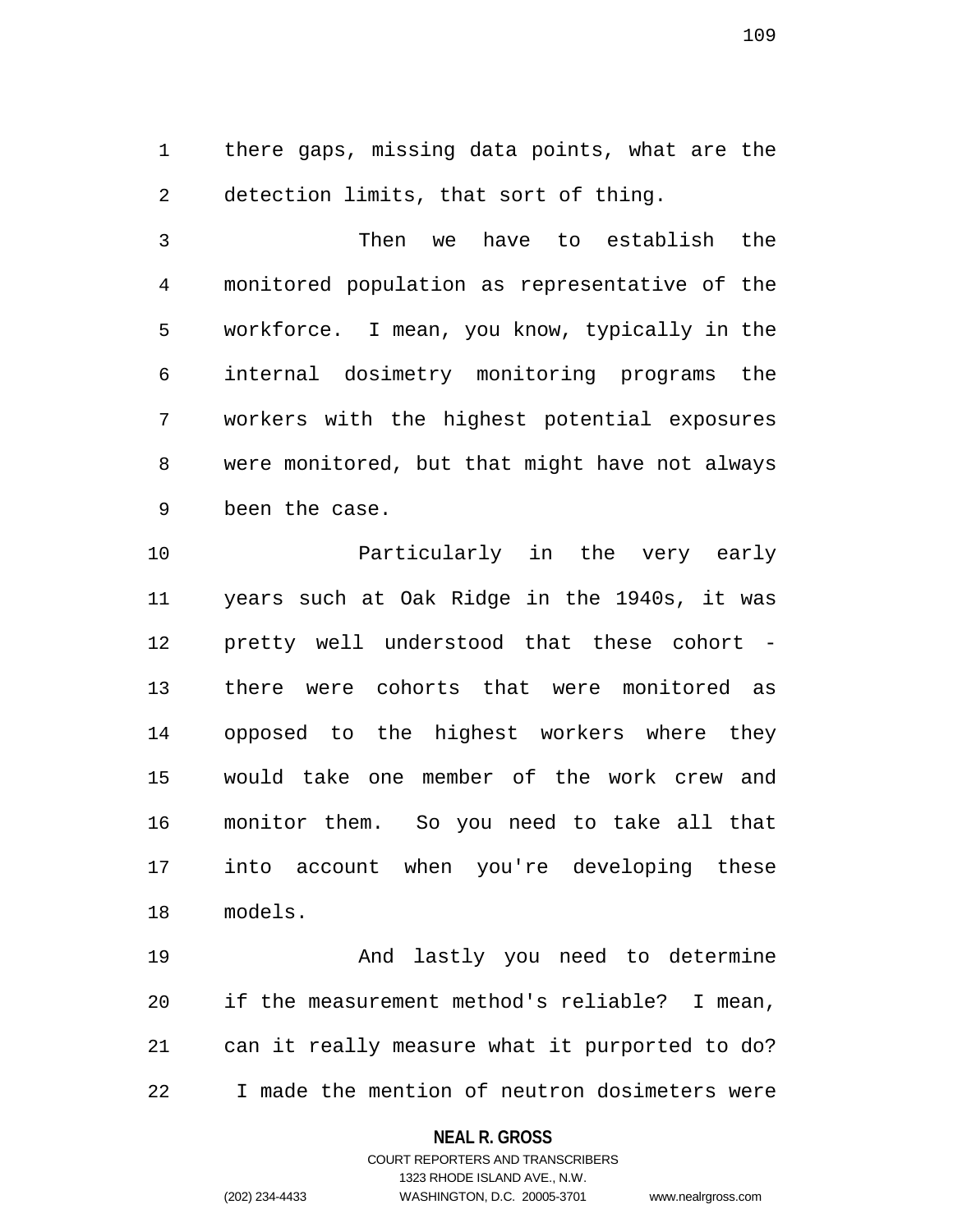1 insensitive to low-energy neutrons. You have 2 a lot of thorium bioassay. Thorium, 3 particularly in the very early years, the 4 detection limit for thorium measurements when 5 they use these fluorometric or calorimetric 6 technique was so high that it really if you 7 used a coworker model based on that, it - 8 ended up in some very implausibly high doses. 9 So that wouldn't make a valid coworker model. 10 So these are some of the general 11 considerations that go into developing a 12 model. So the approach to the evaluation is 13 review the data to determine if statistical 14 distribution can be generated. And by and 15 large, you know, based on review of the 16 literature and our own experience with 17 occupational exposure data, they fit fairly 18 well to log-normal distributions.

19 One needs to group the data as 20 appropriate. You either group them by, you 21 know, year of exposure - for example, coworker 22 model for internal would be for 1956, `57,

#### **NEAL R. GROSS**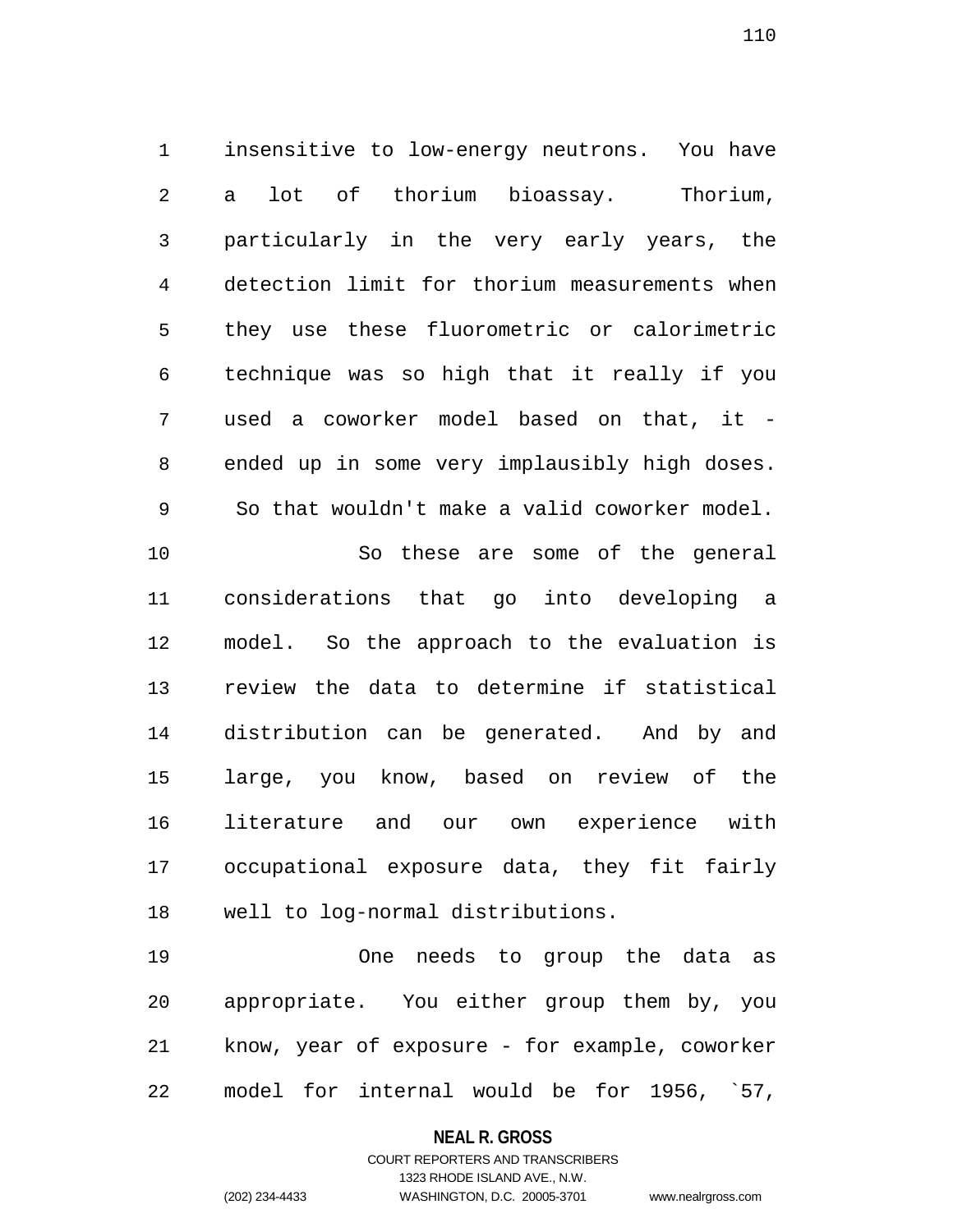1 <sup>58</sup>. However, the data are very sparse. We 2 will go up to a three-year grouping as long as 3 you can determine that the technology of the 4 work processes hasn't changed substantially.

5 One also needs to take into 6 account work stoppages, changes in processes, 7 that sort of thing. So a lot of background 8 information needs to go into this before it 9 can be used.

10 And then finally we generate 11 summary statistics and evaluate the fit of the 12 data to log-normal. And that guidance would 13 be published in either a TIB or a Site 14 Profile.

15 Now one thing I should mention is 16 that these coworker models that we're 17 developing are very different than one might 18 think of when you're thinking of a traditional 19 epidemiologic job exposure matrix. That tries 20 to attempt - it attempts to correlate a 21 worker's job description with exposure.

22 And we tried that in the very

**NEAL R. GROSS**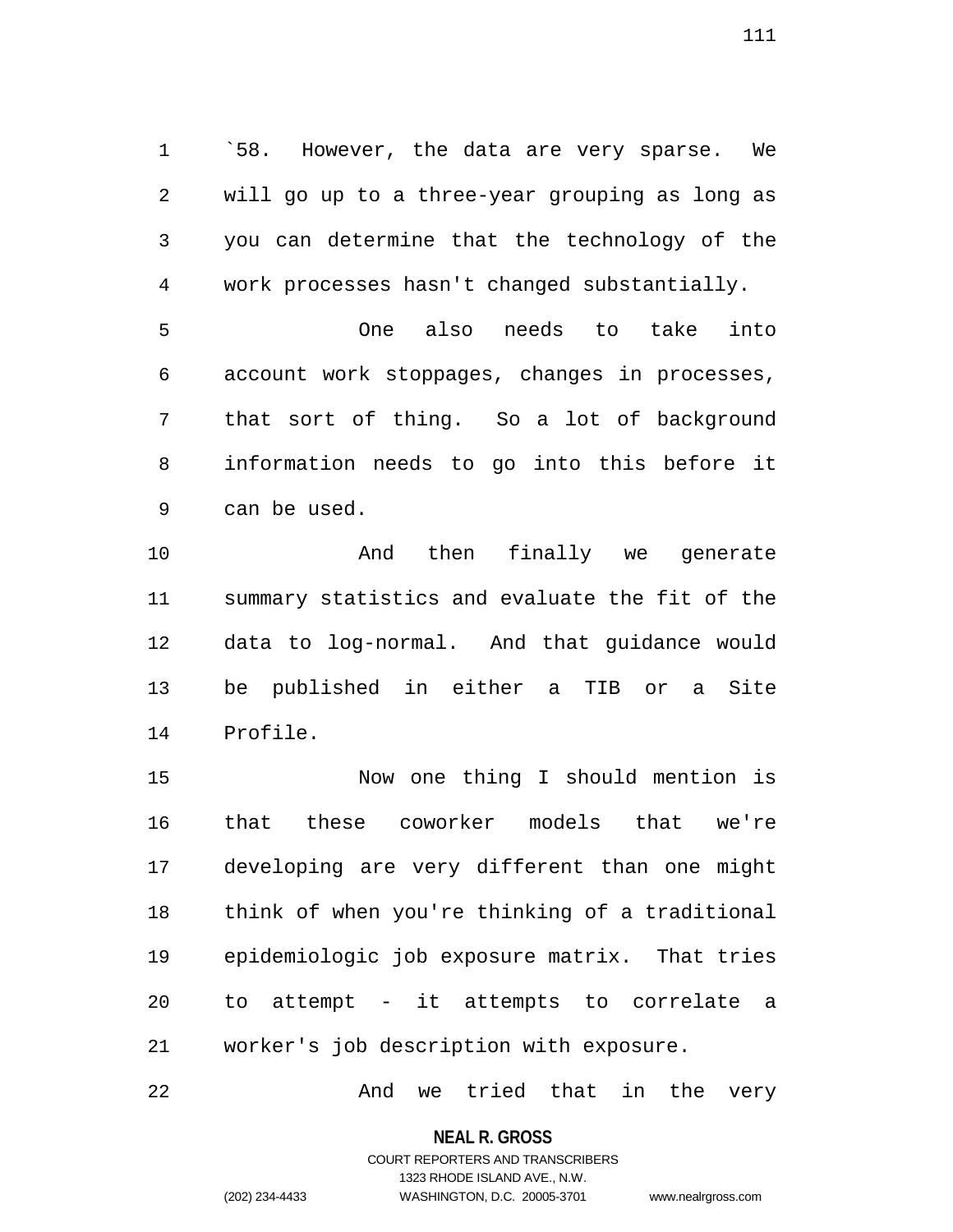1 early days of this program. And, in fact, 2 what happens is you really don't know with any 3 degree of certainty where people work in time 4 and space over their entire career. It's just 5 very difficult. Even though we've gone back 6 and obtained human resources, you know, 7 descriptors, people come back and say, well, 8 no, he was temporarily on loan over this 9 department for five years.

10 So we have adopted, in general, a 11 one-size-fits-all model. And I'll show you 12 what I mean by that. This is an example of 13 coworker distribution for - this is the 14 Savannah River site out of the HPAREH database 15 for 1975.

16 I should point out this is raw 17 data, not - we always add for external 18 coworker missed dose on top of this. So this 19 is raw data without the missed dose component 20 added.

21 What you see there is it fits 22 reasonably well to a log-normal distribution,

### **NEAL R. GROSS**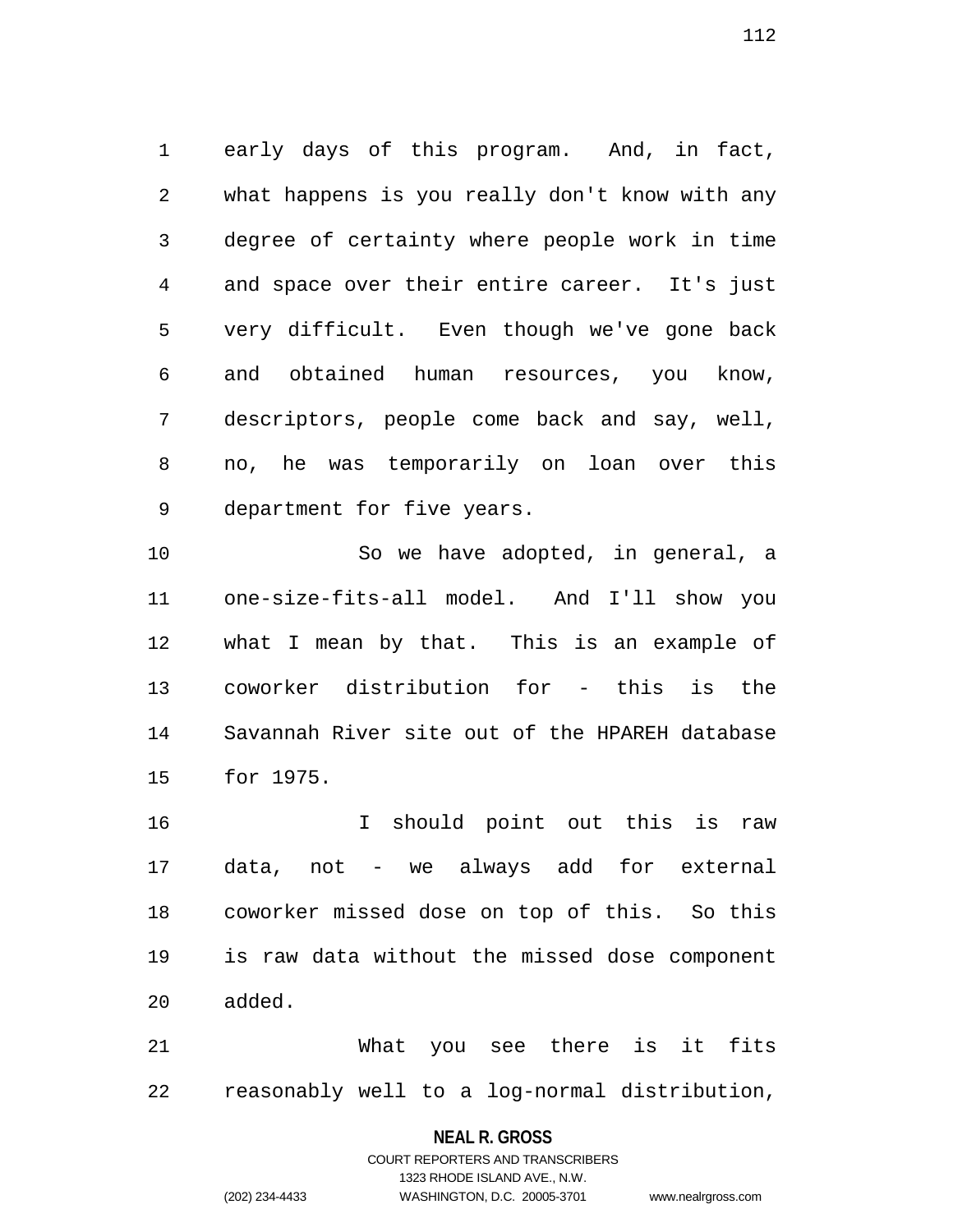1 except for at the upper end of the tail where 2 it curves away. And this is very typical of 3 what you see for external exposures because as 4 workers get closer and closer to the detection 5 - I mean the regulatory or administrative 6 limit, they start pulling them out of the 7 workplace. So you have this sort of curvature 8 in the upper end of the distribution.

9 This is a z-score plot. And a z-10 score is nothing more than a normal standard 11 deviate or think of it as numbers of standard 12 deviation. So a z-score of zero would be the 13 median value, and a z-score of one would be 14 that value is one standard deviation above the 15 median and so forth.

16 So you can see in this particular 17 case that the median value is somewhere around 18 a hundred millirem. And if you went out to 19 the 95th percentile, it's somewhere in the 20 order of one rem.

21 12 In the internal coworker model 22 realm, the same concept applies except we just

### **NEAL R. GROSS**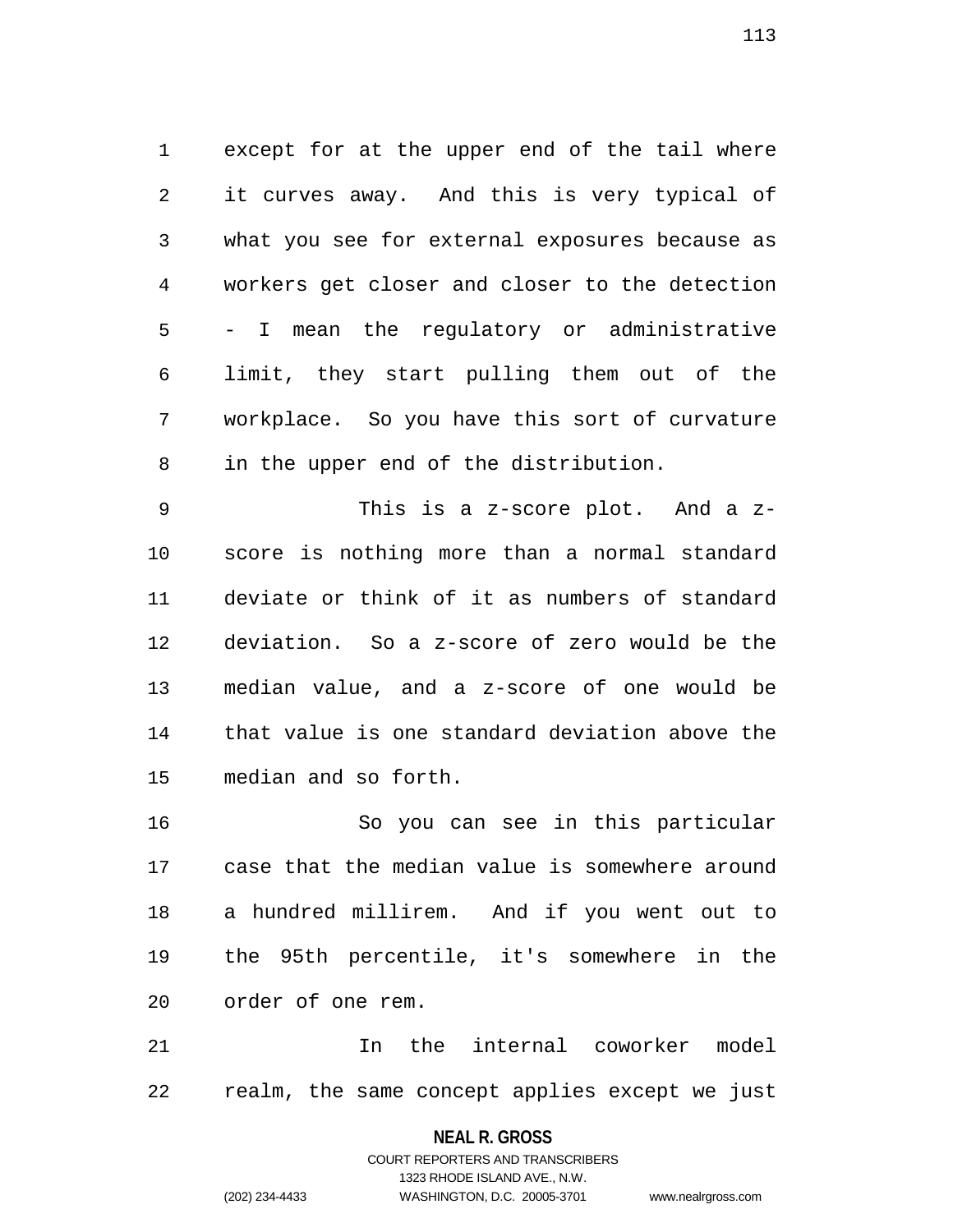1 take the raw bioassay data and generate the z-2 score plot and estimate what the intake would 3 have - what the uranium in urine would be for 4 that distribution. So in this particular 5 case, this is a 1953 plot for an AW - not an 6 AWE. I don't remember where this came from. 7 But nonetheless, the median value here is 8 somewhere around ten dpm per day being 9 excreted in the urine by all the workers 10 monitored in 1953. And the 95th percentile is 11 127 dpm per day based on this fit.

12 Now there's a little more work 13 done with this because obviously the urinary 14 excretion doesn't really tell the whole story 15 for an internal exposure. One needs to 16 convert that intake - or the excretion into 17 some sort of an intake. And what we do in the 18 terms of internal dose coworker models is to 19 estimate what a person could have been 20 excreting.

21 Let's say we use ten dpm per day. 22 What would have been their intake on a

**NEAL R. GROSS**

COURT REPORTERS AND TRANSCRIBERS 1323 RHODE ISLAND AVE., N.W. (202) 234-4433 WASHINGTON, D.C. 20005-3701 www.nealrgross.com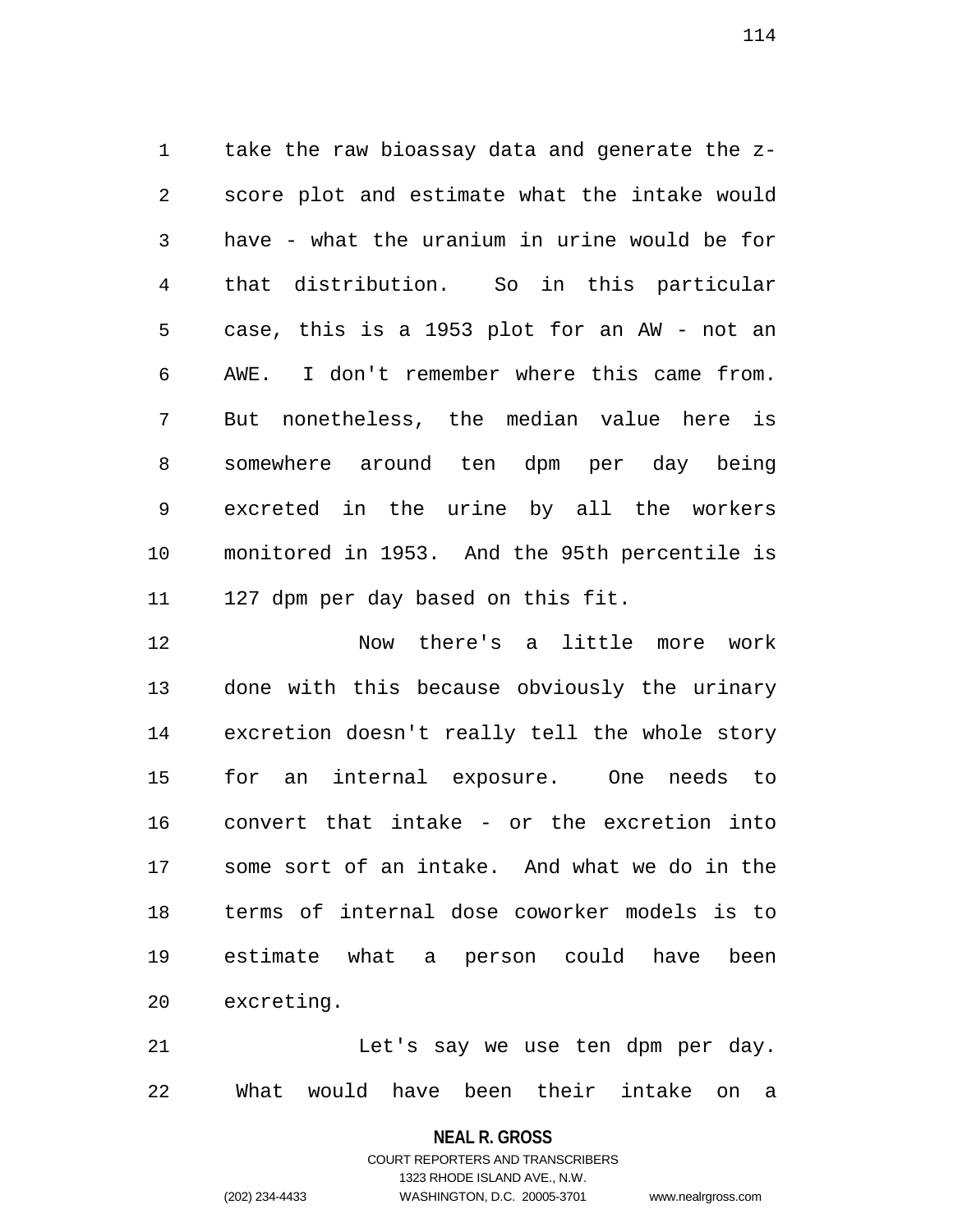1 chronic exposure basis over the duration of 2 their employment that would give them an 3 excretion level of ten dpm per day? So you're 4 assuming a chronic exposure scenario in this 5 particular situation.

6 This tends to result in, I think, 7 claimant-favorable overestimates of intakes 8 because, first of all, most exposures were 9 probably not chronic to that extent. And 10 secondly, the likelihood of a person excreting 11 that level every day of their employment is 12 also pretty low.

13 So what would we take these 14 developed distributions - how would we apply 15 them to a dose reconstruction? Well, we need 16 to sort of tie the job category that person 17 was working or what we know best based on the 18 claimant interviews or the survivor interviews 19 or the files that we receive, what was the 20 person engaged in, to our best assessment, 21 during the course of their work?

22 And there are three categories

**NEAL R. GROSS**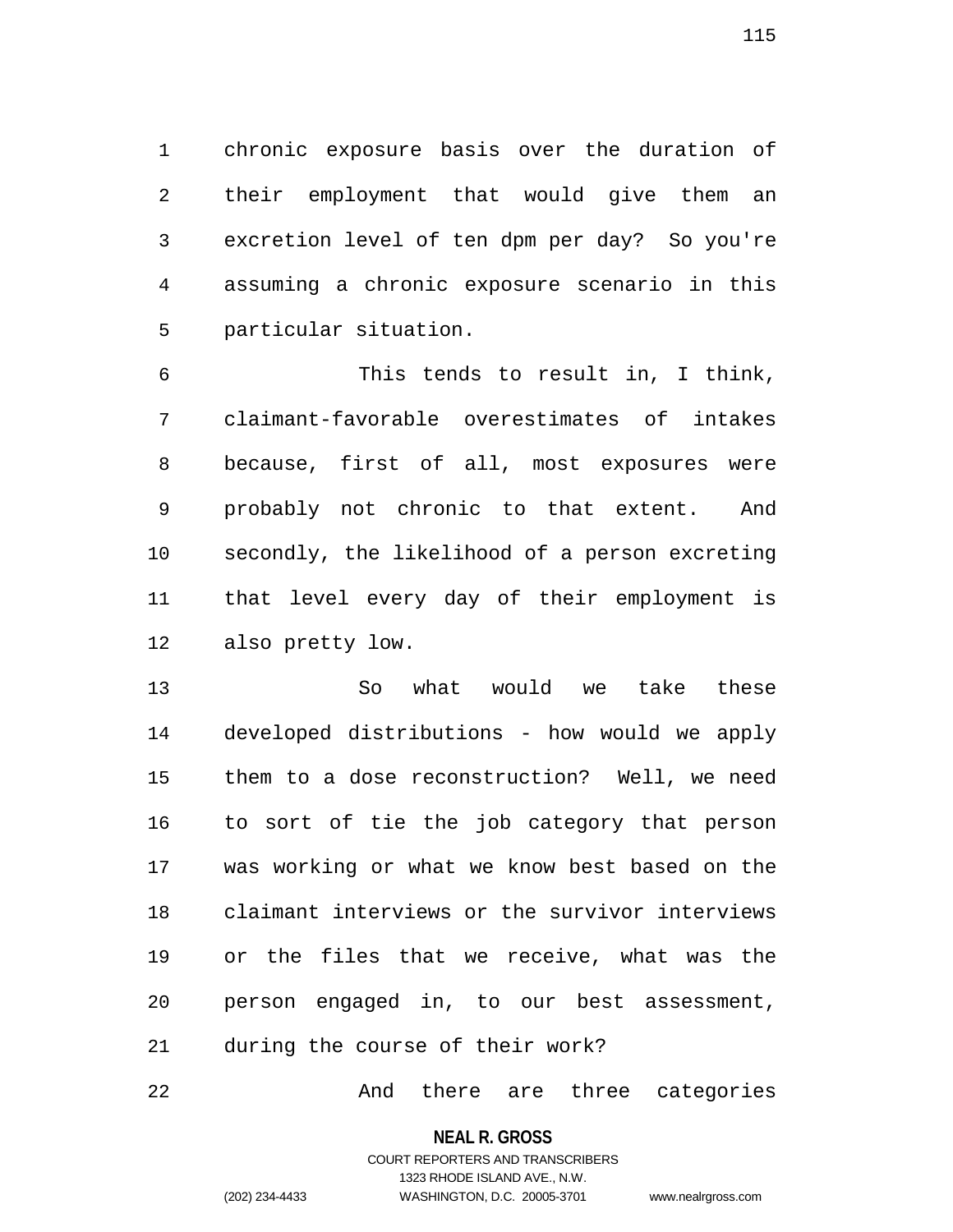1 laid out here that I've taken from TIB-14. 2 And these are certainly not meant to be all-3 inclusive. They're just provided as examples 4 of what types of categories we might use in a 5 dose reconstruction. In reality, these are 6 done on a case-by-case basis.

7 So with little potential for 8 internal exposure, you would have job 9 categories such as administrators, cafeteria 10 workers, clerks, draftsmen, et cetera. A 11 little more potential for exposure, 12 intermittent-type exposure, might be 13 essentially the building trades-type folks, 14 bricklayers, carpenters, electricians. We 15 throw firefighters in there.

16 So you get the sense here that 17 these people would have had some potential for 18 exposure, but not as high as the upper 19 category, which is probable potential for 20 exposure, which would be people working daily 21 with loose radioactive materials that had the 22 potential for generating airborne. That would

### **NEAL R. GROSS**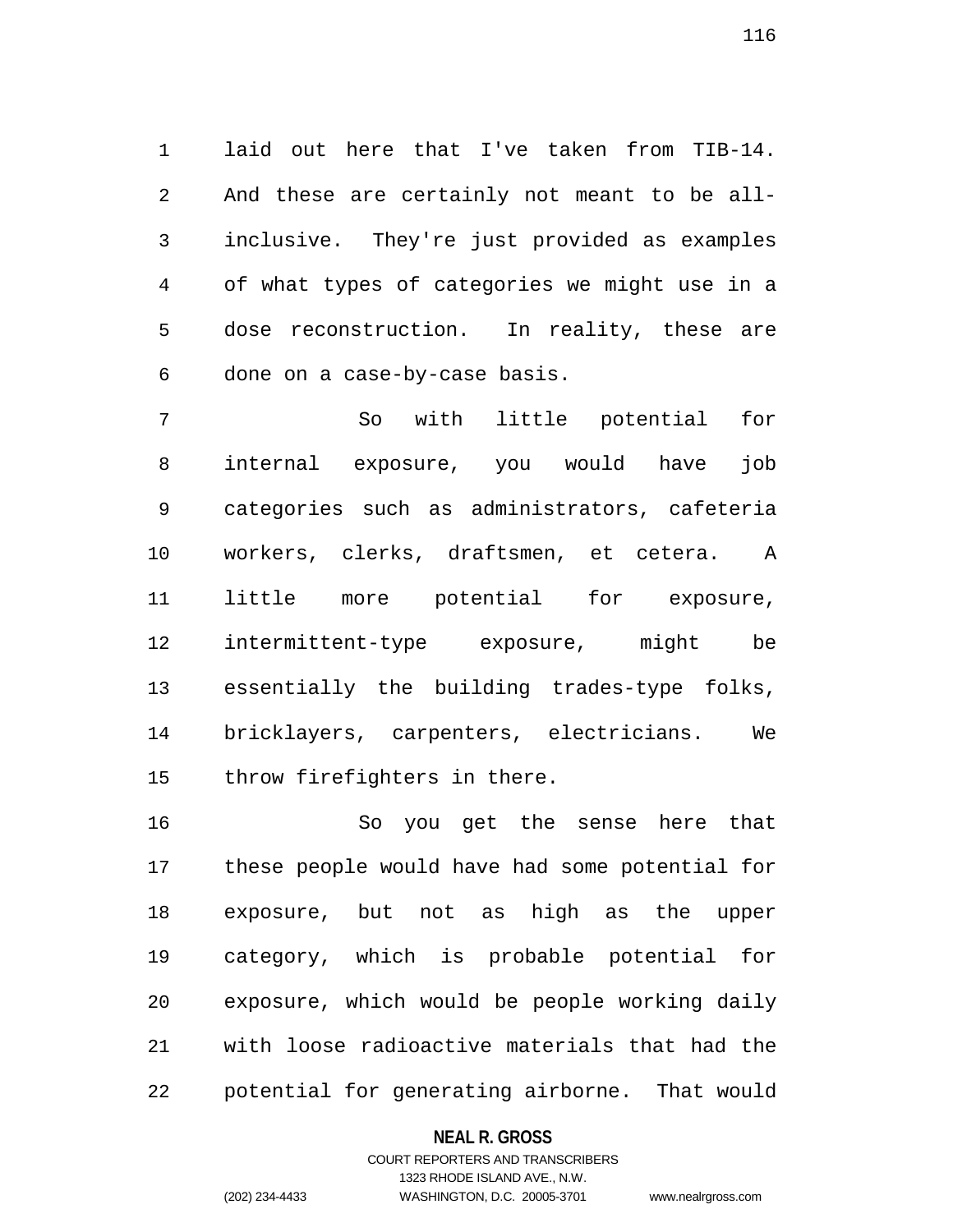1 include chemical operators, machinists, 2 millwrights, production workers, et cetera, 3 what you see on the graph.

4 And in reality, what this comports 5 to is little potential for exposure would 6 likely end up receiving an ambient 7 environmental dose, that is, what is the 8 environmental levels that were measured at the 9 site. Some potential exposures would catalog 10 into using the 50th percentile of the 11 distribution. And probable potential would 12 more than likely result in the assignment of 13 the 95th percentile of the distribution. And 14 I guess I sort of just talked about that.

15 Now I will say that in the 16 internal dosimetry realm, we will assign a 17 GSD, geometric standard deviation, about the 18 50th percentile when it's used, which is equal 19 to the GSD of the distribution that was 20 generated or with a minimum value of three, I 21 believe is what we applied.

22 The idea behind that is that the

**NEAL R. GROSS**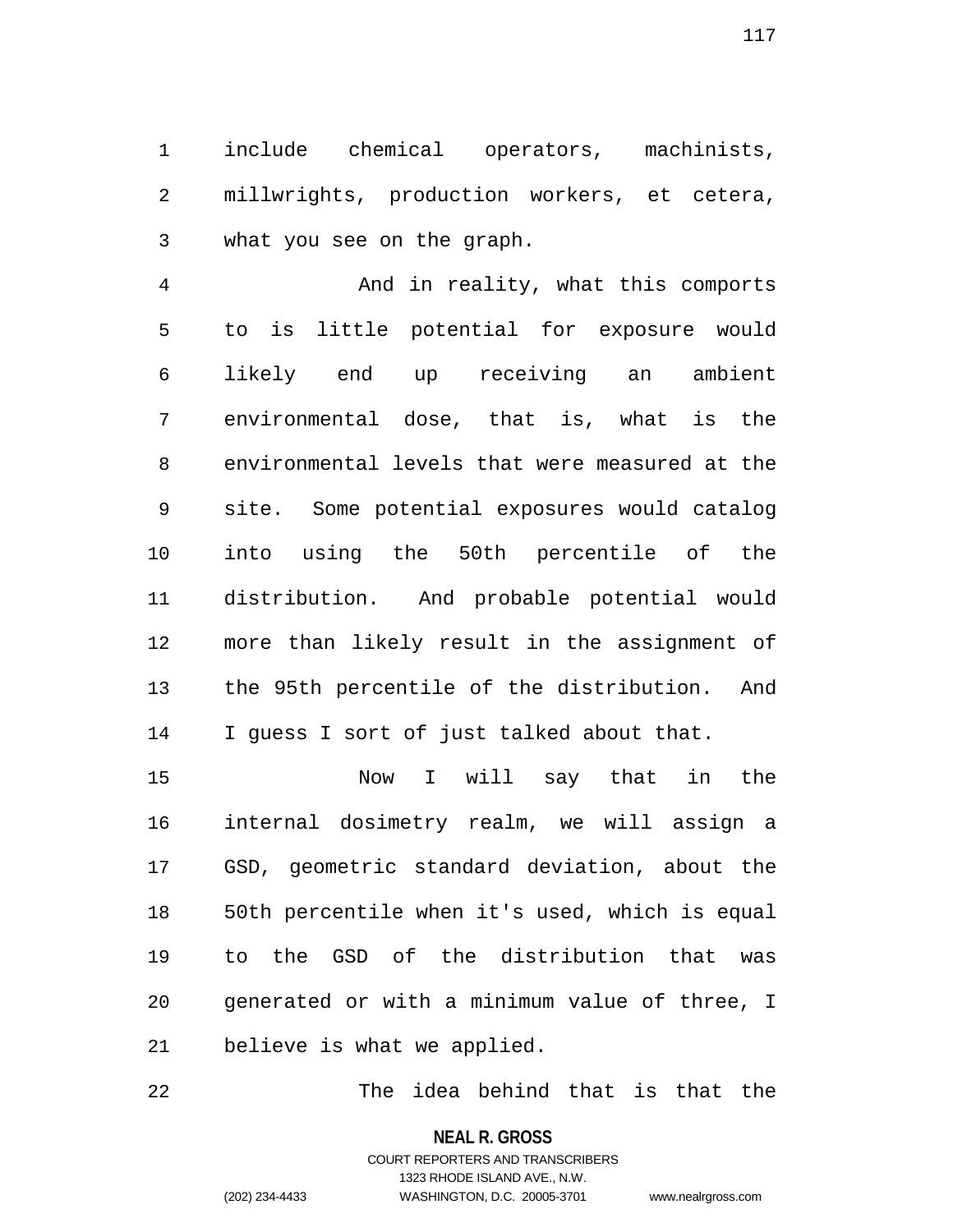1 internal dosimetry is unique in the sense 2 that, you know, you're not measuring it like 3 you're measuring a film badge and you have 4 some sort of normal 20 - plus or minus 20 5 percent distribution about it. You also have 6 some biokinetic issues going on there.

7 And when you assign the GSD of the 8 distribution, it's our opinion that that 9 incorporates the sampling distribution, but 10 that distribution also reflects the overall 11 biokinetic variability embedded in that 12 sampling regime. And as I mentioned earlier, 13 each situation is evaluated on a site and 14 case-specific basis.

15 These data are taken and then 16 generated into this TIB, as I mentioned, and 17 there are a number of TIBs out there that have 18 coworker models in them for Fernald, Rocky 19 Flats. I know Savannah River has one under 20 construction.

21 Most of the big sites, most of the 22 big DOE sites have coworker models. And those

> **NEAL R. GROSS** COURT REPORTERS AND TRANSCRIBERS

> > 1323 RHODE ISLAND AVE., N.W.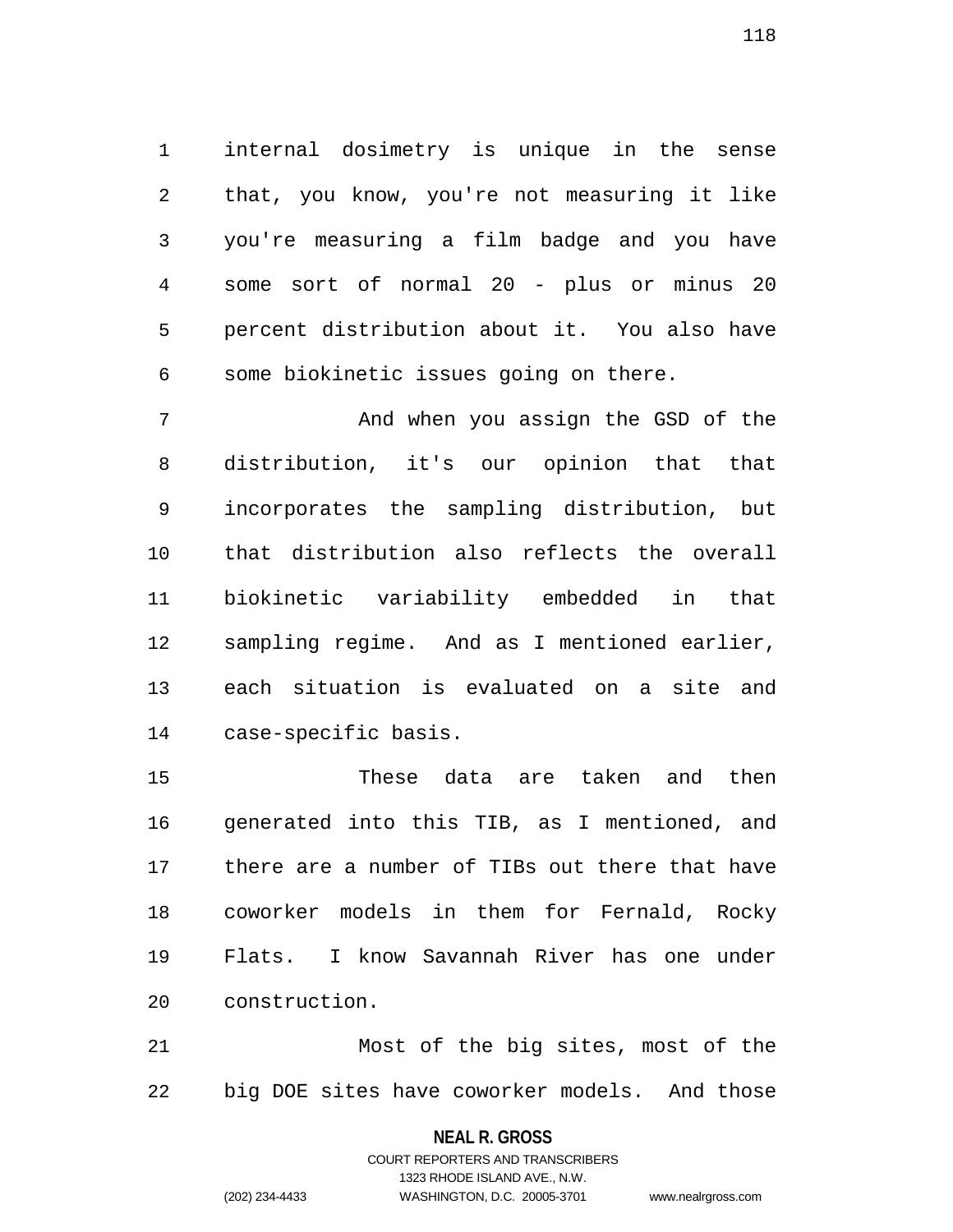1 who are on those Working Groups know very well 2 how this goes. 3 Okay. I can take questions there, 4 or I can go through and finish up. 5 CHAIRMAN MELIUS: Why don't we take 6 questions now on coworker, and then we'll move 7 on. 8 DR. NETON: Okay. 9 CHAIRMAN MELIUS: Anybody have any 10 questions or - 11 MEMBER PRESLEY: I do. 12 CHAIRMAN MELIUS: Yes, Bob then 13 David. 14 MEMBER PRESLEY: Slide 8. 15 DR. NETON: Which one is that, Bob? 16 MEMBER PRESLEY: That's the one 17 examples of job categories. 18 DR. NETON: I knew that was going 19 to get me in trouble. 20 MEMBER PRESLEY: Yes, it did. 21 Low potential for internal 22 exposure, you've got the word "dispatcher."

# **NEAL R. GROSS**

|                | COURT REPORTERS AND TRANSCRIBERS |                    |
|----------------|----------------------------------|--------------------|
|                | 1323 RHODE ISLAND AVE N.W.       |                    |
| (202) 234-4433 | WASHINGTON, D.C. 20005-3701      | www.nealrgross.com |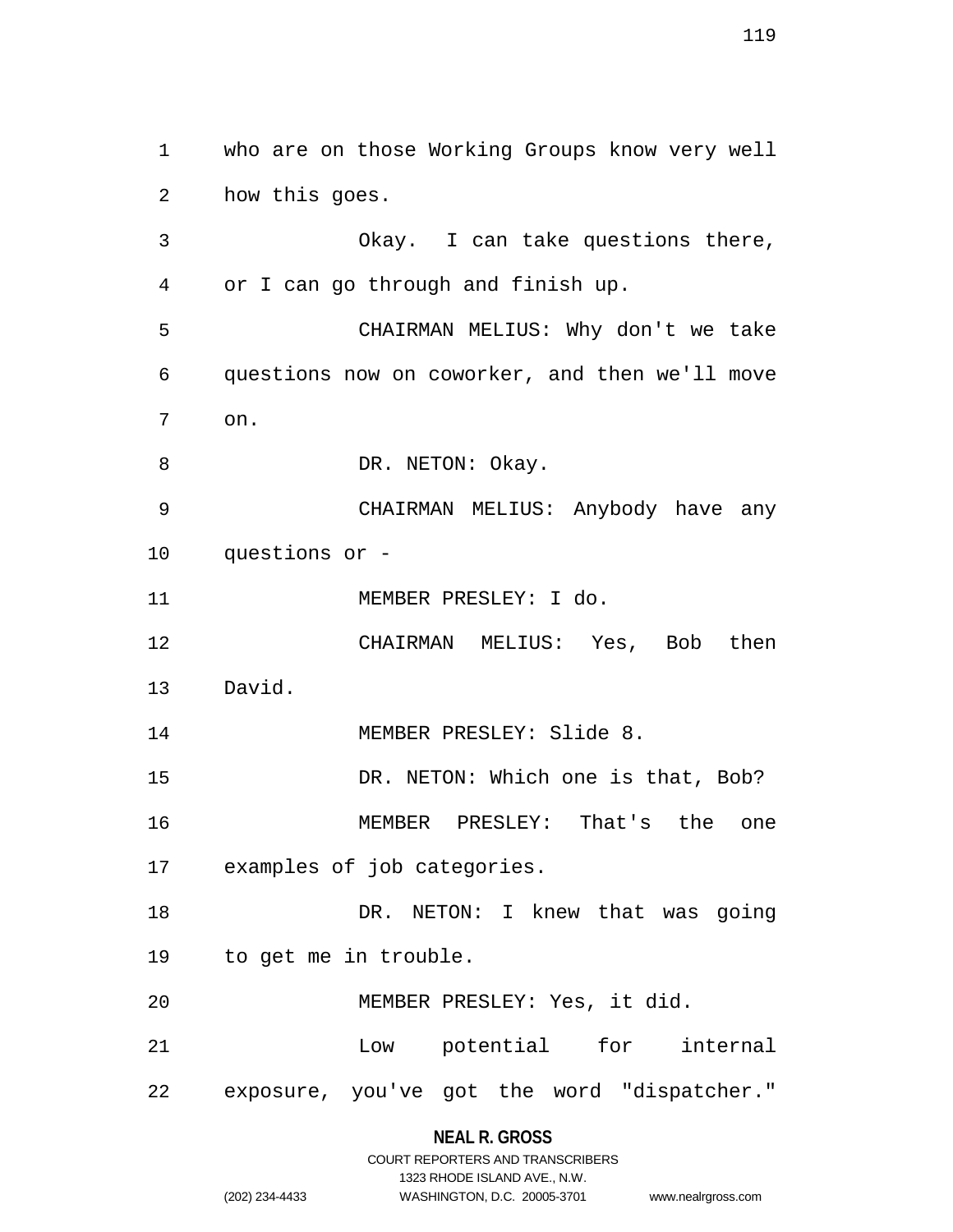1 Speaking from experience at Y-12, our 2 dispatchers breathed the same air that the 3 machinists did. All of our dispatching groups 4 at Y-12 were out on the shop floor. Every one 5 of them.

6 DR. NETON: Okay. That's good - 7 MEMBER PRESLEY: So you need to 8 take a look at that. A lot of times that 9 dispatcher came personally in contact with 10 materials that were being chem etched, vibro 11 etched, the dust and things like that. And a 12 lot of that was done at an area where there 13 was not a whole lot of walk-in hoods and stuff 14 like that.

15 So in that particular slide right 16 there at Y-12, I do know that the dispatchers 17 got about the same amount of exposure that a 18 lot of machinists did.

19 DR. NETON: I appreciate that, Bob. 20 We'll take a close look at that. And I did 21 say at the beginning these are examples. It's 22 on a case-by-case basis.

### **NEAL R. GROSS**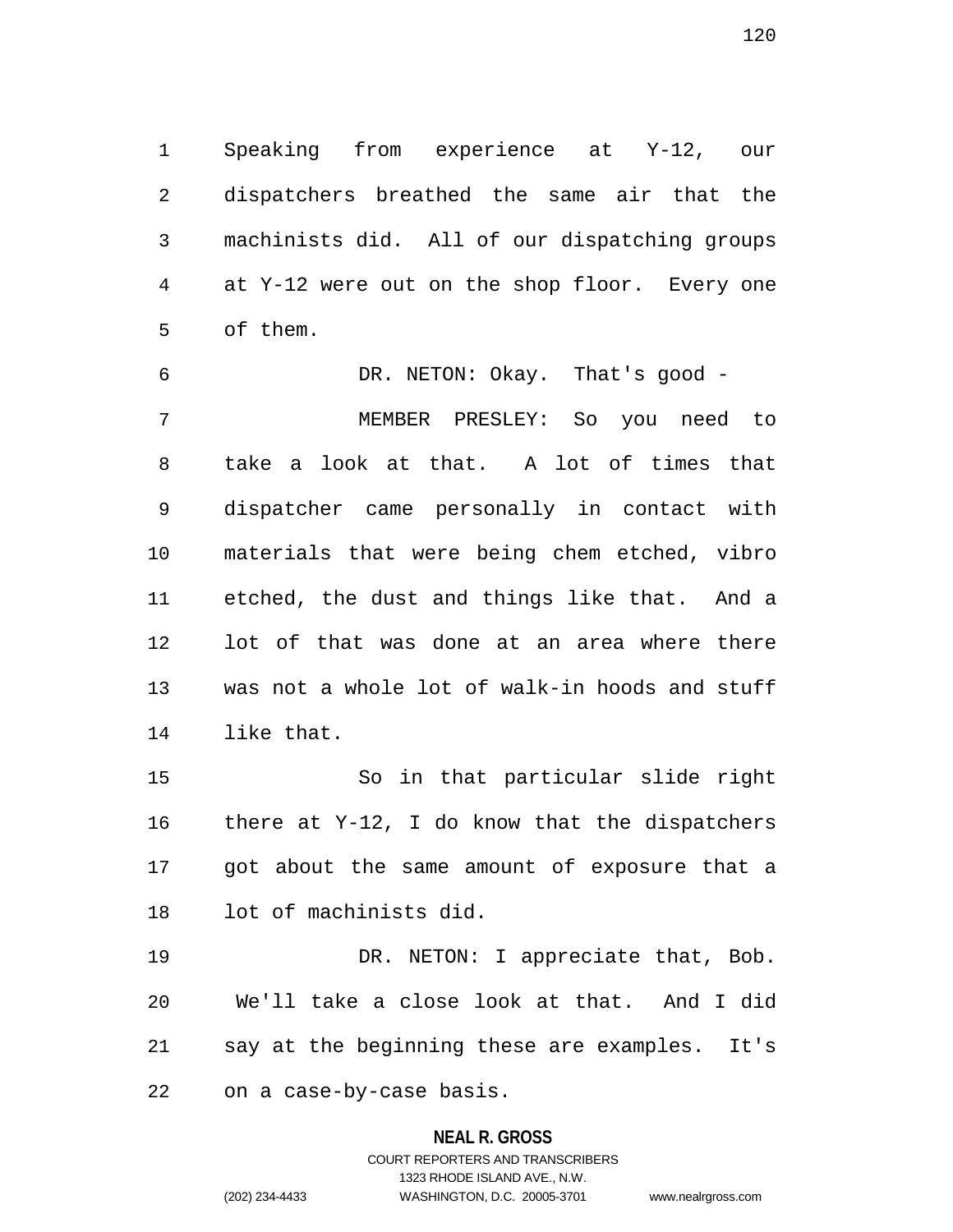1 For example, if the coworker - or 2 if the claimant - the CATI interview, you 3 know, indicated something different than what 4 we're using here or if the data were there and 5 they were monitored, we certainly wouldn't, 6 you know, use a coworker model if they had 7 some kind of monitoring. 8 Do you know if the dispatchers 9 were monitored at all then? 10 MEMBER PRESLEY: Yes, sir. 11 DR. NETON: Well, see, then they 12 would be monitored. 13 MEMBER PRESLEY: Every one of them 14 had a badge. 15 DR. NETON: Well, but for internal 16 as well, do you think? 17 MEMBER PRESLEY: A lot of them were 18 on the - 19 DR. NETON: In those cases, then, 20 we would have the data and would obviously use 21 the data to do the dose reconstruction, but 22 it's a good point. If someone is a dispatcher

## **NEAL R. GROSS** COURT REPORTERS AND TRANSCRIBERS

1323 RHODE ISLAND AVE., N.W.

(202) 234-4433 WASHINGTON, D.C. 20005-3701 www.nealrgross.com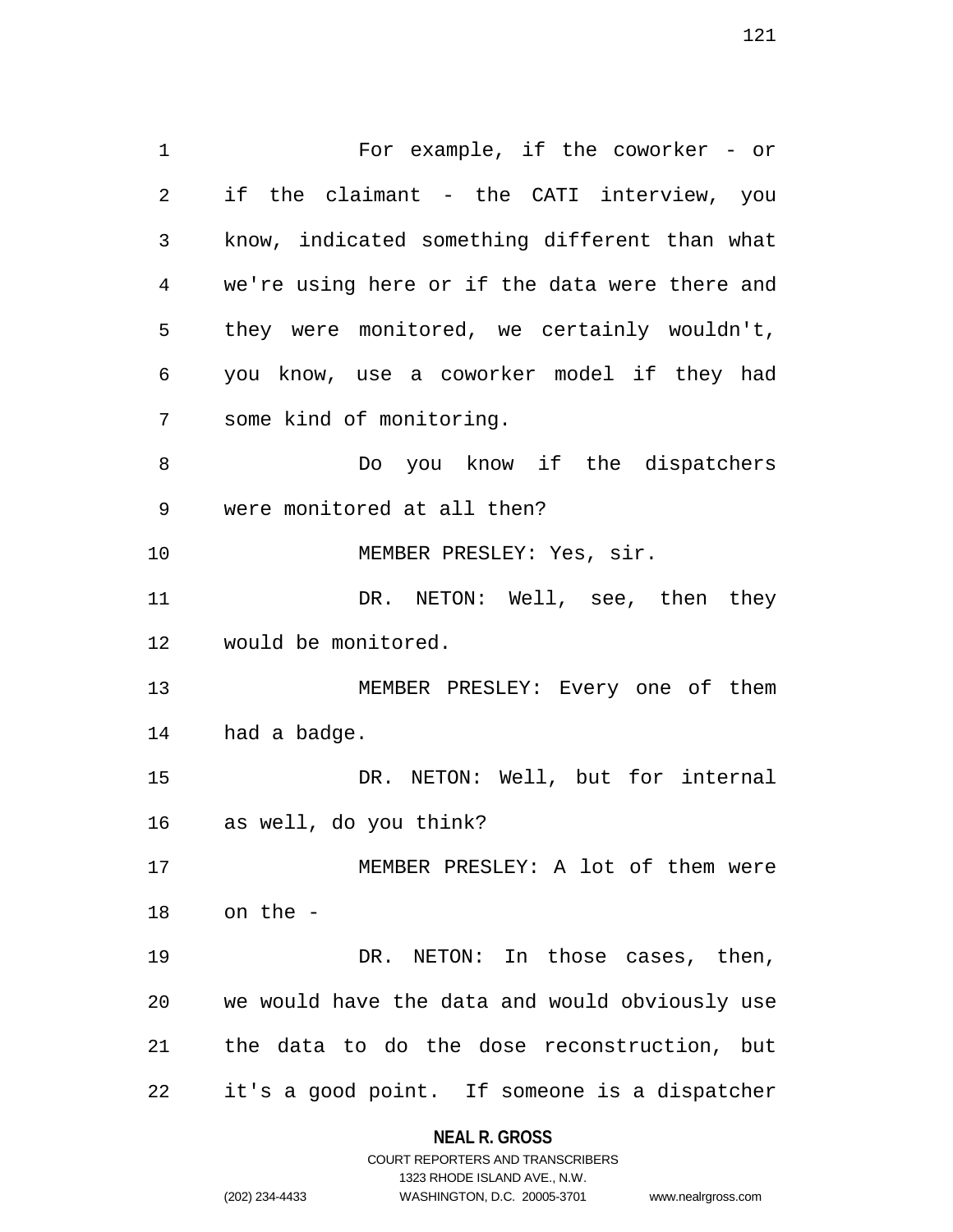1 and they somehow - the data are missing, we 2 would need to know that. Thank you.

3 CHAIRMAN MELIUS: Yes, David. 4 MEMBER RICHARDSON: One question 5 was you talked about a worker that was 6 unmonitored. Do you mean a worker year? So 7 you're dealing with missing data for any year 8 over the history of employment for which a 9 worker is missing information, or is this a 10 process that's applied to only when someone 11 has no monitoring information?

12 DR. NETON: No, I mean, if a person 13 were sparsely monitored, you know, very 14 sparsely monitored, we would apply something 15 like this as well.

16 MEMBER RICHARDSON: Well, what 17 about not very sparsely monitored? They 18 worked for 25 years, and they have 24 years of 19 dosimetry data.

20 DR. NETON: Okay. Yes, there are 21 other techniques that are outlined in our 22 documents that would do the nearby techniques

### **NEAL R. GROSS**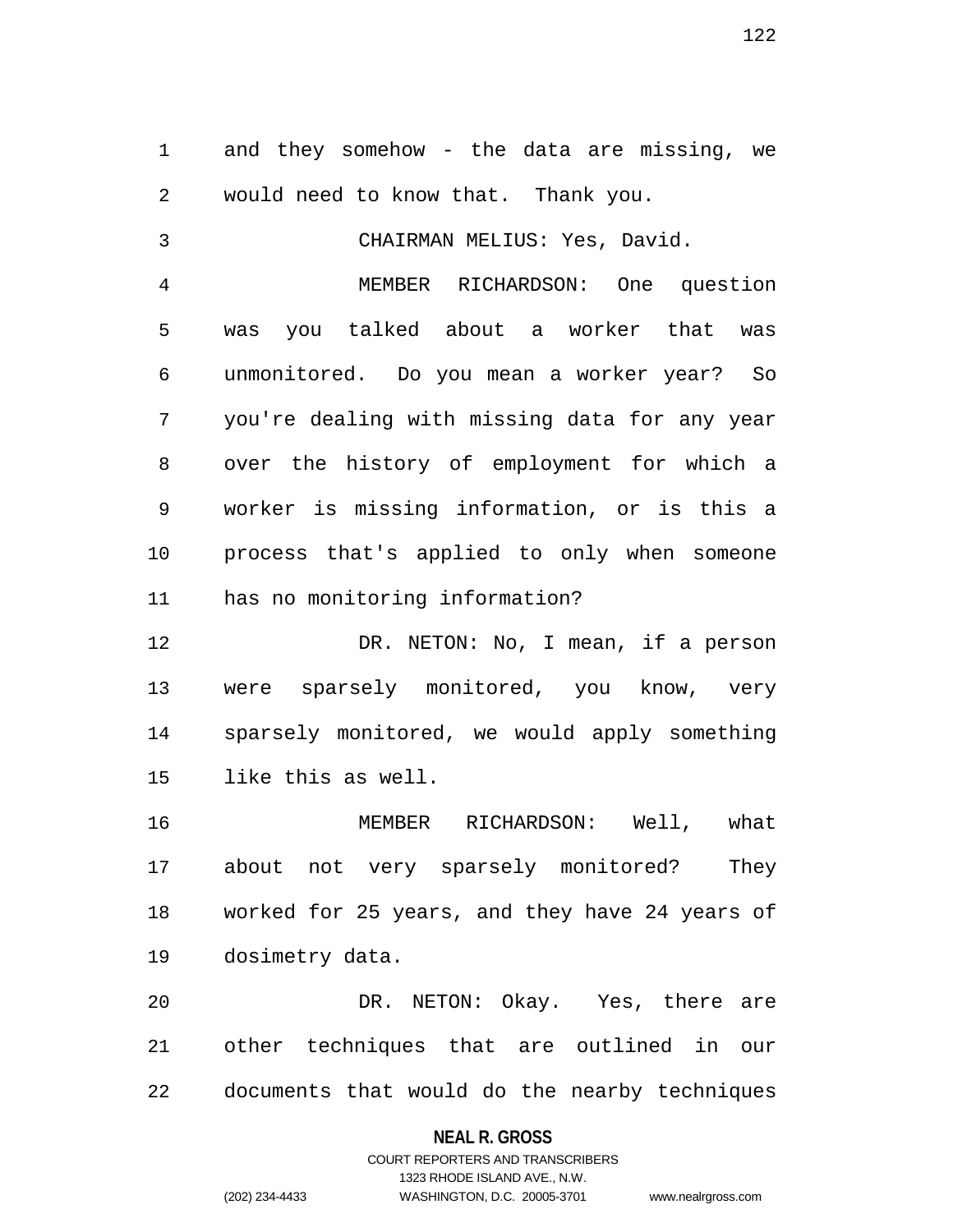1 or try to fill in the gaps based on the 2 person's own monitoring history. But, 3 frankly, I don't know if that's used very 4 often, but it is an option. 5 MEMBER RICHARDSON: Because it 6 would seem in those situations, it would be a 7 better option. 8 DR. NETON: Yes, I agree with you. 9 CHAIRMAN MELIUS: Dick. 10 MEMBER LEMEN: How do you - say you 11 have ten workers in one department, and two of 12 those workers don't have any monitoring. And 13 how do you assure that the monitoring has been 14 done on worst-case scenarios if the two are 15 outliers that don't really fit into that 16 normal pattern? It seems to me that that 17 could really underestimate their exposure. 18 DR. NETON: Well, we have to have 19 some evidence that those two people were true 20 - they did something different or, you know, 21 there was a reason why they, you know, based 22 on the CATI interviews or looking, I don't

> **NEAL R. GROSS** COURT REPORTERS AND TRANSCRIBERS

> > 1323 RHODE ISLAND AVE., N.W.

(202) 234-4433 WASHINGTON, D.C. 20005-3701 www.nealrgross.com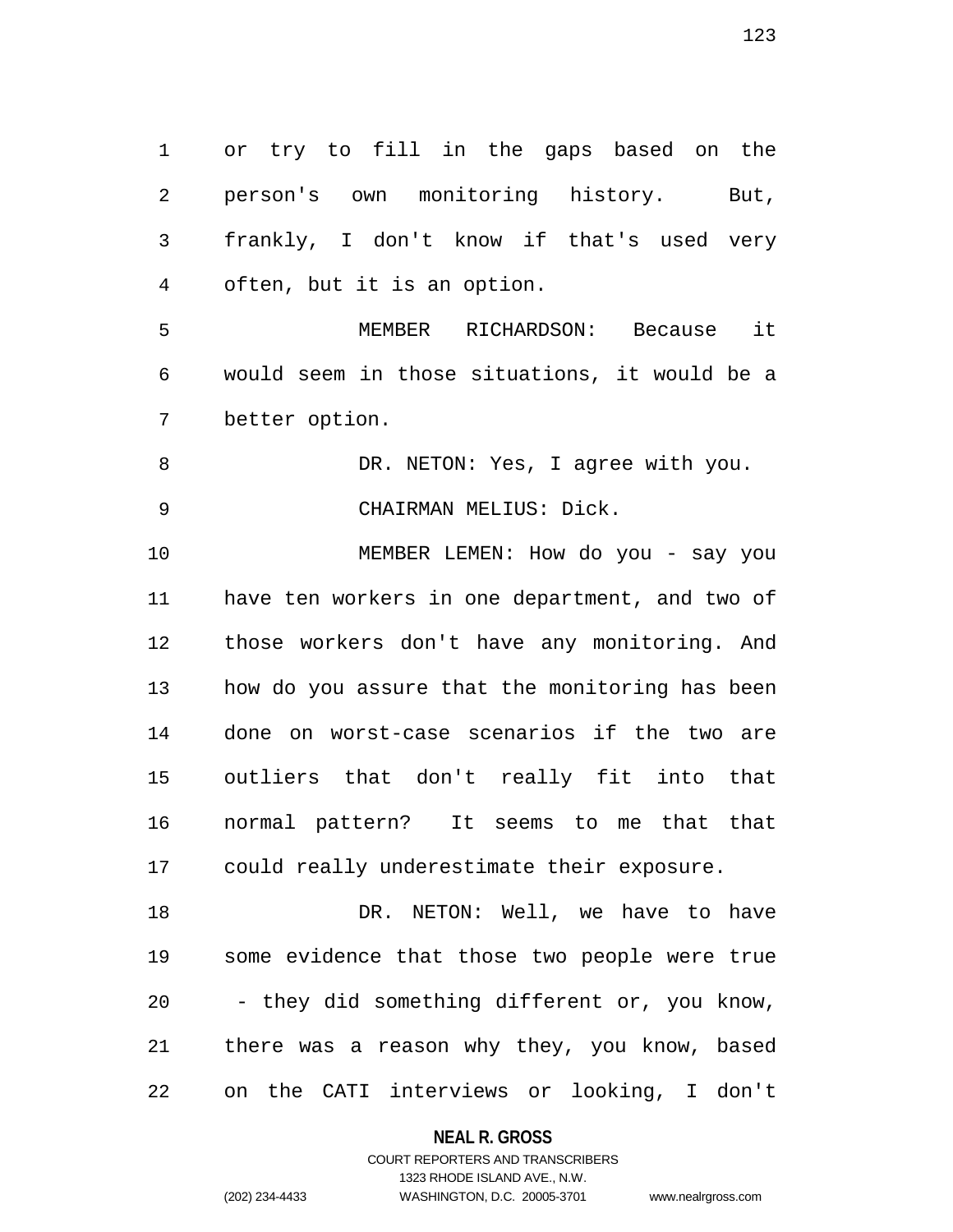1 know, at the job descriptions and what they 2 were doing. I don't know.

3 It's unlikely, in my opinion, that 4 there were eight out of ten workers that were 5 monitored, and the two that weren't -

6 MEMBER LEMEN: What if there was 7 one that -

8 DR. NETON: - had higher exposure 9 than the eight that were monitored.

10 MEMBER LEMEN: What if there was 11 one monitored, and nine weren't monitored? 12 DR. NETON: Then we wouldn't have a 13 very good evidence for a coworker model in 14 that situation. That all goes under the very 15 up-front work which is trying to establish 16 were the workers who were exposed properly 17 monitored to begin with?

18 And, in fact, our experience has 19 been almost invariably at these sites for the 20 internal dosimetry perspective, the workers 21 with the highest potential for exposures were 22 indeed the ones that were monitored.

#### **NEAL R. GROSS**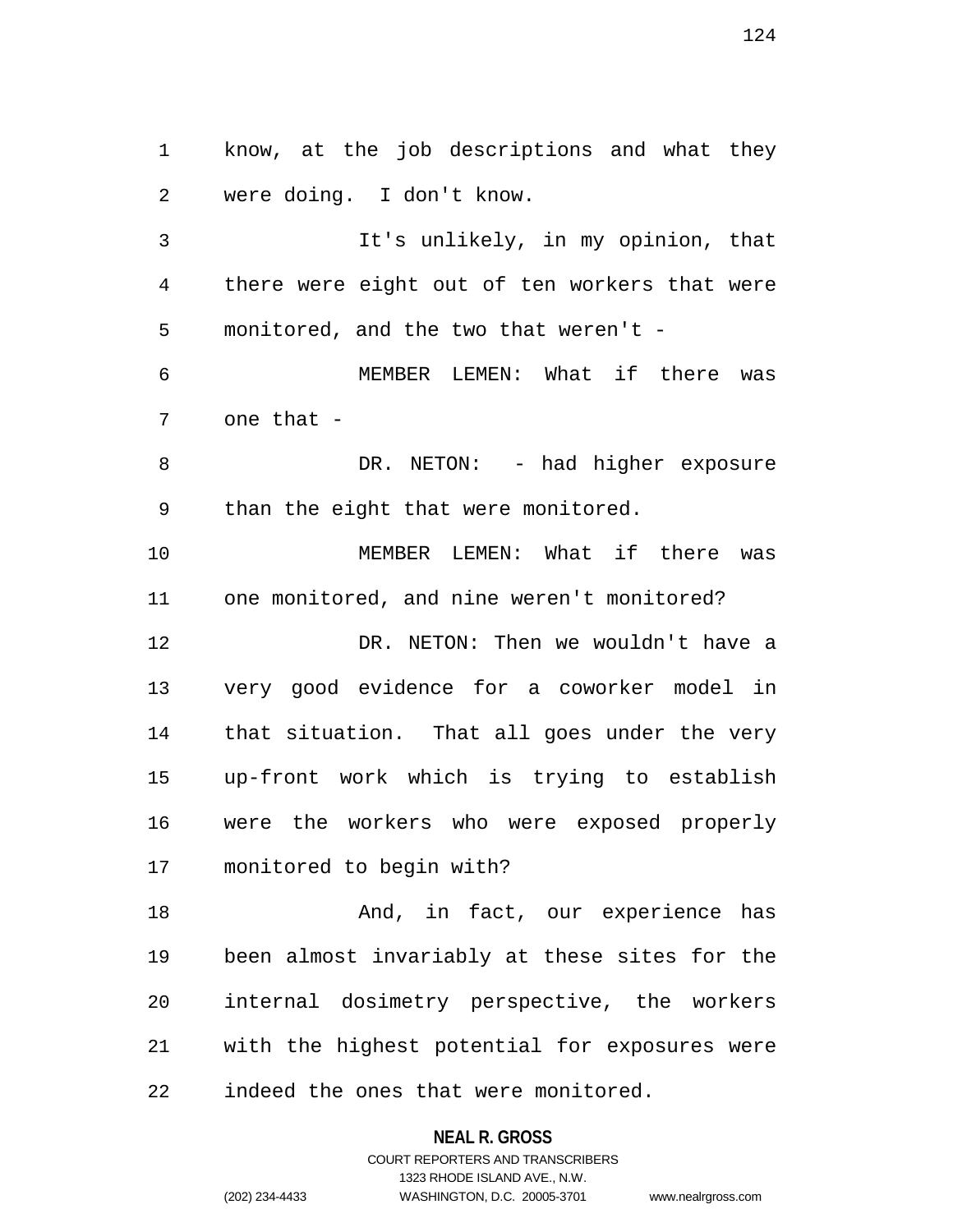1 It seems incongruous to me that 2 someone would go and set up a monitoring 3 program, monitor eight workers and then say, 4 well, these two very highly-exposed workers 5 I'm going to not monitor them.

6 MEMBER LEMEN: Well, we see that in 7 OSHA enforcement where workers are actually - 8 the lower-exposure workers are monitored by 9 management and that's - a lot of citations 10 come out of that. So I think that's an 11 assumption you can't make.

12 DR. NETON: Well, I would say that 13 that's very different than the experience that 14 I have seen at all these sites that I have 15 looked at. If you look at the job categories, 16 the titles of the people, the chemical 17 operators, the machinists, the people that are 18 really in there working with the particulate 19 radiation that has a potential for being 20 airborne, invariably they have the most 21 monitoring data, and not the people who were 22 the security guards, the people who sort of

### **NEAL R. GROSS**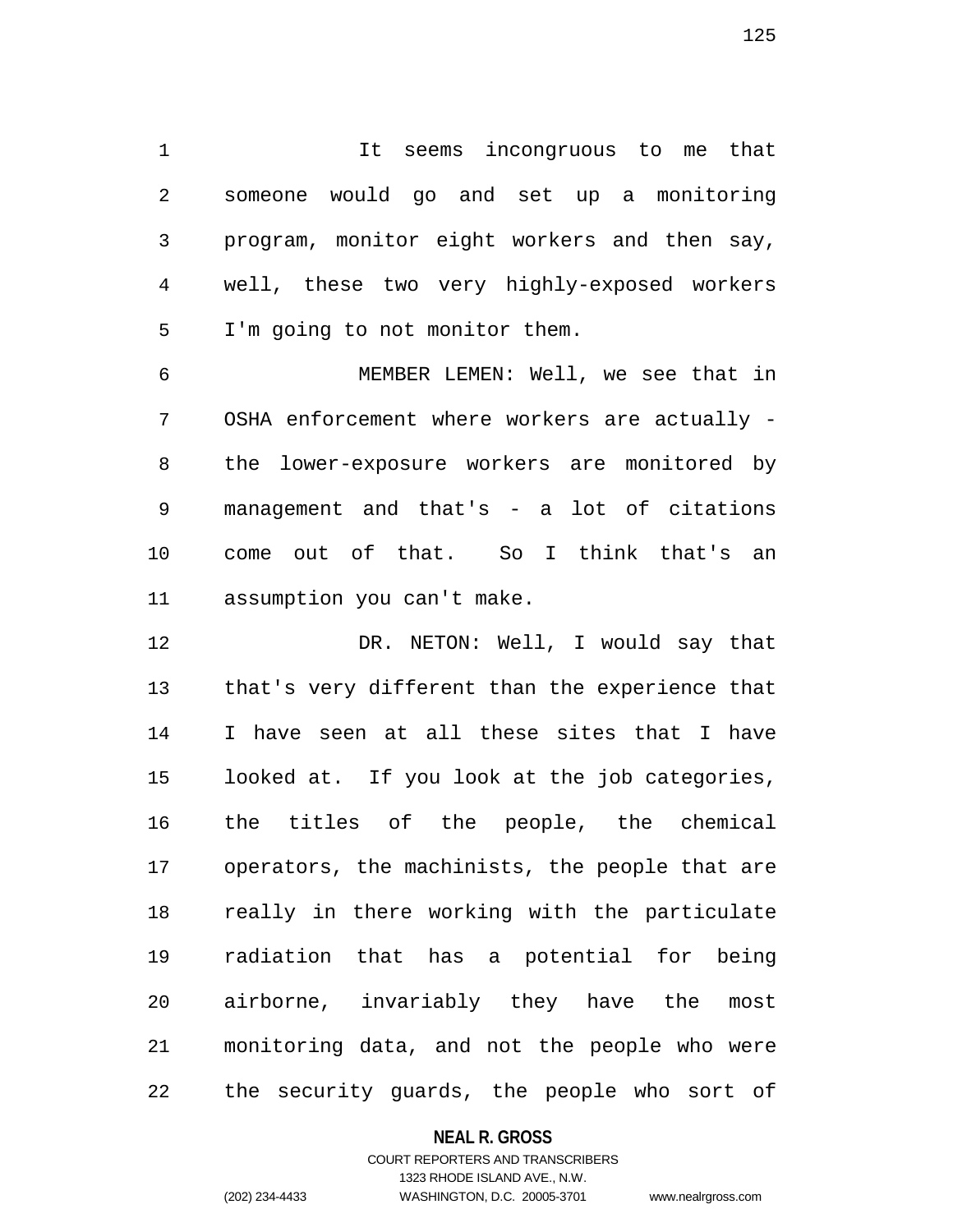1 walked intermittently throughout those 2 processes.

3 MEMBER LEMEN: Also, since I've 4 been sitting on the Board and listening, it 5 appears to me that when you do the interviews, 6 you really don't do a great number of people 7 when you do the interviews. So how are you 8 assuring yourself that you've really got a 9 good sample to make that determination?

10 DR. NETON: I'm not sure of the 11 question. A good sample of what?

12 MEMBER LEMEN: Well, listening to 13 these site visits, you may interview five 14 percent or ten percent. Unless I'm listening 15 wrong or hearing wrong, a lot of these you 16 don't have over 50 percent of the people that 17 you've interviewed.

18 So how do you know that you've 19 interviewed, say, the electrician who has 20 worked next to a chemical operator fixing a 21 machinery that the chemical operator works, 22 and that electrician while he's doing that, is

### **NEAL R. GROSS**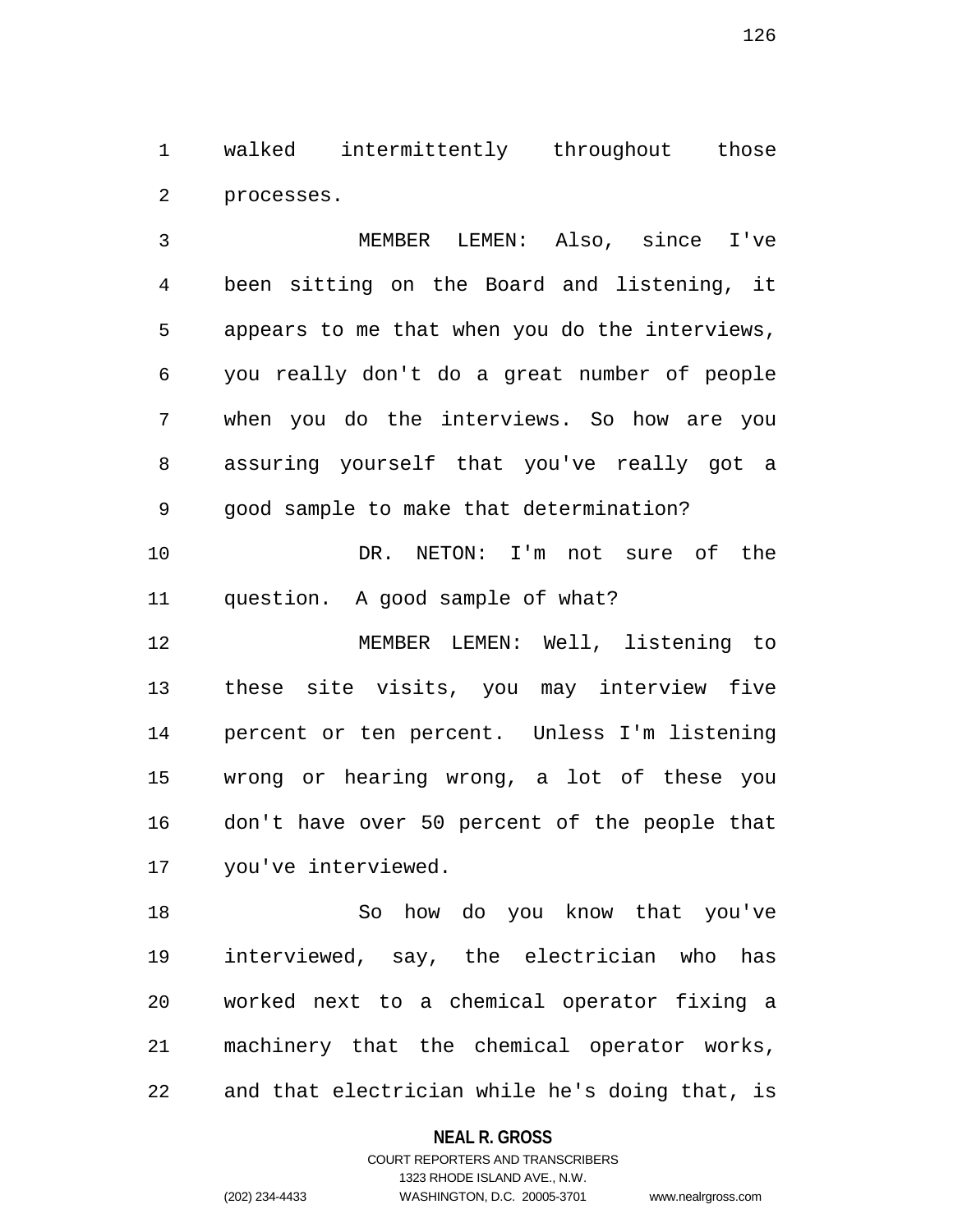1 exposed to, say, equal amount or higher 2 amount?

3 It just seems to me that your 4 interviews are lacking in general for catching 5 those type of things. Maybe I'm wrong, but - 6 DR. NETON: No, I don't know. I 7 guess this comes down to how much evidence 8 does one need to develop this. I mean, 9 nothing is a hundred percent.

10 MEMBER LEMEN: But then you might 11 be -

12 DR. NETON: So if there's a one 13 percent or one in a thousand chance we've 14 missed it, okay. I mean, there's nothing we 15 can do about that.

16 We have monitoring data for these 17 workers. If workers - if chemical operators 18 were being monitored and the electrician was 19 next to him, typically we'll find that 20 electricians were also monitored on the same 21 job.

22 I can't prove, though, beyond, you

**NEAL R. GROSS**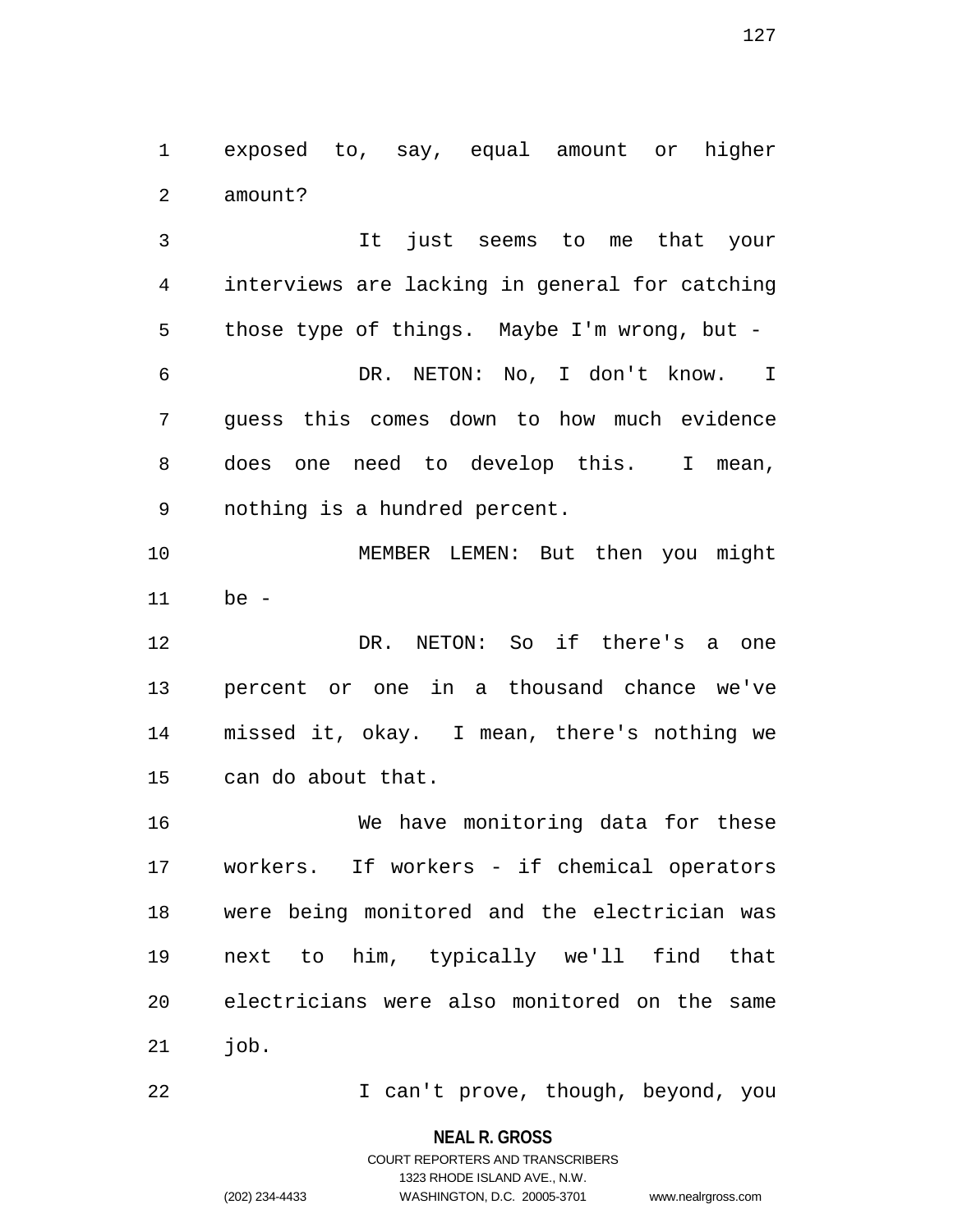1 know, some credible statistic that it didn't 2 happen once or twice or something in the whole  $3 -$ 4 MEMBER LEMEN: Well, when it 5 happens even once on a compensation program - 6 DR. NETON: Well, I don't know. Is 7 that the standard? 8 MEMBER LEMEN: - that person is 9 going to be penalized. 10 DR. NETON: Right. 11 MEMBER LEMEN: The other thing -12 I'll quit arguing with you on that. 13 DR. NETON: Okay. 14 MEMBER LEMEN: The other thing is I 15 think you really need to reexamine your job 16 categories because firefighter may be just as 17 heavily exposed as a waste handler or steam 18 fitter. 19 DR. NETON: Well, I would agree 20 with you on certain - but remember these are 21 intermittent-type exposures. Firefighters are 22 not every day. We're assigning them chronic

**NEAL R. GROSS**

## COURT REPORTERS AND TRANSCRIBERS 1323 RHODE ISLAND AVE., N.W. (202) 234-4433 WASHINGTON, D.C. 20005-3701 www.nealrgross.com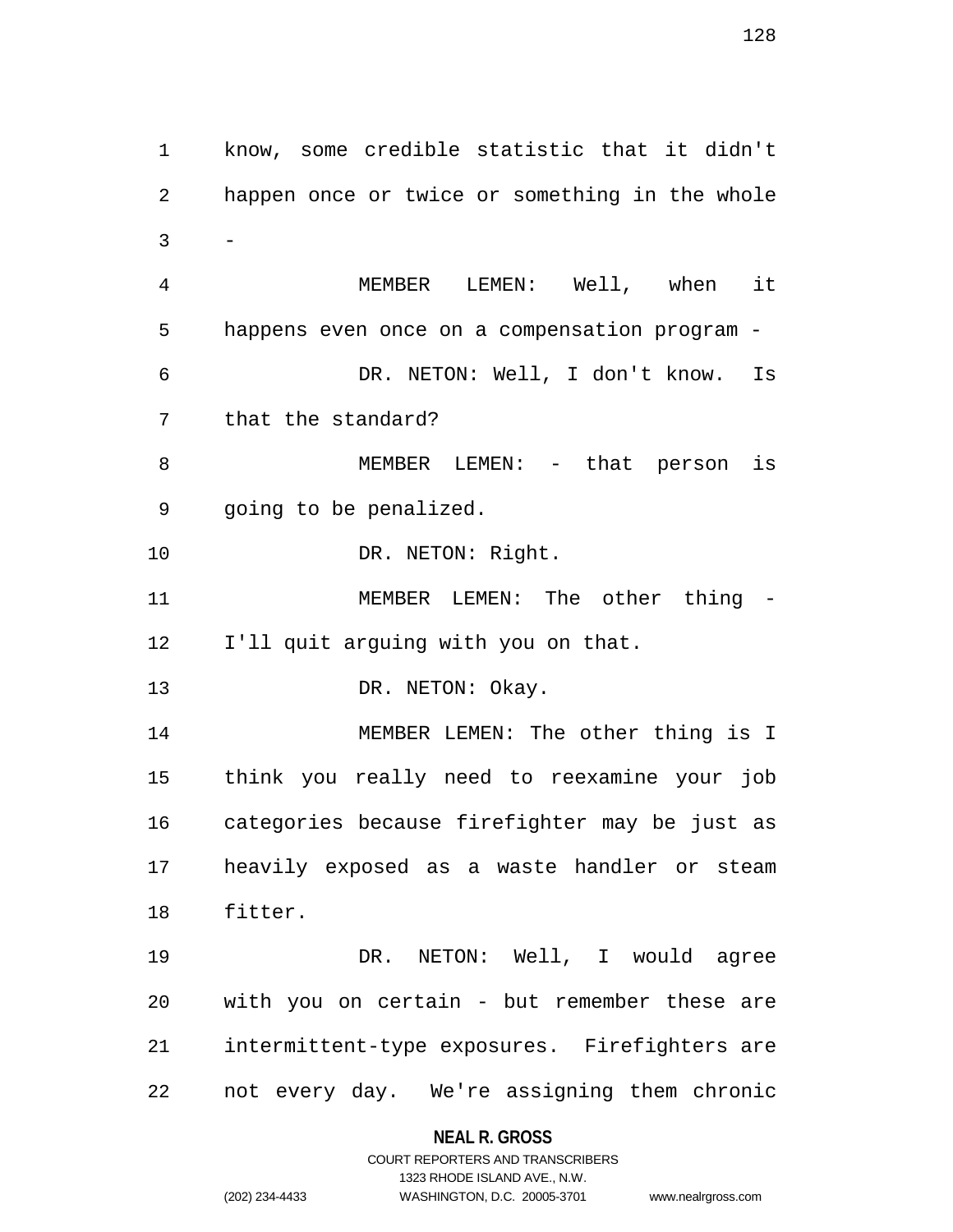1 exposures at the 50th percentile of all 2 monitored workers for every day of their 3 career.

4 If they worked there 20 years, 5 they would receive the 50th percentile urinary 6 output for their entire job history.

7 CHAIRMAN MELIUS: A reminder, Dick, 8 Board Members, you need to talk into the 9 microphone even though Jim's behind you. I 10 know it's hard. We could have Jim run around 11 to the other side, but -

12 MEMBER LEMEN: Well, probably what 13 I said is not worth recording anyhow.

14 CHAIRMAN MELIUS: I have sort of a 15 follow-up question, different version of that. 16 I think one of the questions is what level of 17 detail do you have to go down? How many 18 levels do you need to go down?

19 Because, you know, even looking at 20 your example that was up there, those people 21 can have not only, you know, different levels 22 of exposure, but there are also different

**NEAL R. GROSS**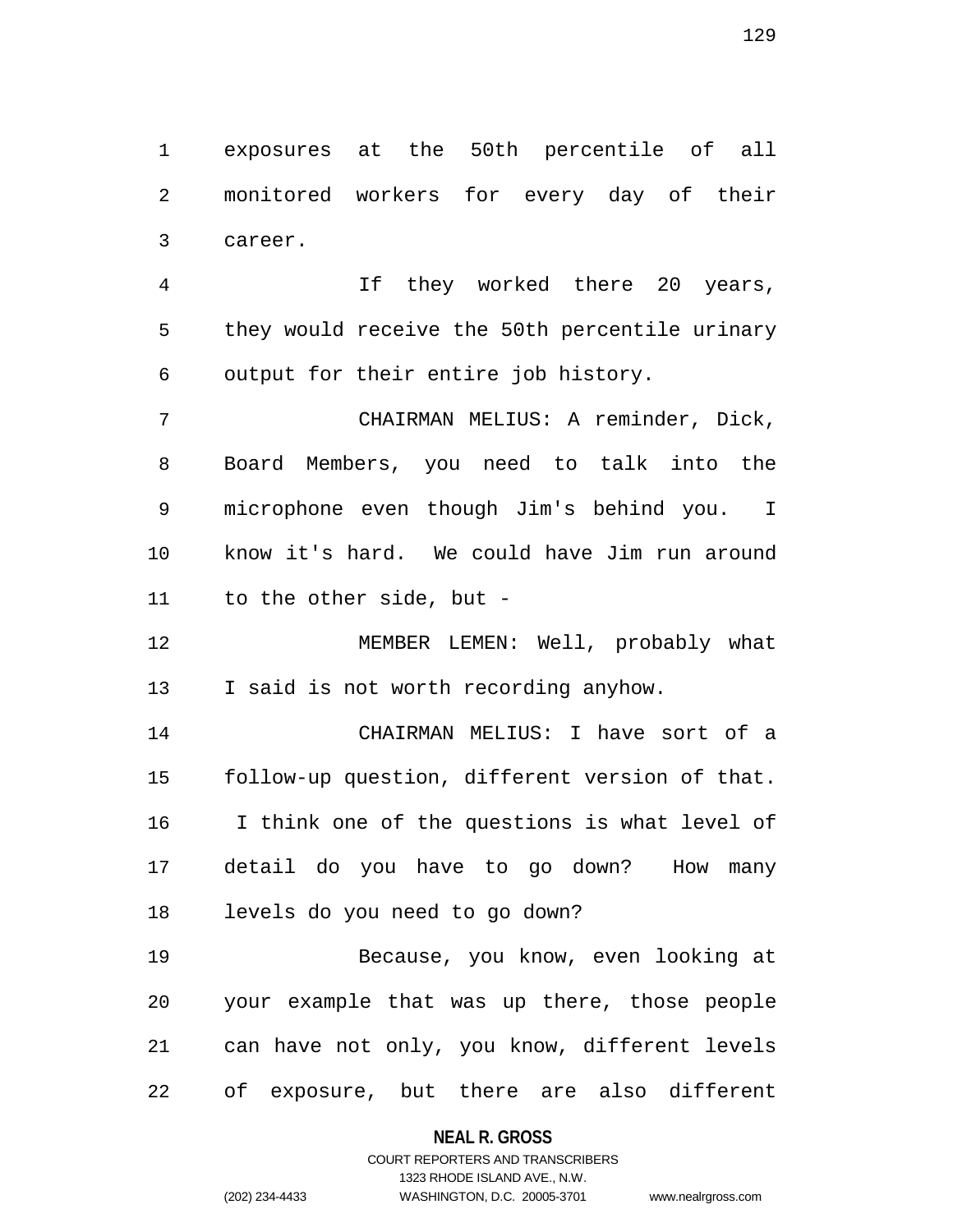1 distributions to their exposure. Firefighters 2 would be - intermittent exposure, and whereas 3 some of the construction workers have much 4 greater variance to their exposure.

5 And one of the criticisms that I 6 brought up, and I think others have also, is 7 you tend to put everybody into one building 8 and that becomes the distribution for the 9 coworker model whenever - reality, that's made 10 up of several different, you know, many 11 different, you know, distributions depending 12 on the type of job people had and so forth.

13 And I don't think that's always 14 been, you know, very well reflected in your 15 coworker models because it's hard because you 16 lose, you know, statistical power the further 17 down because your sample size gets smaller. 18 There may be only ten carpenters or, whatever, 19 ten operators in your model. And I think 20 that's more of a concern.

21 So you're just putting everybody 22 together and then assigning some, you know,

**NEAL R. GROSS**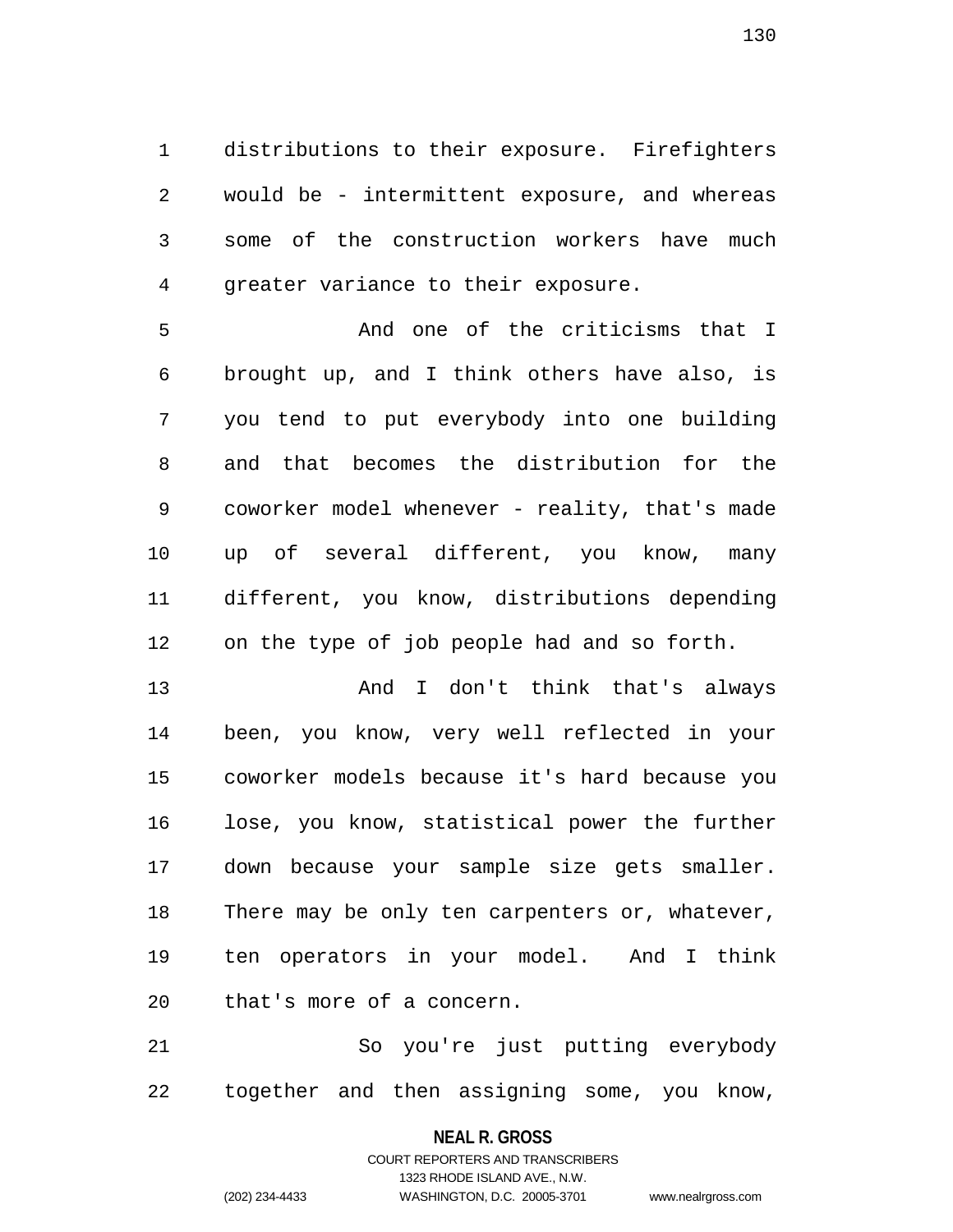1 level 95th confidence interval, whatever it 2 is, to that overall distribution. And I think 3 that's, I think, what worries us more. Much 4 more than sort of the, you know, what might 5 happen to an individual, what's happened to 6 this group of workers when it's included in 7 that. So what's your response -

8 DR. NETON: I would submit that for 9 the internal coworker models, we include a 10 geometric standard deviation that is sampled. 11 And that geometric standard deviation is no 12 less than three or whatever it is calculated 13 based on that distribution.

14 **And the way the IREP** program 15 works, of course, is depict the 99th 16 percentile of the distribution of all 17 Probabilities of Causation that are generated. 18 And so that distribution in itself is 19 incorporated into the statistical calculation 20 of the Probability of Causation calculation. 21 So it allows for us to incorporate that 22 uncertainty into the IREP calculation.

### **NEAL R. GROSS**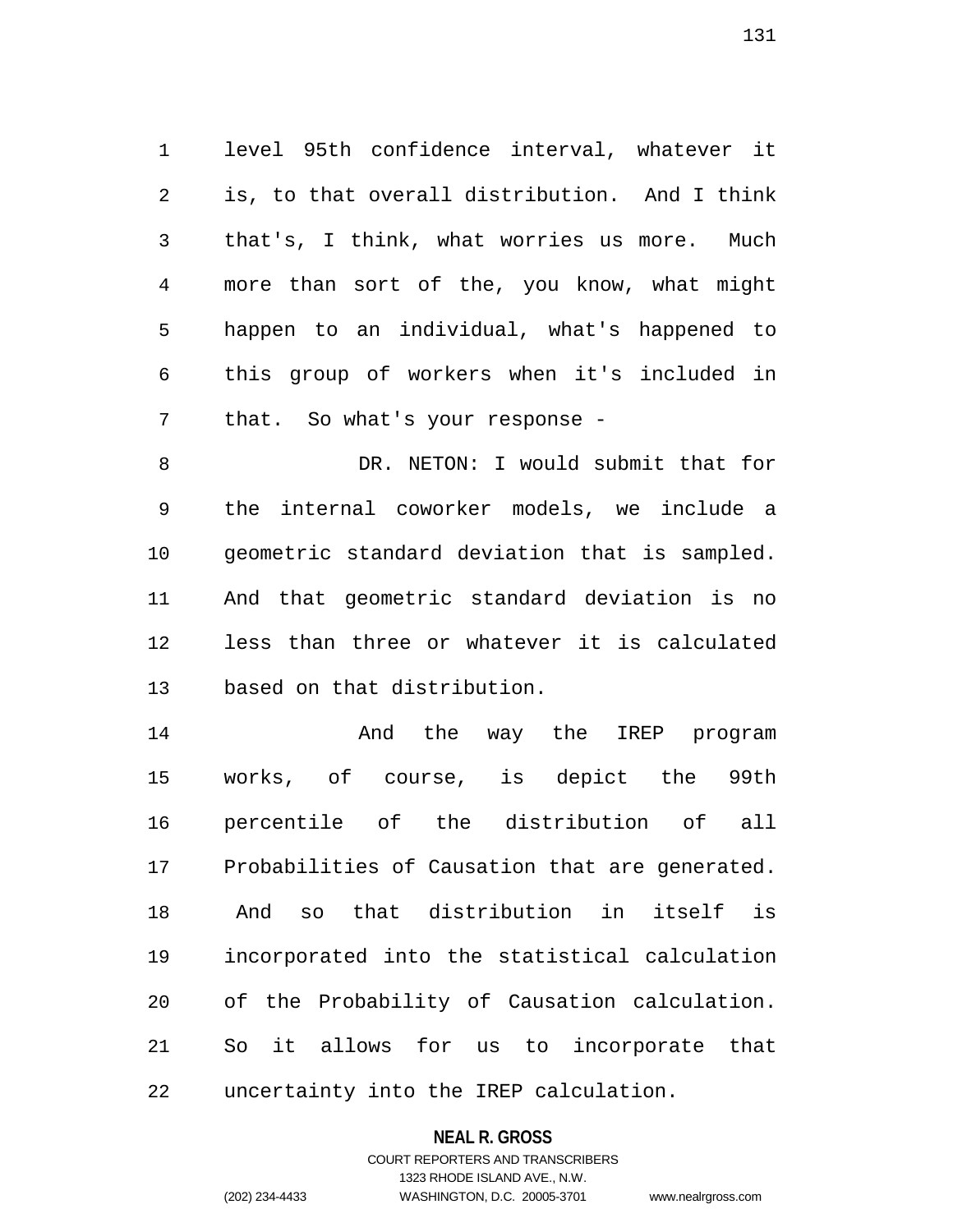1 CHAIRMAN MELIUS: But have you 2 tested that? I mean, I think that's the 3 question and - don't want to jump in because 4 I'm not even sure you've seen the report, but 5 I think some of these same questions are 6 raised by the outside review report that's 7 just been put on our information.

8 We just received it today. I 9 don't even know if you've had a chance to look 10 at it, but it raises a number of these issues 11 about the coworker model, sort of level of 12 detail.

13 I just glanced through the 14 recommendations today. And I think we have to 15 sort of think about how we're approaching it 16 because we are doing individual dose 17 reconstruction. There's data that is helpful 18 for that, but then we're just sort of losing 19 it all in this one big coworker model.

20 And while the, you know, 95th 21 distribution, the IREP model may sort of take 22 care of that in one way, I'm not sure it takes

### **NEAL R. GROSS**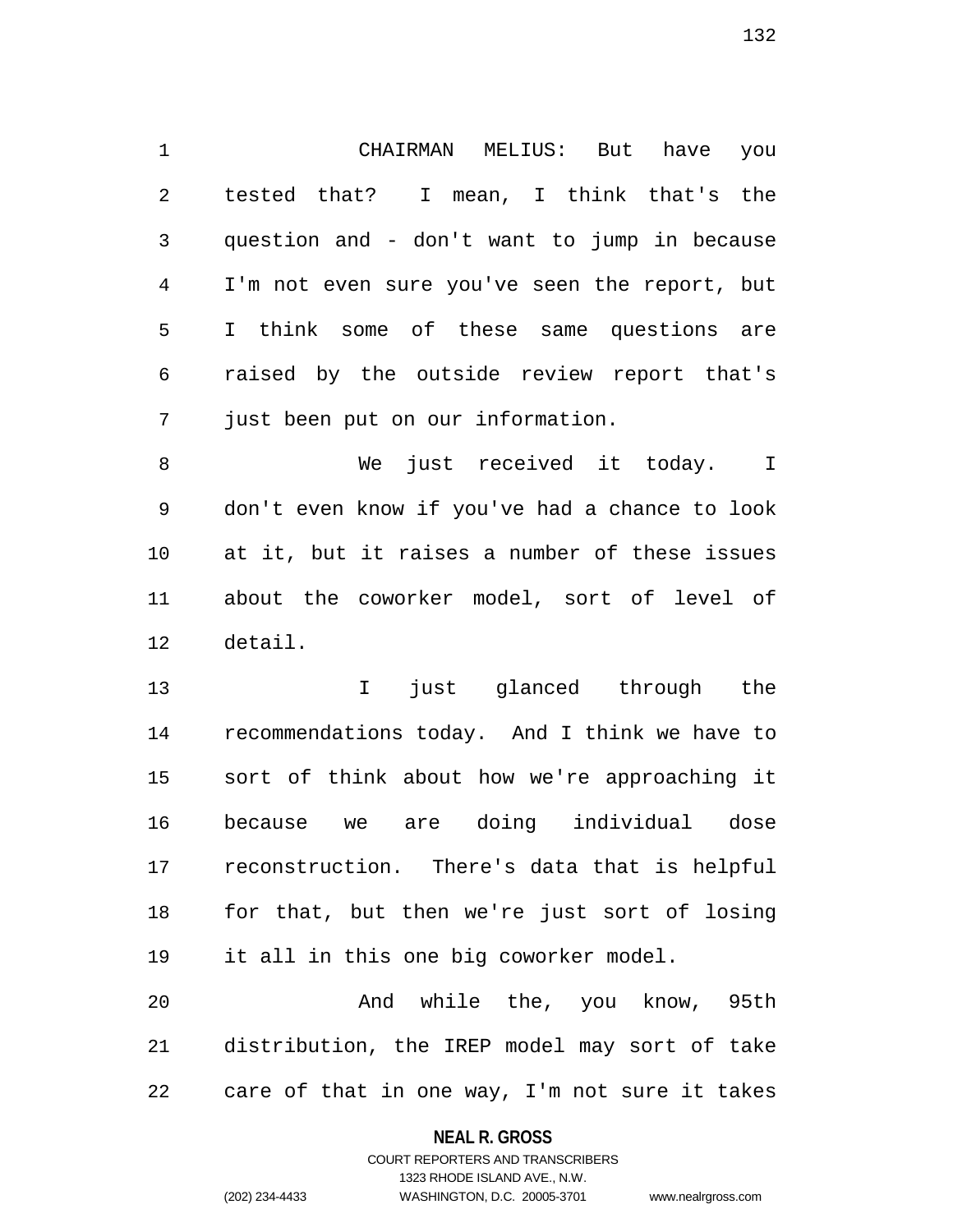1 care of it in the way of actually looking at 2 doing individual, you know, dose 3 reconstruction.

4 DR. NETON: I have not seen the 5 final report, but I suspect that we will be 6 addressing it at some point.

7 CHAIRMAN MELIUS: I didn't mean to 8 surprise you. I just happened to look at it, 9 and now I can't get back on the drive they 10 gave me. So I couldn't even tell you what 11 page it's on.

12 Any other questions? Brad.

13 MEMBER CLAWSON: Jim, me and you 14 have talked many times about, you know, these 15 categories and so forth. And, you know, I 16 agree with Mr. Presley on some of the 17 situations. And I think that we could really 18 say that each site is going to be a little bit 19 different when we look at these categories, 20 the CATI report or whatever you say like that. 21 Because a lot of the issues - and 22 you've got to understand our standpoint on

### **NEAL R. GROSS**

COURT REPORTERS AND TRANSCRIBERS 1323 RHODE ISLAND AVE., N.W. (202) 234-4433 WASHINGTON, D.C. 20005-3701 www.nealrgross.com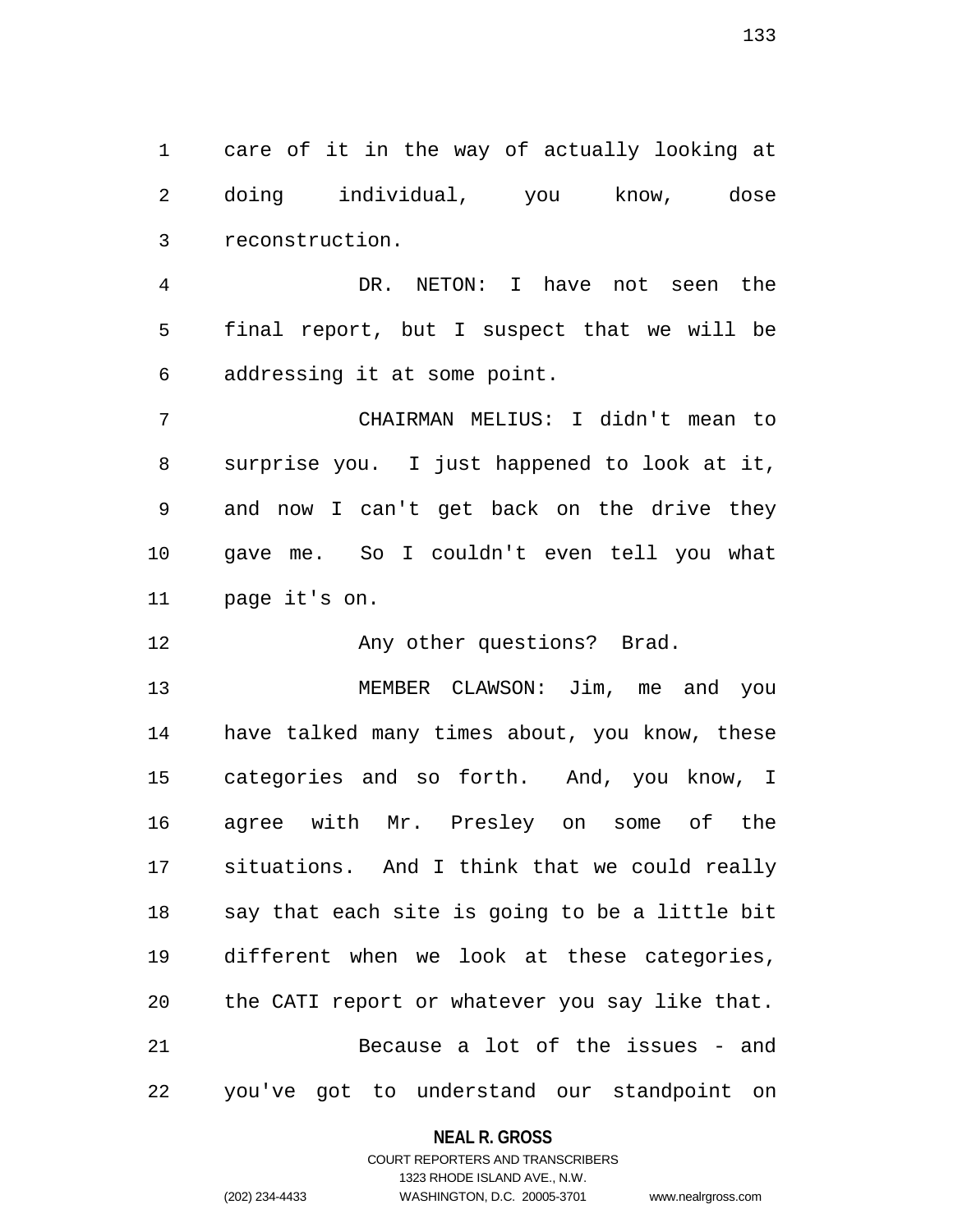1 this. Being in the industry, we know when we 2 call somebody, say, a secretary or something, 3 a lot of times they're right down there on the 4 machine floor processing the paperwork for all 5 these people and so forth.

6 So this is why we have somewhat of 7 a - or I should say that I have an issue with 8 putting them into categories like this. And 9 the reason why is because we've seen at 10 numerous sites that in the NIOSH response they 11 said that they could not have been exposed to 12 this because of their job category. Which in 13 talking with the individual, they were right 14 in the middle of it.

15 And this is one thing I just want 16 to caution NIOSH about in their coworker model 17 is we can't take a lot of credit for job 18 categories. I agree that the production 19 workers and so forth like that, those are 20 right in there. But some of the other - more 21 questionable ones, I hope that we use the CATI 22 interviews and make sure that we understand

### **NEAL R. GROSS**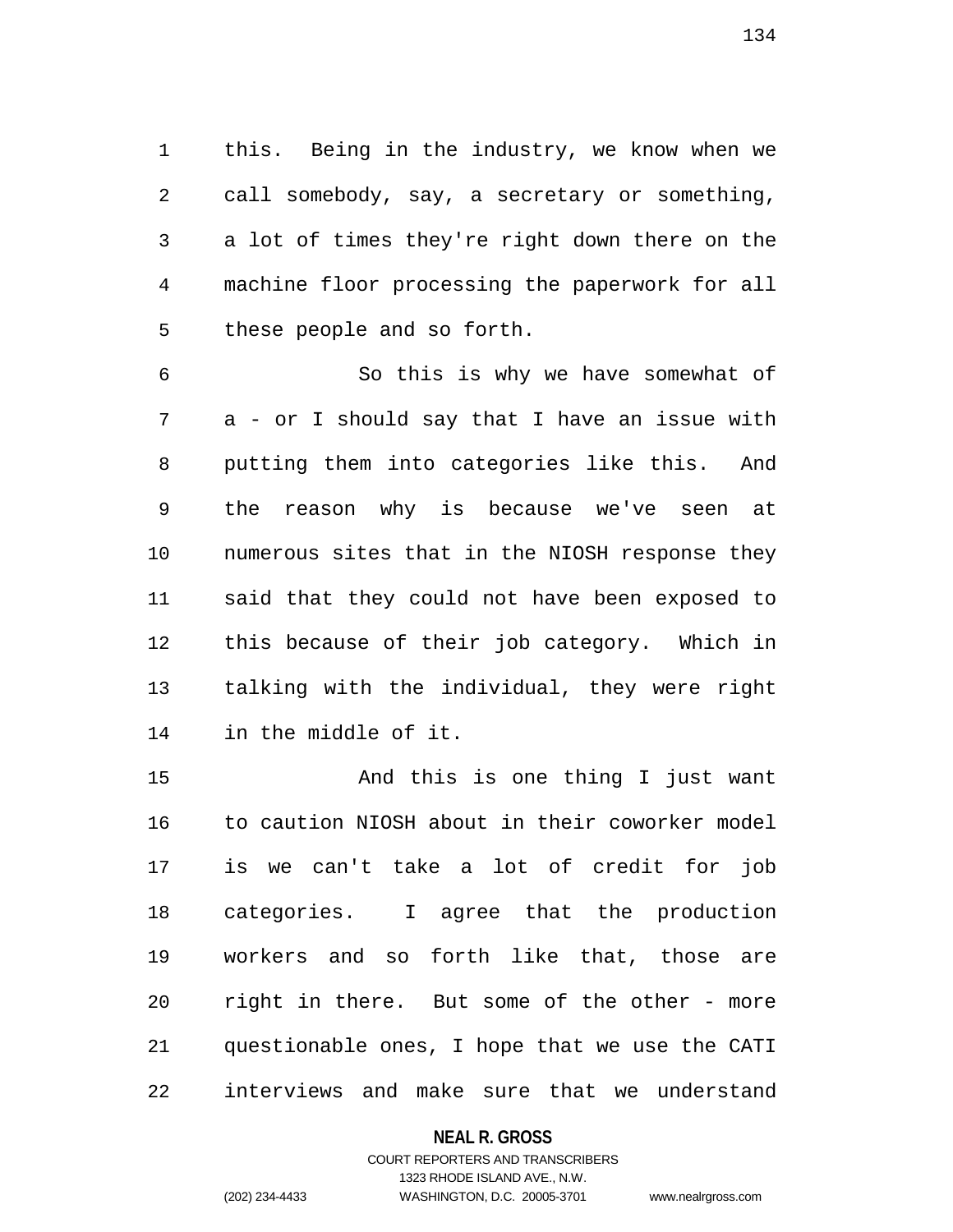1 what their whole job category was. Because 2 dispatcher, secretaries, everything else like 3 that, a lot of those were right on the machine 4 floor processing the paperwork and taking care 5 of the process right there.

6 But talking with what Dr. Lemen 7 said, one of the questions that I have is 8 because we're starting to see this come up in 9 the D&D era and we're going to have to make a 10 coworker model for them is at some of these 11 sites, not all people were monitored. Maybe 12 two out of 30 people had dosimetry. And those 13 people are also the only ones that had any 14 bioassay. And I'm talking after the `90s. 15 I'm talking in the D&D period.

16 You may have 30 people, but those 17 30 people may be split up in 15 or 20 18 different areas around the site. And I'm just 19 wondering how you can actually make a coworker 20 model that way because the two or maybe three 21 people out of those 30 people are in all 22 different areas.

### **NEAL R. GROSS**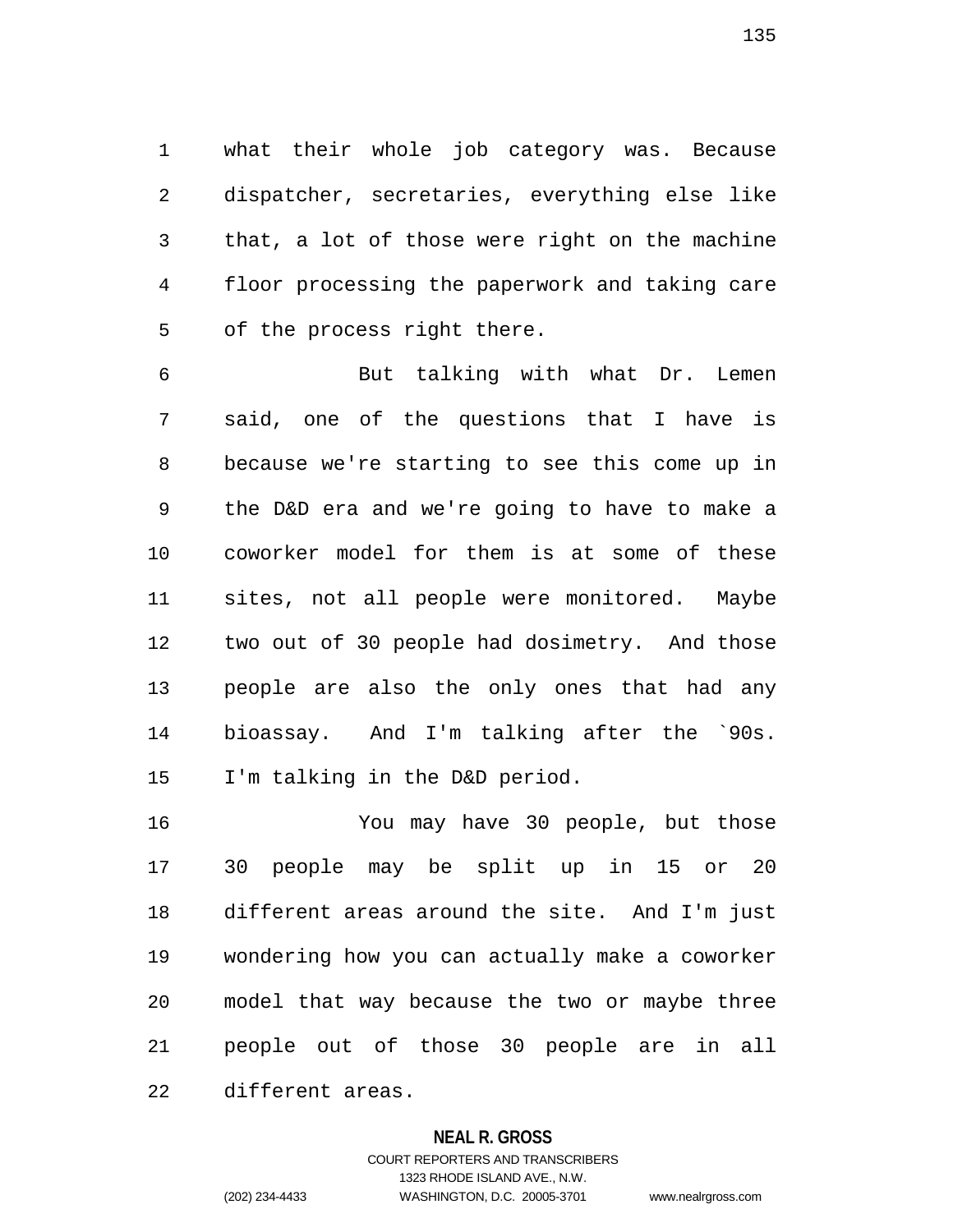1 DR. NETON: Well, the short answer 2 is I don't think we could. I mean, if you 3 only had a couple bioassay samples, it 4 wouldn't be enough to develop a distribution. 5 But, you know, that - the coworker 6 is a subset of our hierarchy. Our hierarchy 7 is use individual monitoring data if it's 8 available. 9 MEMBER CLAWSON: Right. 10 DR. NETON: Secondly, develop 11 coworkers based on individual monitoring data. 12 And then you get down into looking at area - 13 you know, air sampling programs, external dose 14 rate surveys, that sort of information. And 15 that of course would have to be the next level 16 that we would go to to try to establish what 17 the conditions were in those work places. 18 MEMBER CLAWSON: Well, this may be 19 for DOE, too, but this is - the whole thing 20 that comes out of this is in the later years, 21 the D&D periods, we're seeing at more and more

22 sites that people weren't monitored the way

**NEAL R. GROSS**

COURT REPORTERS AND TRANSCRIBERS 1323 RHODE ISLAND AVE., N.W. (202) 234-4433 WASHINGTON, D.C. 20005-3701 www.nealrgross.com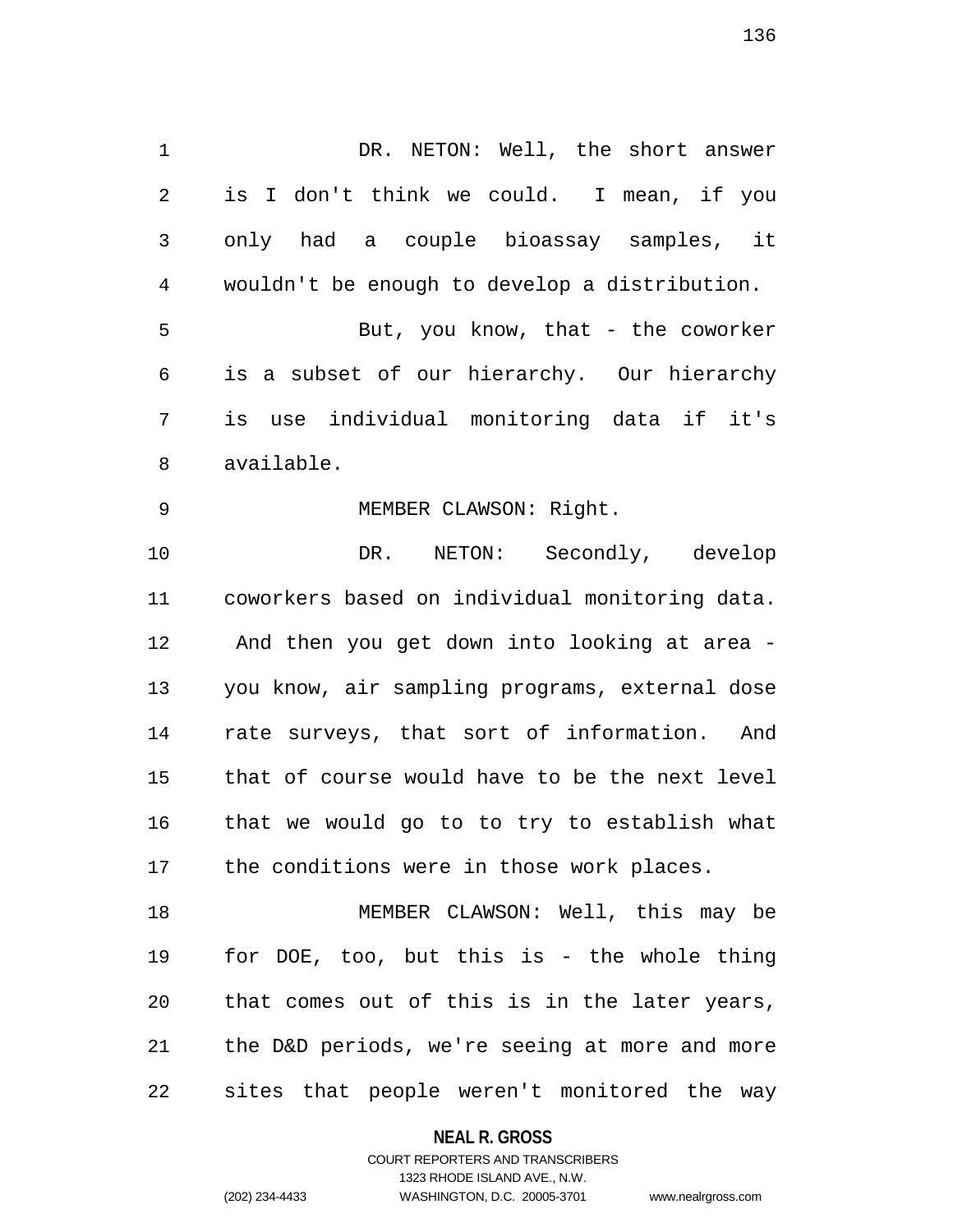1 they were during the production periods - 2 those are justification, I just -

3 DR. NETON: I'm a little confused 4 by that. I think my experience has been once 5 the `90s came around and 10 CFR Part 835 was 6 instituted where, you know, you were required 7 to have a monitoring program for anyone that 8 had a potential to receive 100 millirem dose, 9 that the monitoring programs increased 10 dramatically.

11 So I'd be surprised if you saw in 12 the `90s that there was only one or two people 13 monitored, unless there was a source term 14 there that was evaluated that indicated that 15 the potential for exposure was pretty low 16 where these people were wearing, you know, 17 powered air purifying respirators and that 18 sort of thing.

19 MEMBER CLAWSON: The classification 20 of this, and I can't go into the sites because 21 some of us are conflicted on these and so 22 forth like this, but their theory on this was

### **NEAL R. GROSS**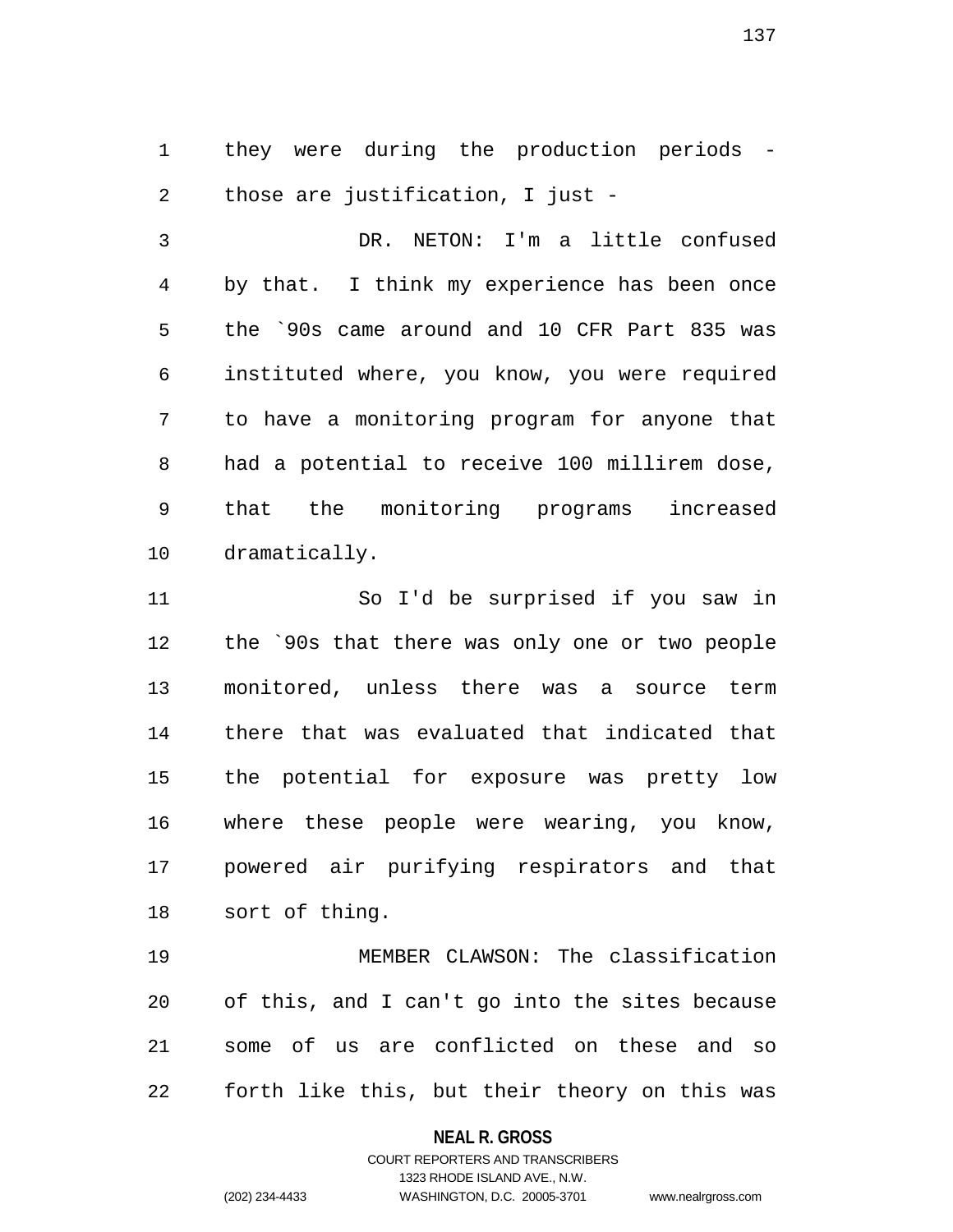1 that the production period is over and so they 2 didn't need to monitor everybody.

3 Many of these sites that we're 4 getting into right now are into this 5 situation, and we're getting into the - 6 they're part of the SEC. And we're coming to 7 find out that numerous ones that they - they 8 determined that since the production period 9 was over with that they didn't need to monitor 10 to that depth.

11 But then you look at it from the 12 workers' standpoint. They're going in and 13 ripping out 50 years of history that on the 14 surface may have looked very clean. When you 15 start ripping them out, breaking up floors, 16 you're exposing 50 years of history there, and 17 we've seen numerous ones come back.

18 And this is somewhat of what Dr. 19 Lemen was saying of to what point do we do 20 this? And, you know, it's just an 21 observation.

22 DR. NETON: Yes.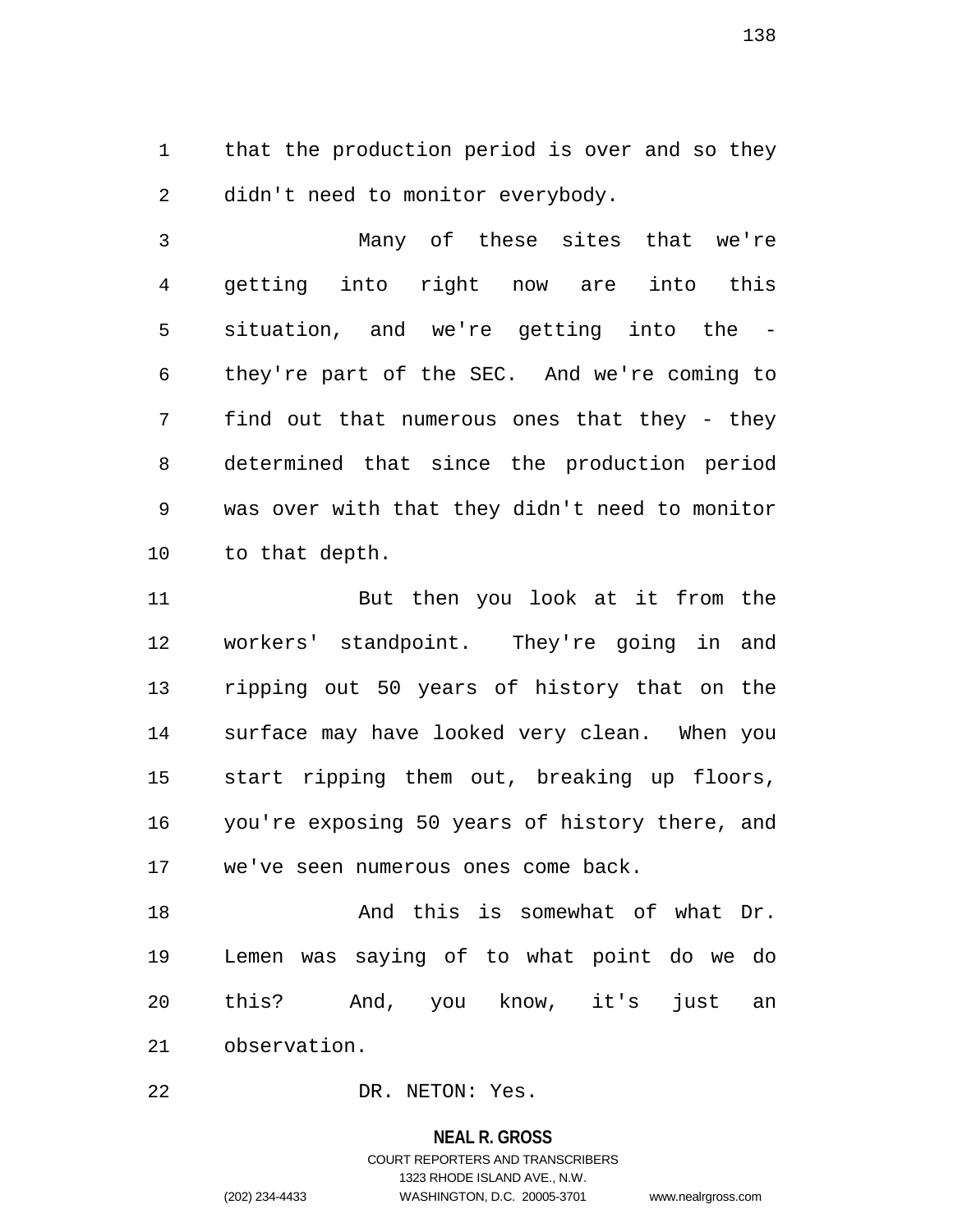1 MEMBER CLAWSON: I'm just telling 2 you what some of my issues with the coworker 3 models have come out. And I know that the 4 `90s did become better, but also it's kind of 5 the pendulum we've swung clear to the other 6 side sometimes, too.

7 DR. NETON: Right. I appreciate 8 that, Brad, and I guess we'll have to take it 9 on a case-by-case basis. I haven't seen the 10 data that you're talking about.

11 CHAIRMAN MELIUS: Yes, David then 12 Bill, then we need to wrap this part up 13 because we're running into the SEC.

14 MEMBER FIELD: I guess I had more 15 of a question in regard to a clarification. 16 For your job categories, the goal is to have 17 them site-specific and also building-specific? 18 I'm just looking at the overarching goal that 19 you have for developing -

20 DR. NETON: These job categories 21 are merely meant as a starting point for 22 someone to start looking at the data set to

### **NEAL R. GROSS**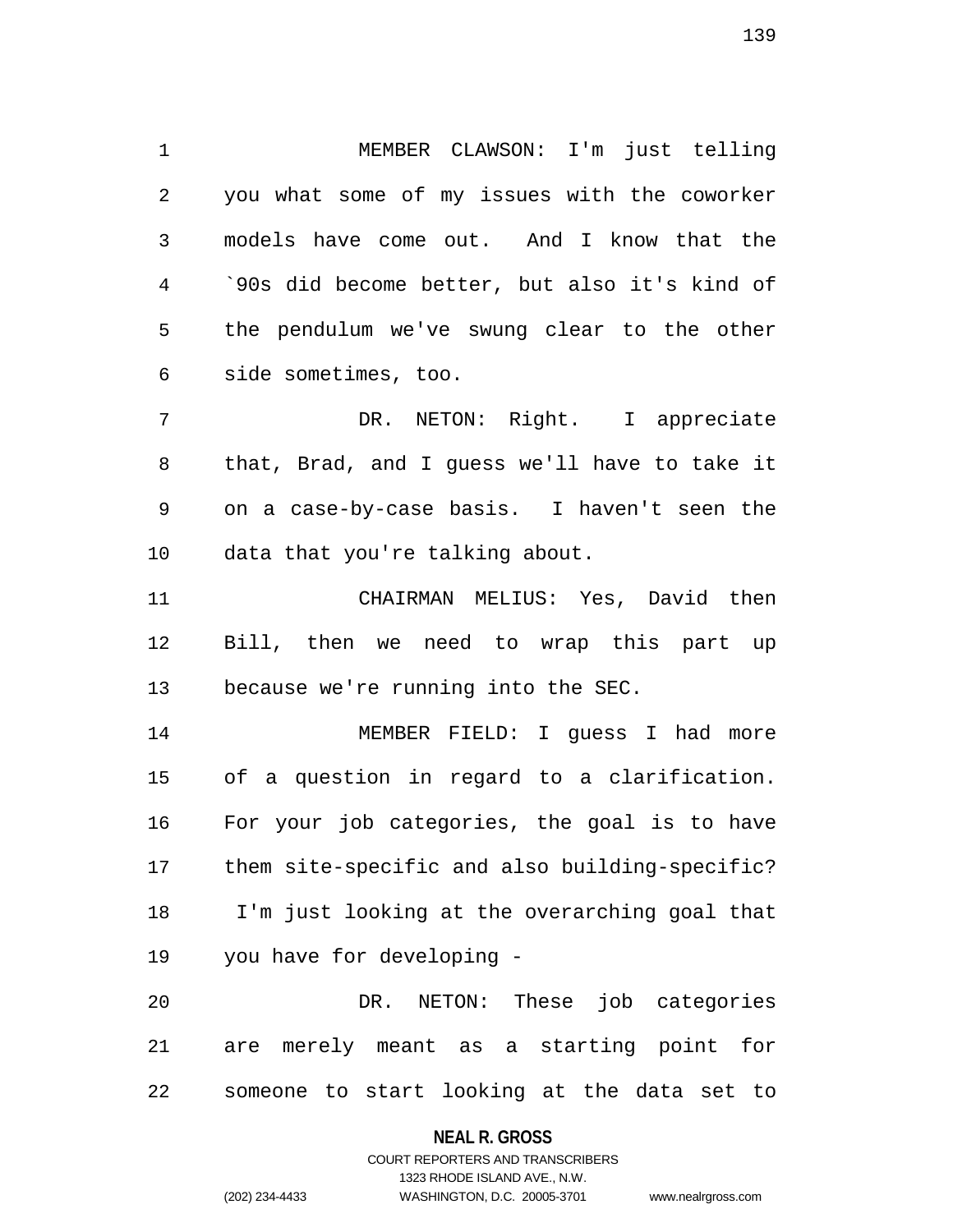1 say what was this person's potential for 2 exposure. And I don't think anybody, a dose 3 reconstructor, would take this and say, oh, 4 it's an administrator, I'm assigning ambient 5 environmental. You look at the whole package. 6 Were there any monitors in the 7 place, you know? What does the Site Profile 8 say about this kind of stuff? 9 MEMBER FIELD: And how much, I 10 guess, how much focus is there on the CATI 11 interviews for developing these? 12 DR. NETON: They're all reviewed. 13 They're definitely all reviewed. They're 14 certainly an integral part of this. 15 MEMBER FIELD: And then the other 16 question I had, you were mentioning the 17 bioassay distribution. So you assume a

18 chronic intake; is that right?

19 DR. NETON: Yes.

20 MEMBER FIELD: There's always 21 exceptions to the rule, but couldn't you get 22 higher exposures if it was episodic and you

**NEAL R. GROSS**

## COURT REPORTERS AND TRANSCRIBERS 1323 RHODE ISLAND AVE., N.W. (202) 234-4433 WASHINGTON, D.C. 20005-3701 www.nealrgross.com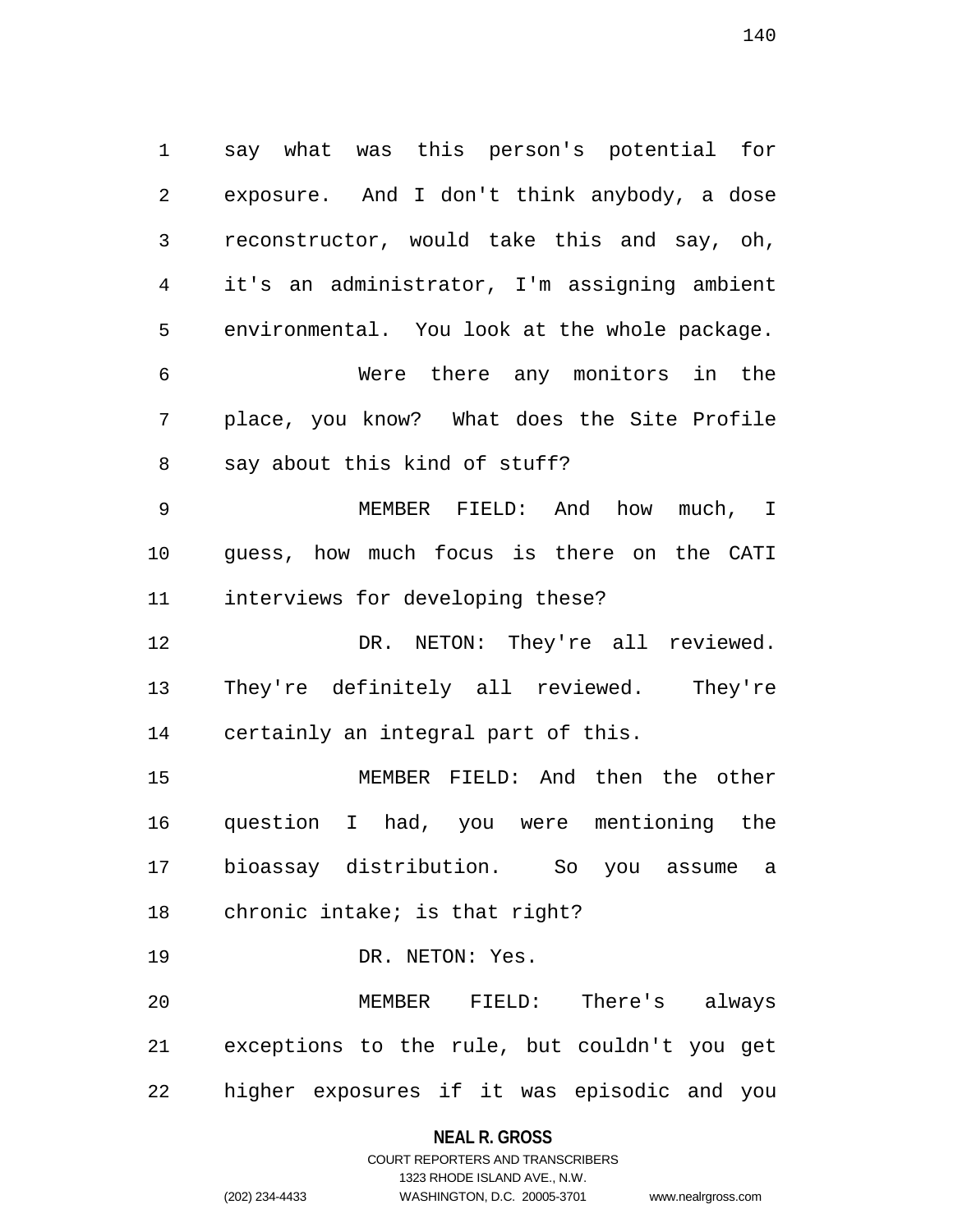1 were monitoring after a period of time?

2 DR. NETON: About six years ago we 3 went through this during the Board 4 deliberations, and I think we pretty 5 conclusively demonstrated through some 6 presentations that, in general, almost in all 7 cases, a chronic exposure, if you have a 8 chronic exposure at some level, then any 9 incidents that would have happened that could 10 have been higher were averaged out over that 11 chronic exposure period, it's - in other 12 words, you could have had a chronic exposure, 13 a spike, a very brief spike.

14 But, in general, if you're giving 15 that chronic exposure it integrates it over 16 time, for picocurie per liter days it comes 17 out fairly claimant favorable.

18 MEMBER FIELD: And then just one 19 final question, and maybe I just didn't catch 20 this, when you have a distribution, say, of 21 bioassay for uranium, and then you have your 22 different exposure categories -

#### **NEAL R. GROSS**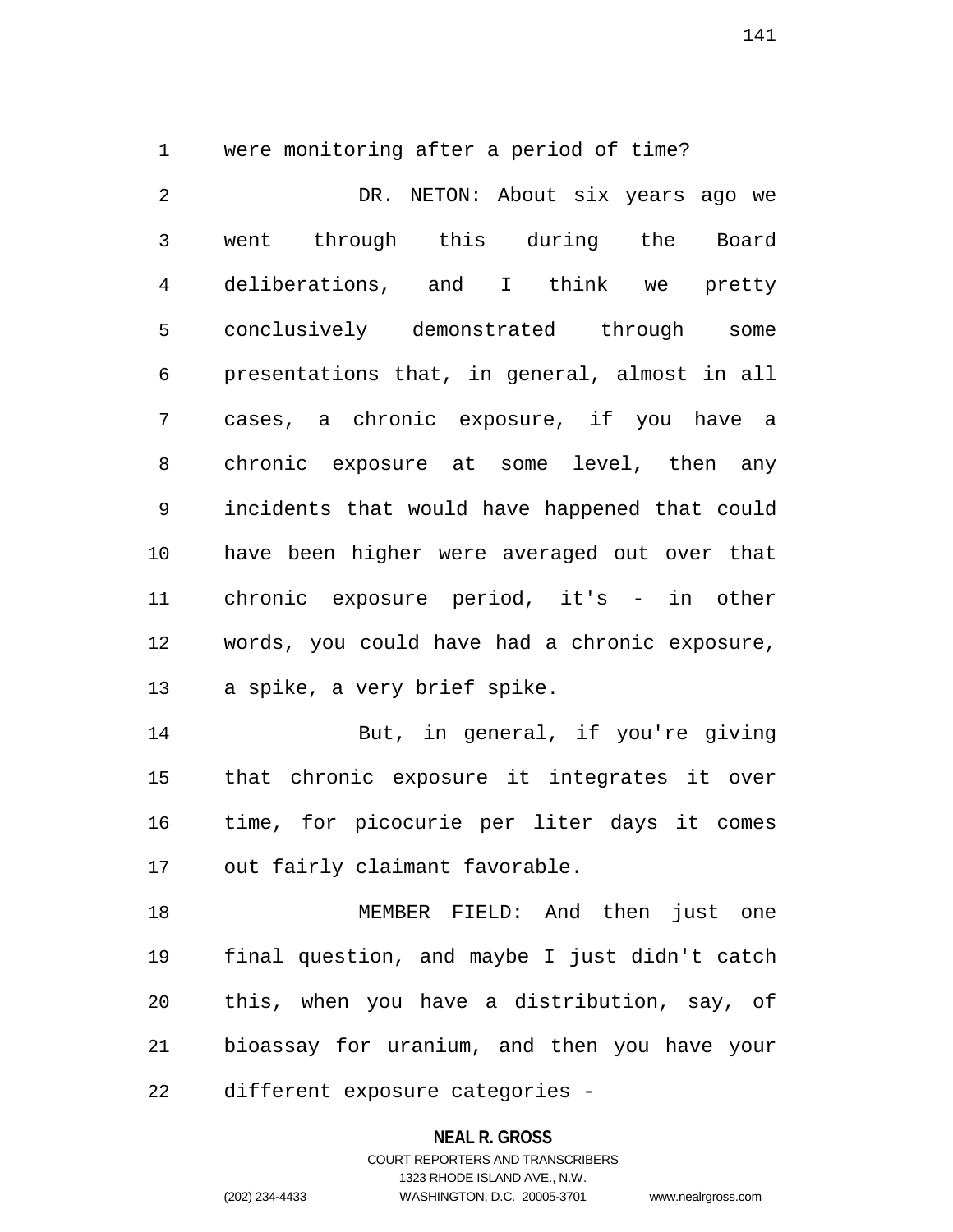## 1 DR. NETON: Right.

2 MEMBER FIELD: - and assuming the 3 highest one has the highest potential, how do 4 you break them down? Do you use the same 5 distribution for the highest exposed 6 individuals, or do you have a different 7 distribution for each category?

8 DR. NETON: No, no, no, everyone 9 would - everyone in the highest-exposed 10 category, for example, in the slide that I'm 11 showing here, the uranium bioassay 12 distribution, they would receive 127 - they 13 would be assumed to have excreted 127 dpm per 14 day over their entire work history.

15 And then a back calculation would 16 be done to see what kind of intake that would 17 have - what kind of chronic intake scenario 18 would have had to have been in place for that 19 person to be excreting that level.

20 MEMBER FIELD: Okay. So how would 21 you use that then for the lowest-exposed

22 group?

### **NEAL R. GROSS**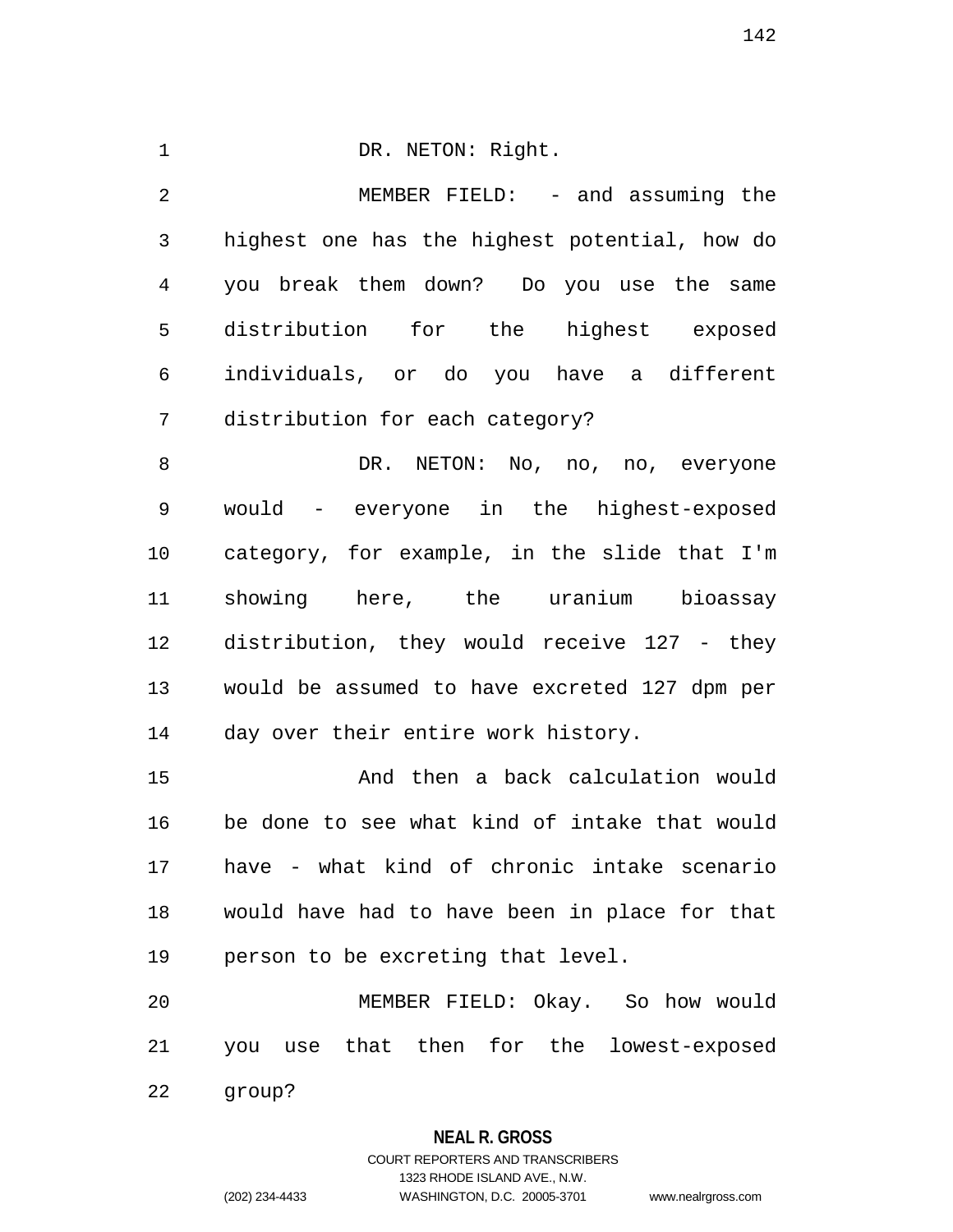1 DR. NETON: I'm sorry. This 2 distribution - I probably was confusing. This 3 distribution is only used for the 50th 4 percentile and the 95th percentile. Ambient 5 environmental is based on the air sampling 6 program that had been in place to establish 7 what the environmental levels were for the 8 site.

9 MEMBER FIELD: Okay. I guess I'm 10 just trying to figure out what distribution 11 you use to go back then and give some sort of 12 value for the different categories.

13 DR. NETON: Well, there's three. 14 There would be an ambient environmental based 15 on the environmental air sampling program if 16 it existed at the site. And that's not really 17 a distribution, that's - well, it could be, 18 but it's based on that. And then there's this 19 distribution which would be used to have 20 either the 50th percentile or the 95th 21 percentile assigned.

22 MEMBER RICHARDSON: Could I ask you

**NEAL R. GROSS** COURT REPORTERS AND TRANSCRIBERS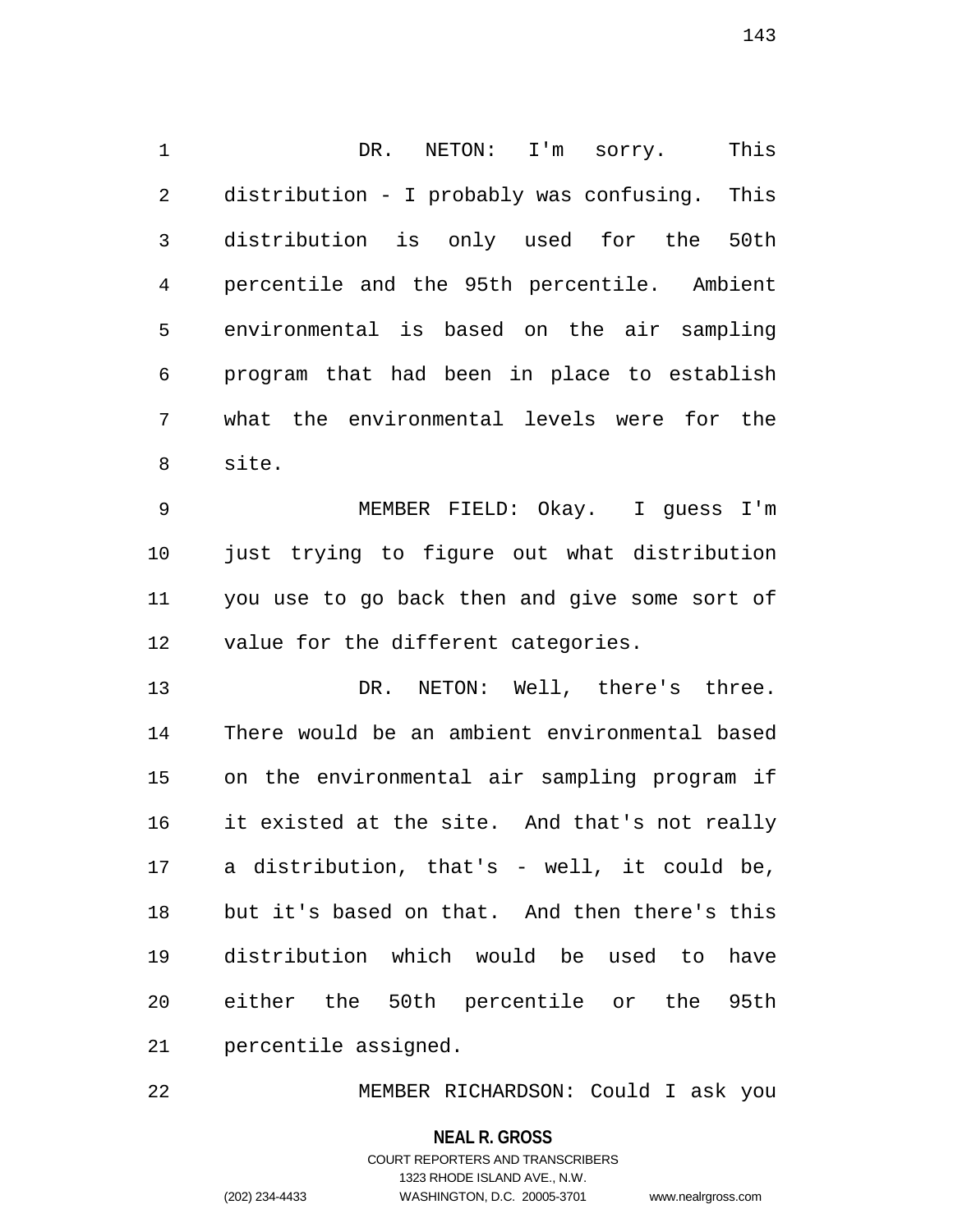1 a quick question?

2 CHAIRMAN MELIUS: Yes, you can ask 3 a quick question because we're going to have 4 to wrap up here and bring Jim back for Part 2. 5 MEMBER RICHARDSON: Could you go 6 back one slide to the external? I was - there 7 were several funny things to the slide that 8 made me think about it a little bit. 9 I mean, one is this tail which - 10 well, you talked about the upper tail. The 11 lower tail is an artifact of recording 12 practice. 13 DR. NETON: Right. 14 MEMBER RICHARDSON: So they're 15 recording like five millirem or something - 16 DR. NETON: Right. 17 MEMBER RICHARDSON: - for values -18 for some values that are above the detection 19 limit, but not all of them. I think the 20 detection limit at the time was like ten 21 millirem maybe for these - or in that 22 ballpark. So there's some -

#### **NEAL R. GROSS**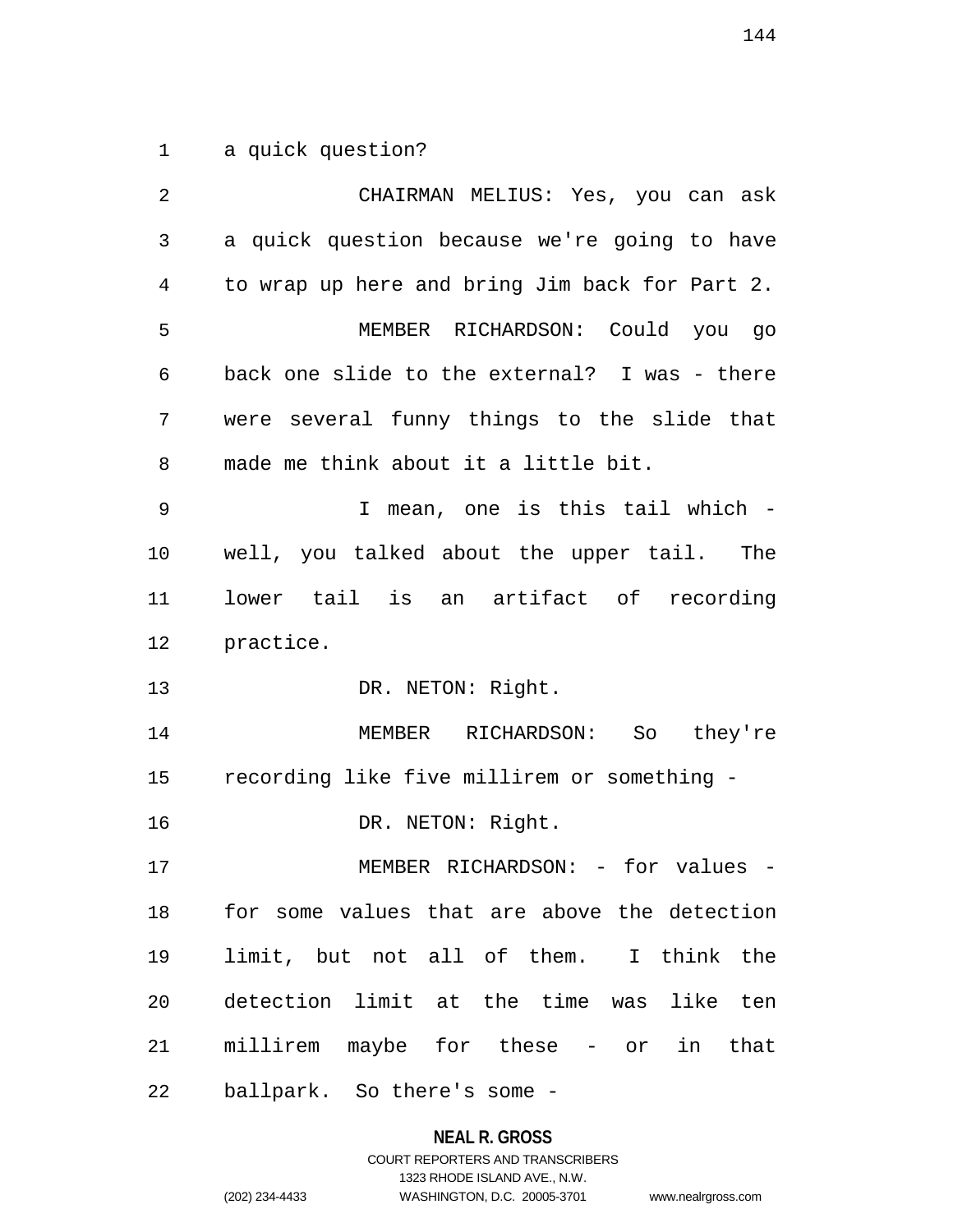1 DR. NETON: I think the LOD over 2 two is what would be recorded here probably. 3 MEMBER RICHARDSON: Yes, actually 4 not, though. So the Savannah River in 1973 5 had 20 percent of the badges were returned in 6 that year - or 18 percent of the badges 7 returned in that year and - have a blank value 8 on them. They were below detection limit, and 9 the practice at the time was to record no 10 value for those. 11 But in other years and at other

12 sites, they do different things with what 13 they're going to indicate as the below-14 detection limit. And that really has a big 15 impact on where the median and 95th percentile 16 are.

17 So that's completely an artifact 18 of, well, two things. How many people do you 19 badge and what's your practice for indicating 20 below detection on the badges.

21 So here you've got this, like this 22 line which has got some of the mass for the

> **NEAL R. GROSS** COURT REPORTERS AND TRANSCRIBERS

> > 1323 RHODE ISLAND AVE., N.W.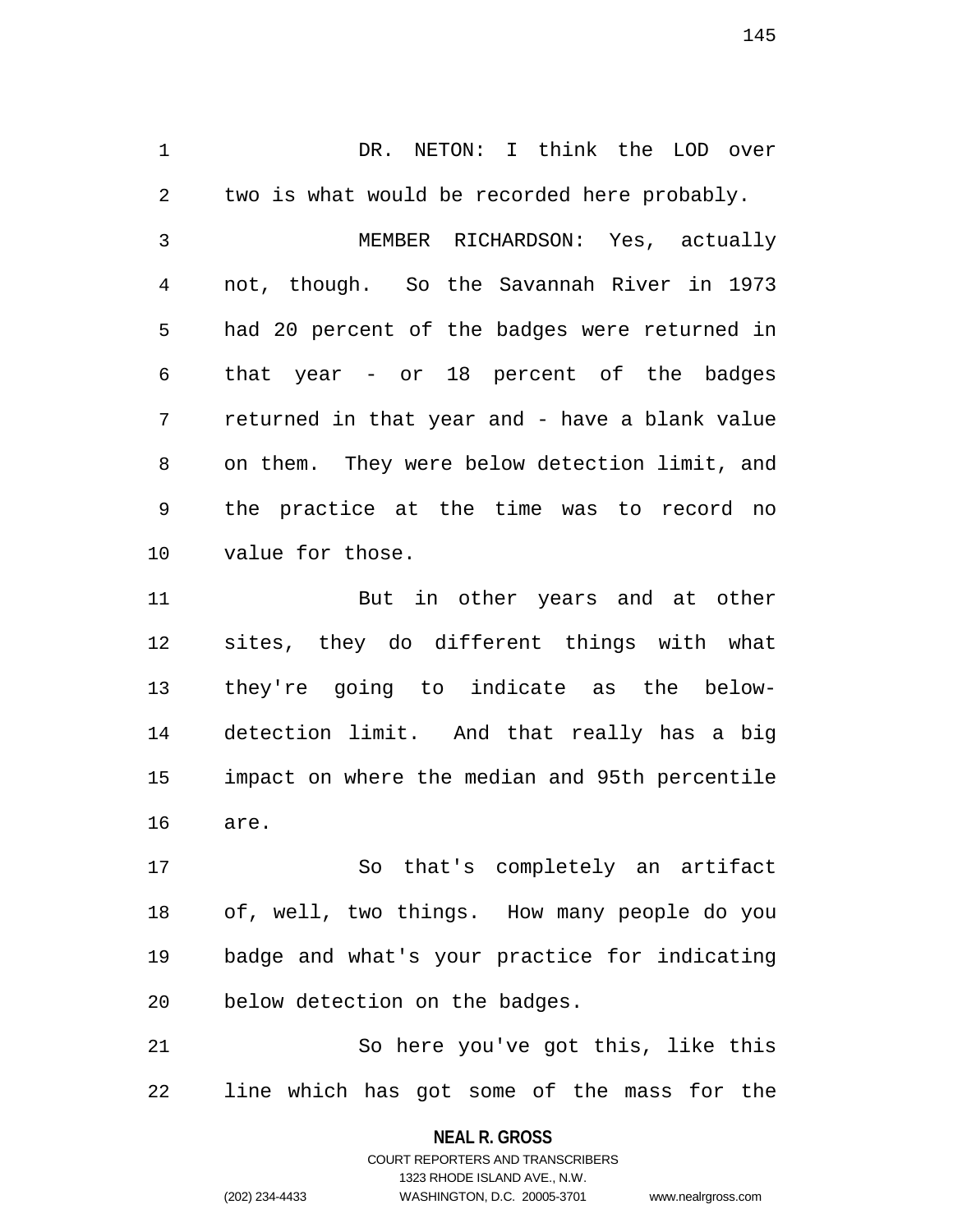1 low-exposed people. And it's because there's 2 some values reported below the detection 3 limit, but not all of them. Like 20 percent 4 of the mass is missing.

5 But it means that, like - that the 6 practice of assigning these scores is partly - 7 it's kind of an administrative artifact where 8 you're going to get this 50 percentile. How 9 are they counting all these people who are 10 being badged to have really - they're at the 11 limit of detection of the measurement device? 12 DR. NETON: Well, at the limit of 13 detection, they would be assigned LOD over two 14 for every badge that was assigned - that's not 15 even - I think I pointed out this is not - 16 this is a raw data plot. I apologize for not 17 having a fully developed distribution. 18 MEMBER RICHARDSON: So you've

19 added that 18 percent.

20 DR. NETON: Yes, that's all been 21 added back in.

22 MEMBER RICHARDSON: And now you've

### **NEAL R. GROSS**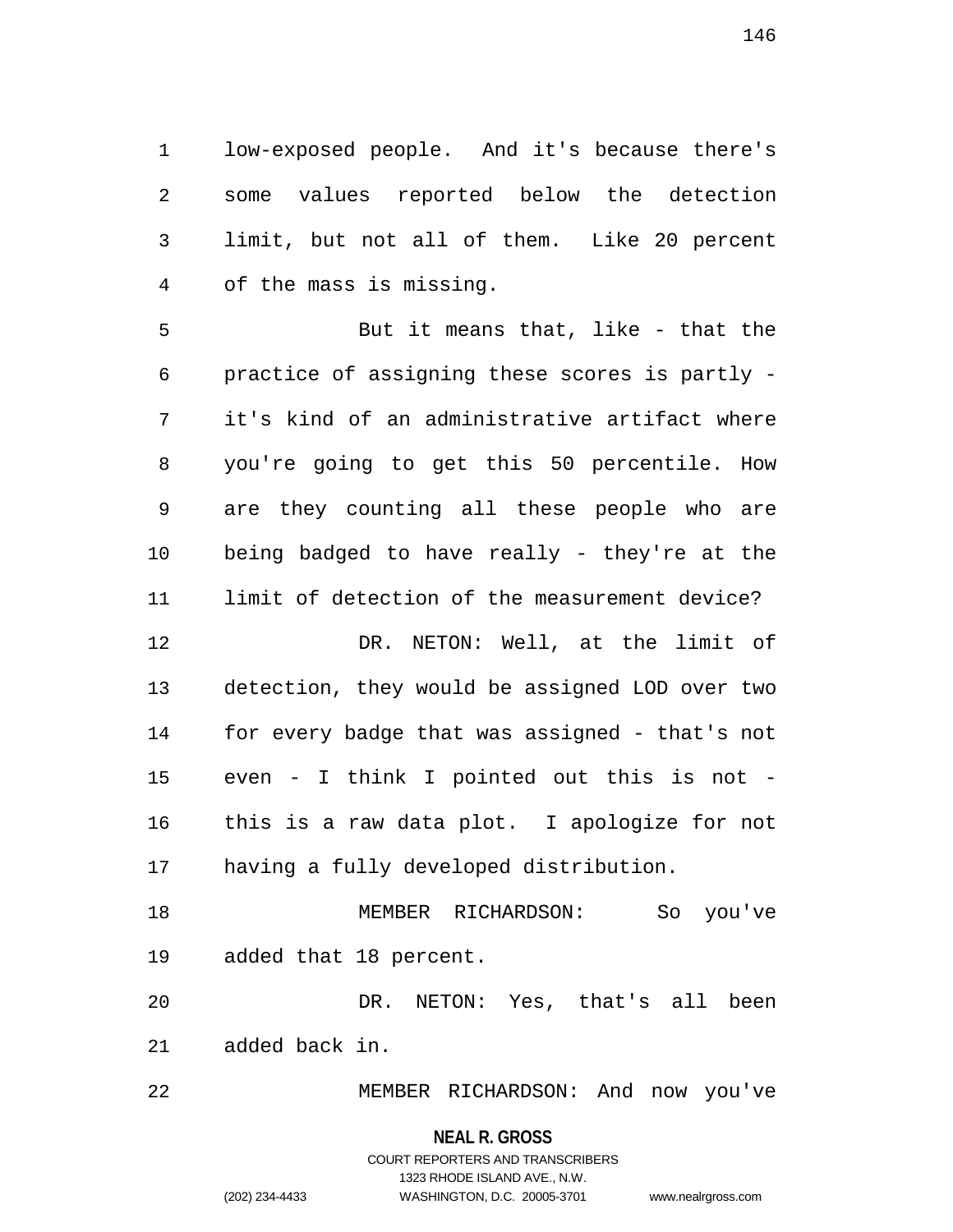1 got - you're assigning a value that's the 2 median and the 95th percentile - 3 DR. NETON: Right. 4 MEMBER RICHARDSON: - for all the 5 badged workers in that year. 6 DR. NETON: Right. And it has - it 7 shifts the distribution. And, in fact, let's 8 say a person had - 9 MEMBER RICHARDSON: So the median 10 wouldn't look anything like this median. 11 DR. NETON: Right. 12 MEMBER RICHARDSON: And the 95th 13 doesn't look anything like - 14 DR. NETON: I apologize. I didn't 15 have - I thought I could just get away with 16 showing a general distribution here. But the 17 idea is that if a person had like quarterly 18 monitoring and had one badge that was positive 19 and three that were less than detection limit, 20 we would add in three times the LOD over two 21 to that one reported positive as their 22 potential dose during that year.

#### **NEAL R. GROSS**

### COURT REPORTERS AND TRANSCRIBERS 1323 RHODE ISLAND AVE., N.W. (202) 234-4433 WASHINGTON, D.C. 20005-3701 www.nealrgross.com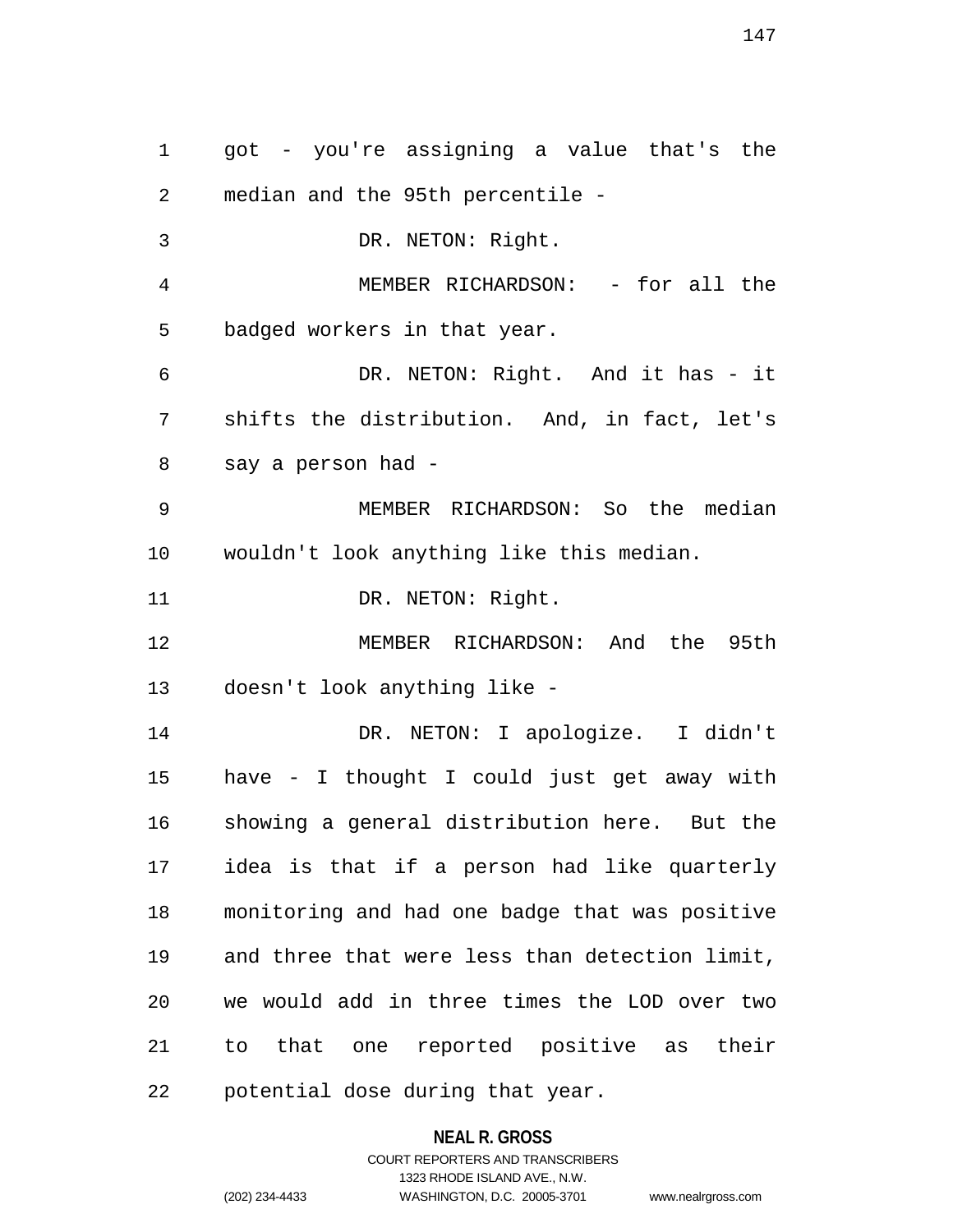1 So, yes, I apologize for having a 2 somewhat incomplete picture here.

3 MEMBER RICHARDSON: I mean, I'm 4 still trying - it's like a different approach 5 to doing this and it's - I haven't thought 6 about it, but it's different than how we've 7 used coworker data at Savannah River and Oak 8 Ridge and other places where we've assigned 9 dosimeters to areas and the 95th percentile 10 then for people who are, let's say, reactor 11 operators would look very, very different than 12 this 95th percentile for everybody who's badge 13 monitored at the site.

14 DR. NETON: Right.

15 MEMBER RICHARDSON: I mean, it's 16 going to be orders of magnitude different. 17 And so, you know, I can see your argument for 18 that there was a difficulty early on in 19 constructing assignment of dosimeters, but it 20 has an impact for thinking about how 21 administrative practices play into the 22 assignment of low doses, what the median

#### **NEAL R. GROSS**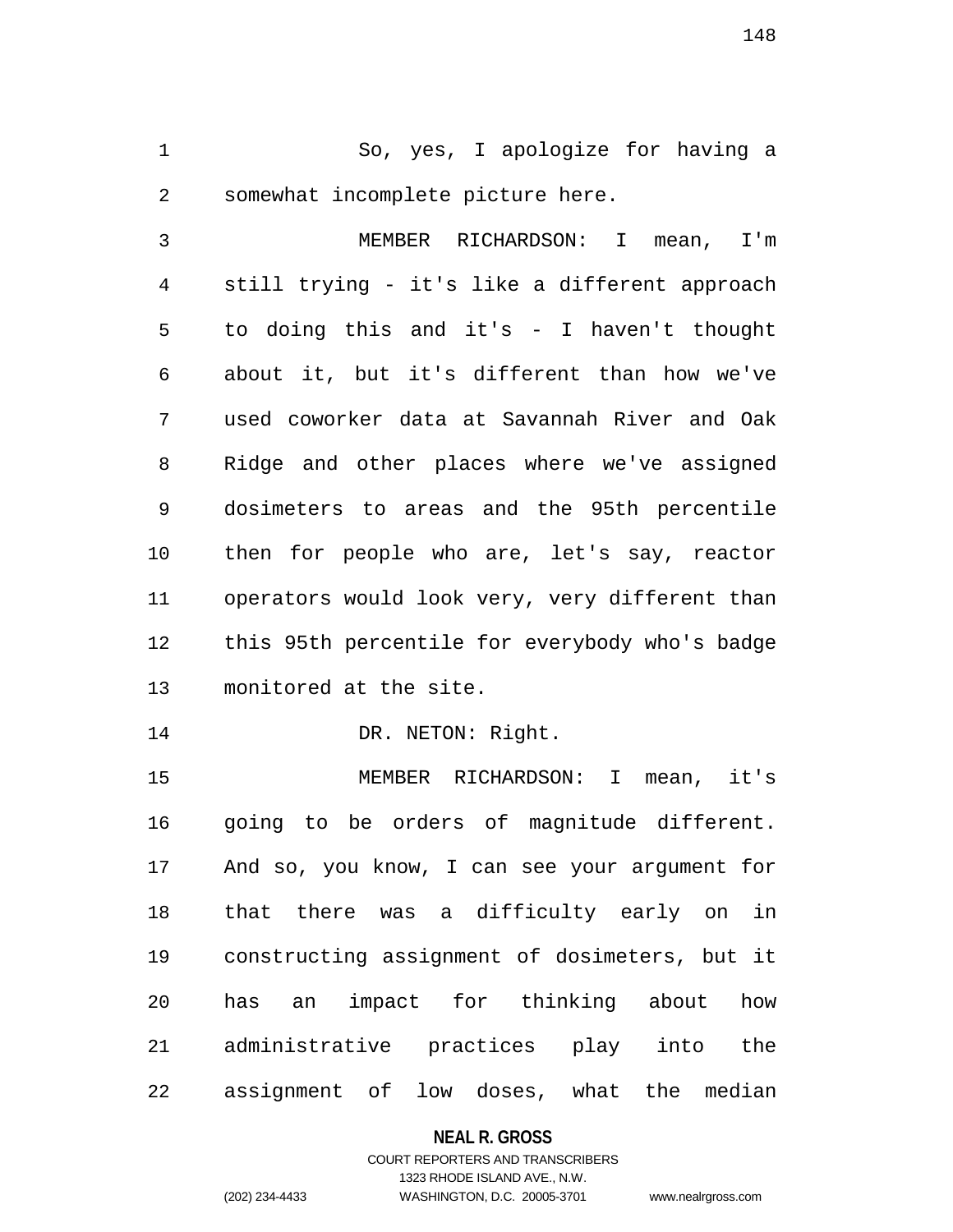1 means.

| $\overline{2}$ | DR. NETON: Right.                              |
|----------------|------------------------------------------------|
| 3              | MEMBER RICHARDSON: I don't -                   |
| 4              | DR. NETON: Yes, there's a lot to               |
| 5              | it that we probably can't get into in this     |
| 6              | brief discussion. But Dr. Melius did point     |
| 7              | out that this seems to be - has been raised in |
| 8              | the Quality of Science review, which I'm sure  |
| 9              | we'll be taking up in some detail.             |
| 10             | CHAIRMAN MELIUS: Which is also, I              |
| 11             | think, at least glancing at it, sort of an     |
| 12             | epidemiological approach, I would say, which   |
| 13             | would look a little bit different.             |
| 14             | And what I'm going to suggest, we              |
| 15             | have an SEC scheduled with the petitioners on  |
| 16             | the line. So we need to break off this         |
| 17             | discussion.                                    |
| 18             | We will come back probably at our              |
| 19             | next Board work session. So around             |
| 20             | immediately following our discussion on Dow    |
| 21             | we'll have Jim sort of finish up the second    |
| 22             | part of the presentation on OTIB-70.           |

**NEAL R. GROSS**

COURT REPORTERS AND TRANSCRIBERS 1323 RHODE ISLAND AVE., N.W. (202) 234-4433 WASHINGTON, D.C. 20005-3701 www.nealrgross.com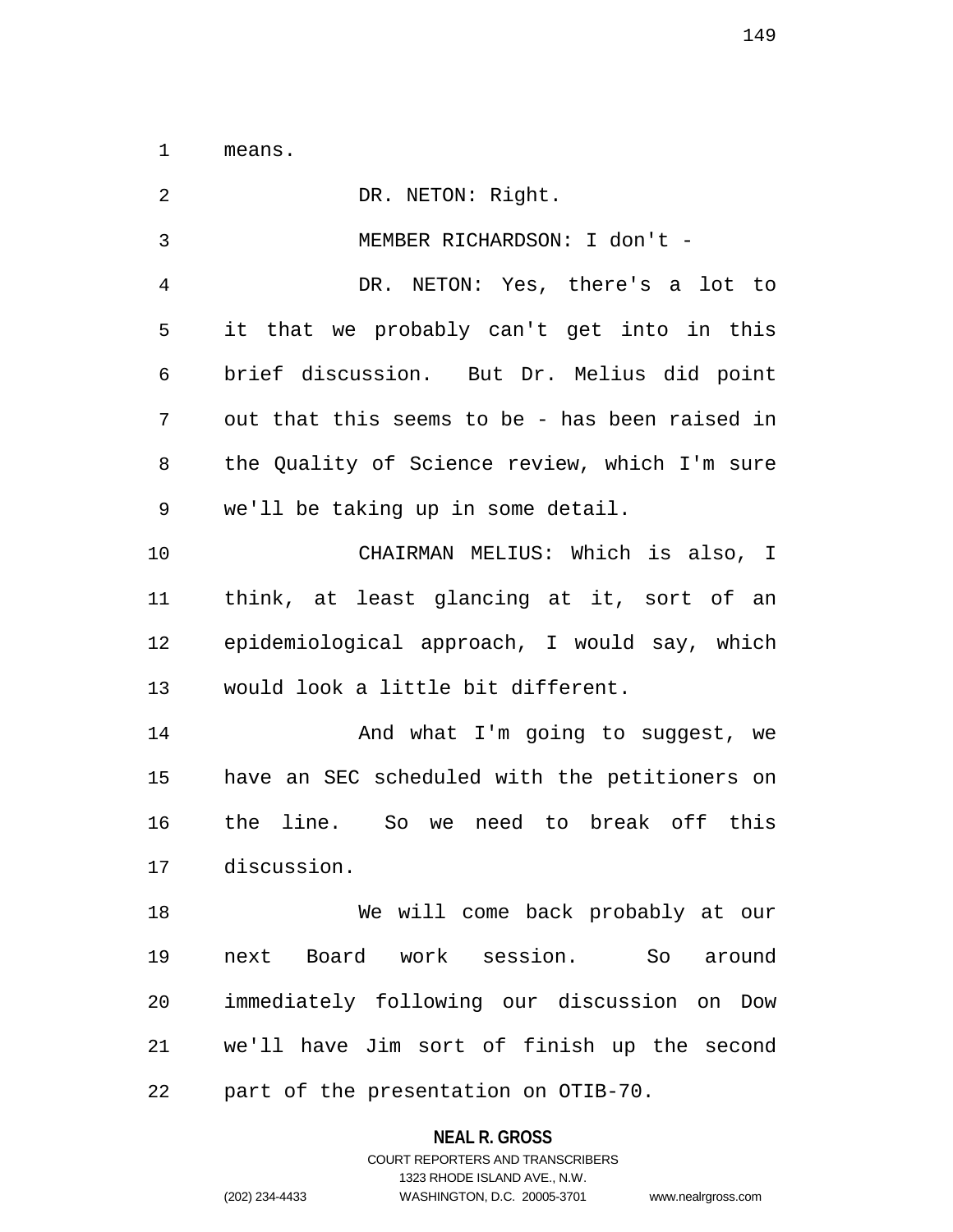1 DR. NETON: It might be better if I 2 do the discussion before the Dow because Dow 3 was one of my examples for developing these 4 distributions, but it's your call.

5 CHAIRMAN MELIUS: Yes, maybe we can 6 do that as a lead-in into Dow, and then we'll 7 hold some questions until a little bit later 8 so that we don't - because there are some 9 scheduling issues with some of the people, but 10 that would make sense.

11 **And then on the coworker issue, I** 12 think we'll schedule some time for further 13 discussion on the next Board meeting. I think 14 a number of Board Members have concerns about 15 this and those issues, and I think we really 16 need to spend some more time talking about 17 this because it affects a large number of 18 sites, large parts of the program. So I think 19 it's worth our while to spend time.

20 Our next issue is the Chapman 21 Valve SEC Petition, and I'm not exactly sure 22 how we're going to start this. John, are you

**NEAL R. GROSS**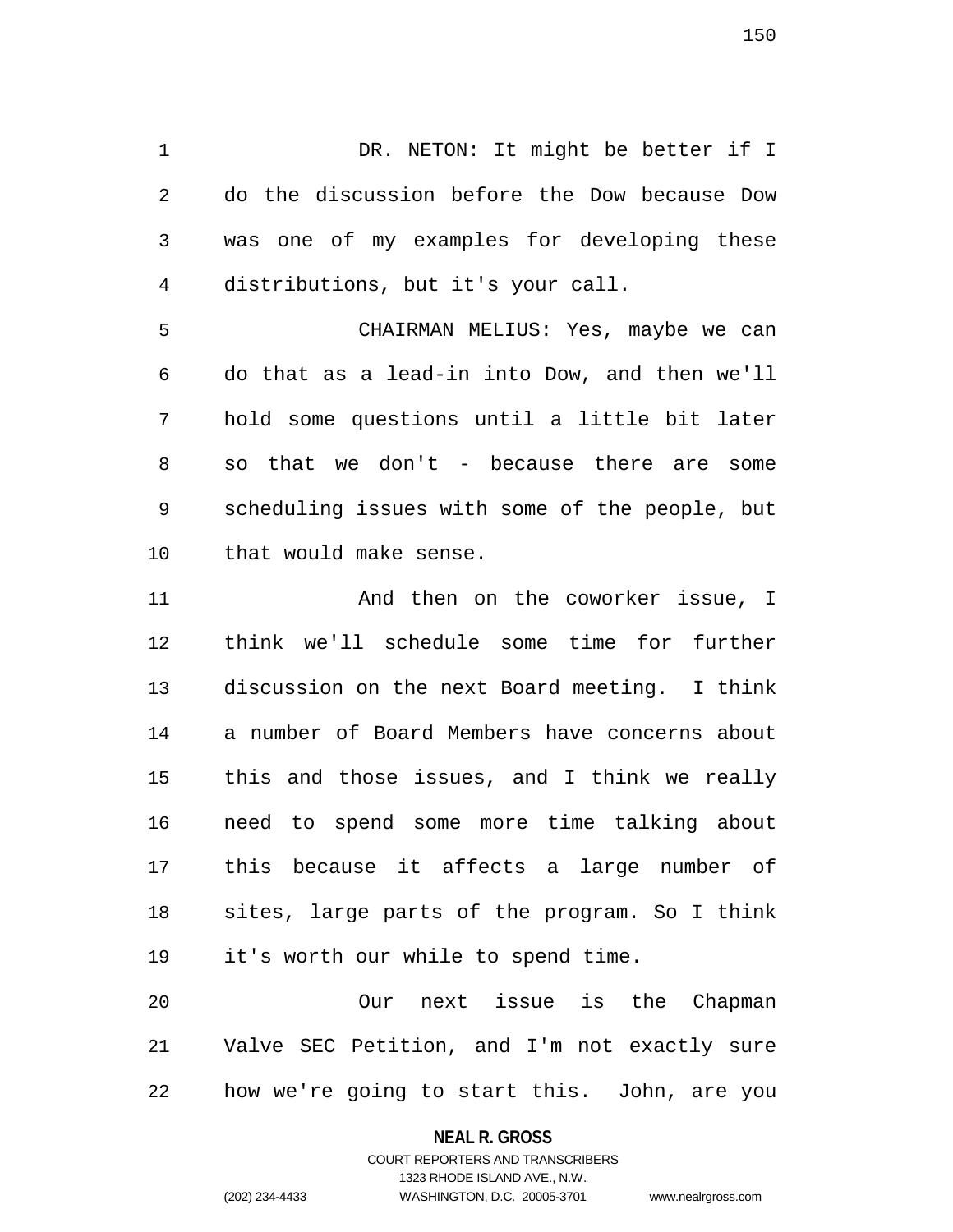1 going to have a few words to say or -

2 MEMBER POSTON: Yes, I can. 3 CHAIRMAN MELIUS: Okay. I didn't 4 know if you were expecting that. I was trying 5 to -

6 MEMBER POSTON: Well, I'll try to 7 keep it short. The Working Group met by 8 telephone on February the 9th. And the Group 9 was composed of Dr. Roessler, Mr. Gibson, and 10 Mr. Clawson. Mark Griffon was not available, 11 and Brad is the alternate. So he was there.

12 Our purpose was to review or hear 13 about the success or lack thereof of data 14 recovery which was carried out in December of 15 2010. There were actually a couple of efforts 16 where a number of boxes of data or information 17 was discovered, and it had to be reviewed. 18 Mark Rolfes reported on what had been found, 19 which basically was not much that would help 20 us resolve the issue.

21 So one piece of information I 22 think that was introduced was that there - at

### **NEAL R. GROSS**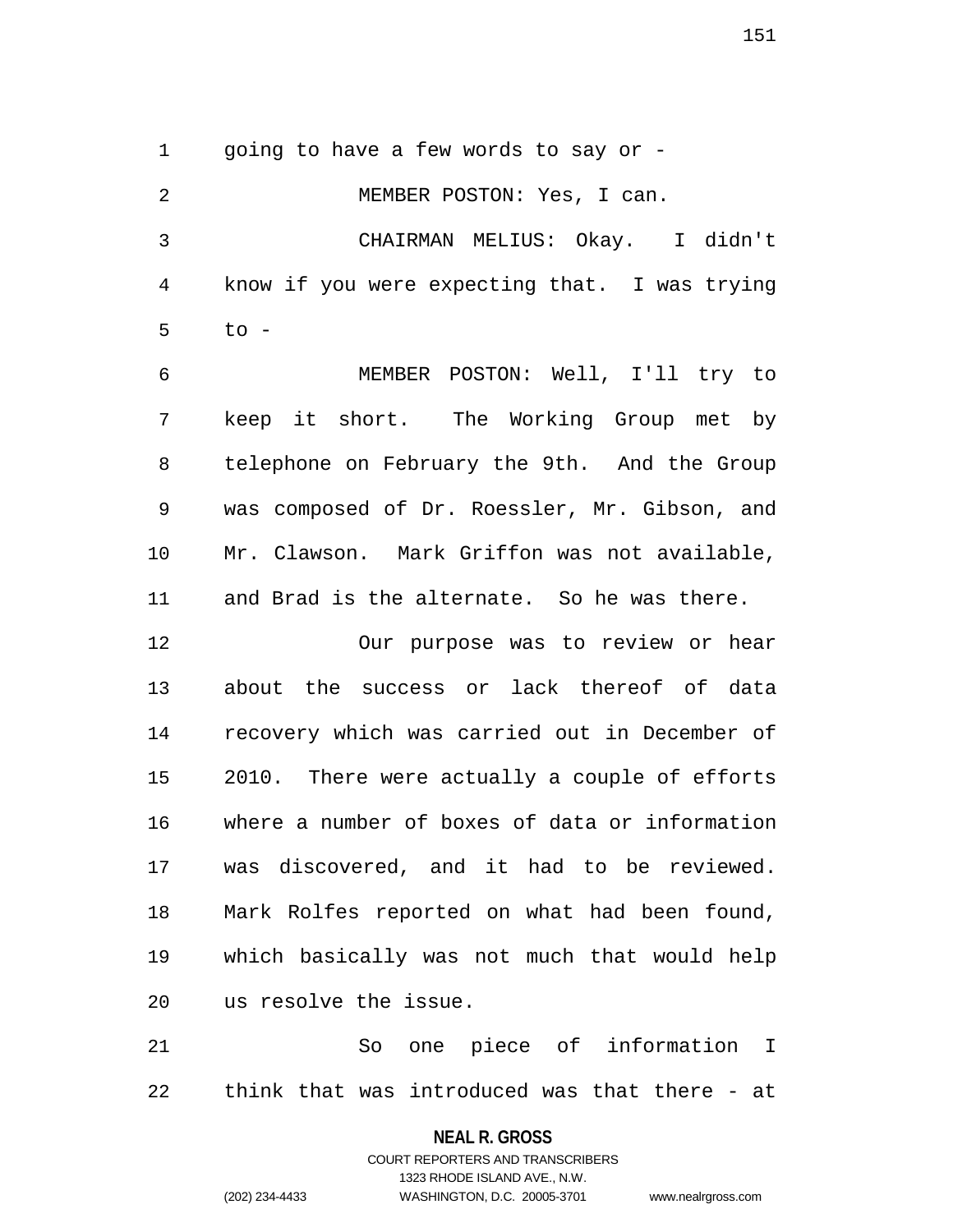1 the close-out of the Chapman Valve, there were 2 additional samples taken. The number - I'm 3 not sure. The number six or seven sticks in 4 my mind, but we can find it in the transcript 5 if anybody wants to know the exact number.

6 But these were all analyzed by 7 alpha spectrometry, which is the best method. 8 And they were all consistent with natural 9 uranium.

10 So here we have the same conundrum 11 that we have always; we have a series of 12 samples showing natural uranium, and one 13 showing what we believe is something on the 14 order of one to two percent enrichment, and we 15 still have no idea the origin of that sample.

16 So my approach was to let everyone 17 state their opinions and so forth and have 18 sort of a discussion, and we may want to have 19 them restate their positions rather than me 20 try to summarize it. But basically after 21 having a discussion, we turned out to be 22 essentially a hung jury, so to speak.

#### **NEAL R. GROSS**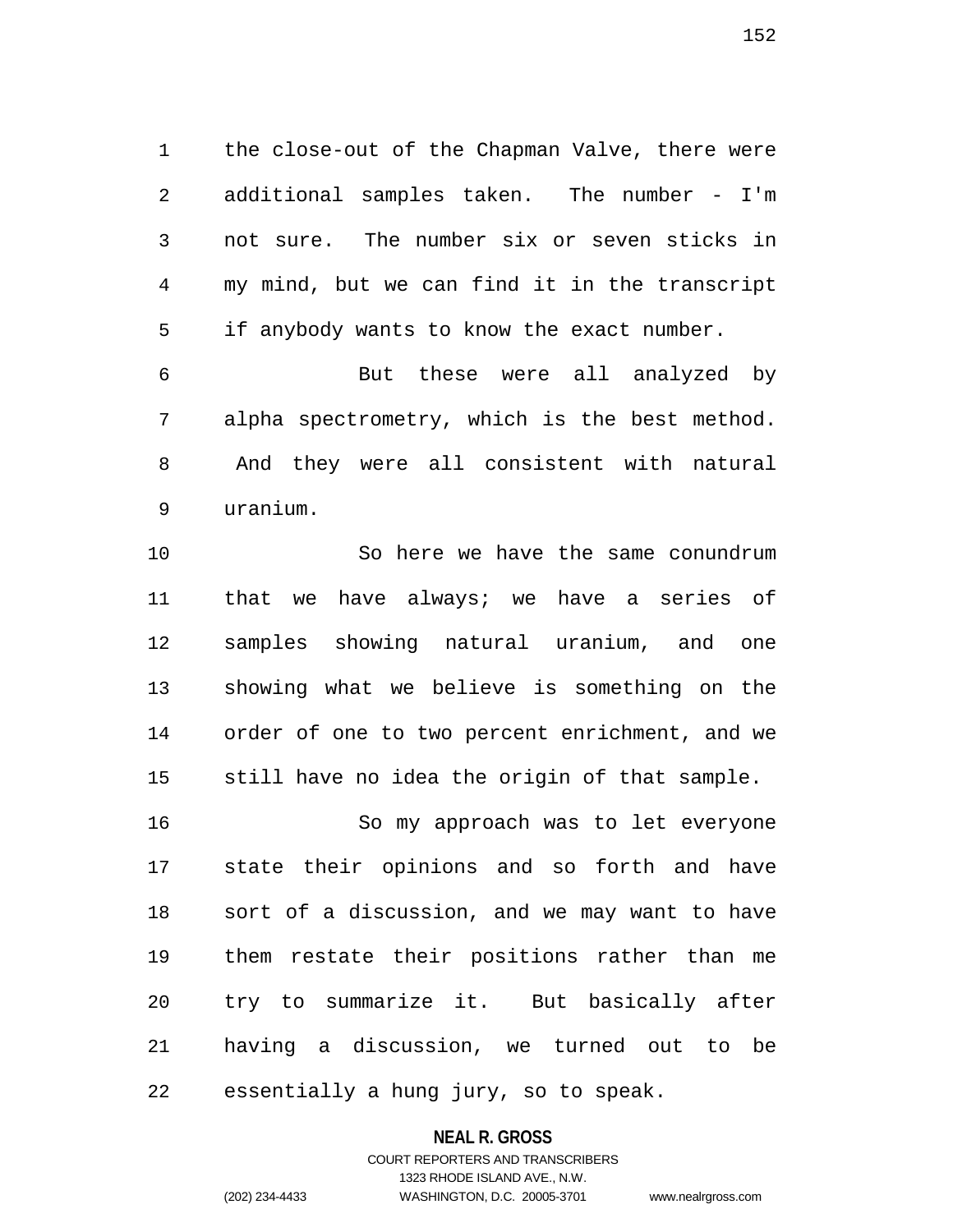1 We had two people on the Committee 2 who were in favor of granting the SEC and two 3 people on the Committee who thought that we 4 should take NIOSH's recommendation that they 5 can reconstruct doses. So after some 6 discussion, it was decided by the Work Group 7 that we would bring it to the Board 8 essentially as I have stated it. And so that 9 concludes my report. 10 CHAIRMAN MELIUS: Okay. The Board 11 thanks you. Did anybody have suggestions for 12 further - the need for further information or 13 suggestion - I shouldn't say "the need."

14 We obviously need more - would be 15 nice to have more information, but suggestions 16 for where there might be additional 17 information, or has that been exhausted, I 18 guess -

19 MEMBER POSTON: Well, I think the 20 general consensus was that we had exhausted 21 all avenues. Some of the boxes that were 22 reviewed that had "Chapman Valve" on it,

#### **NEAL R. GROSS**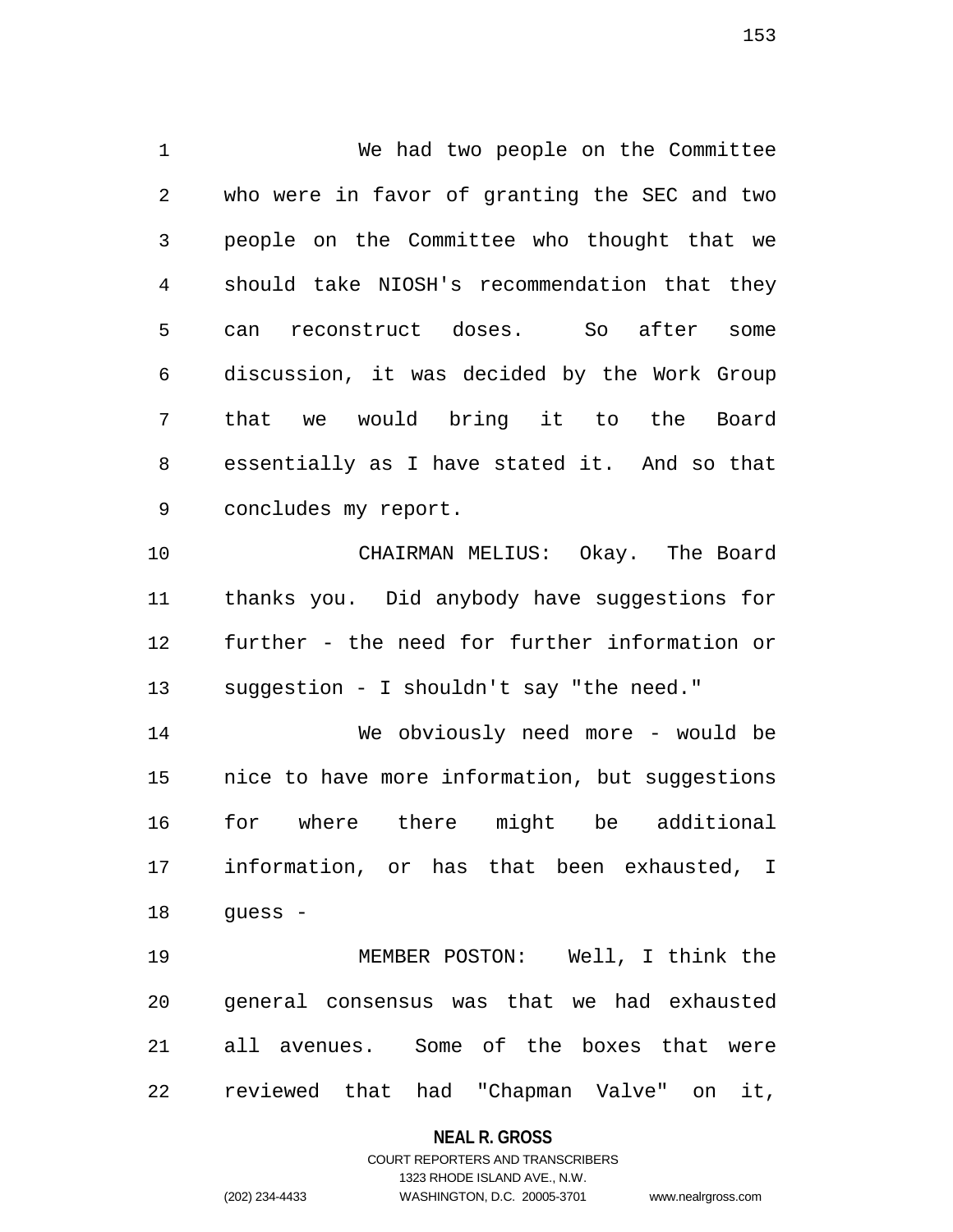1 basically had nothing that was helpful.

2 I might point out, and I was 3 remiss in not doing so, they're in your folder 4 for this meeting. There are six pieces of 5 documents. There's a transcript from previous 6 meetings. There's also data samples and so 7 forth that were obtained by NIOSH when they 8 were in their data gathering.

9 But, again, if you review those, 10 there's very - well, there's essentially no 11 information that would help us. And so I 12 think the general consensus of everybody on 13 the Committee, including the folks from NIOSH 14 - I won't speak for SC&A, but I think they 15 would agree we basically have exhausted all 16 avenues.

17 CHAIRMAN MELIUS: Okay. Thank you. 18 NIOSH, Stu, do you have anything to add or - 19 MR. HINNEFELD: I don't think I 20 have anything particularly relevant to add. 21 Some of this latest data search, we searched 22 on - based on some key words that we thought

#### **NEAL R. GROSS**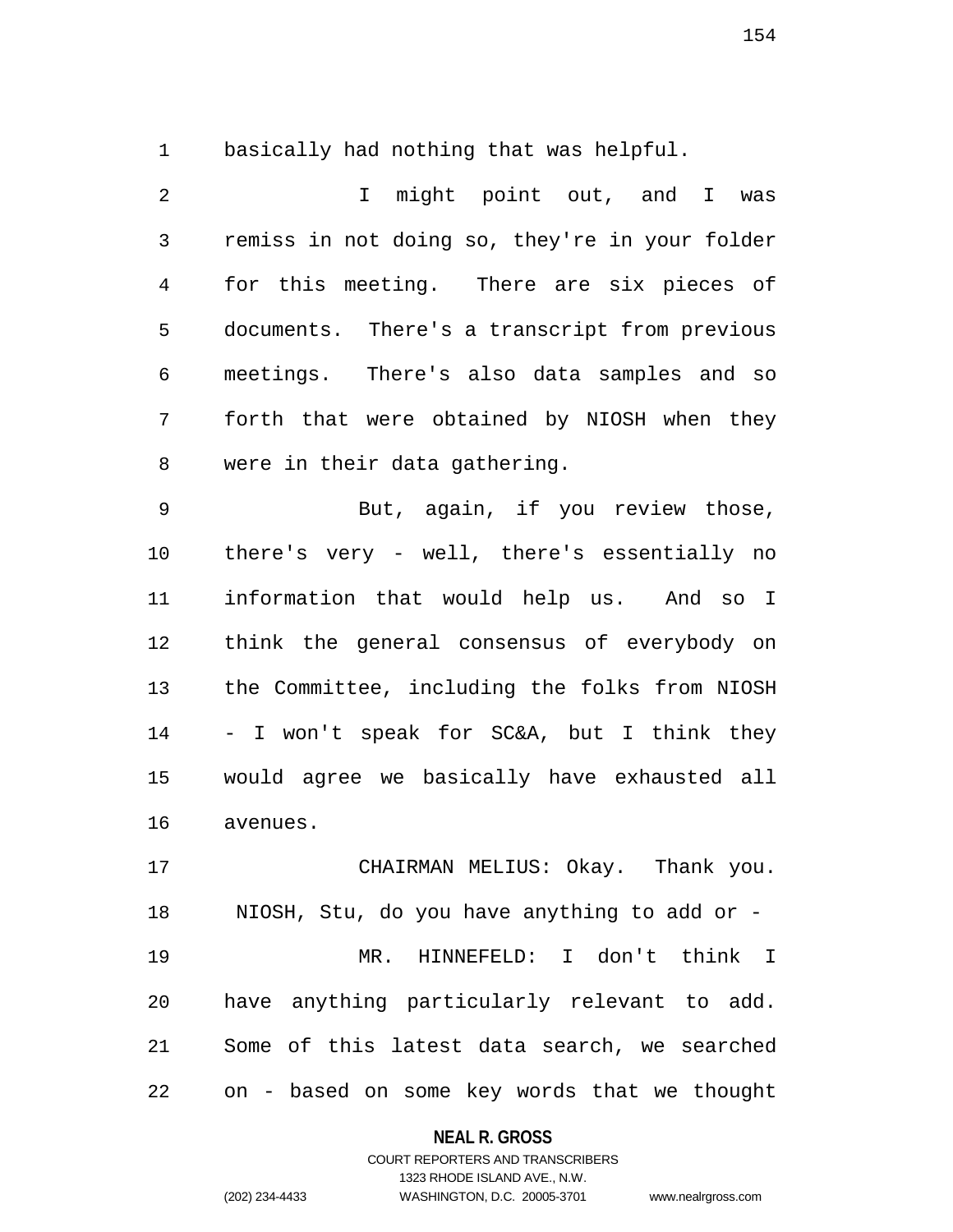1 might lead to Chapman Valve, and they didn't. 2 So we just - that was that records 3 collection at Oak Ridge that we were - the 4 last one we looked at. We just didn't find 5 anything down there that was helpful.

6 CHAIRMAN MELIUS: So NIOSH's 7 recommendation would be that this - what is 8 your conclusion on this mystery sample, 9 whatever you want to call it?

10 MR. HINNEFELD: Well, we've not 11 really formed an opinion on the mystery 12 sample. Our presentation and our position so 13 far is that the work we know that was done for 14 AEC at Chapman was the machining of natural 15 uranium rods for loading of a reactor at 16 Brookhaven National Laboratory.

17 That's what we know happened 18 there. So based on that we really can't - we 19 choose not to offer, you know, speculation 20 about the one sample.

21 CHAIRMAN MELIUS: Okay.

22 MR. HINNEFELD: But of the work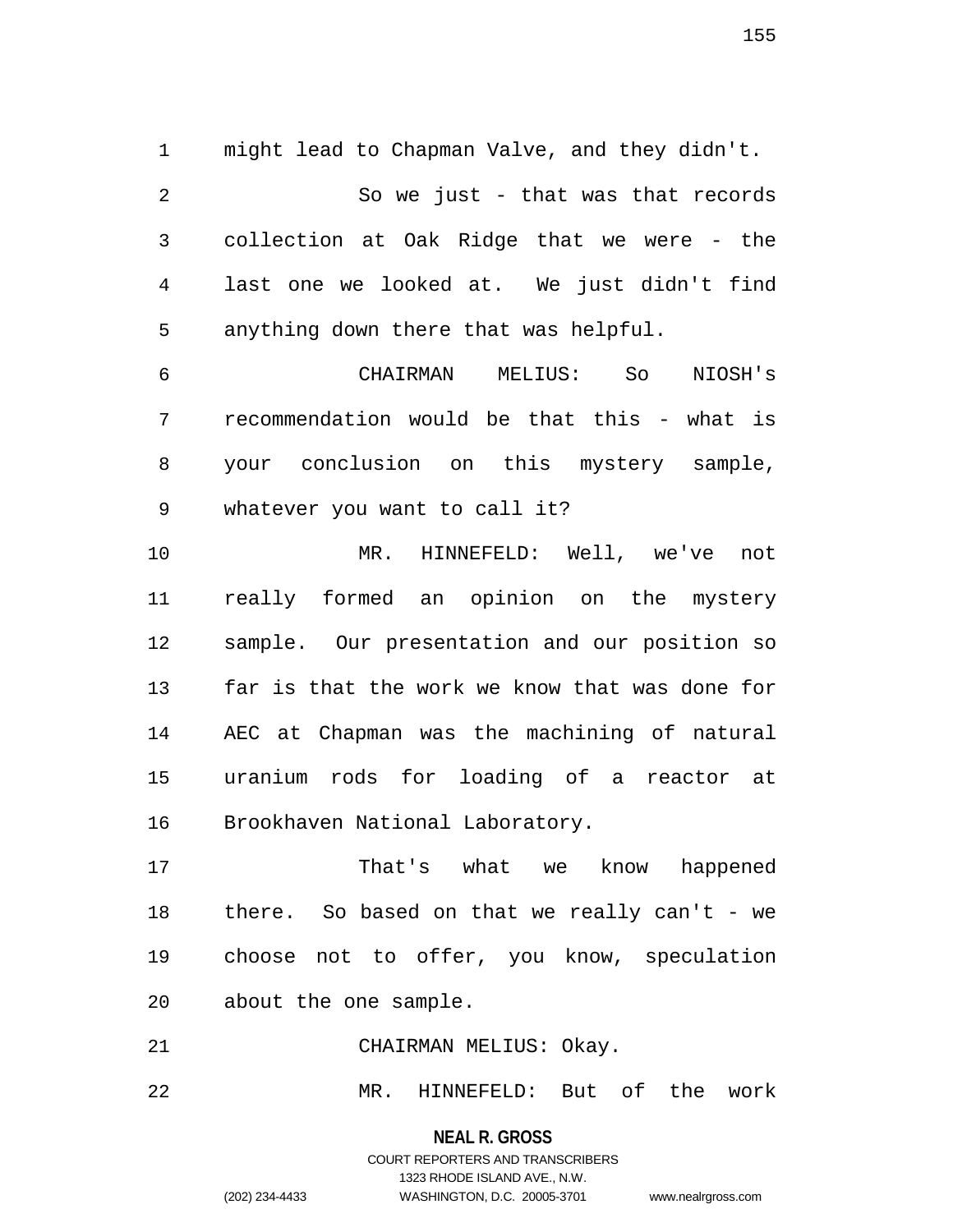1 that we know happened, we're pretty confident 2 that was natural uranium, and we have 3 information that will allow us to generate 4 dose reconstruction.

5 CHAIRMAN MELIUS: John, if you want  $6$  to -

7 MEMBER POSTON: When we interviewed 8 the folks at Chapman Valve, and I think Arjun 9 and John can speak to this if they want, we 10 were told that there were some manifolds that 11 came into Chapman Valve and were offloaded and 12 taken to another facility.

13 When we did our data search, we 14 found no data that indicated there was ever 15 shipments in to Chapman Valve. Everything 16 that we found in the data set was all about 17 new valves being shipped out. So that's the 18 mystery.

19 We think that if this, you know, 20 the people were quite clear in their 21 remembrance of these manifolds. They 22 described them quite well and so forth. And

#### **NEAL R. GROSS**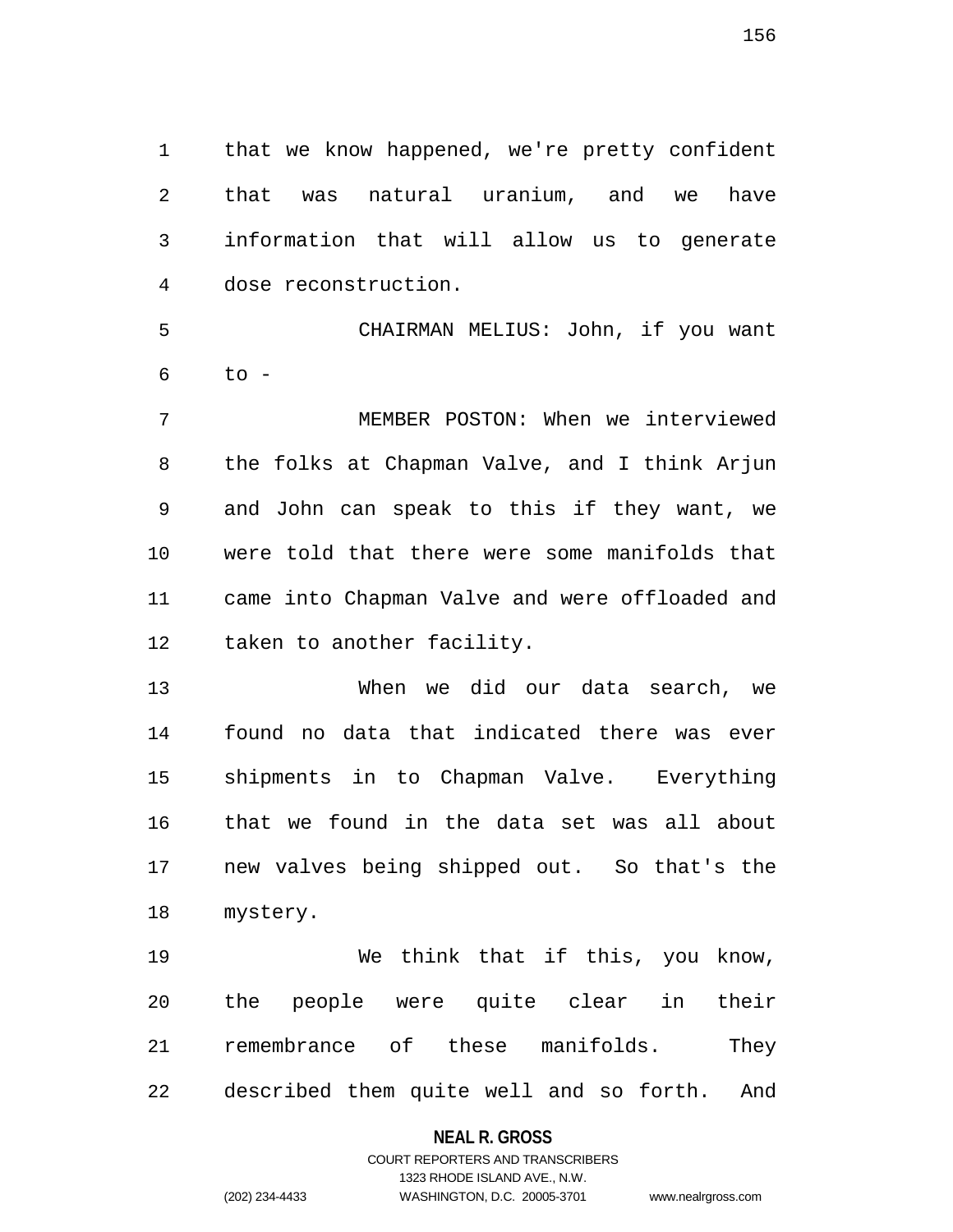1 we thought, well, maybe that's the source 2 because maybe it came from the thermal 3 diffusion plant or somewhere else in Oak Ridge 4 where you might have a low-enrichment 5 facility.

6 The Navy sort of, they were very 7 cooperative. But at the same time, they 8 pointed out that they weren't interested in 9 low-enriched uranium. So they gave us a lot 10 of help, but not anything that would allow us 11 to reach a conclusion.

12 CHAIRMAN MELIUS: I mean, I think 13 the - I don't know if SC&A, Arjun or John, you 14 have anything to add, want to add, but it's 15 sort of - then trying to get this - we have 16 this one sample. We got this information from 17 the people at the site.

18 Can someone refresh my memory? 19 Was the time frame for that within the - sort 20 of the current scope of where - the covered 21 period for the site?

22 MEMBER POSTON: It was in the - it

#### **NEAL R. GROSS**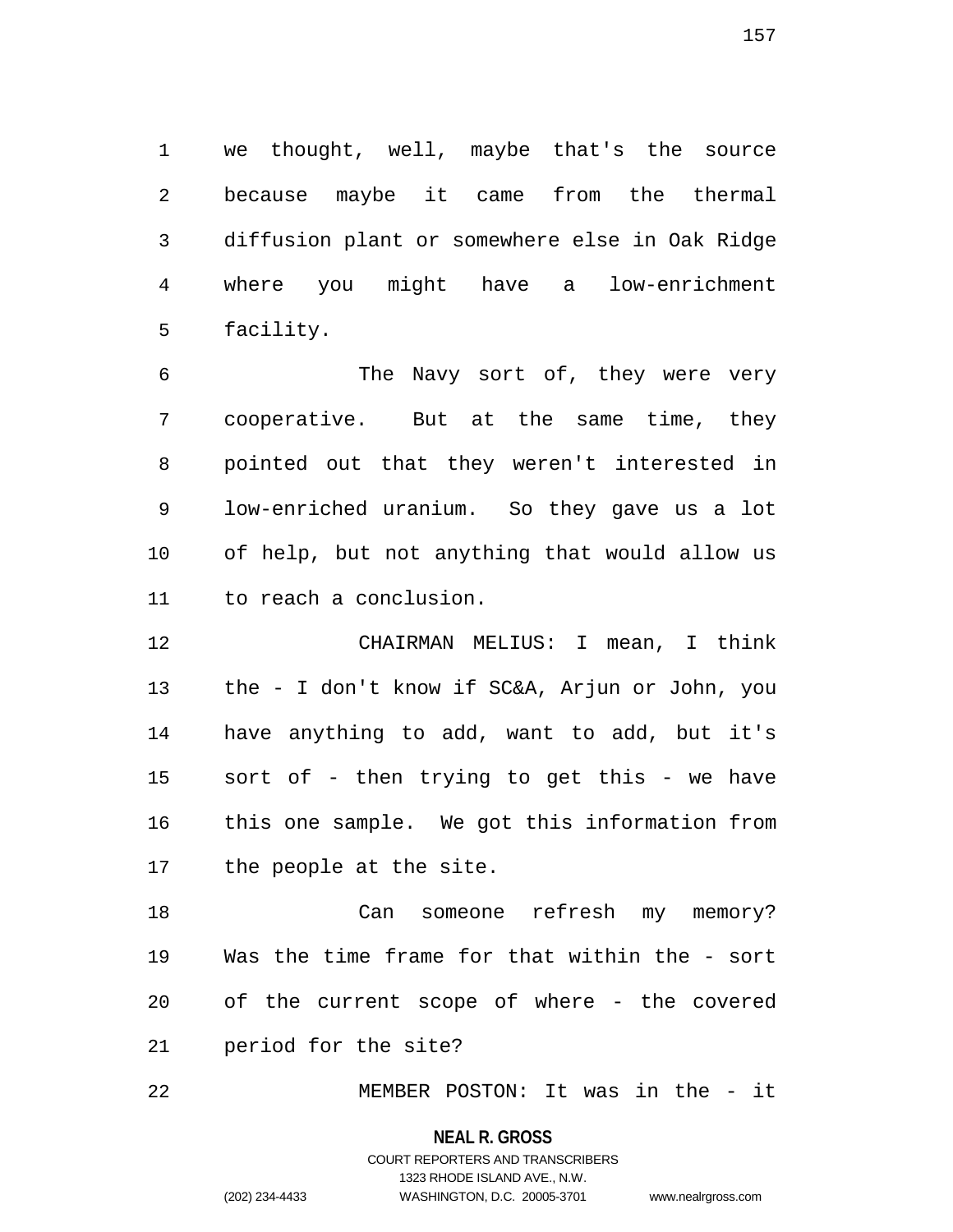1 was the FUSRAP sample that was taken many 2 years after, as I recall. 3 CHAIRMAN MELIUS: Right, right. 4 But I meant the recollection from the people 5 that - Arjun, do you? 6 DR. MAKHIJANI: Well, the one 7 worker who was very clear in her memory of, 8 you know, the returning manifolds and so on, 9 was also very clear that that work stopped 10 after - immediately after World War II. 11 So in the months that followed 12 certainly before - now this is from my memory, 13 which is not as good as hers. 14 (Laughter.) 15 DR. MAKHIJANI: But stopped by 16 January. Immediately after the war ended in 17 Japan, and certainly by January 1946. So it 18 doesn't overlap the period that Stu just 19 talked about. 20 MR. HINNEFELD: `48, `49. 21 CHAIRMAN MELIUS: So it does not. 22 Does not.

# **NEAL R. GROSS** COURT REPORTERS AND TRANSCRIBERS 1323 RHODE ISLAND AVE., N.W.

(202) 234-4433 WASHINGTON, D.C. 20005-3701 www.nealrgross.com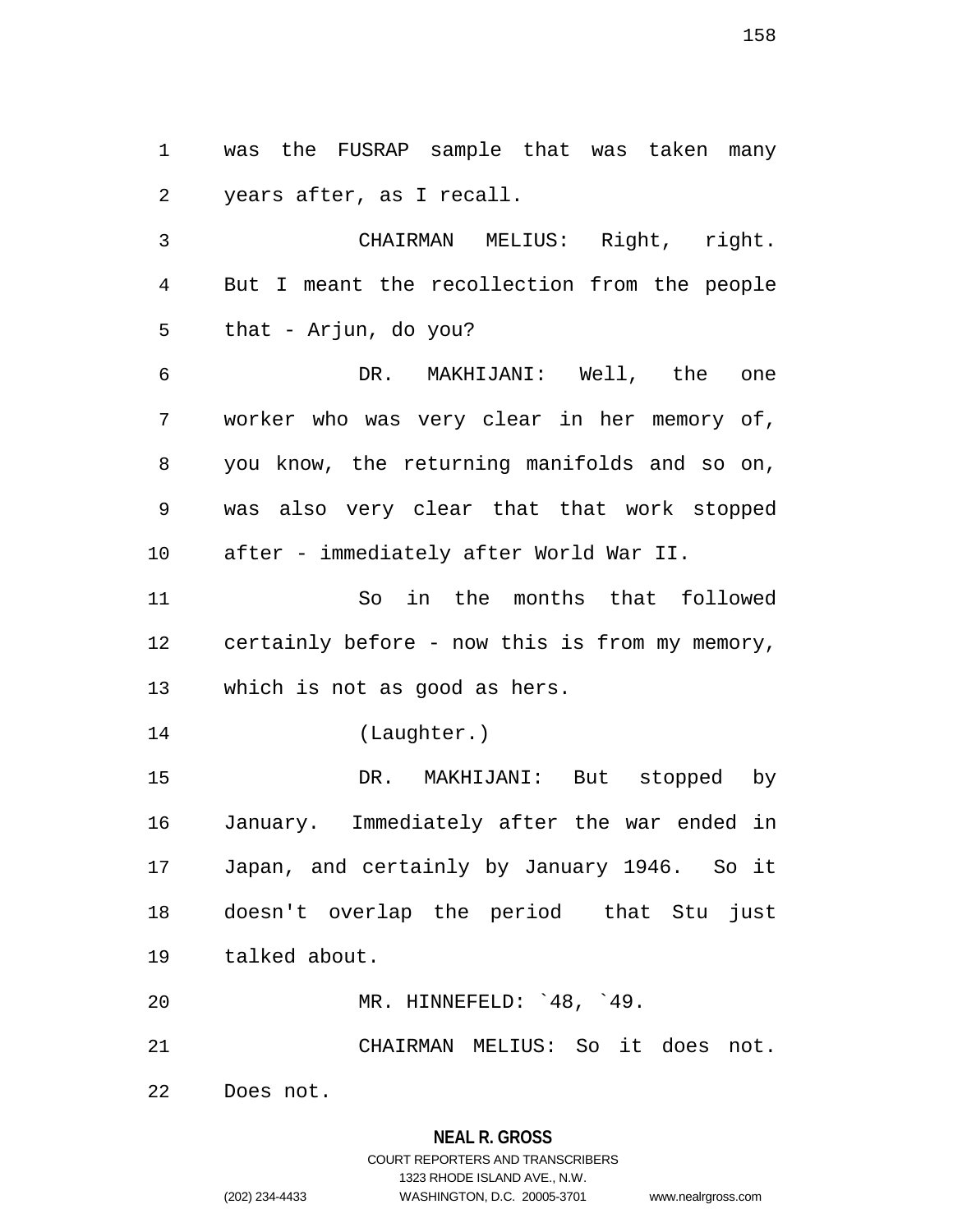1 DR. MAKHIJANI: It does not, no. 2 CHAIRMAN MELIUS: Yes. So, 3 hypothetically, if we wanted to base an SEC, 4 just again hypothetically, on that 5 information, it would not be during the 6 current covered period. I think that's a fair 7 statement to that.

8 And so if the sample that was 9 found, the slightly enriched uranium, if it 10 was related to that source, it would have most 11 likely come before the covered period. I'm 12 just trying to frame this in terms of an SEC 13 decision/recommendation that we have.

14 DR. MAKHIJANI: Yes, that's clear, 15 but we, you know, we have no knowledge of 16 where that sample came from, as Dr. Poston has 17 just said. But if it is connected to the 18 manifold, then it would have been before. 19 Exactly right.

20 CHAIRMAN MELIUS: Right, right. 21 Yes, and our other hypothesis was it was 22 connected to the Navy. And I think that's

**NEAL R. GROSS**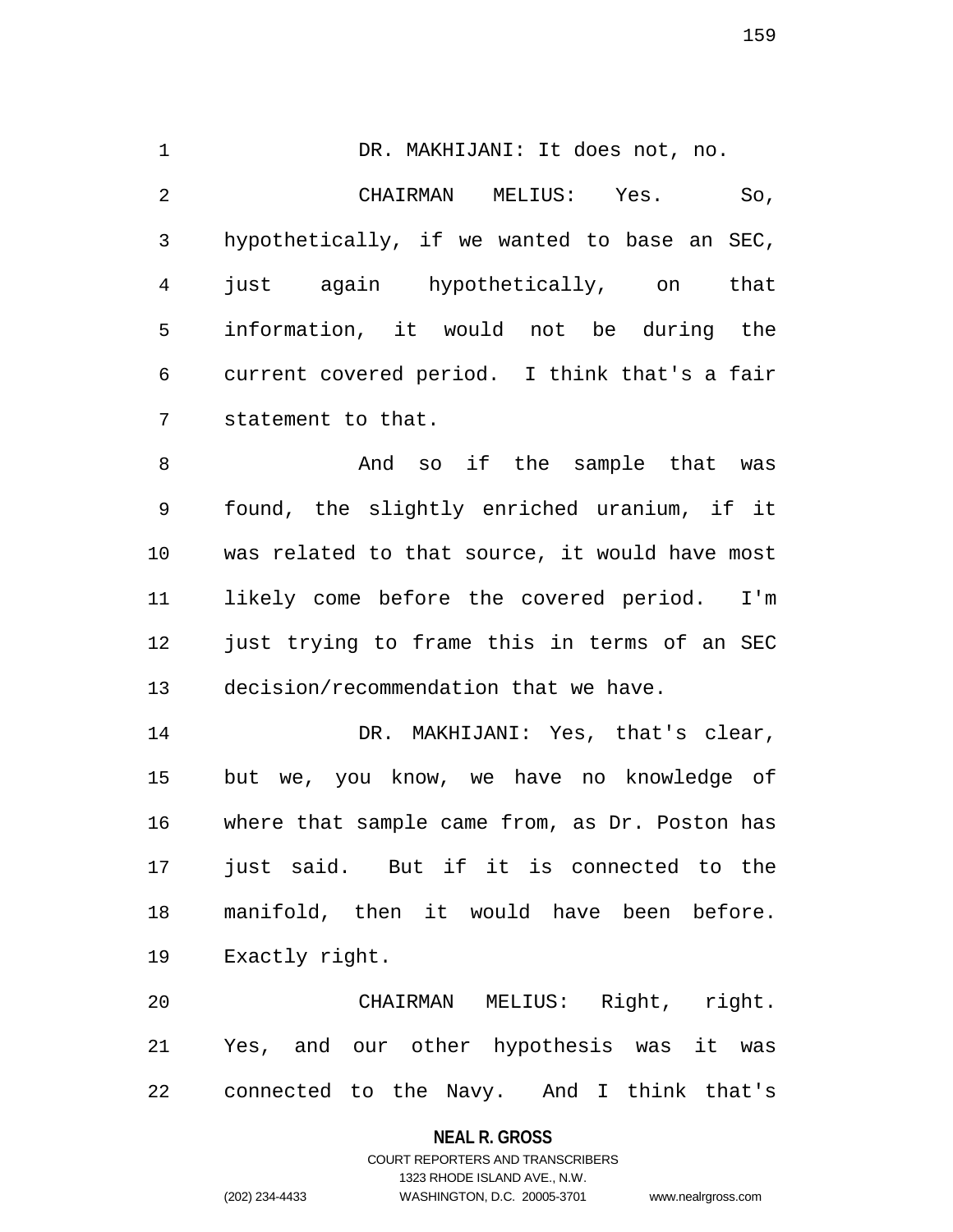1 been at least largely ruled out from their 2 information and so forth.

3 And, you know, I guess the third 4 possibility, it comes from some other, you 5 know, AEC or other process at that site that 6 we're just not aware of and there's no 7 records. And nobody, at least in the 8 information we have, no one has reported 9 anything to us that would account for that. 10 **Is that a fair statement?** 11 MEMBER POSTON: Jim did due 12 diligence by talking to the folks at Oak Ridge

13 about the sample. And they, as I recall, were 14 adamant that the result, which was a one or 15 two percent enrichment, was correct.

16 CHAIRMAN MELIUS: Yes.

17 MEMBER POSTON: Is that summary -

18 DR. NETON: I would say "adamant" 19 might be a little strong, but they certainly 20 did believe that the number was valid.

21 CHAIRMAN MELIUS: Yes, because 22 originally we had concerns about the validity

> **NEAL R. GROSS** COURT REPORTERS AND TRANSCRIBERS

> > 1323 RHODE ISLAND AVE., N.W.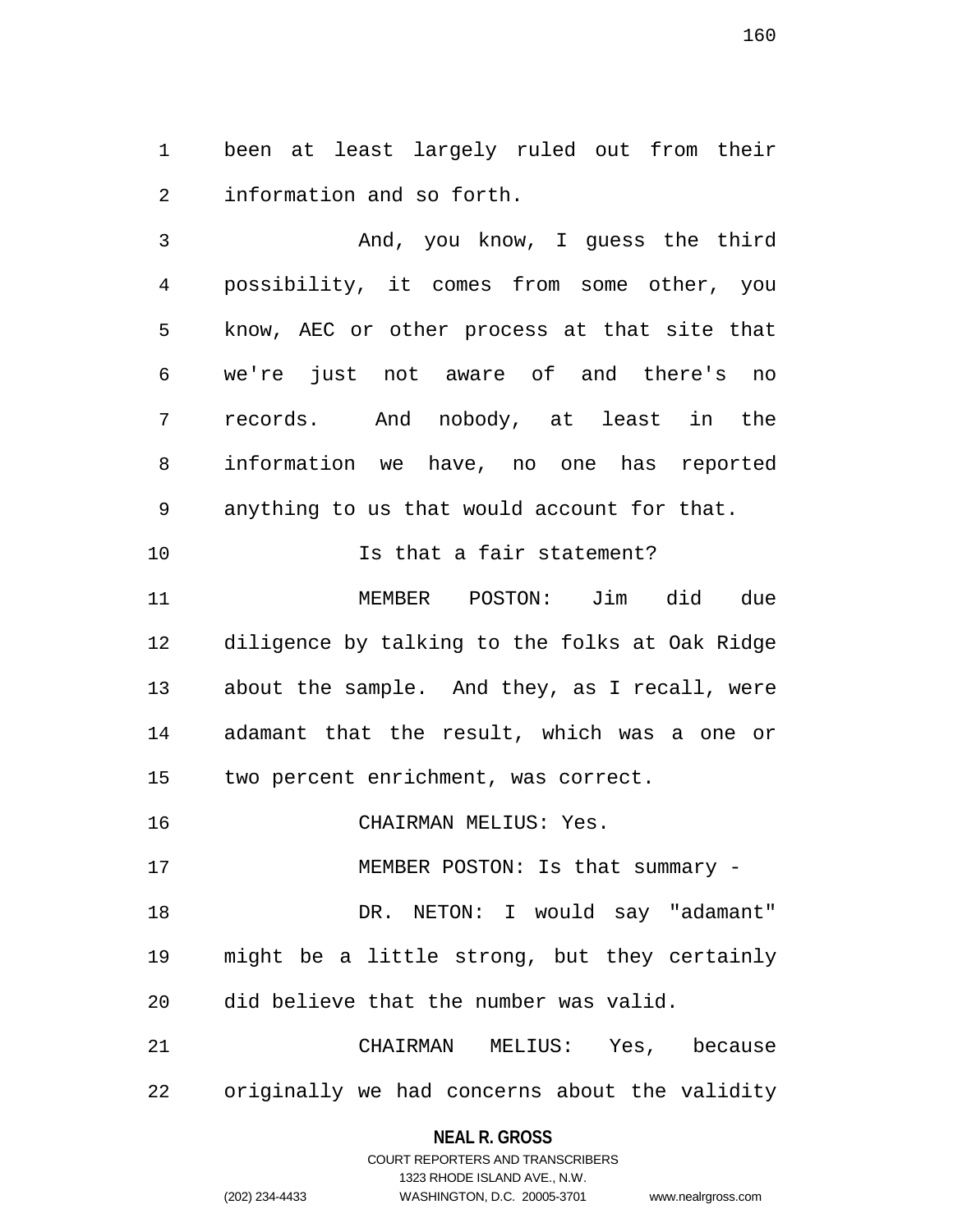1 and -

| $\overline{2}$ | DR. NETON: Right. They still                    |
|----------------|-------------------------------------------------|
| 3              | couldn't establish what technique was used      |
| 4              | whether it was alpha spec or mass spectrometry  |
| 5              | or even gamma spec. But, in general, they       |
| 6              | felt that during that time period it would      |
| 7              | have been either alpha spec or mass             |
| 8              | spectrometry, which would have been adequate    |
| 9              | to establish that degree of enrichment.         |
| 10             | CHAIRMAN MELIUS: Paul, then Gen.                |
| 11             | MEMBER ZIEMER: Dr. Poston, can you              |
| 12             | remind us was that sample a soil sample or was  |
| 13             | it a smear sample or something else?            |
| 14             | MEMBER POSTON: My recollection is               |
| 15             | it was a soil sample taken at outside -         |
| 16             | MEMBER ZIEMER: By the loading                   |
| 17             | dock.                                           |
| 18             | MEMBER POSTON: - by the loading                 |
| 19             | dock.                                           |
| 20             | MR.<br>$\mathbf I$<br>just<br>HINNEFELD:<br>was |
| 21             | wondering if Mark Rolfes was on the phone.      |
| 22             | This is Stu.                                    |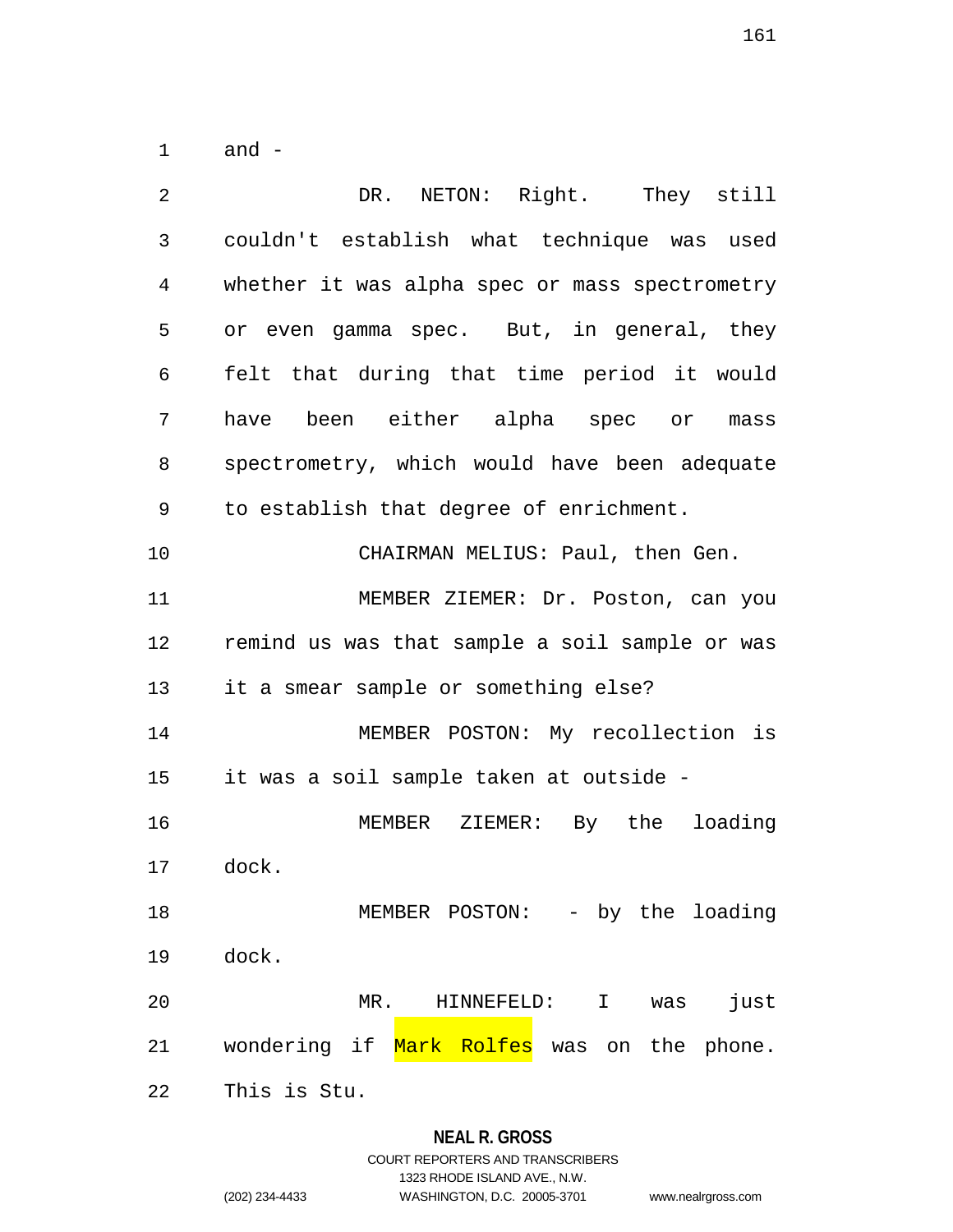1 MEMBER POSTON: Well, now I'm -2 MR. HINNEFELD: Okay. It was 3 either a soil sample - I was under the 4 impression it was a sweepings. It was a 5 sample of essentially floor sweepings from a 6 corner close to the door. That's my 7 understanding is it was floor sweepings. 8 MEMBER POSTON: We have a bunch of 9 understandings because Josie just said she 10 thought it was a smear. 11 DR. NETON: This is Jim Neton. I'm 12 pretty sure that this was inside the loading 13 dock, not outside. Just inside the loading 14 dock. 15 And it was - call it soil, call it 16 dirt, but there was some contamination that 17 they identified, I think, with a frisker on 18 the first basis. And then they sampled it 19 because the reading was a little bit higher 20 than normal. And it was a small amount of 21 dirt, soil, whatever you want to call it. 22 CHAIRMAN MELIUS: Paul, does that

> **NEAL R. GROSS** COURT REPORTERS AND TRANSCRIBERS

> > 1323 RHODE ISLAND AVE., N.W.

(202) 234-4433 WASHINGTON, D.C. 20005-3701 www.nealrgross.com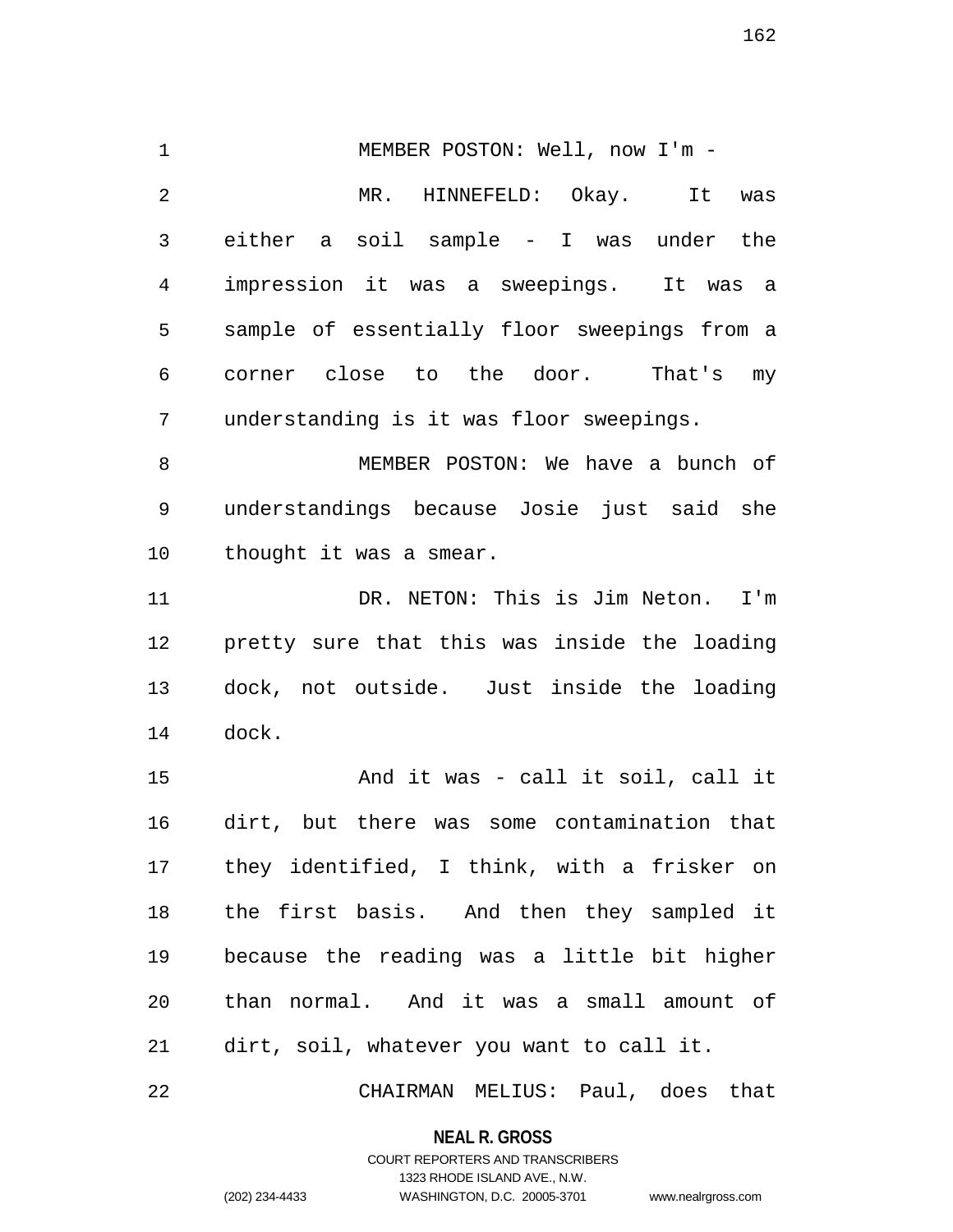1 help - do you have further questions?

2 MEMBER ZIEMER: No. I mean, you 3 know, we can make all kinds of speculations 4 because, you know, I don't think we can 5 necessarily assume it was from earlier work. 6 I don't think we can necessarily assume - one 7 could argue that, you know, a lot of these 8 FUSRAP people were doing stuff at a lot of 9 different sites. They may have cross-10 contaminated even. So you can think of all 11 kinds of scenarios.

12 The thing is, in my mind, that if 13 there was a prevalent amount of work with the 14 slightly enriched uranium going on there, to 15 find only a single sample during the cleanup 16 period seems to me to be a real stretch. That 17 takes more of a stretch than anything.

18 CHAIRMAN MELIUS: But we could also 19 speculate that the FUSRAP people were, you 20 know, a little sloppy. I mean, it's -

21 MEMBER ZIEMER: No, you'd have to 22 speculate that they were really good and they

#### **NEAL R. GROSS**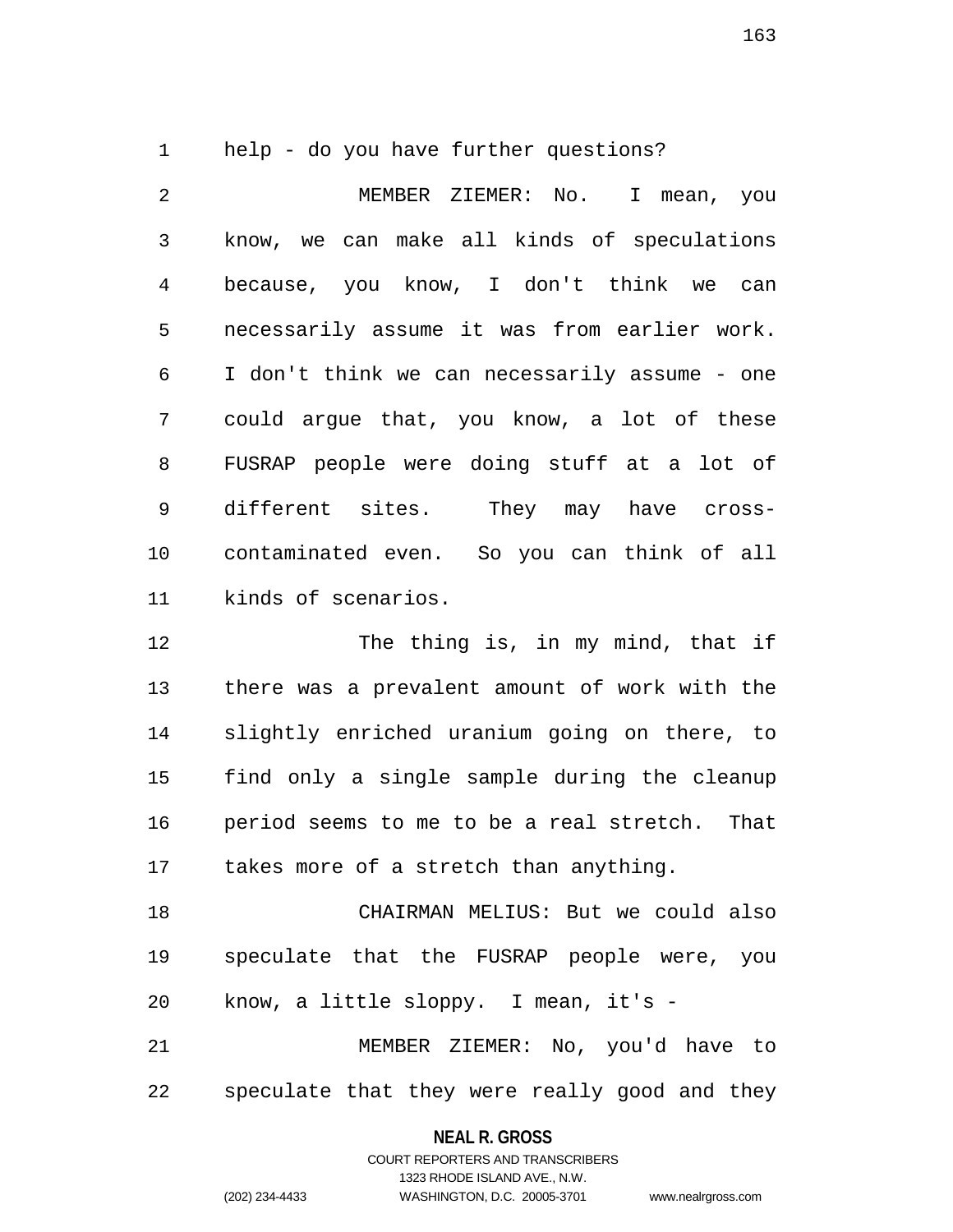1 cleaned up almost everything. And that's the 2 stretch.

3 CHAIRMAN MELIUS: Yes, I like that. 4 Okay. Either way, right?

5 Gen.

6 MEMBER ROESSLER: We're putting a 7 lot of emphasis on this sample, and I have to 8 comment again about I just think that there's 9 a high probability that the sample was 10 identified incorrectly. If the people at Oak 11 Ridge can't even remember what technique was 12 used, I don't know how they can say, yes, it 13 was right.

14 I've done a lot of sample 15 counting, and I can't say that I was always a 16 hundred percent accurate in identifying what 17 was in the sample. There are a lot of 18 confounding factors, and I question that that 19 was really slightly enriched uranium that they 20 identified in view of the fact that there's 21 nothing else that supports that anything like 22 that went on at the site, whatever the year

#### **NEAL R. GROSS**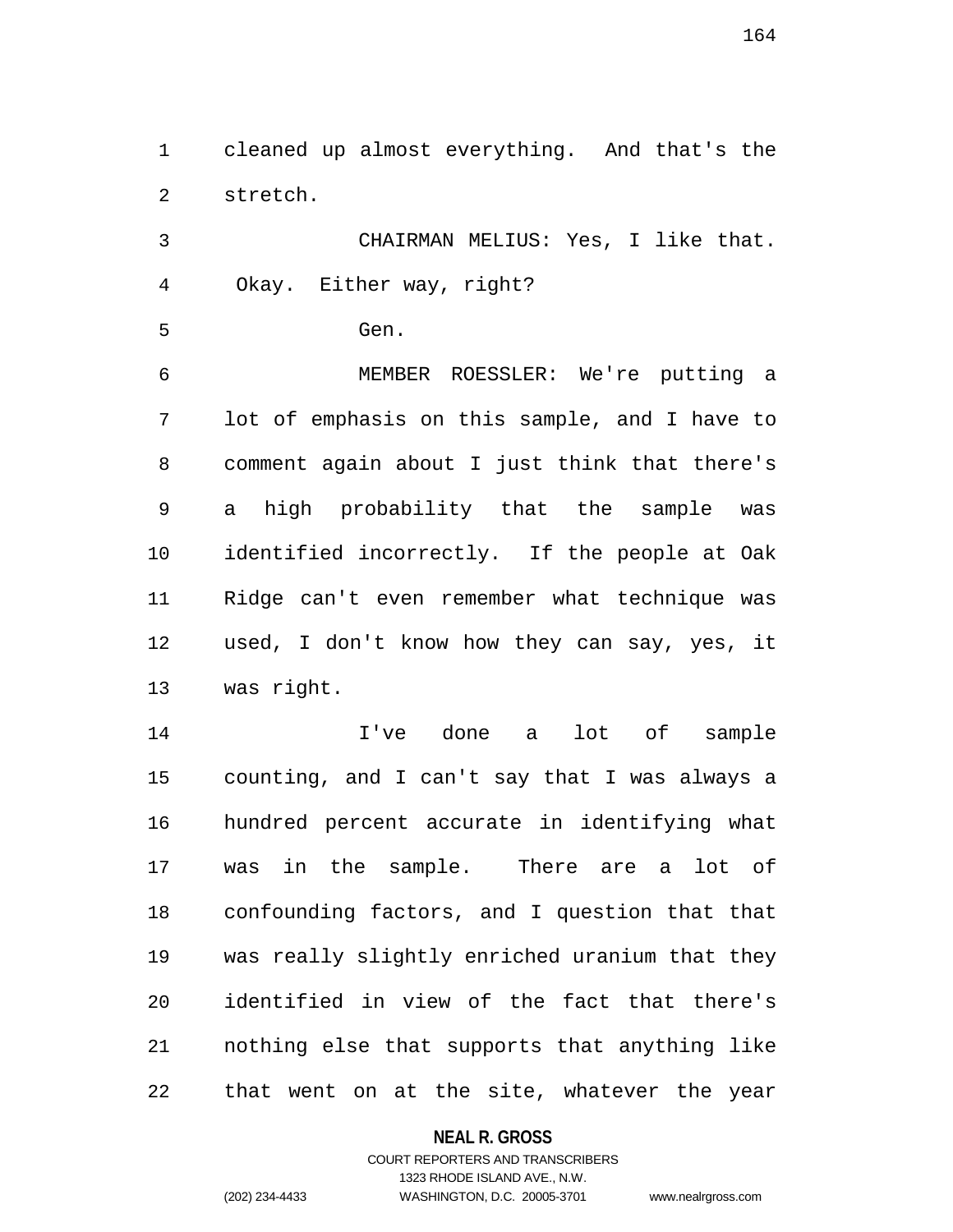1 might have been.

2 CHAIRMAN MELIUS: Any other - yes, 3 Brad. Sorry.

4 MEMBER CLAWSON: Now you're 5 starting to see what part of the issue is. 6 Everybody keeps calling up the one sample. 7 We've only had two samples until later on.

8 The other problem is is you have 9 people that were telling us of these manifolds 10 and stuff going on. Now basically in this 11 situation, I have to take that NIOSH, I have 12 to take that the FUSRAP people did these 13 samples correctly, or if the site did them 14 correctly, we have a sample that is odd to 15 this.

16 My issue, also, and I have to fall 17 back onto my background, is I have product 18 that comes into my facility that I do not own. 19 The only thing it shows up on is my 20 criticalities. That's it. And I own - I 21 don't own it. And once it leaves, there's no 22 history of it because it's not my material.

**NEAL R. GROSS**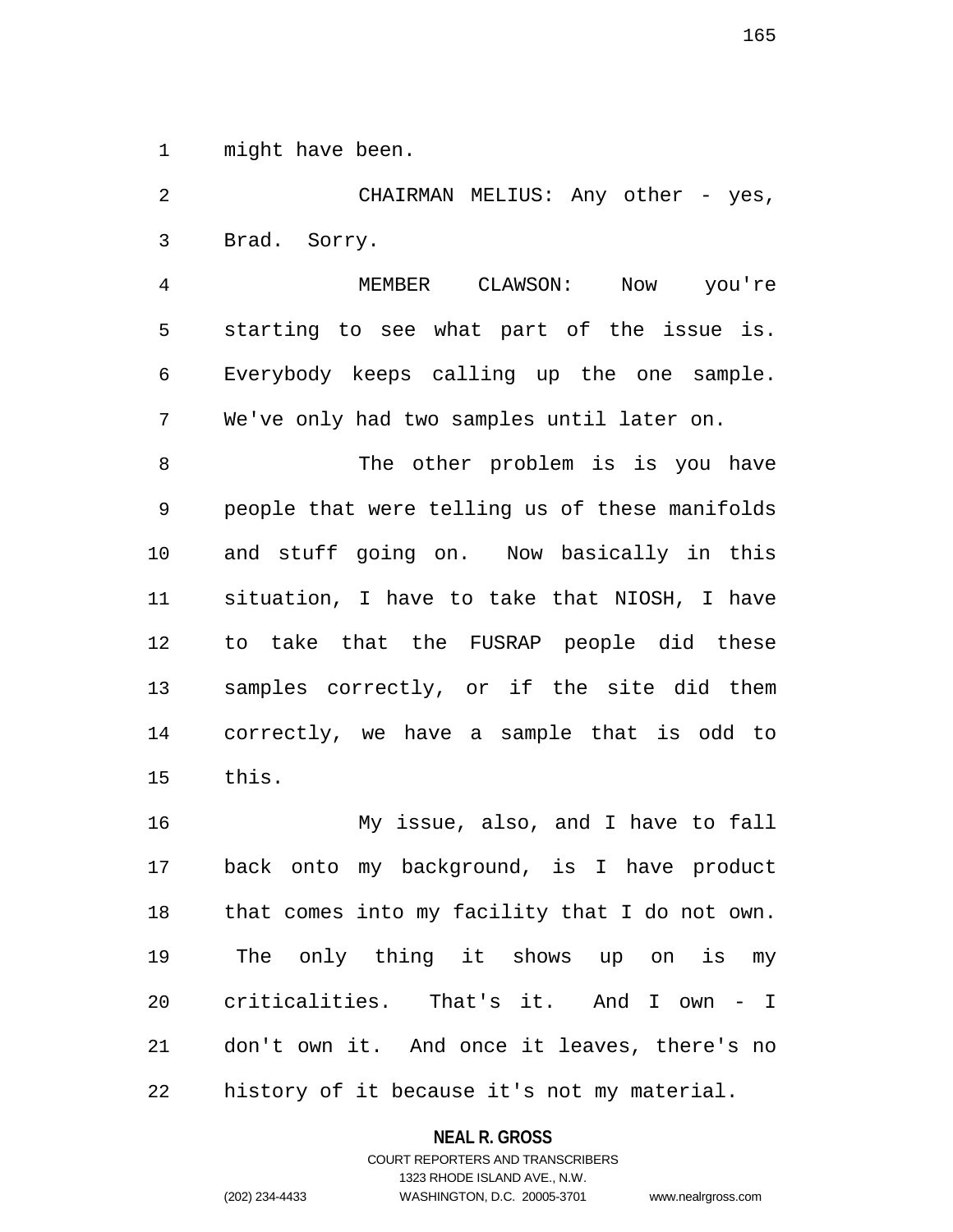1 Now we have people telling us of 2 these manifolds and so forth like that. 3 That's where part of this - that's where part 4 of the confusion comes into this, and it's a 5 difficult one.

6 CHAIRMAN MELIUS: I would just say 7 in response, Brad, that one can say that the 8 sample is credible, it's real, that the end 9 results are, that the recollection of the 10 people at the site is real.

11 But for us to grant an SEC, I 12 think there needs to be some connection to a 13 covered period and a process, you know, that's 14 recognized at that site, you know, time period 15 and, you know, at least the recollection we 16 have, the sample we just don't know. We don't 17 know when that originated.

18 The recollection of the people at 19 the site, which, again, sounds credible to me, 20 but was for an earlier time period before the 21 covered period. So it would really be a 22 question of, I think, trying to find

**NEAL R. GROSS**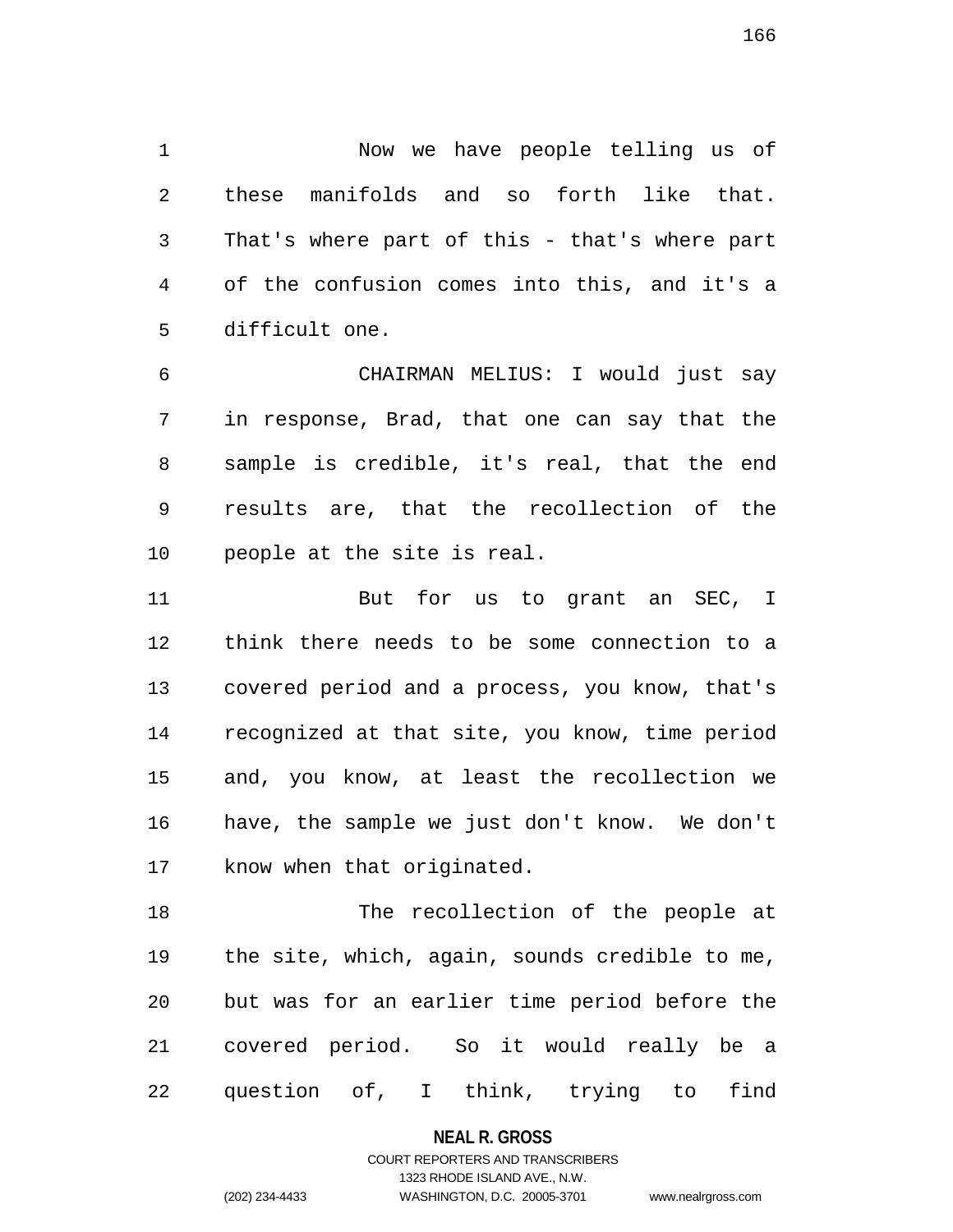1 information that would connect some sort of 2 activity, covered activity to that earlier 3 time period.

4 And I think that's what we're 5 missing. And we've been approaching it, you 6 know, both from trying to find more 7 information on what happened at the site, but 8 - both from, you know, in terms of AWE 9 activity as well as, you know, possible DoD 10 activity at the site. And I think DoD has 11 said they have no records and so forth.

12 Again, there's limitations to 13 that, but I think we've done at least a better 14 job of trying to track that back.

15 Any other comments? We have some 16 petitioners, I believe, on the line that were 17 at least going to listen in. And I don't know 18 if they have comments.

19 If you have comments, you're 20 welcome to make them now. You're not required 21 to. If you're on mute, \*6 should get you out 22 of mute also, as well as into mute.

**NEAL R. GROSS**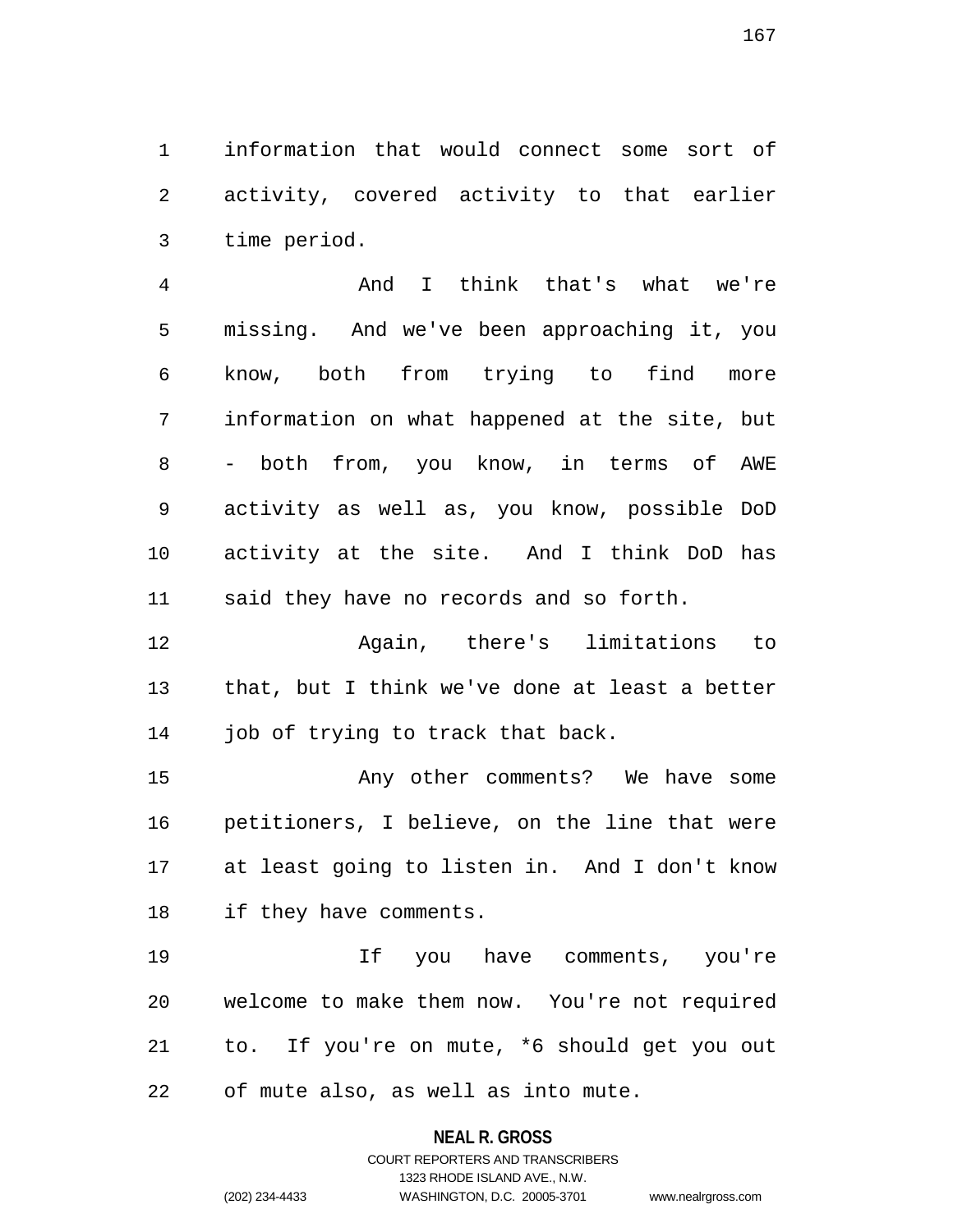168

1 Okay. I guess hearing nothing 2 from them, which is fine, we have further - 3 yes. 4 MR. HINNEFELD: Dr. Melius, I think 5 we may want to check the phone system because 6 Mark Rolfes sent us an email that he is on the 7 line and he was talking, but we couldn't hear 8 him. 9 CHAIRMAN MELIUS: Okay. 10 MR. HINNEFELD: And so if the 11 petitioners are trying to say something, it 12 could be we couldn't hear them. 13 MR. ROLFES: Stu or Dr. Melius? 14 CHAIRMAN MELIUS: Yes. 15 MR. ROLFES: This is Mark Rolfes. 16 MR. HINNEFELD: We can hear you 17 now, Mark. 18 MR. ROLFES: Okay. Great. Stu, I 19 think you had asked a question earlier about 20 what type of sample was collected during the 21 FUSRAP remediation. And it was sample M-31 22 and M-10, which were collected in 1992.

### **NEAL R. GROSS**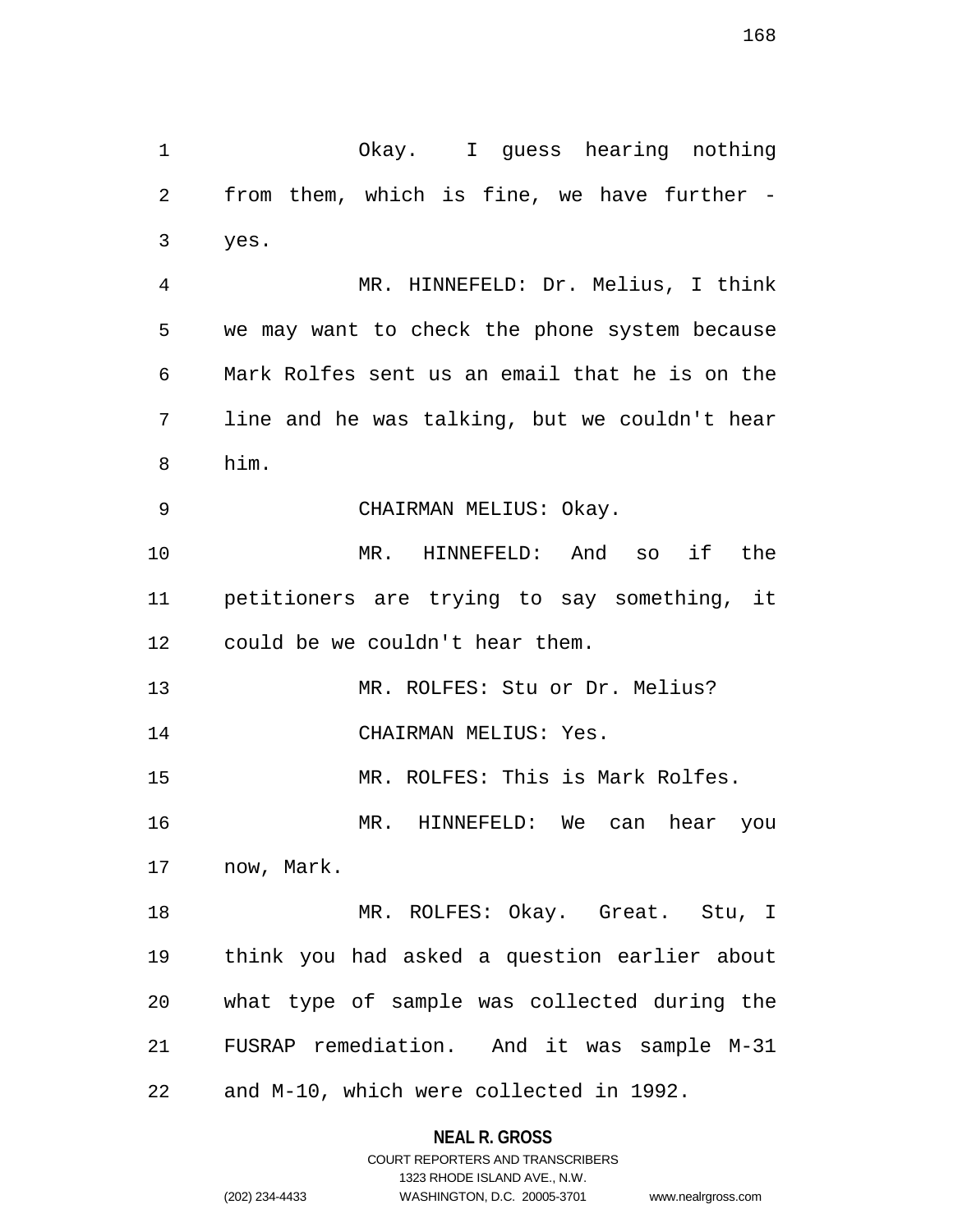1 Sample M-31 was the sample that 2 was located at the intersection of the wall, 3 floor, and the loading ramp into the building. 4 MR. HINNEFELD: Okay. Now, Mark, 5 that's the one that was analyzed as enriched? 6 MR. ROLFES: The sample that was 7 collected next to the loading ramp was a dust 8 and debris sample which was enriched to 2.16 9 percent based upon the information presented 10 to us in the FUSRAP report. The other sample 11 that was collected was natural uranium. 12 MR. HINNEFELD: Right. 13 MR. ROLFES: And then subsequently 14 in 1997, there were seven samples that were 15 verification samples which were all consistent 16 with natural uranium as well. 17 MR. HINNEFELD: You might ask about 18 the petitioners. 19 CHAIRMAN MELIUS: Yes, I am. I 20 will. 21 Okay. Are the petitioners on the 22 line and wish to speak? We were having

**NEAL R. GROSS**

COURT REPORTERS AND TRANSCRIBERS 1323 RHODE ISLAND AVE., N.W. (202) 234-4433 WASHINGTON, D.C. 20005-3701 www.nealrgross.com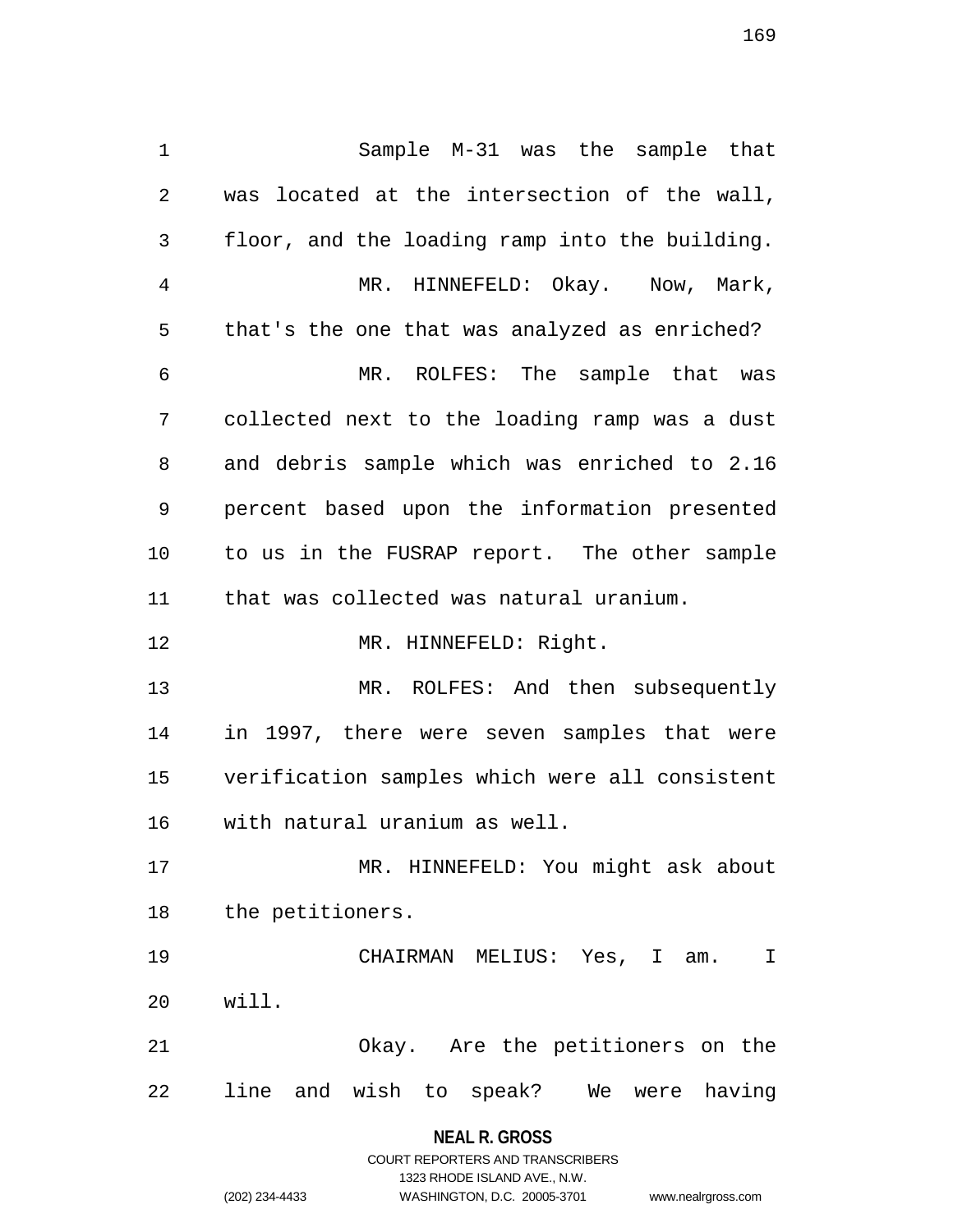1 technical difficulties with the phone, so 2 couldn't tell if you wanted to say anything or 3 not.

4 Great. Okay. Again, I ask the 5 Board for any further questions/discussion, 6 or, if not, want to consider a motion. Since 7 we really don't have a recommendation from the 8 Work Group, it would be up to the Board.

9 Paul.

10 MEMBER ZIEMER: This is point of 11 information. Was Chapman Valve one of the 12 ones where we had tabled action on the SEC 13 Petition or Evaluation Report? I'm trying to 14 remember what the true status of this - did we 15 have a previous motion on this?

16 CHAIRMAN MELIUS: I think we 17 Emily, do you recall? I remember this 18 question came up last time, and I can't 19 remember the answer.

20 MS. HOWELL: Yes, the last vote we 21 had was a tied vote. So we don't have a

22 tabled motion.

### **NEAL R. GROSS**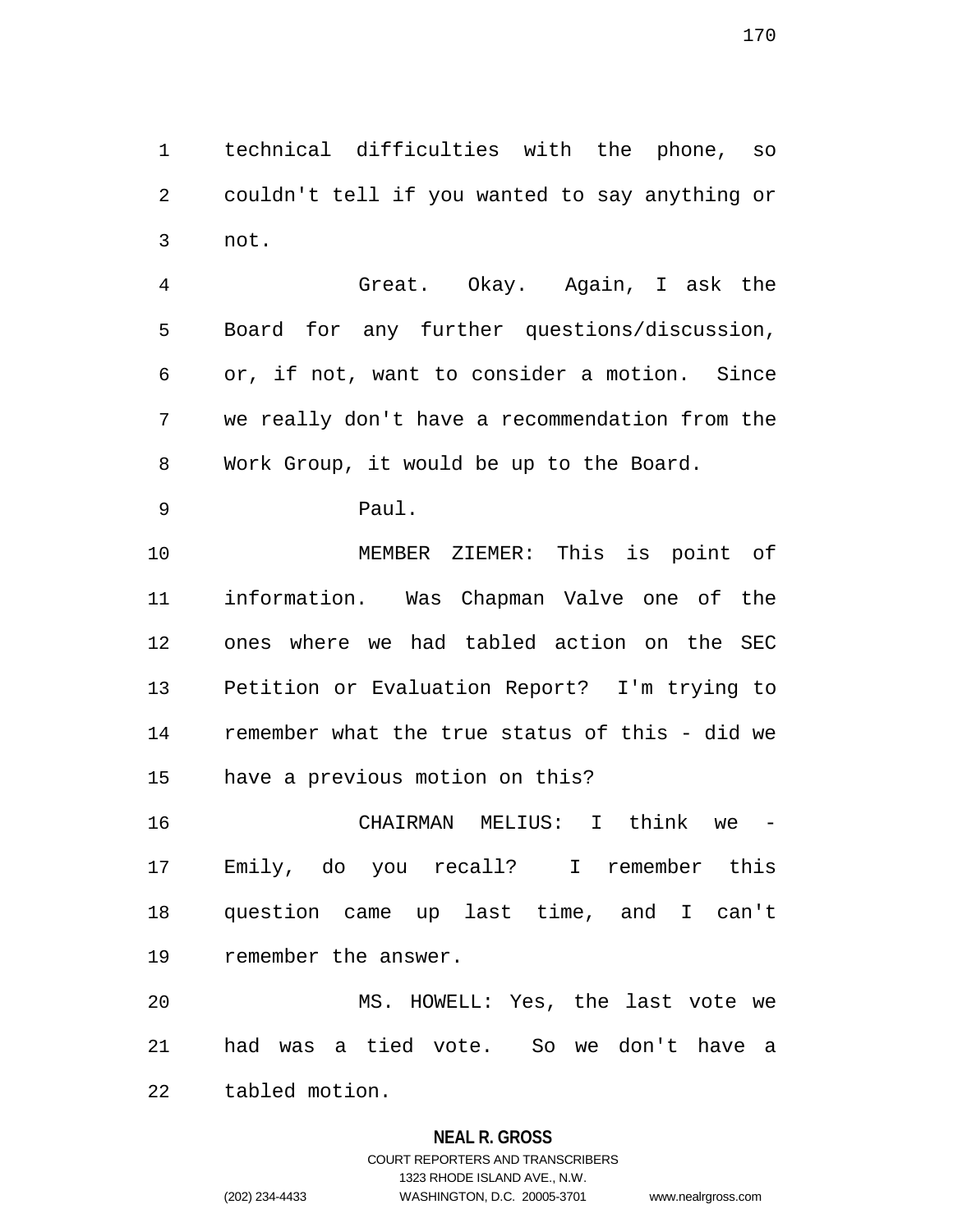1 MEMBER ZIEMER: Thank you. 2 CHAIRMAN MELIUS: So do people feel 3 that they've had enough time to look at the 4 information? I guess particularly the new 5 Board Members. 6 I hate to postpone this any 7 longer, but at the same time if you're feeling 8 uncomfortable with the information, if you 9 want to look at it over the meeting, we can 10 put this - do this follow-up tomorrow. 11 MEMBER LEMEN: Go with it. 12 CHAIRMAN MELIUS: What? 13 MEMBER LEMEN: Go ahead. 14 CHAIRMAN MELIUS: Okay. 15 MEMBER MUNN: Yes. 16 CHAIRMAN MELIUS: Oh, sorry, Wanda. 17 You're lost among the laptops. I apologize. 18 Go ahead, Wanda. 19 MEMBER MUNN: I am happy to make a 20 motion to support the assertion that we can in 21 fact do - 22 CHAIRMAN MELIUS: Can you speak a

> **NEAL R. GROSS** COURT REPORTERS AND TRANSCRIBERS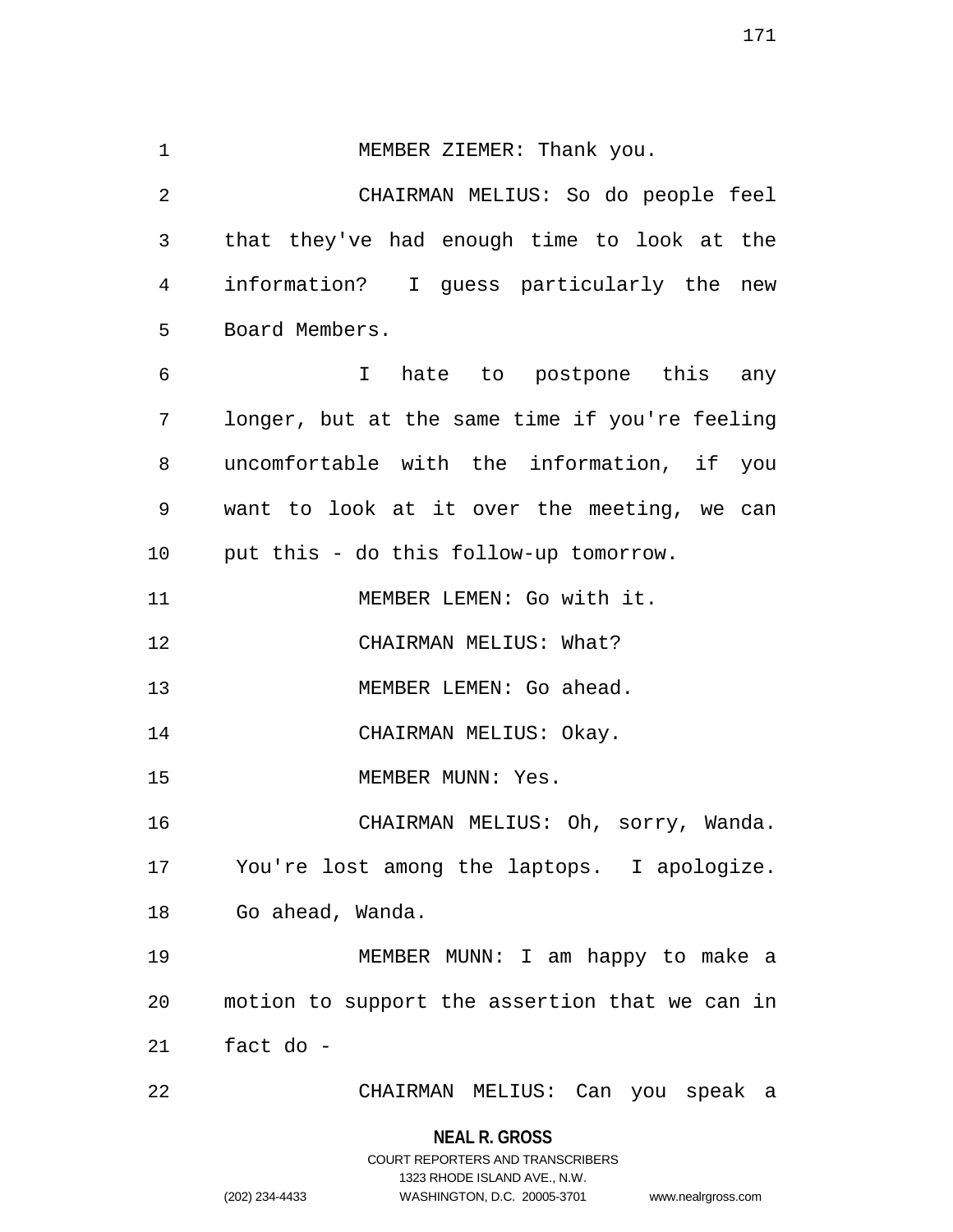1 little louder? I'm not sure it's getting 2 picked up by the mic. At least I'm having 3 trouble - 4 MEMBER MUNN: - do a necessary dose 5 reconstruction as recommended by NIOSH. 6 CHAIRMAN MELIUS: Thank you. Do we 7 have a second? 8 MEMBER ZIEMER: Second. 9 CHAIRMAN MELIUS: From Paul. Any 10 further discussion? 11 Okay. 12 MEMBER ANDERSON: Go in reverse 13 order. 14 (Laughter.) 15 CHAIRMAN MELIUS: We have a 16 friendly amendment. 17 MR. KATZ: Just this one time, 18 Henry. 19 I'll note before I start that I 20 have two Board Members who are absent. And as 21 is the practice of this Board, we'll collect

22 those votes when they're ready to vote and

# **NEAL R. GROSS**

COURT REPORTERS AND TRANSCRIBERS 1323 RHODE ISLAND AVE., N.W. (202) 234-4433 WASHINGTON, D.C. 20005-3701 www.nealrgross.com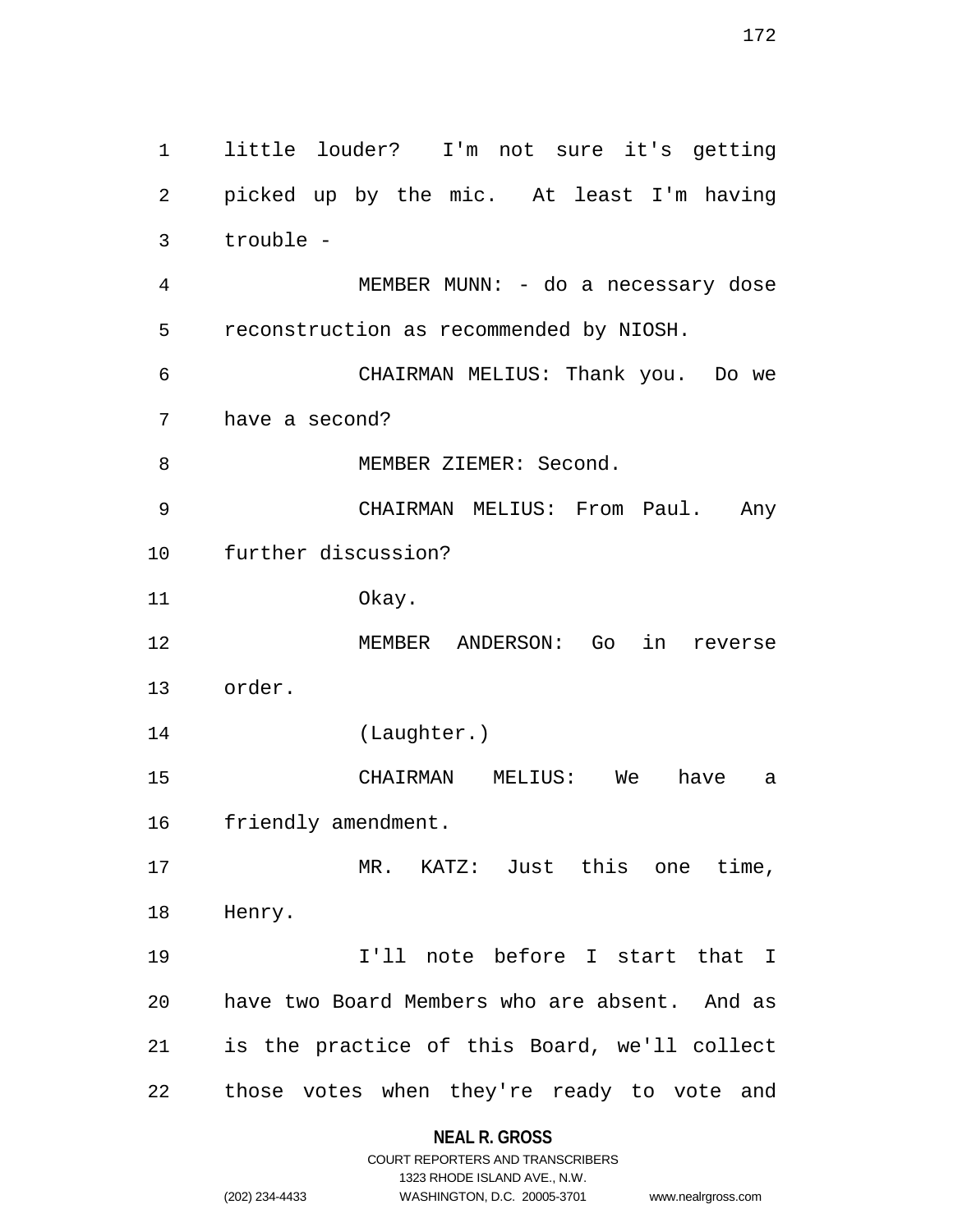1 available.

| 2               | Dr. Ziemer.                         |
|-----------------|-------------------------------------|
| 3               | MEMBER ZIEMER: Unaccustomed as I    |
| $4\overline{ }$ | am to going first, I will vote yes. |
| 5               | MR. KATZ: Mr. Schofield.            |
| 6               | MEMBER SCHOFIELD: Yes.              |
| 7               | MR. KATZ: Dr. Roessler.             |
| 8               | MEMBER ROESSLER: Yes.               |
| $\mathsf 9$     | MR. KATZ: Dr. Richardson.           |
| 10              | MEMBER RICHARDSON: Yes.             |
| 11              | MR. KATZ: Mr. Presley.              |
| 12              | MEMBER PRESLEY: Yes.                |
| 13              | MR. KATZ: Dr. Poston.               |
| 14              | MEMBER POSTON: Yes.                 |
| 15              | MR. KATZ: Ms. Munn.                 |
| 16              | MEMBER MUNN: Yes.                   |
| 17              | MR. KATZ: Dr. Melius.               |
| 18              | CHAIRMAN MELIUS: Yes.               |
| 19              | MR. KATZ: Dr. Lemen.                |
| 20              | MEMBER LEMEN: No.                   |
| 21              | MR. KATZ: Mr. Gibson.               |
| 22              | MEMBER GIBSON: No.                  |

# **NEAL R. GROSS**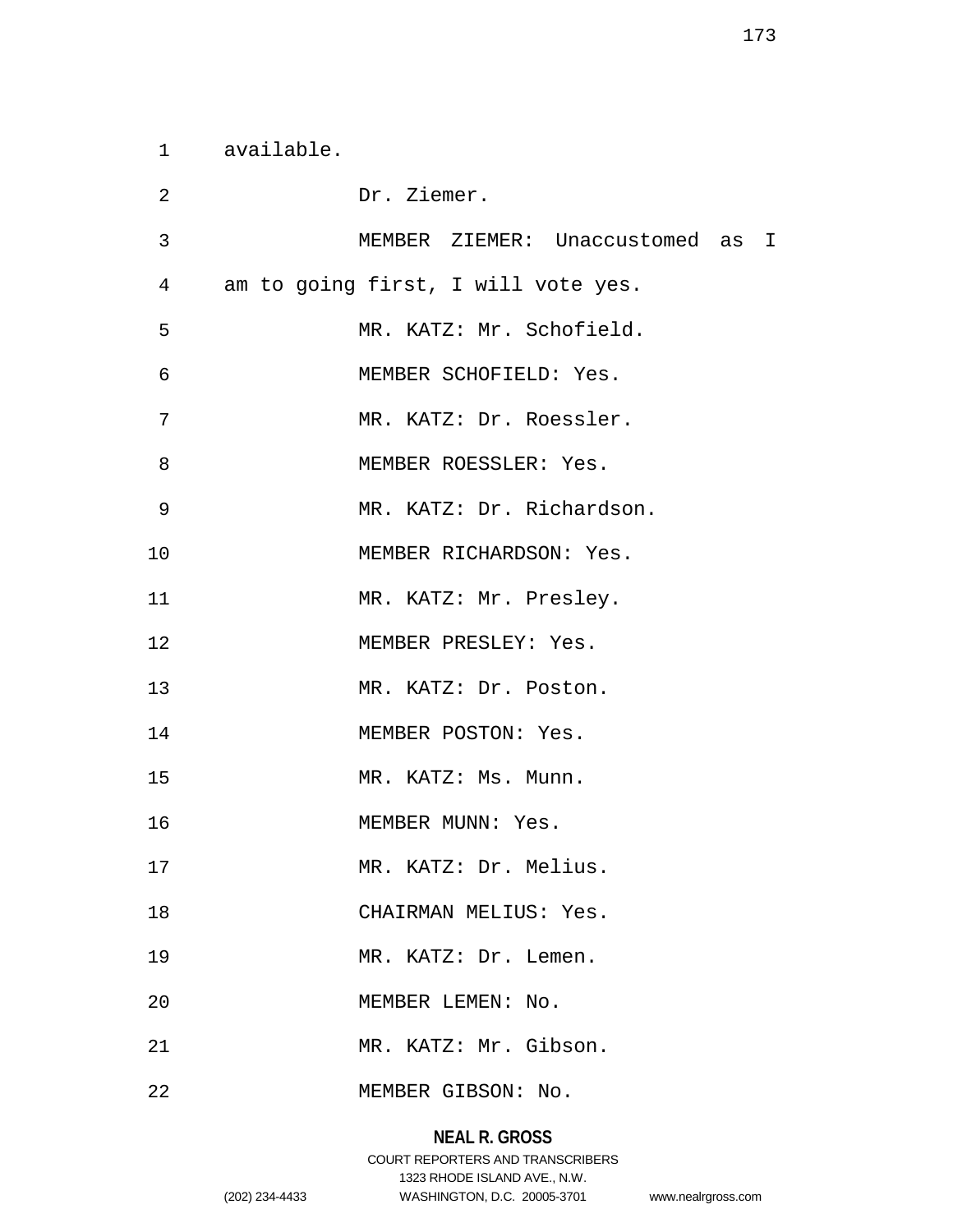1 MR. KATZ: Dr. Field. 2 MEMBER FIELD: Yes. 3 MR. KATZ: Mr. Clawson. 4 MEMBER CLAWSON: No. 5 MR. KATZ: Ms. Beach. 6 MEMBER BEACH: No. 7 MR. KATZ: Dr. Anderson. 8 MEMBER ANDERSON: Yes. 9 MR. KATZ: The yeas have it. We 10 have two outstanding votes to collect. 11 CHAIRMAN MELIUS: So what's the 12 tally? 13 MR. KATZ: The tally is we have 14 ten yeas, four nays, and two votes to collect. 15 CHAIRMAN MELIUS: Thank you. 16 I would just follow up that I 17 think it would - if NIOSH in your further 18 work, as well as DOE and DOL, if we can at 19 least keep this in mind and continue to pursue 20 it, again, we do have credible evidence that 21 something was going on at that site. 22 And as we go through new data

> **NEAL R. GROSS** COURT REPORTERS AND TRANSCRIBERS

> > 1323 RHODE ISLAND AVE., N.W.

(202) 234-4433 WASHINGTON, D.C. 20005-3701 www.nealrgross.com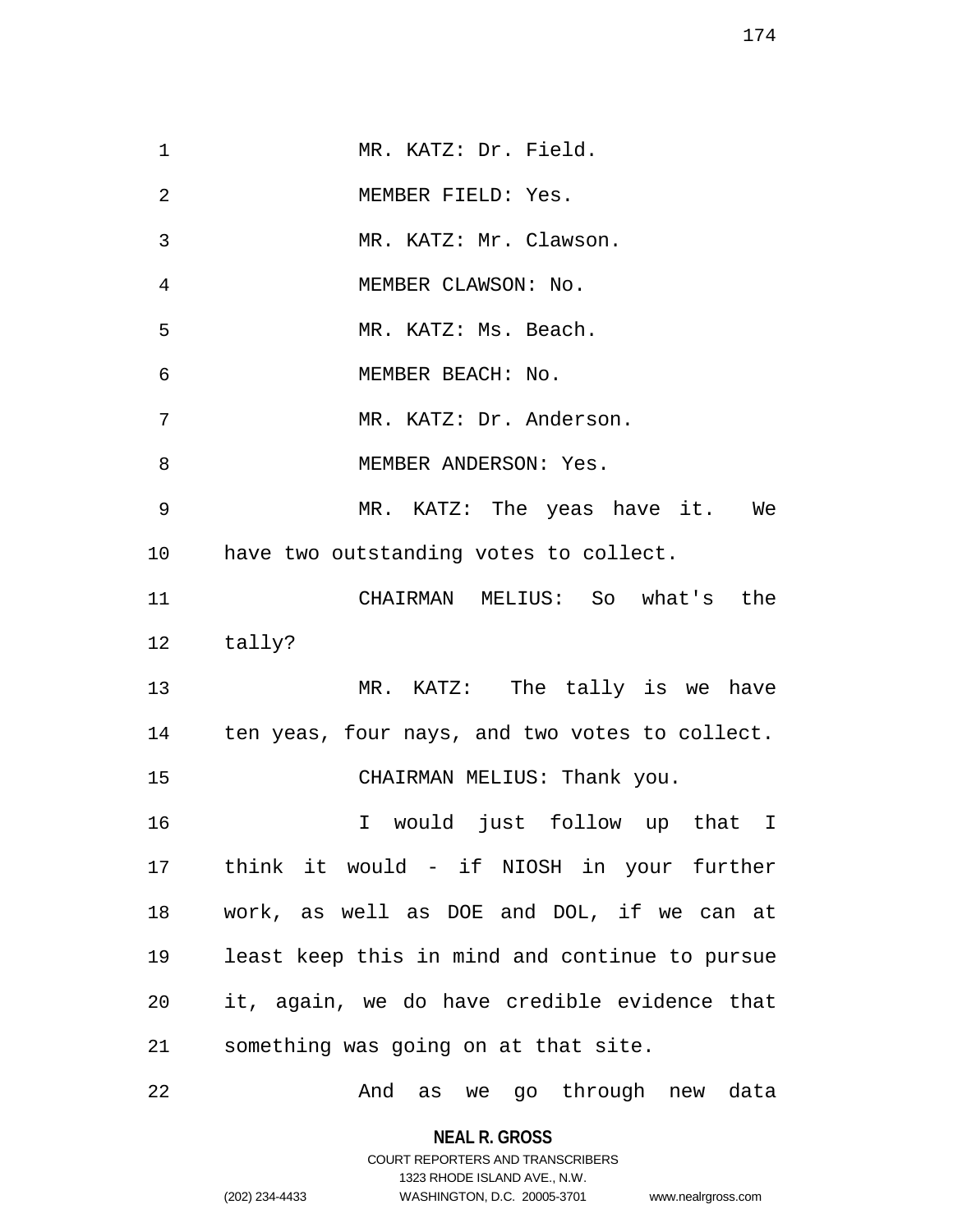1 sources or find new boxes of materials or 2 information, you know, let's try to keep 3 Chapman Valve in mind because I think it does 4 behoove us to do that.

```
5 Yes, Brad.
```
6 MEMBER CLAWSON: Jim, I just wanted 7 to compliment NIOSH because I was also 8 involved in reviewing boxes at Hanford that 9 had to do with Chapman Valve. And also when 10 they made a data capture back at Oak Ridge, 11 they had some boxes.

12 And so they have been doing that. 13 I just wanted to compliment them on keeping 14 us apprised of that and working towards that.

15 CHAIRMAN MELIUS: And I would add I 16 think that - appreciate, I think, NIOSH's 17 effort. I mean, some of us that were 18 concerned and, you know, might have voted 19 differently on this site in the past was - one 20 of the things that disturbed us was the 21 follow-up.

22 And I think, again, compliment

**NEAL R. GROSS**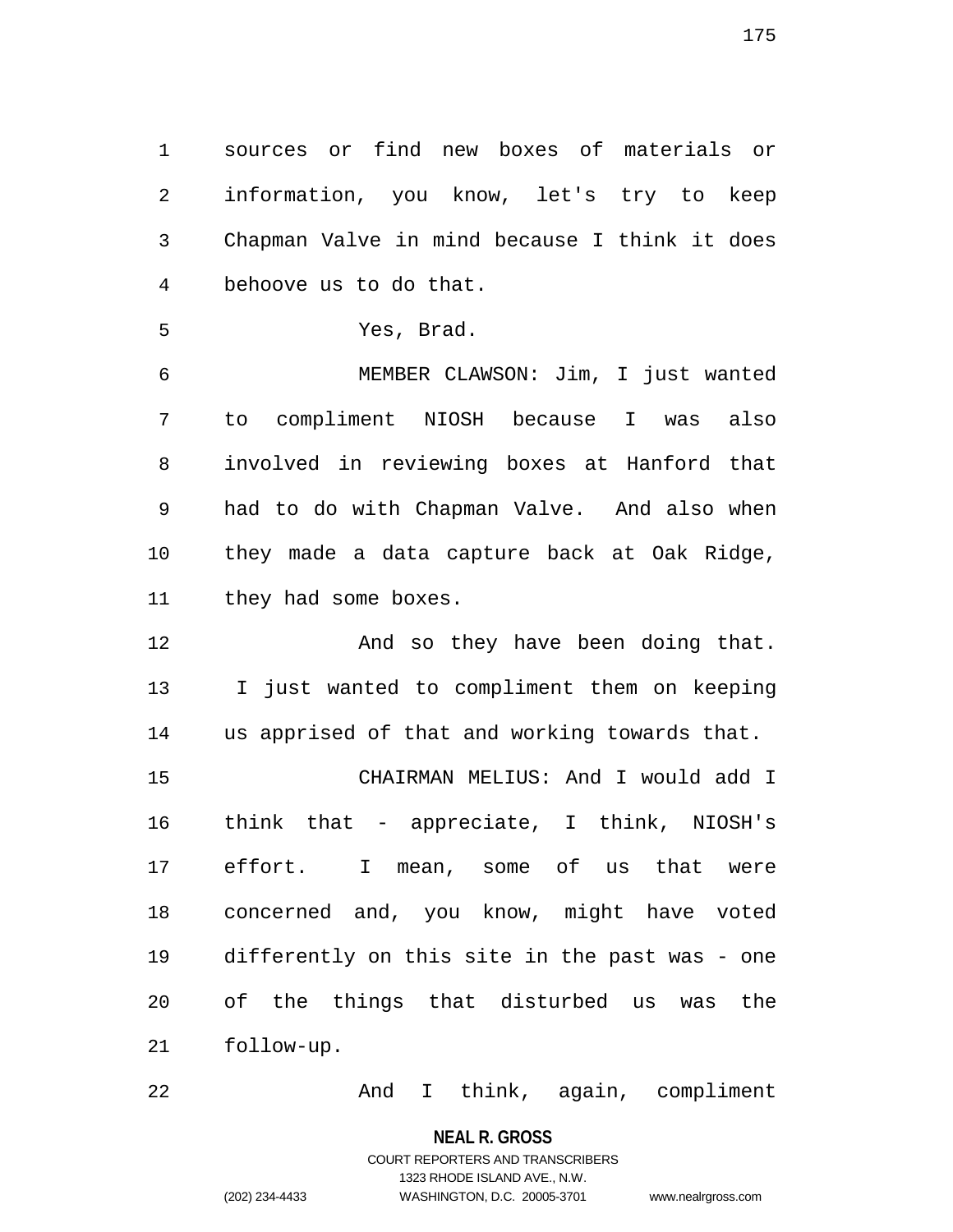1 NIOSH on their recent efforts and a little bit 2 more cooperation/help from the Navy. So I 3 think that's been very helpful to us.

4 Okay. It's coming up to 11:30, 5 which is our lunchtime. Ted, do you have any 6 - okay. Nothing more. Okay. We will take a 7 break, and we are scheduled to restart at 1:00 8 p.m. sharp.

9 So we have a number of petitions 10 to go through this afternoon, plus our ethics 11 training. So conflict of interest training.

12 So we'll see everybody back here 13 at one o'clock. Thank you.

14 (Whereupon, the above-entitled 15 matter went off the record at 11:30 a.m. and 16 resumed at 1:06 p.m.)

- 17
- 18
- 19
- 20
- 21
- 22

23

# **NEAL R. GROSS** COURT REPORTERS AND TRANSCRIBERS 1323 RHODE ISLAND AVE., N.W.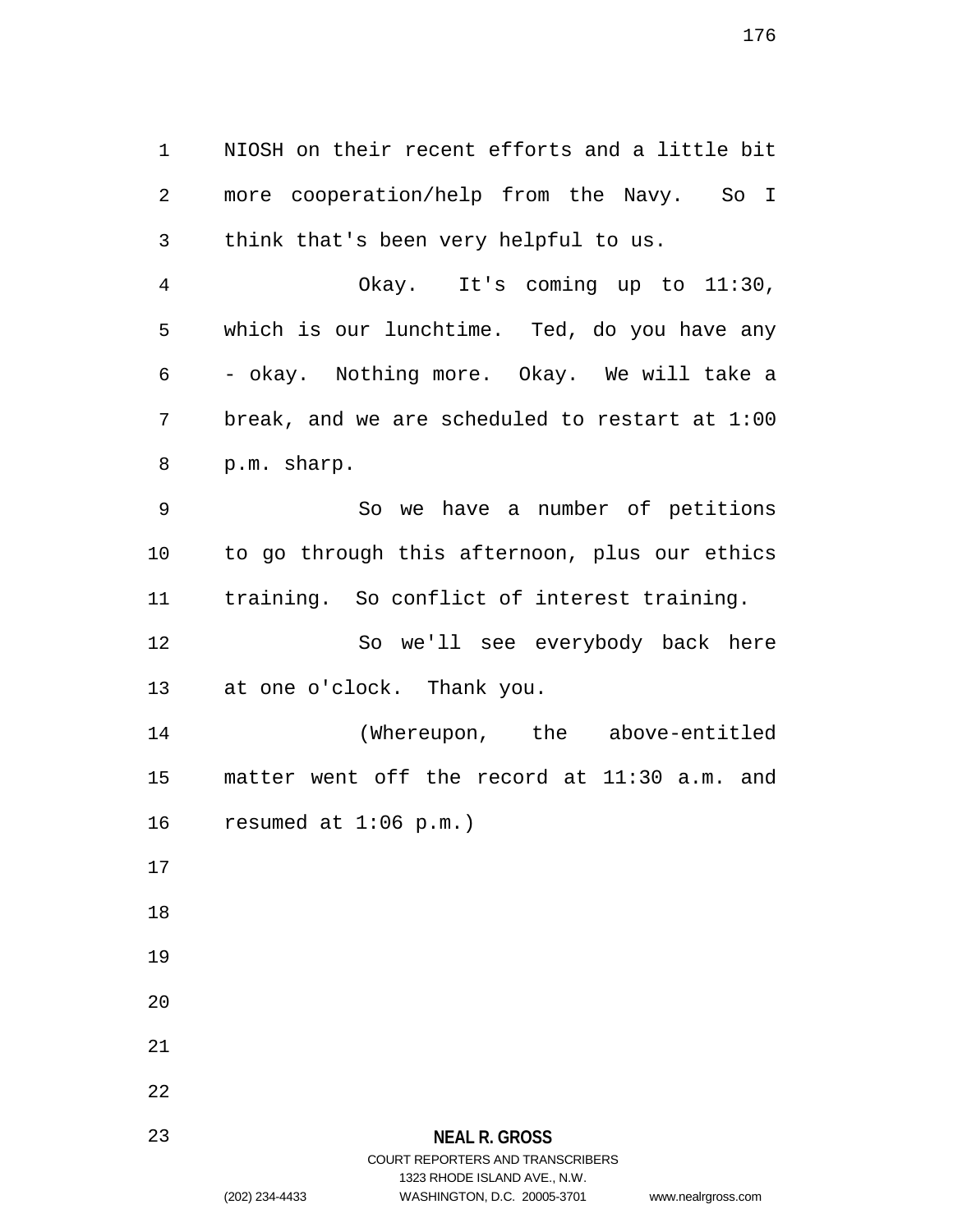1 A-F-T-E-R-N-O-O-N S-E-S-S-I-O-N 2 1:06 p.m. 3 CHAIRMAN MELIUS: Let's get started 4 now. We're going to pick up Jim Neton's 5 presentation, because some of it serves as an 6 introduction to our discussions on the Dow 7 Madison SEC Petition. 8 What I will do is ask you to just 9 do questions related to Dow to this part of 10 the presentation, and then we'll come back and 11 maybe ask additional questions later on in the 12 Board work session that immediately follows 13 this. 14 So, Jim, go ahead. 15 DR. NETON: Okay. Thank you, Dr. 16 Melius. 17 Continuing onto the second part of 18 my presentation, and it shouldn't take long, I 19 think I only have five or six slides, but I 20 was going to briefly touch on how NIOSH 21 reconstructs does during residual 22 contamination periods.

### **NEAL R. GROSS**

COURT REPORTERS AND TRANSCRIBERS 1323 RHODE ISLAND AVE., N.W. (202) 234-4433 WASHINGTON, D.C. 20005-3701 www.nealrgross.com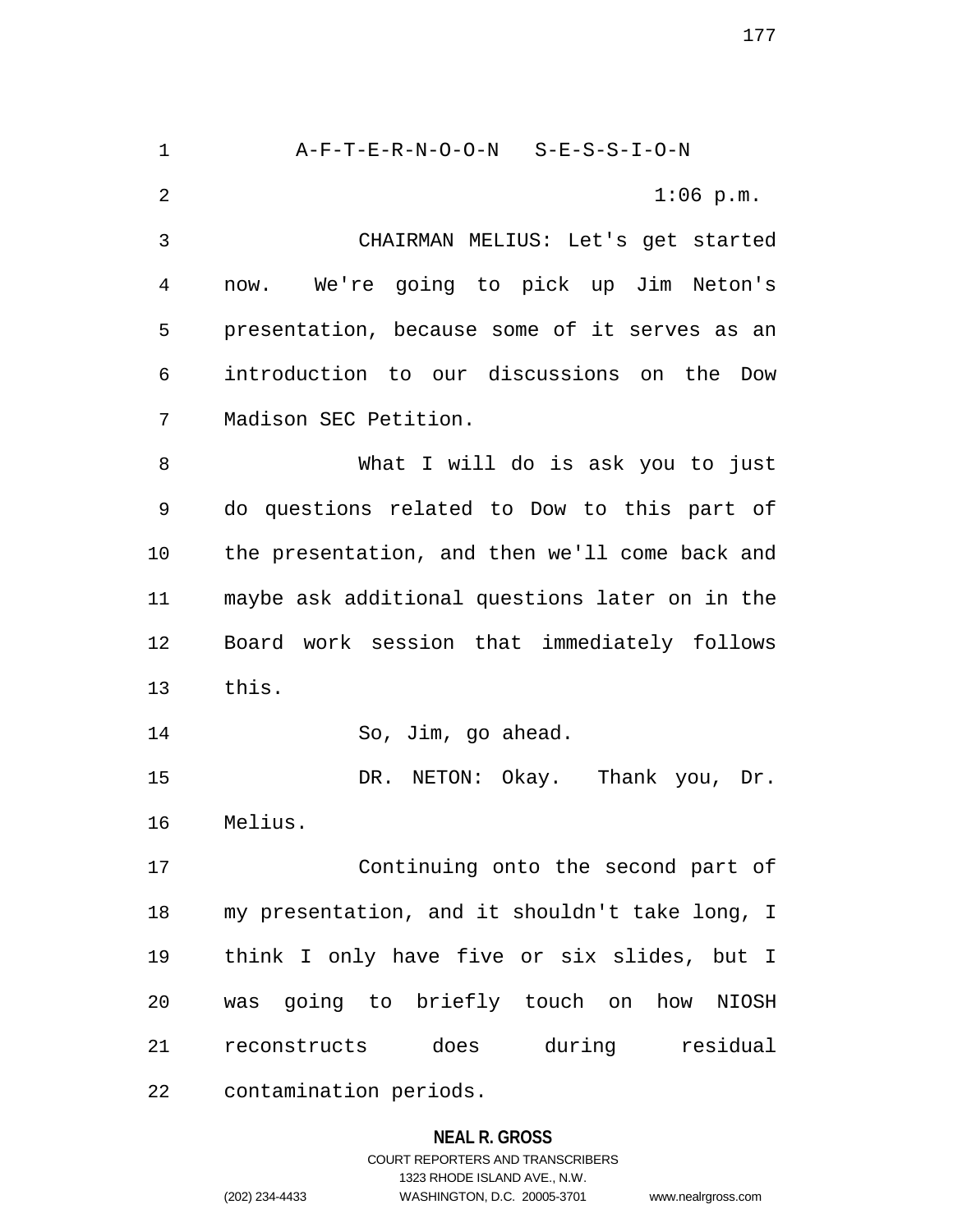1 And specifically, I want to talk 2 about TIB-70, which is our internal document 3 that provides a roadmap of how to do that.

4 So, for covered exposure during a 5 residual contamination period, only exposures 6 from AEC-related work are covered, you know.

7 That is if AWE had an AEC contract 8 and they worked with uranium, for example, 9 only the uranium work would be covered in the 10 residual period even though they might have 11 been working with other radioactive materials 12 during, for commercial purposes, such as 13 thorium or other isotopes.

14 That being said, however, though, 15 commercial sources, and this is actually in 16 the law, commercial sources that cannot be 17 reliably distinguished from AEC-related 18 sources are included.

19 That is if there's this whole sea 20 of contamination out there and you can't 21 reliably determine, you know, which part is 22 AEC and which part is commercial, then we

#### **NEAL R. GROSS**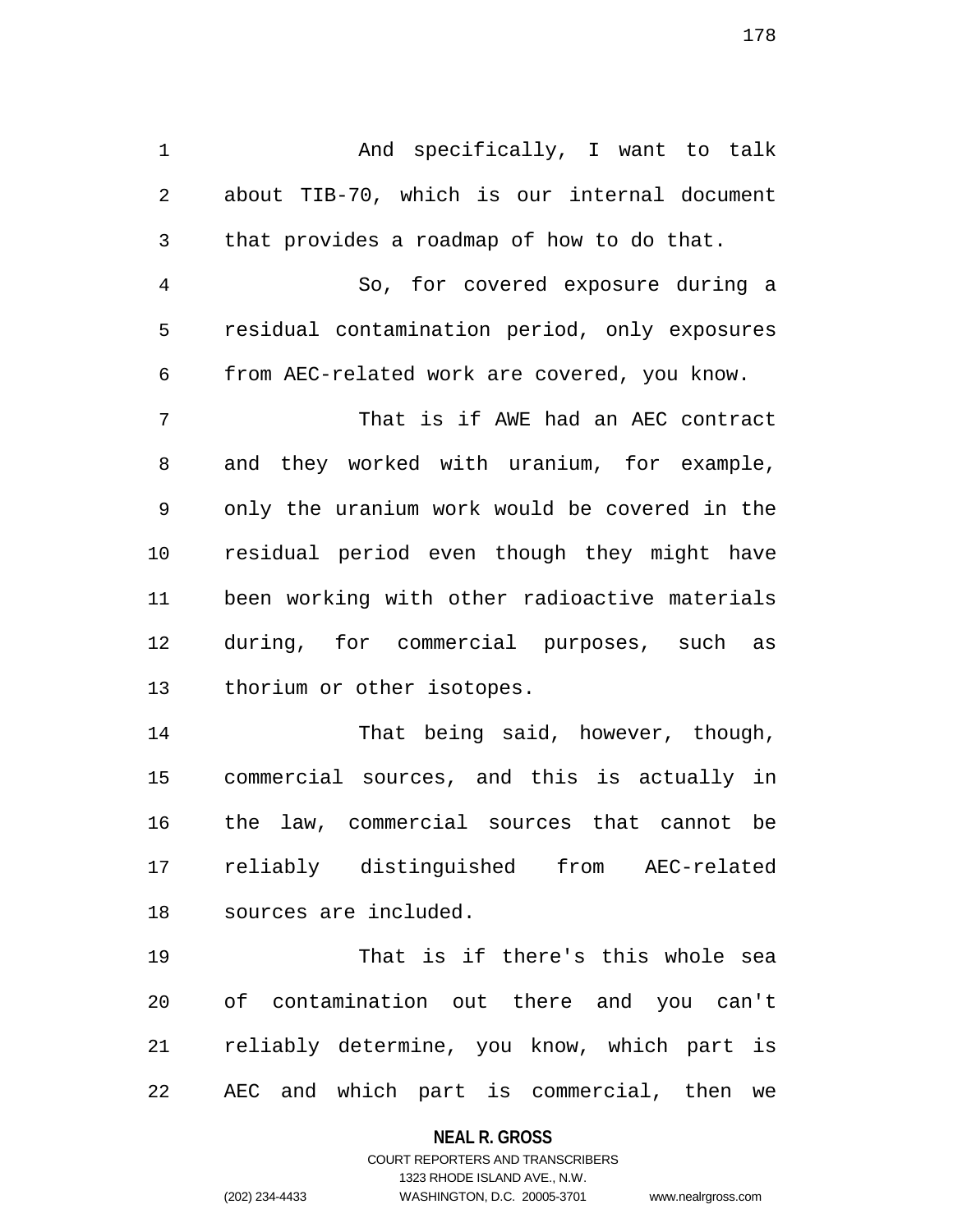1 would just include both and do the dose 2 reconstruction that way.

3 Just as another reminder, doses 4 from radiation-generating devices are not 5 covered outside the AEC period.

6 Natural background is not covered 7 unless it has been technologically enhanced. 8 And most of the time this would be referring 9 to radon. We don't include radon, natural 10 background from radon anywhere.

11 But if radon is there due to the 12 presence of radium that has been enriched for 13 some purpose - enhanced for some purpose, we 14 would include that. And, likewise, 15 occupational medical x-ray exposures are not 16 covered.

17 So, TIB-70 describes seven 18 possible scenarios as to what we could do to 19 reconstruct doses during this period. And the 20 method of choice, of course, depends upon how 21 much data is available.

22 It's been used at a number of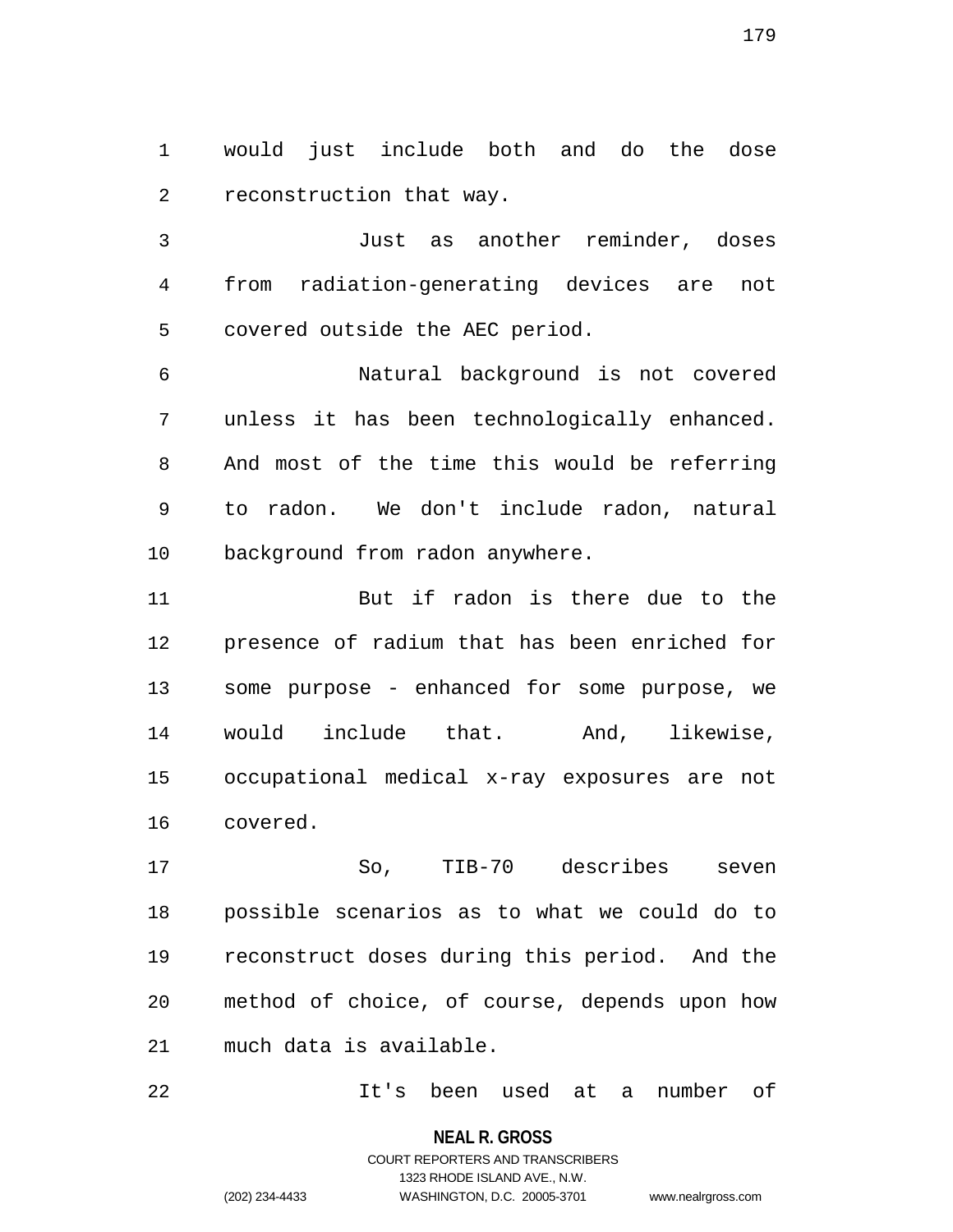1 sites in various ways. It certainly has been 2 used at Dow Chemical. Other sites that we've 3 used TIB-70 that come to mind are Revere 4 Copper & Brass, Simonds Saw and Steel, I 5 think. I'm pretty sure Blockson Chemical.

6 So, here is a table right out of 7 the document. There are seven scenarios 8 outlined here for our approach. And they 9 deal, as you would imagine, based on what's 10 out there for us to use, there's either - you 11 can either base it on air sample data or 12 surface contamination data.

13 So, in the first scenario, the 14 first line you can see that if you have 15 operational air sampling data and post-16 operational air sampling data, that's the best 17 of all worlds for us to be able to figure out 18 what the exposures may have been during the 19 residual period.

20 And moving down the table you 21 could see, well, you could have operational 22 data, but no post-operational air sampling

#### **NEAL R. GROSS**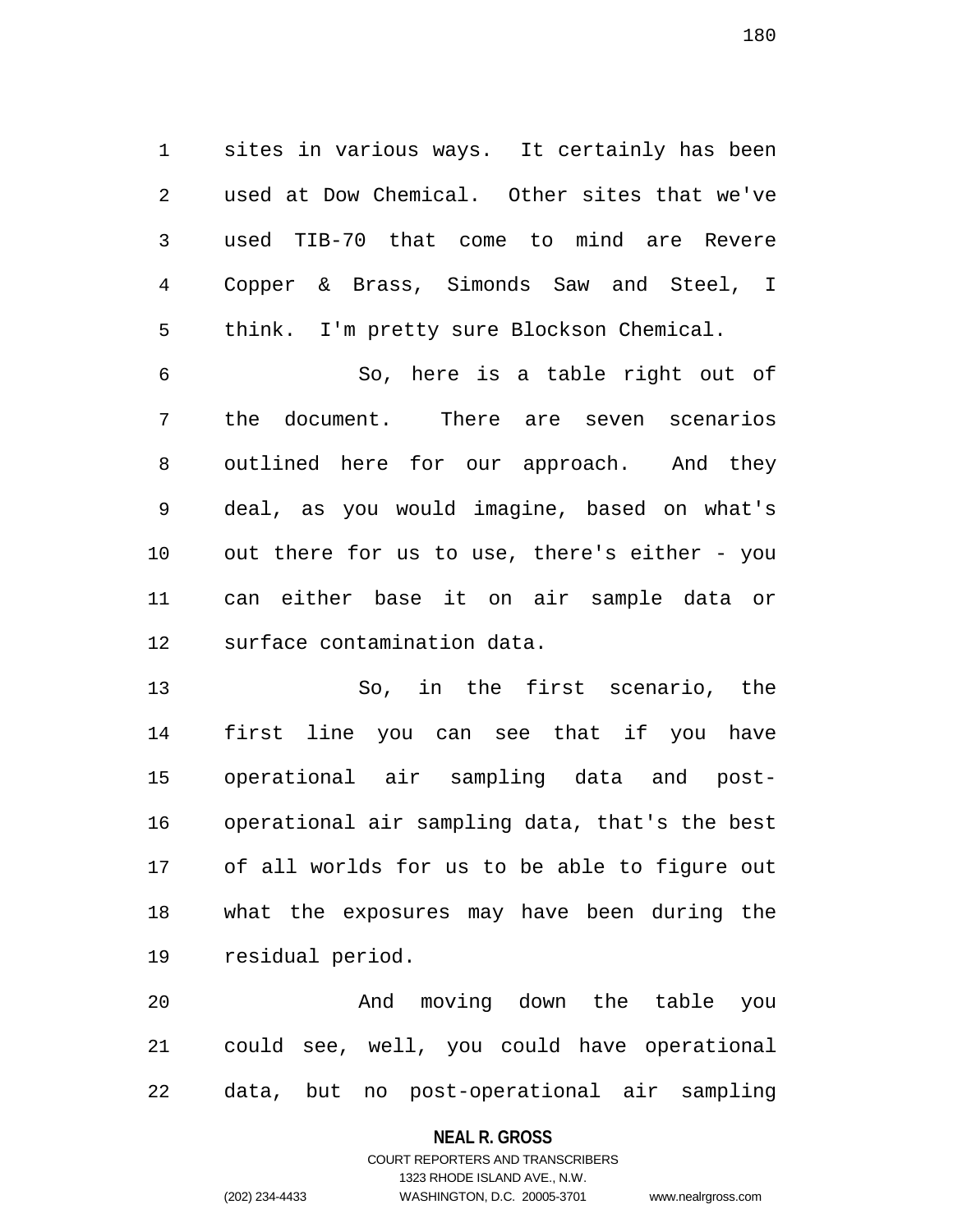1 data and how would you deal with that?

2 And then when you get into the 3 realm of only post-operational data, that's 4 the third category.

5 And then moving further down when 6 you have surface contamination, the same logic 7 applies. You could have surface contamination 8 both post - during operational and post-9 operational, or some combination thereof. And 10 I'm going to go through some examples of how 11 we do that.

12 This first slide is actually, I 13 believe it's the Dow Chemical plot, but this 14 is a situation where we have pre - or 15 operational. It's not pre-operational. It's 16 an operational air sample and a post-17 operational sample. And you end up connecting 18 the dots using some sort of an exponential 19 function.

20 So, right at the end of the 21 operational period when they're collecting air 22 samples, we would take an air sample that is

## **NEAL R. GROSS**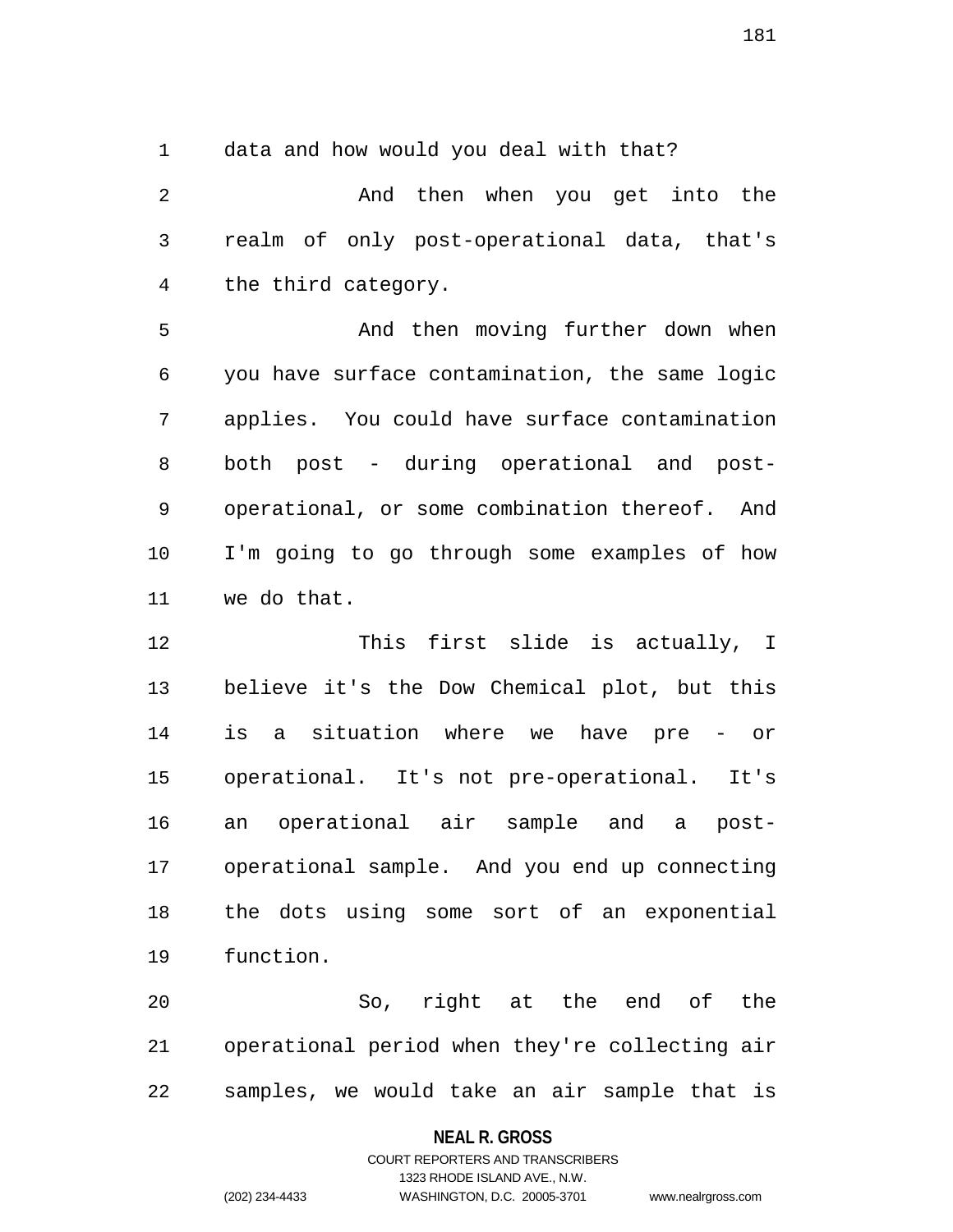1 not necessarily a process air sample, but a 2 general area air sample would suffice.

3 And with the logic being that it 4 will certainly be no more than that general 5 area air sample during the residual period, 6 that will be our starting point.

7 And then in this particular 8 example 45 years later, the FUSRAP survey came 9 along and took some air sample data. I forget 10 the exact year, but somewhere around 2000.

11 And then one just fits an 12 exponential function between those two points 13 to come out with the exponential clearance 14 rate, and they would apply that to all the 15 intervening dose reconstructions.

16 Okay. This is where you have an 17 operational air sample and an air sample 18 during the FUSRAP era, but let's say you don't 19 have an air sample data from the FUSRAP 20 surveys, you just have an operational air 21 sample.

22 Well, you start with that same

**NEAL R. GROSS**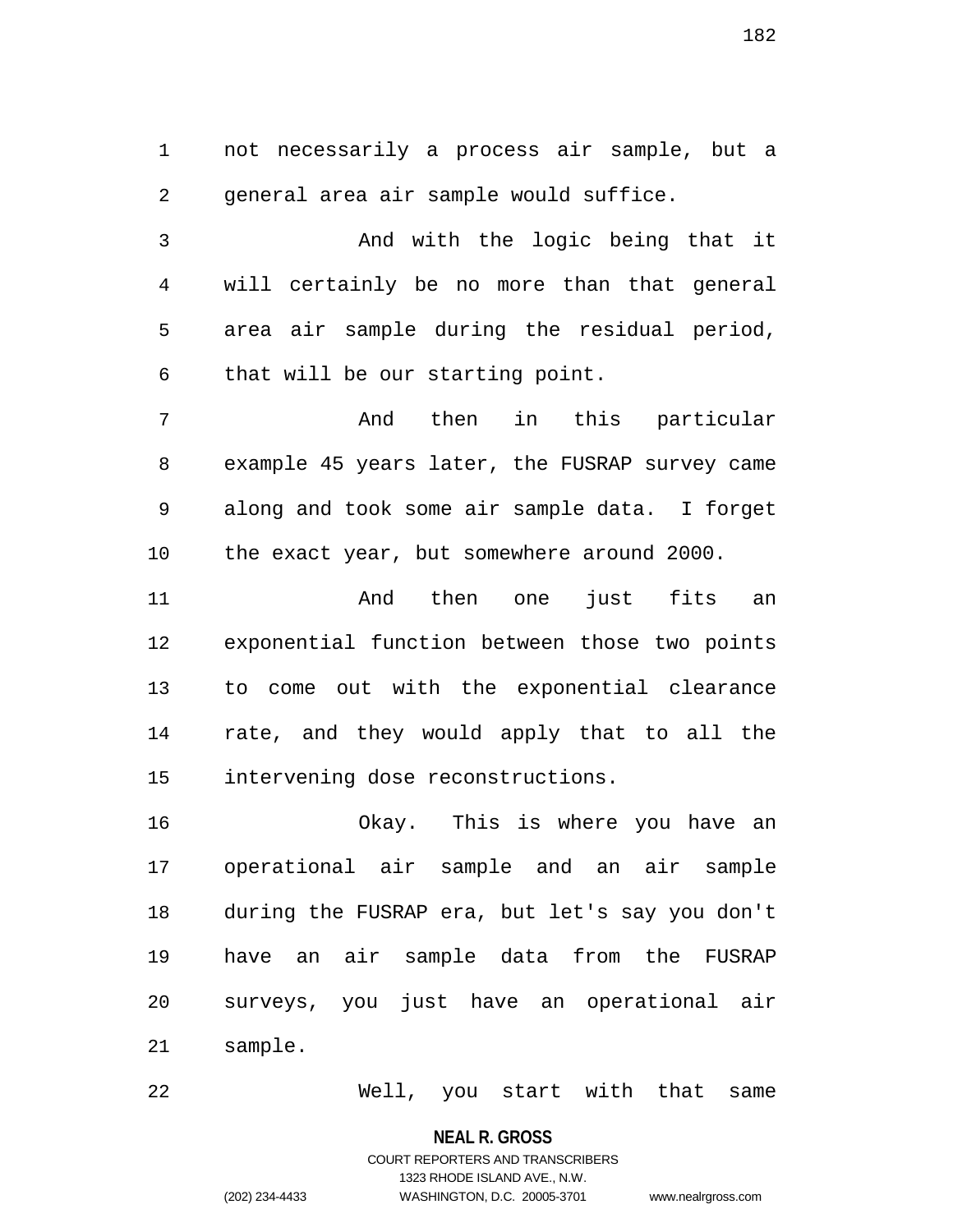1 sample, but now you have to figure out what's 2 the depletion of this material over time. And 3 this is one - this is the equation that 4 generates the half-life for us in this 5 particular example, you know, where A is the 6 contaminated area, K is the resuspension 7 factor which we use one times ten to the minus 8 six, N is the ventilation rate and R is the 9 room volume.

10 If you rearrange this, you can 11 come out with the clearance halftime in days 12 by the expression on the bottom of 24KnH.

13 If you assume that there is one 14 air change per hour and a resuspension factor 15 of five times ten to the minus eight, this 16 comes out to about one percent per day 17 clearance.

18 This is the value that is being 19 used for sites where we do not have any FUSRAP 20 data.

21 1 Vill say that as you probably 22 know, this TIB is being reviewed by the

## **NEAL R. GROSS**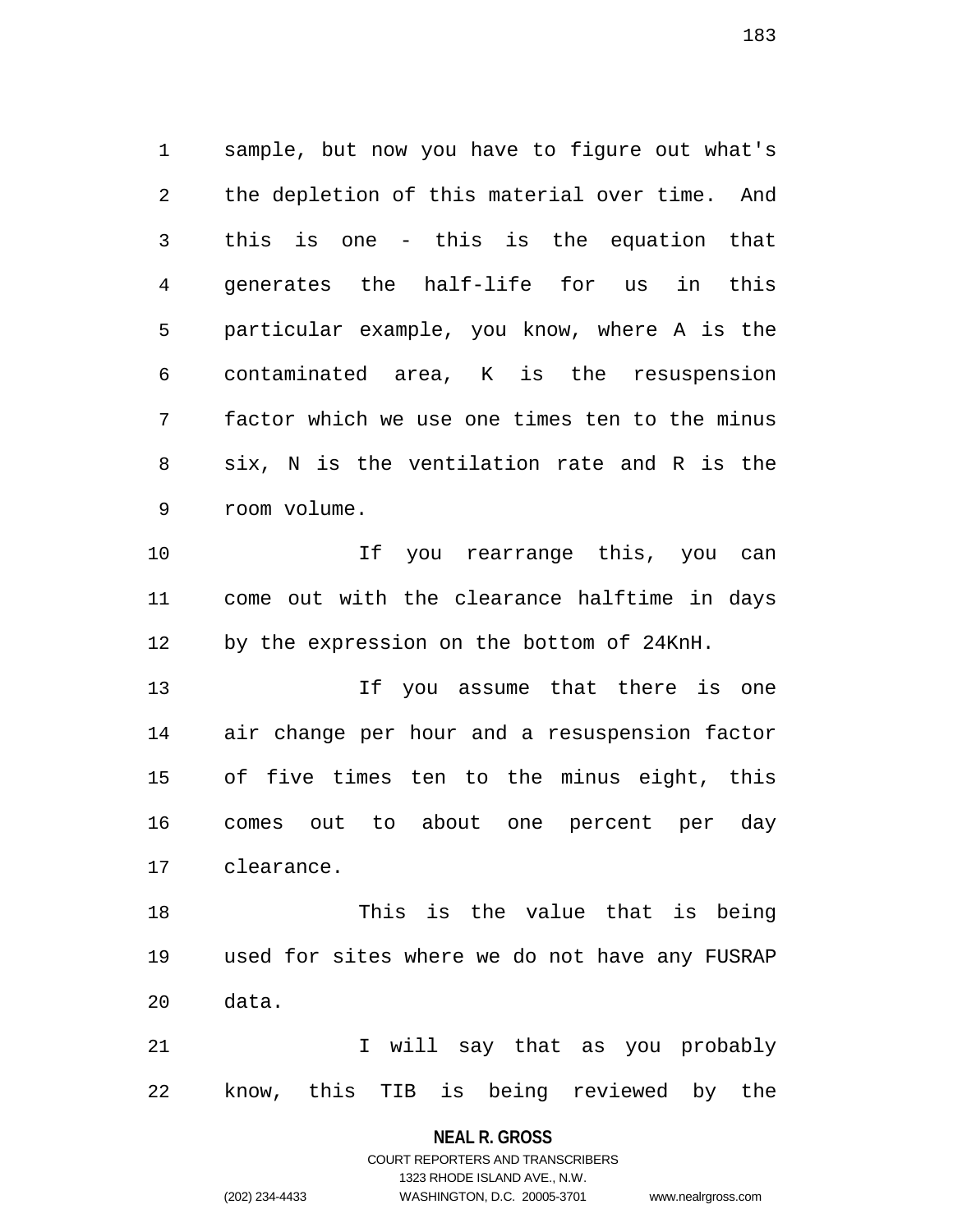1 Procedures Review Group. This is one area 2 where there is some discussion going on about 3 this one percent clearance per day.

4 It's debatable whether that's 5 exactly the number to use, whether we should 6 use a more site-specific value, but it in fact 7 is what we've used.

8 Not what we've used at Dow 9 Chemical. Dow Chemical used the last one, but 10 this is one that I'll be reporting on Wah 11 Chang, I think is what we use at Wah Chang 12 today.

13 So, that's if you only have a 14 starting air sample and no final air sample. 15 What happens if only post-operational data are 16 available?

17 You don't have anything during the 18 operations period to hang your hat on. Well, 19 what we do is we end up relying on TBD-6000, 20 which is you estimate the surface 21 contamination during the operation period.

22 And how you do that is you pick a

**NEAL R. GROSS** COURT REPORTERS AND TRANSCRIBERS

1323 RHODE ISLAND AVE., N.W.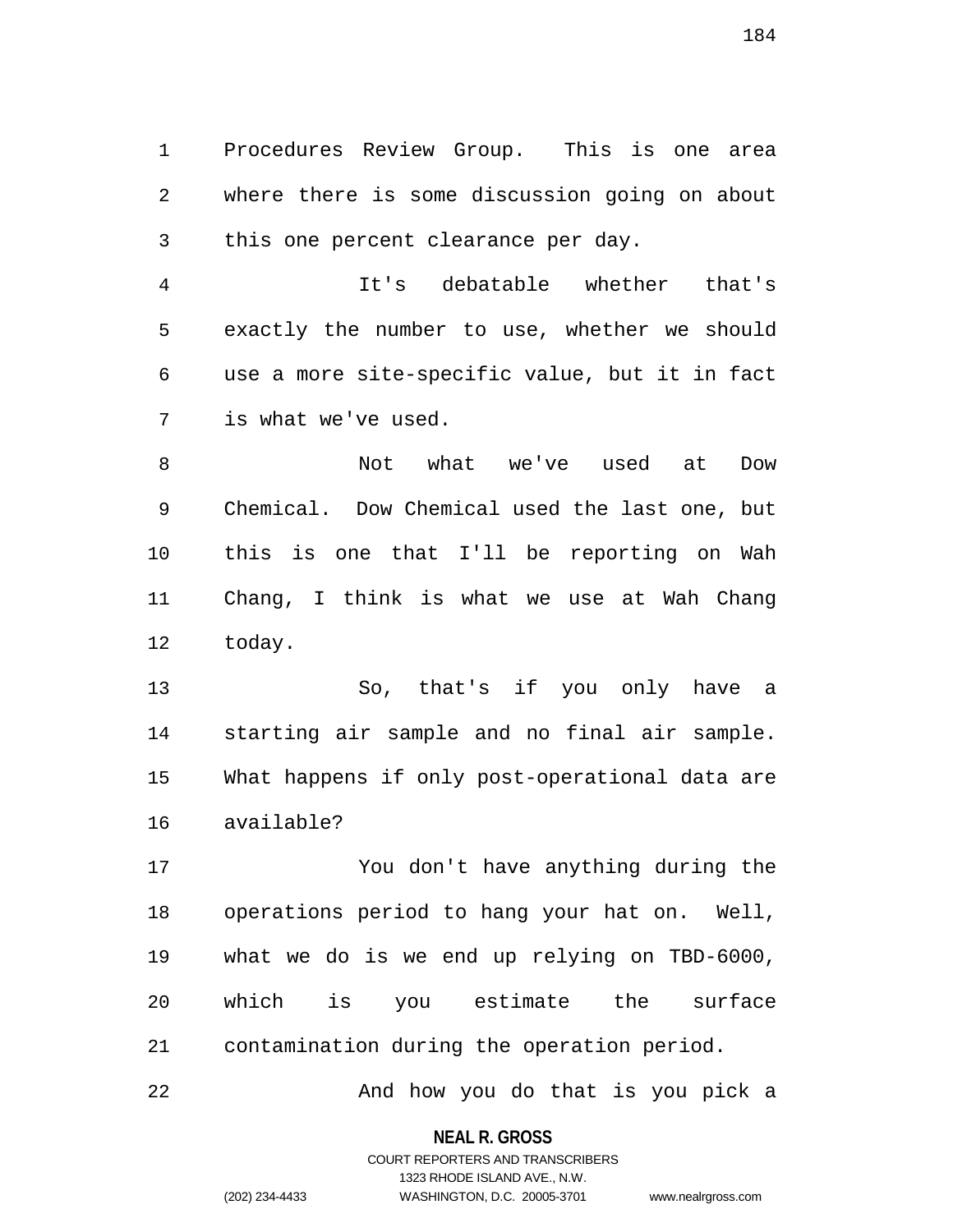1 representative work activity, you allow the 2 material to settle up to one year of that 3 activity, and then use the standard settling 4 velocity that we've adopted, which is .000075 5 meters per second, that has been vetted 6 through the review process.

7 And you end up with a predicted or 8 an estimated surface contamination value. And 9 then you can resuspend that material into the 10 air using this one times ten to the minus six 11 resuspension factor to get some estimate of 12 what the starting air concentration would be 13 at the beginning of the residual contamination 14 period.

15 Very similar now if we have no air 16 sampling data at all and we only have surface 17 contamination values, then we can take like 18 the situation where we have a starting air 19 concentration and ending air concentration, we 20 just merely have to take the measured surface 21 contamination values at the beginning of the 22 contaminated - at the end of the operations

## **NEAL R. GROSS**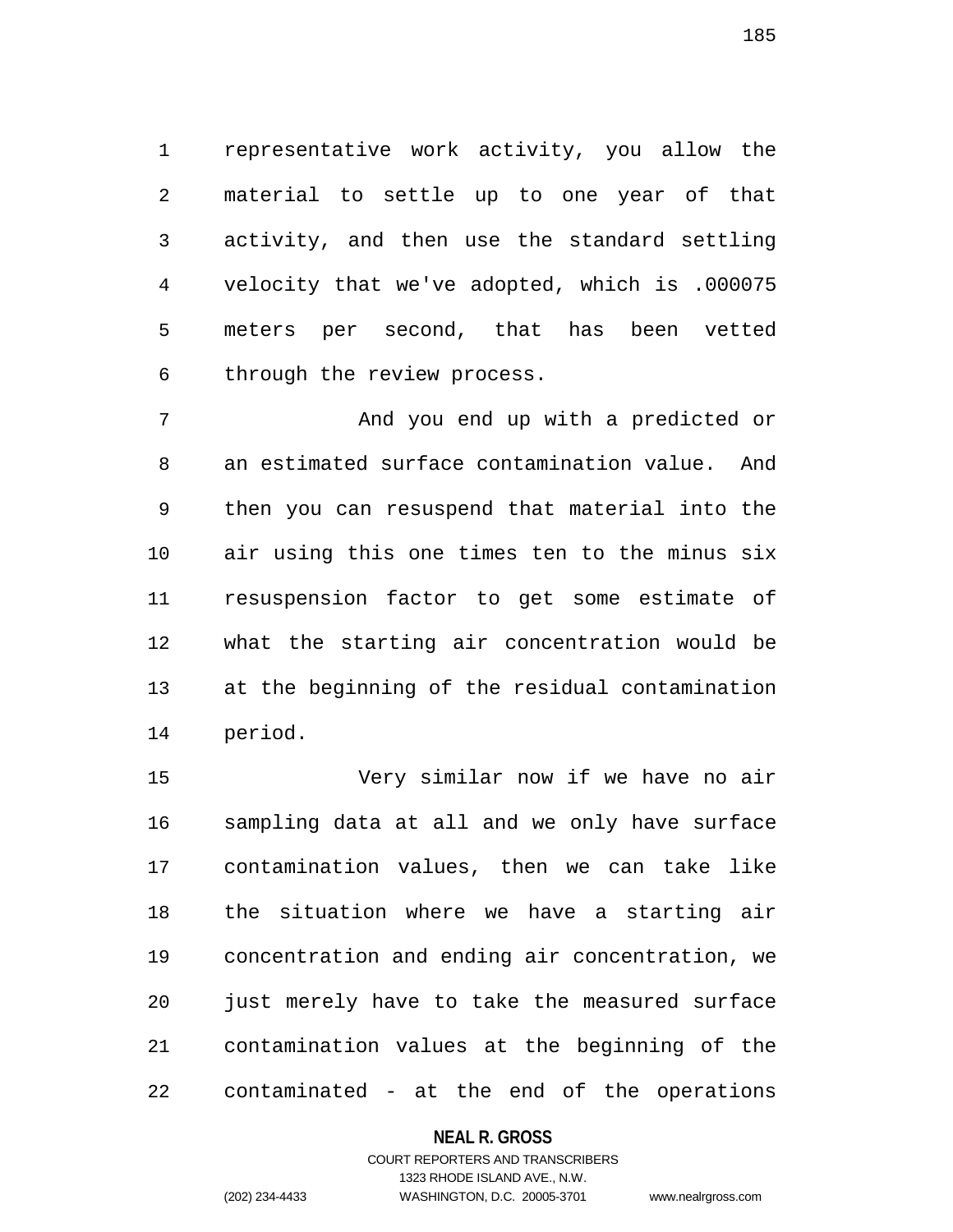1 period, and then the surface contamination was 2 measured later on in the residual period, and 3 generate that same exact exponential function 4 that we did when we had air sample data.

5 So, that's very similar to what we 6 did before. In fact, you don't even have to 7 use the one times ten to the minus six 8 resuspension factor, because the clearance is 9 independent of the resuspension factor.

10 If only the operational data like 11 with the air sampling are available, then we 12 would use the same default depletion constant 13 of that one percent per day that I mentioned 14 earlier.

15 And that's a very brief nutshell 16 summary of how we go about re-suspending doses 17 in the residual period.

18 I will point out that the residual 19 period almost by definition, has no monitoring 20 data because, especially for AWEs that didn't 21 process commercial sources of material.

22 I mean, if you were an AWE that

**NEAL R. GROSS** COURT REPORTERS AND TRANSCRIBERS

1323 RHODE ISLAND AVE., N.W.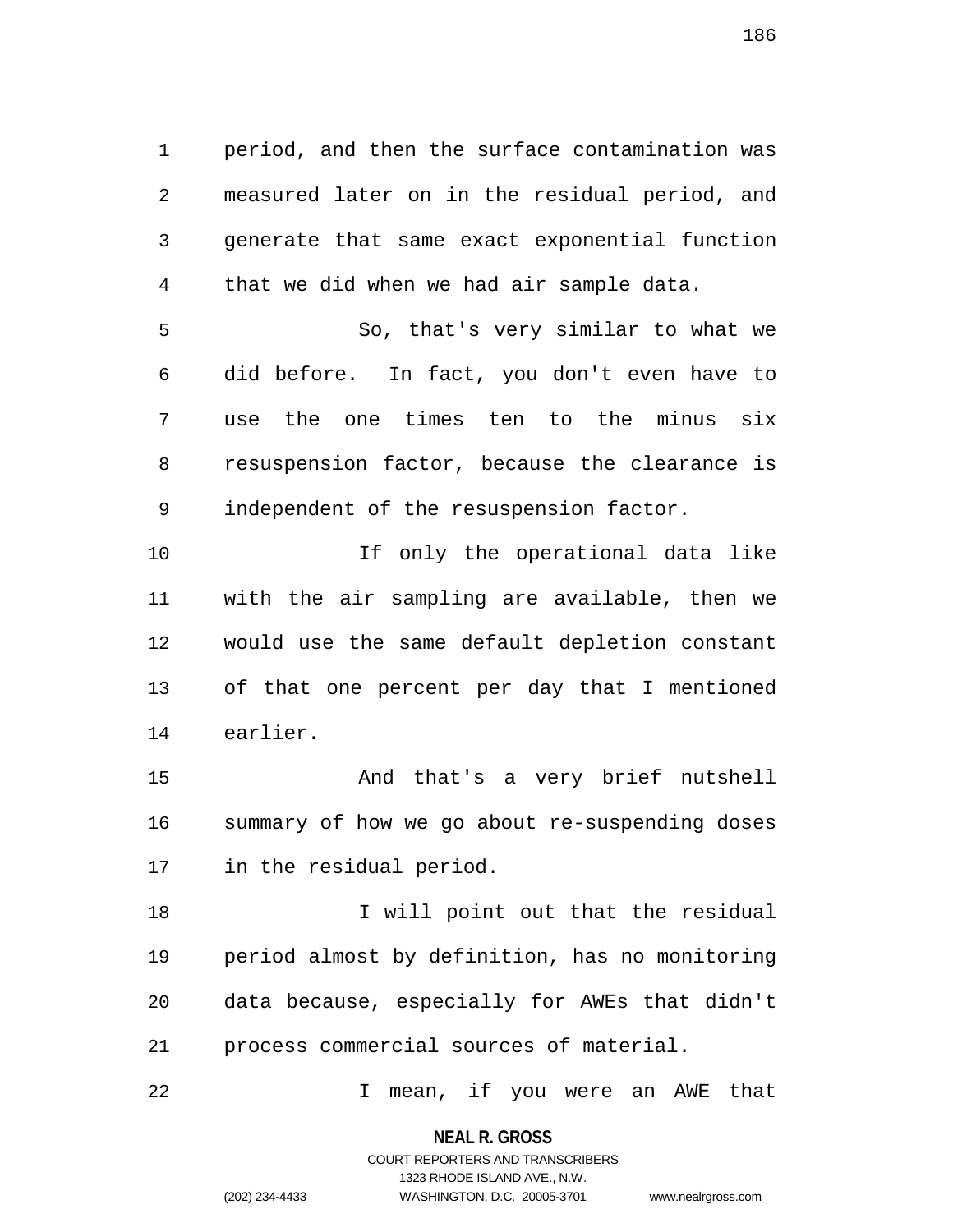1 was a steel mill, the AEC contract is over, 2 everybody leaves, there is, by definition, 3 going to be no radiation protection program. 4 So, virtually none of the AWEs, I 5 can't think of any, that did not do commercial 6 radioactivity work, had any measurements 7 during the residual period other than the 8 FUSRAP survey. 9 So, that's it. Thank you. 10 CHAIRMAN MELIUS: Questions for Jim 11 at least related to Dow? 12 Yes, Josie. 13 MEMBER BEACH: Mine is fairly 14 related. 15 How many open items are there, and 16 you said that was within the Procedure Work 17 Group on TIB-70 now, and of those, how many of 18 them fall or are related to Dow? 19 DR. NETON: I don't think any are 20 related to Dow. The one that would be related 21 to Dow is the one that I talked about where we 22 had an operational air sample and an air

#### **NEAL R. GROSS**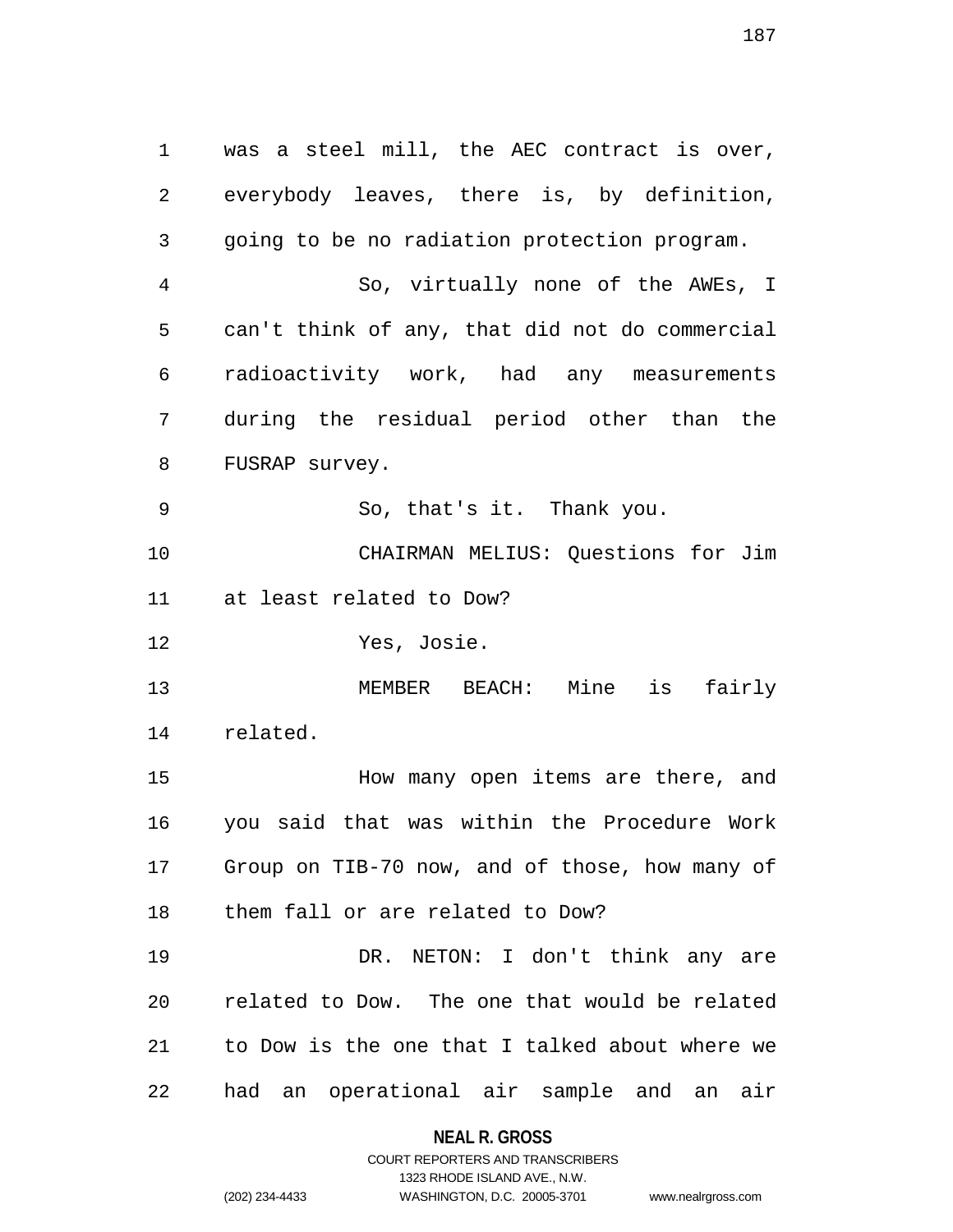1 sample during a residual period. That's what 2 we've used at Dow. We've drawn that 3 exponential function and connect those two 4 dots.

5 The open items that I'm aware of 6 is that one percent per day depletion, and 7 there may be - the one times ten to the minus 8 six resuspension factor is also under 9 discussion.

10 It's appropriate, SC&A at least 11 believes, at this point for sites that have 12 been cleaned up to some degree, but not for 13 sites that are - have been left without any 14 cleanup.

15 CHAIRMAN MELIUS: Dick.

16 MEMBER LEMEN: I just - maybe I 17 missed it when you gave the presentation, but 18 this resuspension factor of one times ten to 19 the minus six, did you derive that by 20 following out of the Steward `64 article? 21 Is that where you came up with

22 that?

# **NEAL R. GROSS**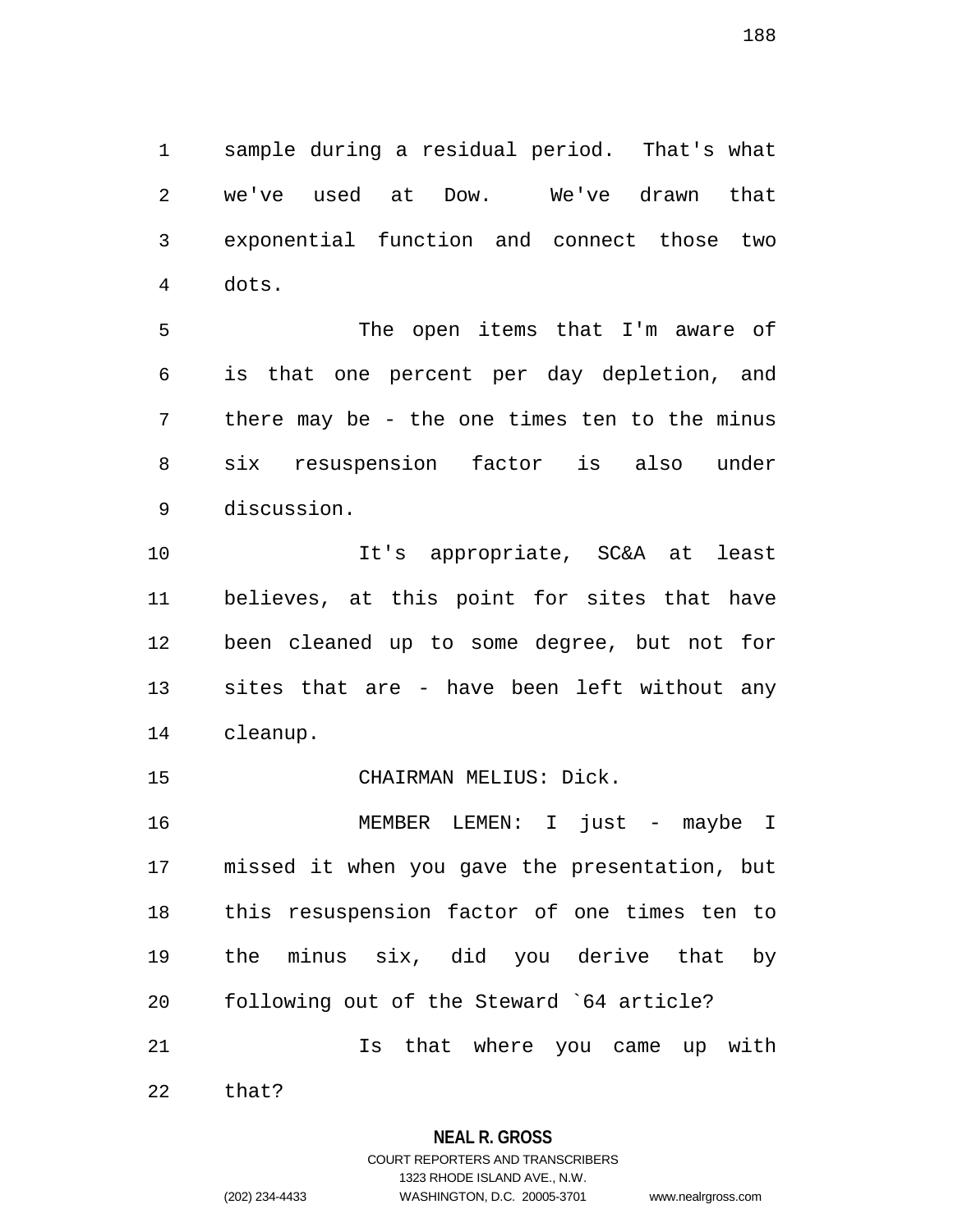1 DR. NETON: I don't know the exact 2 citation, but there is some literature to 3 support that one times ten to the minus six.

4 MEMBER LEMEN: Well, you've 5 mentioned this - in one of the slides, you 6 mention Steward `64. I just wonder if it came 7 from that paper or - I'd like a reference for 8 that one times ten to the minus six if you can 9 provide it.

10 DR. NETON: I can certainly provide 11 it to you. I don't recall off the top of my 12 head as to what the basis of that reference 13 was.

14 MEMBER LEMEN: Okay. Thank you. 15 DR. NETON: John Mauro seems like 16 he might know better than me at this point.

17 DR. MAURO: Excuse me. When we 18 were researching the OTIB and discussing it 19 and we were looking into the ten to the minus 20 six, there is an NRC, a NUREG, one of the work 21 products that they put out, discusses the 22 resuspension factor to use following

**NEAL R. GROSS**

# COURT REPORTERS AND TRANSCRIBERS 1323 RHODE ISLAND AVE., N.W. (202) 234-4433 WASHINGTON, D.C. 20005-3701 www.nealrgross.com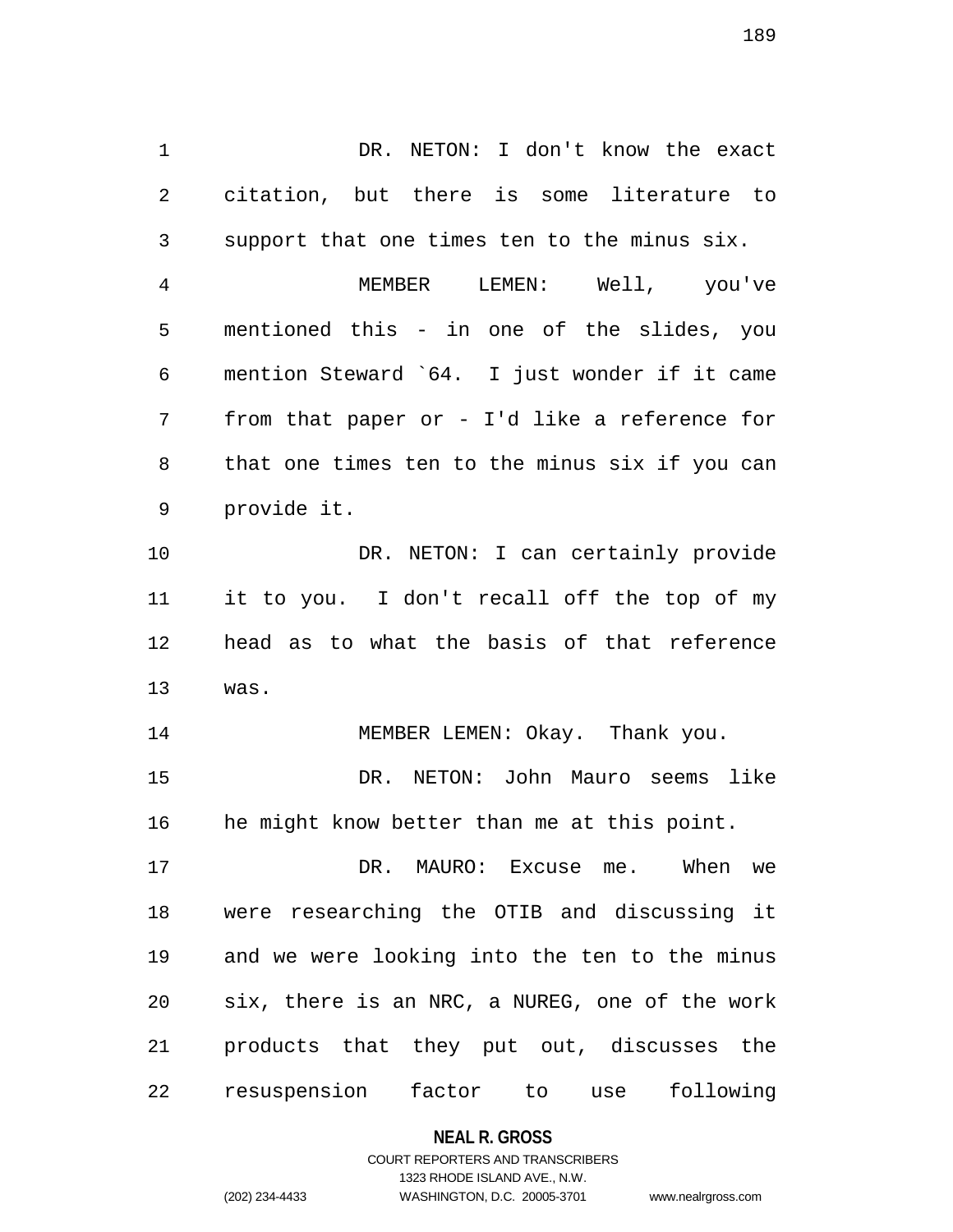1 decommissioning.

2 So, that's after you've cleaned up 3 the site. I forget the number, but I can get 4 that for you, where they collected data, 5 actually collected some data, have empirical 6 data on what the resuspension factor is. 7 So, when the site has been cleaned 8 up and you remove most of the loose 9 contamination, a resuspension factor seems to 10 be a good number. 11 It's when there's still a lot of 12 heavy contamination, and that's one of the 13 issues we're discussing in our Work Group, ten 14 to the minus five, maybe even ten to the minus 15 four per meter is probably more appropriate 16 when you have a fairly dirty surface. 17 MEMBER LEMEN: So, you don't think 18 one number fits all. 19 DR. MAURO: No, not at all. I 20 think it has - in fact, we just had a Work 21 Group meeting where we discussed this issue at 22 length.

## **NEAL R. GROSS**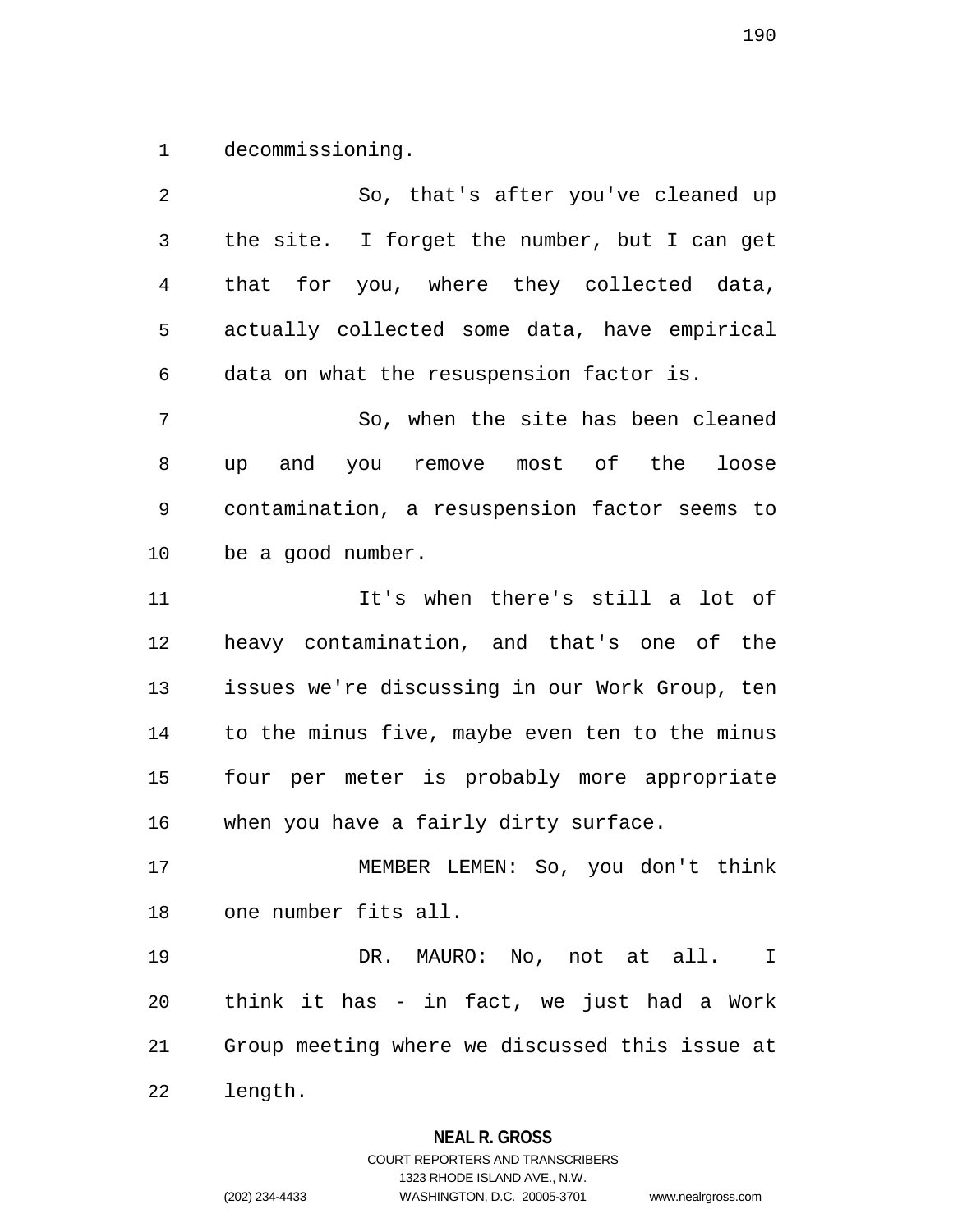1 1 In fact, you have to couple the 2 air - in other words, the rate at which it 3 declines, for example, at one percent per day, 4 you have to have a resuspension factor of 5 about ten to the minus four. 6 In other words, to lose that much 7 per day, you have to have a higher - you could 8 have a - 9 MEMBER LEMEN: No, no. 10 DR. MAURO: Did I just do something 11 backwards? Wait a minute. 12 MEMBER LEMEN: Yes. 13 DR. MAURO: There's a coupling 14 between the resuspension factor and the rate 15 at which you could lose material and you can't 16 uncouple the two. 17 I think that's one of our issues. 18 MEMBER LEMEN: Right. 19 DR. MAURO: I may have said it 20 backwards. 21 MEMBER LEMEN: I think we agree at 22 this point, though, that the one times seven

# **NEAL R. GROSS**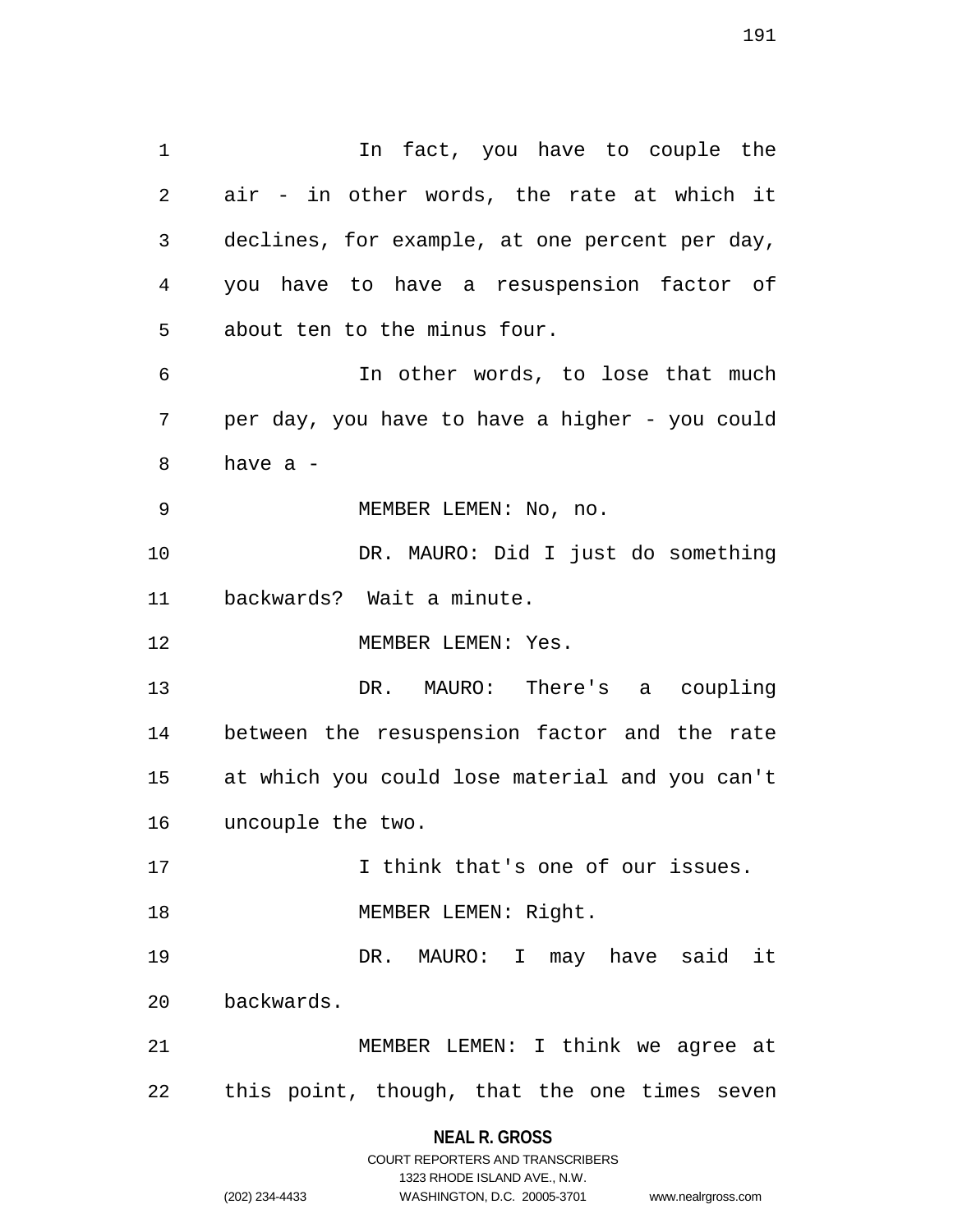1 to the minus six resuspension factor is open 2 for discussion.

3 DR. MAURO: Yes.

4 MEMBER LEMEN: I think that's - we 5 agree that it's good for surfaces that have 6 been cleaned up.

7 There's room for discussion, 8 though, on how we use it for other sites.

9 CHAIRMAN MELIUS: Paul, you had a 10 comment?

11 MEMBER ZIEMER: Right. I'm almost 12 certain it's not out of Alice Stewart's 13 publication. I don't think she would be 14 discussing that, but my recollection is that 15 maybe an NRC Reg Guide recommends that.

16 There's a fair amount of 17 literature on resuspension factors, and Dr. 18 Mauro is quite right. They span several 19 orders of magnitude depending a lot on the 20 environmental situation.

21 Where you have a site that has 22 been cleaned up, you have removed a lot of the

# **NEAL R. GROSS** COURT REPORTERS AND TRANSCRIBERS

1323 RHODE ISLAND AVE., N.W.

(202) 234-4433 WASHINGTON, D.C. 20005-3701 www.nealrgross.com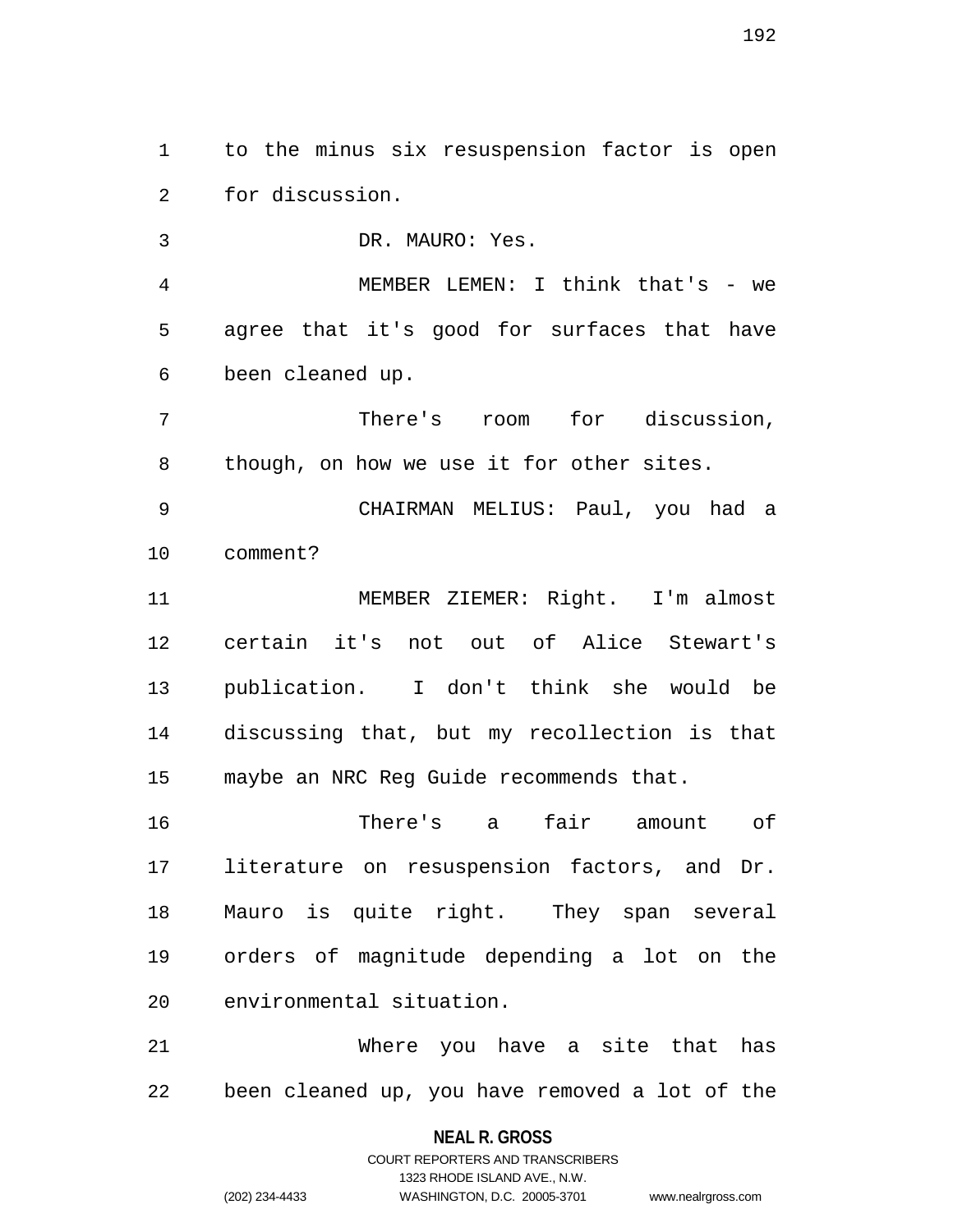1 loose stuff that would otherwise be suspended. 2 And that tends to tighten up the range of 3 resuspension factors, but I think it would be 4 worthwhile pinning down that literature for 5 the Board Members.

6 But the ten to the minus six, I 7 think in the Procedures Work Group we kind of 8 agreed - we haven't closed it - but with SC&A 9 that on a clean - a site that's already been 10 cleaned up, that's probably a pretty good 11 number.

12 But on a sort of dirty site, you 13 could have a couple orders of magnitude 14 different from that.

15 DR. MAURO: One of our work 16 products for you folks for the procedures 17 related to the subject, we have an attachment 18 where I tried my best to review the literature 19 on resuspension factors both outdoors and 20 indoors. It's a lot different.

21 And there's a lot of data. You're 22 absolutely right. A lot of data on

# **NEAL R. GROSS** COURT REPORTERS AND TRANSCRIBERS 1323 RHODE ISLAND AVE., N.W.

(202) 234-4433 WASHINGTON, D.C. 20005-3701 www.nealrgross.com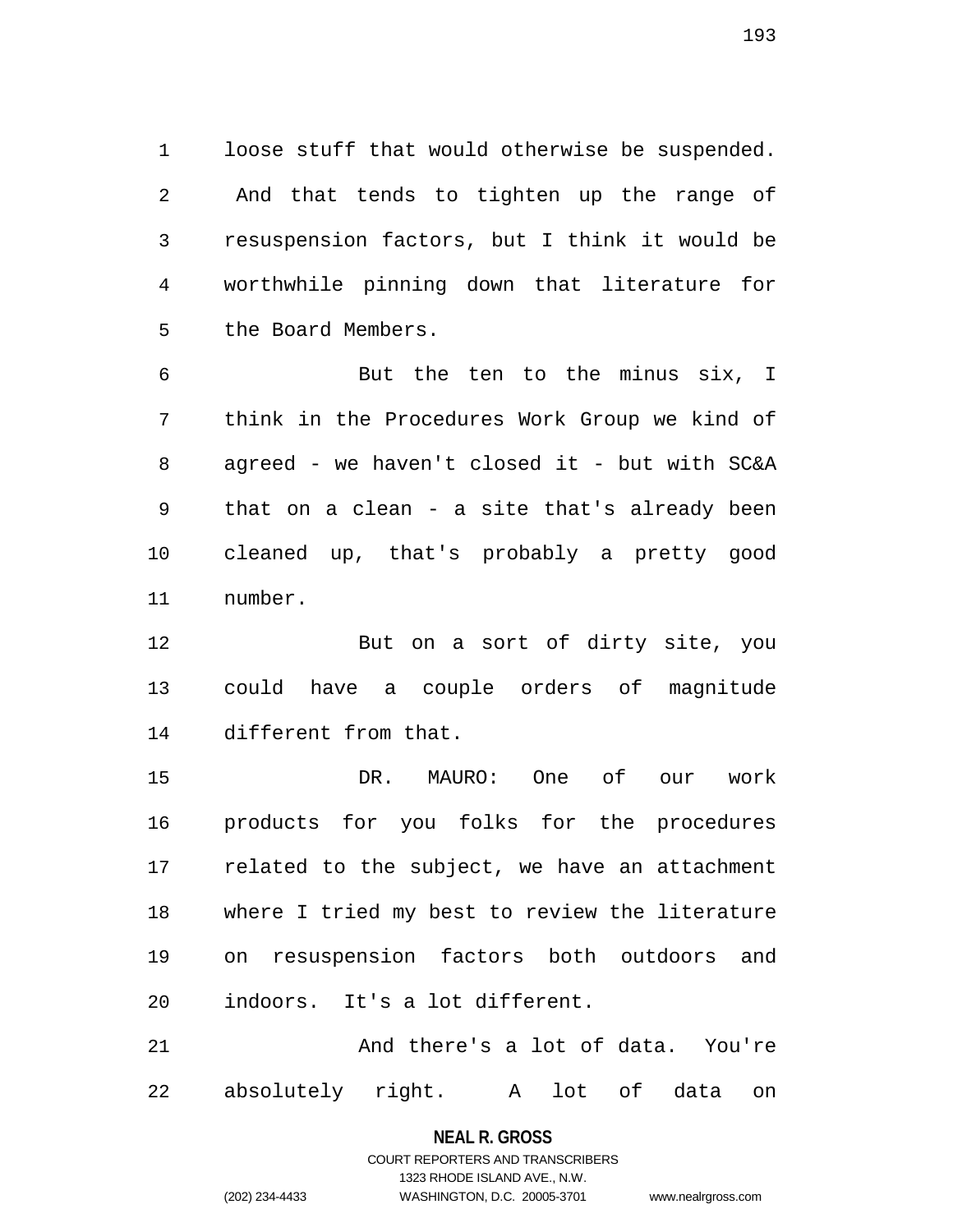1 resuspension factors, and they cover eight 2 orders of magnitude. That's the spread on 3 resuspension factors.

4 MEMBER LEMEN: Was this discussed 5 in Procedures before I got on the Procedures 6 Review Committee? It must have been.

7 MEMBER ZIEMER: I think it goes 8 back aways. Wanda might remember, but -

9 MEMBER LEMEN: Must be before I got 10 on.

11 MEMBER MUNN: Well, yes, and 12 currently. We spent a lot of time in January 13 talking about just exactly this.

14 MEMBER LEMEN: Yes, I remember 15 that. But, I mean, we don't - we didn't give 16 as Members of the Procedure Review Committee, 17 the baseline data that this is based upon.

18 MEMBER ZIEMER: I think we need to 19 find that reference.

20 DR. NETON: Well, I'd like to point 21 out that TIB-70 actually goes through a fairly 22 detailed description of how we arrived at

## **NEAL R. GROSS**

# COURT REPORTERS AND TRANSCRIBERS 1323 RHODE ISLAND AVE., N.W. (202) 234-4433 WASHINGTON, D.C. 20005-3701 www.nealrgross.com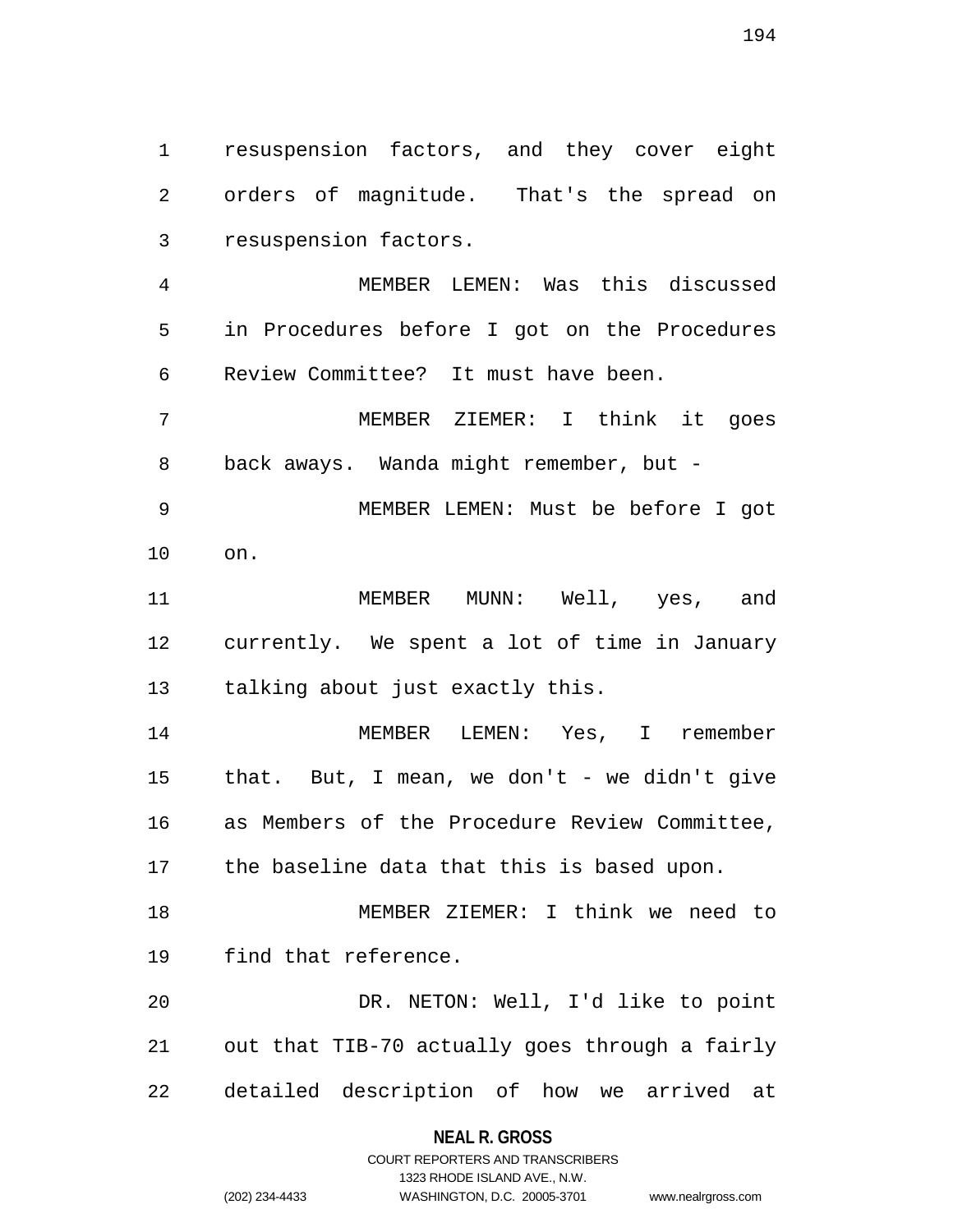1 these values complete with references.

2 MEMBER LEMEN: Okay. Just as an 3 aside, you know, Alice Stewart, she was the 4 one that knew too much, if you've ever read 5 her biography. 6 MEMBER MUNN: That depends on your 7 position. 8 MEMBER ROESSLER: This Steward is 9 spelled differently. 10 MEMBER LEMEN: It's a different 11 Stewart? Both of them are named Alice? 12 MEMBER ROESSLER: Well, I don't 13 know about this one. It just says Steward, 14 but it's spelled with a D at the end instead 15 of a T. 16 I doubt that she would have done - 17 MEMBER LEMEN: Well, you said 18 Alice. That's why I thought you were - 19 MEMBER ZIEMER: No, I thought you 20 said Alice Stewart and - 21 MEMBER LEMEN: I didn't say Alice. 22 CHAIRMAN MELIUS: Yes, you did.

> **NEAL R. GROSS** COURT REPORTERS AND TRANSCRIBERS

> > 1323 RHODE ISLAND AVE., N.W.

(202) 234-4433 WASHINGTON, D.C. 20005-3701 www.nealrgross.com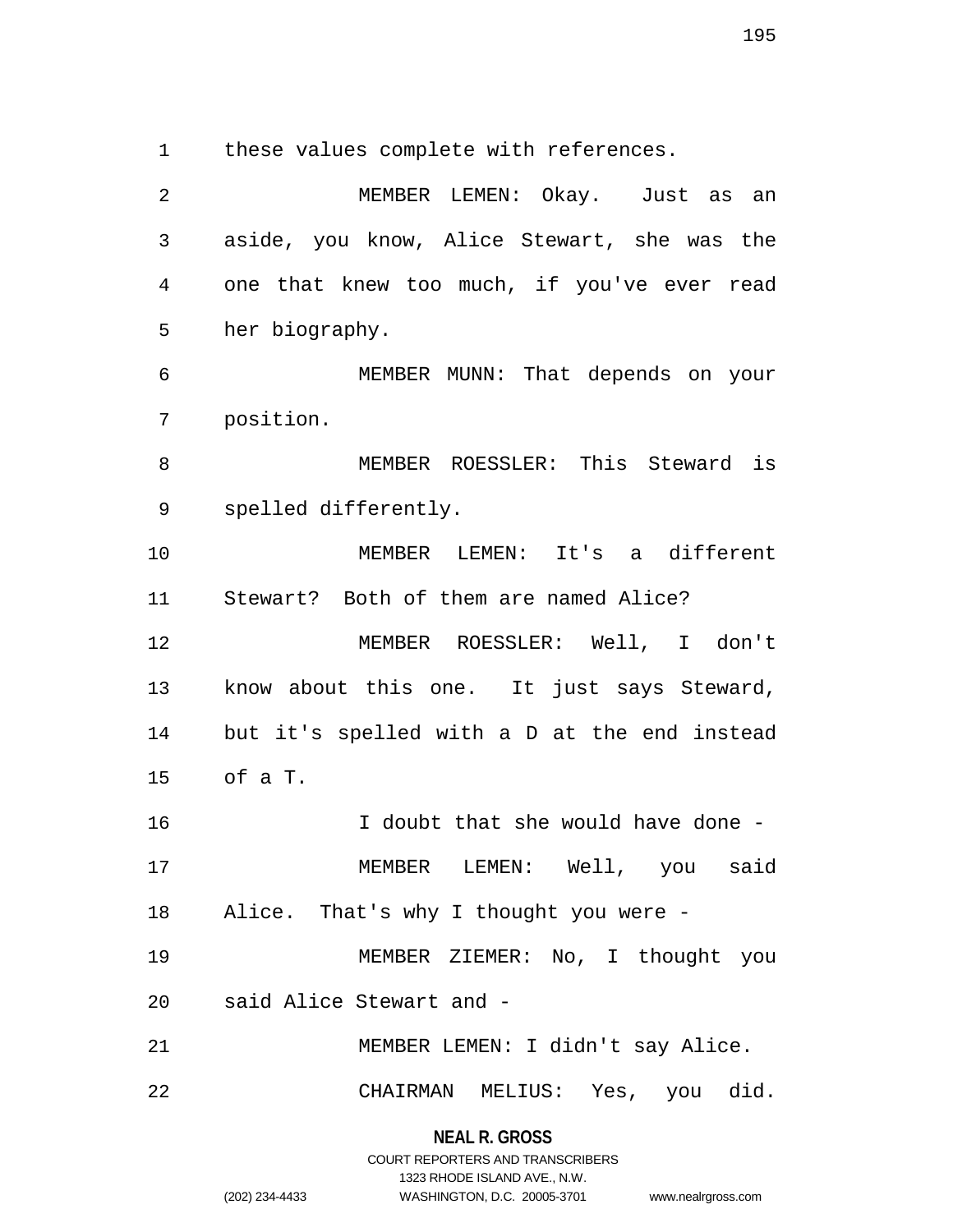1 Yes, you did, Dick.

2 MEMBER LEMEN: Well, maybe I made a 3 mistake. I meant Steward. 4 CHAIRMAN MELIUS: Well, some of us 5 couldn't believe that, I mean, not the kind of 6 work you'd connect with Alice Stewart. 7 MEMBER LEMEN: No, if I said Alice 8 Stewart, it was a faux pas. 9 CHAIRMAN MELIUS: She sort of took 10 the opposite tack of ignoring exposure, so to 11 speak. A whole other discussion. 12 MEMBER MUNN: It is a whole other 13 discussion. 14 14 I think that SC&A's White Paper on 15 this is easily available to look for the 16 Members who are interested in it. 17 CHAIRMAN MELIUS: Let's move on 18 please. We do have the Dow thing and we 19 deserve further discussion on this and some in 20 the Procedures Work Group. 21 Jim, before you go, I have one 22 other further quick question, I hope, which

> **NEAL R. GROSS** COURT REPORTERS AND TRANSCRIBERS

> > 1323 RHODE ISLAND AVE., N.W.

(202) 234-4433 WASHINGTON, D.C. 20005-3701 www.nealrgross.com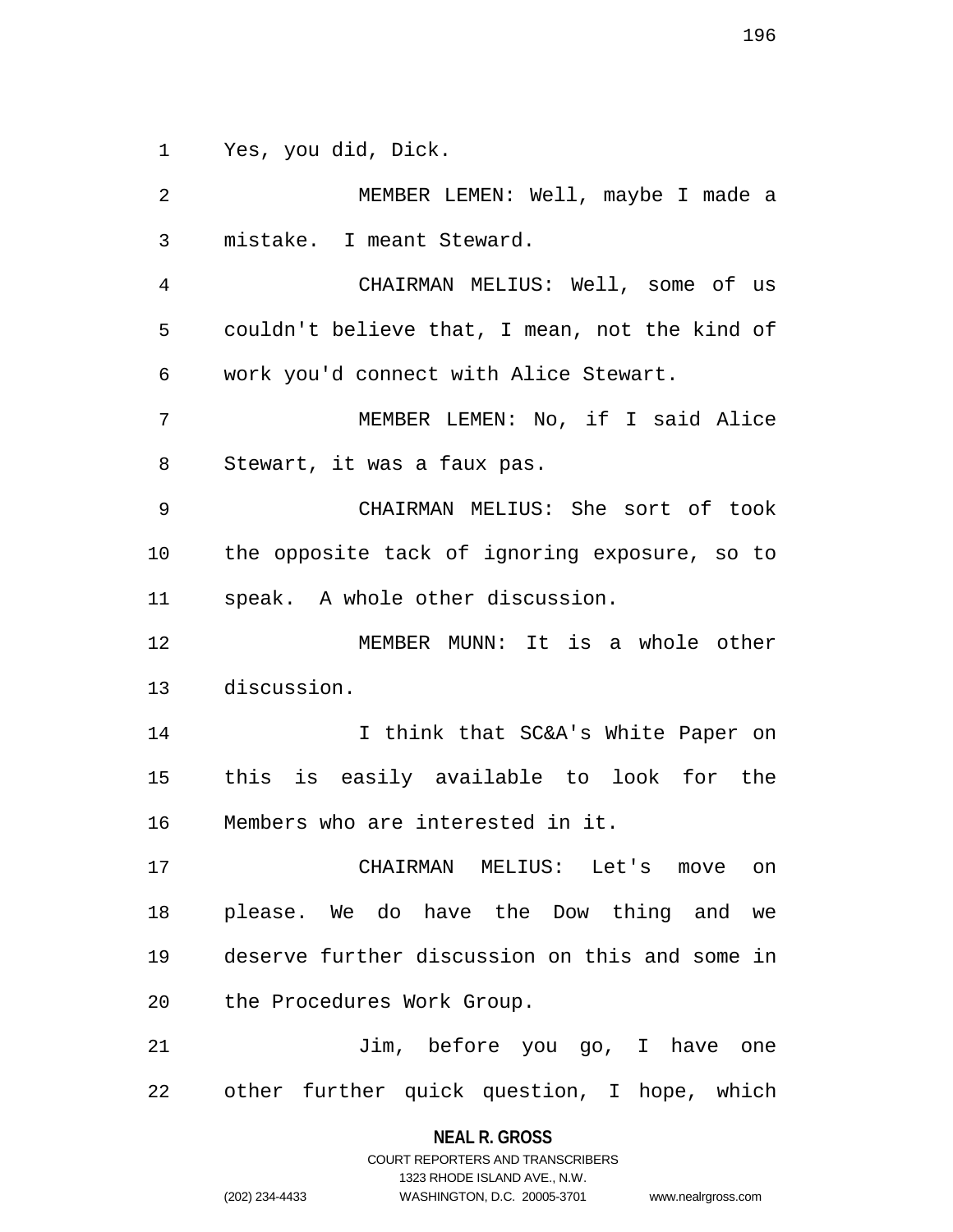1 may be related to Dow also. It's just a 2 question.

3 This use of this applications 4 procedure also, I think, assumes that site 5 activities are sort of static. There may be 6 production work going on. As you said, 7 there's no commercial radiation work going on. 8 DR. NETON: Right.

9 CHAIRMAN MELIUS: And so, there are 10 sort of exceptions to this. One is heavy 11 contamination. We talked about where we'll 12 have a different approach.

13 Another I think comes up with 14 Norton where there's - which we'll talk about 15 later tomorrow where there's ongoing 16 decontamination activity.

17 DR. NETON: Right.

18 CHAIRMAN MELIUS: And then I've 19 also raised the issue and it's come up in the 20 Linde Work Group where you have this, you 21 know, renovation going on within the site.

22 DR. NETON: Correct.

## **NEAL R. GROSS**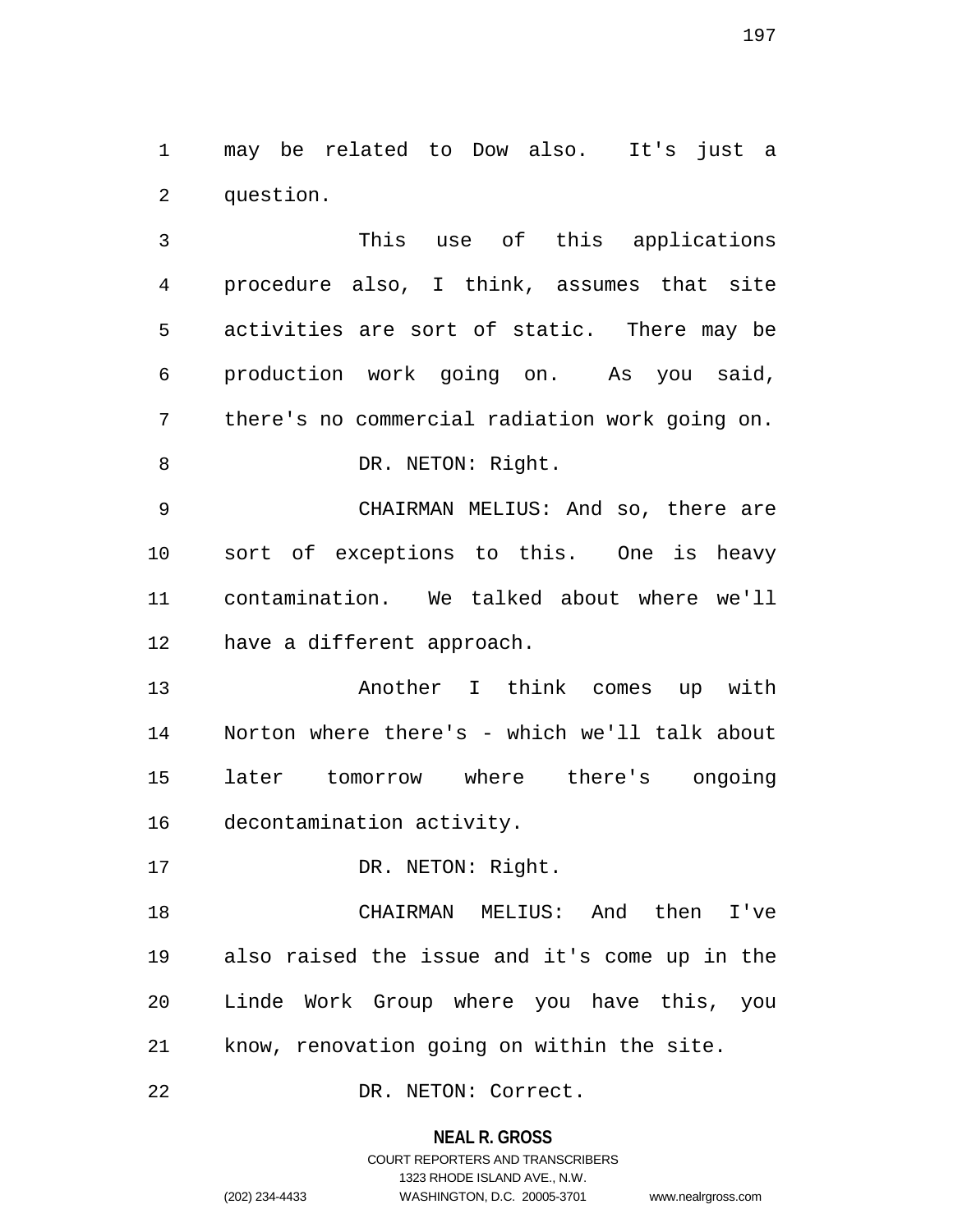1 CHAIRMAN MELIUS: Sort of post-2 initial decontamination and so forth. And so, 3 there's also - and I guess one of the 4 questions I sort of have is, like, what's our 5 criteria for how much - what's unusual 6 activity or situations that would make you go 7 beyond the use of just OTIB-70 in a residual - 8 DR. NETON: Right. 9 CHAIRMAN MELIUS: - contamination 10 period. And I don't know if you have any 11 comments on that or - 12 DR. NETON: Well, I just - these 13 are guidelines. They're just seven possible 14 scenarios. 15 But as you recognize in Linde, 16 there had been an extensive decontamination 17 done on the building. But during the 18 subsequent ten years or so, there were some 19 remodeling efforts going on to disturb that

21 And, in fact, in that particular 22 scenario, we chose not to use the exponential

> **NEAL R. GROSS** COURT REPORTERS AND TRANSCRIBERS 1323 RHODE ISLAND AVE., N.W. (202) 234-4433 WASHINGTON, D.C. 20005-3701 www.nealrgross.com

20 contamination.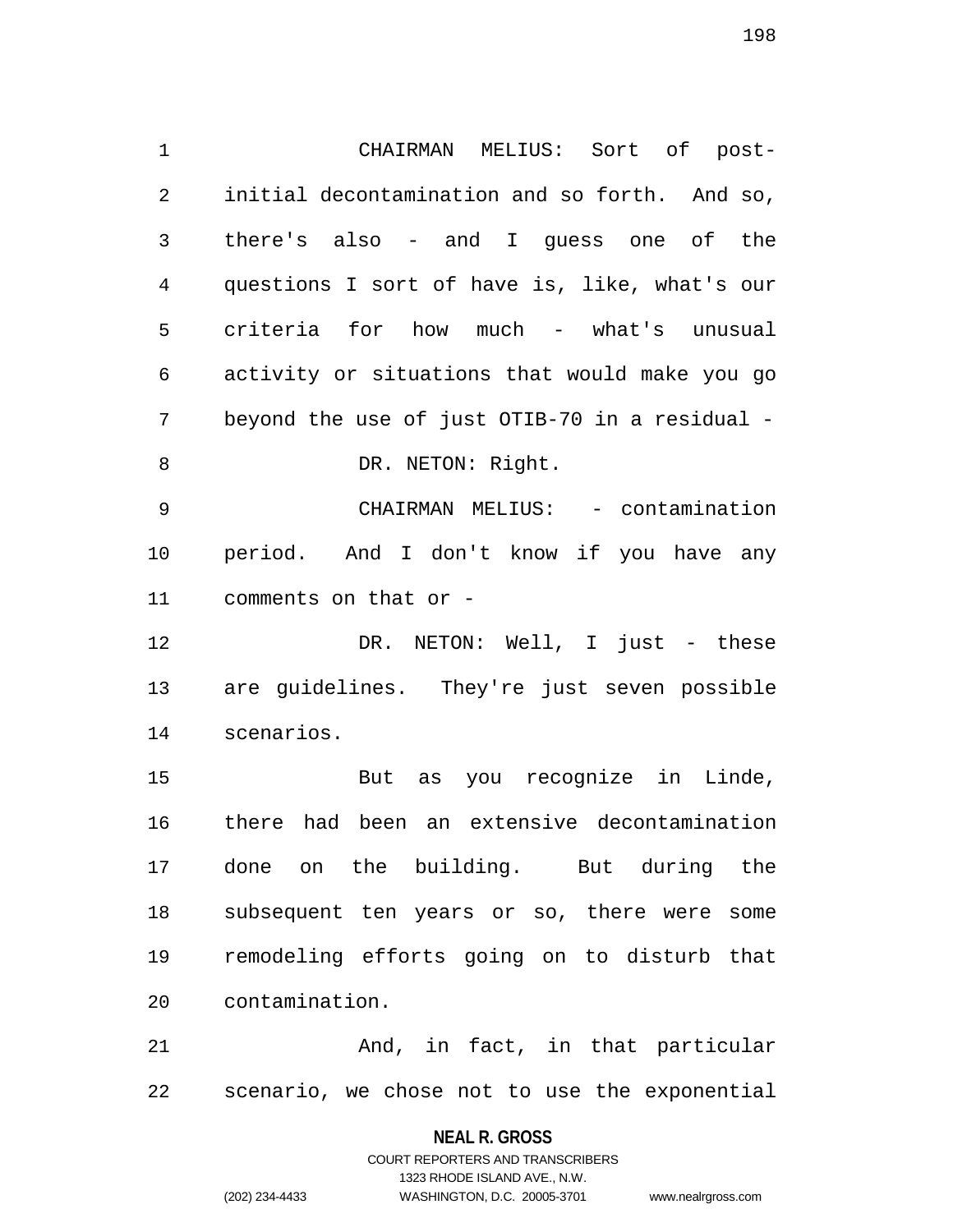1 decrease, but to keep the contamination level 2 constant until that activity was done. And 3 then we dropped it down with the exponential.

4 So, that's how we chose to deal 5 with that particular scenario, but it is kind 6 of on a case-by-case basis.

7 CHAIRMAN MELIUS: Yes, and I think 8 what we're - and we can discuss this with the 9 individual cases/situations, but also we need 10 to try to develop some consistency in how 11 we're approaching this because these are also 12 time periods when we often don't have very 13 much information on activities.

14 DR. NETON: Exactly, by definition. 15 CHAIRMAN MELIUS: So, it's hard, 16 but we can talk about that in more detail.

17 Let's move on to Dow. I believe 18 we may have some petitioners on the line or 19 listening in. And I think that was a good 20 introduction to some of the other sites that 21 we'll be talking about here.

22 So, what I thought we'd do to sort

**NEAL R. GROSS**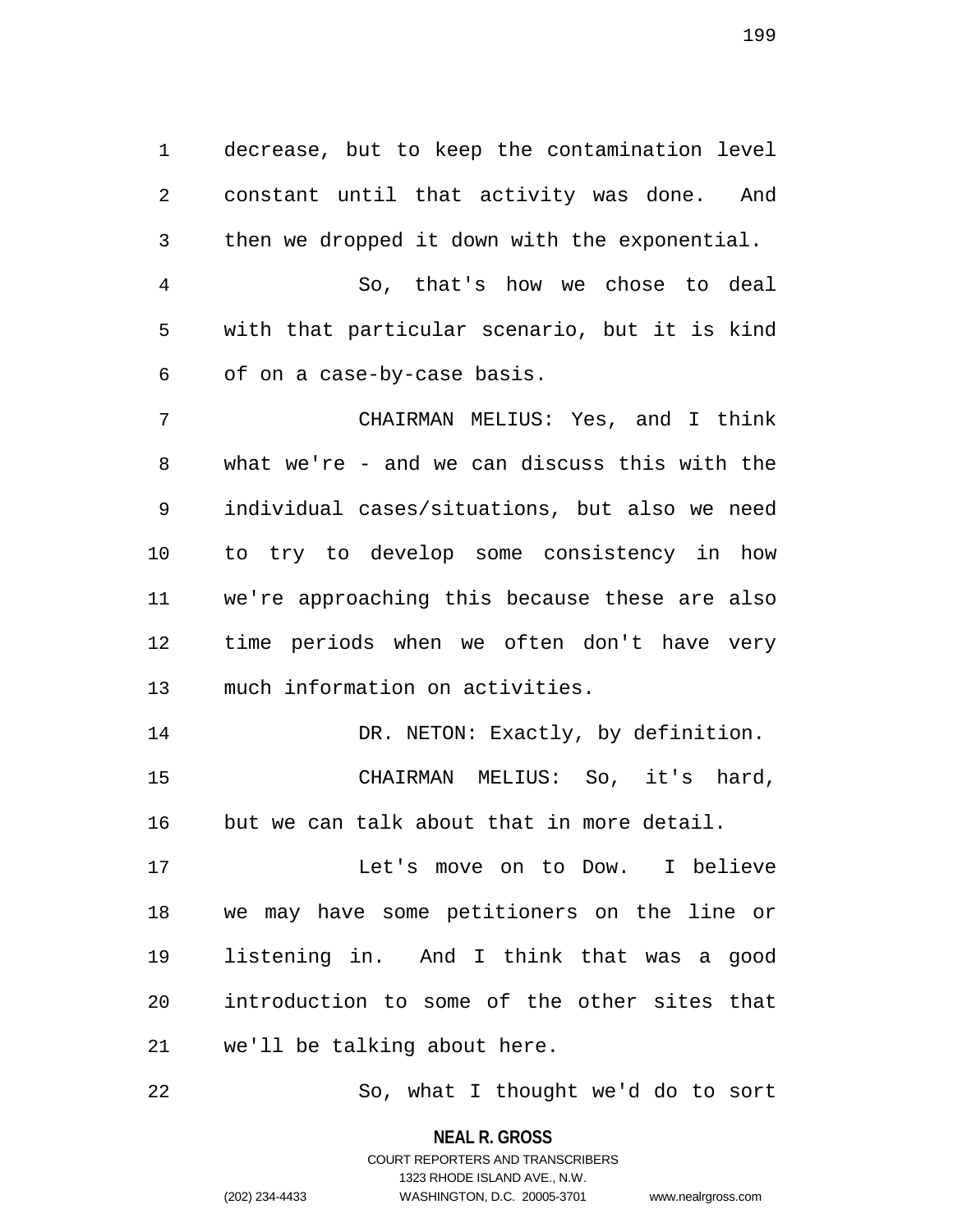1 of get ourselves oriented back on Dow 2 Chemicals since the last meeting, is have John 3 sort of go through a slightly updated 4 presentation on - that we heard at the last 5 meeting, but that sort of goes through some of 6 the issues that had come up, and also 7 addresses some of the issues that [identifying 8 information redacted], one of the petitioners, 9 had raised also. 10 So, John. 11 DR. MAURO: Thank you. Good 12 afternoon. 13 I brought with me the same set of 14 slides that Bill Thurber used, I guess, back 15 in November and we can go through those. 16 Although, I could use a little help getting 17 this started, or not. I could just tell my 18 story. 19 (Off-record comments.) 20 DR. MAURO: Okay. This is the same 21 set of slides we used originally and I'll try

22 to go through it quickly.

# **NEAL R. GROSS**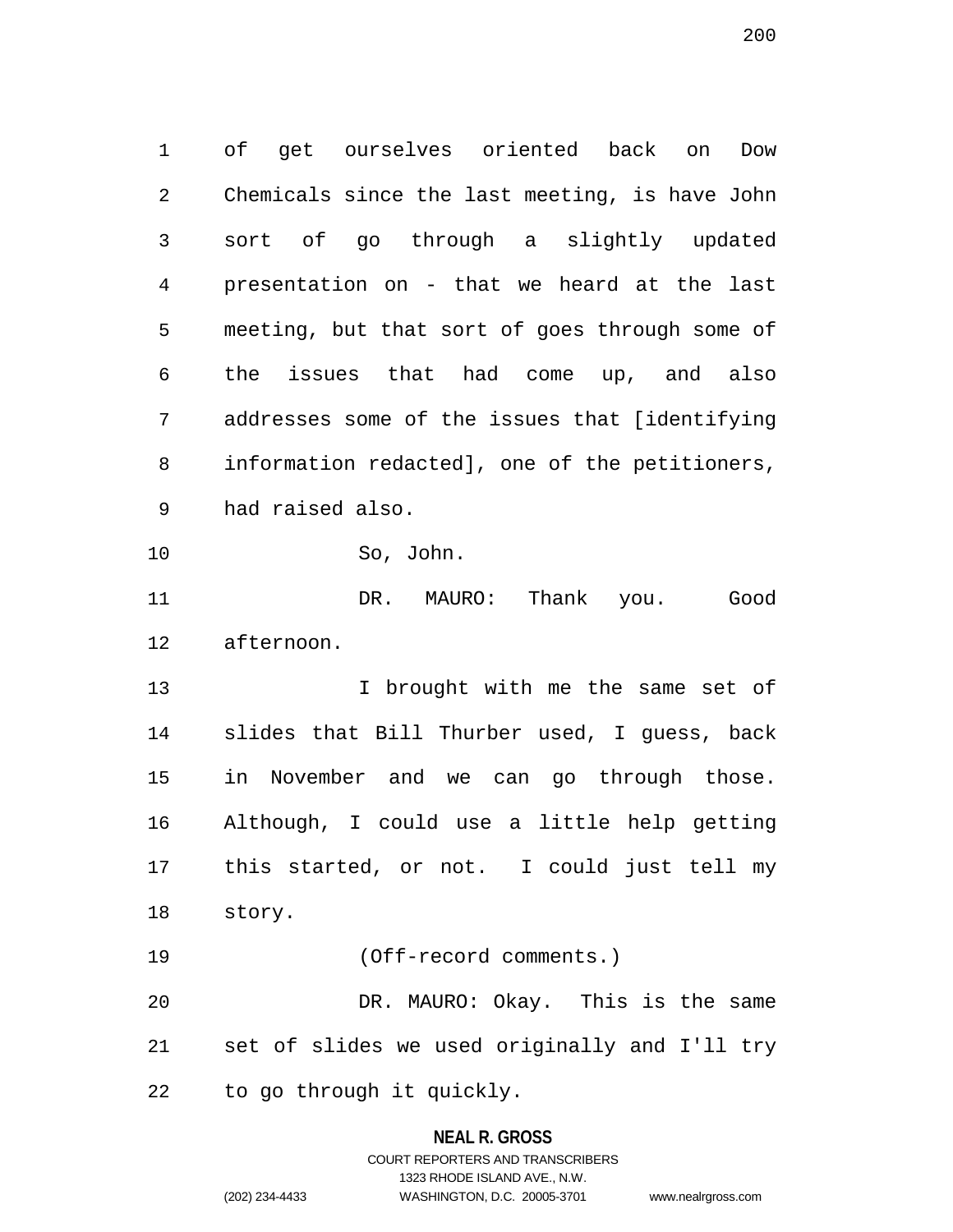1 As you may recall, there are a 2 number of work products that NIOSH put out, 3 and this lists them.

4 So, basically this is the array of 5 source documents that NIOSH had developed over 6 time. Because as you know, the program, the 7 work on the subject evolved quite a bit since 8 2007. And similarly, SC&A has put out a 9 number of documents.

10 The most recent one that I think 11 is the most interest here has to do with the 12 document you put out dealing with surrogate 13 data and the degree to which the residual 14 period uses surrogate data.

15 And so, this slide is going to go 16 through the - well, this presentation will go 17 through the use of surrogate data at Dow.

18 And in order to follow this, I'd 19 rather just speak to conceptually first. The 20 way in which the Dow - Dow has been granted 21 SEC from 1957 to 1960. And the main reason is 22 the inability to reconstruct internal doses

## **NEAL R. GROSS**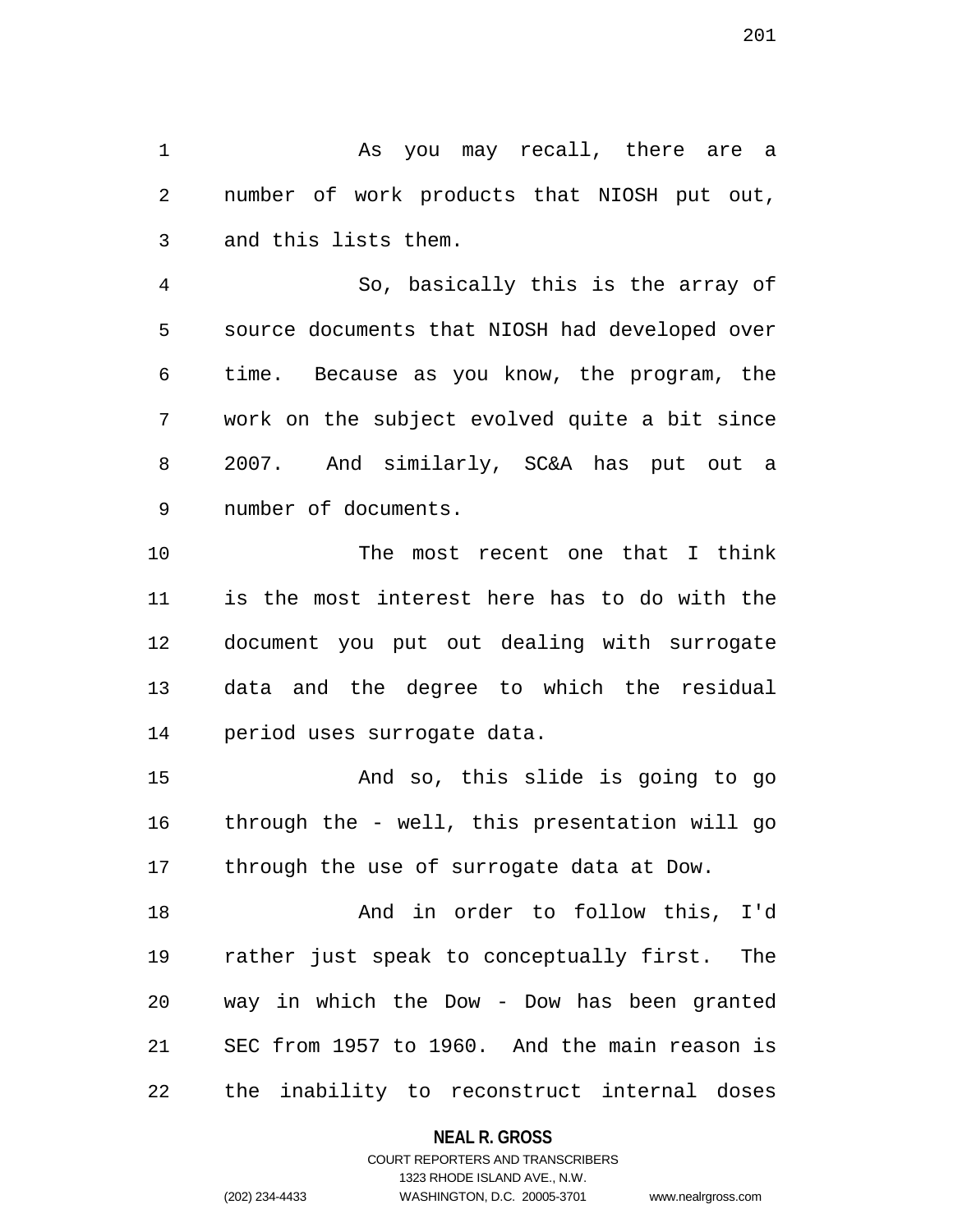1 from thorium. Okay. That's the key point. 2 However, NIOSH's position is 3 during that time period, it's possible to 4 reconstruct doses from uranium for both 5 external and internal, and from thorium 6 external.

7 Now, for the residual period, 8 which is really the subject of interest here, 9 the position is that doses could be 10 reconstructed.

11 And so, the question is, you know, 12 how is NIOSH planning to do it and how are 13 they going to use surrogate data in order to 14 do that?

15 And the best way to come at the 16 subject is let's first talk a little bit about 17 uranium. And you need to understand there are 18 no data for uranium at Dow during the 19 operations period, `57 to `60, or post-`60. 20 So, this is a situation where surrogate data, 21 you know, is going to be used.

22 Now, how do they do it?

**NEAL R. GROSS**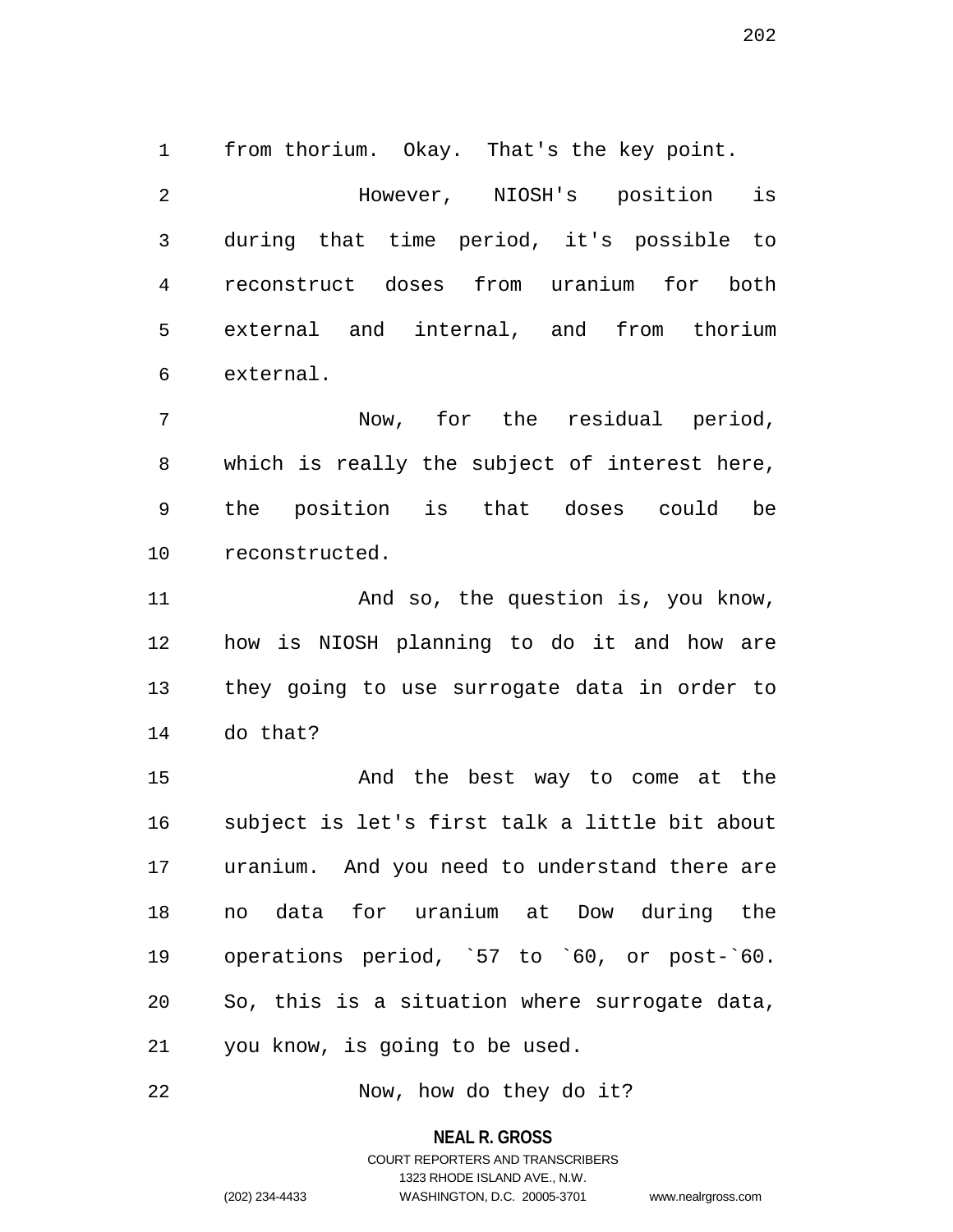1 Well, the starting point was, 2 well, what was the dust loading, what might 3 have been the dust loading during the 4 operations period?

5 And the way they came at it was 6 there's a report by Harris and Kingsley, it's 7 about 50 pages, it's a terrific report, it has 8 a tremendous amount of data that was gathered 9 in the mid-1950s through 1958, on uranium-10 handling facilities that were actually 11 operating at that time with the Health and 12 Safety Laboratory now called the Environmental 13 Measurements Laboratory.

14 Went out to a number of 15 facilities. They went to Fernald, 16 Mallinckrodt, Simonds Saw, Bridgeport Brass, 17 Sylvania, all these different sites. They 18 went out there and collected data, air 19 sampling data, and complied it and it's all 20 summarized in this report.

21 And this report is the source 22 document upon which TBD-6000 is based. And we

## **NEAL R. GROSS**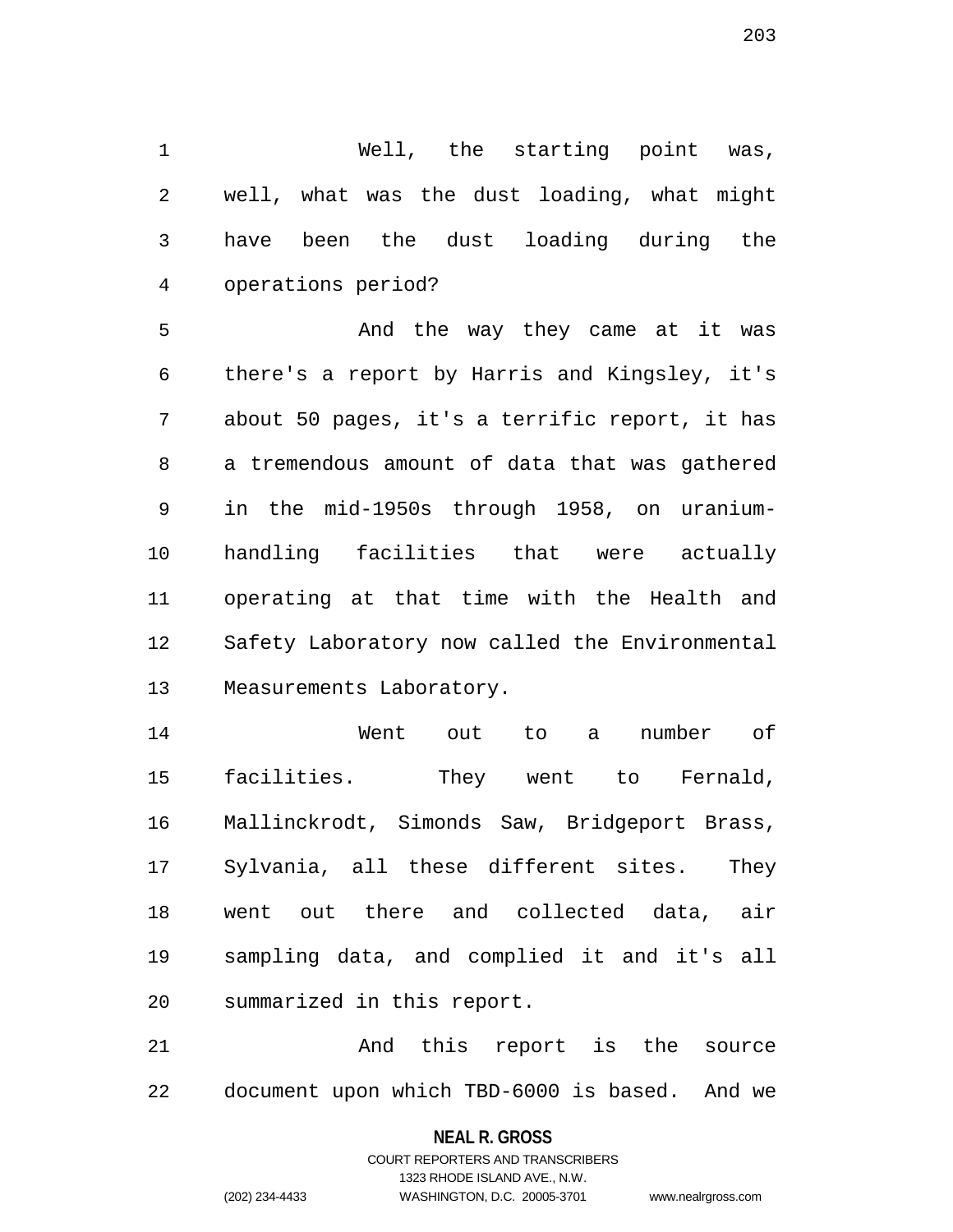1 did a very detailed review, went on for quite 2 a bit of time reviewing TBD-6000 and how 3 faithfully and appropriately they captured the 4 data in the source document, translated it 5 into TBD-6000, and now have a tool that, in 6 theory, can be used to do surrogate data work. 7 And we reviewed not only TBD-6000 8 carefully, and I think we've resolved all 9 issues on that, it was quite a bit of review 10 and Paul could attest to that, he chaired that 11 Work Group, but now the question becomes, 12 okay, what did they do though on Dow?

13 Well, what they did was it turns 14 out at Dow in those three years, `57 to `60, 15 they did two types of - you need to know about 16 what happened during operations in order to 17 understand what they did in the residual 18 period.

19 During operations, there were two 20 kinds of uranium activities that took place. 21 There was extrusion work, and rod 22 straightening work.

## **NEAL R. GROSS**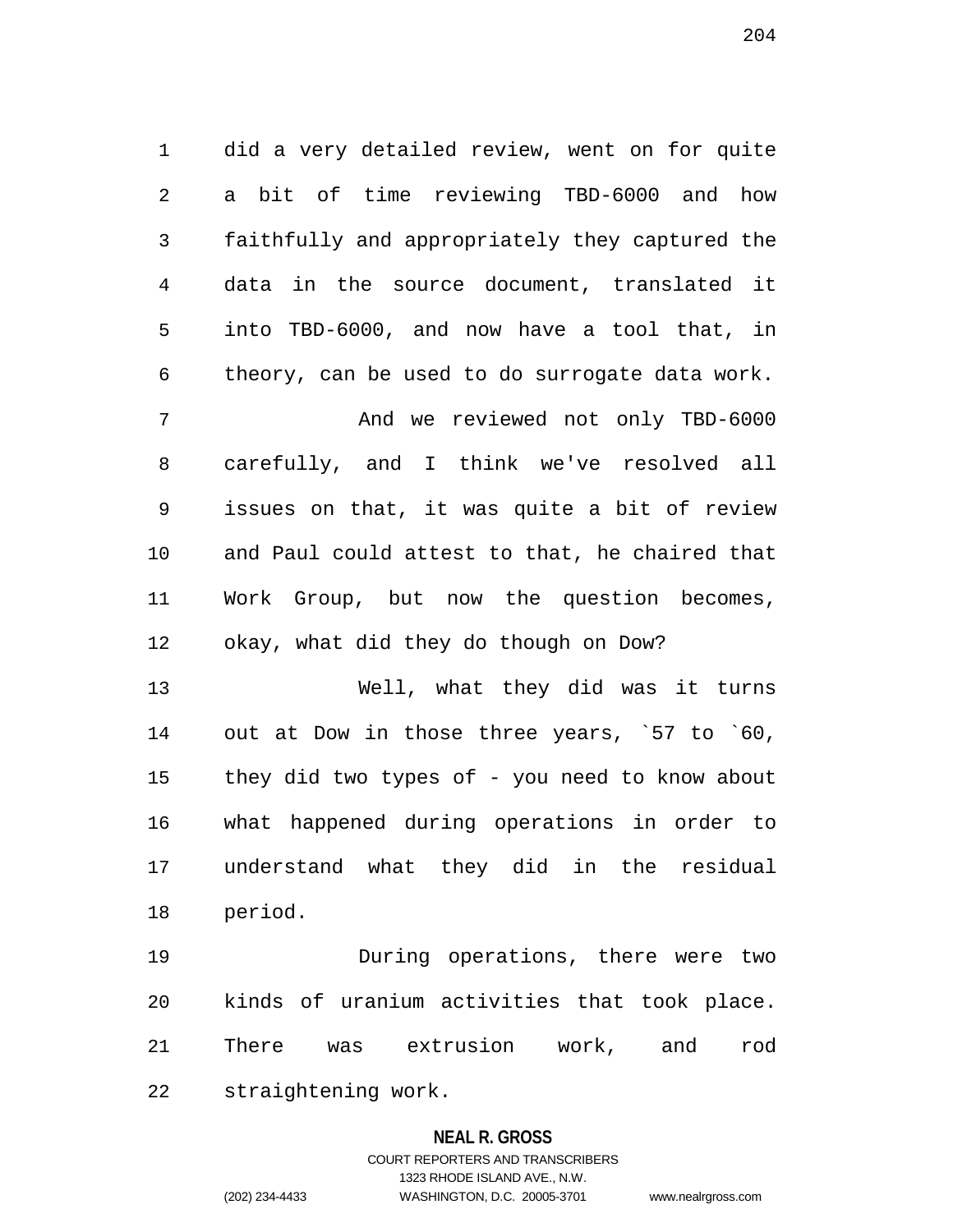1 So, that becomes, okay, now we 2 know the kinds of things that took place and 3 the duration that it took place, and we have 4 lots of information in here on those two 5 subjects, you know. What kind of dust 6 loadings?

7 Turns out that towards the end of 8 the operations period, 1959, they were doing 9 rod straightening work.

10 So, what that means is, okay, 11 let's go look at Harris and Kingsley or TBD-12 6000 and say what kind of dust loadings were 13 experienced and, you know, because that 14 represents a surrogate data.

15 It was that data that was used to 16 say, okay, here's the kinds of dust loadings 17 you would expect to see during rod 18 straightening in 1959, the end of the 19 operations period at Dow.

20 We're going to use that as our 21 starting point to try to predict what the 22 exposures to uranium might have been post-

## **NEAL R. GROSS**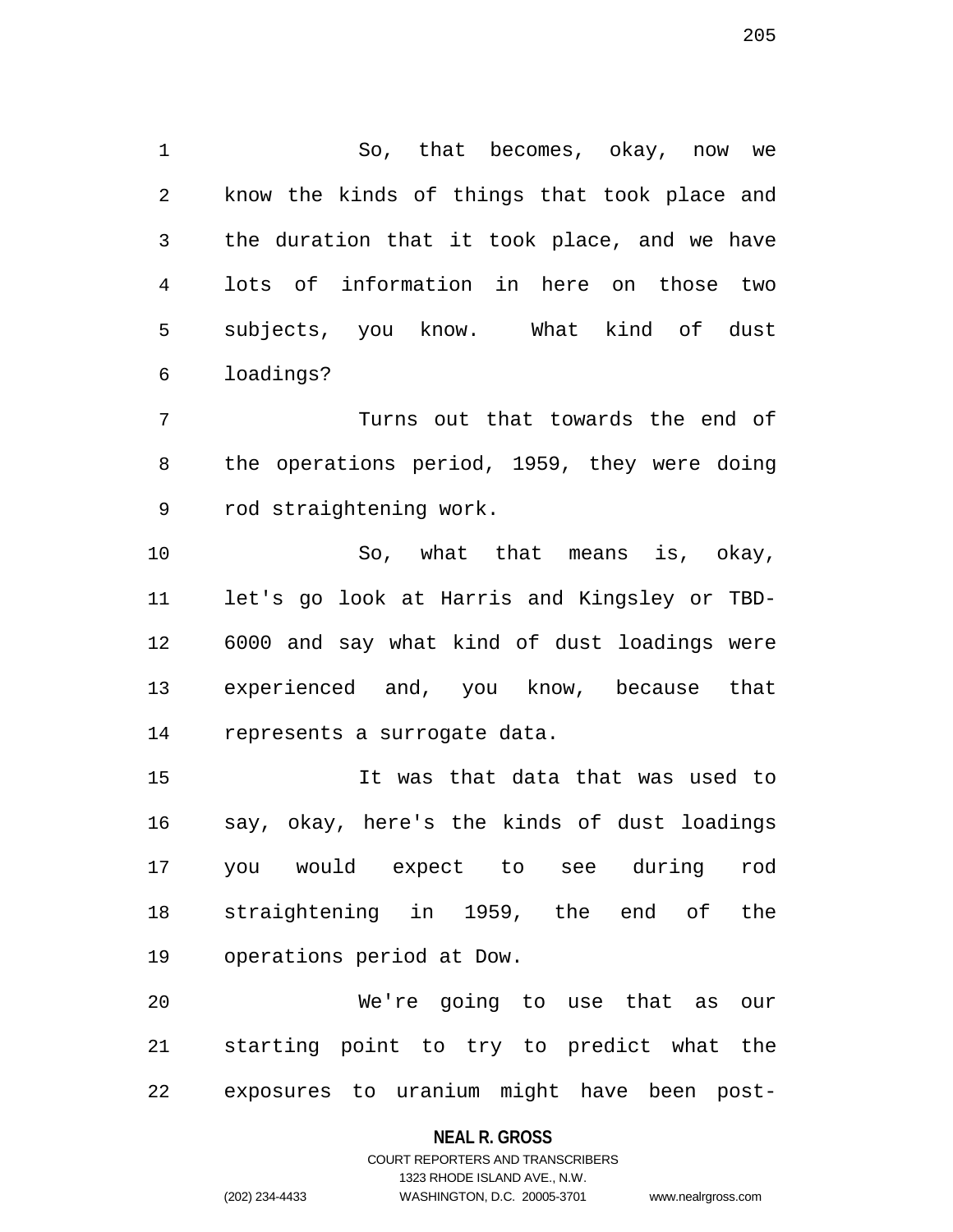1 1960, starting in 1961.

| 2              | Took the dust loading.<br>The                   |
|----------------|-------------------------------------------------|
| $\mathfrak{Z}$ | numbers are in here. I'm trying to see the      |
| $\overline{4}$ | actual numbers. They were fairly high. They     |
| 5              | were one of the higher - when we look into the  |
| 6              | data here, different kinds of operations, only  |
| 7              | rolling operations where you actually roll the  |
| 8              | uranium, were higher than rod straightening.    |
| 9              | So, it was at fairly high dust                  |
| 10             | loadings for uranium. And then they said,       |
| 11             | okay, how do we use that data to predict what   |
| 12             | might be during the residual period?            |
| 13             | They assume that that dust loading              |
| 14             | in the air toward the end - in the 1959 time    |
| 15             | period, was settling out while they were doing  |
| 16             | the straightening at that deposition velocity,  |
| 17             | that .00075 meters per second, which turns out  |
| 18             | to be the deposition velocity, and we checked   |
| 19             | this, for a five micron AMAD particle, that's   |
| 20             | the rate at which it would fall.                |
| 21             | And they allowed it to accumulate               |
| 22             | surfaces for the duration that the<br>rod<br>on |

**NEAL R. GROSS** COURT REPORTERS AND TRANSCRIBERS

1323 RHODE ISLAND AVE., N.W.

(202) 234-4433 WASHINGTON, D.C. 20005-3701 www.nealrgross.com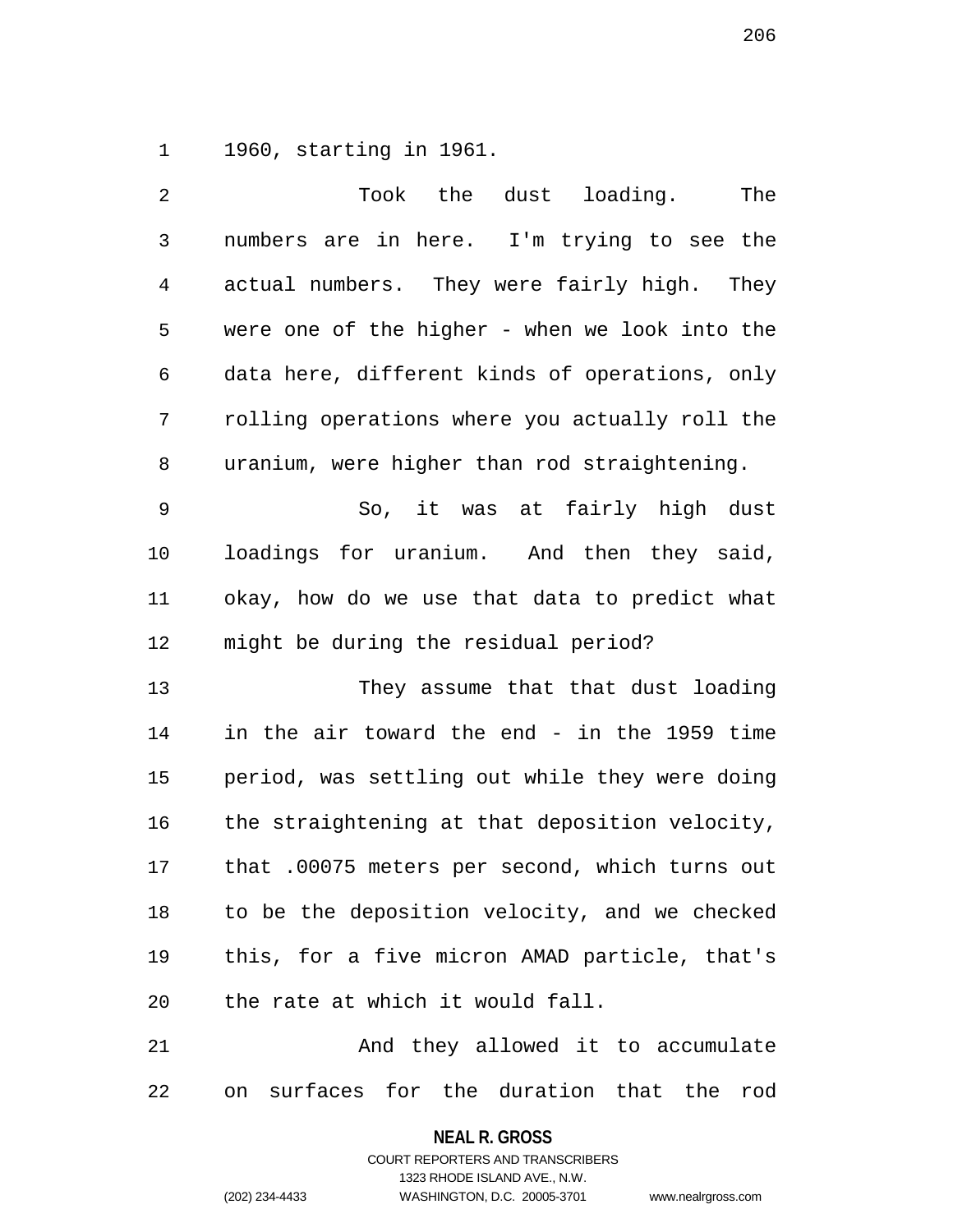1 straightening took place, which I think was 2 only about a week at the end of the process. 3 Because after each one of these 4 jobs where they did work, they cleaned up. It 5 was part of the contract with Mallinckrodt. 6 So, basically what NIOSH did was 7 say, all right, at the end of the operations 8 period, we could predict how much residual 9 uranium is on the surface at the end of 10 operation. 11 Now, what they then said, okay,

12 let's assume that's the amount that's on 13 surfaces at the beginning of the residual 14 period.

15 Now, in reality, there was 16 cleanup, but credit for cleanup wasn't taken. 17 So, that was sort of like - and when we get 18 to the criteria, you know, the five surrogate 19 data criteria, we'll get to that, but so we'll 20 just assume, well, there wasn't any cleanup, 21 here's the activity that's on the surface, 22 using that approach, and they applied a

**NEAL R. GROSS**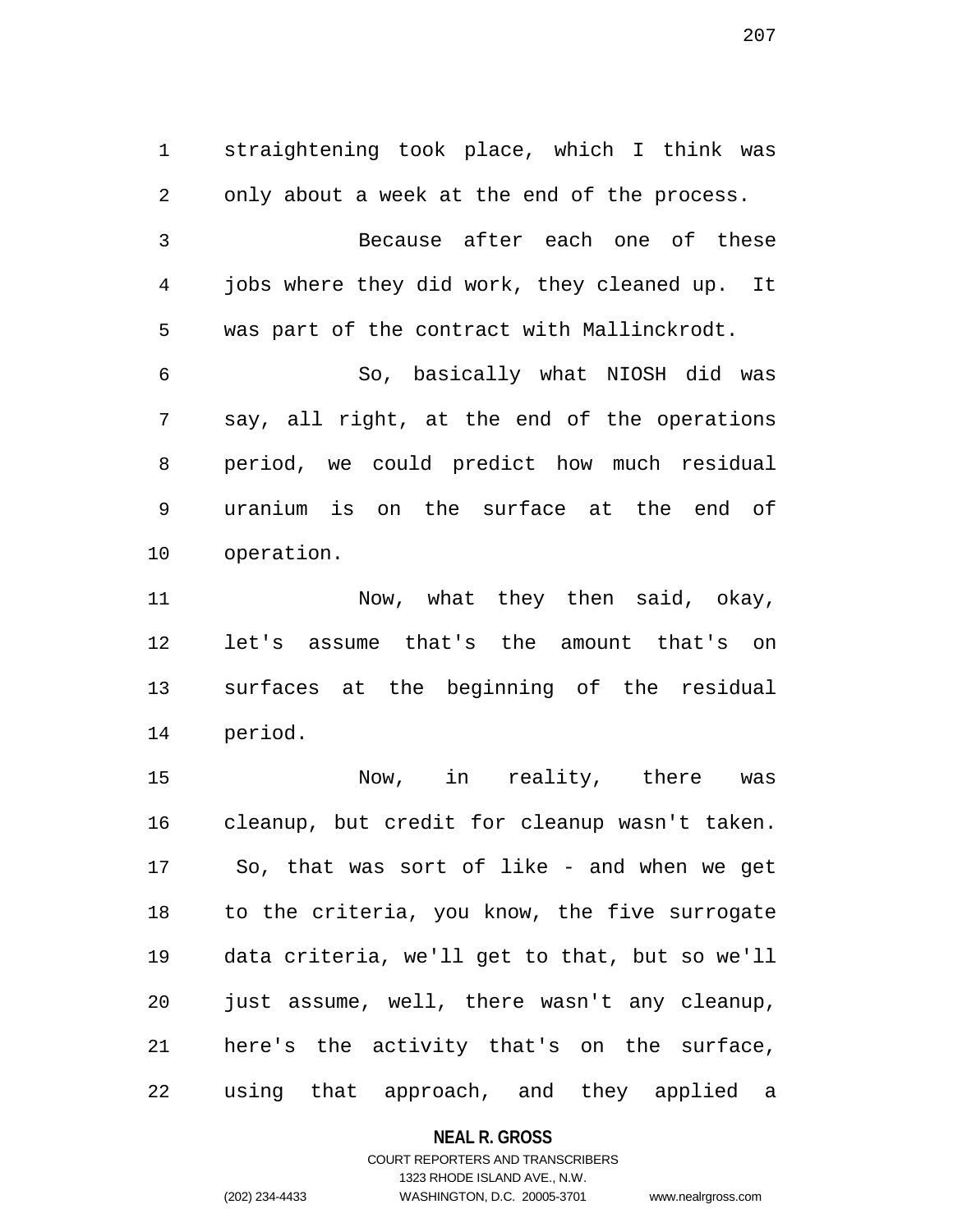1 resuspension factor of ten to the minus six to 2 get it into the air.

3 So, here it is, January 1st, 1961. 4 This is how they predicted the dust loading, 5 and also the activity on surfaces.

6 The activity on the surfaces is 7 used to predict the radiation field external, 8 because the person is walking around and 9 that's straightforward. We know the numbers 10 they use. It's a straight physics 11 calculation.

12 So, that's your dose rate at time 13 January 1st - maybe I can put this up.

14 (Off-record comments.)

15 DR. MAURO: Oh, there it is. Okay. 16 Good. Thank you.

17 All right. For uranium. So, what 18 happens is, so now they're assuming that that 19 activity on ground and the activity in the air 20 from resuspension stays constant for right 21 through 2006, 2007, whenever the end of the 22 residual period is.

# **NEAL R. GROSS**

COURT REPORTERS AND TRANSCRIBERS 1323 RHODE ISLAND AVE., N.W. (202) 234-4433 WASHINGTON, D.C. 20005-3701 www.nealrgross.com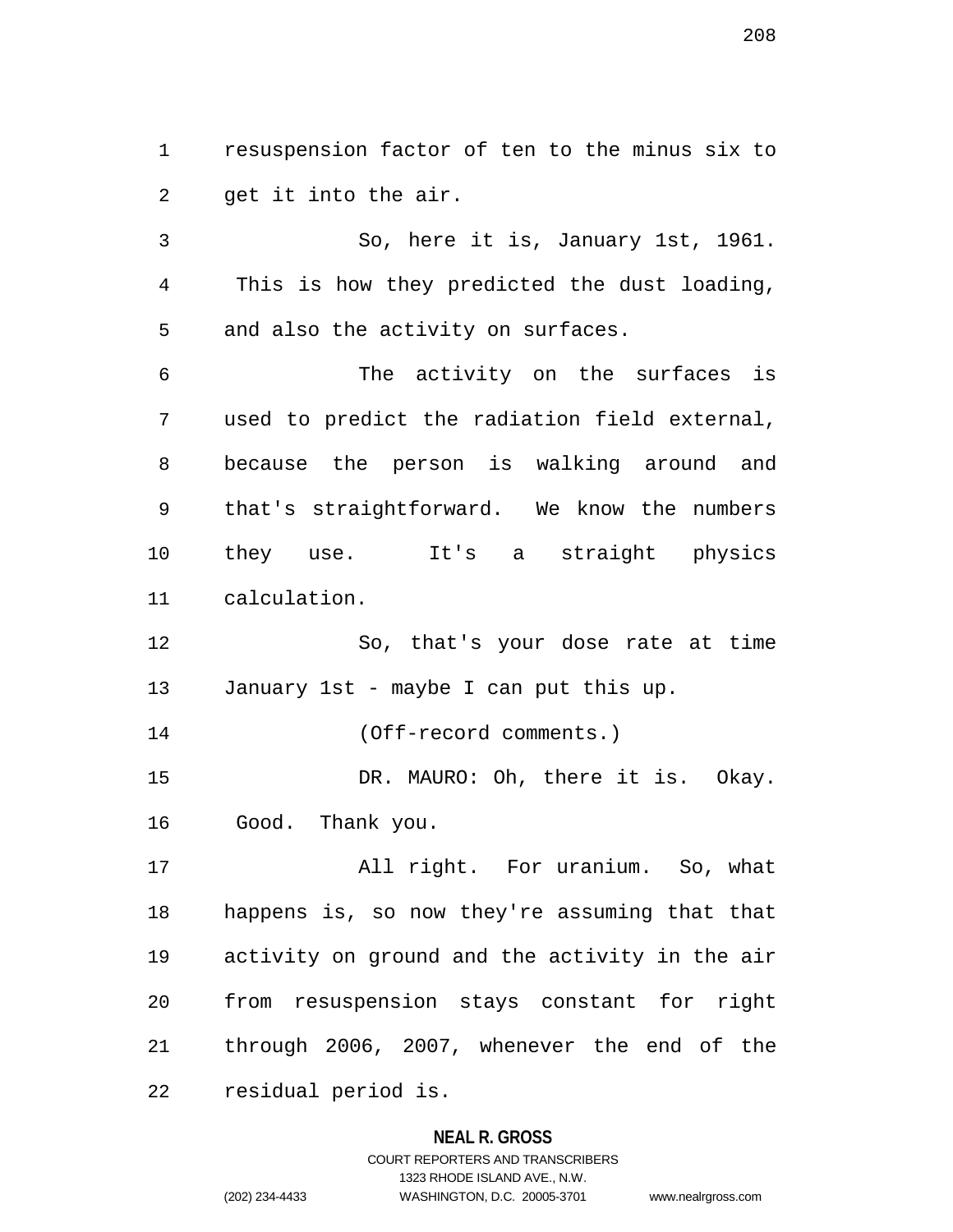1 All right. So, that's the 2 surrogate data. I mean, that's basically what 3 they did. 4 In our opinion, not bad. And

5 because, you know, the reality is they did 6 clean up at the end.

7 So, in our opinion, that is a use 8 - that's a different twist, by the way, from 9 OTIB-70, because OTIB-70 doesn't do that. 10 This is a special treatment.

11 So, in effect, the person is going 12 to be experiencing 5.5 dpm per day 13 continuously for the entire time period. It 14 has a geometric standard deviation of five. 15 Pretty big geometric standard deviation.

16 Same thing goes with the external 17 dose rate from the uranium. So, that's how 18 uranium is done.

19 Now, to quickly go through the 20 five criteria, because we're going to do this, 21 then we'll do thorium, and then I'll be done. 22 Okay.

**NEAL R. GROSS**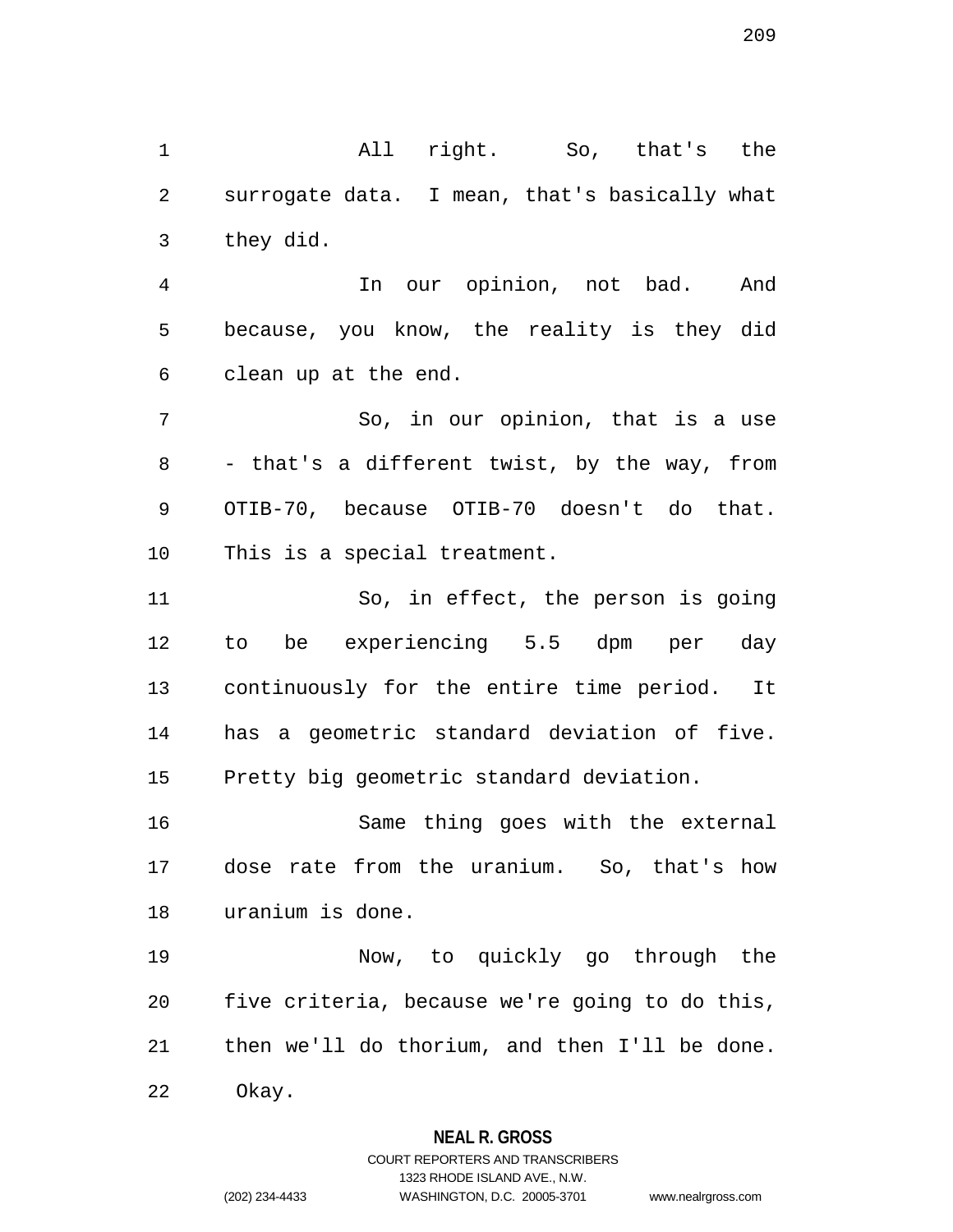1 All right. The first criteria is 2 hierarchy of data. Now, for our internal 3 exposure, you always prefer bioassay data. 4 They're not using bioassay data, so there's a 5 problem - not a problem. You would like 6 bioassay data, but instead they use the 7 airborne data. Surrogate airborne data, but 8 they're using it in a way that's pretty 9 conservative because they didn't take credit 10 for cleanup. And they didn't take credit for 11 it declining in time during the time period. 12 So, in our opinion, they don't 13 have - it's not very high in the hierarchy. 14 In the hierarchy of data, you have to start 15 with bioassay, then you go to air sampling and 16 then you just go to some type of process 17 knowledge.

18 So, it's not at the highest level, 19 but they've built into it certain 20 conservatisms that just sort of offset that. 21 Beside hierarchy of data is

22 exclusivity of data. That is when you rely

# **NEAL R. GROSS** COURT REPORTERS AND TRANSCRIBERS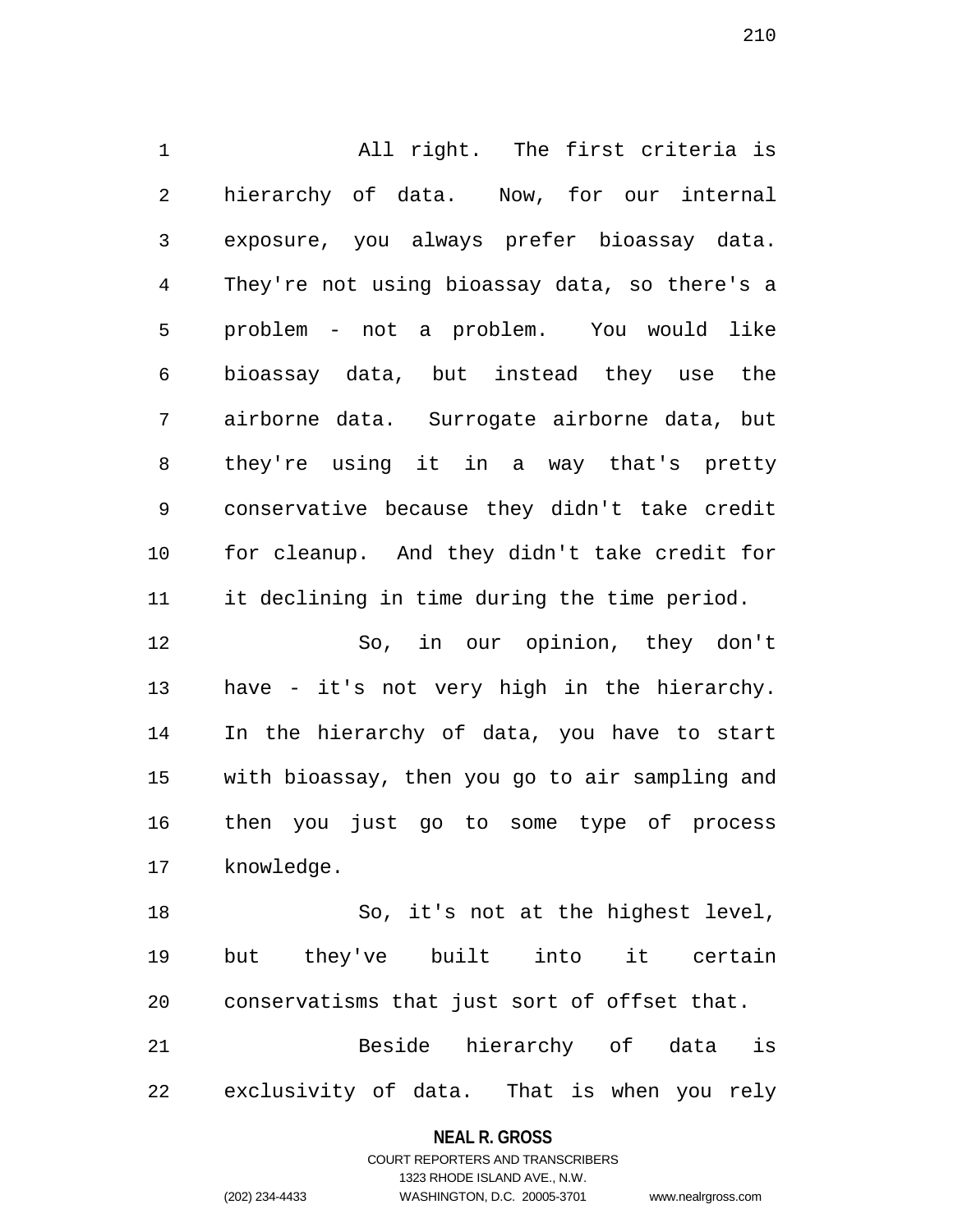1 entirely on surrogate data, you've got to 2 really vet it well.

3 In other words, you've got to make 4 sure you're comfortable if you're going to 5 base it entirely on that.

6 And reality is we vetted it very 7 well in TBD-6000. We looked really carefully 8 at Harris and Kingsley and how they took that 9 data and turned it into TBD-6000. So, we 10 thought that that meets the exclusivity 11 requirement.

12 The next one is time. We want to 13 use data, surrogate data that was collected at 14 about the same time at the facility that 15 you're interested in. Well, this is right on 16 target. `57 to `60 was the time period for 17 Dow operation, and Harris and Kingsley was 18 published in 1958.

19 So, the time when the Harris and 20 Kingsley data were collected is also the time 21 when Dow Madison was doing its thing.

22 The next one is equivalent in

**NEAL R. GROSS** COURT REPORTERS AND TRANSCRIBERS

1323 RHODE ISLAND AVE., N.W.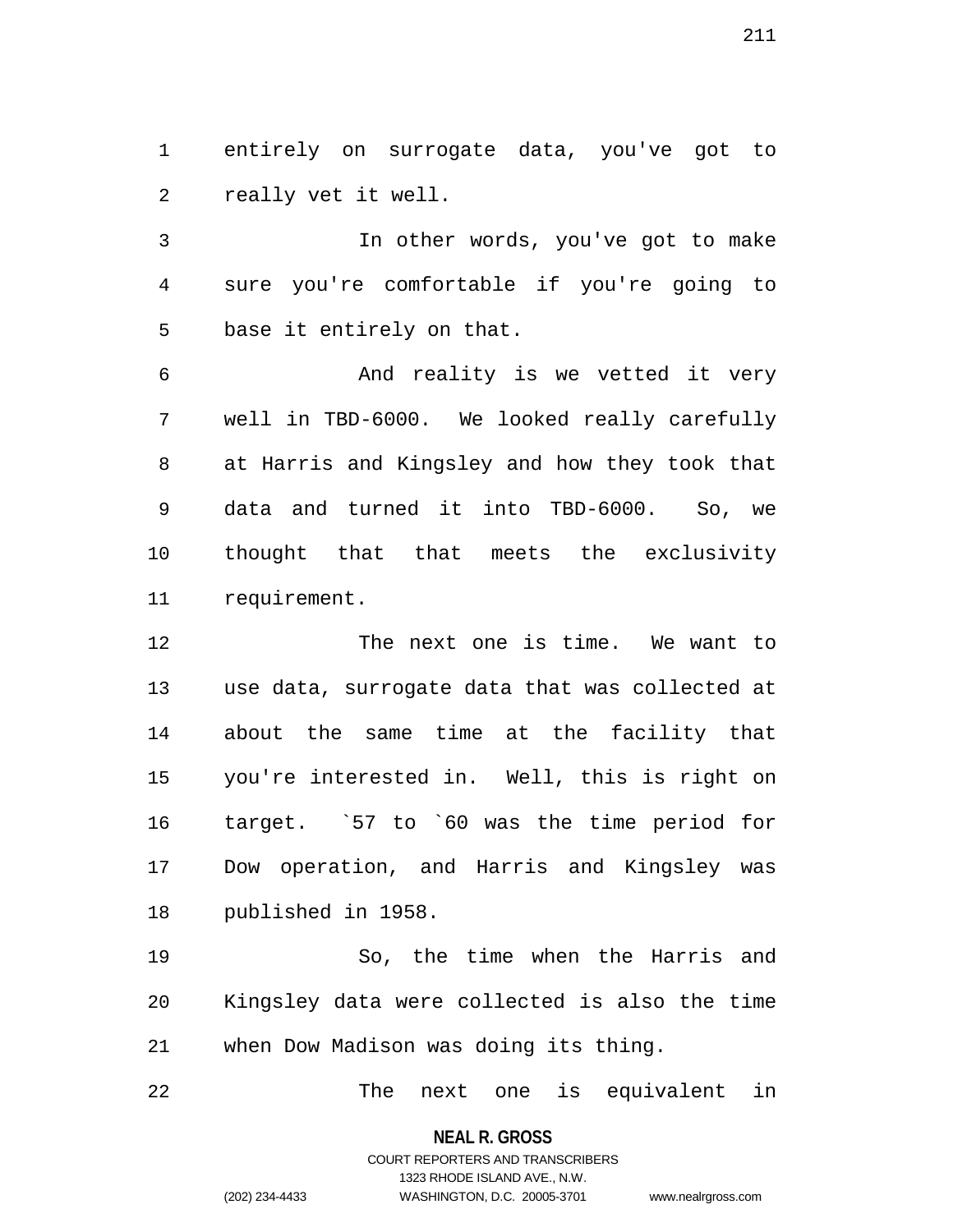1 terms of operations. Well, you could see that 2 they actually went right to the rod 3 straightening.

4 In Harris and Kingsley, you zero 5 in. You say, well, there's array upon array 6 of data. They use the rod straightening 7 operation as a pretty high-end operation, and 8 they assumed no ventilation.

9 In Harris and Kingsley, you could 10 go and assume there's ventilation. And that 11 has about a ten to twenty-fold reduction.

12 Because if there was a hood with 13 ventilation, it would substantially drop that 14 dust loading from about 1600 dpm per cubic 15 meter, the numbers are coming back to me, to 16 about 300.

17 So, but they didn't use that. So, 18 it seems to me that they picked the more 19 conservative assumption to be compatible with 20 what might have been going on at Dow at the 21 time.

22 And, finally, plausibility. Okay.

**NEAL R. GROSS** COURT REPORTERS AND TRANSCRIBERS

1323 RHODE ISLAND AVE., N.W.

(202) 234-4433 WASHINGTON, D.C. 20005-3701 www.nealrgross.com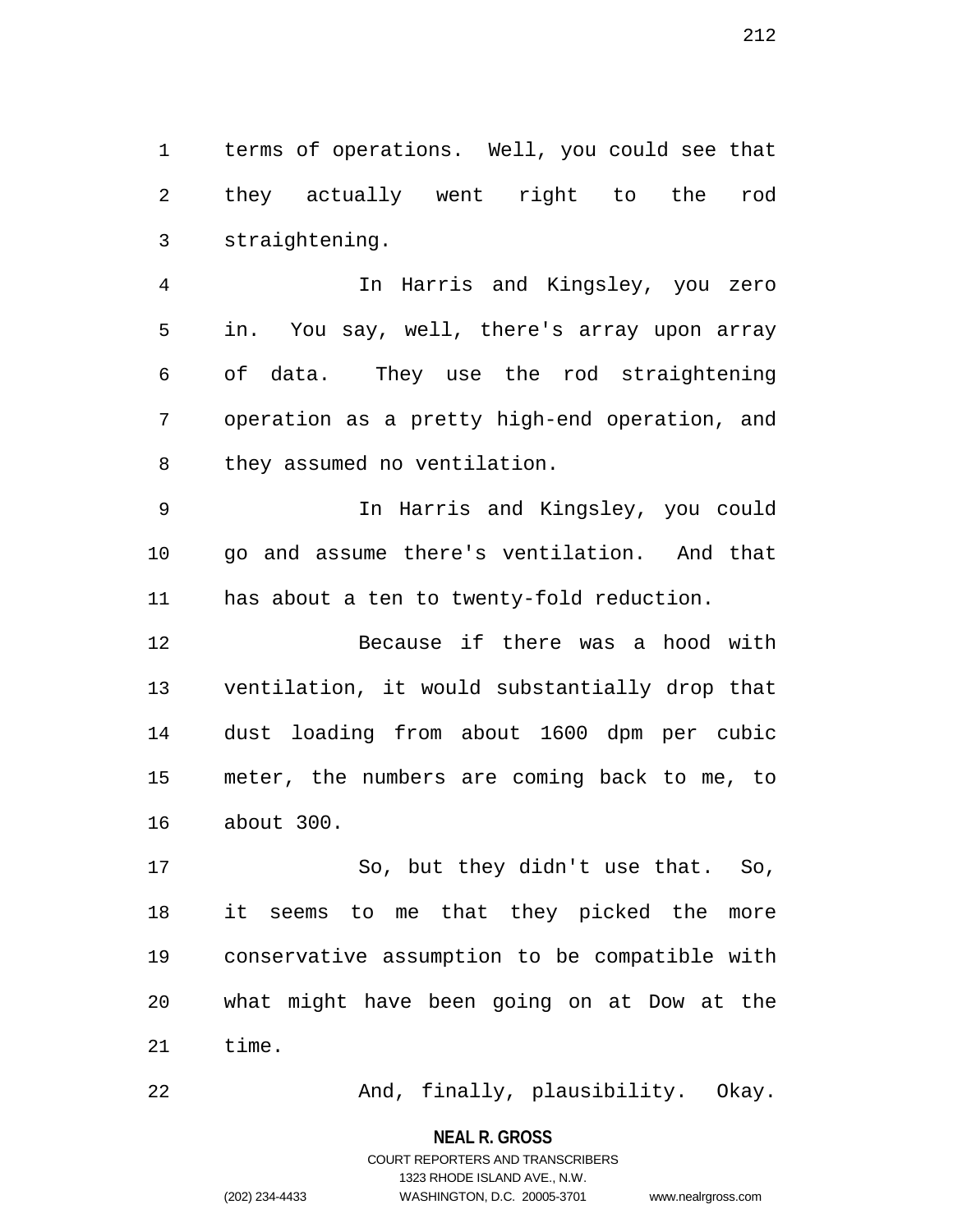1 This is always a tough one. And the reason 2 why it's tough is that, well, what do we have 3 here?

4 You have this - everything was 5 modeled, in my mind, pretty well for the 1957 6 to 1960 time period. Stuff falls on the 7 ground, and really it was cleaned up.

8 So, in reality, probably didn't 9 have that much on the ground, on the surfaces 10 in 1961. So, that may be an overestimate.

11 In addition, the fact that you 12 keep it flat the whole time, an overestimate. 13 But one could argue, well, that's a way to 14 compensate for exclusivity of data, hierarchy 15 of data, you know. This is where judgment 16 comes in. If anything, in my opinion, it's 17 probably an overestimate.

18 Is it plausible? I'll leave that 19 to you folks to judge. So, let's move on now 20 to thorium.

21 Okay. Thorium, you need to talk 22 about thorium from - let's move on to thorium.

> **NEAL R. GROSS** COURT REPORTERS AND TRANSCRIBERS

> > 1323 RHODE ISLAND AVE., N.W.

(202) 234-4433 WASHINGTON, D.C. 20005-3701 www.nealrgross.com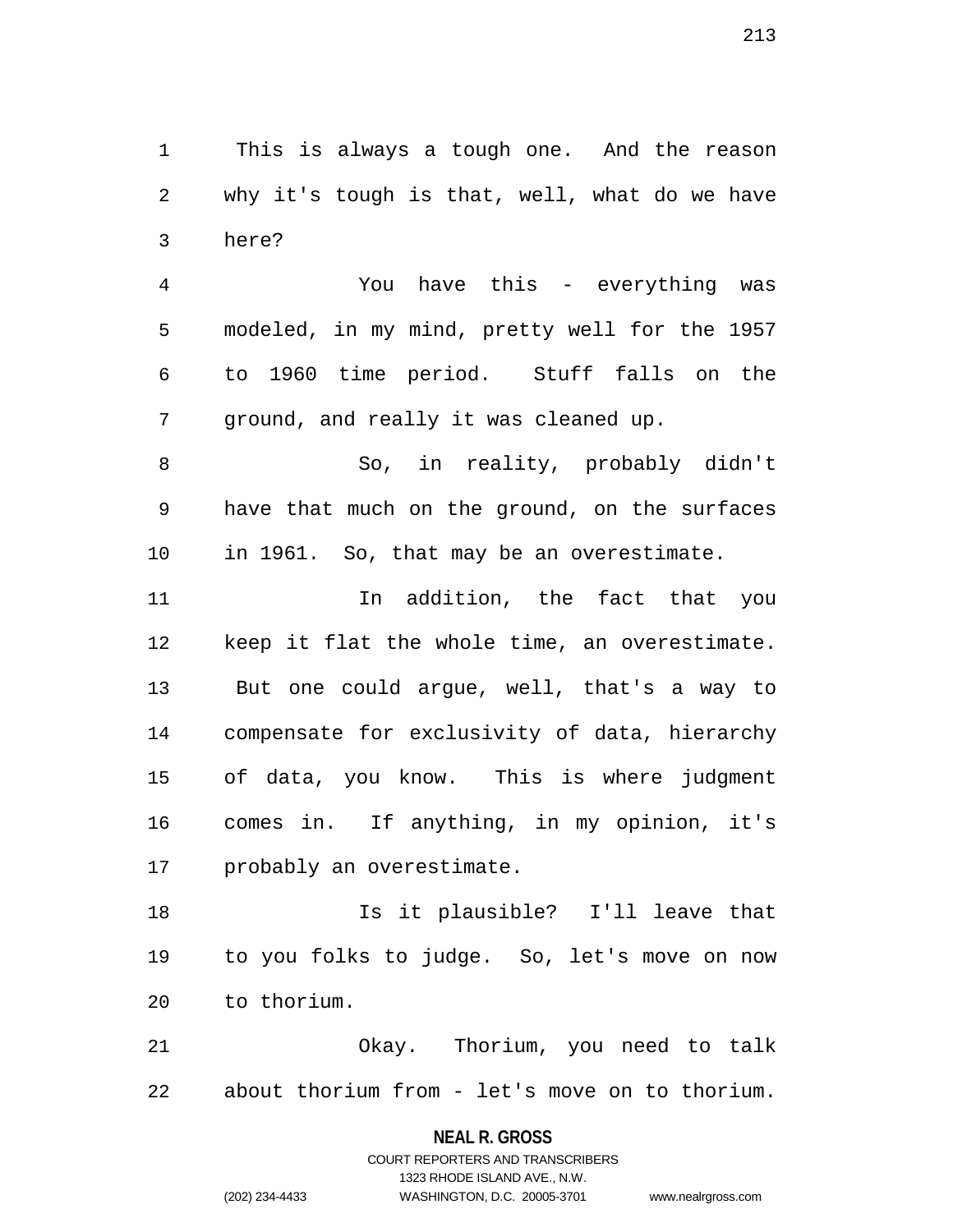1 Thorium. Everything I'm saying is here in 2 summary form, but I find it easy just to talk 3 to you.

4 All right. You've got - what 5 happened in that 1957 to 1960 time period is 6 there were some thorium operations going on 7 that were related to AWE activities, okay, 8 where they were making widgets for use, I 9 believe, in the weapons program.

10 Now, if that turns out to be less 11 than one percent of the - in other words, the 12 thorium that was moving through in that time 13 period, the vast majority was commercial. A 14 very small fraction was related to the weapons 15 complex. It's important to keep that in mind. 16 Okay. It turns out when you look 17 at the data on thorium, thoron and all the 18 other isotopes that were measured at that time 19 period, there are about 30 or so air samples 20 collected for the radionuclides and they're

21 taking - you visualize what the thorium - what

22 they're doing.

# **NEAL R. GROSS**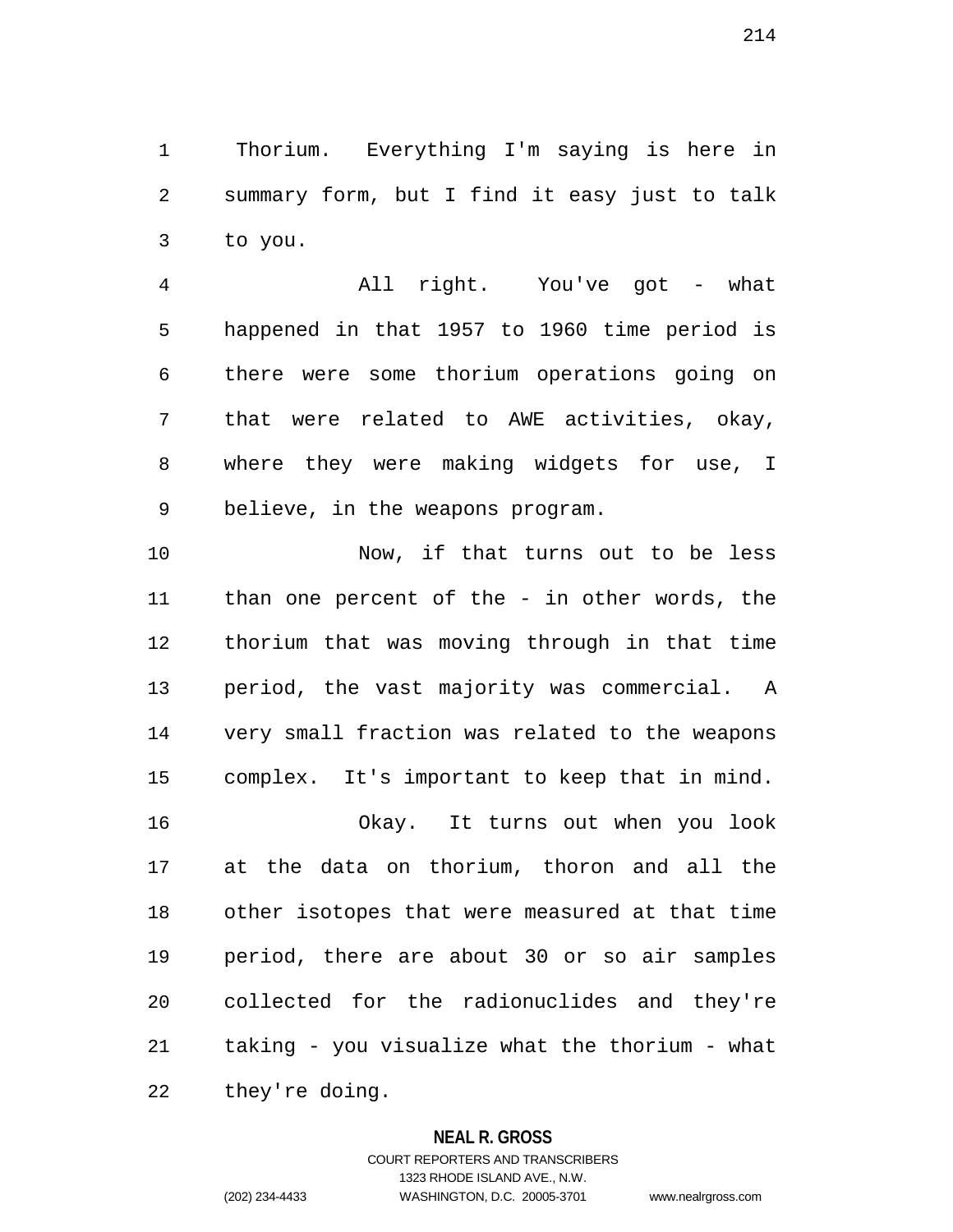2 magnesium with some type of protective cover 3 gas, because you can't allow the magnesium to 4 interact with the air. You'll get an 5 explosion. 6 They would lower thorium, called 7 the master alloy - is Bill Thurber on the 8 line? 9 MR. THURBER: I am. 10 DR. MAURO: If I go to anything 11 wrong, please interrupt because this is - Bill 12 did all the work and I'll just do my best to 13 tell the story.

1 They take a pot of molten

14 You would lower the master alloy 15 into this molten magnesium. Very dangerous 16 situation. And there's a lot of smoke and 17 dust there. Sometimes there's an explosive 18 situation.

19 And they were collecting thorium 20 air samples to measure for long-lived alphas, 21 thorium, short-lived radionuclides, that would 22 be thoron and its progeny, and also beta which

## **NEAL R. GROSS**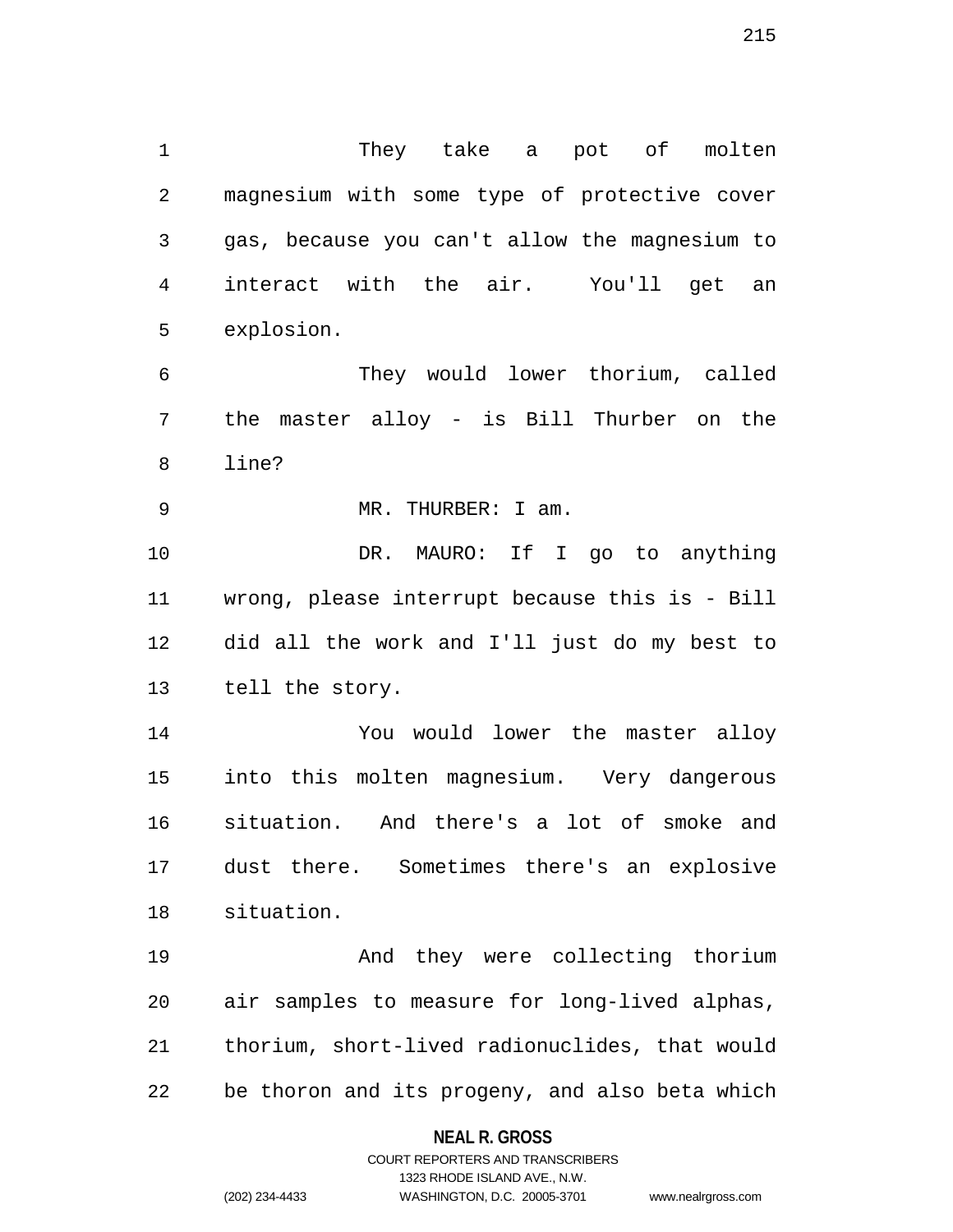1 I think is the radium.

| So, I sort of grouped it into                  |
|------------------------------------------------|
| categories, and it turns out there's data out  |
| there for many different aspects of this       |
| operation, but not that much data.             |
| To the extent that one could argue             |
| that, you know, you really can predict the     |
| thorium internal exposures from that data      |
| because we - they really didn't - their other  |
| activities are sort of cleaning out these      |
| pots, these big pots where it's dry and        |
| generally there will be dust.                  |
| So, there are a lot of aspects                 |
| where one could argue, you know, it's really   |
| hard to put an upper bound on the thorium      |
| exposures during operations because there's    |
| certain special activities. People might have  |
| their head in the pot sanding it. And so,      |
| there's the reason for the AWE designation for |
| `57 to `60.                                    |
|                                                |

21 But then someone could ask, well, 22 wait a minute. Do we have enough data to try

**NEAL R. GROSS**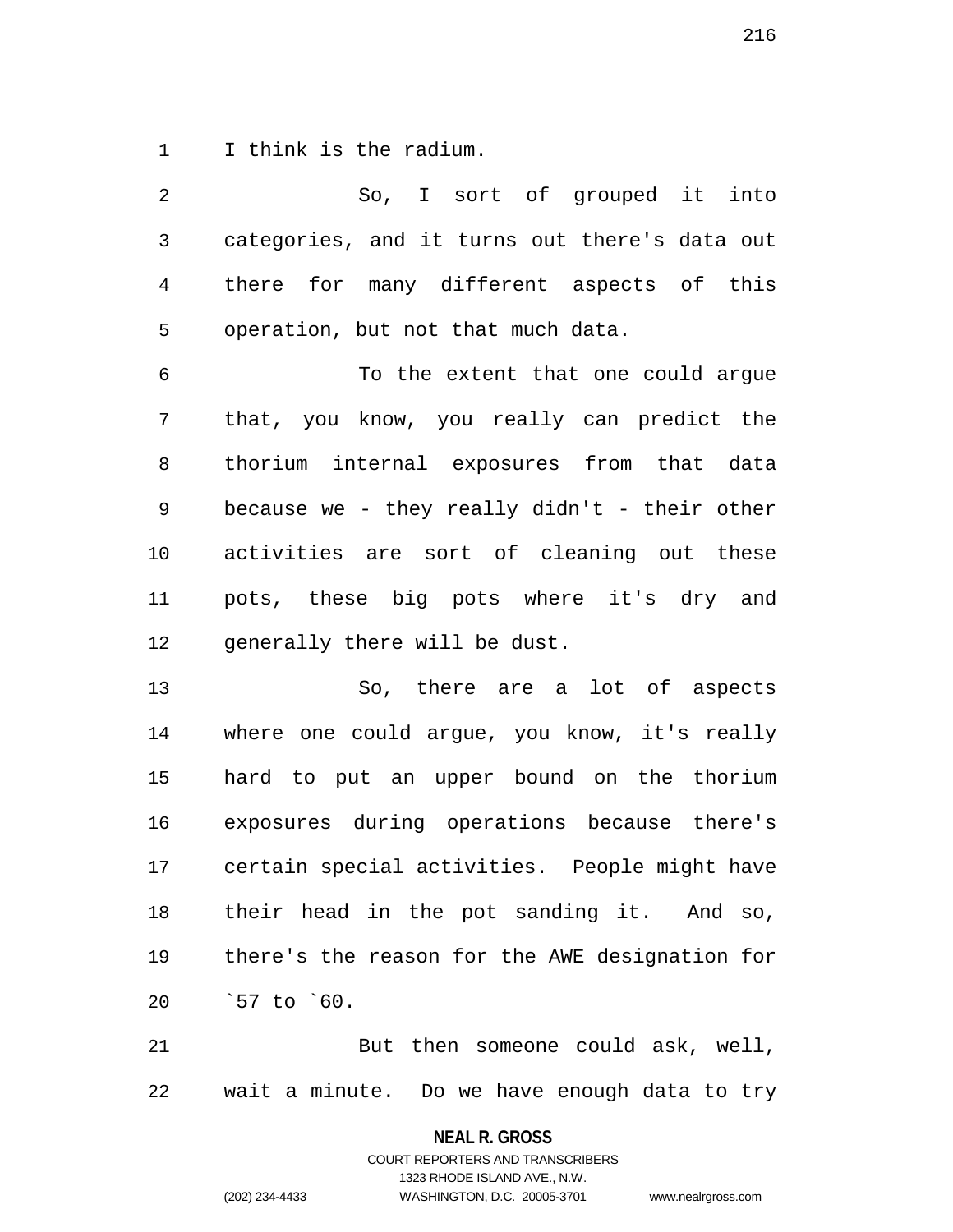1 to place an upper bound on what might have 2 been the thorium activity in 1961 after all 3 that stopped?

4 Now, remember less than one 5 percent of the thorium dust you're measuring 6 is from AWE activities. In fact, one of our 7 original criticisms was, wait a minute, you 8 can't use that - well, what they did is they 9 took the thorium dust load, the highest values 10 of thorium that they measure during 11 operations, and they assumed that was the 12 level of thorium that's in the air on January 13 1st, 1961, after operations are over, after 14 they stopped AWE activities, and were going to 15 assign that to the beginning of the residual 16 period.

17 Our first criticism of that was, 18 wait a minute, we know less than one percent 19 of that thorium has got to be from AWE. 20 Right? So, why are you using the full amount? 21 Why not multiply by .01?

22 And it was pointed out to us

**NEAL R. GROSS** COURT REPORTERS AND TRANSCRIBERS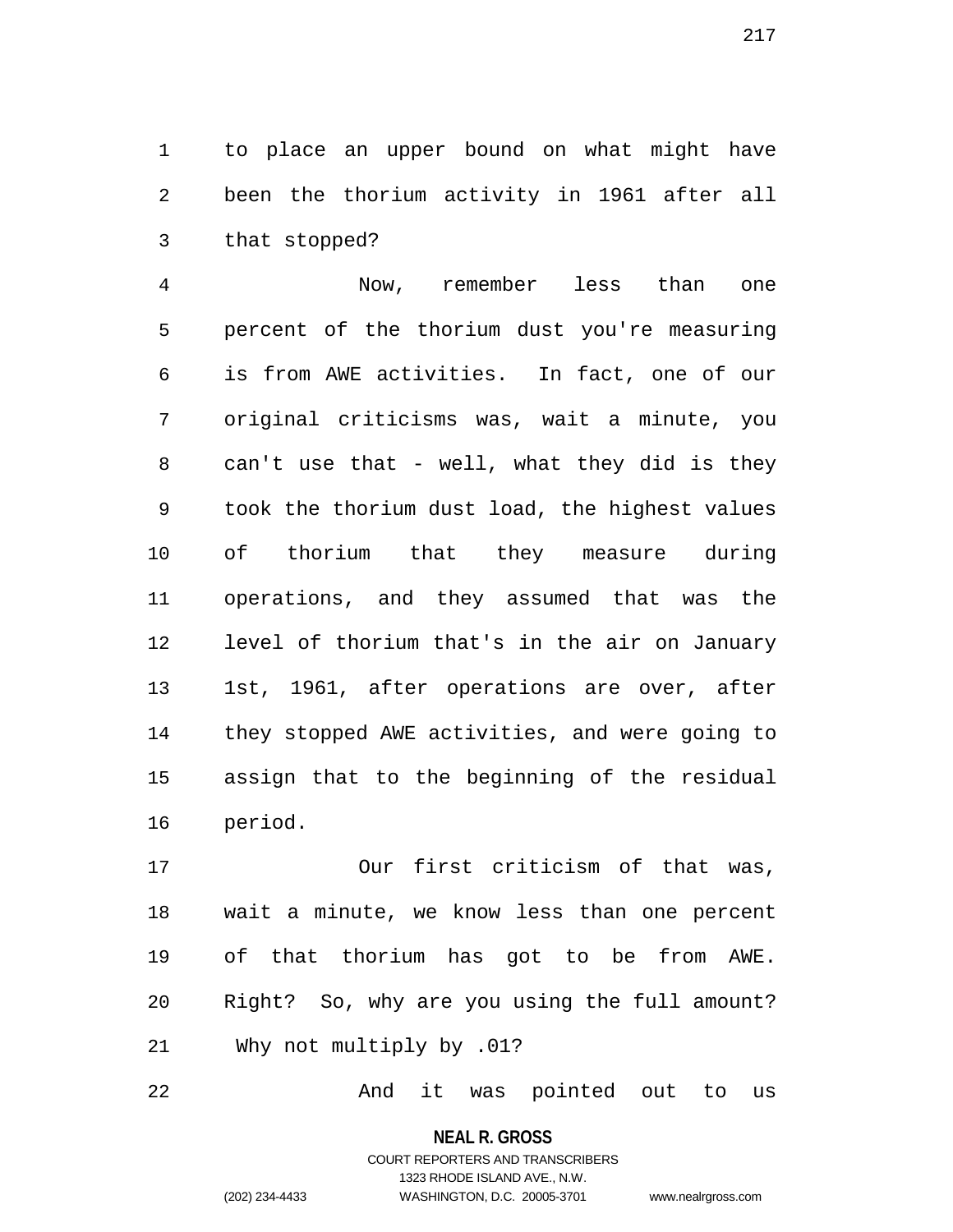1 during the Work Group meetings that, well, if 2 you really can't distinguish what's from what 3 and, in fact, this - we had a lot of 4 discussion you're really not sure what 5 fraction of the airborne dust for thorium is 6 from commercial versus AWE activities, you 7 have to assume it's all. So, I say fine.

8 So, now you have a dust loading, 9 the highest dust loading that they measured 10 during operations with thorium-232 and thoron, 11 also, and have said that we're going to assume 12 that's the airborne dust loading at the 13 beginning of the AWE period.

14 Now, remember there's no more - in 15 theory, I know [identifying information 16 redacted] will probably say that it's possible 17 there might have been some AWE activity going 18 on post, and that's just a different subject.

19 Right now we're operating on the 20 premise that all thorium AWE activities ended 21 during the covered period right through 1960.

22 So, now we're saying, okay, we

**NEAL R. GROSS** COURT REPORTERS AND TRANSCRIBERS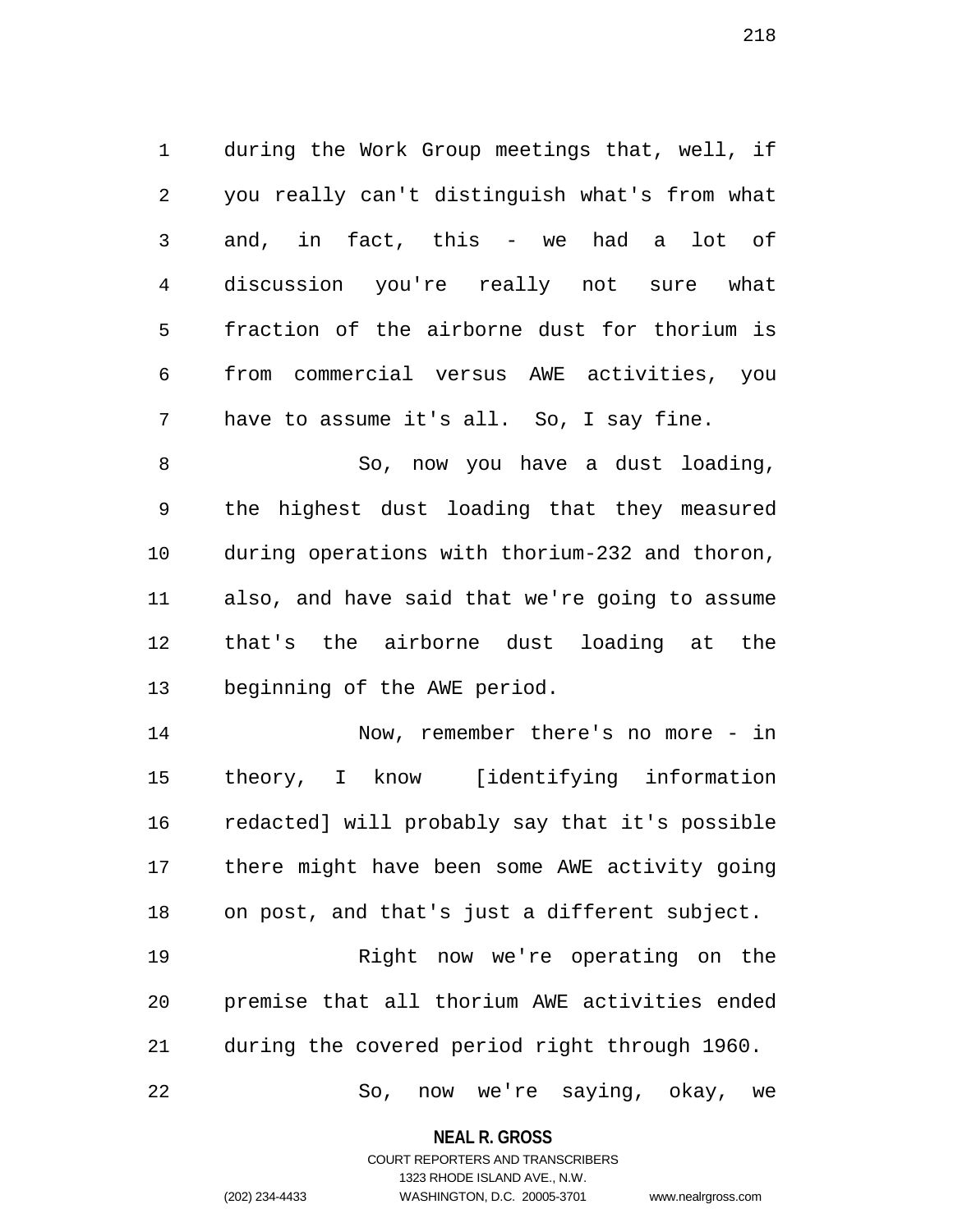1 have our dust loading for thorium and thoron 2 at January 1st, 1961. And we have our FUSRAP 3 measurements for thorium-232 measured at some 4 times much later. Maybe 2000. I'm not sure 5 exactly of the date, but way out there.

6 And as Jim described exponential 7 connection, now you've got your time variant 8 concentration of thorium in the air, and they 9 assumed that was the same - the thoron went 10 the same way.

11 So, basically there's your - it's 12 really not - that's really not surrogate data 13 in its classic sense, because they used real 14 data, but it is surrogate from the point of 15 view of time.

16 They took data from this time and 17 they used it. So, in a way it's a small S. I 18 called it the surrogate data, but not in a 19 classic sense. That's how they did the 20 internal.

21 Okay. External they did something 22 different. They had two sources of external

#### **NEAL R. GROSS**

COURT REPORTERS AND TRANSCRIBERS 1323 RHODE ISLAND AVE., N.W. (202) 234-4433 WASHINGTON, D.C. 20005-3701 www.nealrgross.com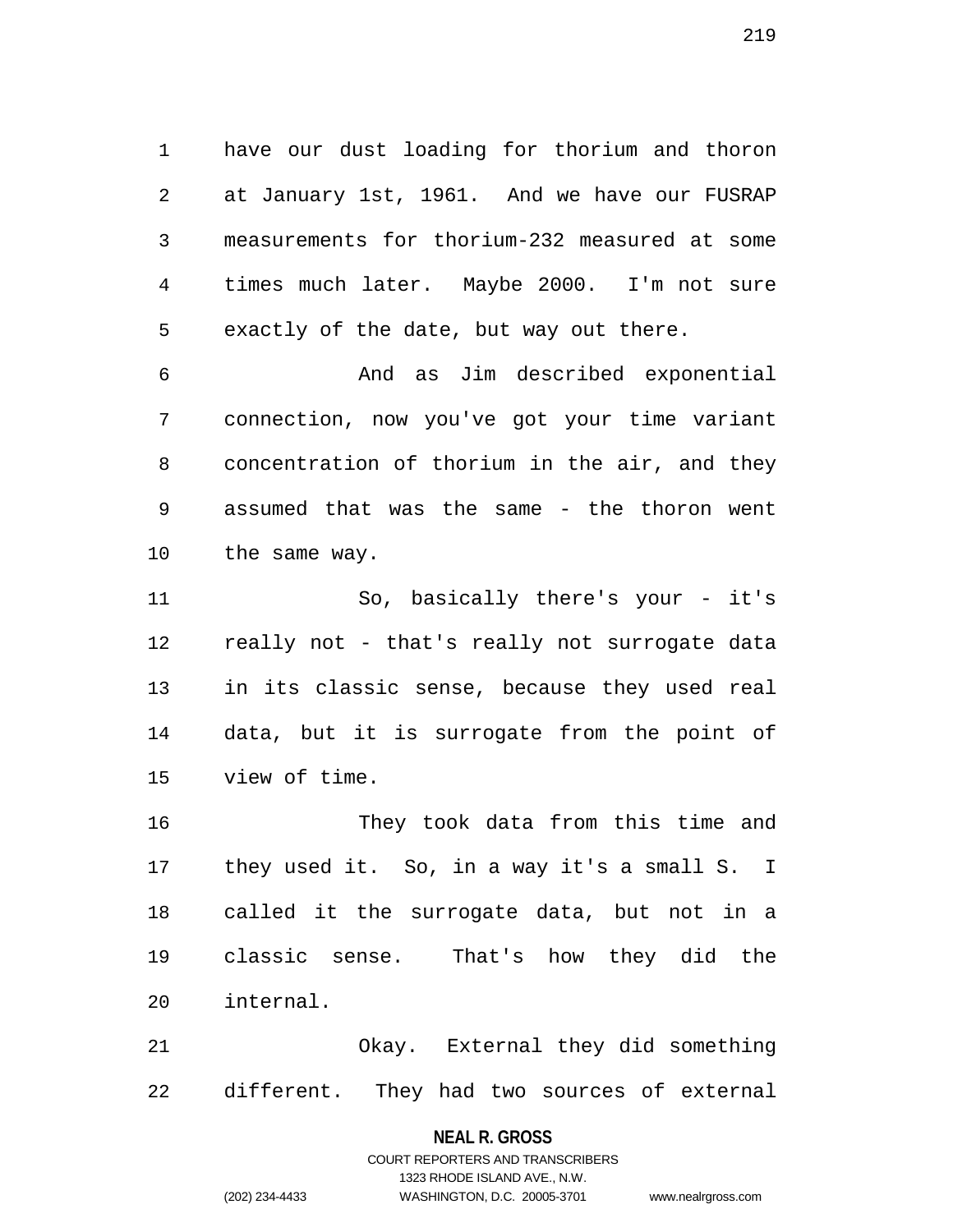1 exposure. One is there were buildings where 2 the thorium alloy was stored. And they took 3 radiation measurement readings like up close 4 to it. That was actually real data during 5 operations, the thorium operations.

6 They also had data from Bay City, 7 which were doing very similar operations. 8 External, but film badge data.

9 And they said, okay, let's look at 10 these two different sets of information. One 11 are the surveying instrument - survey 12 measurements, and the other from - actually 13 from Dow, and the other was the film badge 14 data from Bay City.

15 The Bay City data ended up with a 16 little bit more - not - they were close. So, 17 they assumed - and I like that. When you get 18 two different approaches that come into the 19 same number and they come in close within 20 about a factor of two, you know you're 21 starting to feel good about your number.

22 So, in effect, there was a pretty

**NEAL R. GROSS** COURT REPORTERS AND TRANSCRIBERS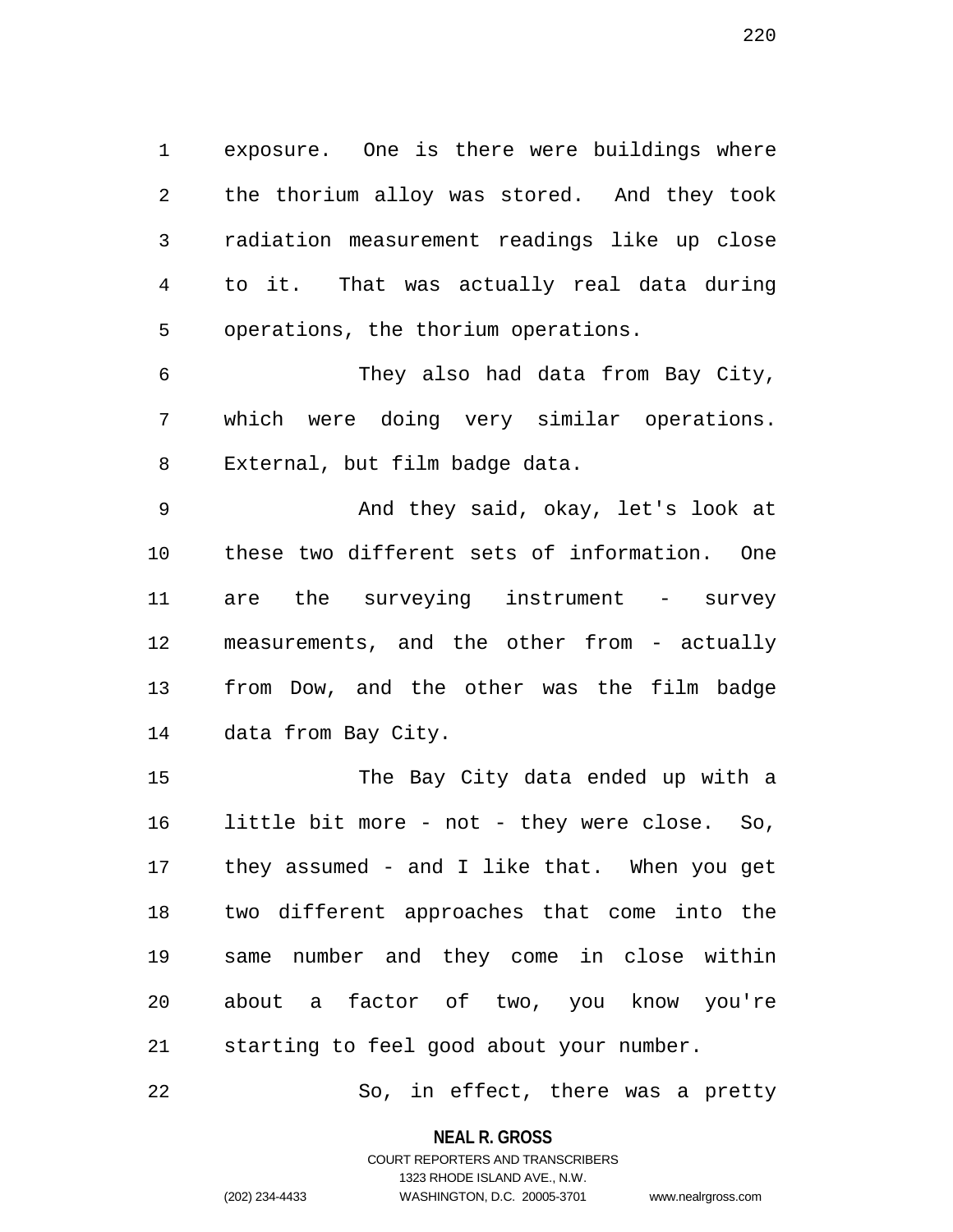1 good estimate of the external exposure workers 2 might have experienced during the time they 3 were doing their thorium operations.

4 Whether it was commercial or 5 whether it was weapons, it doesn't matter. 6 There's an exposure rate during the time those 7 activities were taking place.

8 Well, they assumed that that same 9 exposure rate -

10 CHAIRMAN MELIUS: Hey, John, could 11 we try to wrap up?

12 DR. MAURO: I'm almost done. I am 13 going - yes.

14 Well, they assumed that very same 15 exposure rate took place on January 1st, 1961, 16 and they exponentially declined it using the 17 same slope as they did for the thorium-232.

18 You could almost figure out for 19 yourself the degree to which that meets the 20 five criteria for surrogate data. The same 21 arguments you can make as I described before.

22 That concludes my presentation.

**NEAL R. GROSS** COURT REPORTERS AND TRANSCRIBERS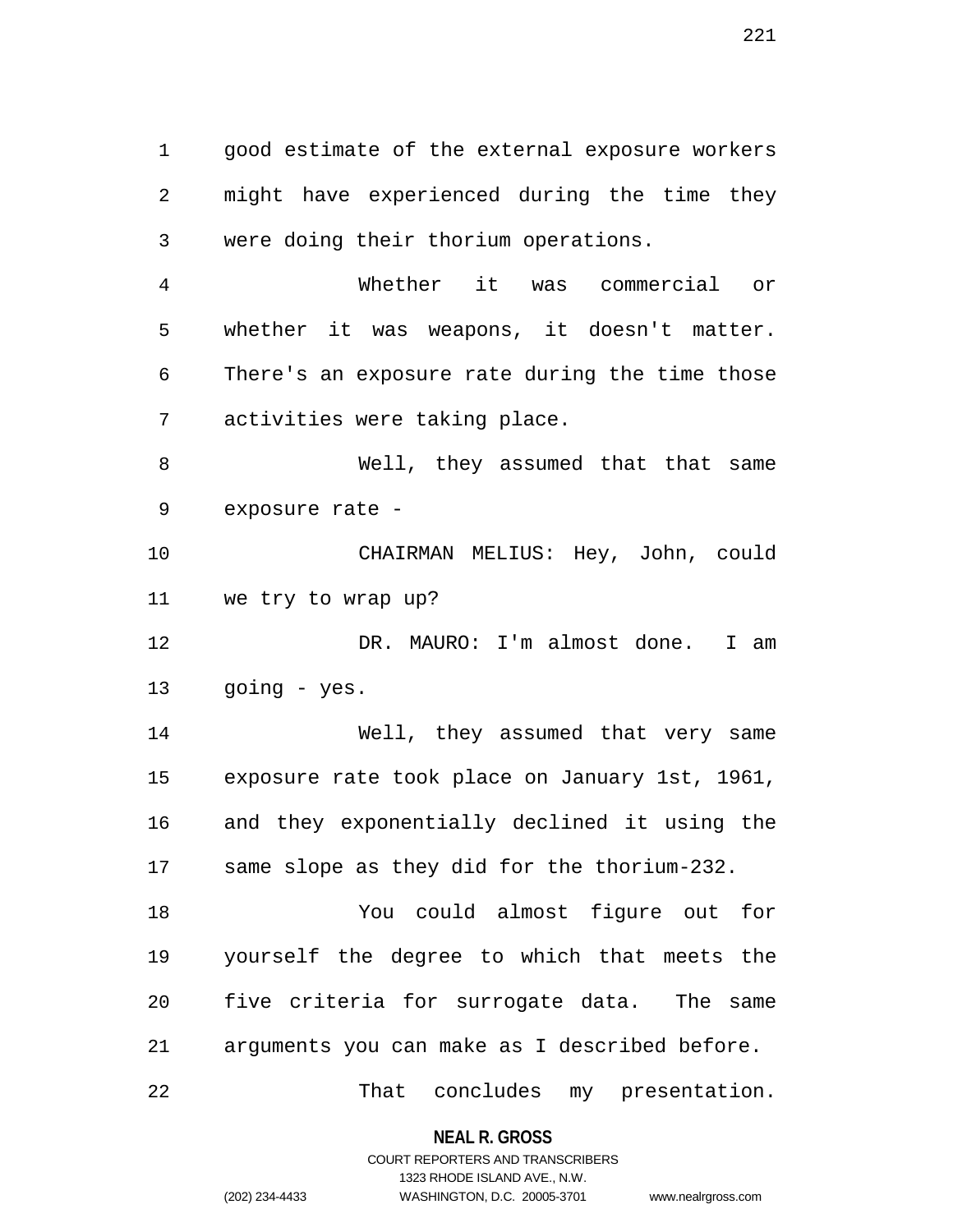1 Thank you.

2 CHAIRMAN MELIUS: Thank you. 3 Any questions for John? 4 Dave, then Bill. 5 MEMBER RICHARDSON: Just a real 6 quick one. 7 So, you said there's this FUSRAP 8 data from later in time, you know. For the 9 uranium, I mean, I know that they started the 10 surrogate data. 11 Why don't they have a data point 12 there and do a time decay to that? 13 DR. MAURO: I don't know. That's a 14 good question. I don't know the answer to 15 that because normally you would use FUSRAP 16 data if it was there. Maybe you can help out. 17 MR. RUTHERFORD: Actually, at the 18 time when we originally developed that, we did 19 not have TIB-70 and we felt that was bounding, 20 and uranium was our only component we were 21 worried about at that time.

22 So, now we could easily go back

**NEAL R. GROSS**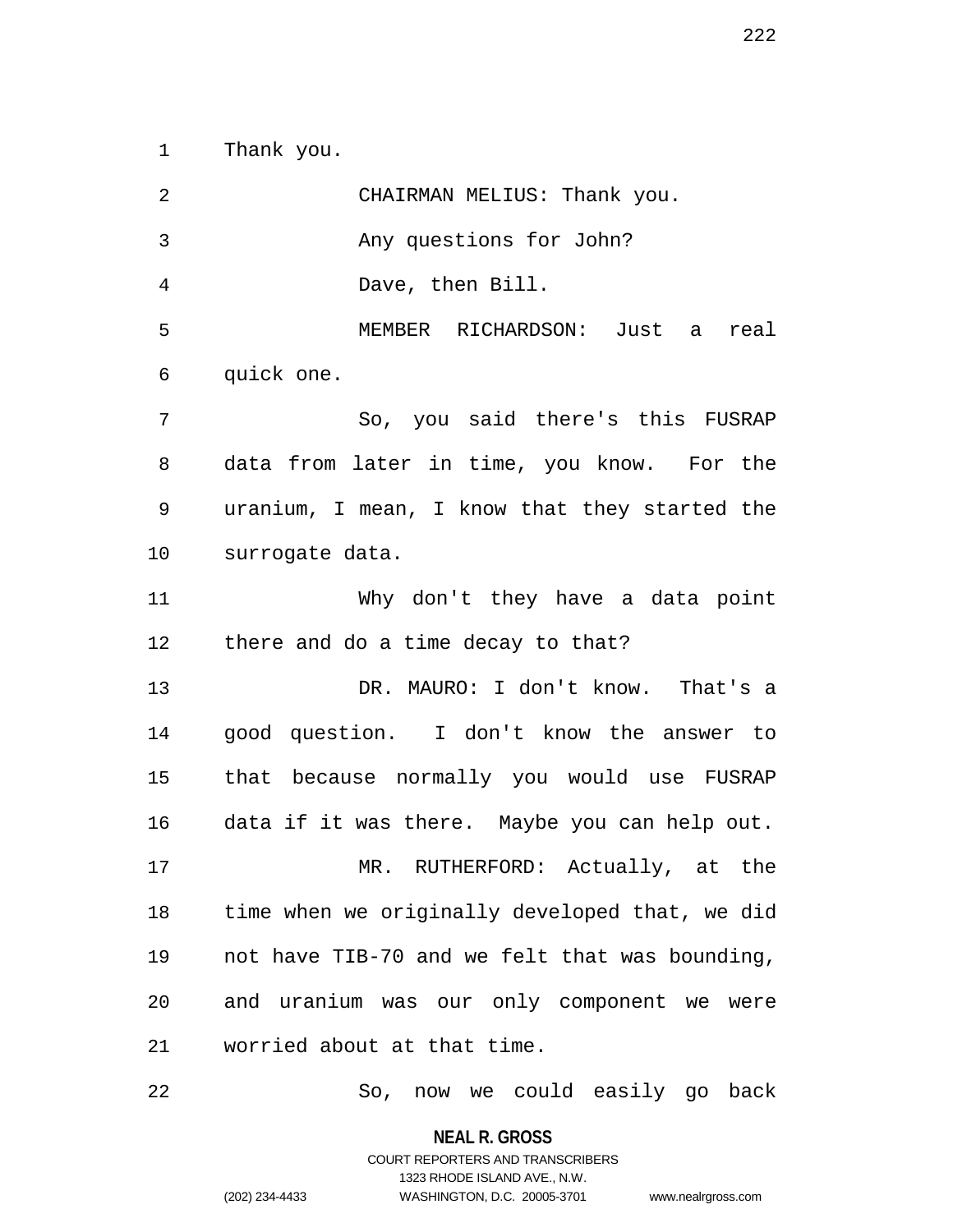1 and use that same removal constant that we 2 developed for thorium and put it on uranium, 3 but it's such a small intake anyway. 4 CHAIRMAN MELIUS: Thanks, LaVon. 5 Bill. 6 MEMBER FIELD: Same question. 7 CHAIRMAN MELIUS: Same question. 8 Okay. 9 Anybody else? 10 Okay. Thanks, John. You can sit 11 down. We have the - we may have petitioners 12 on the line. [identifying information 13 redacted] was not - did not believe he could 14 make it, but said he might try. 15 I don't know if there's anybody 16 else. If not, Ted will read - has some - a 17 letter from Dr. McKeel to read into the 18 record. 19 DR. KATZ: So, this letter is dated 20 February 11th, 2011. Dear Dr. Melius and 21 Members of the Advisory Board. I have asked 22 Ted Katz or Josh Kinman to read this letter

**NEAL R. GROSS**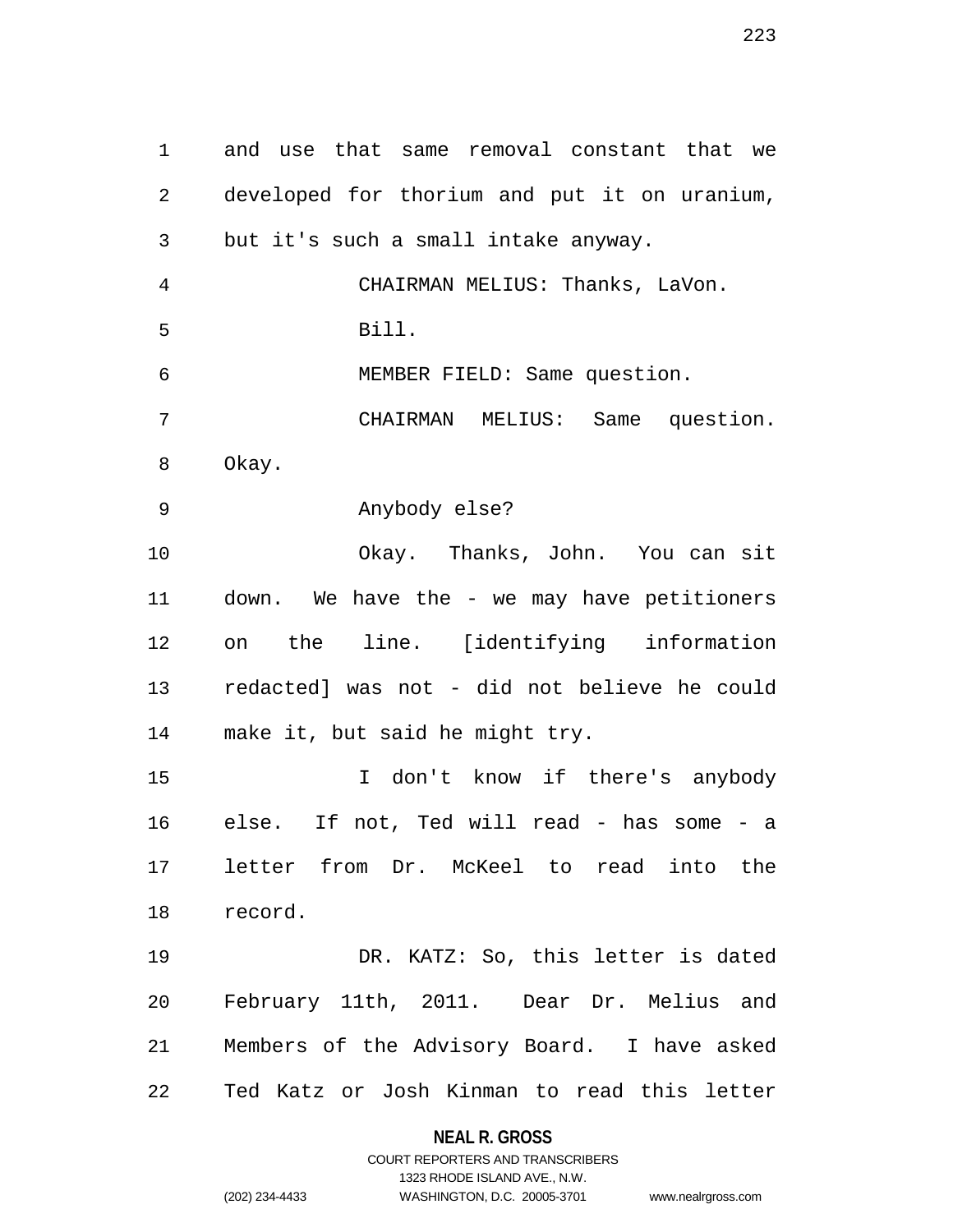1 into the record on February 23rd during the 2 1:00 to 2:00 p.m. Dow SEC Petition session at 3 the Augusta Board meeting to be my 4 contribution as the Dow Madison SEC-79 co-5 petitioner. Personal considerations dictate 6 that I cannot be certain I will be available 7 by phone at the allotted time for the Dow SEC 8 presentation on February 23rd.

9 I ask again that the Board 10 carefully consider this and my preceding five 11 formal presentations to the Board why they 12 should approve extending Dow Madison 83.14 13 SEC-79 to cover the residual contamination 14 period from 1961 to October 2007.

15 I ask especially that the Board 16 consider carefully my testimony in the 17 transcripts of the November 12, 2010 SEC 18 Issues Work Group (McKeel Pages 26 to 69 of 83 19 devoted to Dow SEC-79) and the November 16th, 20 2010 Board Santa Fe meeting transcript (McKeel 21 Pages 226 to 243, Dow SEC Petition Pages 184 22 through 243 and 280 through 290. Note the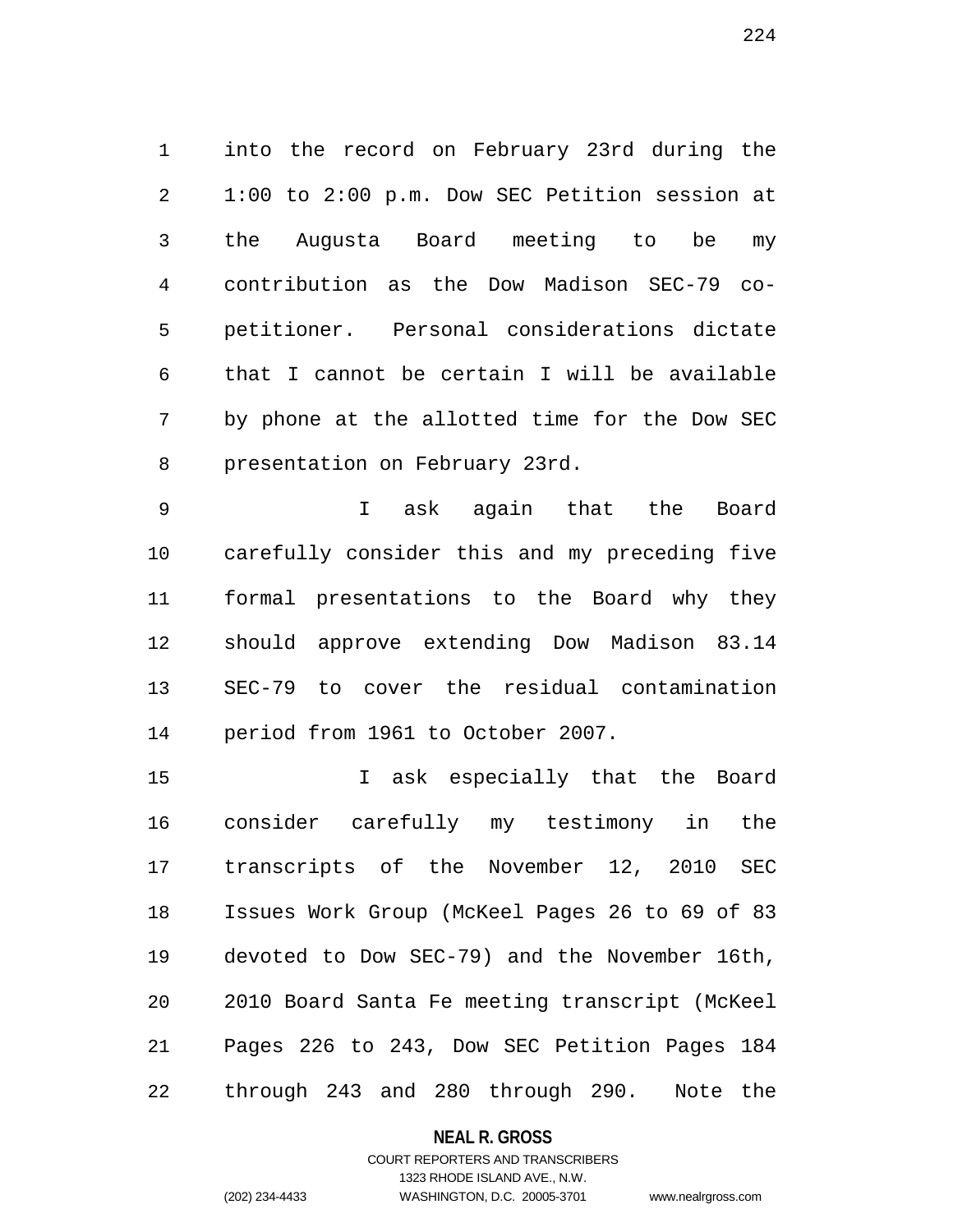1 transcript index pagination is incorrect), 2 parenthetically.

3 I have been assured that 4 unredacted transcripts of all of my remarks 5 have been made available to all Board Members 6 as some of them requested at the November 2010 7 Board meeting.

8 I note the name and identifying 9 information of Southern Illinois Professor 10 [identifying information redacted], who 11 presented her findings on Dow to the Board 12 twice, was redacted (improperly, in my view). 13 That's why the Board needs access to my 14 unredacted documents.

15 I have also attached my complete 16 23-page May 4, 2007 Board presentation as a 17 PDF file. The filename is, and he gives the 18 name.

19 The file includes a PowerPoint 20 portion and text remarks, and was (for the 21 record) requested by me on May 4th, 2007, to 22 be posted to the Dow Madison Docket Number

#### **NEAL R. GROSS**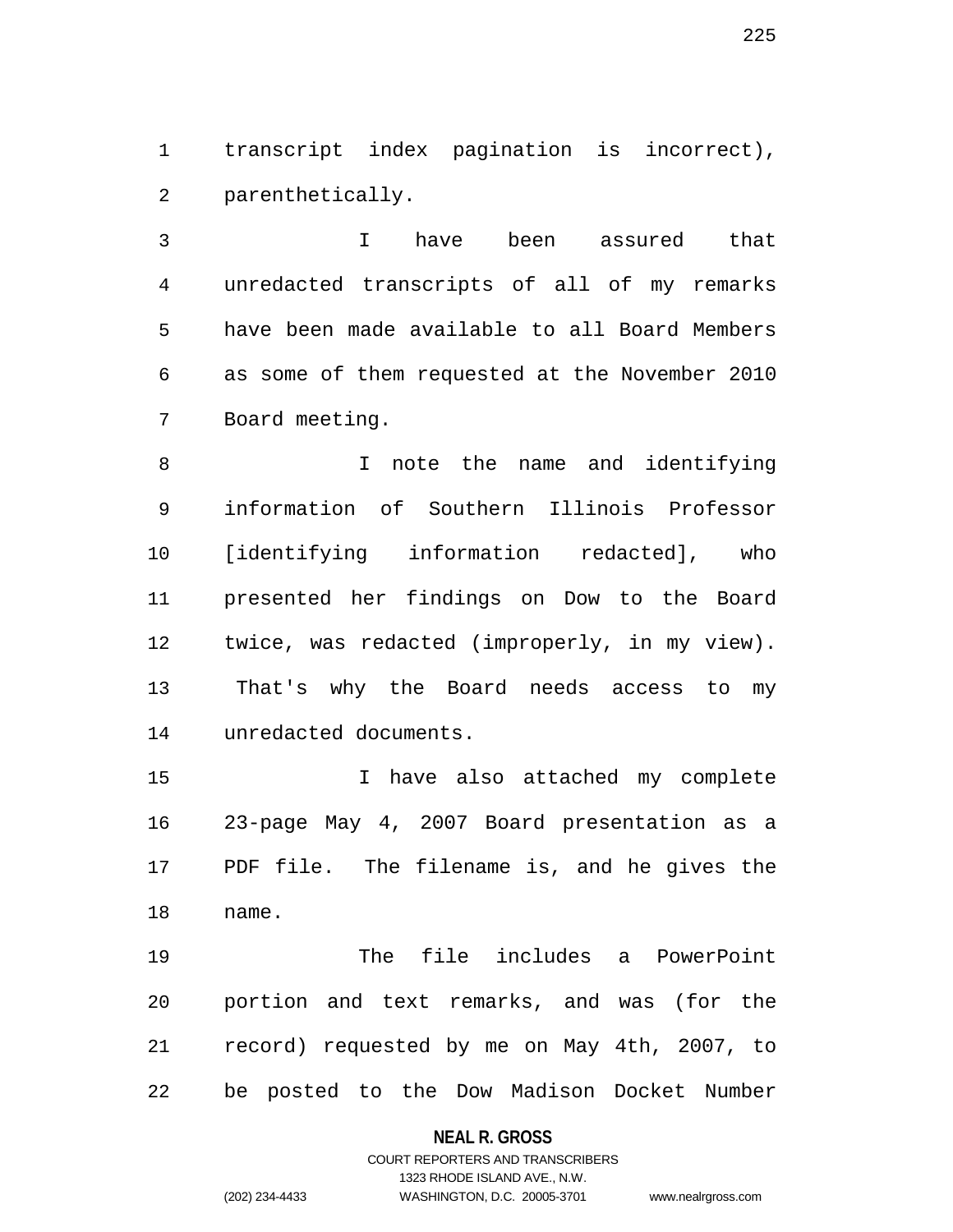1 113. This was not done even through the Board 2 chair indicated on the record it would be. 3 I have also included a copy of 4 pages of the Dow SEC-relevant May 4, 2007 5 Board meeting verbatim transcript that 6 includes the discussion on Dow SEC-79. 7 Understanding the content of this 8 material is crucial to making a fully-informed 9 recommendation on NIOSH's recommendation to 10 deny extending the SEC-79 to cover the 11 residual contamination period. 12 This transcript makes abundantly 13 clear both the scientific arguments preferred 14 by the primary petitioner and co-petitioner. 15 The transcript also documents the 16 powerful case made by four members of the 17 Illinois Congressional delegation and the 18 Board reaction to approve the SEC-79 extension

19 to the residual period that day.

20 The transcript also illuminates 21 the legal issue arguments that were part of 22 the deliberations.

## **NEAL R. GROSS**

## COURT REPORTERS AND TRANSCRIBERS 1323 RHODE ISLAND AVE., N.W. (202) 234-4433 WASHINGTON, D.C. 20005-3701 www.nealrgross.com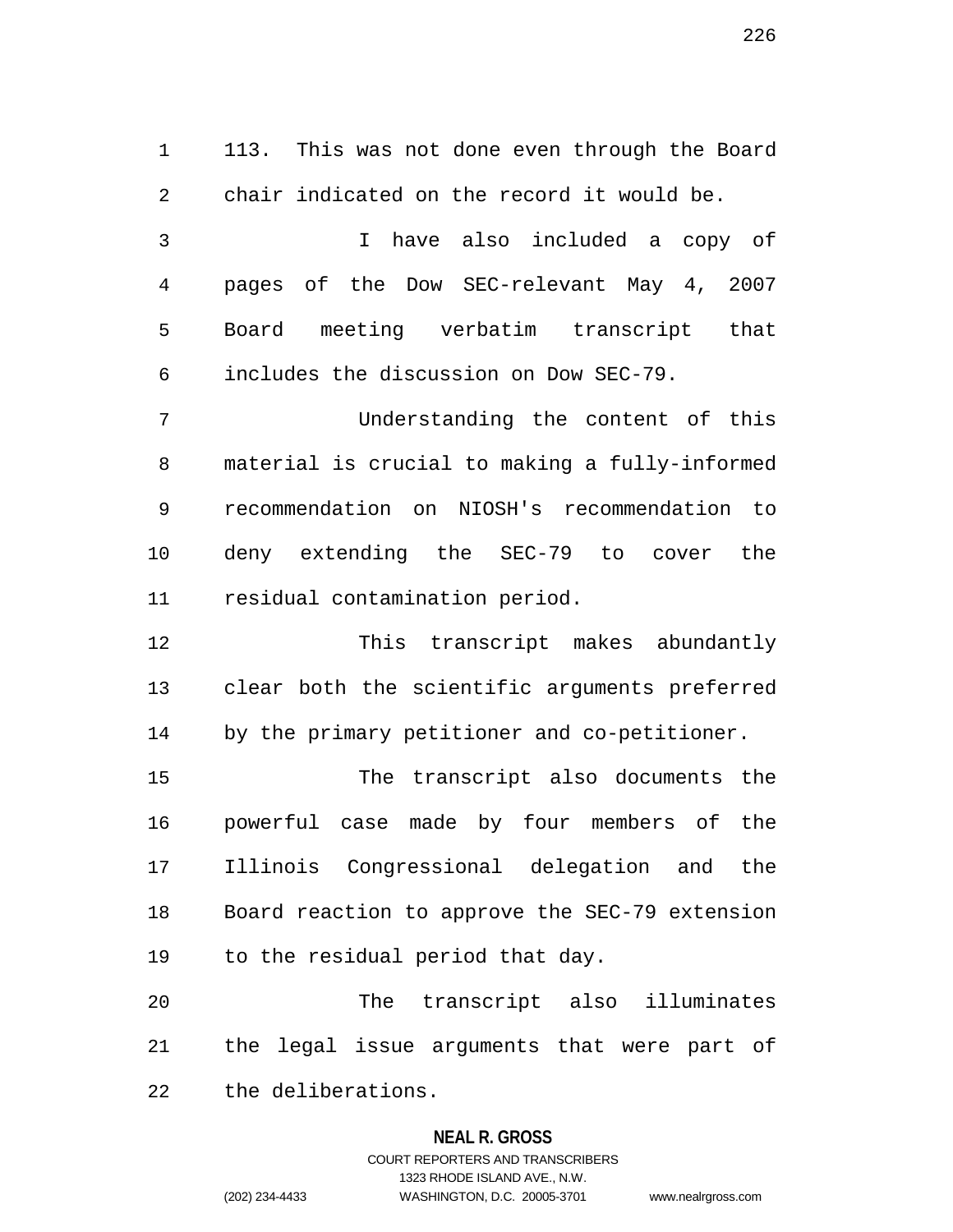1 1 It is important to note that on 2 May 4th, 2007, both DFO Dr. Lewis Wade (Page 3 80, Lines 1 through 2) and Chairman Dr. Paul 4 Ziemer (Page 106, Lines 16 through 18) stated 5 on the record that they found my arguments and 6 evidence that day to be "very compelling."

7 As a brief summary, the 8 petitioners maintain that an SEC should be 9 approved for Dow Madison to cover the uranium 10 and thorium residual periods for the following 11 major reasons: One, we strongly disagree with 12 SC&A that the Board surrogate data criteria 13 have been fulfilled by NIOSH with respect to 14 accepting a minute, brief time and job 15 delimited set of film badge readings to gauge 16 external exposures.

17 We contend the Bay City, Missouri 18 highly-selected and non-representative FB data 19 set is so small and limited it has no 20 statistical power to define or bound external 21 doses during the residual period at Dow 22 Madison. The use of these data by NIOSH and

#### **NEAL R. GROSS**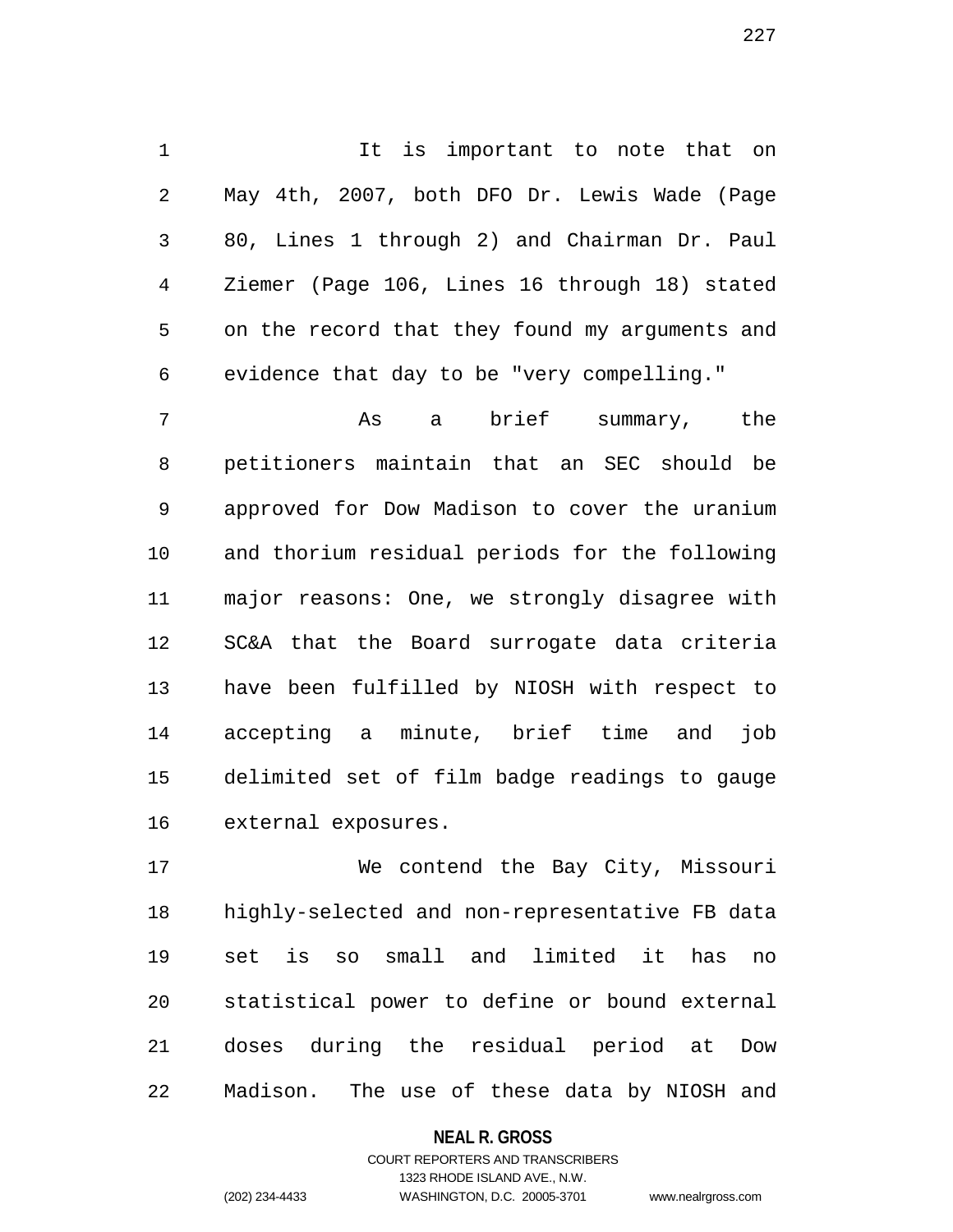1 the SC&A's endorsement thereof is, in the 2 petitioner's view, scientifically 3 indefensible.

4 Two, TIB-70 that is being 5 discussed at the February 23rd through 5th, 6 2011 Board meeting, is itself surrogate data 7 that is not sufficient to assign residual 8 period doses at Dow Madison.

9 It cannot bound doses during 10 removal of the tons of magnesium-thorium 11 sludge or during multiple Madison site owner-12 instigated cleanups during the residual 13 period.

14 There were a number of cleanups of 15 magnesium alloys and magnesium-thorium sludge 16 for which NIOSH has not calculated internal 17 and external exposures during the residual 18 period.

19 Three, SC&A and Bill Thurber have 20 identified building numbers at Dow Madison, in 21 Illinois that do not and never did exist at 22 that site. His data is obviously surrogate

#### **NEAL R. GROSS**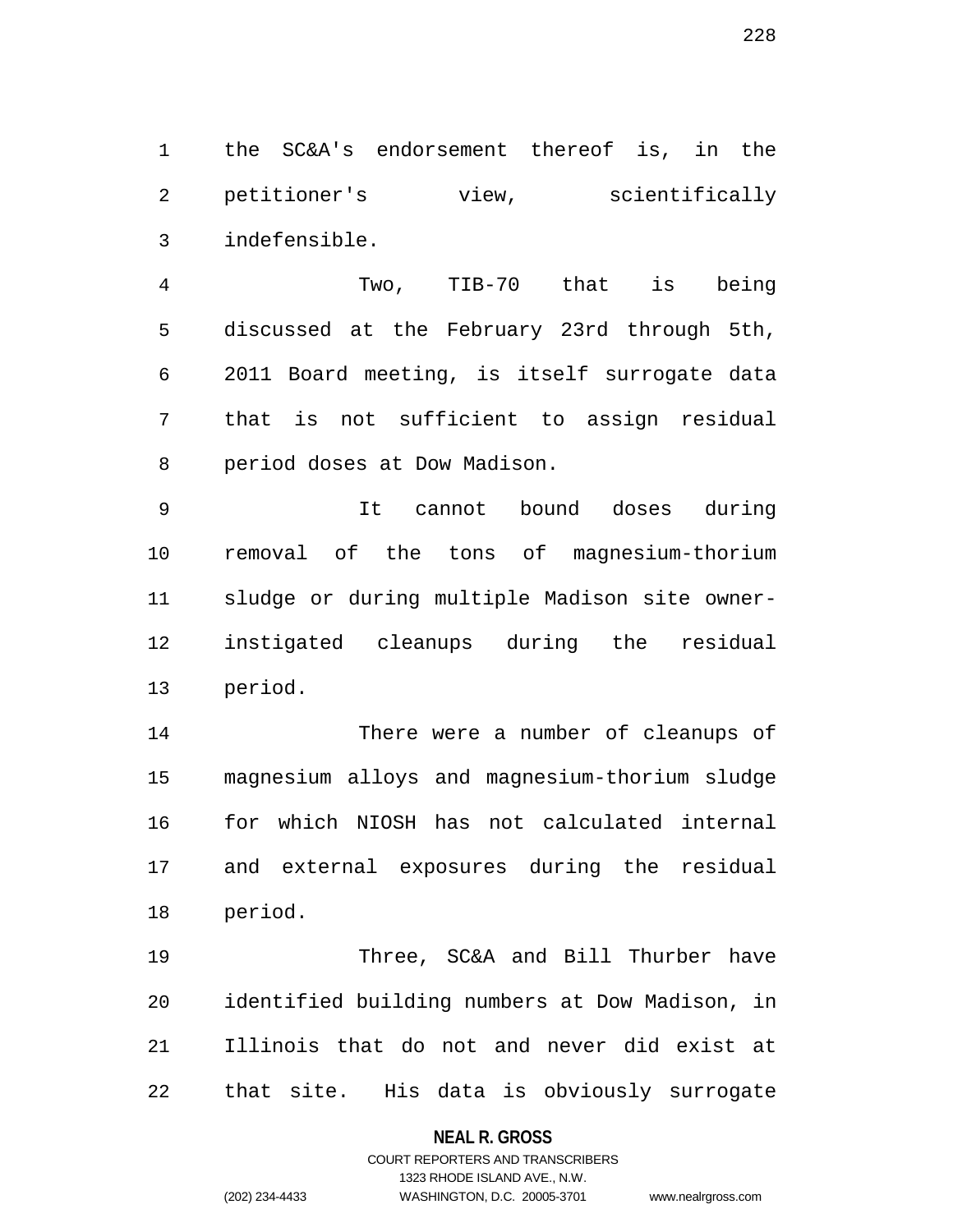1 and refers to another site.

2 The co-petitioner and Dow site 3 experts and workers have repeatedly challenged 4 the authenticity of much of the monitoring 5 data, a small fraction of the whole, that 6 NIOSH and SC&A claim was obtained at the 7 Illinois Dow Madison site. SC&A acknowledges 8 that a large majority of Dow data is 9 surrogate. (See Item 6.)

10 Four, NIOSH (via DOL) refused on several 11 occasions to use Section 7384w EEOICPA 12 subpoena power to inspect the 10,000 Dow 13 Madison records the SEC-79 co-petitioner and 14 Robert Stephan were told existed at Dow 15 Midland, Michigan headquarters.

16 Five, The Dow petitioners 17 criticize NIOSH for preferentially accepting 18 testimony from Rocky Flats personnel who deny 19 that records exist that substantiate the sworn 20 affidavit testimony of many eyewitness Dow, 21 Illinois workers that (a) the Madison site 22 shipped truckloads of HK-31 magnesium-thorium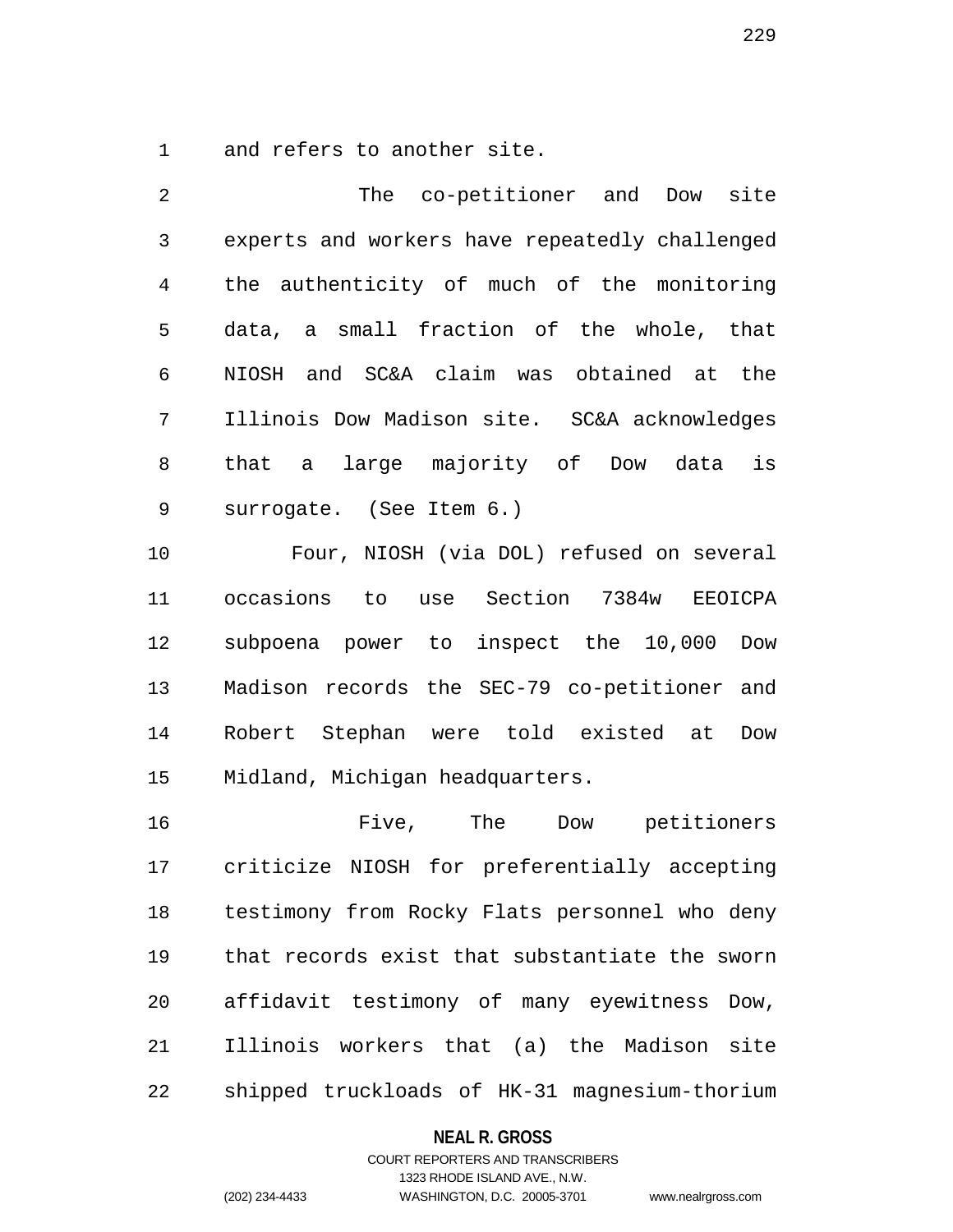1 alloy plates, the specific alloy used in 2 nuclear weapons, by truck to Rocky Flats DOE 3 facility where Dow Chemical was prime 4 contractor form 1951 to `75, and that (b) in 5 turn, RF workers came to the Illinois Madison 6 site and operated the extrusion presses to 7 process metal the press operators believe was 8 a form of thorium and/or uranium. The details 9 of these short runs were deliberately kept 10 secret from Dow Madison workers.

11 Six, Dow Madison lacks any site 12 film badge or urine bioassay data for uranium 13 or thorium for any portion of the covered or 14 residual contamination periods. No one 15 disputes this fact.

16 And seven, the co-petitioner's 17 FOIA for all correspondence between NIOSH and 18 DOL leading up to the issuance of 83.14's SEC-19 79 was delayed for more than a year and was so 20 heavily redacted that the petitioners believe 21 this amounted to unwarranted censorship of 22 contextual material about the Dow residual

#### **NEAL R. GROSS**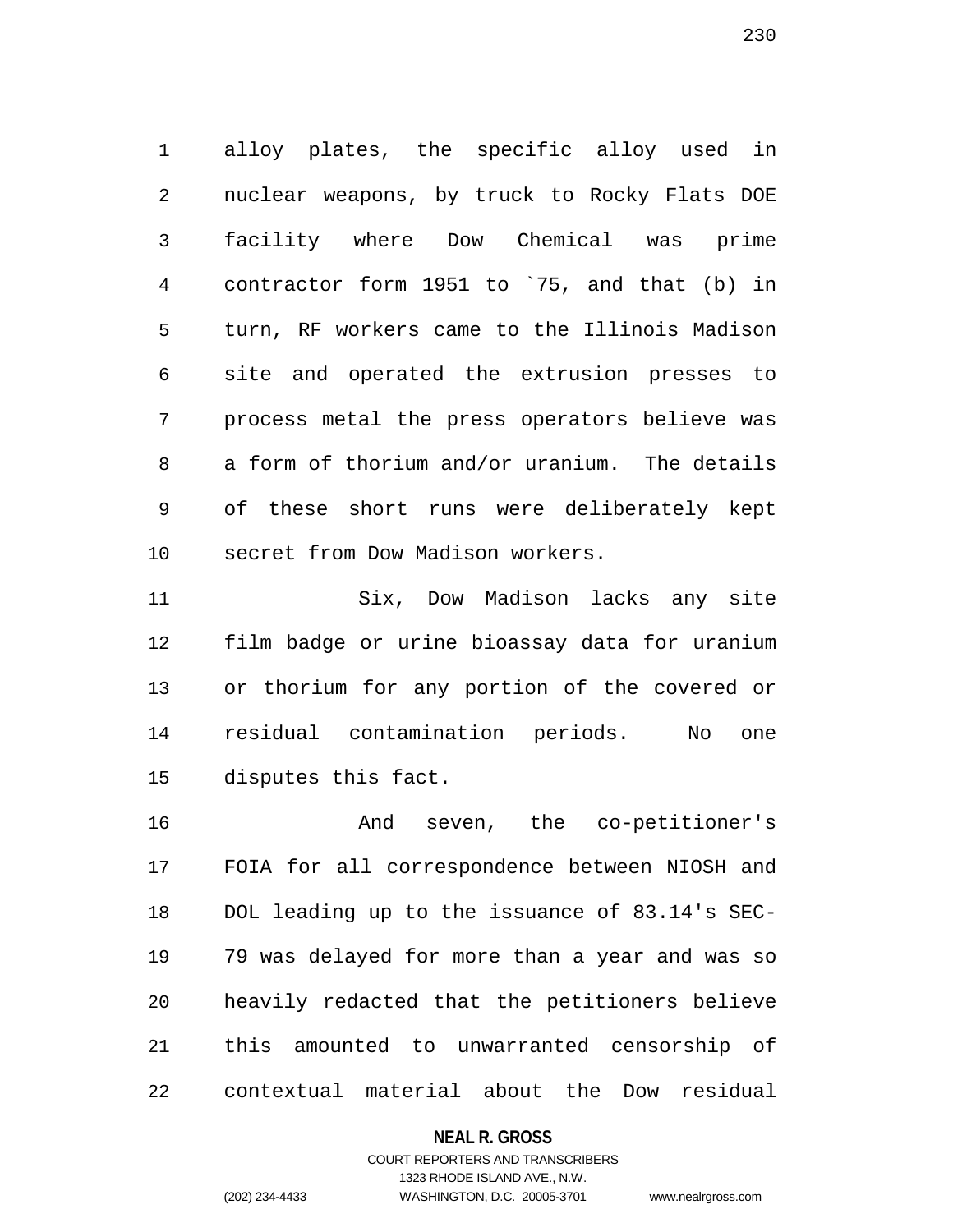1 period that the co-petitioner had a right to 2 have turned over to him in a less-heavily 3 redacted form of the responsive documents.

4 The level of redaction was extreme 5 and destroyed the informational content of the 6 redacted email messages especially, to 7 understand why the SEC-79 class only covered 8 1957 to 1960 and not the residual period as 9 well.

10 Respectfully submitted, Daniel W. 11 McKeel, Jr. And there are two enclosures.

12 CHAIRMAN MELIUS: And I think all 13 the material that Dr. McKeel refers to has 14 been provided to the Board ahead of time. So, 15 we have that information.

16 And I think some of what he refers 17 to is the issue of other possible covered 18 operations at the site. I think DOL has 19 reviewed that and determined that there's not 20 enough evidence for that.

21 And I think if new information 22 becomes available, it would be, you know,

## **NEAL R. GROSS** COURT REPORTERS AND TRANSCRIBERS

1323 RHODE ISLAND AVE., N.W.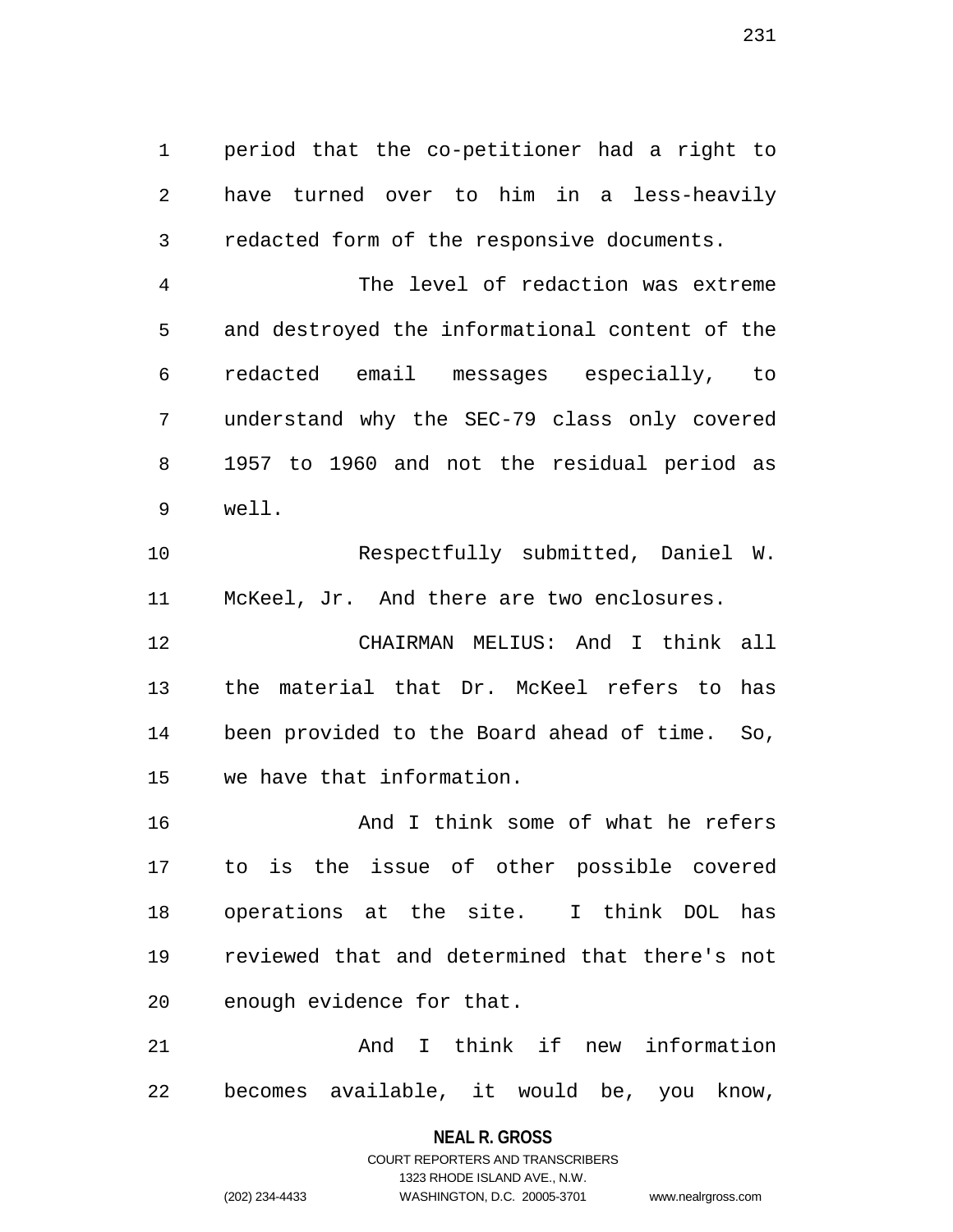1 should be handled appropriately. I think we 2 did that.

3 So, any Board Members have any 4 further questions or comments on the - okay. 5 The Work Group, Surrogate Data 6 Work Group had met and had reviewed this 7 before the last Board meeting. We did not 8 have all of our Members there. So, we didn't 9 do a formal vote on it. So, that is open.

10 I think in general the - I was 11 satisfied. I believe Paul also. I can't 12 remember who attended the meeting. So, I 13 apologize - the Work Group, but that the 14 methods being proposed were appropriate and we 15 were comfortable going forward. Remember, 16 this is coverage just to the residual period 17 at Dow.

18 I would also add that we have sort 19 of delayed this consideration for a 20 considerable amount of time in order for 21 [identifying information redacted] and the 22 petitioners to get information.

# **NEAL R. GROSS** COURT REPORTERS AND TRANSCRIBERS 1323 RHODE ISLAND AVE., N.W.

(202) 234-4433 WASHINGTON, D.C. 20005-3701 www.nealrgross.com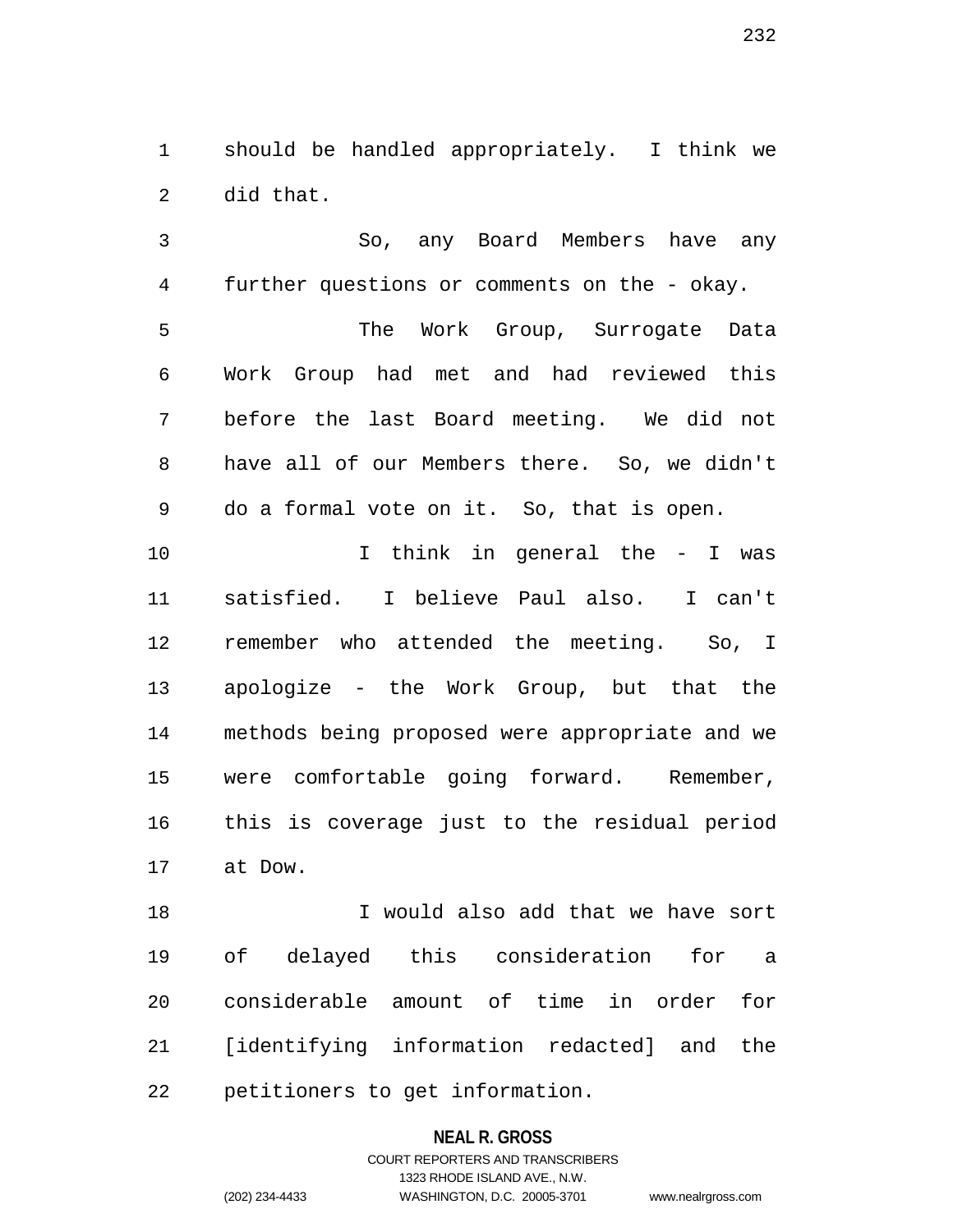1 There was a problem with them 2 getting information, delays in getting 3 information. They have requested - part of 4 the reason for the delay in us considering 5 this has been to give them adequate time to 6 obtain information.

7 And, frankly, adequate time for 8 DOL to consider the information that was 9 presented to DOL regarding the covered period 10 and the operations at the facility that should 11 be considered.

12 So, we already asked if the 13 petitioners were online. Do you -

14 (Off-record comments.)

15 CHAIRMAN MELIUS: Okay. Board 16 Members have comments/questions?

17 17 If not, I quess we would consider 18 a motion. The active recommendation we have 19 from NIOSH is that it's basically to turn down 20 the SEC for this time period based on their 21 evaluation, including their updated 22 evaluation.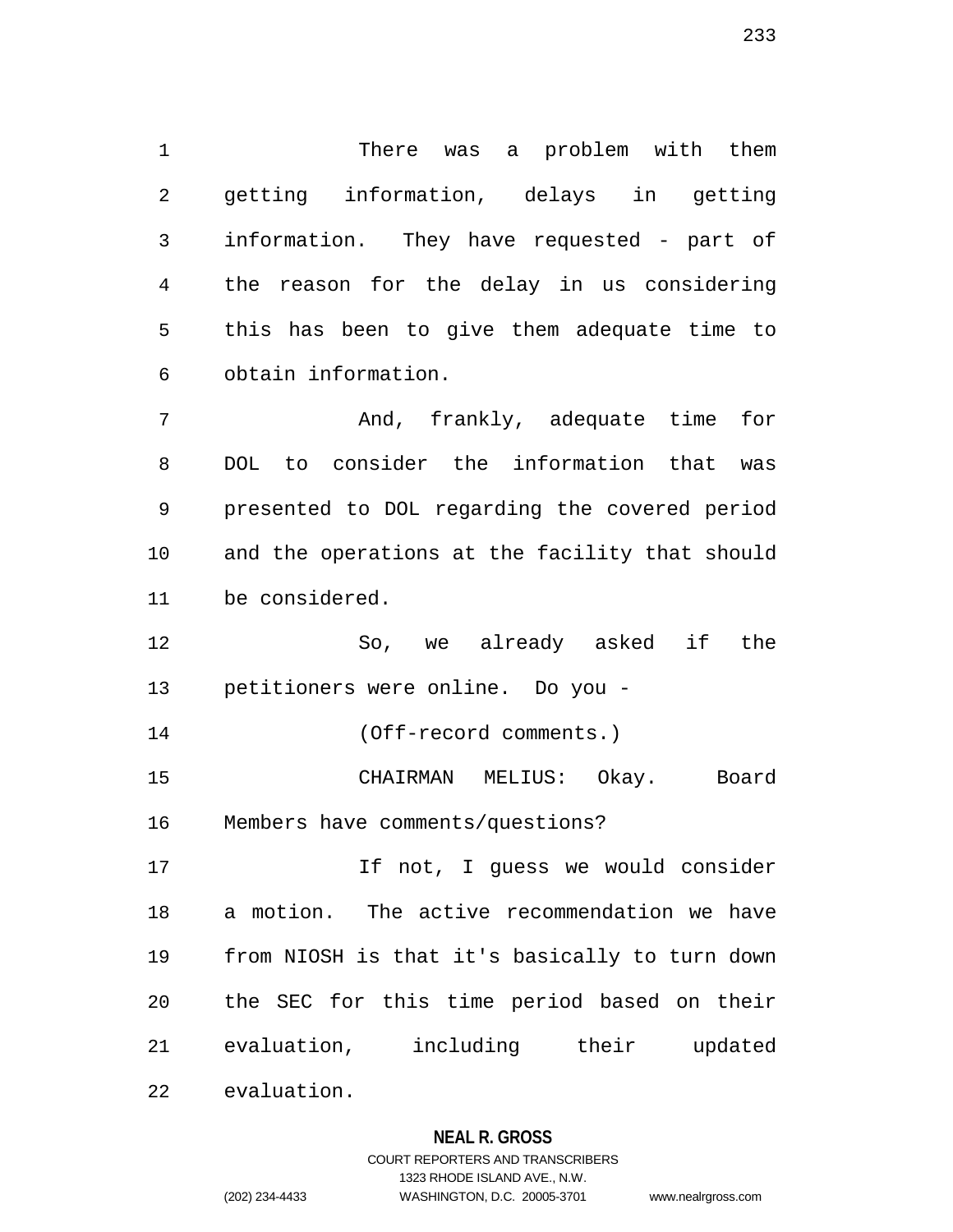| 1              | Wanda.                                       |
|----------------|----------------------------------------------|
| $\overline{2}$ | MEMBER MUNN: I move that we accept           |
| 3              | the NIOSH recommendation with regard to this |
| 4              | SEC Petition.                                |
| 5              | CHAIRMAN MELIUS: Do we<br>have a             |
| 6              | second to that?                              |
| 7              | MEMBER PRESLEY: I'll second.                 |
| 8              | CHAIRMAN MELIUS: Bob. Okay.                  |
| 9              | Any further discussion?                      |
| 10             | MEMBER ANDERSON: Just<br>for                 |
| 11             | clarification, the operational period is     |
| 12             | already in the SEC.                          |
| 13             | CHAIRMAN MELIUS:<br>Yes, the                 |
| 14             | operational period is -                      |
| 15             | MEMBER ANDERSON: So, we couldn't             |
| 16             | reconstruct doses for that.                  |
| 17             | CHAIRMAN MELIUS: Correct.                    |
| 18             | MEMBER ANDERSON: Okay. So, it's              |
| 19             | really this is -                             |
| 20             | CHAIRMAN MELIUS: This is<br>the              |
| 21             | residual period, yes.                        |
| 22             | MEMBER ANDERSON: - a straight                |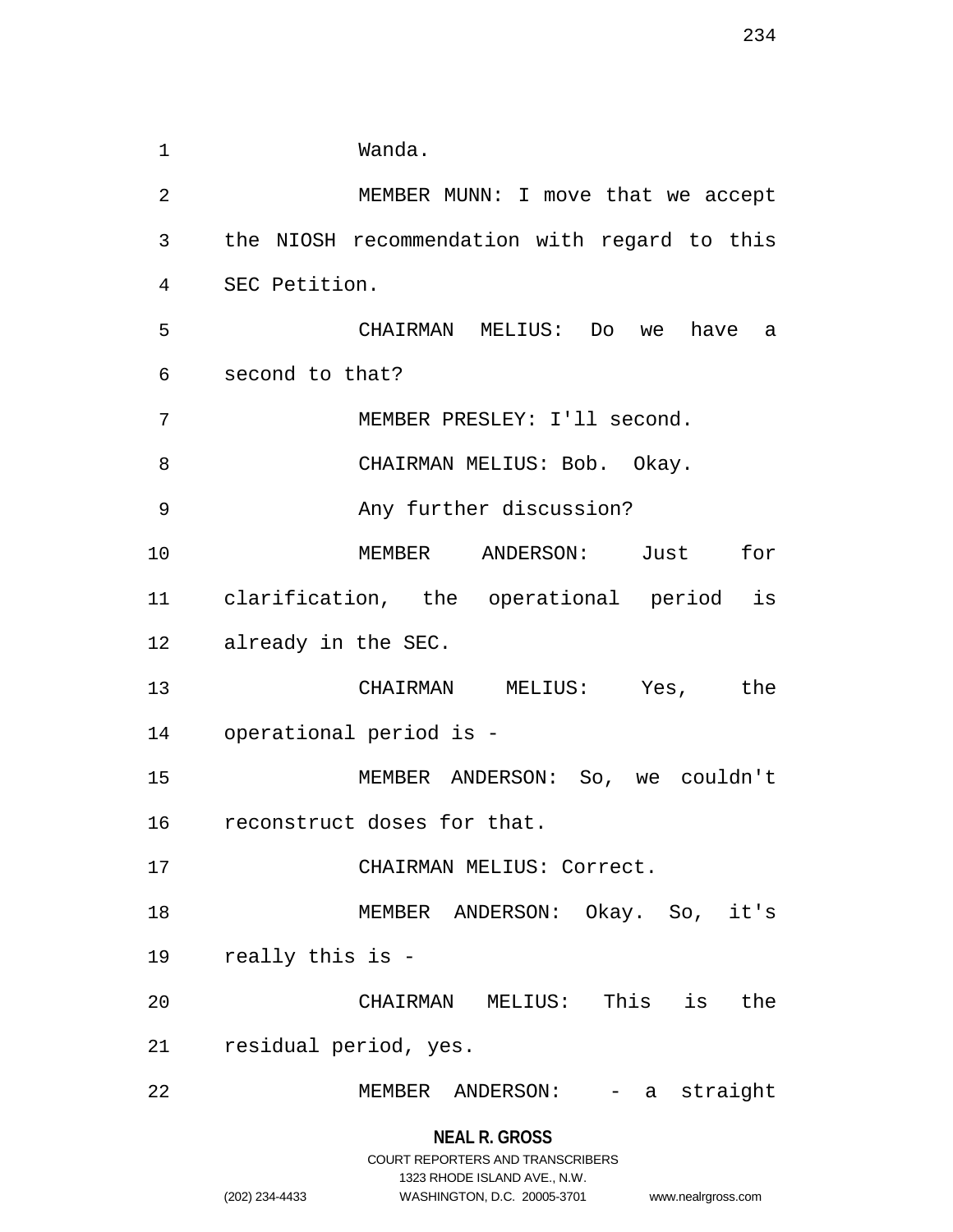1 forward surrogate.

2 CHAIRMAN MELIUS: Yes. And, in 3 fact, if I remember right, the original 4 operational period was an 83.14. 5 MEMBER ANDERSON: Yes. 6 CHAIRMAN MELIUS: Correct. Yes. 7 MEMBER ANDERSON: Okay. 8 CHAIRMAN MELIUS: And then it was 9 modified by at least - I think it was - 10 MEMBER ANDERSON: Yes. 11 CHAIRMAN MELIUS: Do you want to 12 explain, LaVon? 13 MR. RUTHERFORD: It was originally 14 an 83.14 and [identifying information 15 redacted] talked to the Board and talked 16 through Larry Elliott about including the 17 residual period in our discussion. 18 Originally, we would only for an 19 83.14, include the period that we would 20 recommend a Class. However, in this case, we 21 ended up going back and going ahead and 22 evaluating our feasibility for reconstructing

**NEAL R. GROSS**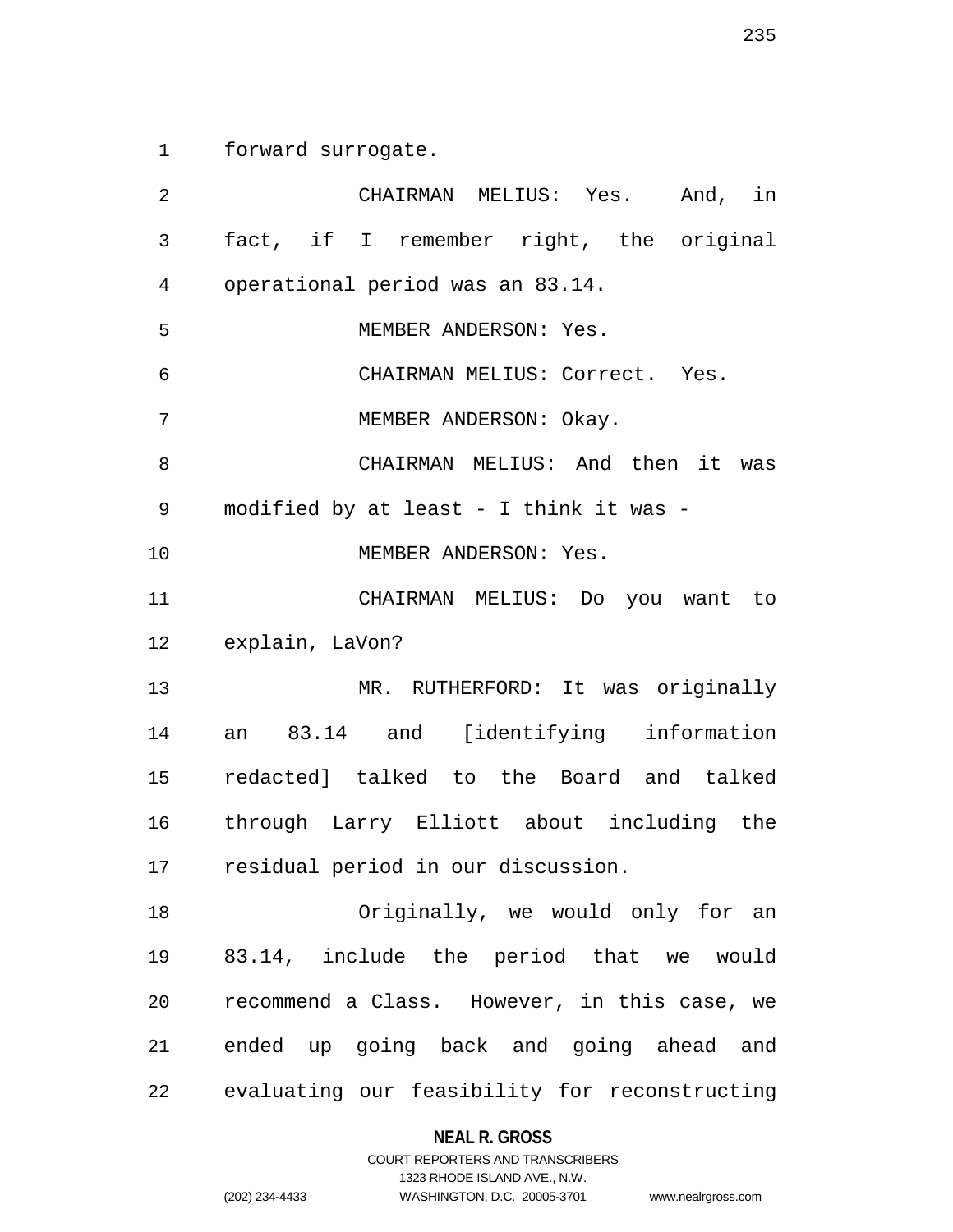1 dose for the residual period.

2 So, it's a question and I'm not 3 sure if - it would be tied to SEC-79, I 4 believe, but it's an 83.14. 5 CHAIRMAN MELIUS: David. 6 MEMBER RICHARDSON: Could I ask - 7 the SEC Petition Evaluation Report isn't in 8 the package that we have for the Dow right 9 now. And it's not on the back table either. 10 I'd like to have a chance to read 11 that once more before - 12 CHAIRMAN MELIUS: Okay. 13 MEMBER RICHARDSON: And I don't -14 unfortunately, I don't have access to the O: 15 drive. So, if it could be - 16 CHAIRMAN MELIUS: It should be on 17 the website. 18 (Off-record comments.) 19 DR. NETON: If you look at the DCAS 20 website under SECs and scroll down to Dow 21 Madison, one of those documents in there will 22 be the Evaluation Report.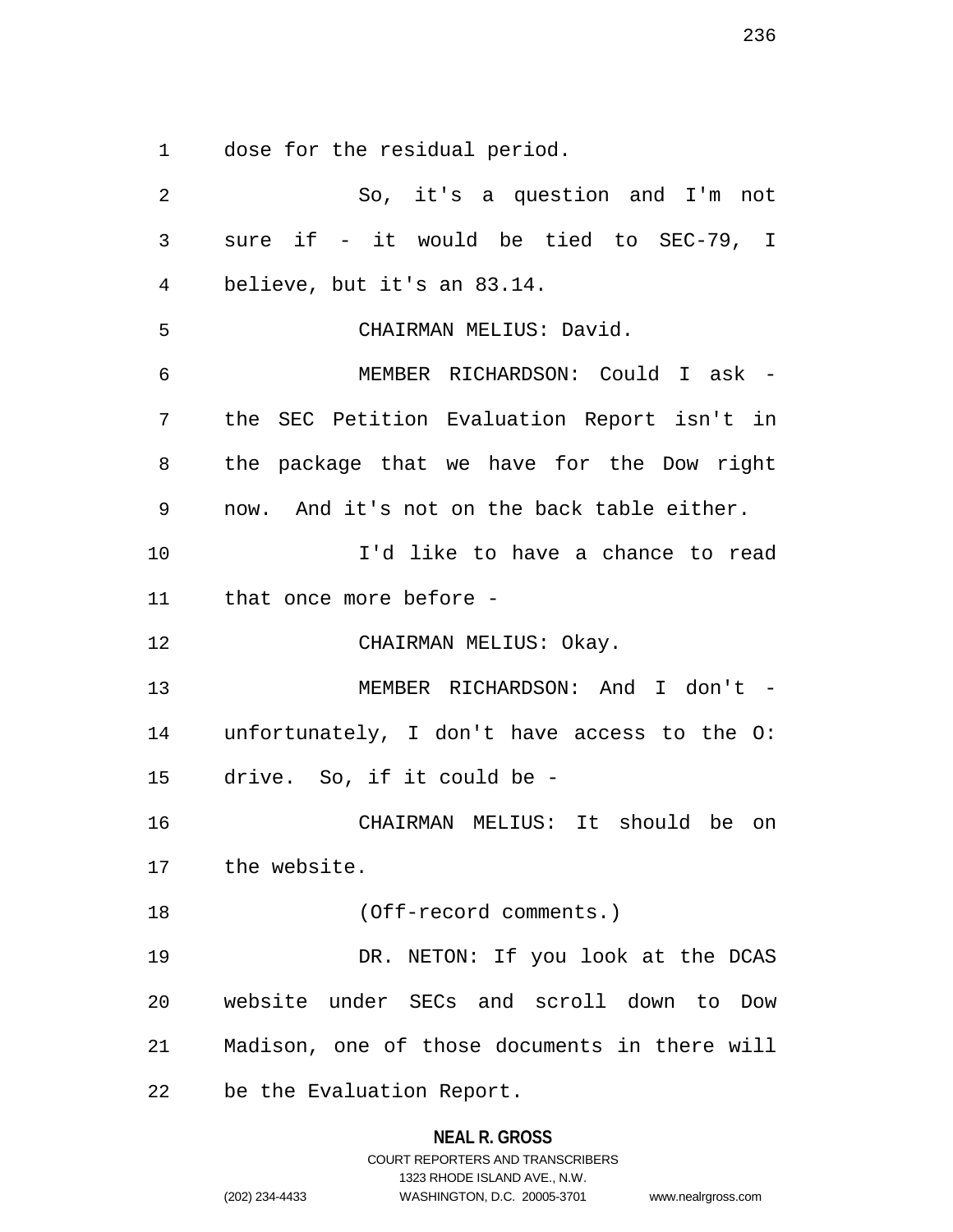1 CHAIRMAN MELIUS: Anybody else have 2 any request for documents? 3 Okay. We will - I want to try to 4 set a time for this so that we do that. 5 You'll have access tonight, David? 6 MEMBER RICHARDSON: Yes. 7 CHAIRMAN MELIUS: Okay. So, why 8 don't we schedule our next consideration at 9 roughly 10:30, our Board Work Session that's 10 tomorrow morning. We'll take it up again. 11 (Off-record comments.) 12 MEMBER RICHARDSON: If somebody 13 actually could provide it, it's not obvious on 14 the website. 15 (Off-record comments.) 16 CHAIRMAN MELIUS: Can someone, 17 maybe LaVon or someone, can you just, you 18 know, download that document, email it to the 19 Board so that way people have it and we're not 20 struggling to - things can be difficult to 21 find on the website. It's getting better, but 22 not that.

#### **NEAL R. GROSS**

COURT REPORTERS AND TRANSCRIBERS 1323 RHODE ISLAND AVE., N.W. (202) 234-4433 WASHINGTON, D.C. 20005-3701 www.nealrgross.com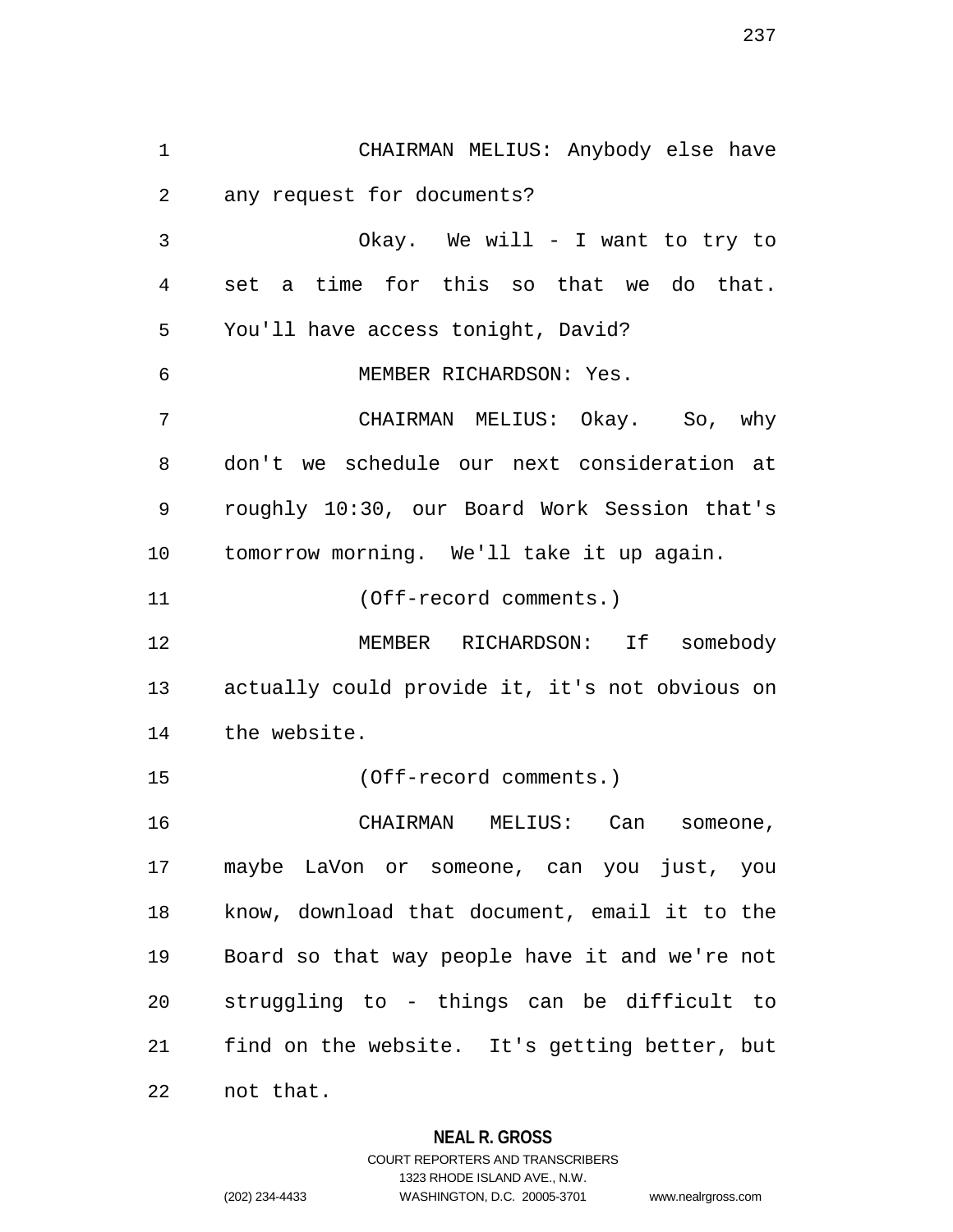1 Actually, Ted reminded me actually 2 since we had an active motion on being 3 consideration, I think, David, you should 4 offer your - offer a motion to table if you 5 want to postpone. 6 MEMBER RICHARDSON: That could be 7 entertaining. I make a motion to table. 8 CHAIRMAN MELIUS: Second to that? 9 MEMBER MUNN: Second. 10 CHAIRMAN MELIUS: Okay. From 11 Wanda. 12 MEMBER ZIEMER: Point of order, I 13 believe you could specify tabling to a certain 14 time just to - it's obviously not debatable. 15 So, I'm not debating the motion. I'm just

- 16 suggesting -
- 17 CHAIRMAN MELIUS: Yes. Fine.

18 MEMBER RICHARDSON: I leave it to 19 you to make recommendation what time you would 20 like that to be.

21 CHAIRMAN MELIUS: Until 10:30

22 tomorrow morning.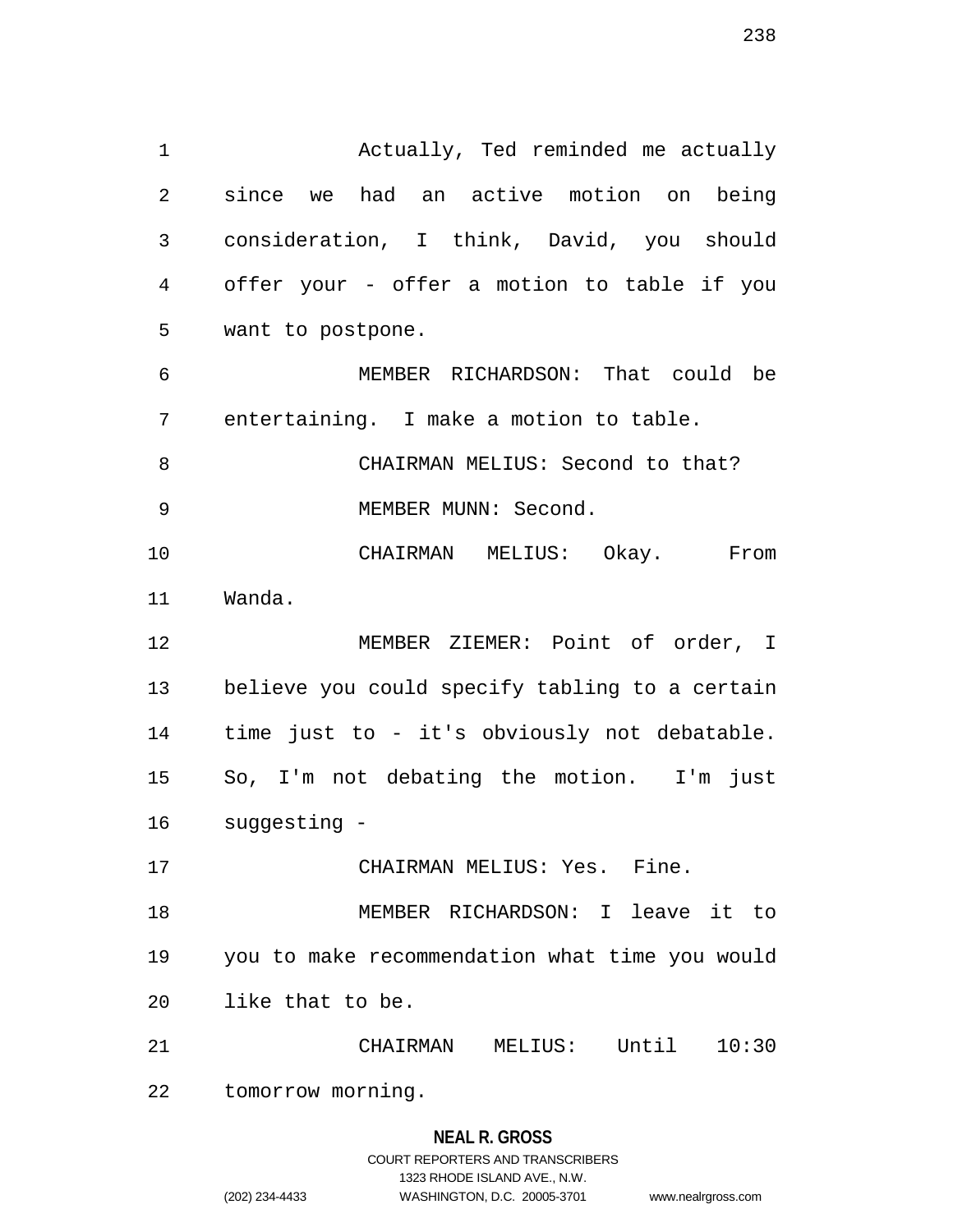1 MEMBER RICHARDSON: 10:30. 2 CHAIRMAN MELIUS: The Board work 3 time. 4 And we had a second to that from 5 Wanda? 6 MEMBER MUNN: Yes. 7 CHAIRMAN MELIUS: Okay. All in 8 favor. 9 (Chorus of ayes.) 10 CHAIRMAN MELIUS: Opposed. Okay. 11 Tomorrow morning. Very good. 12 We now have a Board work session 13 today, and to that end we have one piece of 14 Board correspondence if I can find it here, 15 that I told the person that we would consider 16 it during this time period. Because the 17 person that sent us the letter was from the 18 West Coast and didn't want to have to get up 19 at five o'clock on a Friday morning when we 20 had correspondence listed as one of the 21 potential items for our thing.

22 That was the letter from the

**NEAL R. GROSS**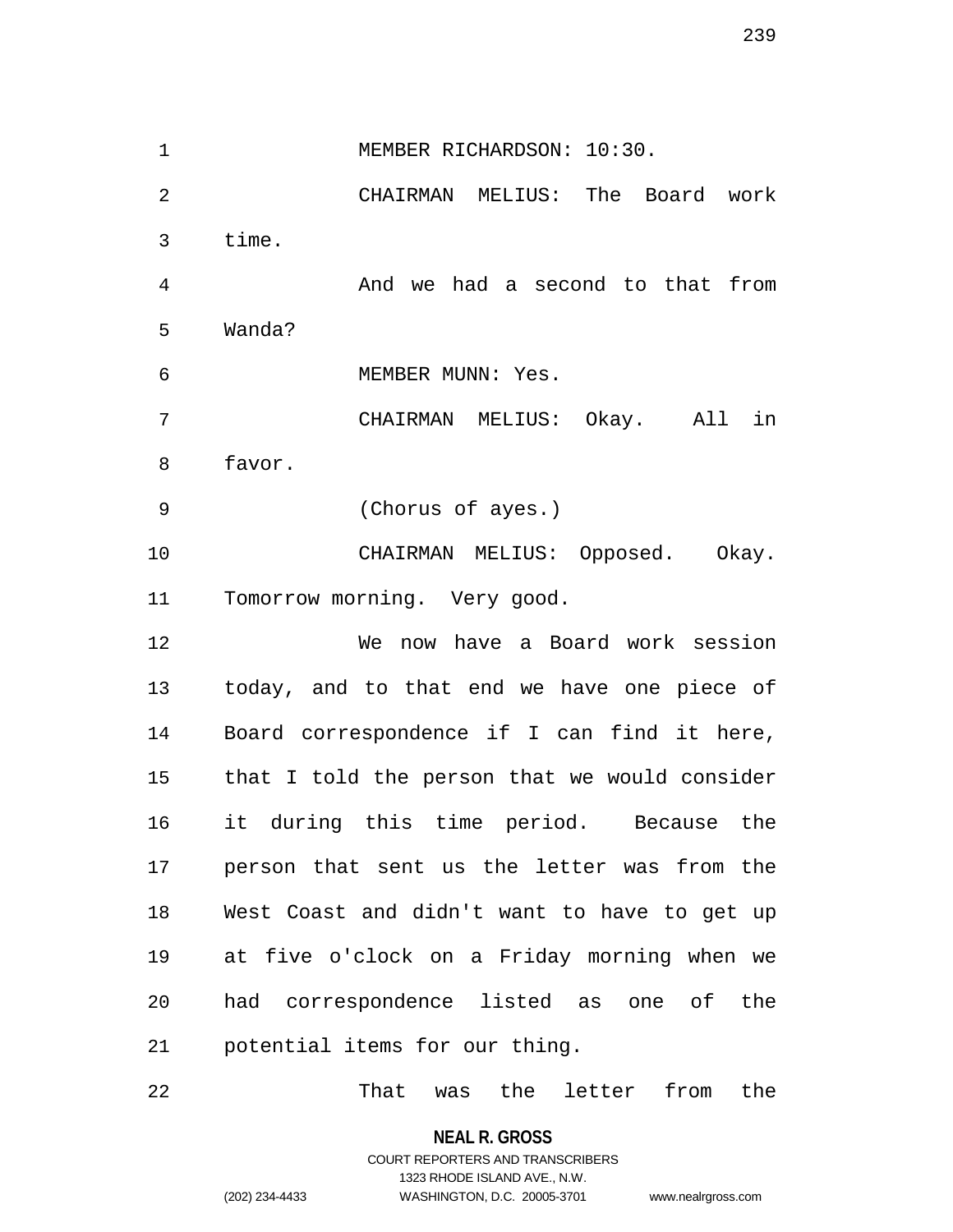1 Alliance of Nuclear Worker Advocacy Groups 2 concerning the issue with plutonium oxide, 3 high-fired plutonium oxide and the issue about 4 the ICRP. 5 I think people recall that. If 6 not, I can - it's a relatively short letter 7 and I can briefly summarize it. 8 MEMBER ZIEMER: When was it sent 9 out? 10 CHAIRMAN MELIUS: It was - when did 11 you send it out? 12 MR. KATZ: In December. 13 CHAIRMAN MELIUS: And I'll ask Stu 14 or Jim Neton to be able to respond. I gave 15 them a heads up last week that we would be 16 talking about it. 17 Okay. Now, let me just briefly - 18 and I'll paraphrase this a little bit. A few 19 months ago, the United States Transuranium and 20 Uranium Registries released its report titled 21 "USTUR Case 202: Evaluation of a Proposed

> **NEAL R. GROSS** COURT REPORTERS AND TRANSCRIBERS

22 Revision to ICRP HRTM for Refractory Plutonium

1323 RHODE ISLAND AVE., N.W. (202) 234-4433 WASHINGTON, D.C. 20005-3701 www.nealrgross.com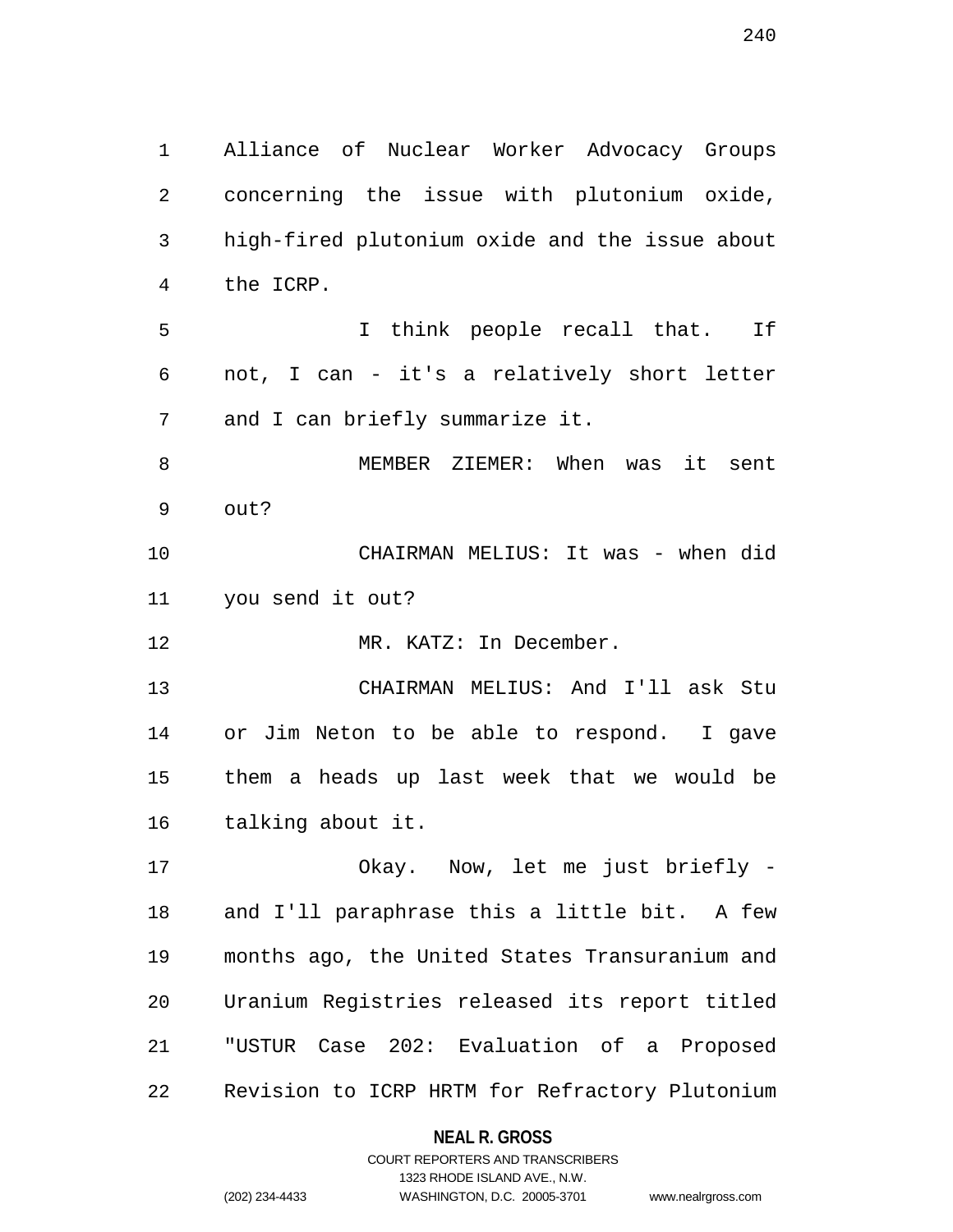1 Oxide, Plutonium-fired Aerosol.

2 The USTUR concludes, "It is 3 necessary to modify both the structure of the 4 alveolar-interstitial region of the Human 5 Respiratory Tract Model (HRTM) and the assumed 6 characteristic rates and the particle 7 transport to the bronchioles and thoracic 8 lymph nodes." This means that NIOSH must 9 revise OTIB-0049. 10 Thousands of claims are affected 11 by OTIB-0049 and these claims will need to be 12 reopened once it's revised and updated. 13 Unfortunately, it's estimated that it will 14 take ICRP two years to revise its methodology. 15 In the meantime, NIOSH will 16 continue to use an outdated scientific 17 procedure to reconstruct dose for workers 18 exposed to high-fired plutonium oxide and thus 19 possibly underestimating the dose for exposure 20 to this material. 21 It's unacceptable that claimants

22 will need to wait a minimum of two years for

**NEAL R. GROSS**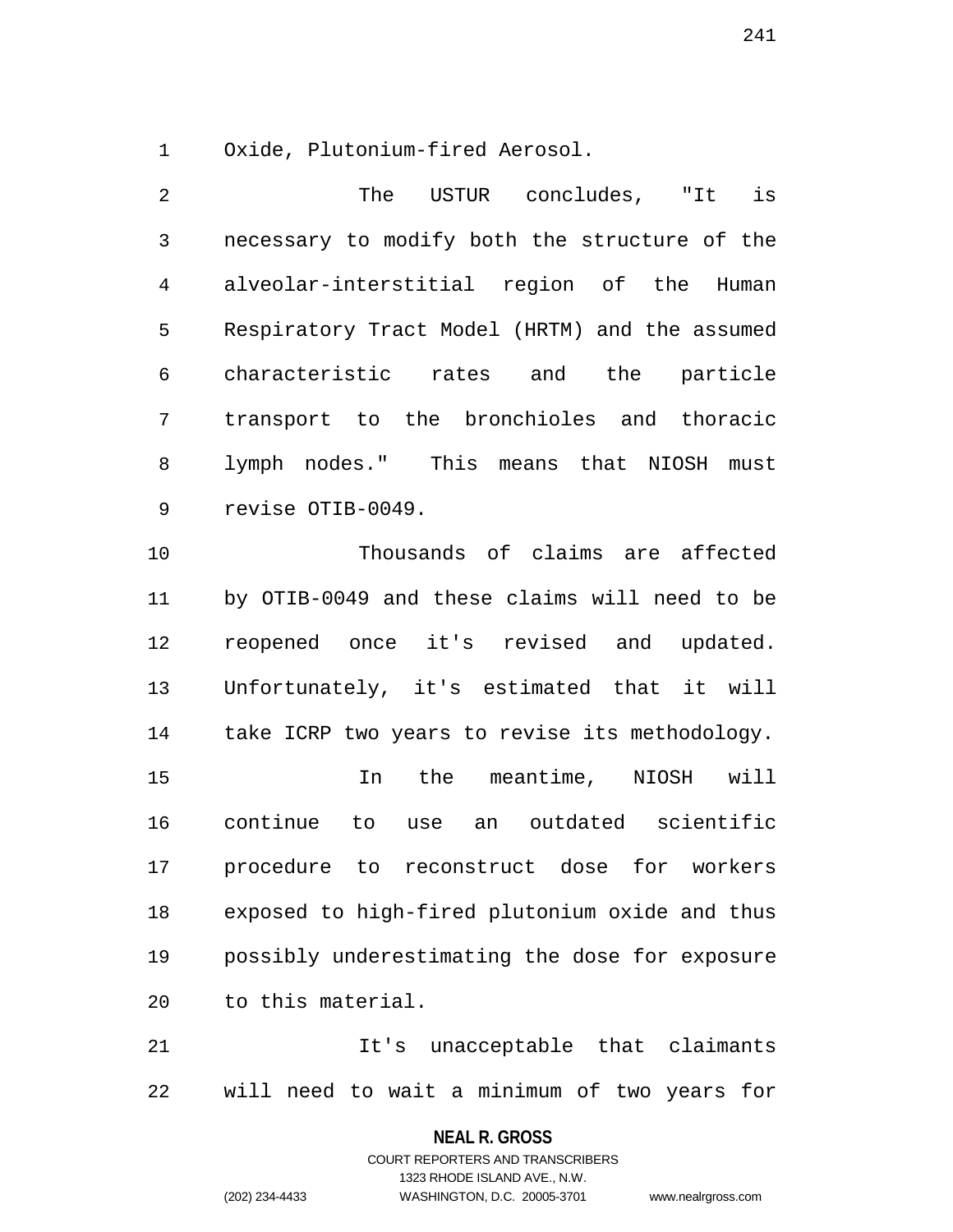1 NIOSH to revise its methodology before they 2 can come into compliance with ICRP's methods 3 as mandated by EEOICPA.

4 ANWAG foresees three possible 5 outcomes. Number one, NIOSH will continue to 6 reconstruct dose for workers using the current 7 OTIB-49; number two, NIOSH will put a hold on 8 reconstructing dose for workers exposed to 9 high-fired plutonium oxide until ICRP releases 10 its revision to their procedure and NIOSH then 11 has an opportunity to revise its model; number 12 three, NIOSH agrees that it's unable to 13 reconstruct dose with reasonable accuracy for 14 all workers who may have been exposed to high-15 fired oxide and immediately initiates an 83.14 16 petition.

17 ANWAG urges the Advisory Board to 18 discuss this issue during the February 2011 19 Board meeting. Moreover, we strongly 20 recommend that NIOSH consider initiating an 21 83.14 petition for all workers exposed to 22 high-fired plutonium oxide without delay.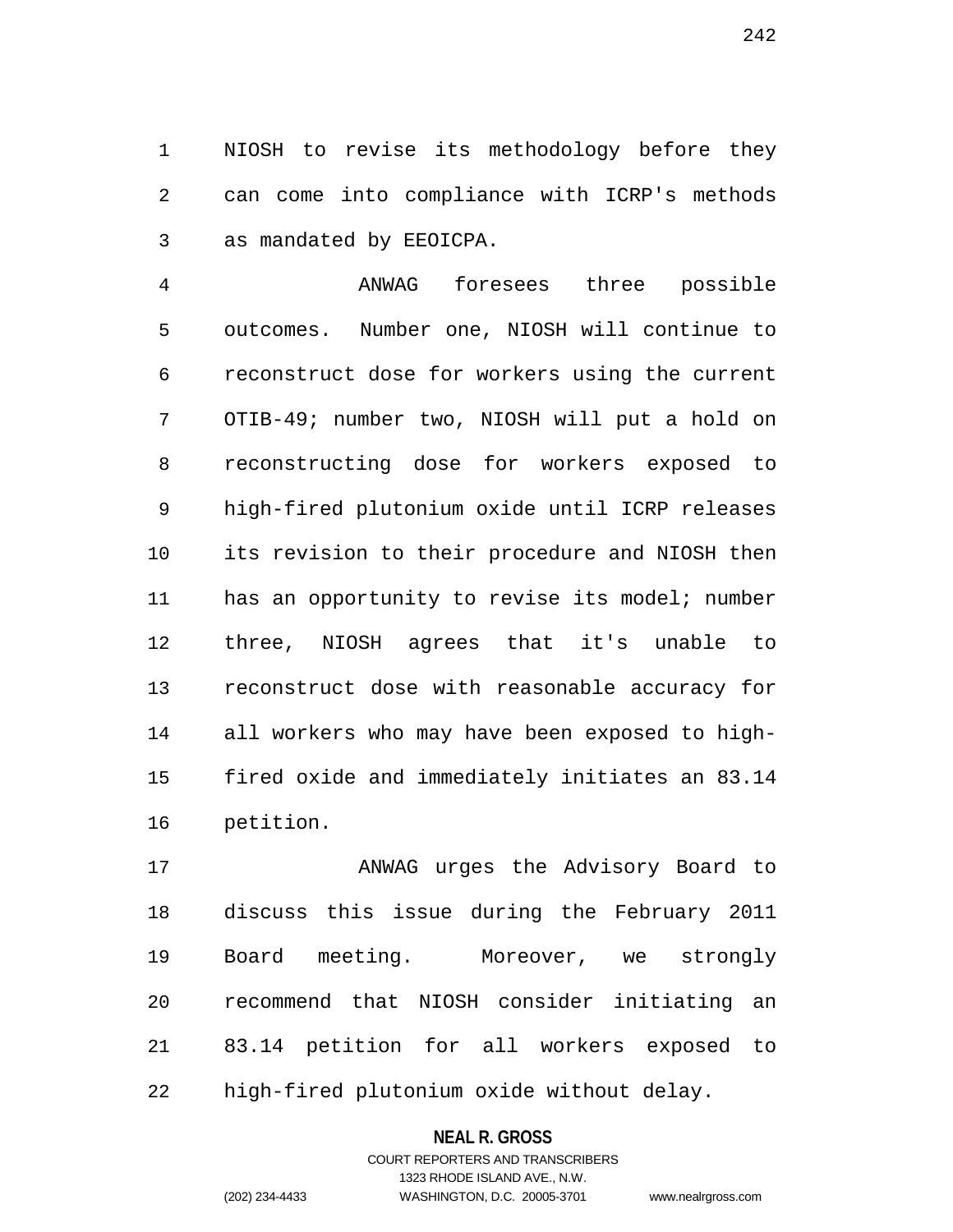1 Thank you for your time and 2 consideration. Signed by Scott Yundt on 3 behalf of the ANWAG members.

4 So, Jim or Stu, do you want to 5 respond on the status?

6 MR. HINNEFELD: Yes, this is Stu. 7 I'll give it a try. And then Jim can correct 8 anything I say that's wrong.

9 In this instance, we're a little 10 bit ahead of the game. What the ICRP 11 announcement is, is that they are going to 12 consider the existing respiratory models for 13 this very insoluble class of plutonium, which 14 their models did not address before. And 15 that's essentially what we've done in OTIB-49 16 - is that the number?

17 We identified - or in discussions, 18 it's not us on our own, it's in discussions 19 with the Board and SC&A, this issue of very 20 insoluble plutonium at a number of plutonium 21 facilities was already identified and raised 22 and is the basis for OTIB-49.

#### **NEAL R. GROSS**

## COURT REPORTERS AND TRANSCRIBERS 1323 RHODE ISLAND AVE., N.W. (202) 234-4433 WASHINGTON, D.C. 20005-3701 www.nealrgross.com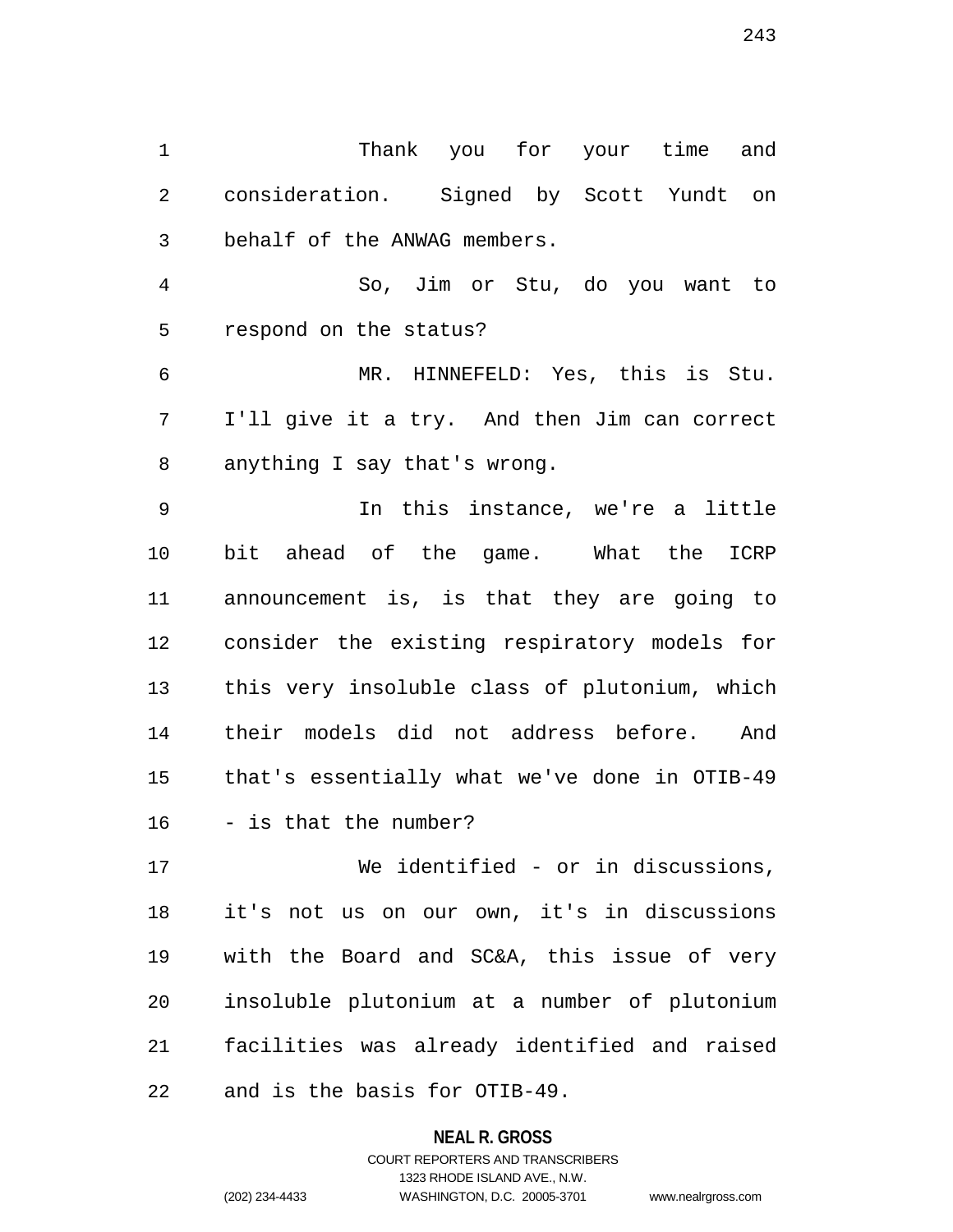1 And, in fact, ICRP asked us for 2 the data we used in developing our approach, 3 for them to evaluate as they reconsidered 4 their respiratory tract model.

5 So, we feel like right now we're 6 in a pretty good shape and we have done a 7 bounding estimate, an estimate that will not 8 underestimate people's doses by using 9 essentially the most insoluble instance that 10 we came across of this data, and using that in 11 OTIB-49.

12 Now, at some point I assume ICRP 13 will publish a new respiratory model which 14 will include this component for Super S, which 15 we think we've addressed.

16 at that time, then, we'll have 17 something to compare whether it's their 18 recommendation versus ours, to determine 19 whether or not we feel like we had suitably 20 bounded it in view of the ICRP's 21 recommendation.

22 So, we think that right now we're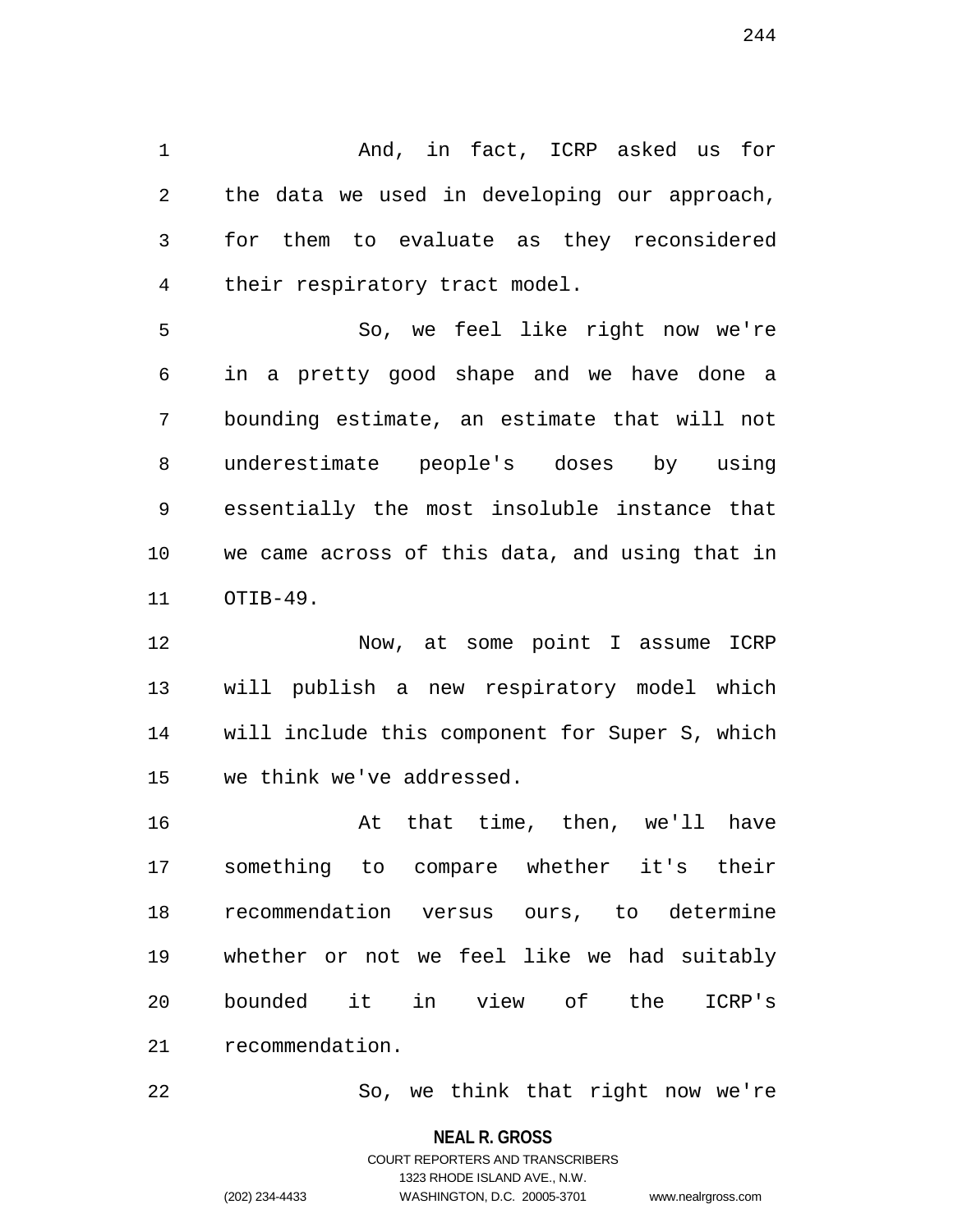1 ahead of the game because ICRP is now starting 2 to use the data that we used when we fashioned 3 OTIB-49.

4 Now, this letter was addressed to 5 the Advisory Board and not to us. We have not 6 fashioned this response back to ANWAG yet.

7 CHAIRMAN MELIUS: Well, what I 8 would approach, wanted to hear from NIOSH, 9 wanted to hear from Board Members, at least 10 the Board would draft a response back saying 11 this has been discussed, but I didn't want to 12 draft the response until we had a chance to 13 discuss it.

14 David.

15 MEMBER RICHARDSON: Could I ask as 16 a follow-up, it sounded like the letter was 17 raising two issues.

18 There was one about the nature of 19 the intake in the Super S, and there was the 20 other about the types of compartments and 21 compartmental models that are under 22 consideration.

#### **NEAL R. GROSS**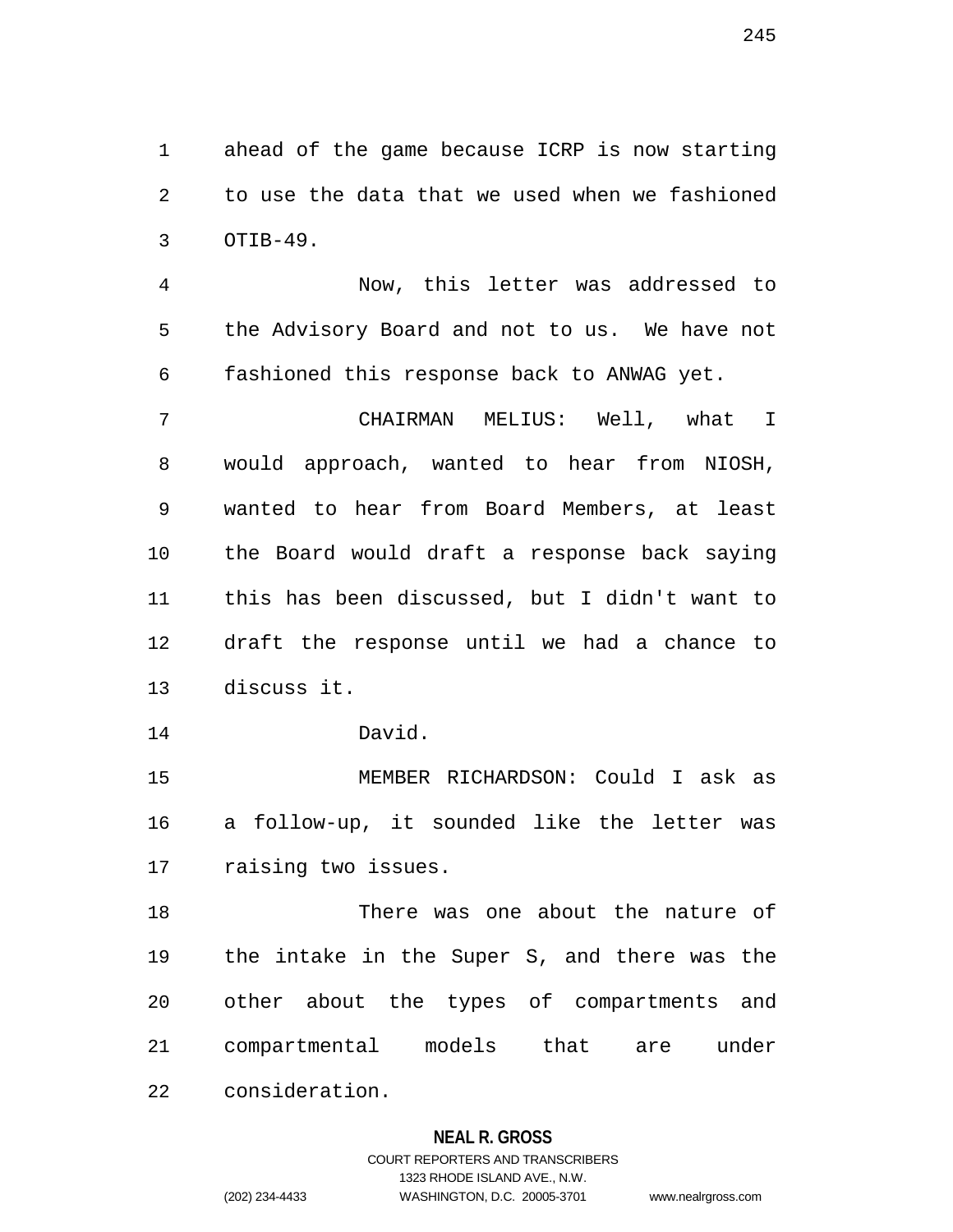1 So, are you saying that you've 2 used the current ICRP model, but introduced 3 kind of a Super S category? 4 Because I thought they were - 5 well, I thought they were raising issues about 6 transport, for example. The kinetics of these 7 intakes to things like the lymph nodes and 8 whether those need to be revised as well. 9 MR. HINNEFELD: I believe that's 10 what we addressed in OTIB-49. 11 MEMBER RICHARDSON: Yes. So, 12 you've both modified kind of the compartmental 13 model as well as the categories. 14 MR. HINNEFELD: Well, we modified -15 we essentially came up with an approach to 16 adjust the ICRP model to account for this 17 different transport that seems to occur in 18 these very insoluble cases. 19 It's not like we've developed - I 20 don't think we developed any new compartments 21 for the lung model or anything like that. 22 MEMBER RICHARDSON: But you're

> **NEAL R. GROSS** COURT REPORTERS AND TRANSCRIBERS

> > 1323 RHODE ISLAND AVE., N.W.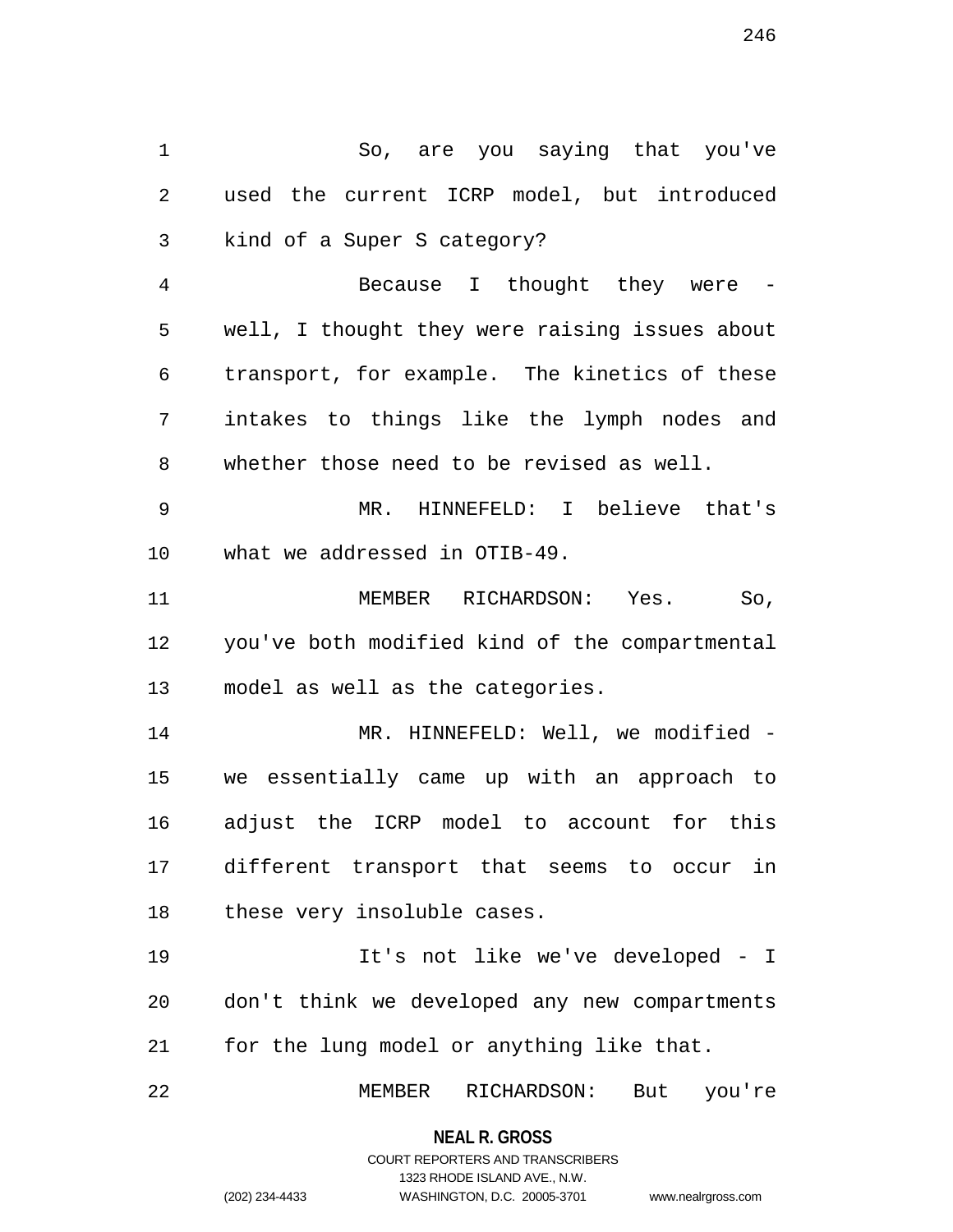1 saying for Super S, there is the greater 2 potential it's going to reside, it's going to 3 move into the lymph nodes. And so you - 4 MR. HINNEFELD: Yes, there's this 5 longer residence time and that - those all 6 contribute to the respiratory tract model and 7 into the thoracic lymph. 8 And so, that's what's addressed by 9 our TIB-49 approach. 10 MEMBER RICHARDSON: Okay. 11 MR. HINNEFELD: Like I said, we 12 feel like we've used the data available to 13 adjust our approach appropriately to bound 14 these doses. 15 We did not, for instance, write 16 another model with new components and 17 different transport things particularly. We 18 found a modifying factor, you know, in order 19 to multiply those doses that we think fits 20 with the empirical data that was provided to 21 us largely by the TRG Registry, the 22 Transuranic Registry.

#### **NEAL R. GROSS**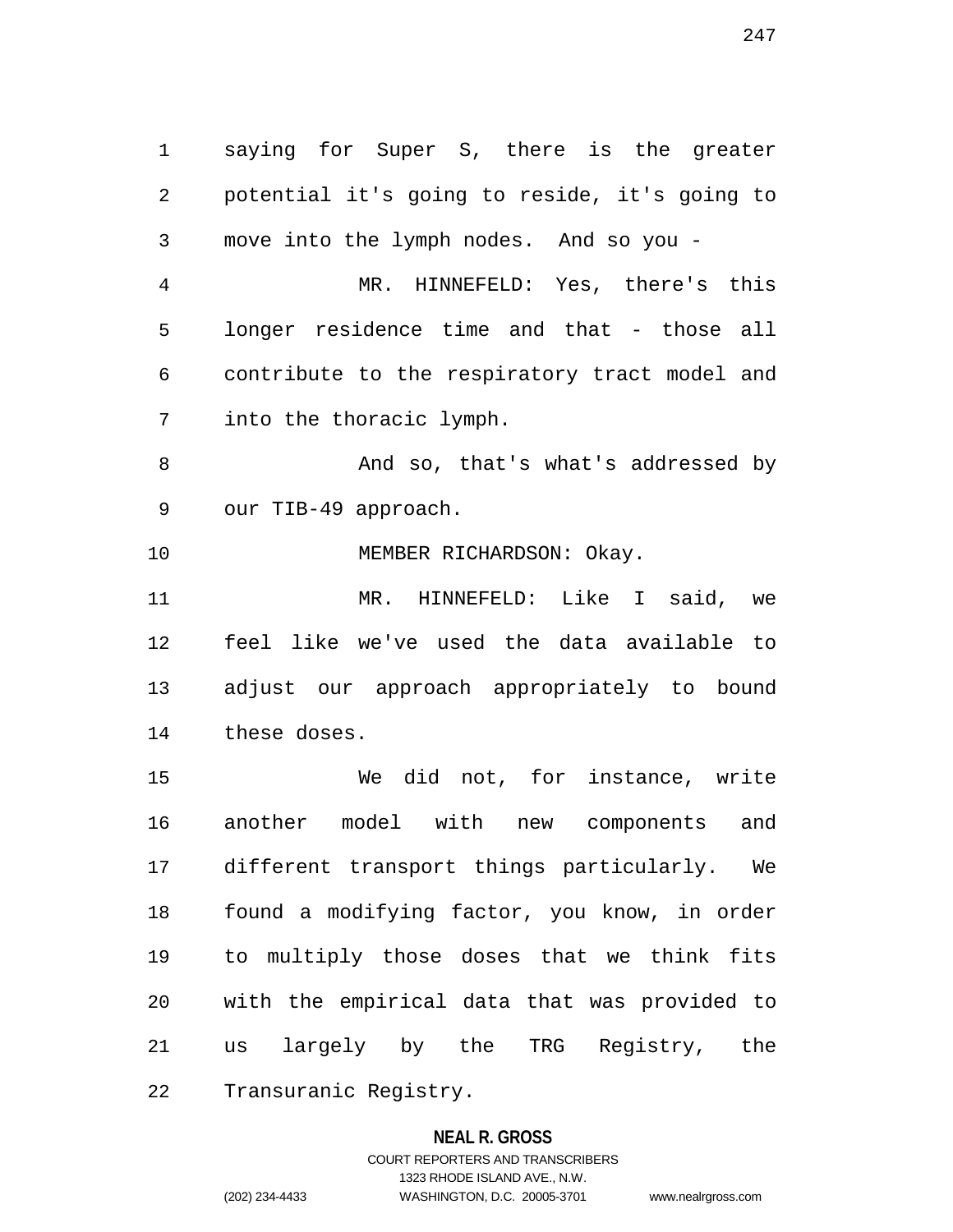1 So, that's what we have done 2 rather than build other compartments and 3 transport constants. 4 MEMBER RICHARDSON: Okay. 5 CHAIRMAN MELIUS: Okay. Sorry. I 6 got distracted a little bit. 7 Anybody else have questions? 8 Comments? 9 MEMBER POSTON: I have a comment. 10 CHAIRMAN MELIUS: Yes, John. 11 MEMBER POSTON: Well, as many of us 12 know, this is not a new problem. 13 CHAIRMAN MELIUS: Yes. 14 MEMBER POSTON: It's been around 15 for quite a while, but I do want to say I'm 16 glad to see that NIOSH is ahead of the game 17 because it - there's no - no one as far as I'm 18 aware, has made a comparison to see exactly 19 what changes these new models make in the 20 ultimate dose that is calculated. 21 Early on when the Human 22 Respiratory Tract Model was proposed, we made

> **NEAL R. GROSS** COURT REPORTERS AND TRANSCRIBERS 1323 RHODE ISLAND AVE., N.W. (202) 234-4433 WASHINGTON, D.C. 20005-3701 www.nealrgross.com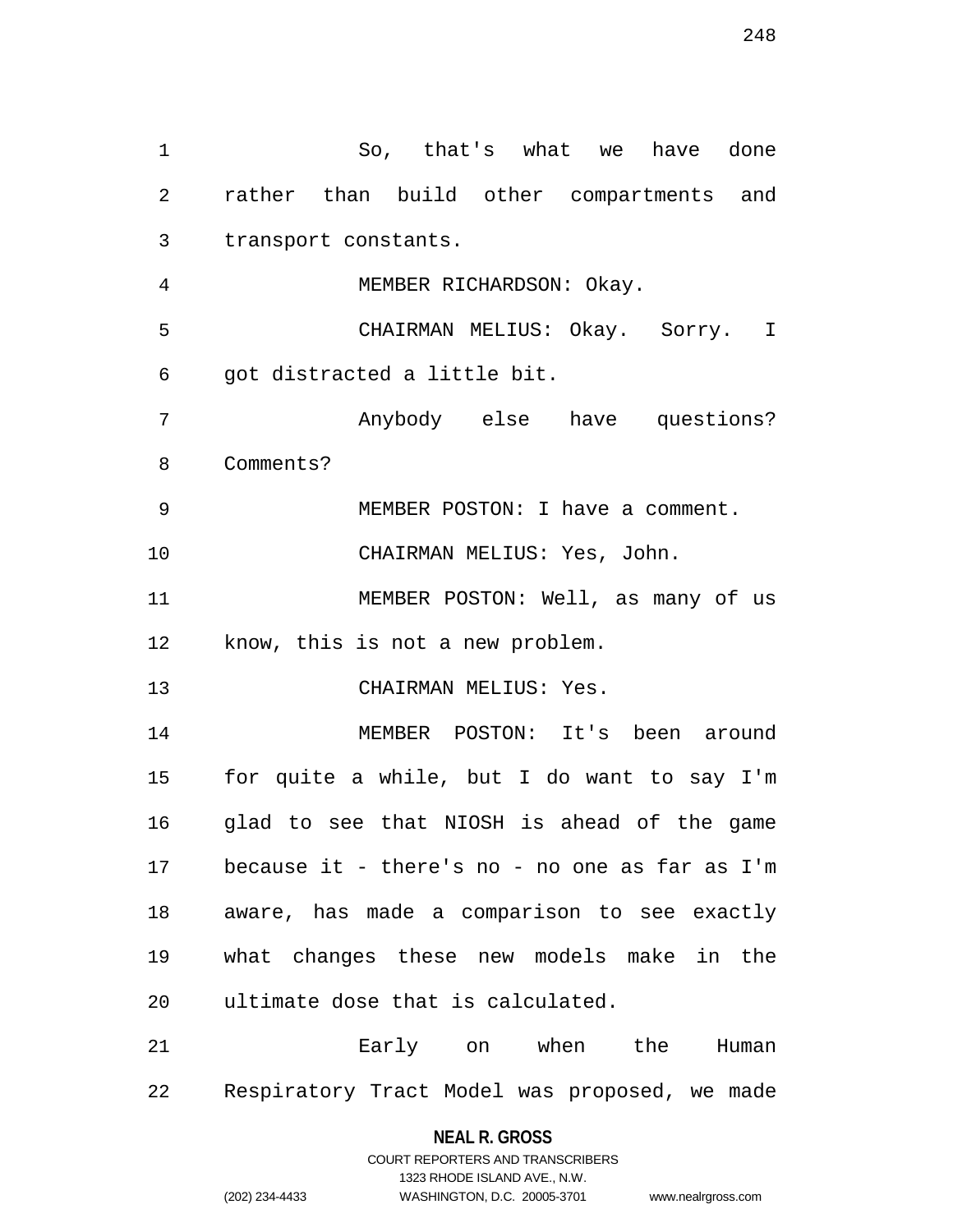1 a study at Texas A&M and found out there is, 2 you know, insignificant differences when you 3 run all the way to dose.

4 So, I'm not sure that this is a 5 big - use a slang term, this is a big deal, 6 but I'm glad to see that NIOSH has got their 7 hands around it.

8 CHAIRMAN MELIUS: Jim or Stu, you 9 have comments on that? I think you've looked 10 at that issue.

11 DR. NETON: Yes. Well, Stu is 12 correct. And what we did was we took the 13 empirical data that were out there.

14 And in particular, this one case 15 called HAN-1 was the most insoluble case that 16 we ran across. And we used that data to 17 establish the clearance time from the lung for 18 this Super S material, and that's what we're 19 using.

20 But we didn't develop any 21 particular models because we felt it wasn't 22 within our purview to develop ICRP models.

#### **NEAL R. GROSS**

## COURT REPORTERS AND TRANSCRIBERS 1323 RHODE ISLAND AVE., N.W. (202) 234-4433 WASHINGTON, D.C. 20005-3701 www.nealrgross.com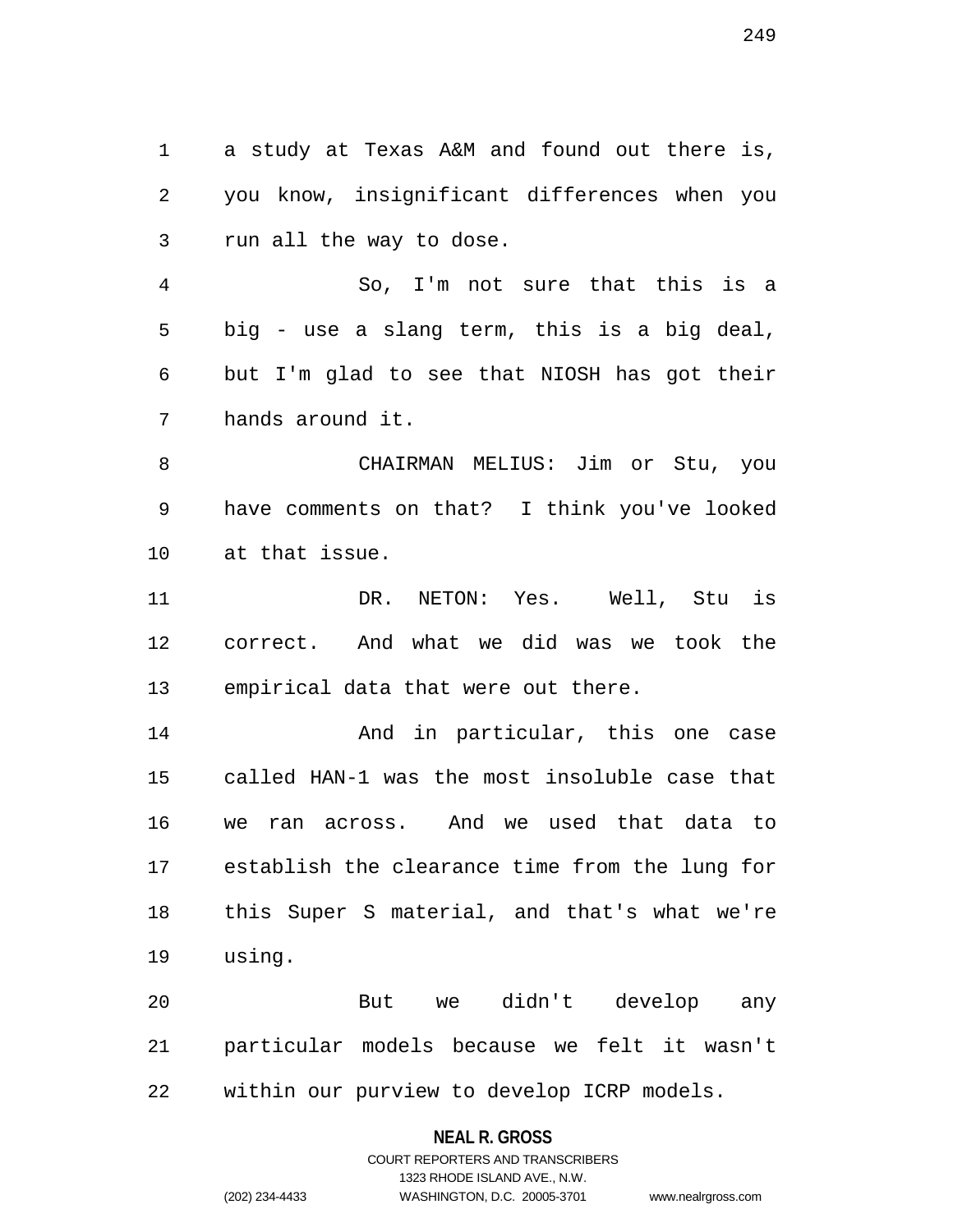1 We develop an approach using 2 empirical data to estimate what the claimant's 3 dosimetry would be.

4 But it does make a difference in 5 the long-term dose, because the clearance time 6 is much longer.

7 CHAIRMAN MELIUS: Paul.

8 MEMBER ZIEMER: Well, it certainly 9 appears to me that ANWAG's conclusions here 10 are actually incorrect that it appears that 11 they're saying that ICRP has already made the 12 change, and we haven't, when, in fact, sort of 13 the reverse is true as I -

14 CHAIRMAN MELIUS: Yes, I mean, the 15 way I read the letter, I don't think they were 16 completely aware of what happened with OTIB-

17 49.

18 MEMBER ZIEMER: Right.

19 CHAIRMAN MELIUS: I think they were 20 really saying that, well, if you recognize 21 this as a problem and you haven't addressed it 22 yet, then why should we have to, you know, why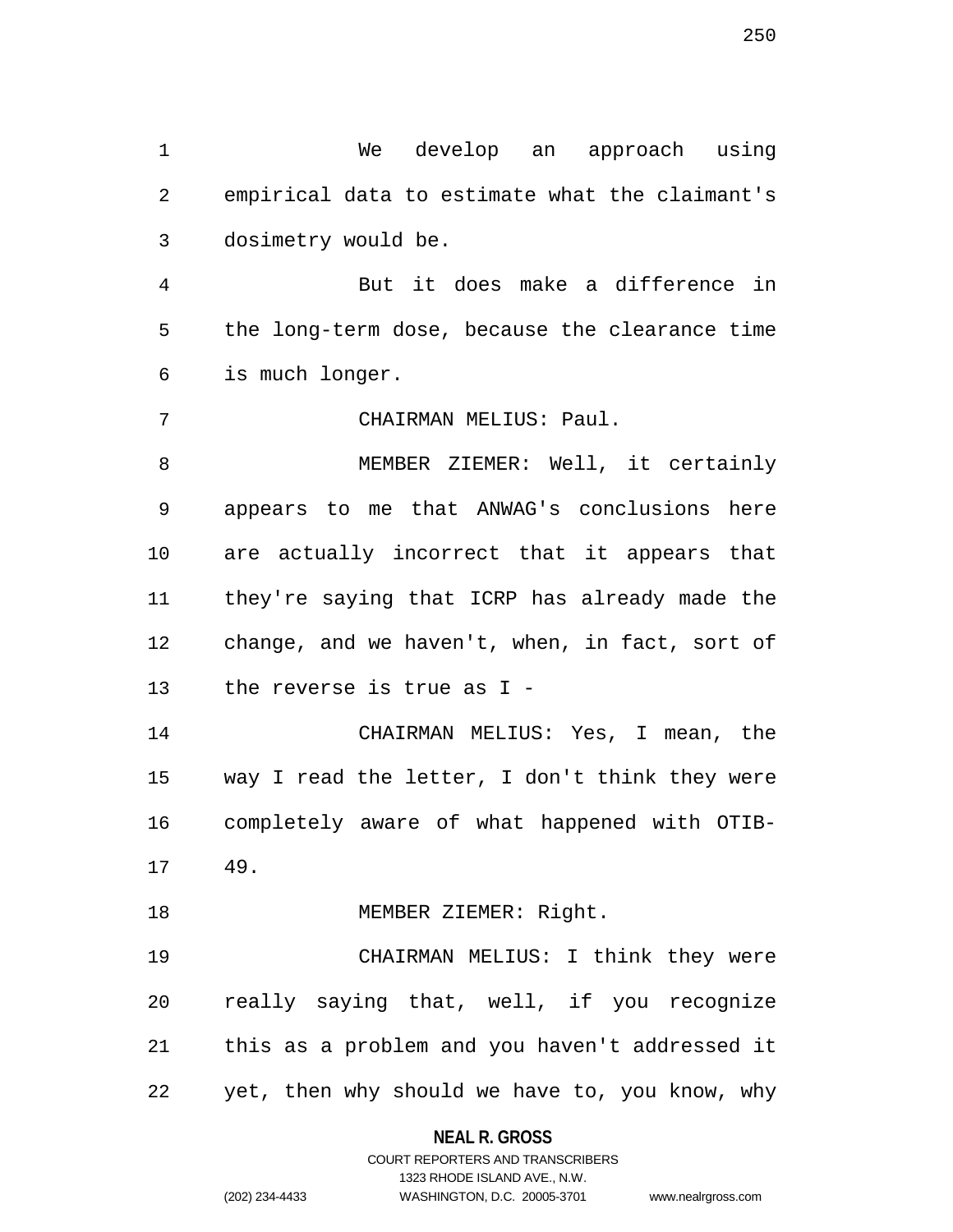1 should we wait for two years? What's that? 2 MEMBER ZIEMER: Right. 3 CHAIRMAN MELIUS: And I think the 4 response is that it's been addressed. It's 5 been addressed as well we could without - in 6 short of modifying the model. And it's now up 7 to ICRP in their process to look at that data, 8 look at other data and then make a 9 determination. 10 But I think in the meanwhile, we 11 feel that we have a conservative, claimant-12 friendly approach for addressing it at least 13 based on what information we have available to 14 us now and going forward. 15 I think that's the essence of 16 that. I mean, I think it's a legitimate 17 issue, but at least for now we have it 18 addressed. 19 Any other comments or questions? 20 I'll draft up a written response we'll be able 21 to review and talk about. 22 And there's a public comment

**NEAL R. GROSS**

## COURT REPORTERS AND TRANSCRIBERS 1323 RHODE ISLAND AVE., N.W. (202) 234-4433 WASHINGTON, D.C. 20005-3701 www.nealrgross.com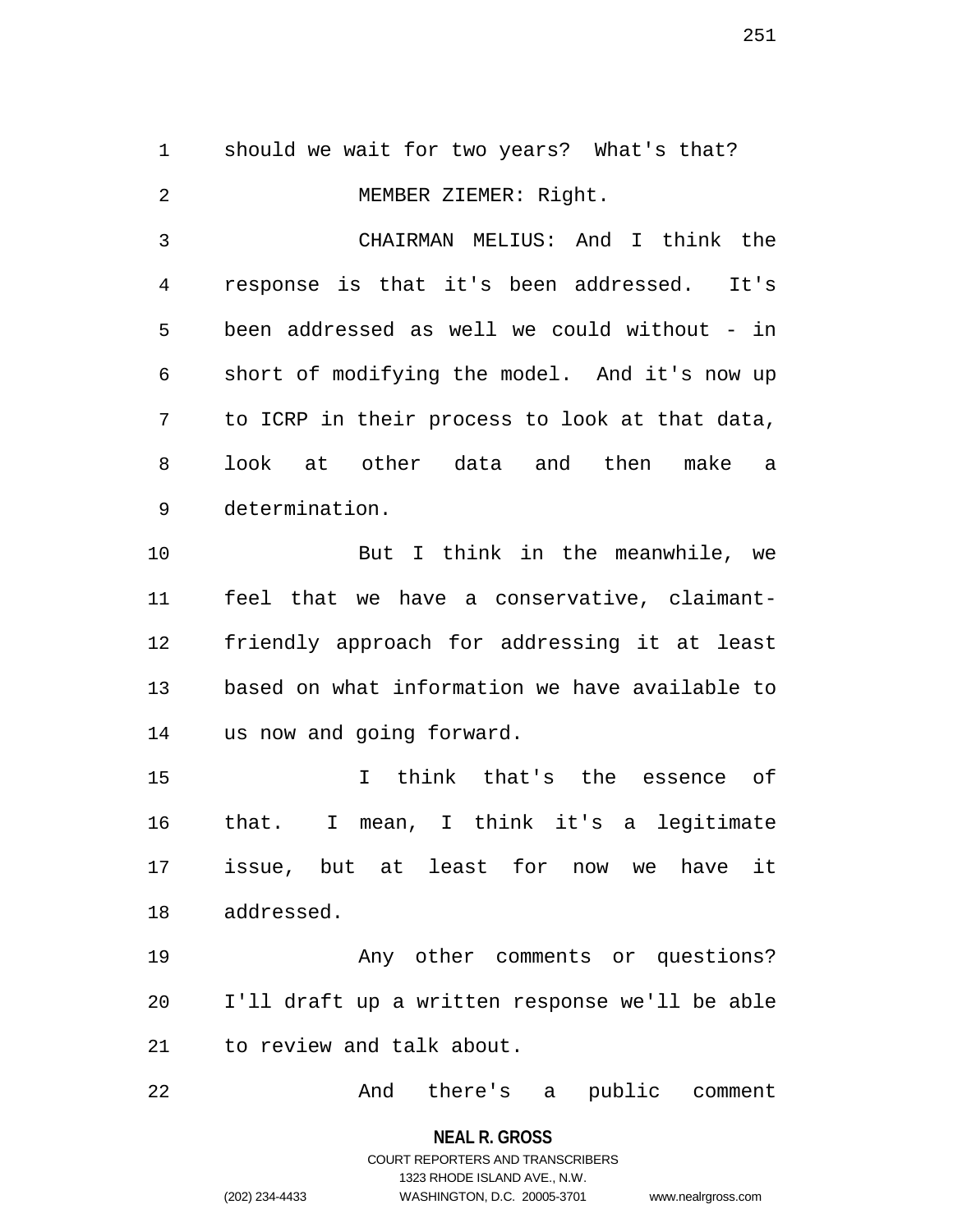1 period later. People may want to - from the 2 group, may want to clarify or add additional 3 information if we misunderstood, and that will 4 give them an opportunity to do so, do that. 5 Okay. Thank you. One of the 6 other issues that I sent out to people on, I 7 think, Monday or so was a - which I was 8 supposed to do, was a draft charge to our 9 Scientific Issues Work Group. 10 10 I don't know if people have had a 11 chance to look at that, if you want to talk 12 about it now, if you prefer to wait. You've 13 been reminded to - again, it's not a long 14 response - long charge. And I think it pretty 15 much flows out of Jim Neton's slides and our 16 discussions of the last meeting.

17 Why don't I read it, and then we 18 can postpone -

19 MEMBER MUNN: Let's do it.

20 CHAIRMAN MELIUS: Yes. Good.

21 Scientific Issues Work Group, this 22 Work Group is responsible for reviewing the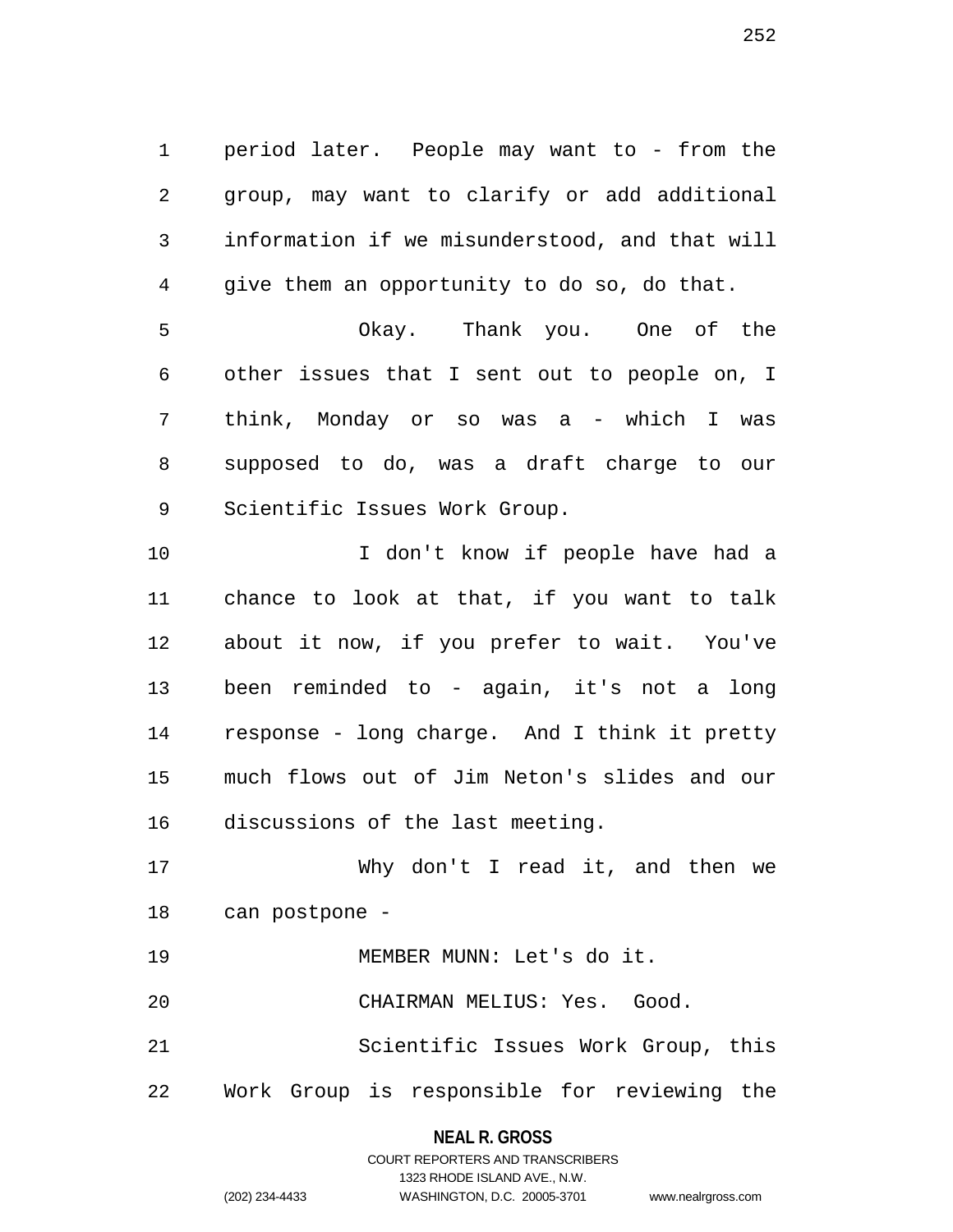1 status of a number of risk model issues that 2 have been identified as important for the 3 EEOICPA program. These include the possible 4 incorporation of nuclear worker 5 epidemiological studies, IREP risk models, 6 dose and dose rate effectiveness factor 7 adjustment, adjustment for the interaction 8 with smoking for certain cancers, grouping of 9 rare and miscellaneous cancers, age-at-10 exposure analysis and interaction between 11 radiation and other workplace exposures.

12 The Work Group will review the 13 status of NIOSH's current work on these issues 14 and report back to the full Board with 15 recommendations.

16 The Work Group will also report on 17 any new risk model issues that they believe 18 that the Board should consider for 19 recommendation to NIOSH.

20 The list of issues came from - 21 actually from what Jim Neton presented to us 22 at the last Board call.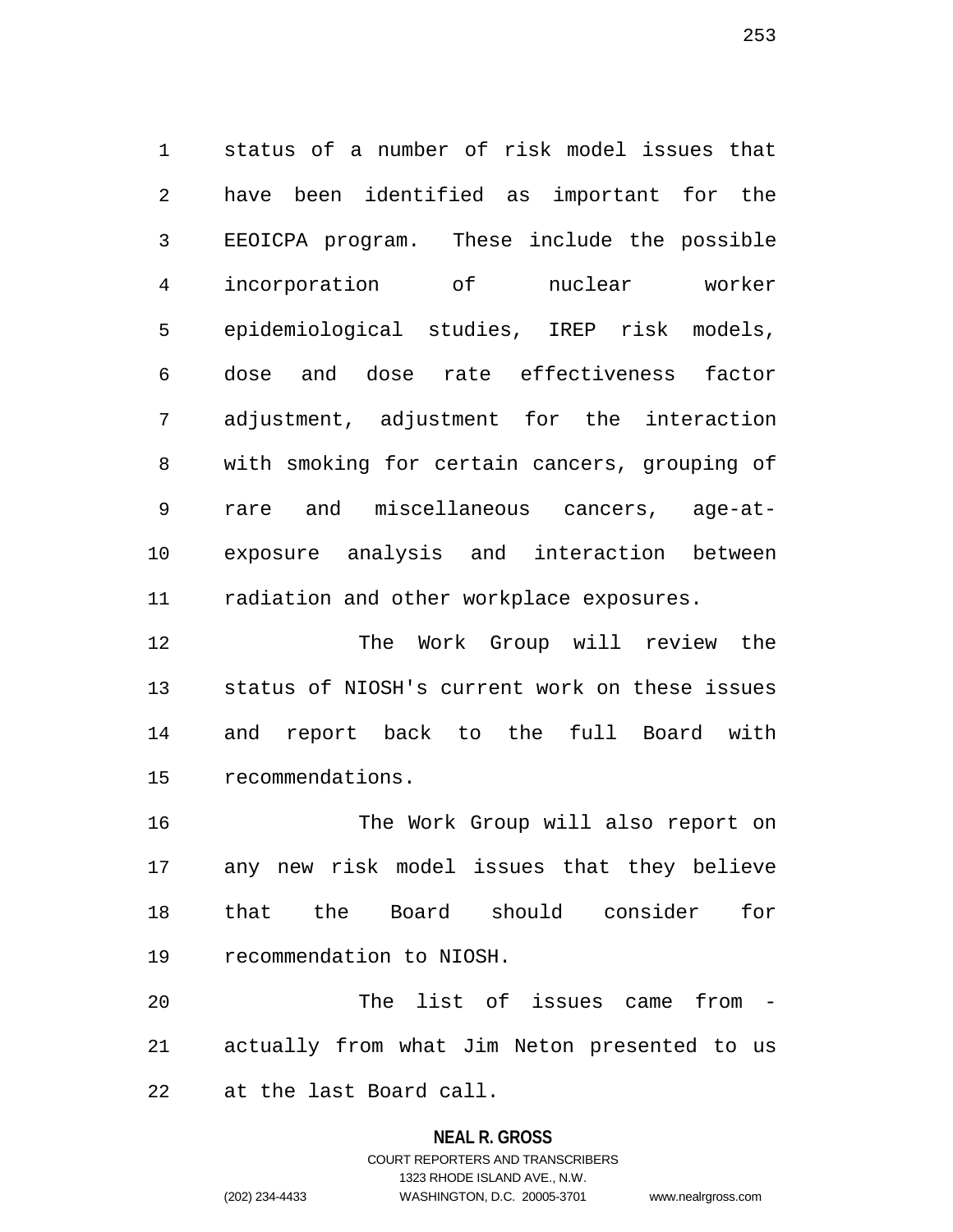1 Exception 1 which was brought up 2 in the discussion, was the issue on smoking 3 that I think one or two of the Board Members 4 had raised. I think that, and I think it 5 would, you know, again provide a focus for it. 6 And then I think if there are 7 other issues that the group believes are 8 important and should be addressed, they can 9 make a recommendation. And we can then 10 discuss with NIOSH how to go forward on those 11 issues. 12 MEMBER ZIEMER: You want a motion? 13 CHAIRMAN MELIUS: I want a motion, 14 yes, I guess. 15 MEMBER ZIEMER: Mr. Chairman, I 16 move that we accept the proposed writing as 17 the charge to a Work Group on scientific 18 issues. 19 MEMBER LEMEN: I'll second that. 20 CHAIRMAN MELIUS: Any further 21 discussion? 22 All in favor say "aye."

**NEAL R. GROSS**

254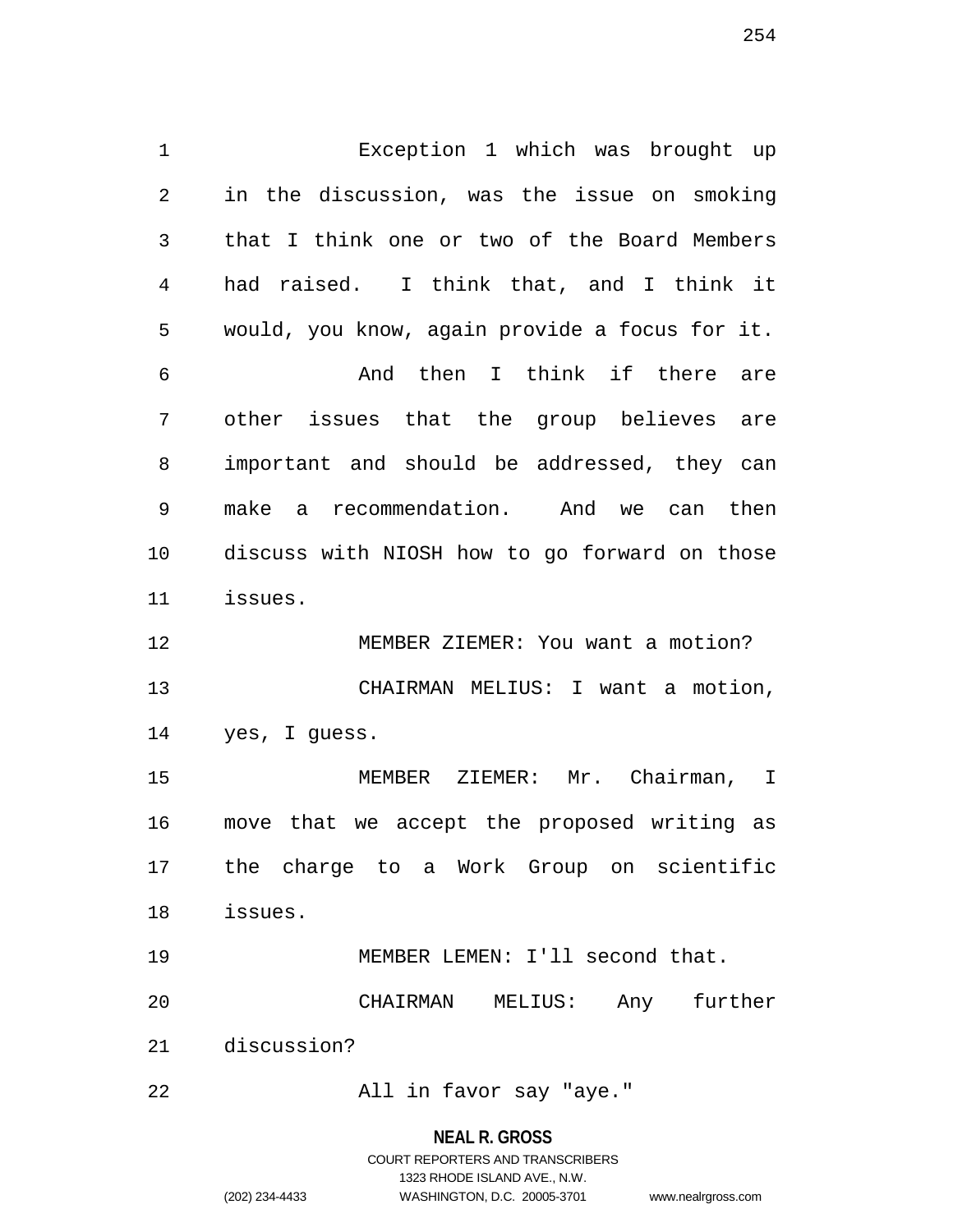1 (Chorus of ayes.)

2 CHAIRMAN MELIUS: Opposed. 3 Abstained.

4 I will, by tomorrow, do 5 assignments of people to the group. I think 6 that we are going to make this a - this has 7 got more than a quorum of Board Members 8 interested in participating, which is in some 9 ways good.

10 And so what I'm going to suggest 11 is that we sort of, you know, push our limit 12 in terms of numbers on there.

13 So, I will put as many people on 14 there as possible as participants and as 15 alternates and so that I think we can cover 16 everybody pretty much that was interested in 17 doing it.

18 It's good. I think it's timely 19 and valuable to do this going forward, but 20 thank you all for your interest.

21 Usually it's, you know, calling 22 somebody up and saying, would you mind, you

> **NEAL R. GROSS** COURT REPORTERS AND TRANSCRIBERS

> > 1323 RHODE ISLAND AVE., N.W.

(202) 234-4433 WASHINGTON, D.C. 20005-3701 www.nealrgross.com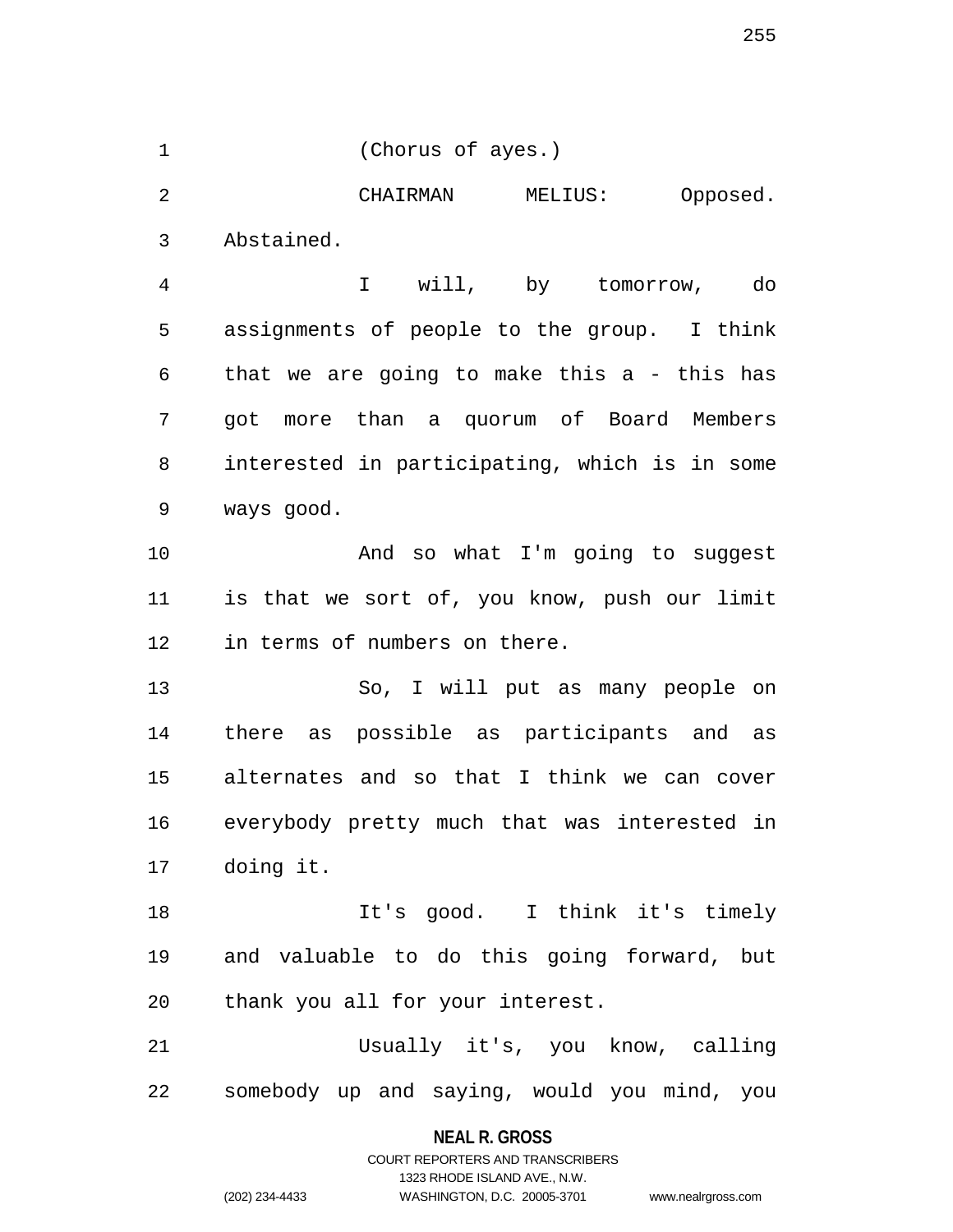1 know, negotiating. Now, it's the opposite. 2 MEMBER CLAWSON: Jim, I don't want 3 to be on that. 4 CHAIRMAN MELIUS: Too late. 5 (Laughter.) 6 CHAIRMAN MELIUS: Okay. Thank you. 7 Do you have anything we need to 8 talk about today? I'm just going to start 9 doing - 10 MR. KATZ: Not today. 11 CHAIRMAN MELIUS: Not today. Okay. 12 I'd like to start to go through 13 the - we have until three o'clock, and I would 14 like to go through Subcommittee and Work Group 15 reports. At least get started on that. 16 Mark's not here yet. So, the Dose 17 Reconstruction Subcommittee, we'll put off on 18 their report until tomorrow. 19 Do you have the famous list? And 20 I guess we start with Mark and Wanda. So, 21 Mark's not here. So, it's Wanda's Procedures 22 Subcommittee. And to be fair to her and fair

> **NEAL R. GROSS** COURT REPORTERS AND TRANSCRIBERS

> > 1323 RHODE ISLAND AVE., N.W.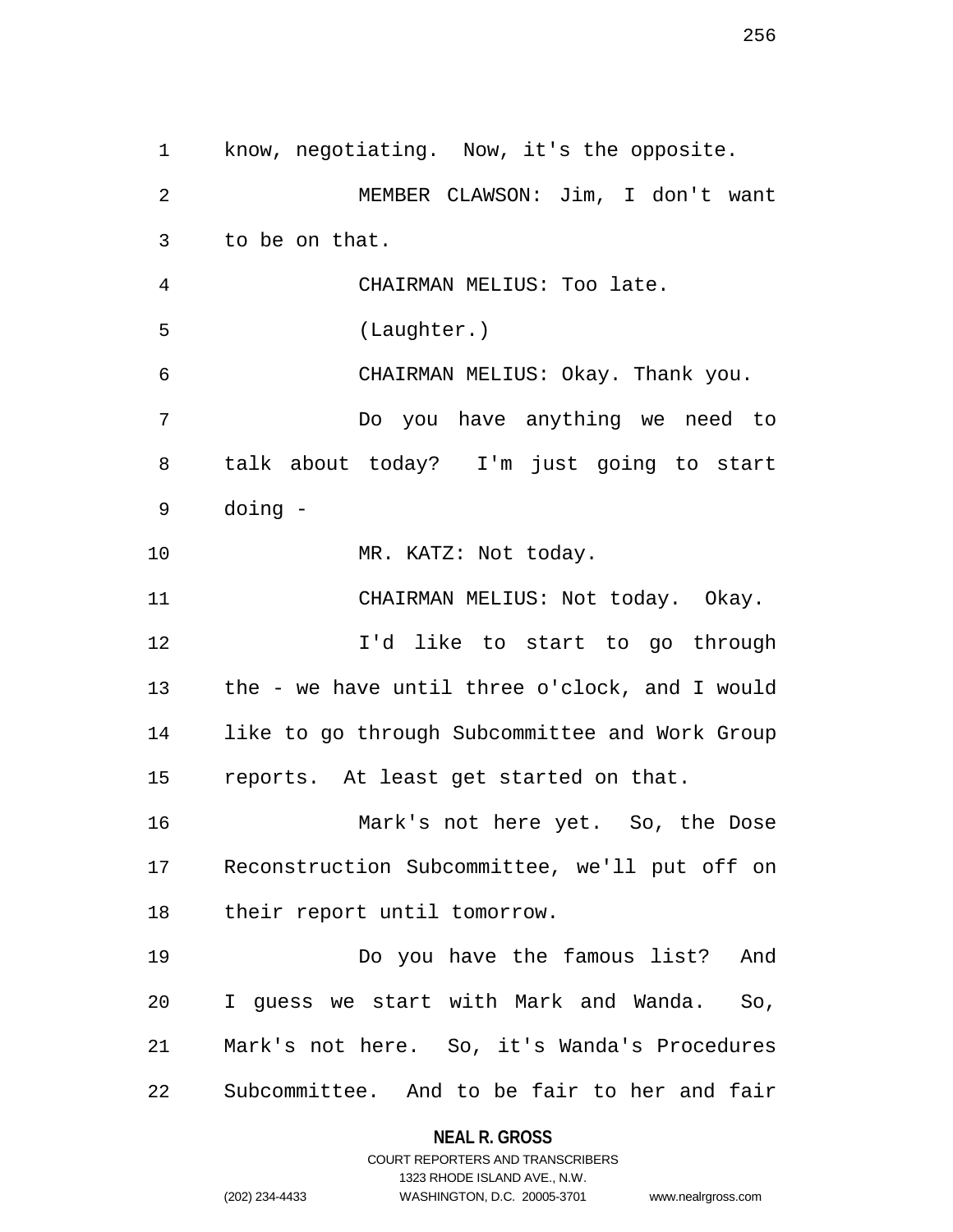1 to the other Board Members, Wanda did send 2 out, I believe, over the weekend or last 3 couple of days some new summaries of the 4 procedures review that they're been working on 5 for our review.

6 And I don't know if people have 7 had a chance to look at those to give 8 feedback, so we can postpone Wanda if people 9 would like more time to look at those.

10 I don't think it's always fair to 11 Wanda to make her go first, but she's always 12 very willing.

13 Are you ready, Wanda?

14 MEMBER MUNN: I don't mind doing 15 that. Although, I had not prepared my 16 presentation. I thought this was going to be 17 on Friday.

18 Nevertheless, my first statement 19 is to apologize to you for the format of the 20 material that you received from me most 21 recently.

22 I sent you copies of the four two-

**NEAL R. GROSS**

257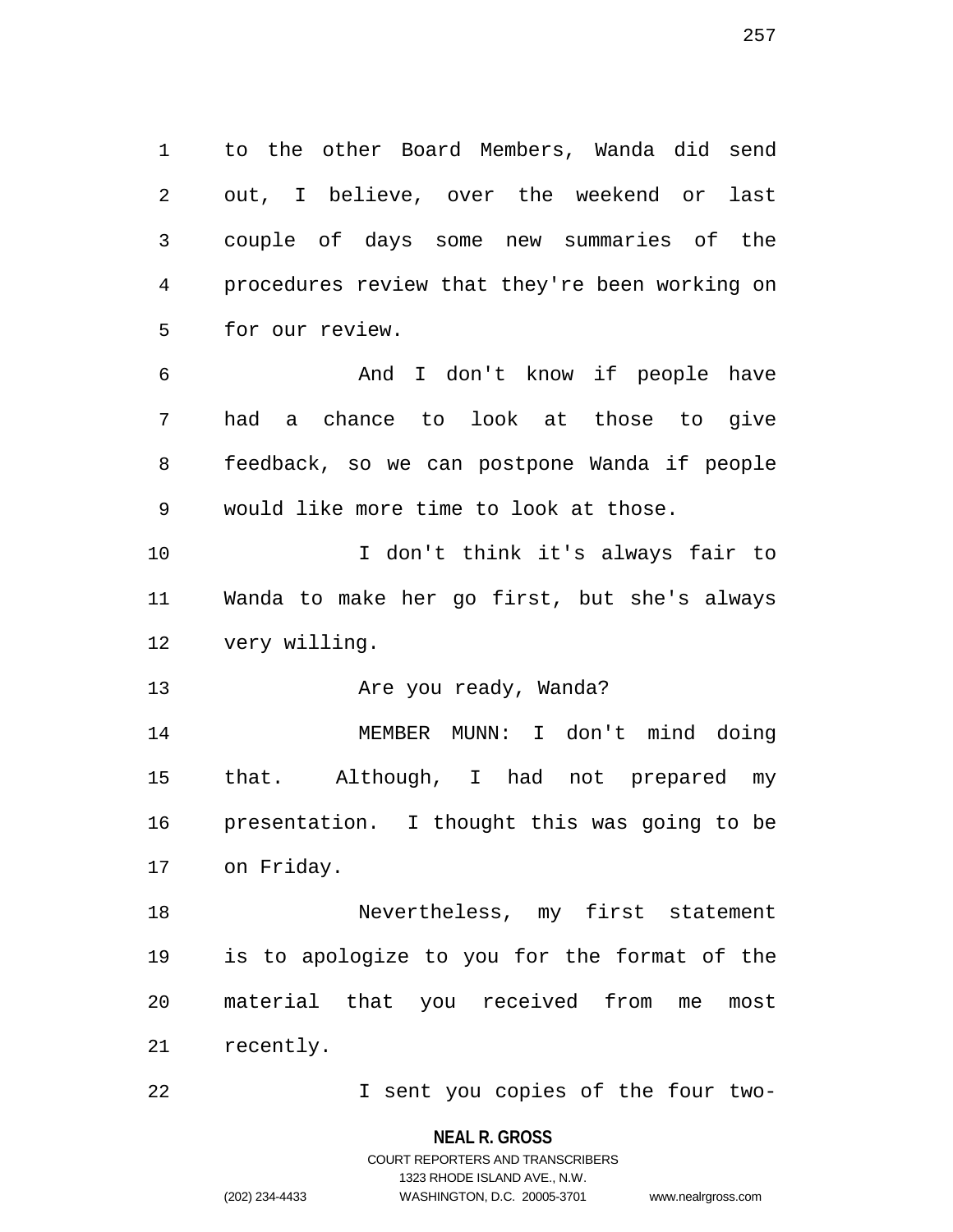1 page reports which we labored over 2 extensively. What I'm talking about is the 3 summaries of the procedure reviews that we 4 have done to date.

5 You may recall, I hope, from 6 earlier Board meetings, that you had already 7 approved our pilot effort in that regard, and 8 the wording for the prologue to accompany what 9 we hope to be a website for these two-page 10 summaries that anyone can access on our NIOSH 11 website, our OCAS website in time.

12 But the format that you received 13 it in was edit format. I am sorry. I didn't 14 know that it had been uploaded in edit format. 15 I hope you are all familiar with Word and can 16 very quickly move that to final so that you 17 can read it without all the ugly red marks on 18 it.

19 We have spent what may almost be a 20 disproportionate amount of Procedures time for 21 the last couple of meetings dealing with these 22 to make sure that we get them right, because

### **NEAL R. GROSS**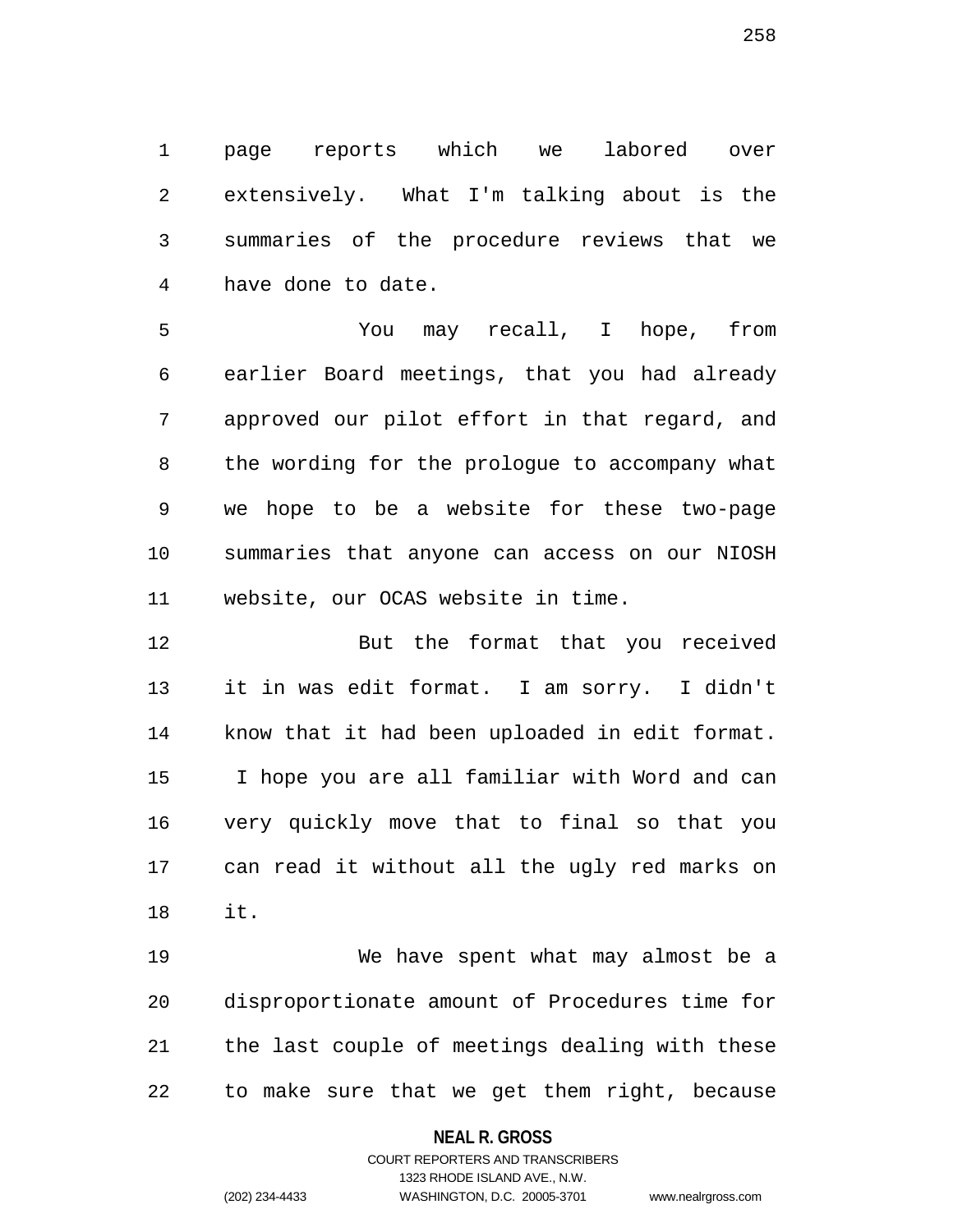1 SC&A is going to be producing them at a pretty 2 good clip for us.

3 And it was our desire to make sure 4 that everyone was very clear about what these 5 types of small two-page reports were actually 6 going to do and how easy they were to read.

7 We've talked about it before. If 8 you have any questions about what our kind of 9 rules of thumb are if it's not already clear 10 to you, please let me know.

11 Otherwise, we have also been 12 working very hard on getting our database to 13 be up and slick as we want it to be.

14 It's been operating for us for 15 quite some time. And as you know, we tried 16 very hard to get completely paperless with 17 what we are doing in Procedures simply because 18 there is so much infinite detail.

19 We address each and every one of 20 the findings that's before us. And when we 21 have as many as, in some cases, 17 to 20 22 findings on one procedure, then it can be

### **NEAL R. GROSS**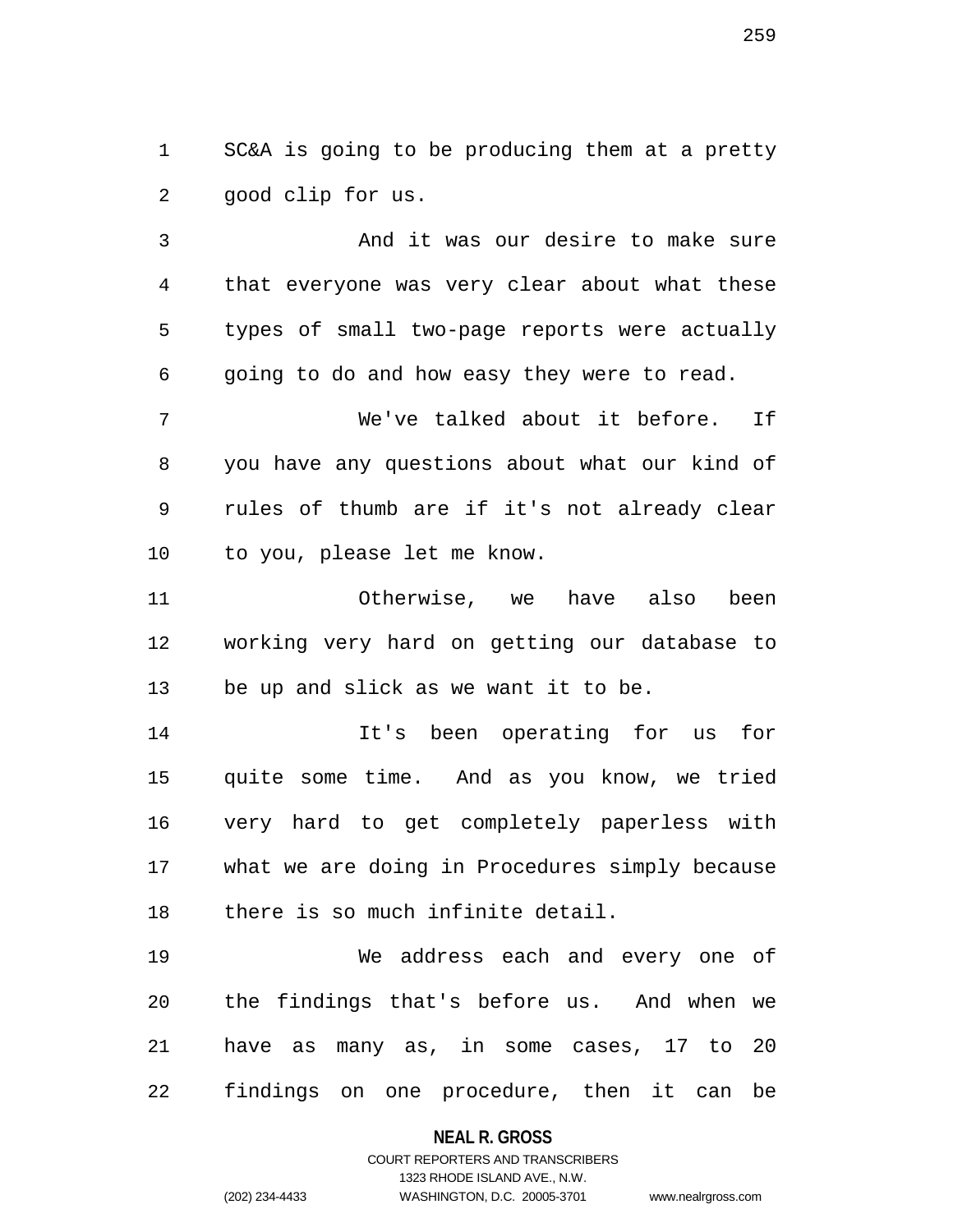1 quite tedious.

2 But we do, in fact, have had just 3 this last week and a half - just last week, 4 I'm sorry, I'm not sure which day, our 5 database folks met with all of the necessary 6 principals in information technology and have 7 worked out the real desires that we have for 8 what we need to see on that database to make 9 it smooth.

10 So far as I know, I have not 11 attempted to utilize the database since that 12 time. Don't know whether it's actually had 13 the benefit of that meeting yet or not, but we 14 do plan to meet next month. And we're hoping 15 by that time, that we will have the kind of 16 capability that we've been almost there, but 17 not quite achieving in the past.

18 We continue to have an extensive 19 list of active procedures. Most of our 20 procedures have now been addressed at least 21 once by all of the parties involved.

22 We can, if you so wish, provide

**NEAL R. GROSS**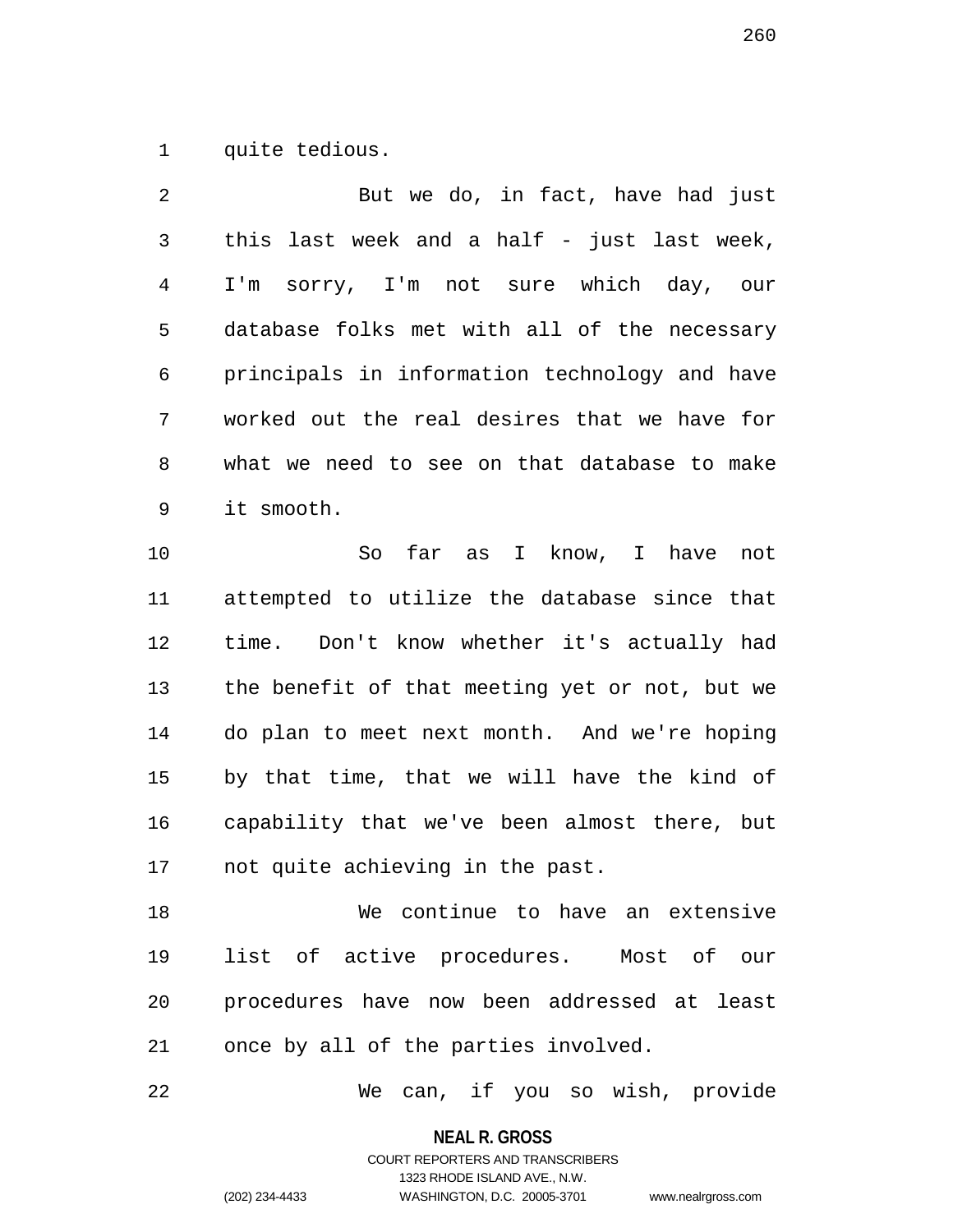1 you with a summary of where we are with 2 respect to open items, items in progress, et 3 cetera. But all in all, I think we're making 4 better progress than we were for a while.

5 We just received from SC&A, 6 another 12 summaries of procedure reviews. 7 We've discussed at our last meeting that the 8 process we followed up to this point, has been 9 too time consuming and too tedious.

10 We're going to have to change the 11 way we're doing it, but it is our hope that 12 these new 12 procedures that we have will be 13 much closer to the format and to the language 14 that we've now established very clearly. And, 15 therefore, will not take the amount of 16 concentrated effort that the preceding group 17 has.

18 If you have any questions or if 19 any other Member of the Subcommittee has 20 comments, I'll be - this is a good time to 21 chime in.

22 CHAIRMAN MELIUS: I have - it's

#### **NEAL R. GROSS**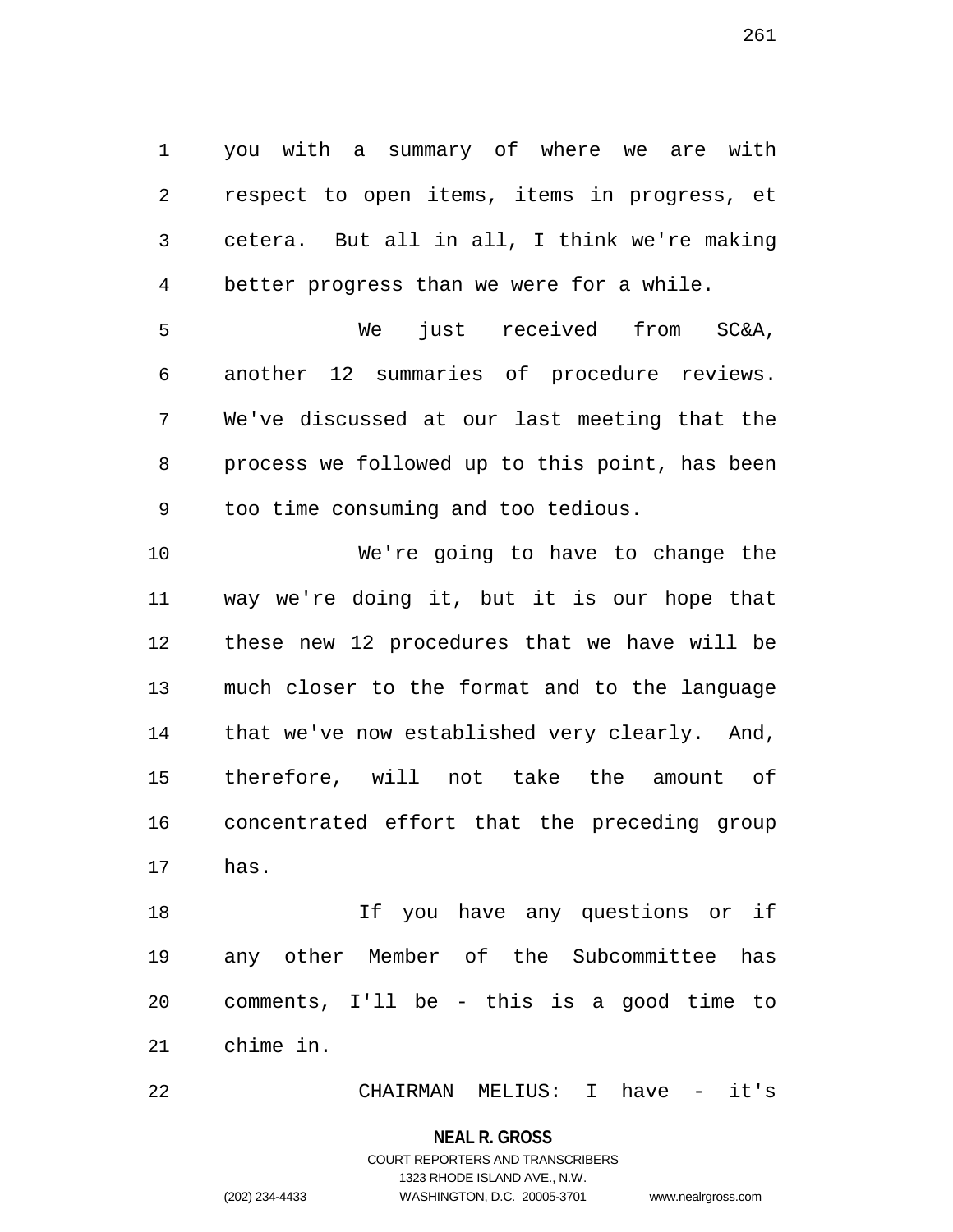1 actually not a question for you, Wanda, but 2 for Ted that I think it came up at our last 3 meeting, was trying to get a better way of 4 organizing and accessing some of the documents 5 related to the Procedures Work Group reviews, 6 as well as to the SEC and Site Profile reviews 7 where there are like White Papers that are 8 done or reviews that aren't easily - easy to 9 find or access off the O: drive. In some 10 cases, documents that probably should be 11 available to petitioners also.

12 And I don't know if you're making 13 progress on that or where that stands to that 14 and -

15 MR. KATZ: I'm not surprised.

16 MEMBER MUNN: No, that's - this is 17 in complete concert with what the meeting with 18 the information technology folks were about is 19 easier access for everybody to all of the 20 information with the exception of some of the 21 in-house-only papers, but most of them will be 22 available.

**NEAL R. GROSS**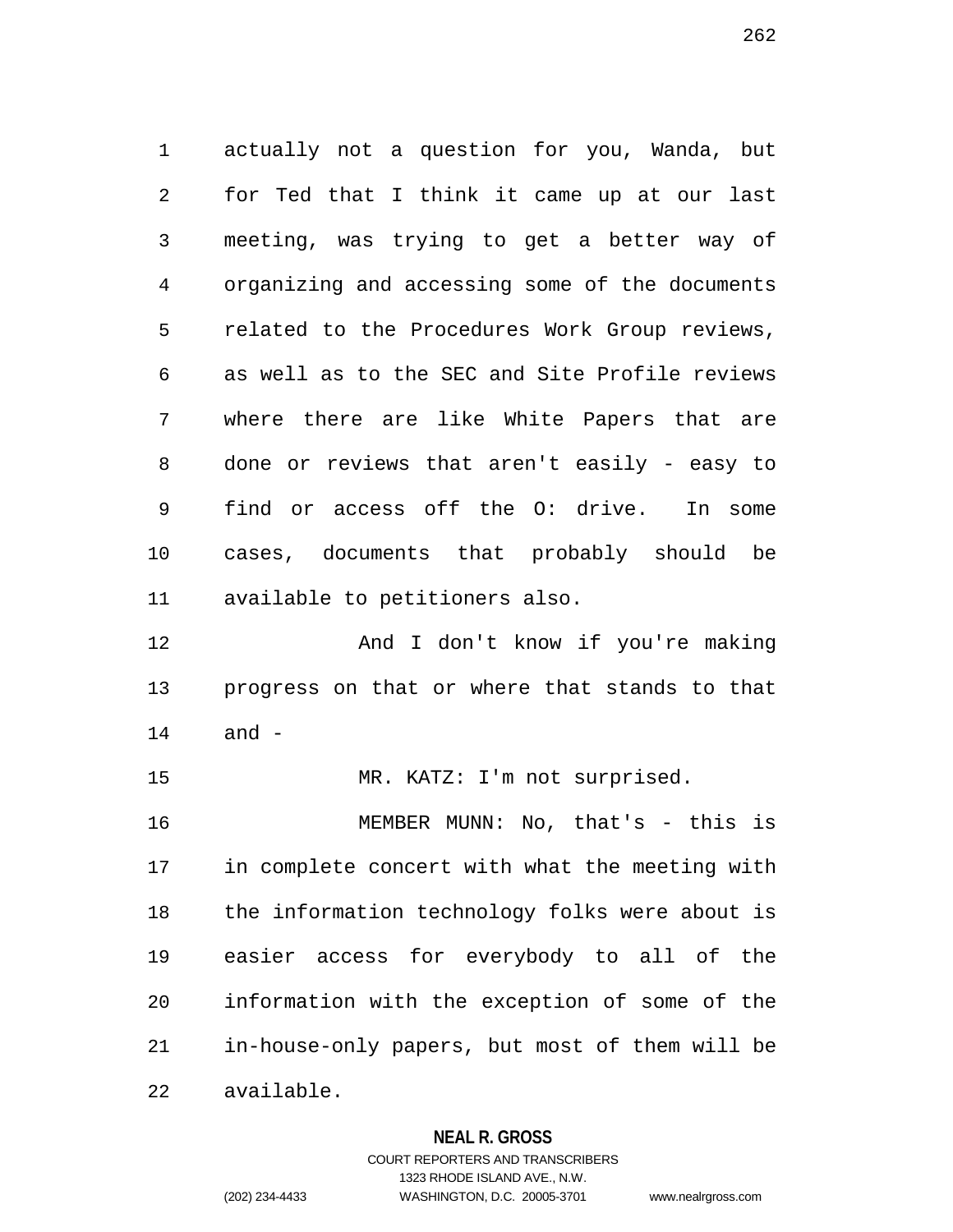1 MR. KATZ: Right. So, there's two 2 parts to this equation. There's the setting 3 up things on the NIOSH website to accommodate 4 these other documents that aren't on the 5 public website - well, there's two pieces, 6 actually.

7 There's the public website and 8 there's the Board, availability to the Board, 9 because some of these things aren't public 10 documents.

11 and then the other side of it is 12 getting all the materials that haven't been PA 13 cleared, PA cleared, because major documents 14 like TBD reviews and so on, I mean, we've had 15 a practice of clearing those SC&A reviews.

16 But when it comes to these White 17 Papers and so on, those generally get cleared 18 if a member of the public wants to see them as 19 opposed to automatically doing that. And 20 that's just because of workload. It's a 21 workload problem otherwise.

22 So, at this point, SC&A's staff

**NEAL R. GROSS**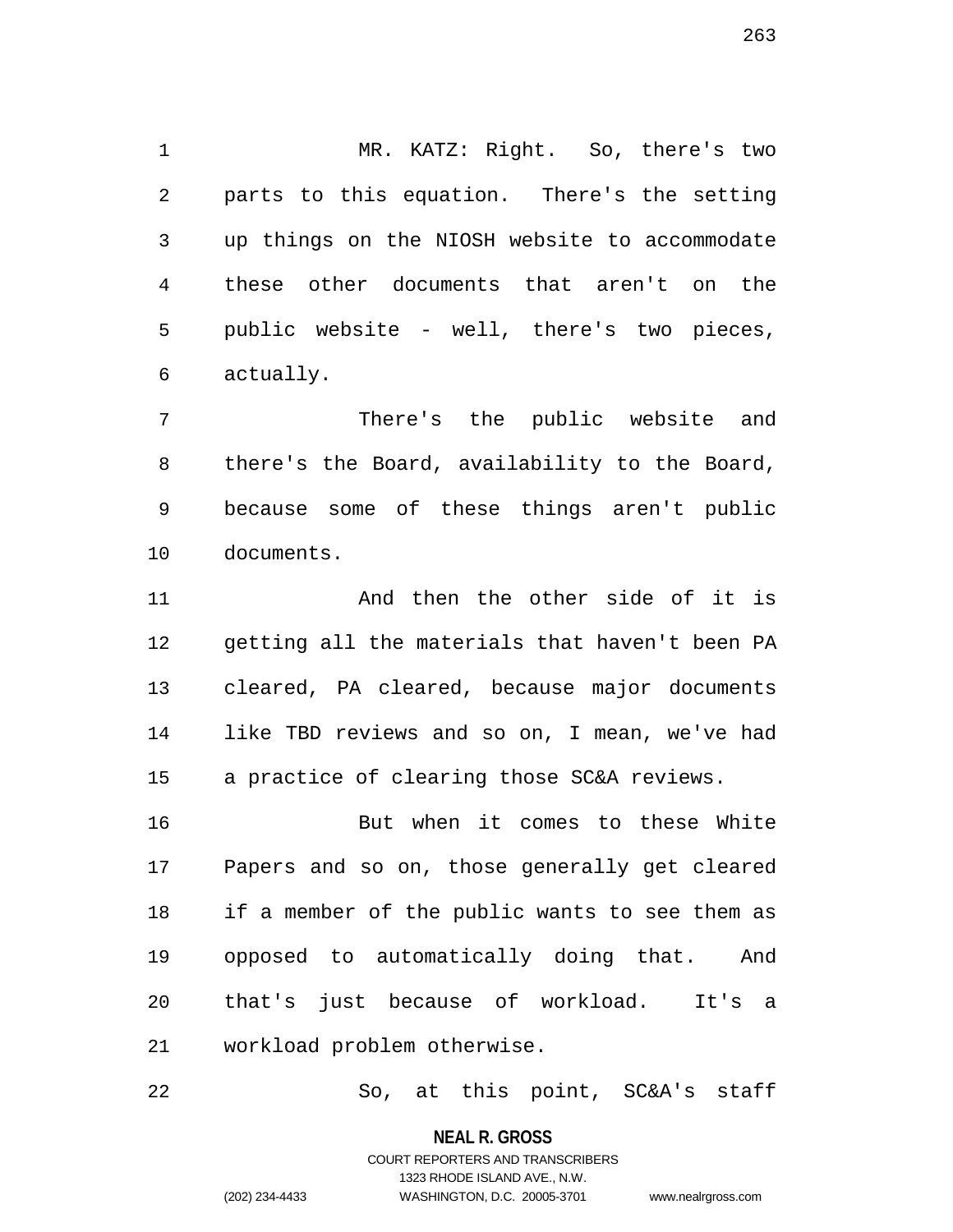1 are cleaning up covering PA clearances for 2 sort of the more major documents that should 3 be PA cleared that can then be put on the 4 website.

5 We haven't gone into looking at 6 the White Paper question as to which White 7 Papers and how to do that in a manageable 8 fashion, because there's a lot of White Papers 9 associated with Work Groups. So, that's where 10 that part stands.

11 And then in relation to setting up 12 the website, I've had conversations with DCAS 13 about this and I think they've made some 14 progress in terms of the internal O: drive, if 15 you want to call it that, materials for these. 16 I haven't touched base with them 17 recently. So, I can't tell you where we are 18 exactly with continuing that with the O: 19 drive, and then also how do we fill in on the 20 public website with the materials that are PA

21 cleared and can be put up there.

22 So, I haven't touched base with

**NEAL R. GROSS**

COURT REPORTERS AND TRANSCRIBERS 1323 RHODE ISLAND AVE., N.W. (202) 234-4433 WASHINGTON, D.C. 20005-3701 www.nealrgross.com

264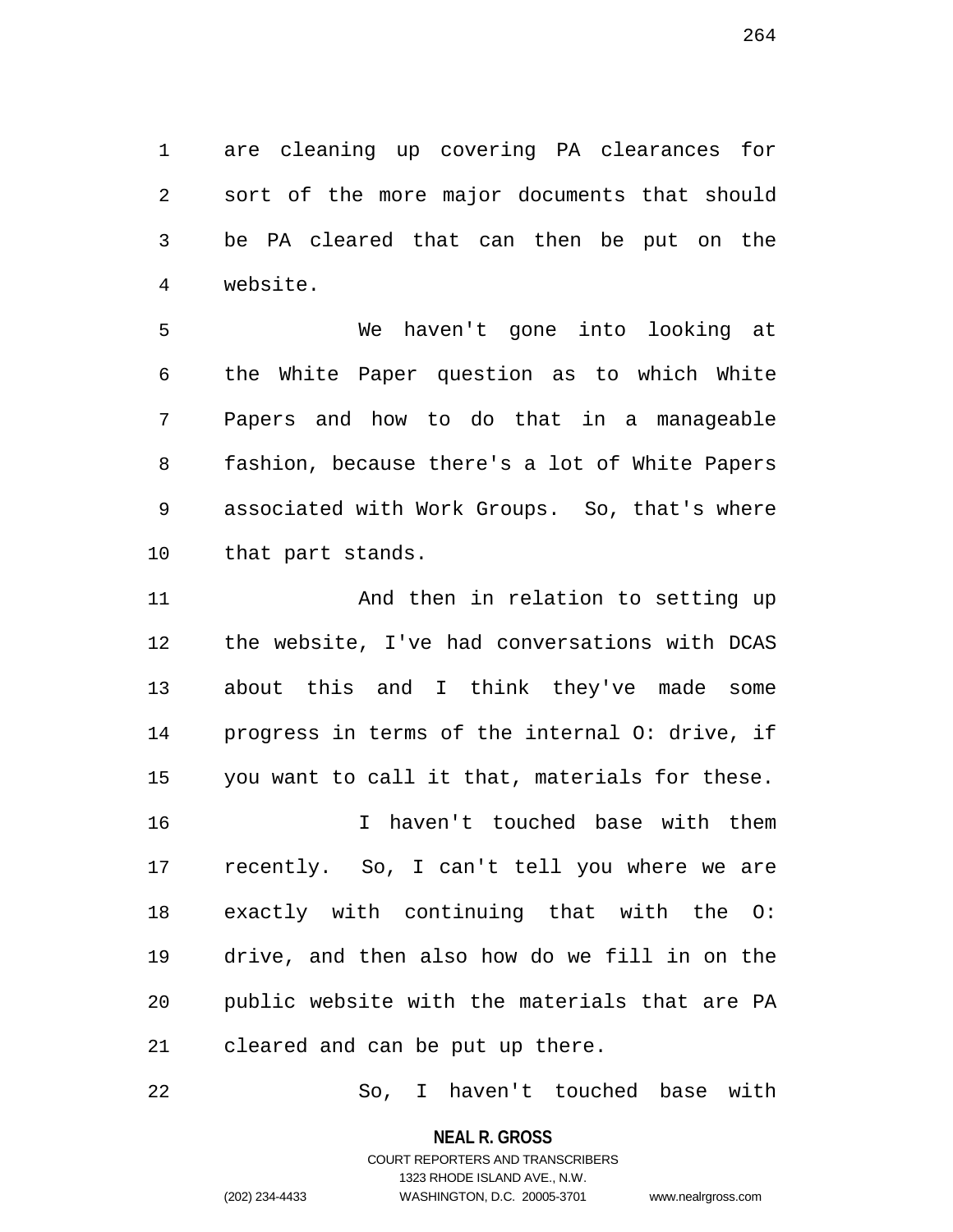1 them. Frankly, it's just been - I've had a 2 lot of things to deal with and haven't thought 3 about it, but I'll get to it right after this 4 meeting.

5 MEMBER MUNN: But the real 6 technical meeting that took place last week 7 was supposed to resolve about 90 percent of 8 what you're saying here, but we in Procedures 9 will not know that until we meet again next 10 month.

11 CHAIRMAN MELIUS: Yes, and I'm just 12 urging whoever is involved in this, I won't 13 name names, but that we sort of keep this 14 moving along because it - one is when we try 15 to go back and discuss procedure reviews and 16 so forth, it's just very hard for even Board 17 Members to get to find some of the documents 18 and so forth.

19 And then there appears to be an 20 increasing use of White Papers or background 21 papers. And I think the Linde Work Group has 22 done a very good job, for example, making

#### **NEAL R. GROSS**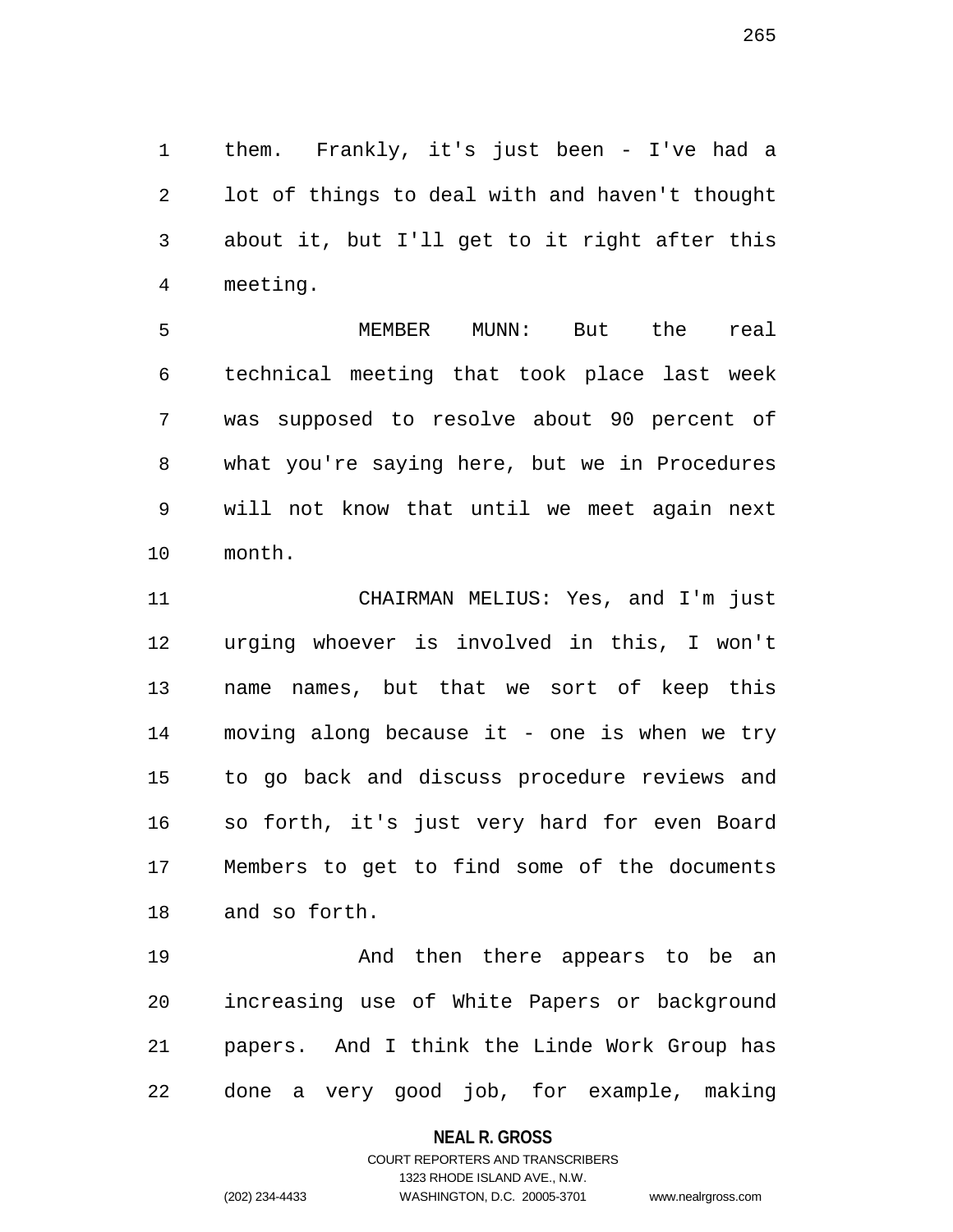1 those available to petitioners and so forth, 2 but they're not as readily available to people 3 sort of outside the process who are then as, 4 i.e., Board Members trying to look in to get 5 ready for a vote.

6 And then I notice on Chapman, we 7 had a few sort of background reports that were 8 presented to the Work Group that were useful. 9 But, again, it's sort of not clear where all 10 this is going, you know, these documents go 11 and so forth.

12 And so, I just think we need to 13 sort of keep after the issue. That's all.

14 MEMBER MUNN: One final thing. It 15 was our expectation as a Subcommittee, that 16 the Board would have an opportunity to approve 17 the four documents and prologue that I sent 18 out for review so that they can be PA cleared 19 and can be put up on a website.

20 But in light of the fact that 21 people may not have had an opportunity to look 22 at my incorrectly formatted uploads, you may

#### **NEAL R. GROSS**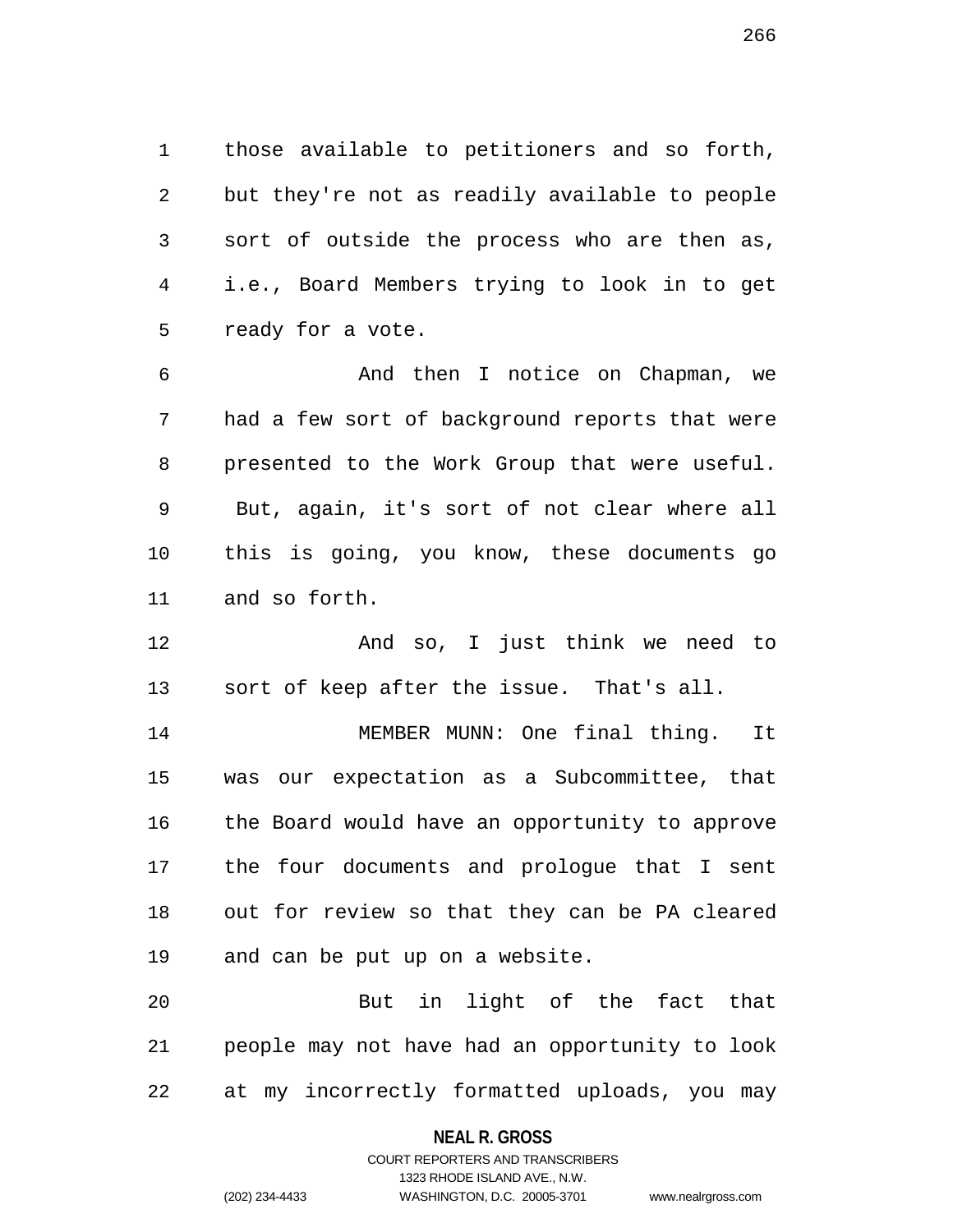1 want to postpone that until our Friday 2 meeting.

3 If everyone has had an opportunity 4 to look at it and is willing to do so, I will 5 put that before you now. Otherwise, I'll 6 postpone it.

7 CHAIRMAN MELIUS: Without being 8 presumptuous or judging my fellow Board 9 Members, I say we put it off until Friday.

10 MEMBER MUNN: Very good.

11 CHAIRMAN MELIUS: I'll confess I 12 haven't looked at them.

13 MEMBER ANDERSON: All you got to do 14 is get rid of the track changes.

15 (Laughter.)

16 MEMBER MUNN: That's all you have 17 to do.

18 CHAIRMAN MELIUS: Thank you. So, 19 we'll come back to this Friday if everyone can 20 please look at those between now and Friday. 21 We'll try to go through a couple

22 Work Groups. We have worked for a while. And

## **NEAL R. GROSS** COURT REPORTERS AND TRANSCRIBERS

1323 RHODE ISLAND AVE., N.W.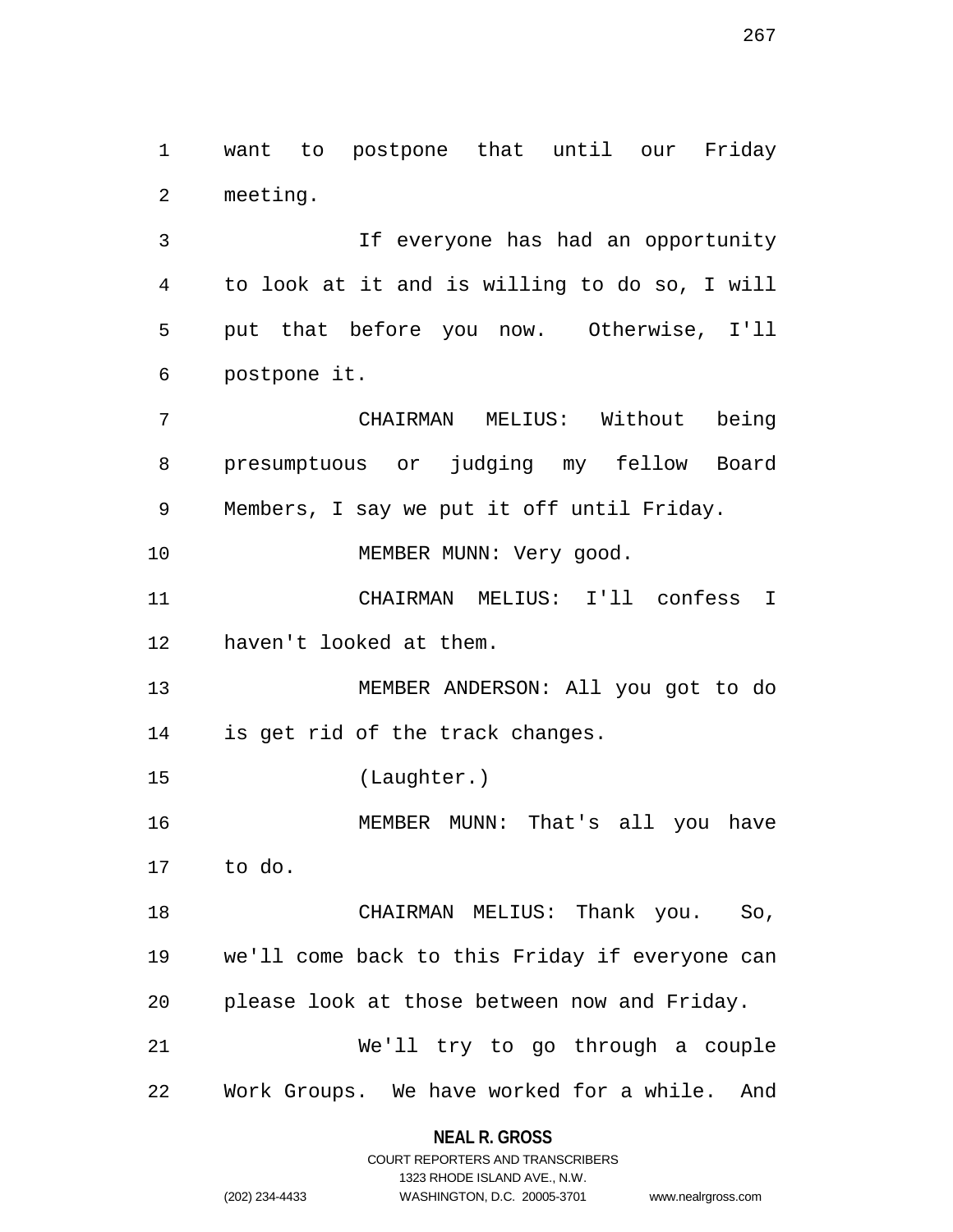1 since Ted didn't give us a break, I will give 2 us a break.

3 So, let's plan on breaking it like 4 ten of 3:00 for ten minutes. Because then 5 we'll come back in and we have a petition 6 schedule.

7 So, we'll try to go to about ten 8 of 3:00, take a ten-minute break and then come 9 back.

10 For those of you that - the Work 11 Group chairs as we sort of go through the list 12 here, those that - can you also, please, you 13 know, reference also any sort of deliverables 14 that are outstanding and so forth?

15 We got an updated list from Ted. 16 It's not completely up to date, because I know 17 there's been some Work Group meetings since 18 that time. And there's little delays in NIOSH 19 putting it together. It's not easy to do. 20 So, if you could please sort of, 21 you know, highlight things that are maybe

22 problematic or update whatever as you're

**NEAL R. GROSS**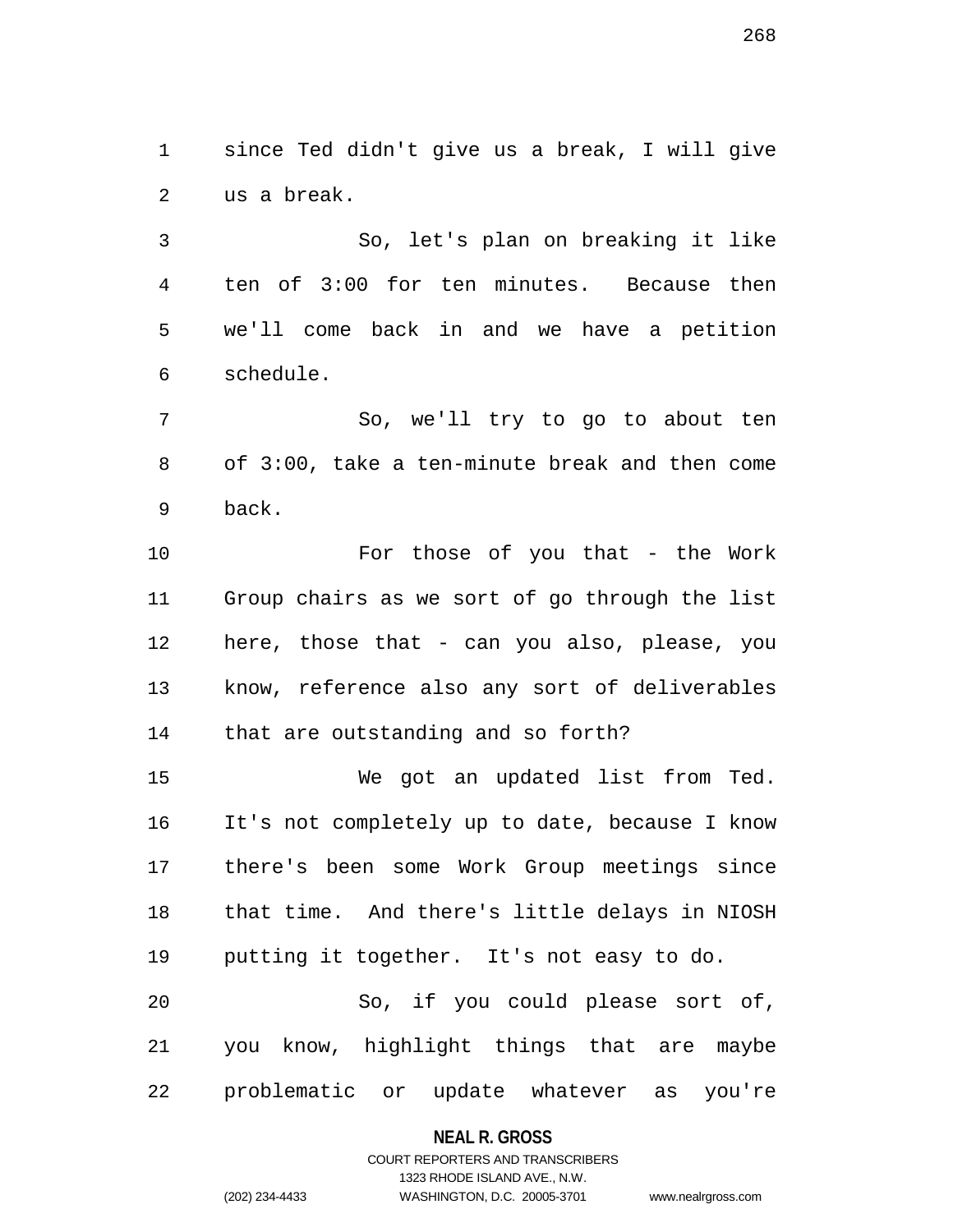1 giving your reports, and we'll start with 2 Josie and Brookhaven.

3 MEMBER BEACH: Okay. So, 4 Brookhaven held its last Work Group meeting on 5 January 21st.

6 We have two outstanding or two 7 SEC-related issues. One is internal data, and 8 the other is the neutron monitoring issue. 9 The next Work Group meeting is scheduled for 10 May 3rd.

11 11 I just got an email or the Work 12 Group just got an email from Grady today, and 13 he has responded to responses for three of the 14 items within the internal data. So, that is 15 available.

16 And I looked on the 0: drive. 17 There's one line from him that I believe it 18 was April - correct me if I'm wrong - 11th. 19 We should see the rest of the action items by 20 mid-April. So, in time for our May meeting.

21 CHAIRMAN MELIUS: Okay. Good. I 22 think the Chapman Work Group we will end

> **NEAL R. GROSS** COURT REPORTERS AND TRANSCRIBERS

> > 1323 RHODE ISLAND AVE., N.W.

(202) 234-4433 WASHINGTON, D.C. 20005-3701 www.nealrgross.com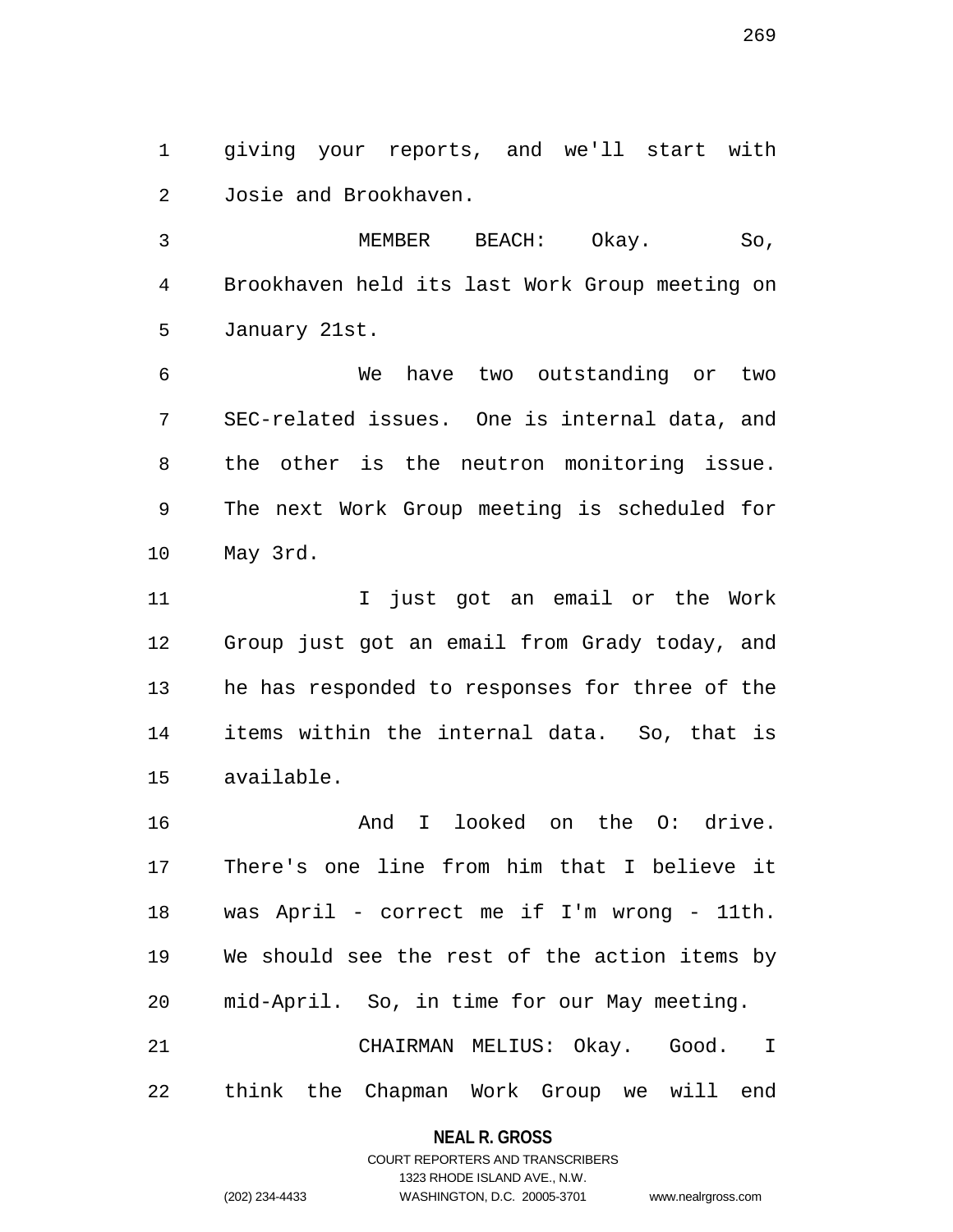1 without objection, I hope.

2 Okay. DOE Security Work Group may 3 get revived. We'll have to come up with a new 4 name for it, but do that. 5 Fernald, Brad. 6 MEMBER CLAWSON: Our last meeting 7 was the beginning of this month. We've got 8 several issues that we're giving in a 9 presentation tomorrow before the Board. We'll 10 go into more detail on that. 11 CHAIRMAN MELIUS: Hanford, Arjun, 12 remind me. 13 DR. MAKHIJANI: We have the task of 14 reviewing the balance of the SEC period, and 15 that review is underway. We should have an 16 internal draft of that completed in about two 17 or three weeks. 18 And then a report to the Work 19 Group probably through DOE review and so on by 20 mid-April. 21 CHAIRMAN MELIUS: So, those of you 22 on the Hanford group, we will try to schedule

> **NEAL R. GROSS** COURT REPORTERS AND TRANSCRIBERS

> > 1323 RHODE ISLAND AVE., N.W.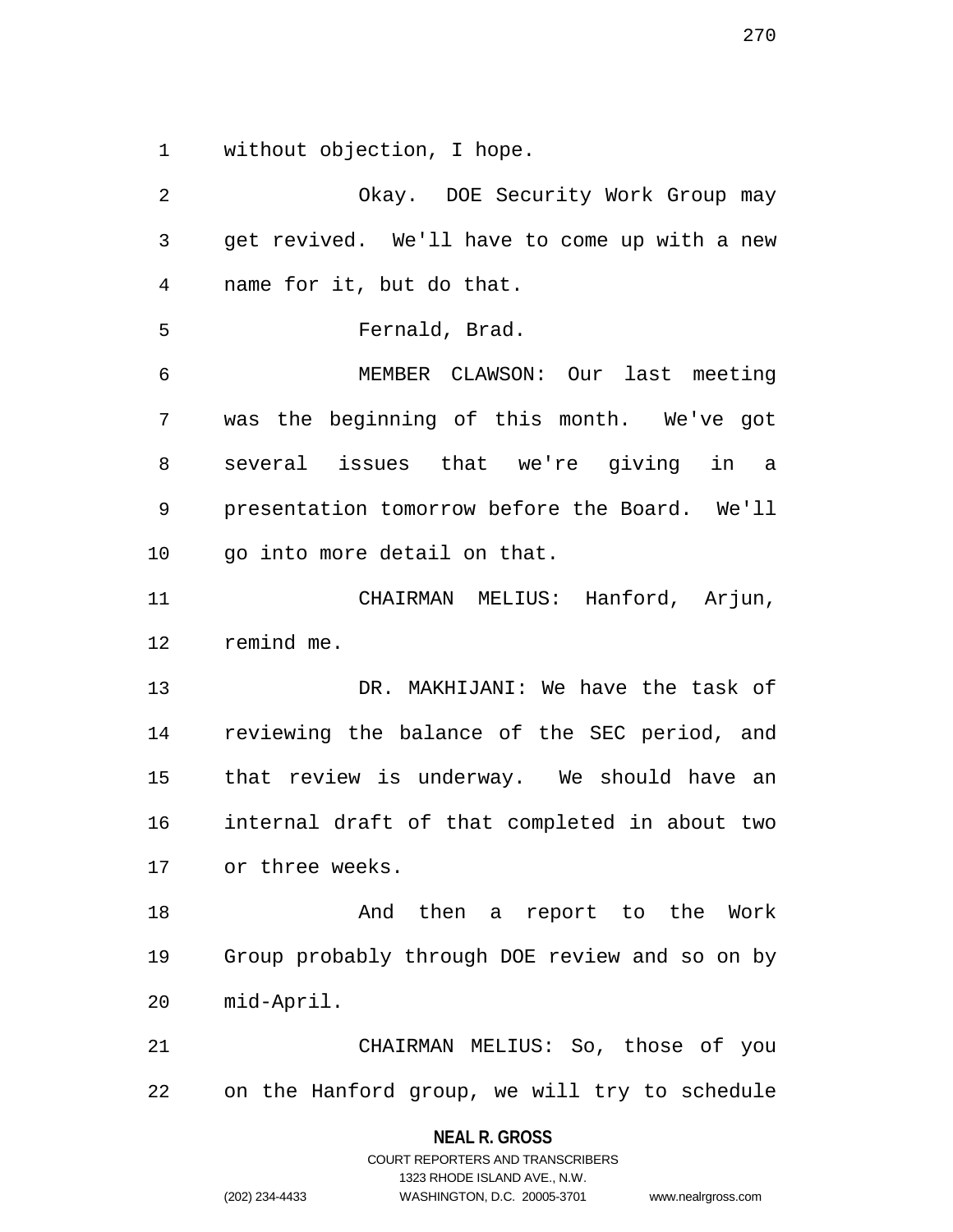1 a meeting - plan on scheduling a meeting 2 towards the end of April in preparation for 3 our May meeting, but something in that time 4 frame. 5 MEMBER CLAWSON: Jim? 6 CHAIRMAN MELIUS: Yes, Brad. 7 MEMBER CLAWSON: Also being on the 8 Hanford Work Group just to make sure that the 9 rest of the Hanford Work Group was aware that 10 SC&A and NIOSH did some data capture just last 11 month at Hanford and we're processing that 12 information at this time. 13 CHAIRMAN MELIUS: Yes, and thanks 14 to NIOSH, I mean, Sam Glover has, I think, 15 done a very good job of sort of coordinating 16 with us on issues and so forth. 17 Phil, Idaho. 18 MEMBER SCHOFIELD: Hopefully by 19 mid-May there will be enough information. 20 Pete says he's got some just about done. So 21 it fits very well on the priority list for 22 NIOSH, it may be June before it gets released.

> **NEAL R. GROSS** COURT REPORTERS AND TRANSCRIBERS

> > 1323 RHODE ISLAND AVE., N.W.

271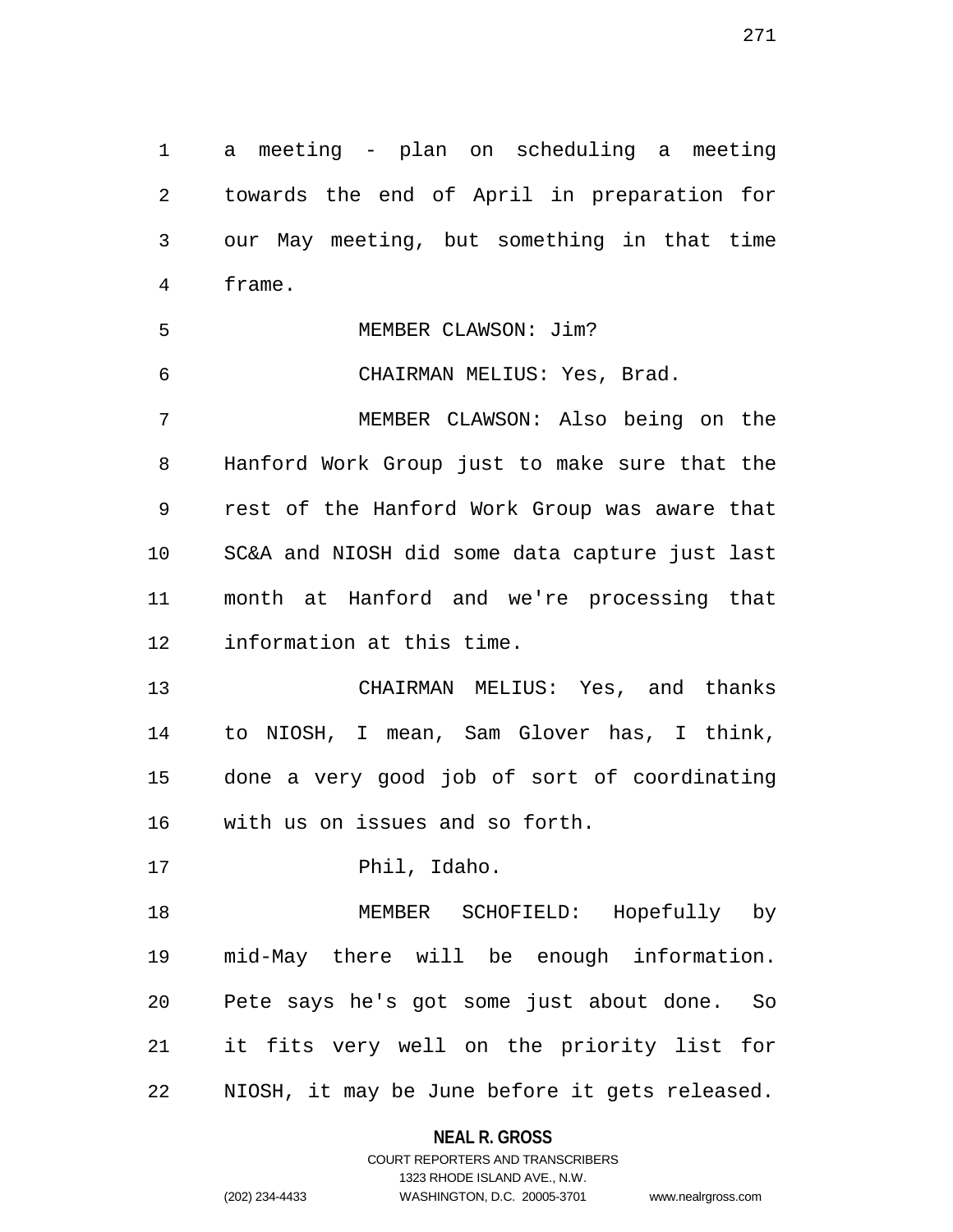1 CHAIRMAN MELIUS: Stu or Jim, do 2 you have comments on - it's not an SEC, but 3 it's a big site and it's a lot of work to do. 4 I'm worried that it gets postponed 5 and that's -

6 MR. HINNEFELD: Certainly we're 7 interested in the Board's input in priorities. 8 We don't tend to set these, you know. But 9 the fact that since there is no SEC Petition 10 Act open at this site, has essentially moved 11 it down. There are so many open SEC sites.

12 CHAIRMAN MELIUS: And this one got 13 delayed probably because of the combination 14 with Argonne West and so forth.

15 Phil, you're on again. K-25.

16 MEMBER SCHOFIELD: Hopefully we'll 17 have a meeting. We did Paducah the other day 18 and hopefully we will be able to cover the 19 stuff we did then and K-25 in May.

| 20   |                                |     | CHAIRMAN MELIUS: Okay. Questions? |
|------|--------------------------------|-----|-----------------------------------|
| 21   | Okay. Lawrence Berkeley, Paul. |     |                                   |
| 2.2. | MEMBER ZIEMER:                 | The | Lawrence                          |

**NEAL R. GROSS** COURT REPORTERS AND TRANSCRIBERS

1323 RHODE ISLAND AVE., N.W.

(202) 234-4433 WASHINGTON, D.C. 20005-3701 www.nealrgross.com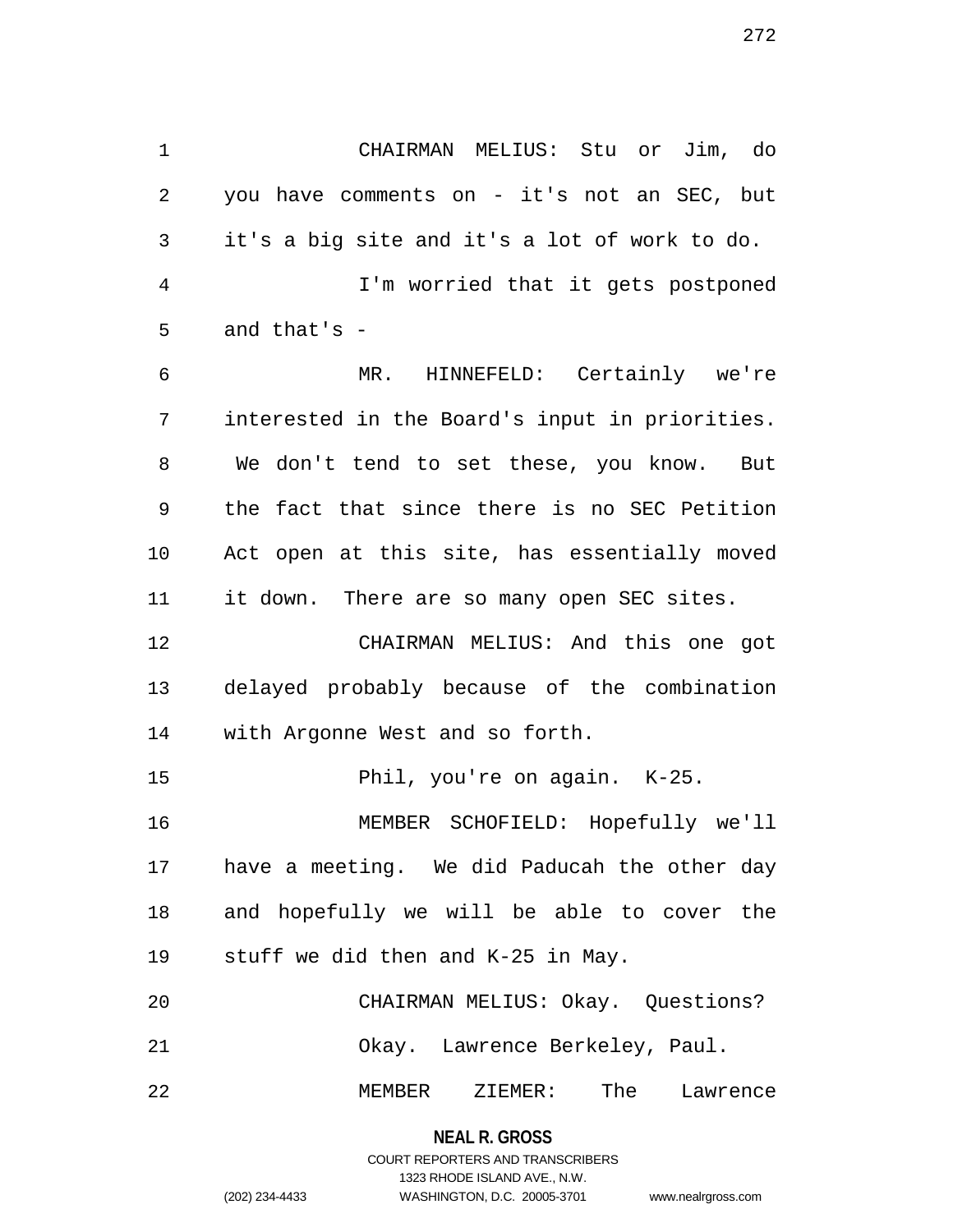1 Berkeley group has not met yet. We have other 2 priorities that have pushed this aside.

3 CHAIRMAN MELIUS: And, again, 4 Lawrence Berkeley is sort of a Site Profile - 5 issues in trying to clean up some of the Site 6 Profiles. We have already done an SEC on 7 those.

8 Linde, Gen, I think we'll hear - 9 MEMBER ROESSLER: We'll talk 10 tomorrow.

11 CHAIRMAN MELIUS: Tomorrow, yes, 12 but we'll spend a few minutes on that.

13 MEMBER ROESSLER: Okay.

14 CHAIRMAN MELIUS: Okay. Mark's not 15 here. So, we'll come back to LANL.

16 Josie, Mound.

17 MEMBER BEACH: Okay. Mound last 18 met in July. July 27th of 2010. At this 19 time, we have four SEC issues remaining. The 20 first one is neutron issue. There's three 21 components of that. I won't go into all those 22 details, but NIOSH has promised a paper due on

> **NEAL R. GROSS** COURT REPORTERS AND TRANSCRIBERS

> > 1323 RHODE ISLAND AVE., N.W.

```
(202) 234-4433 WASHINGTON, D.C. 20005-3701 www.nealrgross.com
```
273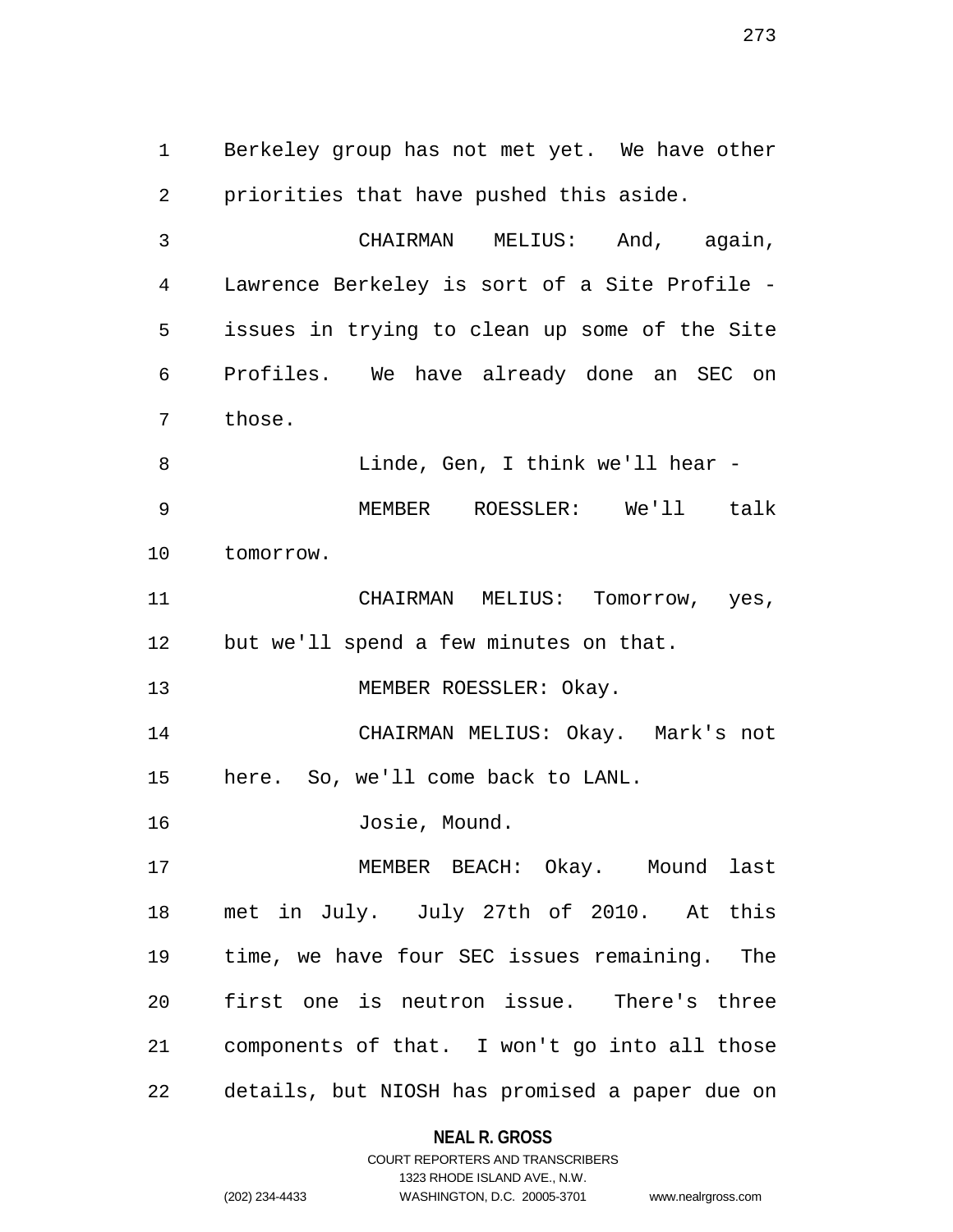1 March 18th, for the neutron issue.

| 2  | We've got tritium issue.<br>The                |
|----|------------------------------------------------|
| 3  | paper is due from NIOSH on April 4th.<br>The   |
| 4  | third is adequacy and completeness of internal |
| 5  | data. NIOSH has promised that paper to us by   |
| 6  | April 4th. And we have the D&D issue. The      |
| 7  | paper for that is due on March 25th.           |
| 8  | So, it looks like we should be                 |
| 9  | able to plan a meeting. I'm thinking the end   |
| 10 | of April, mid part of May, depending on the    |
| 11 | bulk of that.                                  |
| 12 | And it sounds like the Work Group,             |
| 13 | I talked to Stu earlier, we need to revisit    |
| 14 | some radon SEC issues. So, we'll be probably   |
| 15 | taking that up in our next Work Group meeting  |
| 16 | also.                                          |
| 17 | CHAIRMAN MELIUS: Do you want to                |
| 18 | describe that a little bit so the other Board  |
| 19 | Members -                                      |
| 20 | MEMBER BEACH: On the radon,                    |
| 21 | there's a question of - and, Stu, correct me   |
| 22 | if - in fact, you're getting up. Go for it.    |

**NEAL R. GROSS**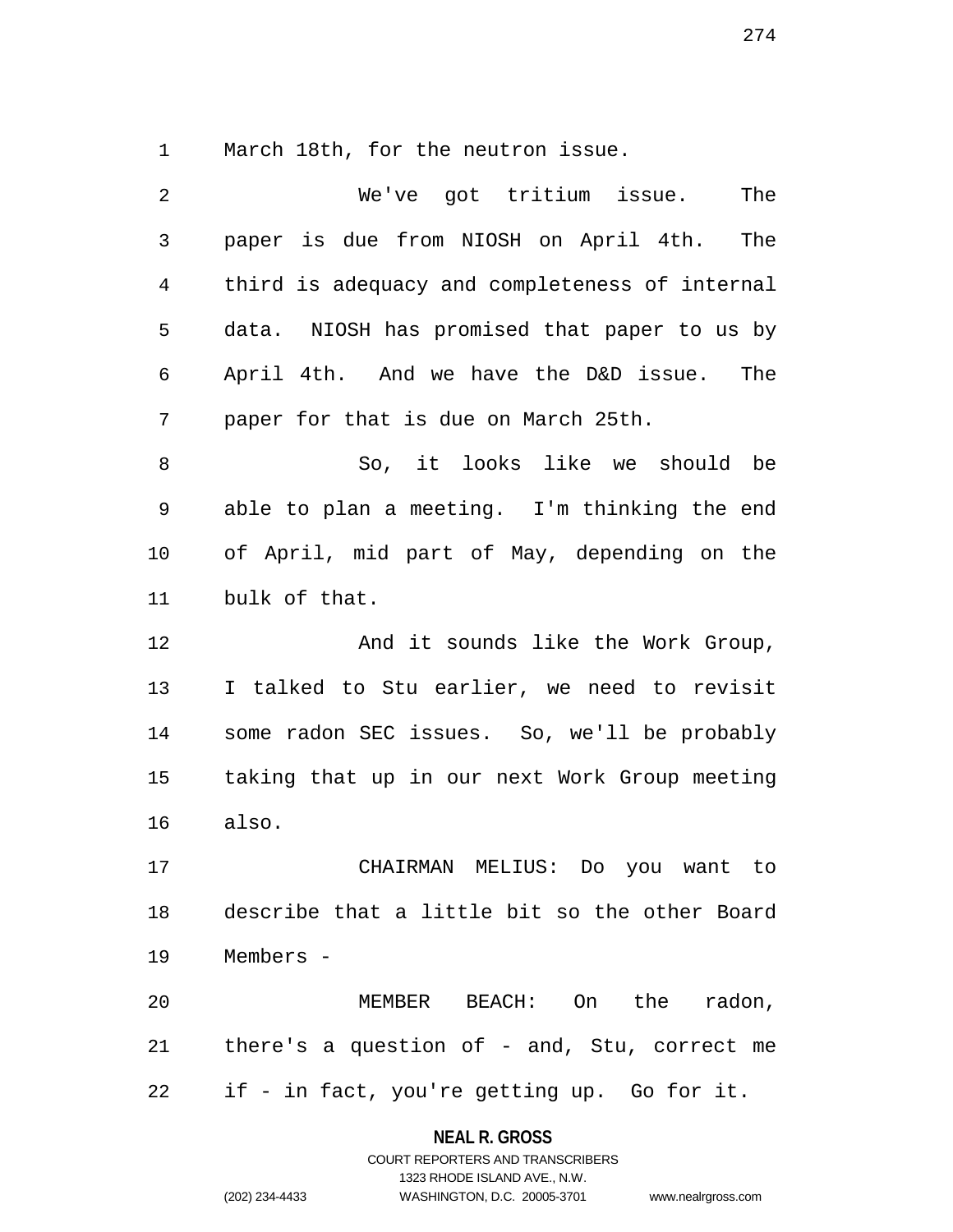1 (Laughter.)

2 MEMBER BEACH: Between the 3 buildings R and SW and the way the Class was 4 initiated. 5 MR. HINNEFELD: Right. Well, R and 6 SW buildings are essentially attached. It's 7 sort of like one building with two 8 designations. 9 And the radon issue at Mound was 10 found in one room in the SW building. And of 11 course there's no way to really say it was 12 confined to that one room or who was in that 13 one room. 14 And so, at the time of the 15 designation, it was our understanding that 16 everyone in the R and SW buildings were on the

17 tritium bioassay program. And, therefore, by 18 defining the Class as people on the tritium 19 bioassay program, you have encompassed that 20 group as well. You've probably got some 21 others as well.

22 So, in the meantime, we have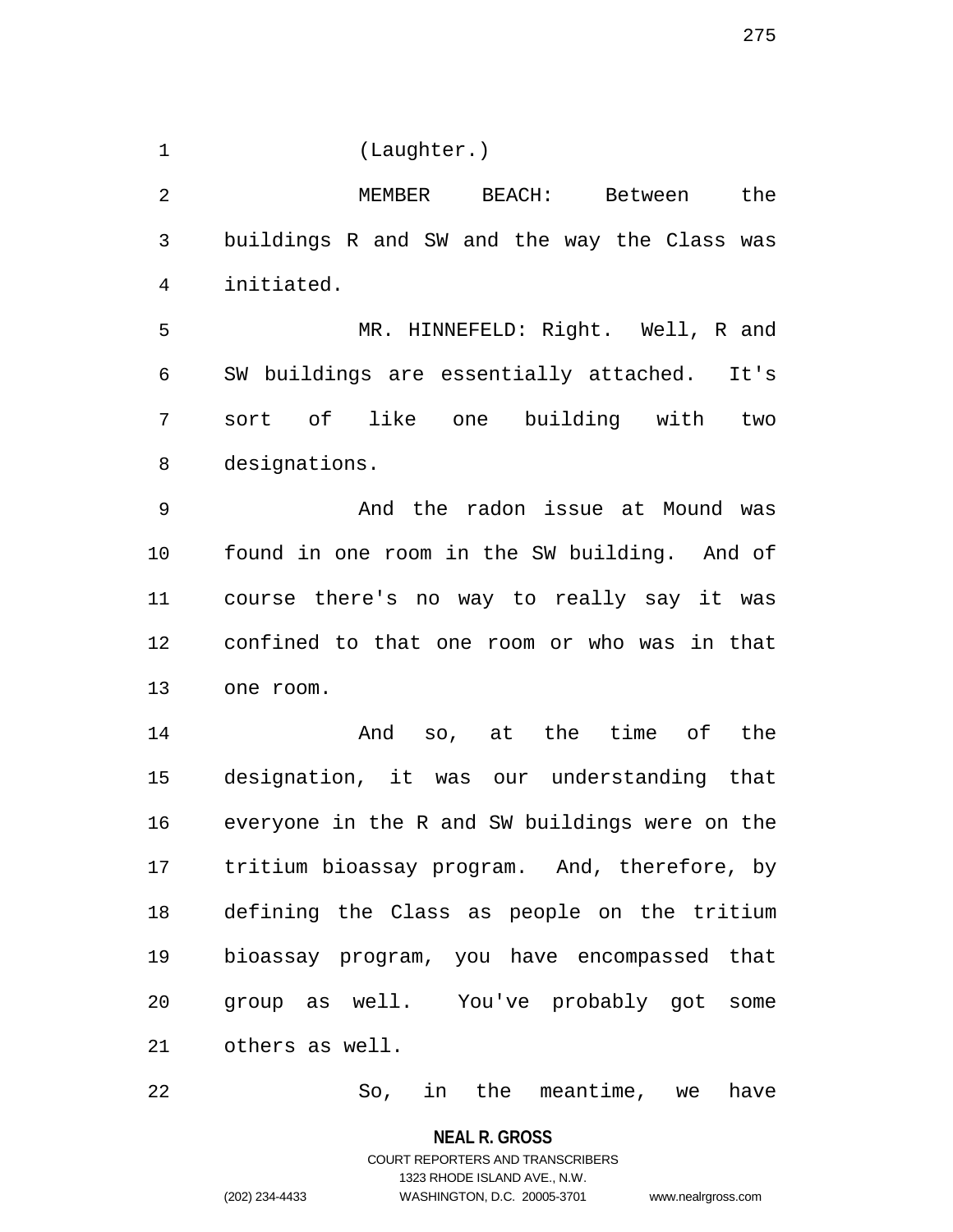1 learned that only a portion of the R building 2 required participation in the tritium bioassay 3 program, not the entire R building.

4 Now, during the discussion of 5 this issue with the Work Group, the question 6 came up about, well, you found the radon 7 exposure in this one building in SW, and it 8 was largely by accident - we didn't find it. 9 Mound found it largely by accident because a 10 person working in that building happened to 11 have an in vivo count. And that's how they 12 found out they had an issue.

13 But, you know, what we know about 14 the aerial extent of radon, could it have 15 leaked not only into that room, not only into 16 that one little area of SW, but elsewhere 17 through other avenues into the R building and 18 so on?

19 And as that discussion came up for 20 the Work Group, we said, well, it really 21 doesn't matter because everybody in R and SW 22 is going to be in the Class anyway.

### **NEAL R. GROSS**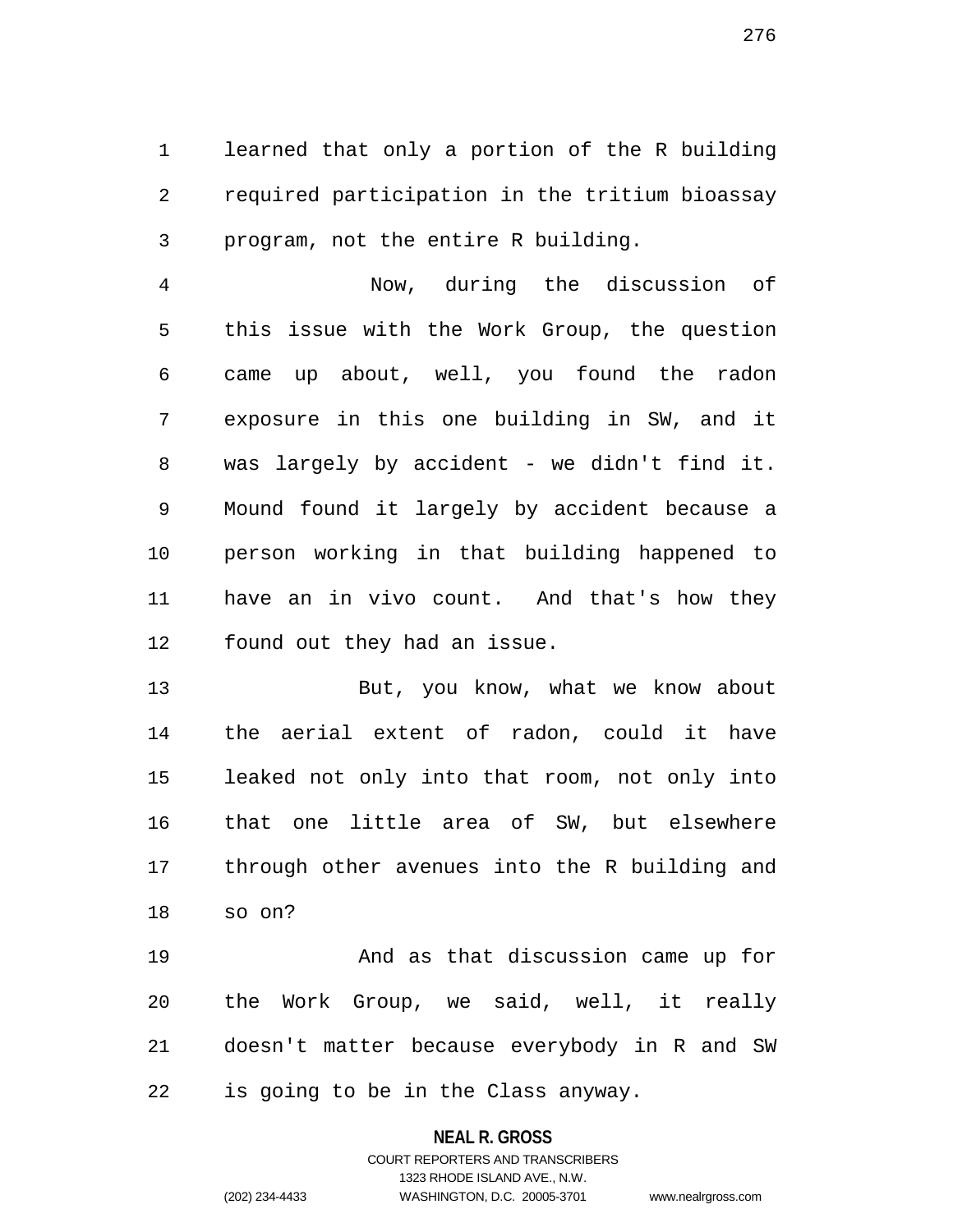1 Well, since we've now found out 2 that not everybody in R was in the tritium 3 bioassay program and there is not in the 4 Class, that question of the extent, the aerial 5 extent of the radon exposure now becomes 6 relevant again. And so, we think that's the 7 issue that has to go back. 8 MEMBER BEACH: Thank you. 9 CHAIRMAN MELIUS: And I just add 10 there's been confusion at sort of DOL and sort 11 of implementing this and it - I think we 12 recognize that at the time we did the Class, 13 it was a difficult Class Definition to 14 implement. 15 And so, hopefully with the Work 16 Group and with DOL we'll be able to - NIOSH 17 will be able to get it addressed and so forth. 18 MEMBER SCHOFIELD: Jim, I need to

19 make one correction. My caffeine is getting 20 low. That was December 1st, the meeting. The 21 Paducah meeting was.

22 CHAIRMAN MELIUS: Okay.

**NEAL R. GROSS**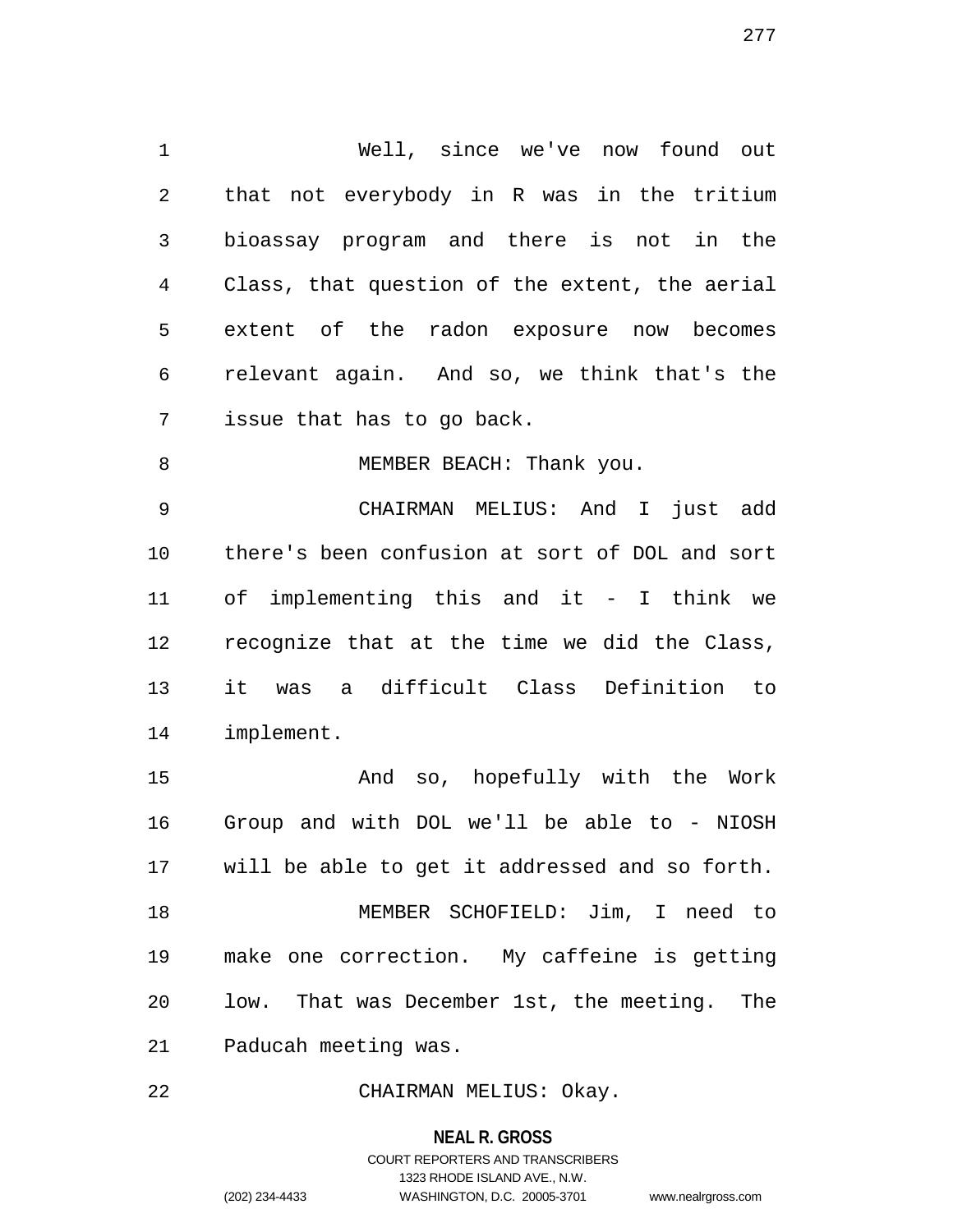1 MEMBER SCHOFIELD: Okay. Not 2 enough caffeine in me.

3 CHAIRMAN MELIUS: Okay. Well, 4 speaking of caffeine since it's almost ten of, 5 why don't we take a break. Come back 6 promptly at three o'clock. We'll start with 7 the Wah Chang petition.

8 (Whereupon, the proceedings went 9 off the record at 2:48 p.m. and went back on 10 the record at 3:02 p.m.)

11 CHAIRMAN MELIUS: Okay. If 12 everyone - get everyone's attention. We'll 13 get started and the first item - next item up 14 on our agenda is the Wah Chang SEC Petition 15 and Jim Neton's going to present the 16 Evaluation Report. Jim.

17 DR. NETON: Okay. I'm here to talk 18 about an SEC Petition Evaluation Report for 19 Wah Chang.

20 A little background. AEC 21 operations at Wah Chang started in 1956. 22 Although, these operations are not covered. I

### **NEAL R. GROSS**

COURT REPORTERS AND TRANSCRIBERS 1323 RHODE ISLAND AVE., N.W. (202) 234-4433 WASHINGTON, D.C. 20005-3701 www.nealrgross.com

278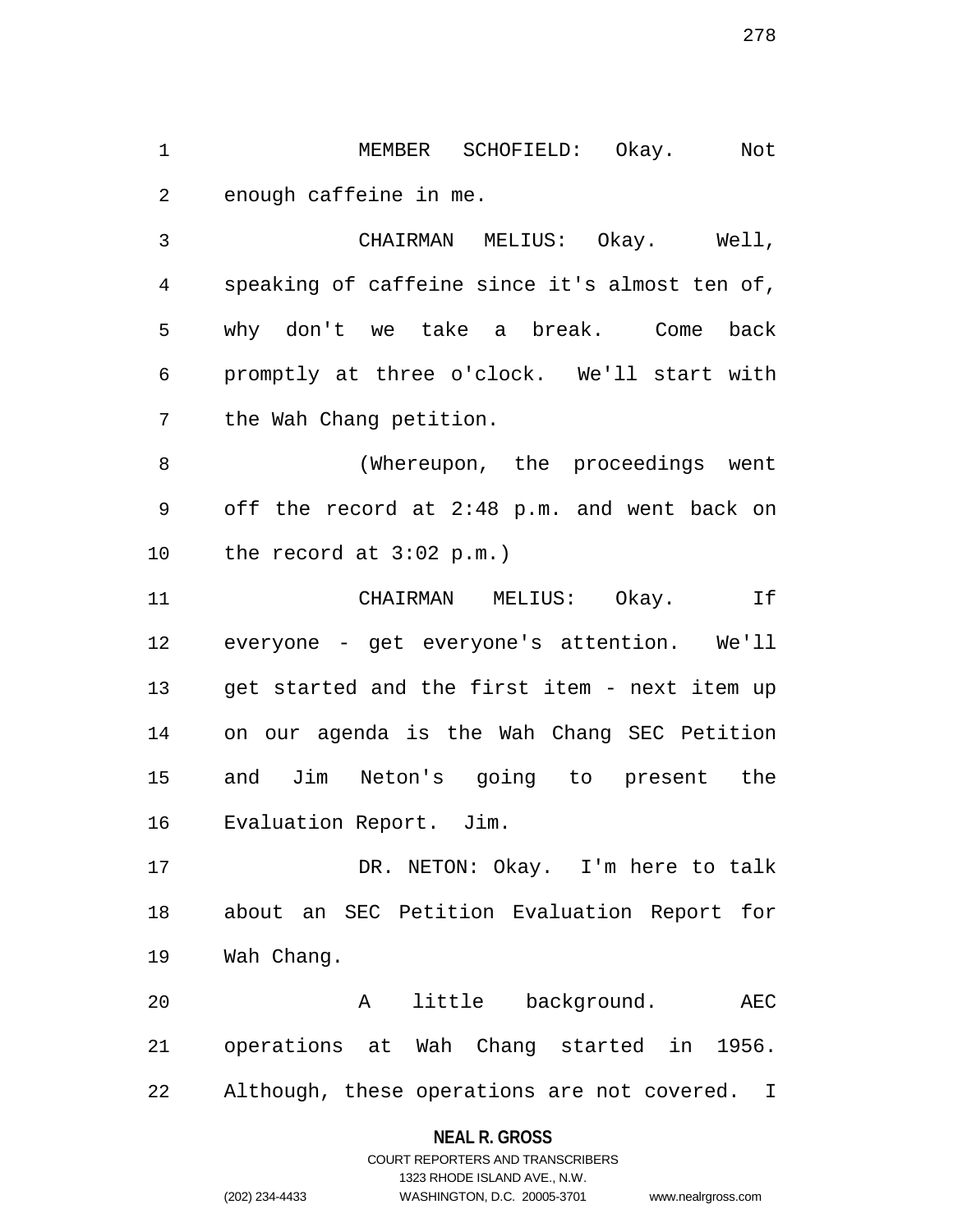1 don't want to confuse you, but they did a lot 2 of work - Wah Chang did a lot of work for the 3 AEC in the metals business, rare earths and 4 such, such as zirconium, hafnium, niobium, 5 that sort of thing.

6 And so, those operations were not 7 covered, but we'll get into some covered 8 operations later.

9 The second bullet here does say 10 they produced zirconium and other metals for 11 defense and nuclear technology applications.

12 In 1967, Wah Chang was purchased 13 by Teledyne and became known as Teledyne Wah 14 Chang TWCA.

15 And in `71, Wah Chang was 16 contracted by Union Carbide Y-12 to melt 17 depleted uranium metal. And that is the basis 18 of why it's a covered facility under this 19 program.

20 The contract called for the 21 melting of up to 50,000 pounds of depleted 22 uranium.

## **NEAL R. GROSS**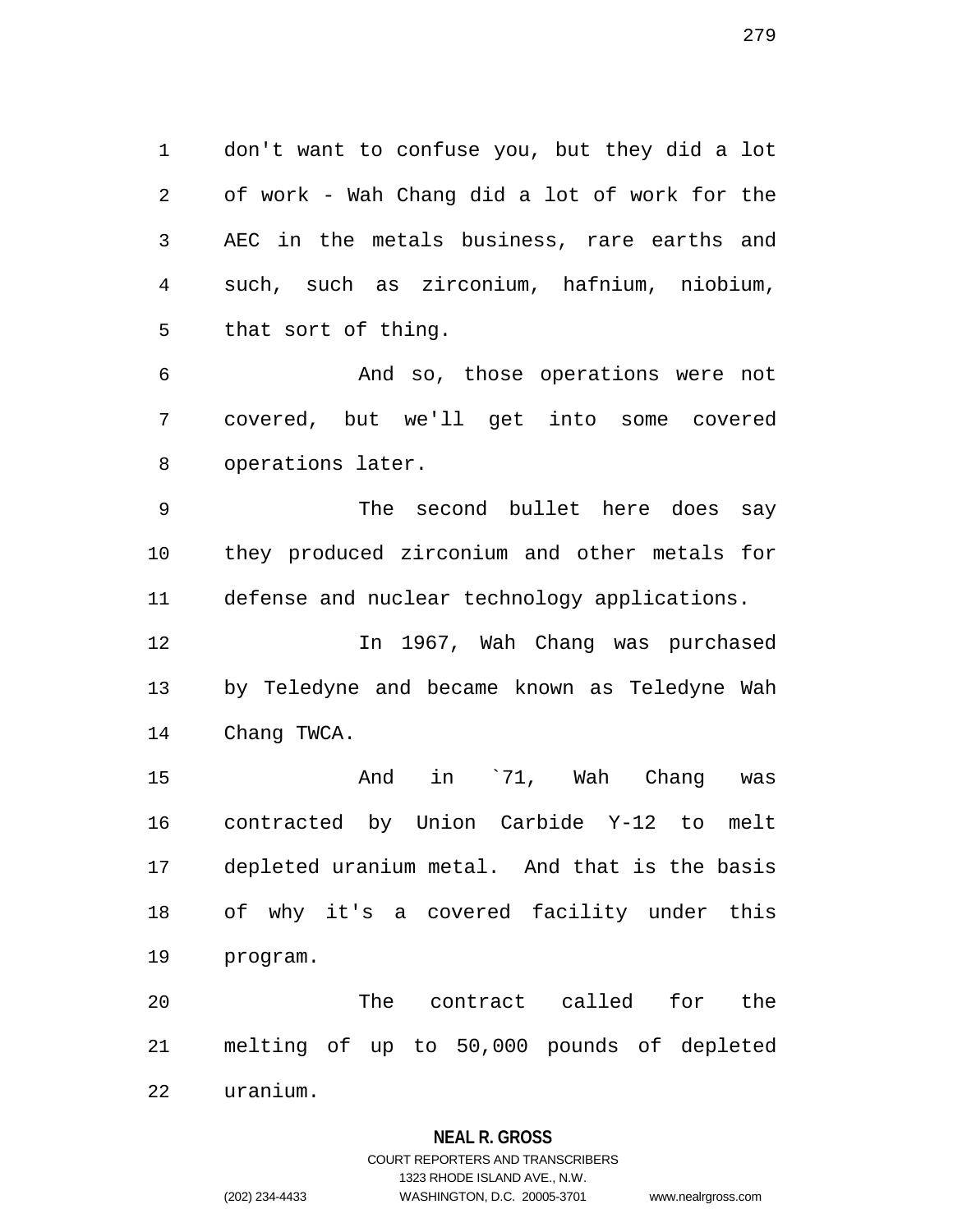1 And as I said, based on that 2 contract with Union Carbide, the facility is 3 covered under EEOICPA between January 1st, 4 1971, and December 31st, 1972. It's a two-5 year period.

6 There is a residual contamination 7 period that extends through October 31st, 8 2009.

9 Petition overview. Petition was 10 received as an 83.13 on June 9th, 2010. Was 11 qualified August 16th that same year. And the 12 Evaluation Report was approved and issued back 13 in December at the end of last year.

14 Petitioner proposed that the Class 15 be all employees who worked in all buildings 16 at the Wah Chang facility from January `71 17 through January of `79. Specifically January 18 11th of `79.

19 The NIOSH-evaluated Class was all 20 employees who worked in any building at the 21 facility for the operational period from 22 January 1st, `71, through December 31st, `72,

#### **NEAL R. GROSS**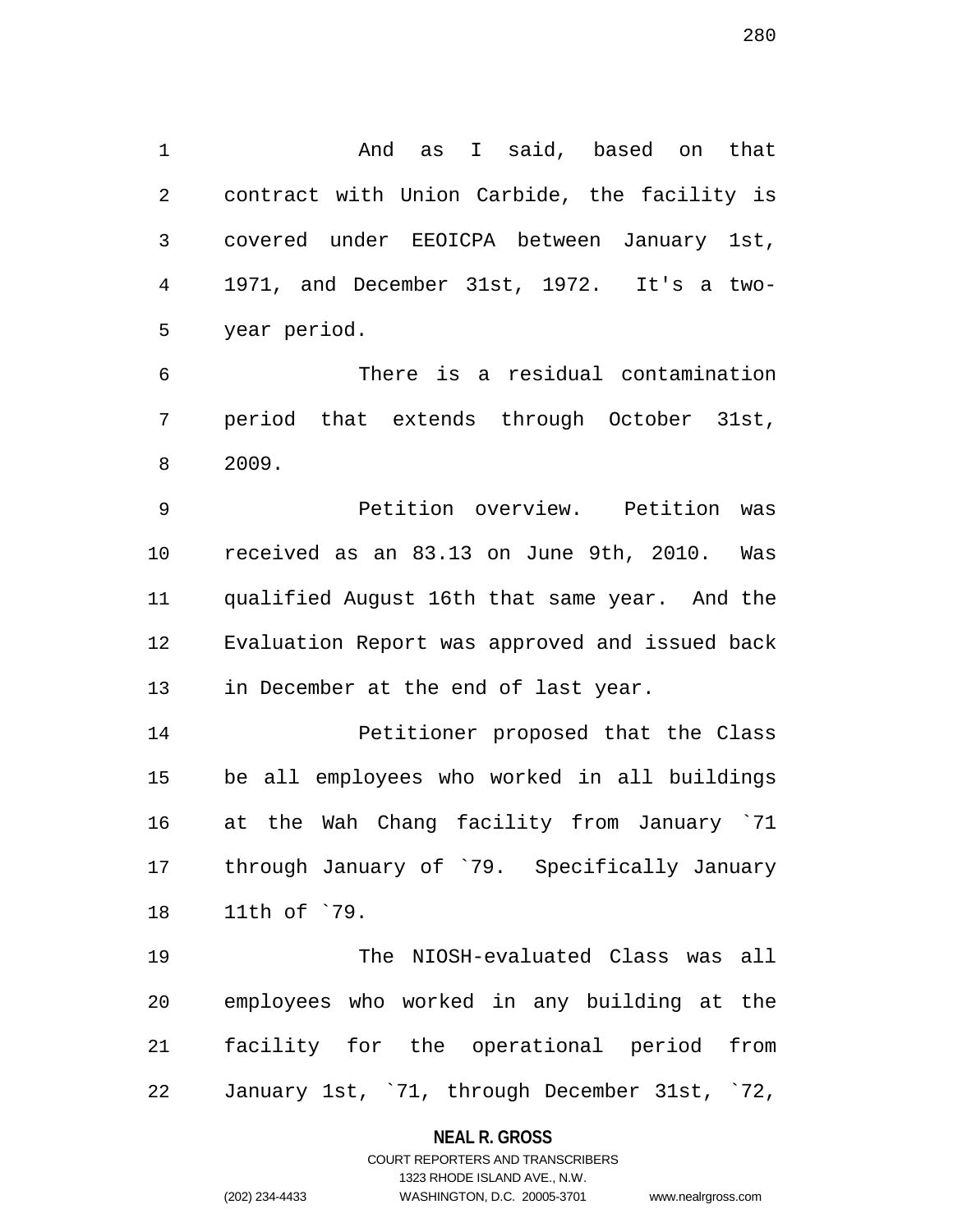1 and the residual period from January 1st, `73, 2 through October 31st, 2009.

3 The basis for the petition was 4 that petitioner presented an affidavit that 5 there was no internal monitoring data at Wah 6 Chang. And, in fact, through some pretty 7 extensive searches of the internet and our own 8 databases and such, we found almost no 9 information, which I'll talk about in a little 10 bit. There's some minimal bioassay data and a 11 few air samples.

12 Just a brief description of some 13 of the sources that were surveyed and reviewed 14 for this Evaluation Report. Battelle-TBD-15 6000, which is the Site Profile for AWEs that 16 worked with uranium, was used in this 17 evaluation.

18 We also looked through the ORAU 19 Team Technical Bulletins and Procedures. The 20 Site Research Database, there's something on 21 the order of a couple hundred documents 22 related to Wah Chang. Unfortunately, none of

### **NEAL R. GROSS**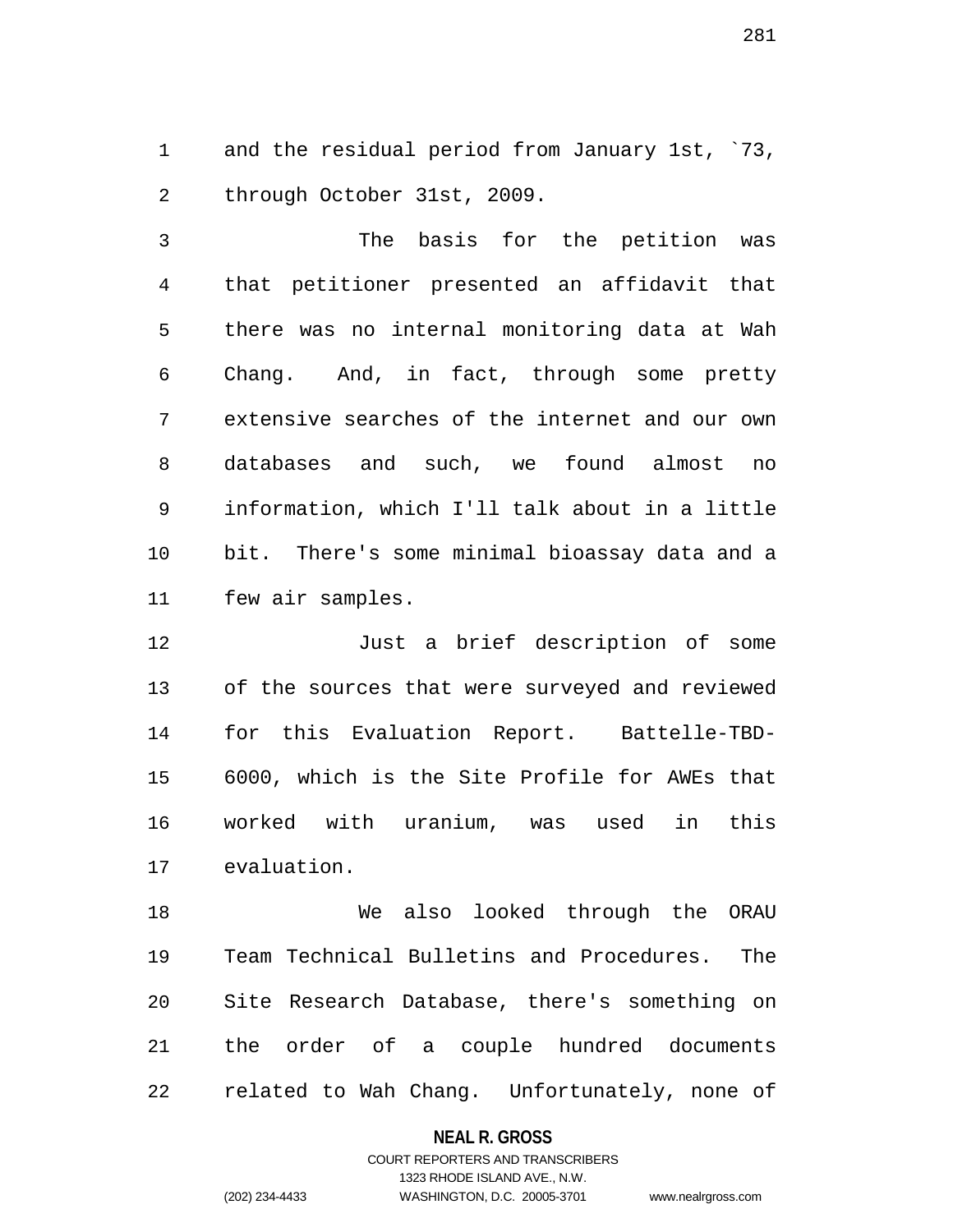1 which really were very particularly 2 informative about the processes and the 3 monitoring programs that occurred there.

4 We did conduct interviews with 5 four former Wah Chang employees, and two State 6 of Oregon workers who were, you know, they had 7 - Wah Chang had a license with the State to 8 process some of the radioactive materials, and 9 we interviewed a couple of those folks. And 10 we also reviewed the case files in the Claims 11 Tracking System.

12 There aren't many cases in our 13 possession from Wah Chang. You can see on 14 this slide that there are only five that we 15 received thus far. And all five of those meet 16 the Class Definition.

17 We have completed dose 18 reconstructions for four of those cases thus 19 far. And none of those cases had any internal 20 or external dosimetry associated with them. 21 So, what were the potential

22 exposures during the contract period?

#### **NEAL R. GROSS**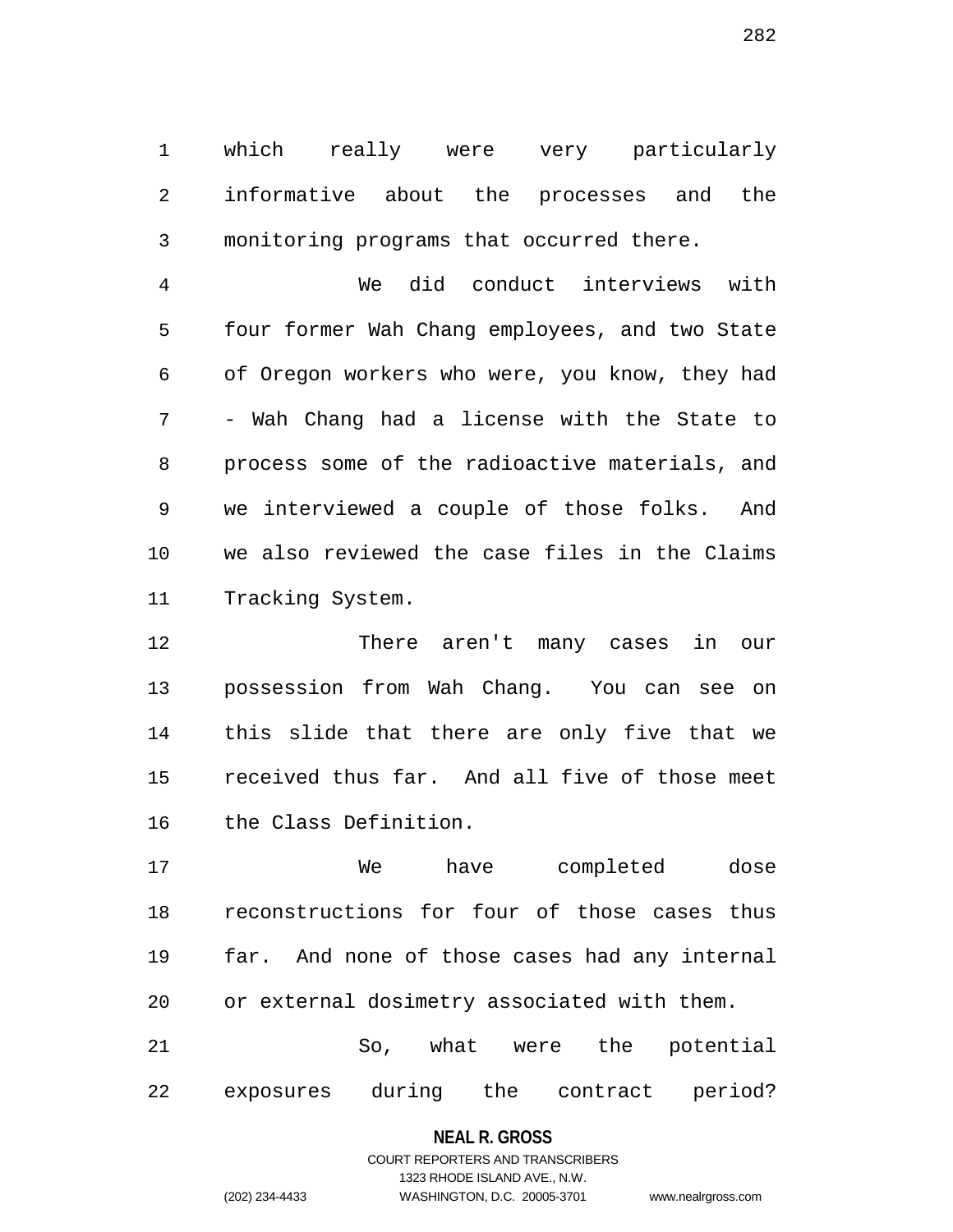1 Remember, that was the 1971 and `72 period 2 when they melted - Wah Chang melted depleted 3 uranium for Y-12.

4 There was uranium, thorium and 5 various progeny present during commercial 6 metal extraction processes.

7 As I mentioned, Wah Chang was in 8 the business of making commercial metals that 9 were used in what I consider somewhat exotic 10 applications in the defense and the space 11 business.

12 As a starting product, they used 13 zircon sand and this ore called euxenite ore, 14 that contained natural uranium and thorium 15 series elements.

16 So, these ores were - although 17 they were being used for their non-radioactive 18 components, they were naturally radioactive as 19 mined from the ground.

20 Over a 30-year period, Wah Chang 21 processed over 200 million kilograms of this 22 zircon sand. So, it was a fairly large

**NEAL R. GROSS**

## COURT REPORTERS AND TRANSCRIBERS 1323 RHODE ISLAND AVE., N.W. (202) 234-4433 WASHINGTON, D.C. 20005-3701 www.nealrgross.com

283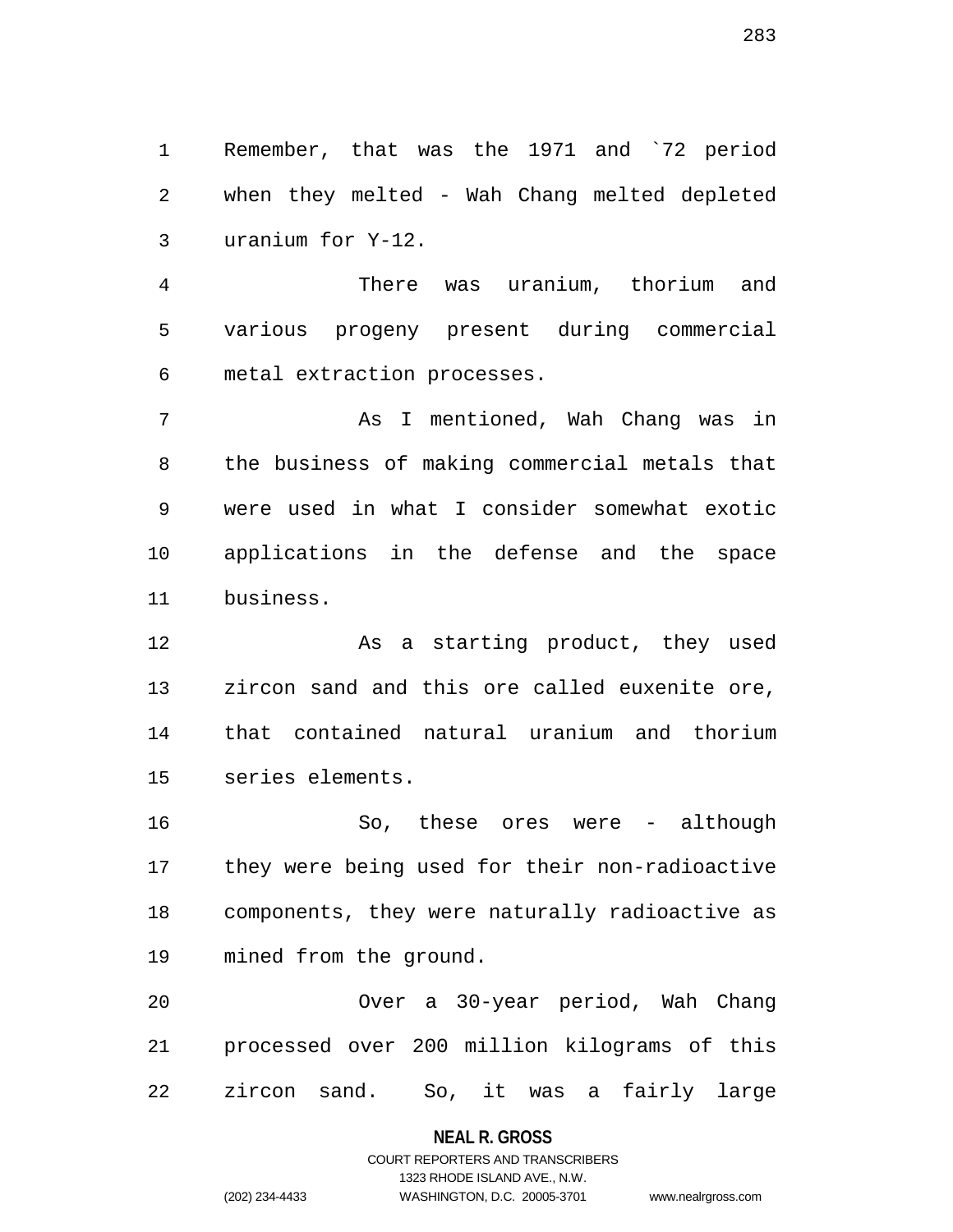1 operation.

| 2  | I didn't mention, but I think                  |
|----|------------------------------------------------|
| 3  | there was somewhere on the order of about 36   |
| 4  | buildings that encompassed Wah Chang           |
| 5  | operations, and somewhere in the vicinity of   |
| 6  | to 450 employees, just to give you a<br>400    |
| 7  | general idea about the size of the facility.   |
| 8  | Euxenite ore is<br>interesting                 |
| 9  | because it sort of has the periodic table of   |
| 10 | the rare earth elements in it and it's also    |
| 11 | fairly radioactive.                            |
| 12 | Some of the only survey data we                |
| 13 | were able to find from the facility had some   |
| 14 | survey readings of barrels of this ore that    |
| 15 | read as high as 35 mR per hour, which is not   |
| 16 | insignificant for a natural product.           |
| 17 | Unfortunately, the processing                  |
| 18 | specifics and the actual, you know, production |
| 19 | quantities are unknown to us as far as how     |
| 20 | much the throughput was at times.              |
| 21 | imagine when<br>And<br>as you can              |
|    |                                                |

22 they're processing these ores, there becomes

**NEAL R. GROSS** COURT REPORTERS AND TRANSCRIBERS

1323 RHODE ISLAND AVE., N.W.

(202) 234-4433 WASHINGTON, D.C. 20005-3701 www.nealrgross.com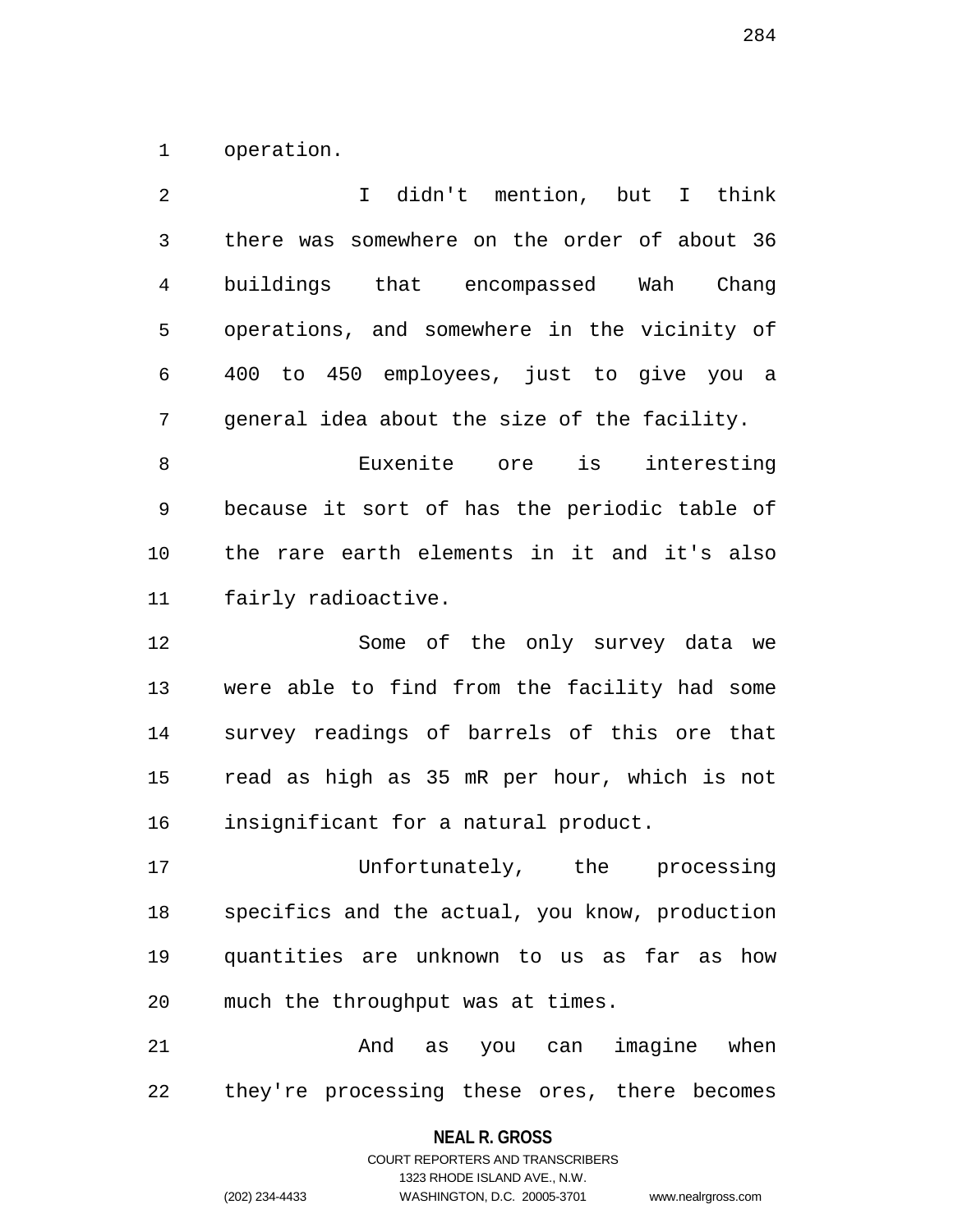1 at some point a concentrate. When they 2 extract out the desired material, the metals, 3 you were left with concentrates that have 4 presumably varying degrees of enrichment of 5 these natural radioactive products that we 6 have no way of ascertaining their dose rates 7 or their potential internal exposure values.

8 So, at the same time, though, in 9 1971 and `72, as an ongoing operation, the 10 depleted uranium metal from Union Carbide was 11 processed.

12 This material was processed in one 13 building called the S-6 facility. And the 14 metal was melted in a fairly exotic, at least 15 in my mind, operation called an electron beam 16 furnace.

17 The furnace was operated under a 18 vacuum and they would melt the metal with a 19 high current electron beam. It would drip 20 into these copper crucibles and they would 21 remold it for processing back to Y-12.

22 And in this process, presumably,

**NEAL R. GROSS**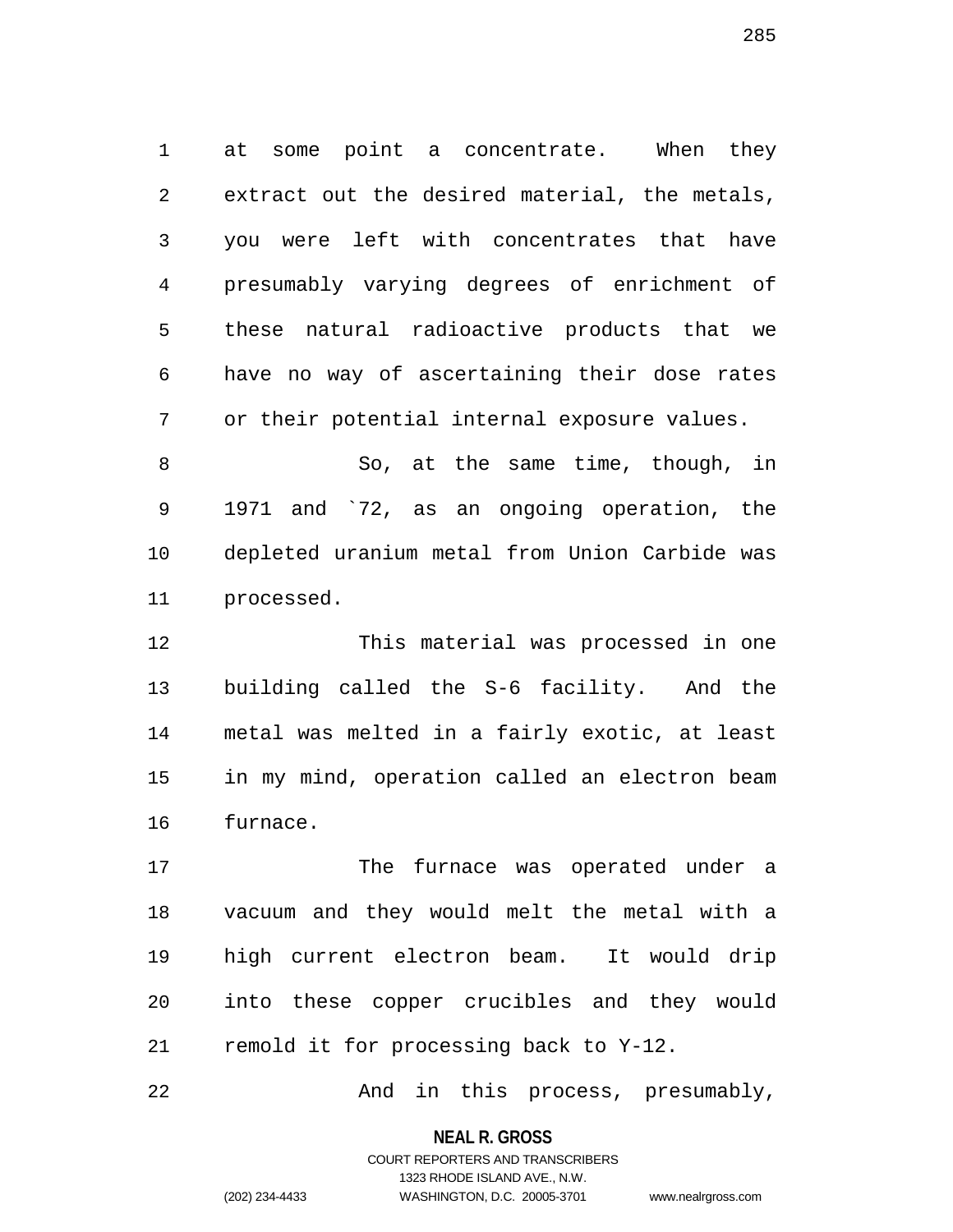1 the depleted uranium was purified to some 2 extent.

3 Because it was operated under a 4 vacuum, we don't believe that there was very 5 much potential for exposure during this 6 particular process.

7 So, in 1971 and `72 you had two 8 concurrent operations going on. You had the 9 melting of depleted uranium for Y-12, and you 10 had this background, these other 35 or 37 11 buildings processing zircon sand, euxenite ore 12 and making metals like zirconium and hafnium 13 and niobium.

14 Which, interestingly, I learned -15 it's amazing what you learn on this job. It 16 was also called columbium in the metals 17 processing business.

18 Never officially adopted on the 19 periodic table, but it's - if you do a 20 literature search on it, you'll find a lot of 21 references to columbium which is also - which 22 is equivalent to niobium, just as an aside.

**NEAL R. GROSS**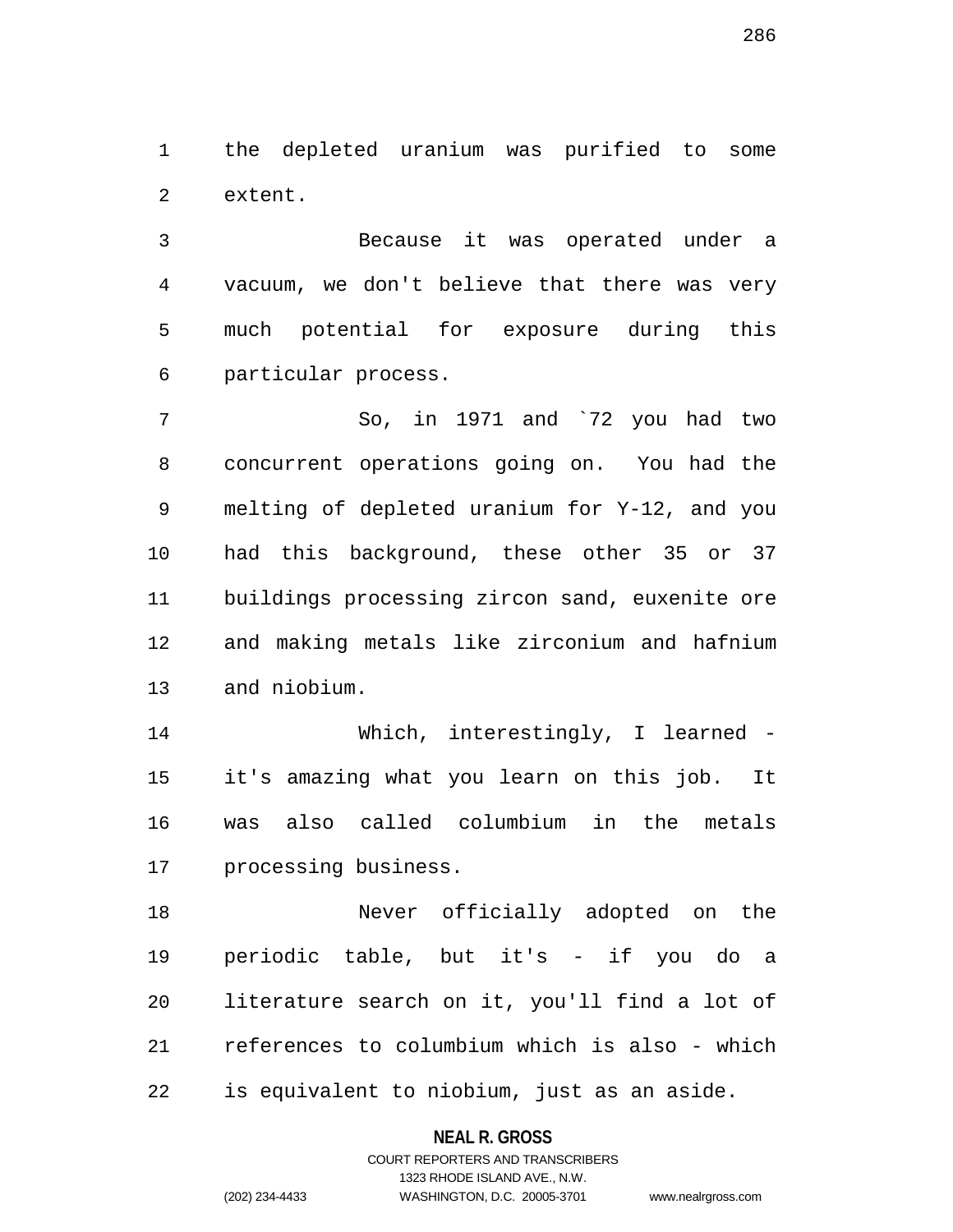1 Okay. So, the potential radiation 2 exposures during the contract period then 3 would be obviously to the photon and beta 4 exposures from the uranium and thorium 5 containing residues, and also photon beta 6 exposures from the depleted uranium during the 7 melting.

8 Presumably, there's also some 9 alpha exposures there during the zirconium 10 process as well.

11 So, the potential radiation 12 exposures during the residual period then is 13 only the radiation associated with the 14 depleted uranium melting operations are 15 covered.

16 All the slag and all the residue 17 from the zirconium and hafnium processes are 18 not considered in the residual period. So, we 19 only have to worry about the melting that 20 occurred in this S-6 building.

21 We have encountered documents that 22 indicate the electron beam furnace was

#### **NEAL R. GROSS**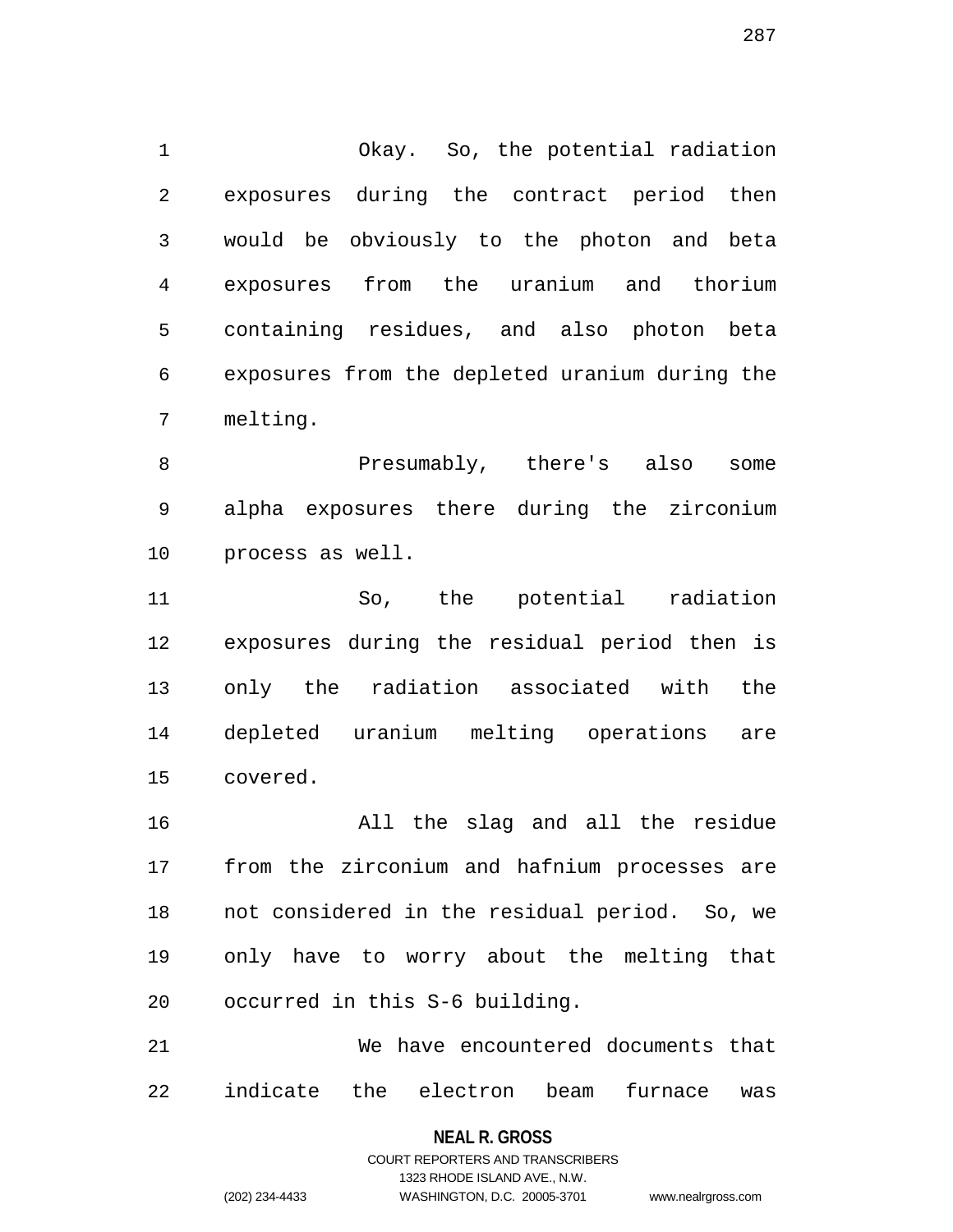1 disassembled and decontaminated after uranium 2 operations. That being said, though, in 1977 3 there was a report that indicated that even 4 though the area had been cleaned, there was - 5 approximately five pounds of depleted uranium 6 metal was estimated to remain in the 7 inaccessible area of the furnace.

8 That is they tried to clean the 9 furnace out. They couldn't. And they 10 estimate there was about five pounds left in 11 there, which, to our knowledge, no one ever 12 entered to try to go back in and clean it up. 13 So, it was pretty much a non-exposure source 14 term, at least in our opinion.

15 So, based on this, what are our 16 approaches to dose reconstruction?

17 We propose that we can use TBD-18 6000 to estimate the internal/external 19 exposures to uranium melted in the beam 20 furnace during the operational period. That 21 TBD covers melting operations dealing with 22 metals.

### **NEAL R. GROSS**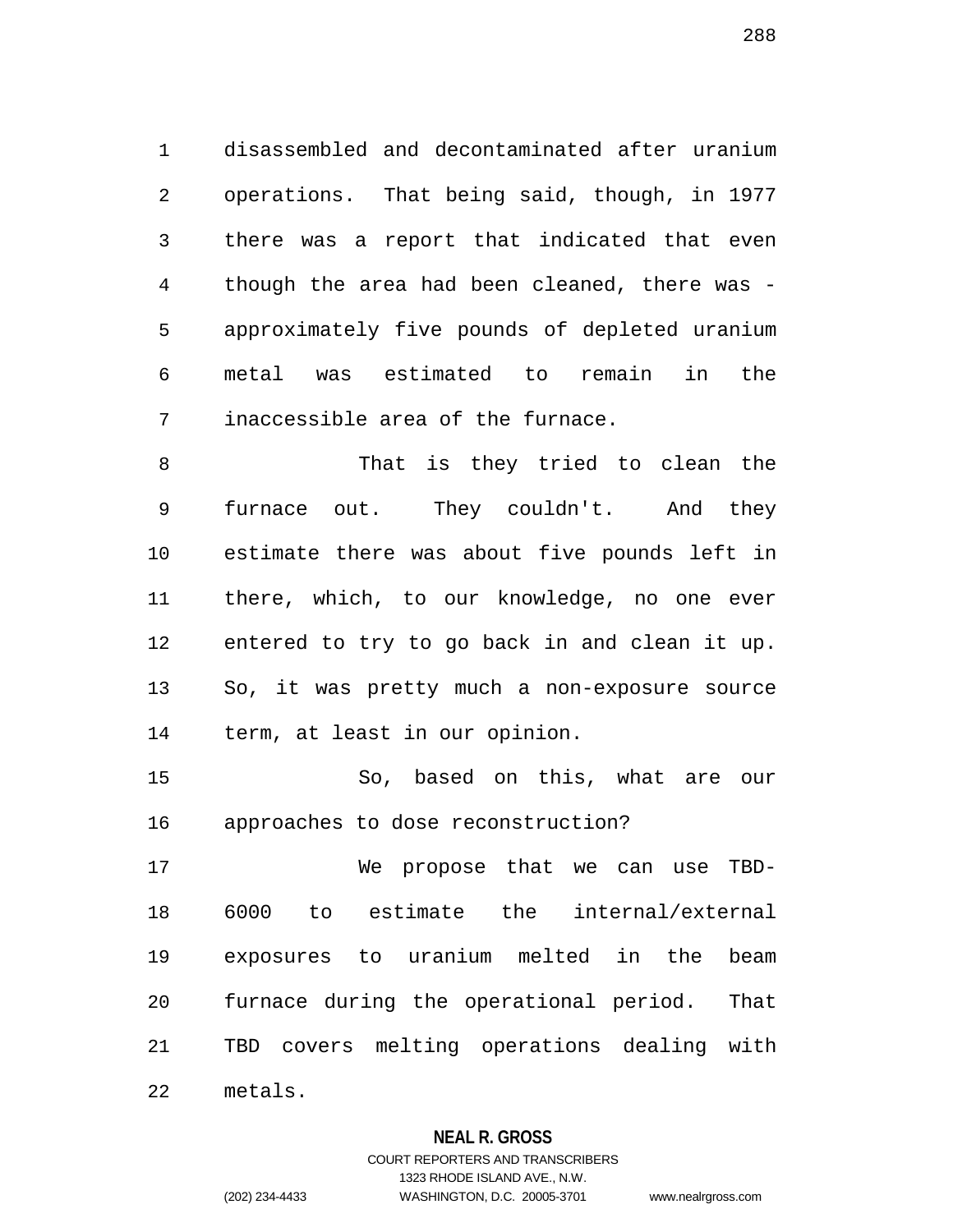1 And we did have some air samples 2 taken during the uranium melting operations - 3 well, let me stop there.

4 The TBD-6000 would be used - even 5 though we don't believe that there was much 6 exposure outside the furnace because it 7 operated under a vacuum, we would still use 8 the TBD-6000 to estimate what the exposures 9 were of the workers that were in the S-6 10 building.

11 There were some air samples taken 12 during the uranium melting operations. 13 Unfortunately, we can't use those to quantify 14 exposures because they don't really tell us 15 much about where they were taken and why and 16 sort of, you know, were they process air 17 samples, general area samples, that sort of 18 thing.

19 So, we didn't believe they were 20 particularly useful for dose reconstruction 21 purposes during the covered period.

22 But during the residual period as

**NEAL R. GROSS**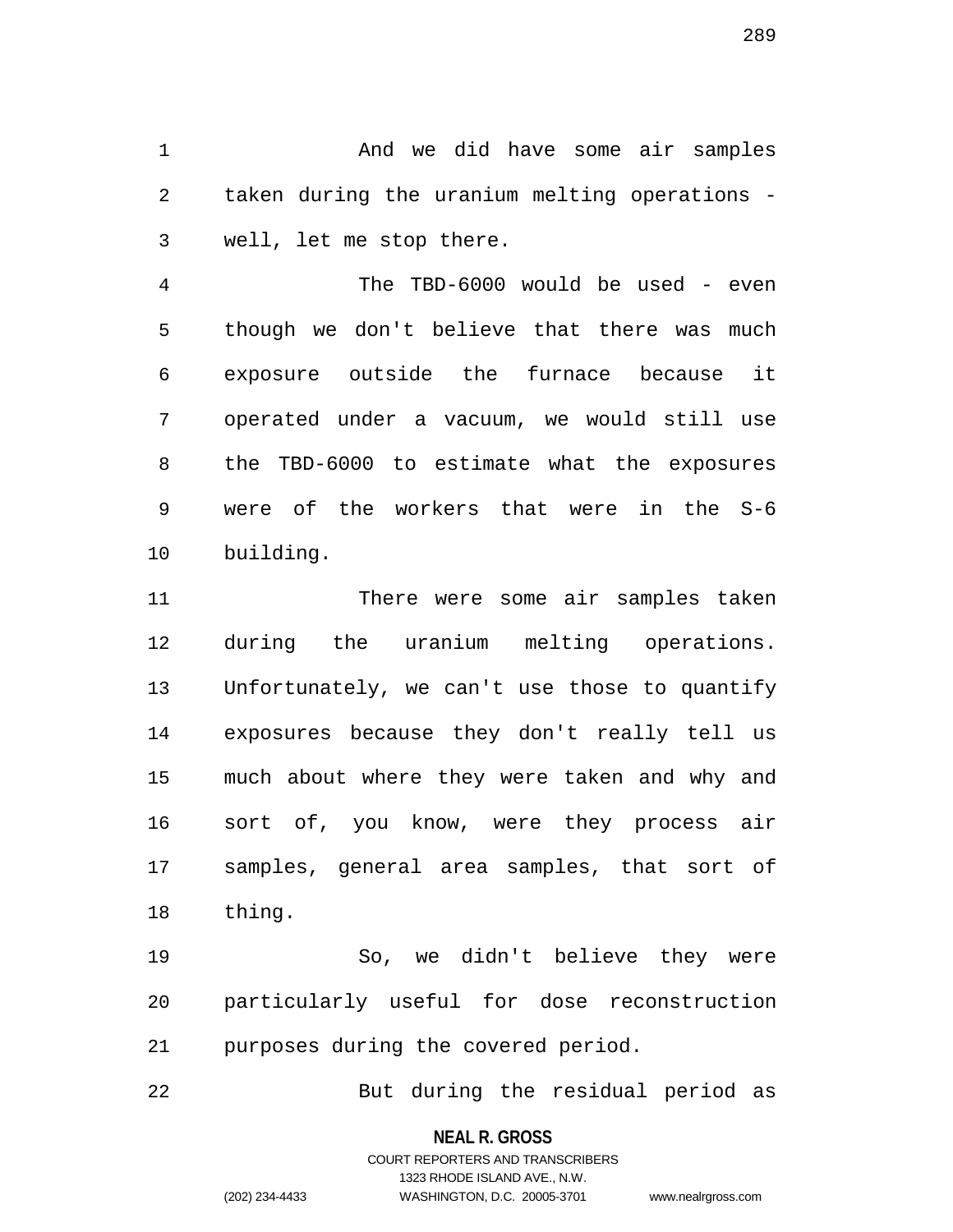1 I mentioned earlier, we could use those 2 samples as a starting point to bound uranium 3 intakes during the residual period, and that's 4 what we intend to do.

5 But our main conclusion, though, 6 is that the internal and external exposures 7 associated with the uranium and thorium 8 residues from the commercial operations can't 9 be estimated.

10 I mentioned that we just - we 11 don't have any real process information or 12 feel for what the levels of exposures were on 13 these operations. And so, we can't bound it.

14 The two-prong test is presented 15 here, and I won't go over it again, but I 16 think you all know what that is.

17 And so, our feasibility dose 18 reconstruction is that the process and source 19 term information provide insufficient 20 information to estimate doses associated with 21 zirconium extraction and other non-AEC 22 processes with sufficient accuracy for workers

#### **NEAL R. GROSS**

# COURT REPORTERS AND TRANSCRIBERS 1323 RHODE ISLAND AVE., N.W. (202) 234-4433 WASHINGTON, D.C. 20005-3701 www.nealrgross.com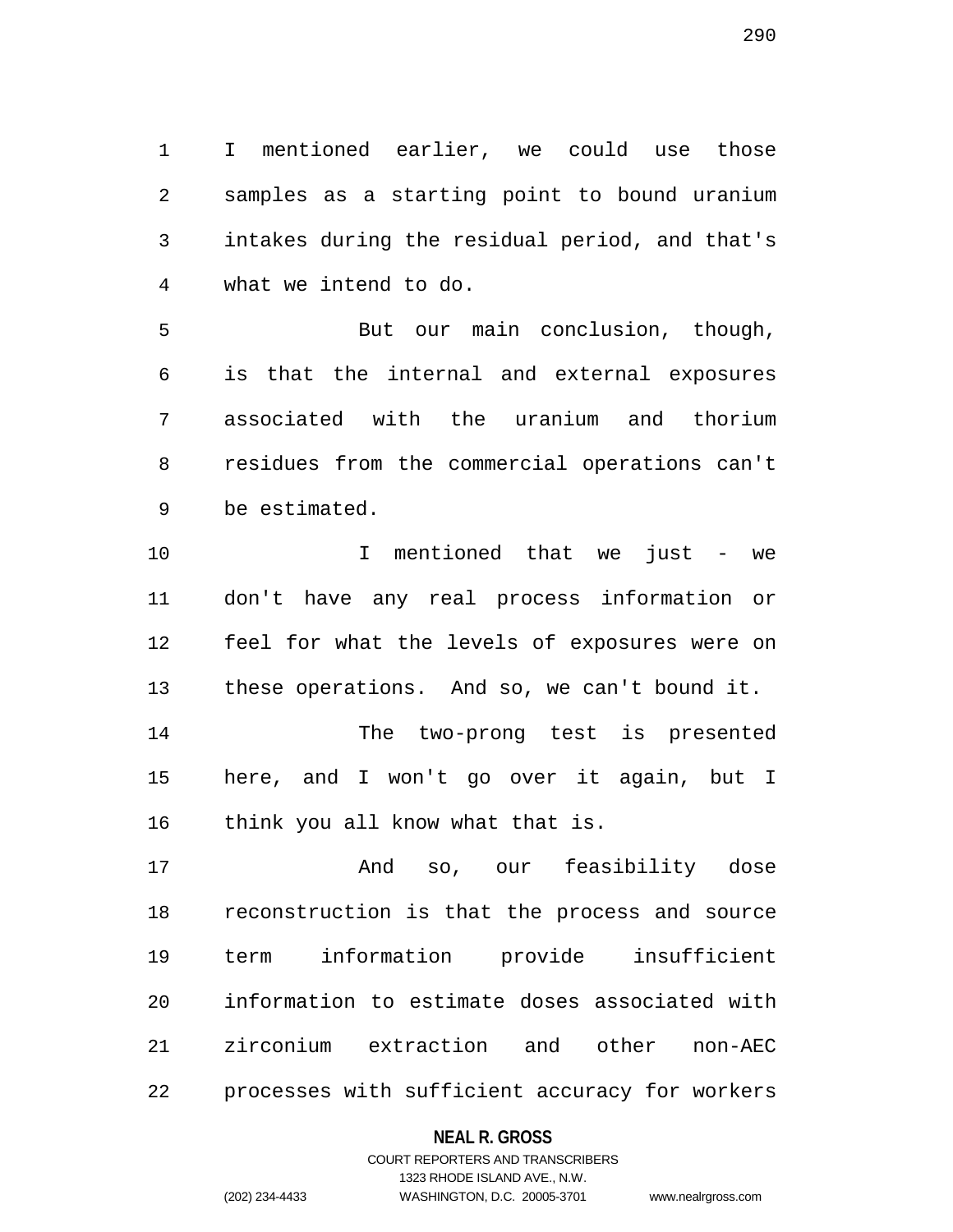1 at Wah Chang.

| 2  | The summary slide is that during               |
|----|------------------------------------------------|
| 3  | the covered period, that is January `71        |
| 4  | through December `72, dose reconstruction is   |
| 5  | feasible for the uranium operations.           |
| 6  | This slide is a<br>little bit                  |
| 7  | misleading. When I say "uranium operations,"   |
| 8  | I'm talking about the depleted uranium         |
| 9  | operations conducted for Y-12.                 |
| 10 | We cannot reconstruct dose<br>for              |
| 11 | thorium from the commercial operations, nor    |
| 12 | can we reconstruct dose from the uranium from  |
| 13 | the commercial operations. That should be      |
| 14 | made clearer on this slide.                    |
| 15 | We do believe we can reconstruct               |
| 16 | the external dose from uranium from the DU     |
| 17 | operations, but we cannot reconstruct external |
| 18 | dose from the commercial operations.           |
| 19 | And neutron exposures are<br>not               |
| 20 | applicable. And we would use a standard TIB-9  |
| 21 | approach to reconstruction of occupational     |
| 22 | medical x-ray exposures here.                  |

# **NEAL R. GROSS**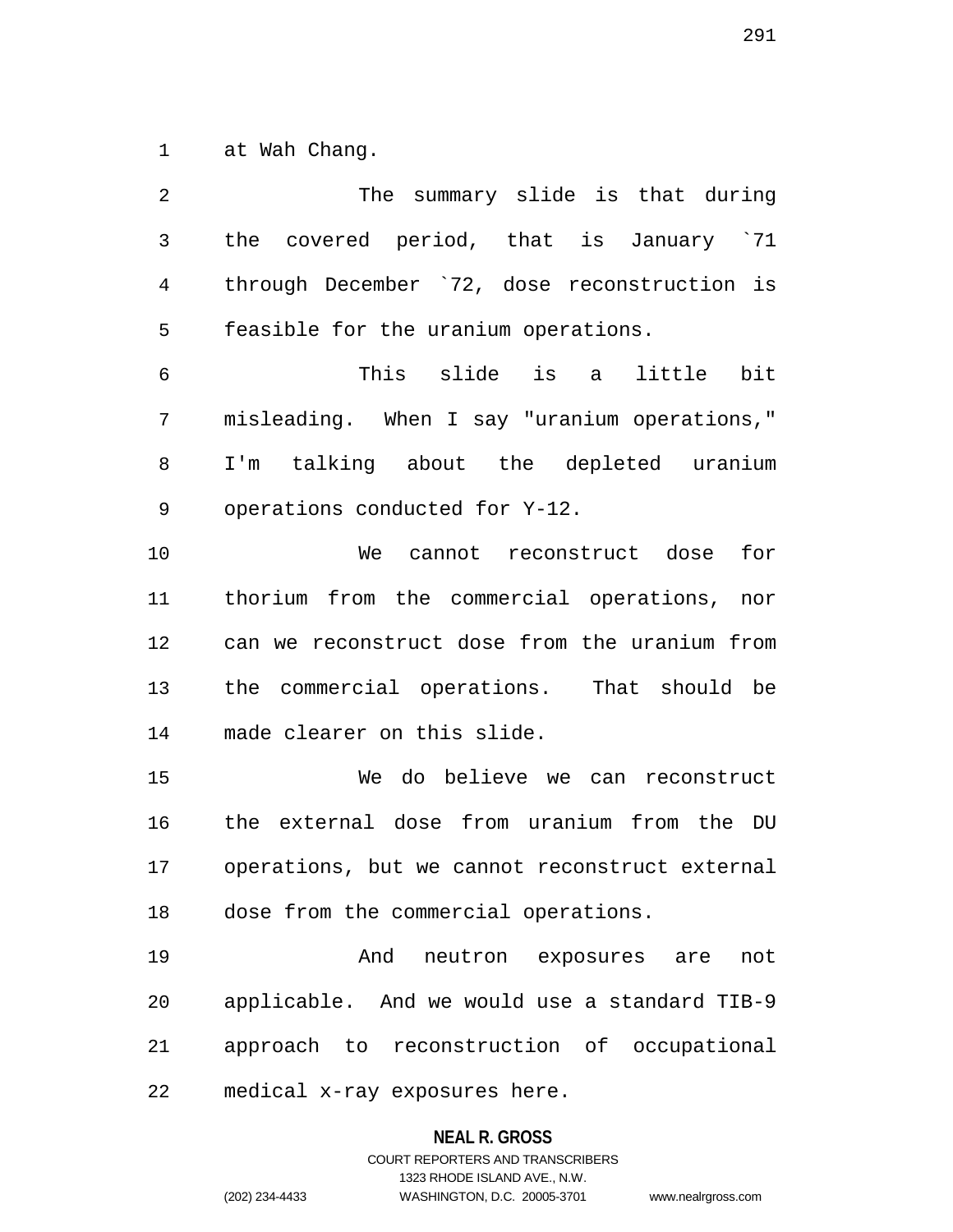1 As far as the residual period goes 2 from January `73 through October 2009, we 3 believe that we could reconstruct - remember, 4 we only have to reconstruct the dose 5 associated with the depleted uranium 6 operations.

7 And we believe we can use TBD-6000 8 approaches to reconstruct that dose. And 9 likewise we would use a model based on the 10 five pounds of uranium that were there to 11 estimate the doses associated with exposure to 12 the uranium beta-gamma component.

13 So, as far as health endangerment, 14 the evidence reviewed indicates that some 15 workers may have accumulated chronic exposures 16 during that work. And we are specifying that 17 health may have been endangered for those 18 workers who were employed for a number of work 19 days aggregating at least 250 days.

20 And the proposed Class here is all 21 - and this should say Atomic Weapons 22 Employees, there's a little phrase left out

#### **NEAL R. GROSS**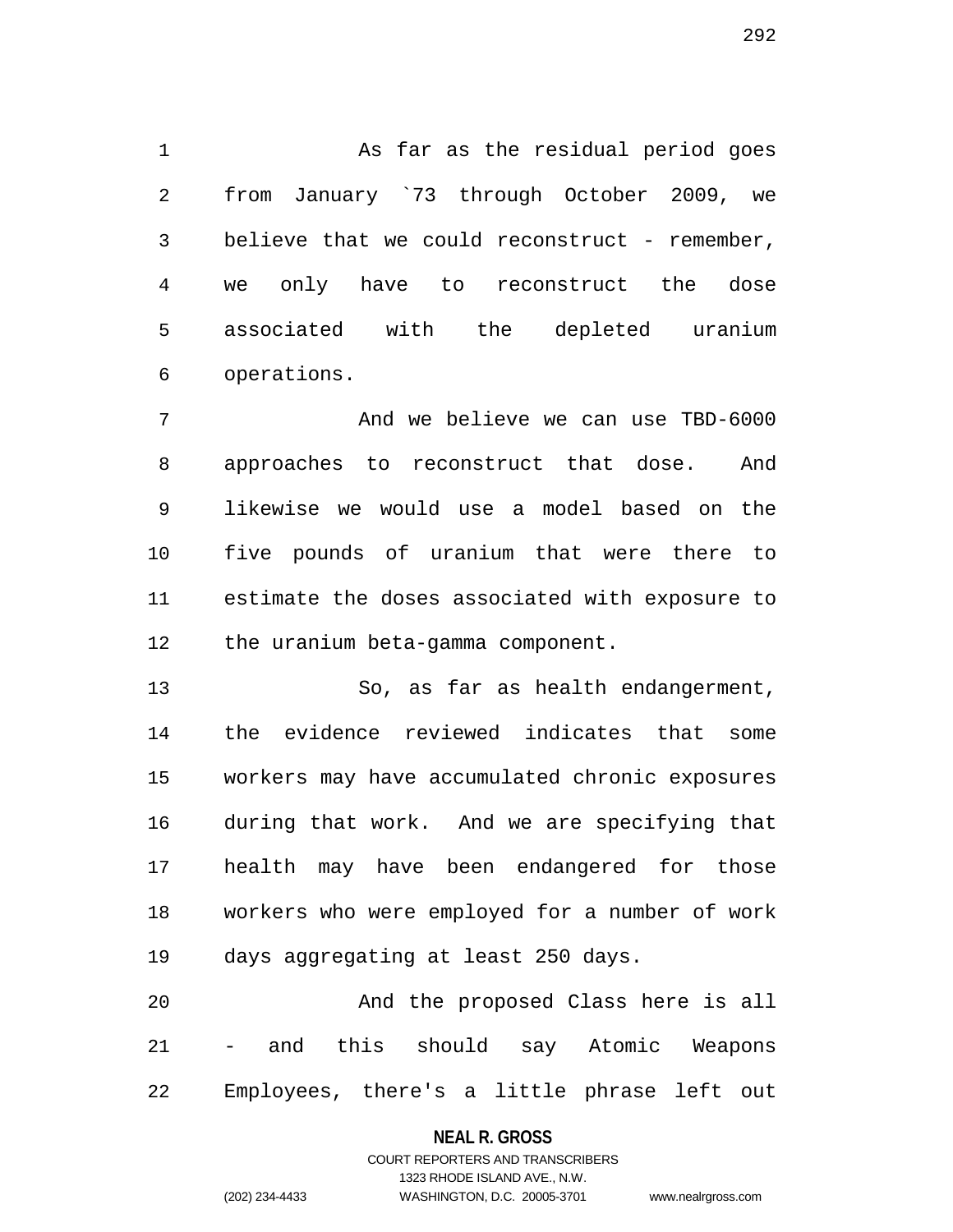1 there - who worked in any building at the Wah 2 Chang facility in Albany, Oregon for the 3 operational period from January 1st, `71, 4 through December `72 and for a number of work 5 days aggregating 250 days. And it can be 6 aggregated with other employment or in 7 combination with other work days.

8 And this final slide is our 9 recommendation for the Class. That's it.

10 CHAIRMAN MELIUS: Okay. Questions 11 for Jim?

12 Yes, Josie.

13 MEMBER BEACH: This is a bit of a 14 complicated site with the different 15 activities.

16 In the Evaluation Report, it 17 talked about deconning it down, and then did 18 they disband the furnace or -

19 DR. NETON: Yes, I think the 20 furnace was inactive after that period. I 21 recall vaguely they mentioned something about 22 being not locked away in a closet, but put

# **NEAL R. GROSS** COURT REPORTERS AND TRANSCRIBERS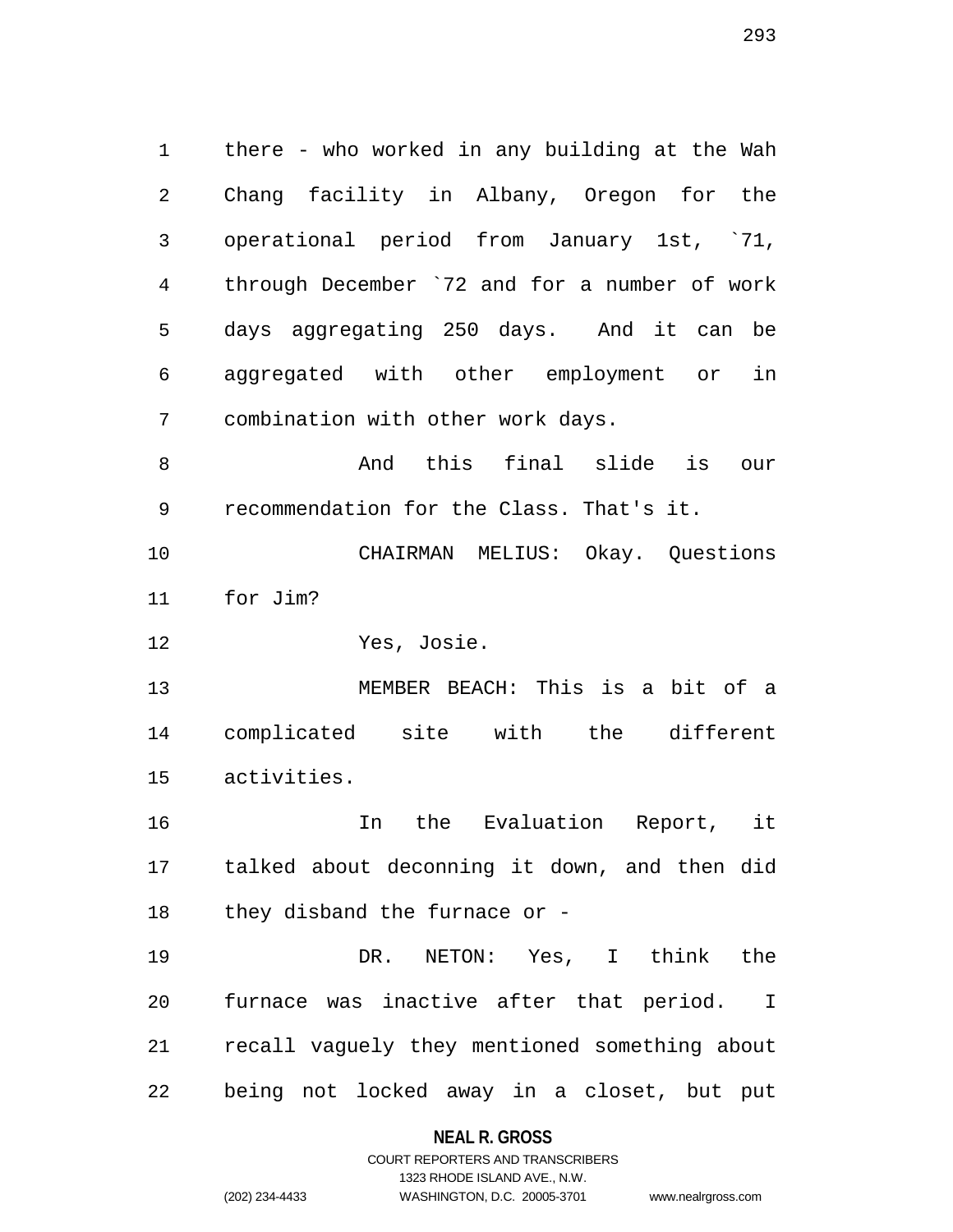1 aside. It was not used for other operations, 2 to my knowledge.

3 MEMBER BEACH: It said the material 4 was disposed of, they believed, at Hanford. 5 And I was wondering if they shipped the 6 furnace and everything.

7 DR. NETON: No, I don't think the 8 furnace was shipped.

9 MEMBER BEACH: It's not very clear. 10 DR. NETON: At least to our 11 understanding, the furnace remained there, but 12 it had this - potentially up to five pounds of 13 depleted uranium inside the inaccessible areas 14 of the furnace.

15 MEMBER BEACH: So, the waste that 16 they - the smeared and decon, that went 17 offsite.

18 DR. NETON: Correct.

19 MEMBER BEACH: And was that done 20 initially? Because I know this says as of 21 March of 1977, but then it said it was done 22 within two months. So, I was just curious.

#### **NEAL R. GROSS**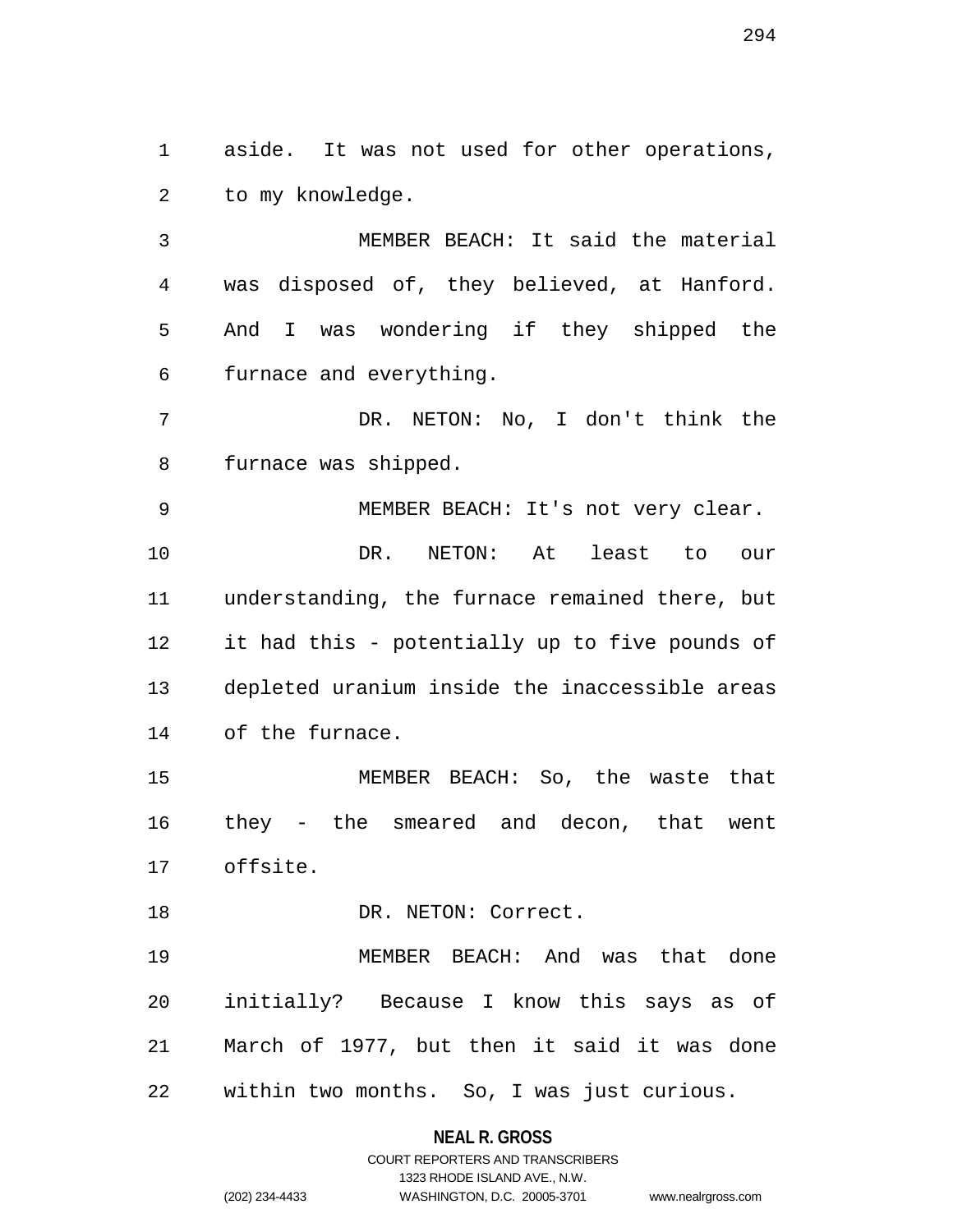1 DR. NETON: No, no. I think it was 2 done right after the operation was over. 3 MEMBER BEACH: Okay. Thanks. 4 CHAIRMAN MELIUS: So, my question 5 is somewhat related. 6 To what extent were operations 7 confined to that one area? 8 DR. NETON: To my knowledge - well, 9 to our knowledge, all the operations occurred 10 in this S-6 building. And there was probably, 11 worker interviews indicated, maybe seven to 12 ten people working in that area. But as 13 usual, we don't know who entered the building 14 at what times and where. 15 CHAIRMAN MELIUS: Okay. So, you 16 evaluated personnel records and other 17 information to establish that? 18 DR. NETON: Well, we're not adding 19 the Class because of the depleted uranium 20 operations though. We're adding the Class 21 because of all these commercial activities 22 that occurred in the other 36 or 40 buildings.

#### **NEAL R. GROSS**

### COURT REPORTERS AND TRANSCRIBERS 1323 RHODE ISLAND AVE., N.W. (202) 234-4433 WASHINGTON, D.C. 20005-3701 www.nealrgross.com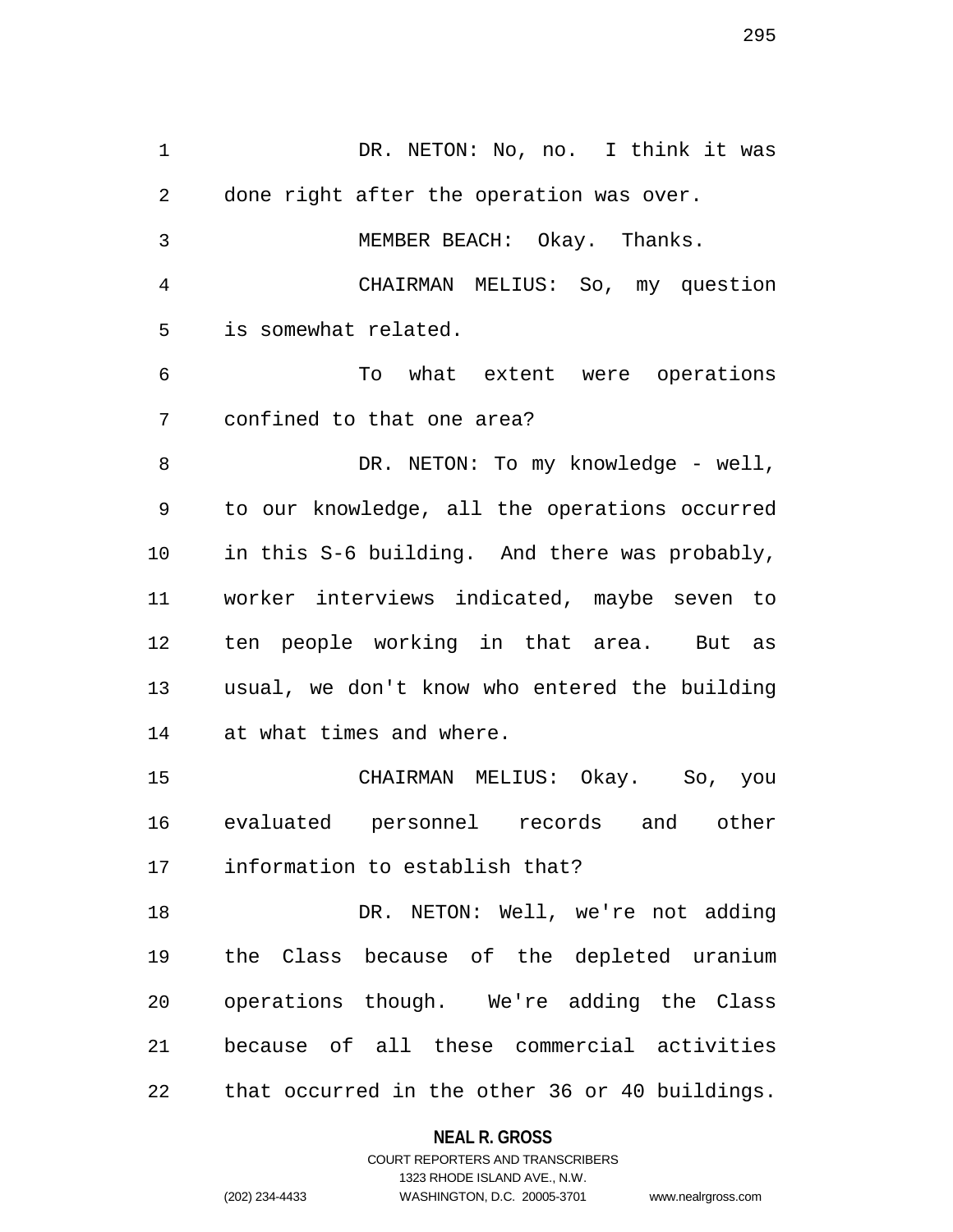1 That's the basis for the Class.

2 CHAIRMAN MELIUS: Okay. 3 DR. NETON: You know, they 4 processed this 200 million pounds of ore over 5 30 years and it had up to 35 mR per hour dose 6 rates, that sort of thing. 7 We have no way of establishing an 8 upper bound for those intakes or external 9 exposures. 10 CHAIRMAN MELIUS: Paul. 11 MEMBER ZIEMER: Dr. Neton, in your 12 records search, you didn't specifically 13 mention it, so I will ask, did you seek to get 14 records directly from Teledyne on this 15 facility? 16 DR. NETON: I don't know the answer 17 to that. I may have to phone a friend. 18 MEMBER ZIEMER: I notice you have 19 the usual databases, but what about Teledyne 20 itself, is what I'm asking. 21 DR. NETON: LaVon, do you recall? 22 I don't know that we went to Teledyne or not.

> **NEAL R. GROSS** COURT REPORTERS AND TRANSCRIBERS

> > 1323 RHODE ISLAND AVE., N.W.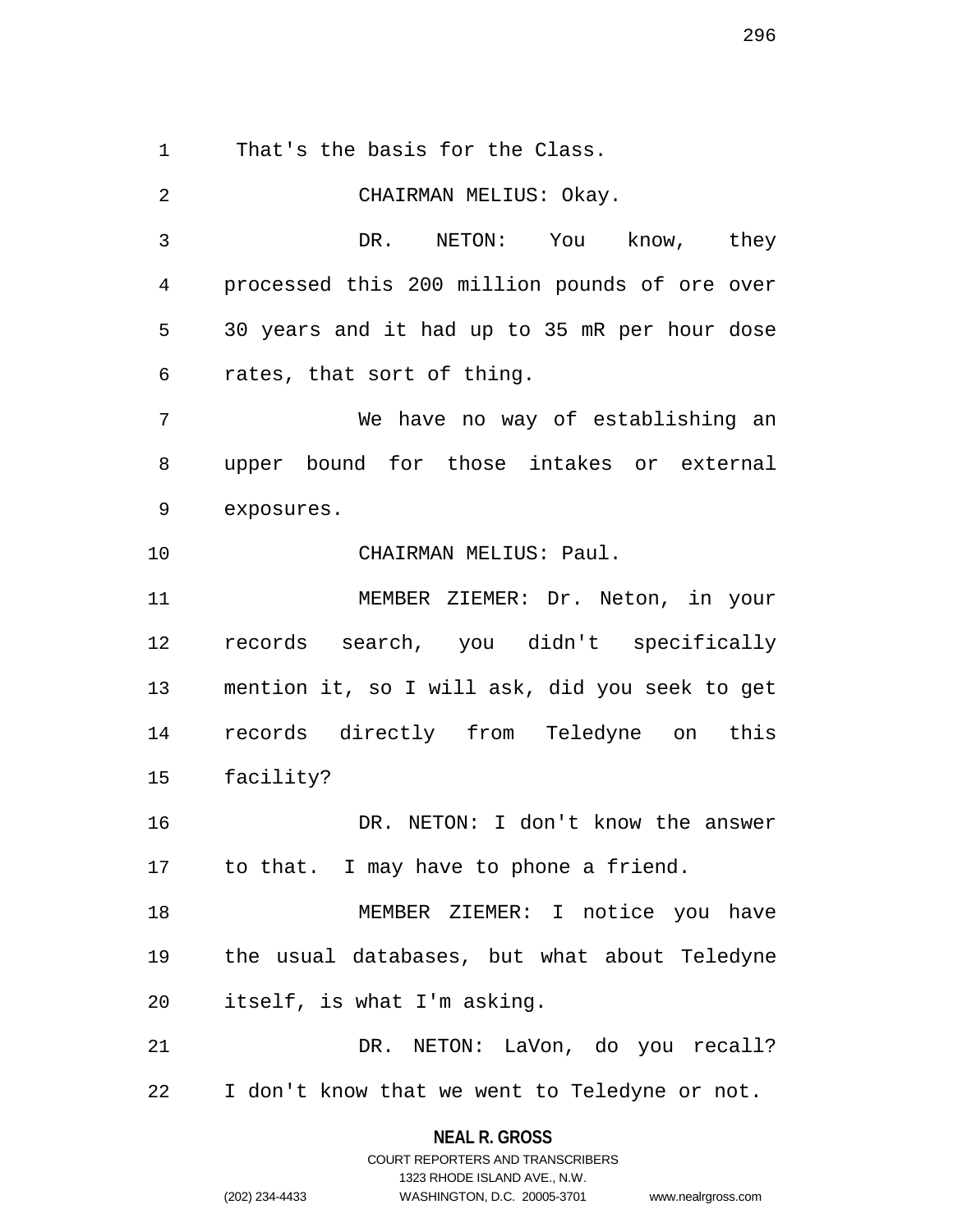1 MR. RUTHERFORD: I don't recall. 2 I'm sure the database covered in the matrix in 3 the back will say it. 4 DR. NETON: Yes, there's a matrix 5 in the back that gives you places that we - 6 the sites that we solicited for information. 7 MR. RUTHERFORD: Yes, the primary 8 site was contacted for documentation, 9 Teledyne, and we received no documents from 10 them. 11 It's in the first page of the data 12 capture matrix in the back on Page 45. 13 MEMBER ZIEMER: Oh, okay. Yes, I 14 see it now. Thanks. 15 CHAIRMAN MELIUS: It was sort of 16 hidden. 17 Other questions? 18 Can you just clarify that last 19 statement to me? I just want to make sure 20 it's clear on the record for the - because 21 your reconstruction feasibility and 22 infeasibility is based on uranium and thorium.

# **NEAL R. GROSS**

|                | COURT REPORTERS AND TRANSCRIBERS |                    |
|----------------|----------------------------------|--------------------|
|                | 1323 RHODE ISLAND AVE., N.W.     |                    |
| (202) 234-4433 | WASHINGTON, D.C. 20005-3701      | www.nealrgross.com |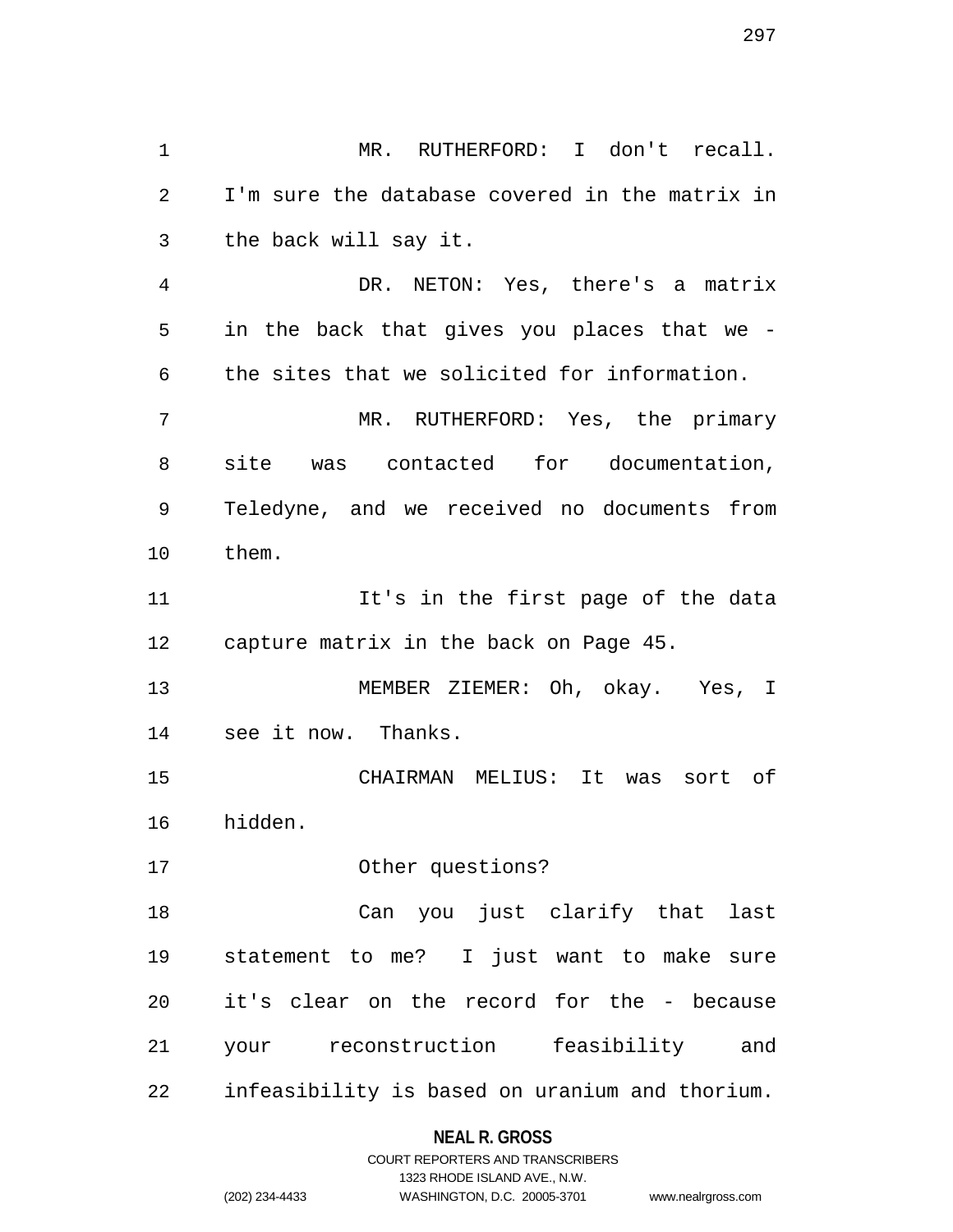1 DR. NETON: Right. It's based on 2 the uranium and thorium associated with the 3 commercial operations to manufacture metals 4 for the Department of Defense and other 5 agencies, not for the AEC contract. 6 CHAIRMAN MELIUS: Right, because 7 you feel you could do the AEC contract. 8 DR. NETON: Right. 9 CHAIRMAN MELIUS: Okay. 10 DR. NETON: We feel we can 11 reconstruct the uranium from the melting 12 operations of the depleted uranium in the 13 electron beam furnace, which is the only 14 covered activity at this site. 15 CHAIRMAN MELIUS: However, it's not 16 feasible to distinguish the workers or the 17 exposures that might have occurred from the

22 were commercial activities that were ongoing.

19 DR. NETON: Well, it's not - it's

20 not - we can't distinguish who worked with

21 this or the ores themselves. I mean, these

18 commercial and the AEC-related -

#### **NEAL R. GROSS**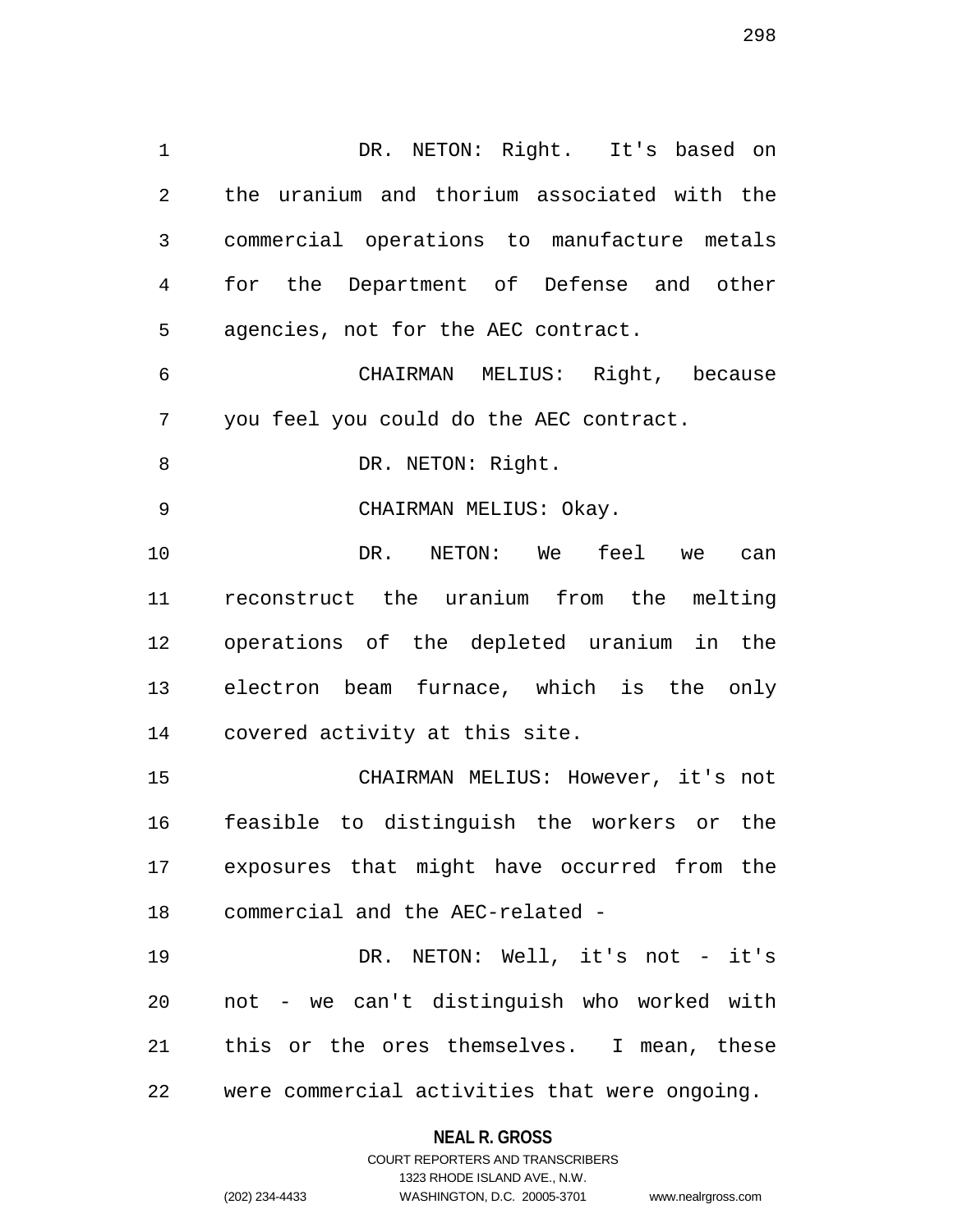1 MR. HINNEFELD: This is Stu 2 Hinnefeld.

3 A key aspect here is that the law 4 requires us to reconstruct all exposures at 5 the site during the covered period for an AWE. 6 So, these other commercial 7 exposures would have to be reconstructed 8 during the operational period, and that's what 9 we can't reconstruct.

10 CHAIRMAN MELIUS: And the site is 11 designated as being the entire facility, not 12 just -

13 MR. HINNEFELD: Yes, it's 14 designated as Wah Chang. It's not a specific 15 building.

16 CHAIRMAN MELIUS: I just wanted to 17 get that on the record.

18 DR. NETOn: Right. That's a key 19 point.

20 CHAIRMAN MELIUS: Yes.

21 DR. NETON: It's not just the S-6 22 building, it's the entire site is a designated

#### **NEAL R. GROSS**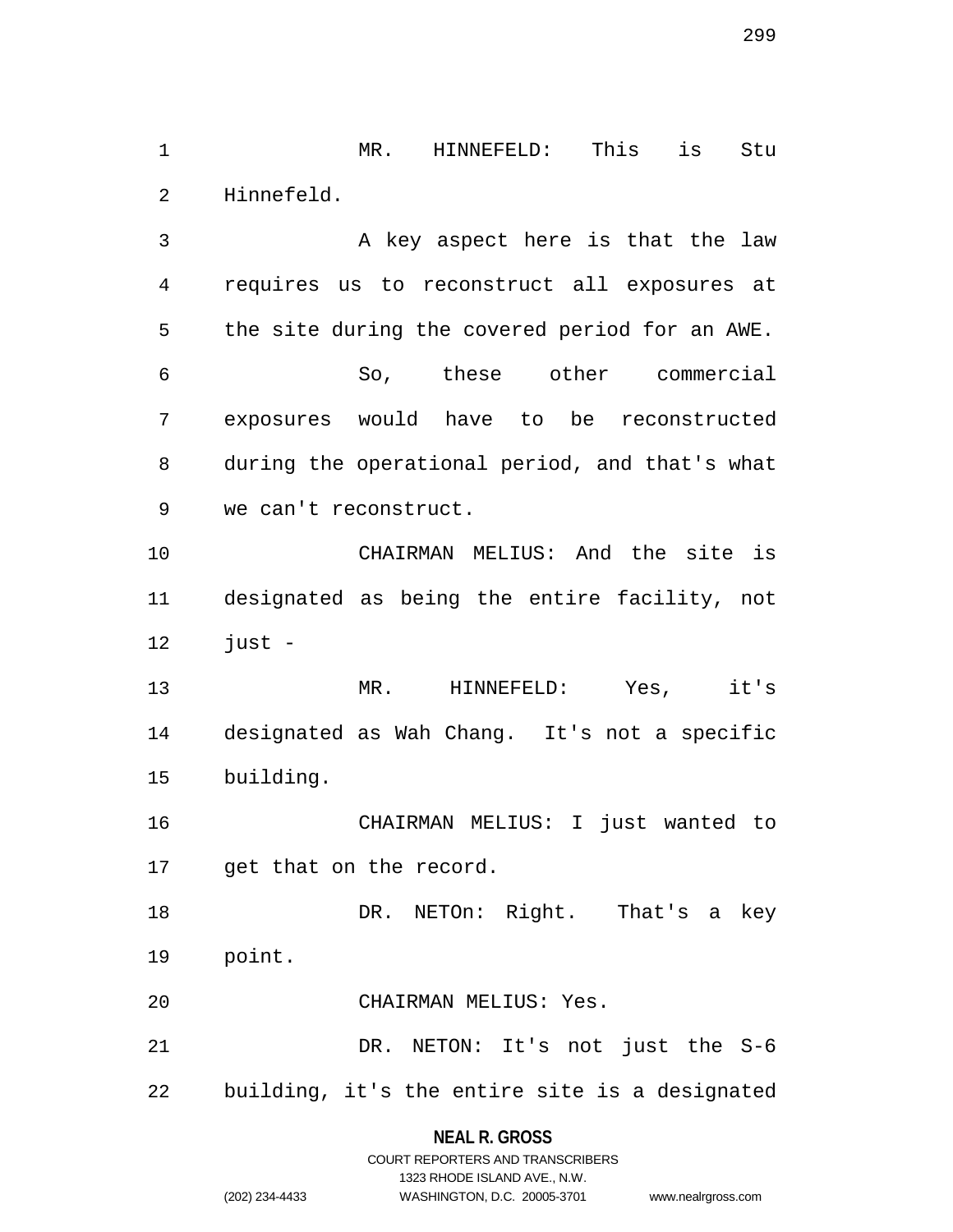1 - is a covered facility.

| 2  | CHAIRMAN MELIUS: Right.                        |
|----|------------------------------------------------|
| 3  | Any other -                                    |
| 4  | MEMBER RICHARDSON: I'm sorry.                  |
| 5  | Could you clarify one more time the<br>law     |
| 6  | requires you to reconstruct all radiation -    |
| 7  | DR. NETON: All dose exposure.                  |
| 8  | MEMBER RICHARDSON: It's different              |
| 9  | than when we were - because before we had this |
| 10 | issue of could you distinguish the component   |
| 11 | of dose.                                       |
| 12 | NETON: No, that's in<br>the<br>DR.             |
| 13 | residual period.                               |
| 14 | MEMBER ZIEMER: That's for<br>the               |
| 15 | residual period.                               |
| 16 | DR. NETON: If it's within<br>a                 |
| 17 | covered period, we are required to reconstruct |
| 18 | all radiation exposure at the covered          |
| 19 | facility, period.                              |
| 20 | Whether it's from commercial                   |
| 21 | operations, from radiography sources that are  |
| 22 | unrelated to AEC, doesn't matter. We'll        |

**NEAL R. GROSS**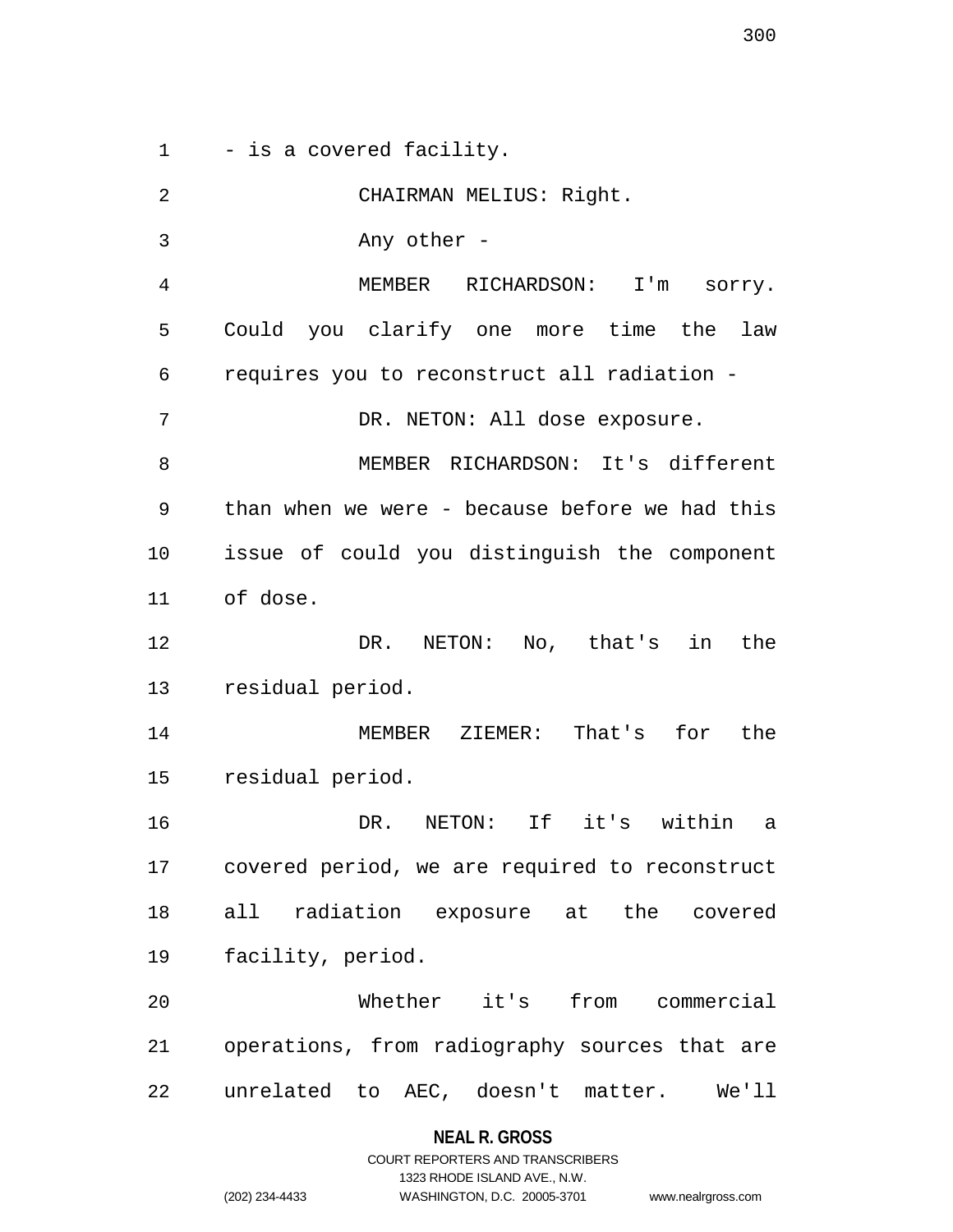1 reconstruct everything that we can identify 2 during the covered period.

3 This would not be the first site 4 to be added this way, by the way. There's a 5 number of other ones that have been brought in 6 this way.

7 CHAIRMAN MELIUS: Okay. No more 8 questions for Jim. I don't believe that the 9 petitioners wanted to speak, but I just wanted 10 to offer the opportunity if they're on the 11 line, to say something if they wish to 12 comment. They're not required to.

13 MEMBER RICHARDSON: Could I ask -

14 CHAIRMAN MELIUS: Sure.

15 MEMBER RICHARDSON: Again, this is 16 further for my clarification.

17 For the residual period, you're 18 proposing to use TBD-6000?

19 DR. NETON: Correct.

20 MEMBER RICHARDSON: How does that - 21 or help me know, sir, how it relates to an

22 electron beam furnace.

#### **NEAL R. GROSS**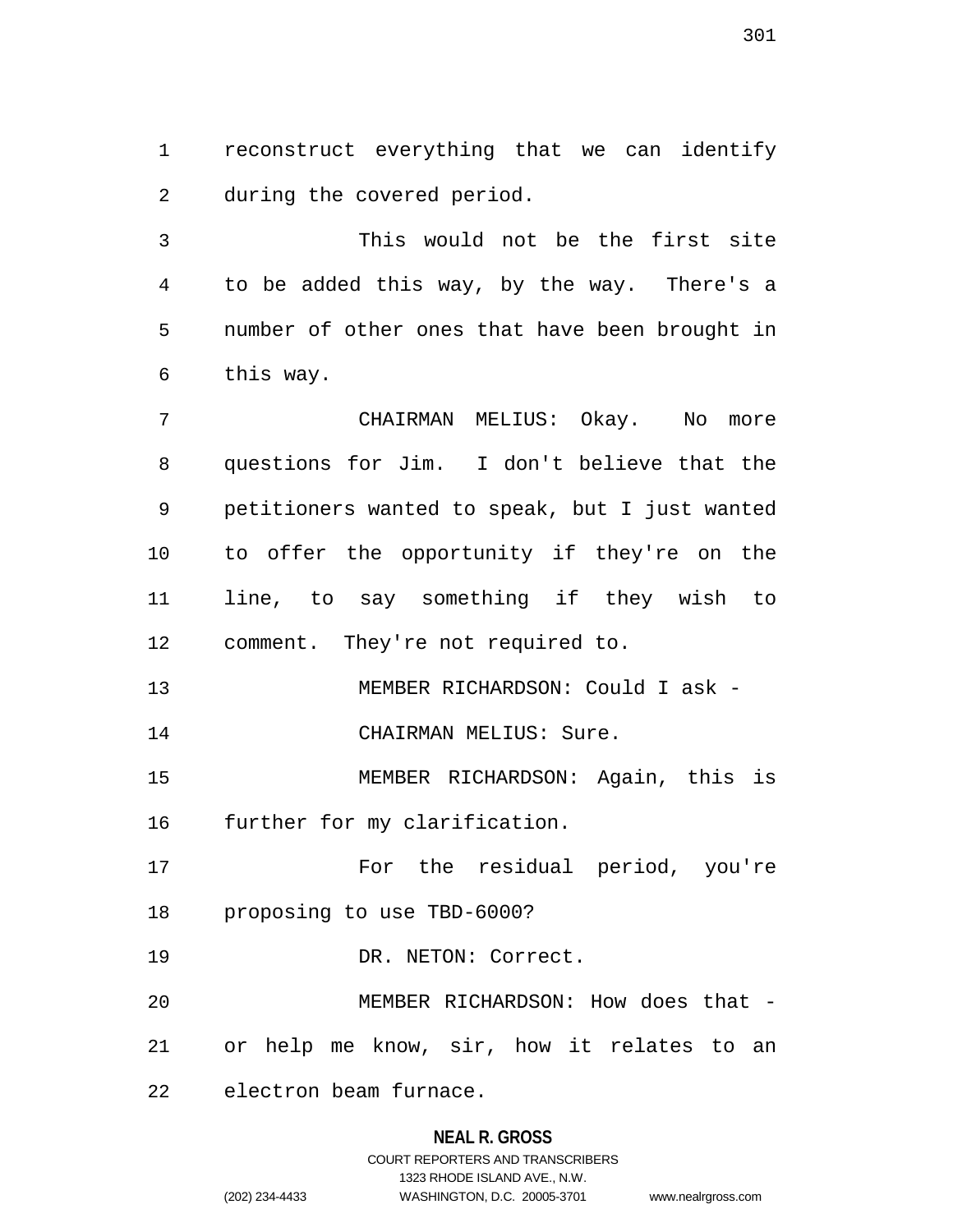1 DR. NETON: There's not an electron 2 beam furnace in TBD-6000, but there is 3 something to do with processing of ores, I 4 mean, of the uranium. 5 I'm not sure exactly which process 6 in TBD-6000 we've selected now. Caught me off 8 MEMBER RICHARDSON: Yes, because it 9 sort of seemed to me - 10 DR. NETON: Yes, and I don't recall 11 it - I don't know if it was the melting of

12 ore. We have to go back and check the 13 Evaluation Report, but we did believe that the 14 furnace itself was fairly self-contained.

15 I mean, the - also, I left out a 16 pretty important point is there were some 17 bioassay samples taken for that melting 18 operation. They were handwritten, you know, 19 but there were ten people that were monitored 20 listed as before, and ten samples listed as 21 after.

22 And my recollection is that the

**NEAL R. GROSS**

COURT REPORTERS AND TRANSCRIBERS 1323 RHODE ISLAND AVE., N.W. (202) 234-4433 WASHINGTON, D.C. 20005-3701 www.nealrgross.com

7 guard.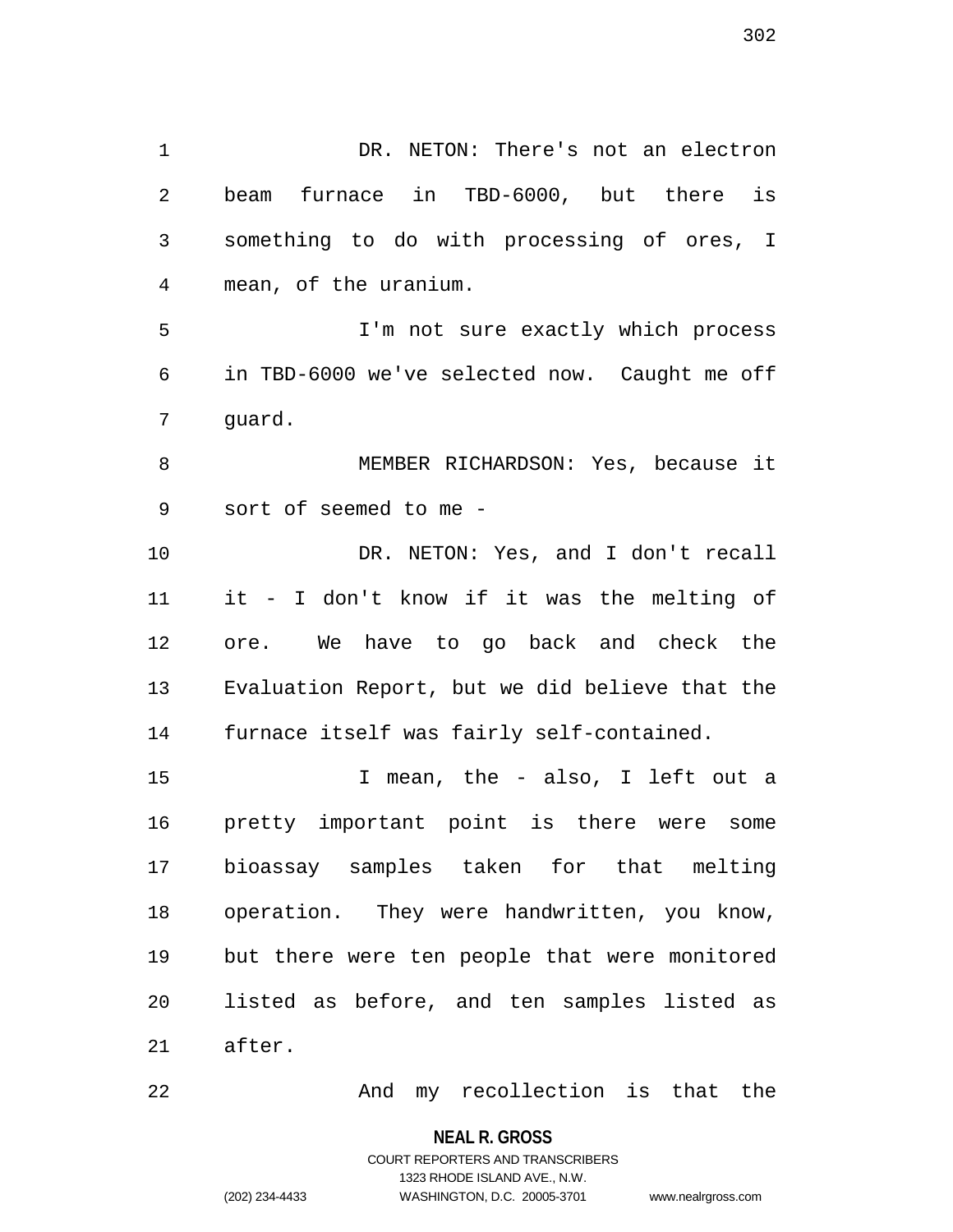1 after samples were all lower than the before 2 samples. And I believe that they were less 3 than value, something less than a micro - I 4 forget what the value was, but - so, we do 5 have some bioassay samples, but we've opted to 6 use the TBD-6000 approach. 7 And I don't recall which operation

8 we would use to do that, but these would be 9 only applied to non-presumptive cancers for 10 those who don't qualify for the Class.

11 CHAIRMAN MELIUS: Paul.

12 MEMBER ZIEMER: No, I don't think - 13 I was going to make the comment that Jim just 14 ended with.

15 The TBD-6000 only comes into play 16 if someone had a non -

17 DR. NETON: Non-presumptive cancer.

18 MEMBER ZIEMER: - presumptive 19 cancer.

20 CHAIRMAN MELIUS: Any further 21 questions or comments?

22 If not, the Chair would entertain

**NEAL R. GROSS**

|                | COURT REPORTERS AND TRANSCRIBERS |                    |
|----------------|----------------------------------|--------------------|
|                | 1323 RHODE ISLAND AVE N.W.       |                    |
| (202) 234-4433 | WASHINGTON, D.C. 20005-3701      | www.nealrgross.com |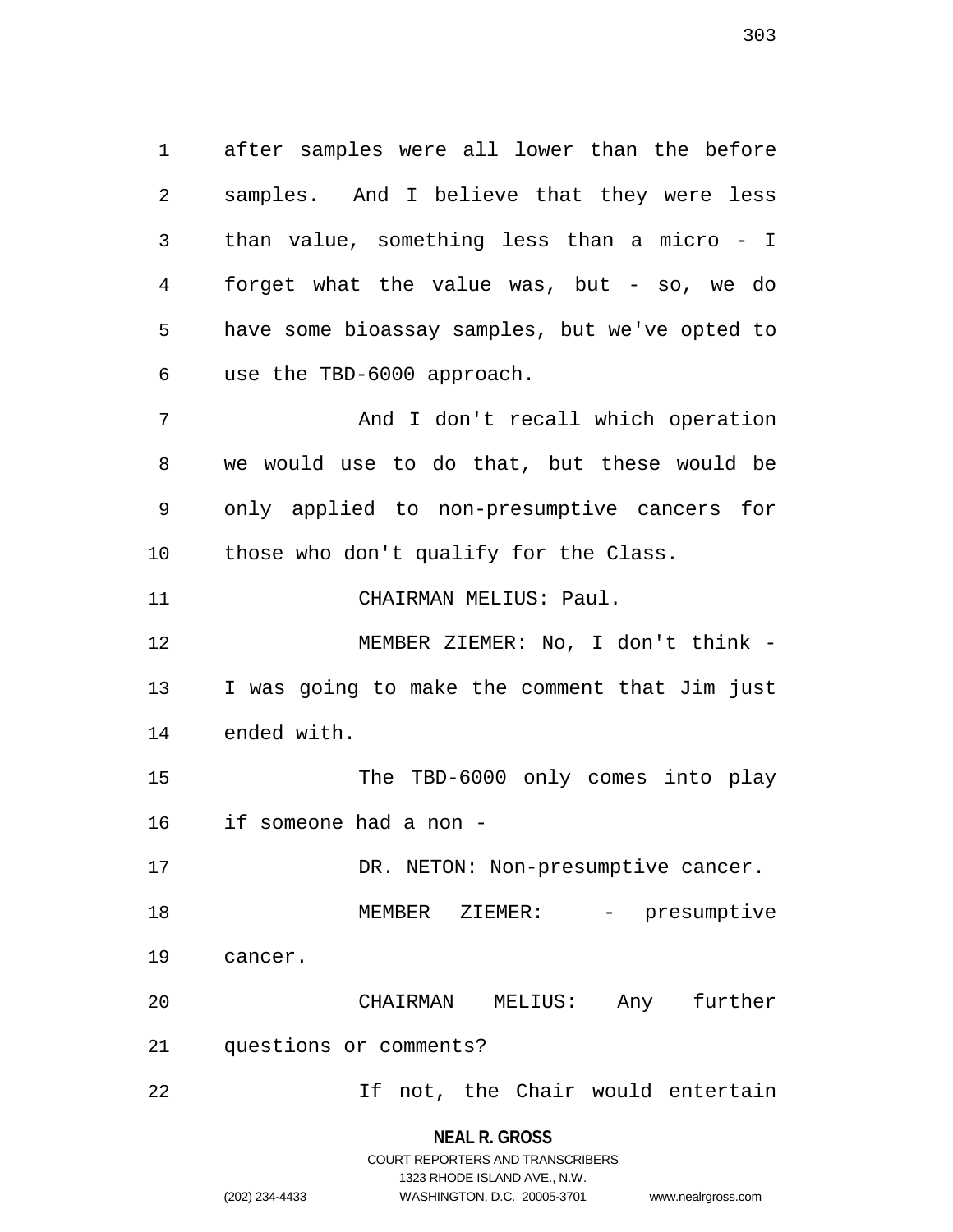1 a motion.

2 MEMBER PRESLEY: So moved. 3 CHAIRMAN MELIUS: Whew. That's 4 faster than a sound wave. 5 Do I have a second to that? 6 MEMBER SCHOFIELD: Seconded. 7 CHAIRMAN MELIUS: Okay. Any 8 further discussion? The so-move is to accept 9 the NIOSH Evaluation Report and add the Class 10 to the SEC. 11 No further discussion, then, Ted, 12 do you want to - 13 (Off-record comments.) 14 MEMBER ZIEMER: Just a point of 15 information. I think the motion as it stands, 16 adds the Class for the active period and 17 denies the Class for - there's two parts to 18 it, I believe, if we accept the - I just want 19 to make sure everybody is aware of that. 20 MEMBER RICHARDSON: Right. That's 21 where I got confused about TBD-6000, because I 22 thought that they had said before the residual

> **NEAL R. GROSS** COURT REPORTERS AND TRANSCRIBERS

> > 1323 RHODE ISLAND AVE., N.W.

(202) 234-4433 WASHINGTON, D.C. 20005-3701 www.nealrgross.com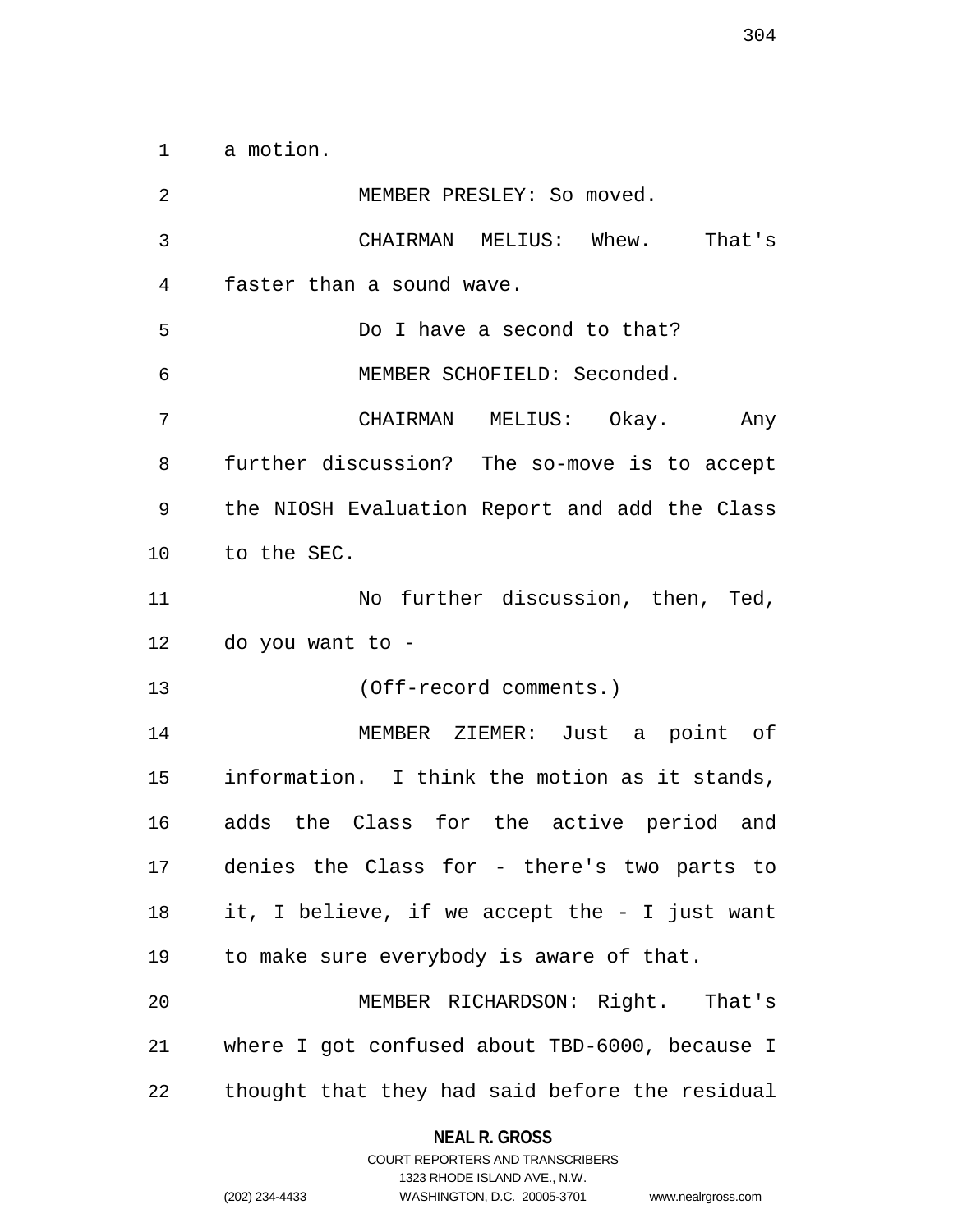1 period from 1972 through `79, they were 2 proposing that they could use TBD-6000.

3 DR. NETON: Oh, I'm sorry. I 4 misunderstood your question then. I thought 5 you were talking about the covered period 6 where we would use TBD-6000.

7 After the covered period, we were 8 going to use the air - there was some air 9 sample data that was taken during the covered 10 period that we couldn't use for a covered 11 period, because we didn't know exactly, you 12 know, how well it was representative of the 13 workers, but we felt that it was sufficient to 14 use for bounding the starting point of the 15 residual period.

16 So, we would use - I think there 17 was like five air samples that were taken 18 during the covered period. And we used one of 19 those to establish the starting point for air 20 concentrations in the residual period.

21 Sorry. I was - it was TIB-70 22 approach.

#### **NEAL R. GROSS**

COURT REPORTERS AND TRANSCRIBERS 1323 RHODE ISLAND AVE., N.W. (202) 234-4433 WASHINGTON, D.C. 20005-3701 www.nealrgross.com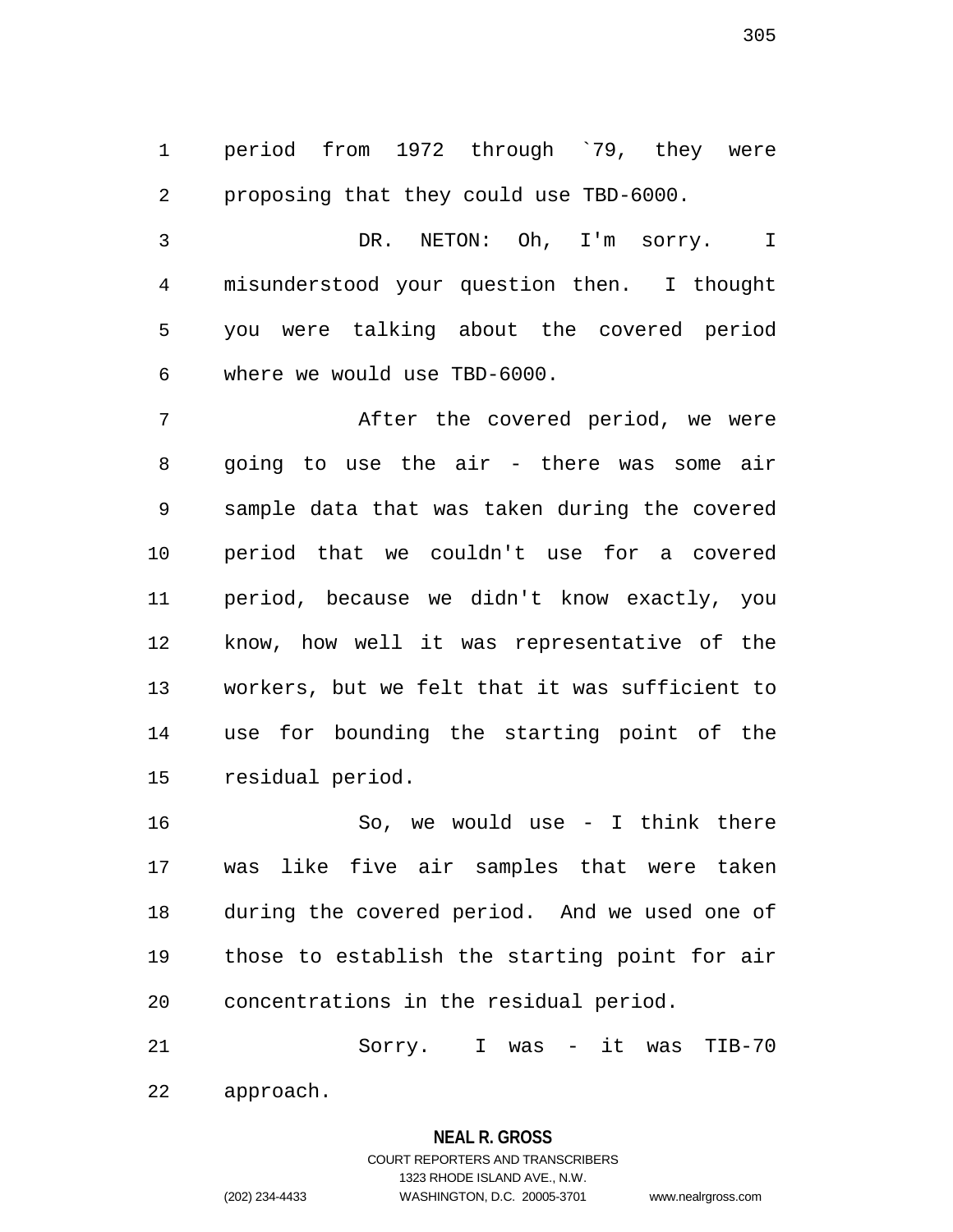2 ahead, LaVon. 3 MR. RUTHERFORD: I'm sorry. I want 4 to clarify one other thing too. 5 The reason that air sampling 6 didn't work for the operational period was it 7 didn't address the other commercial activities 8 that were going on, on the site. That's why 9 we didn't use it during - 10 MEMBER RICHARDSON: I got you. 11 MR. RUTHERFORD: Okay. 12 CHAIRMAN MELIUS: If we get much 13 more clarification here, we'll be totally 14 confused. But just to clarify on the motion, 15 I think we ought to be specific in our motions 16 because we have not always included the entire 17 Evaluation Report in our motions in terms of 18 accepting everything there. 19 We, I think, most commonly have 20 just concentrated on the part of the 21 Evaluation Report that recommends a Class be

1 CHAIRMAN MELIUS: Just to - go

22 added to the SEC.

#### **NEAL R. GROSS**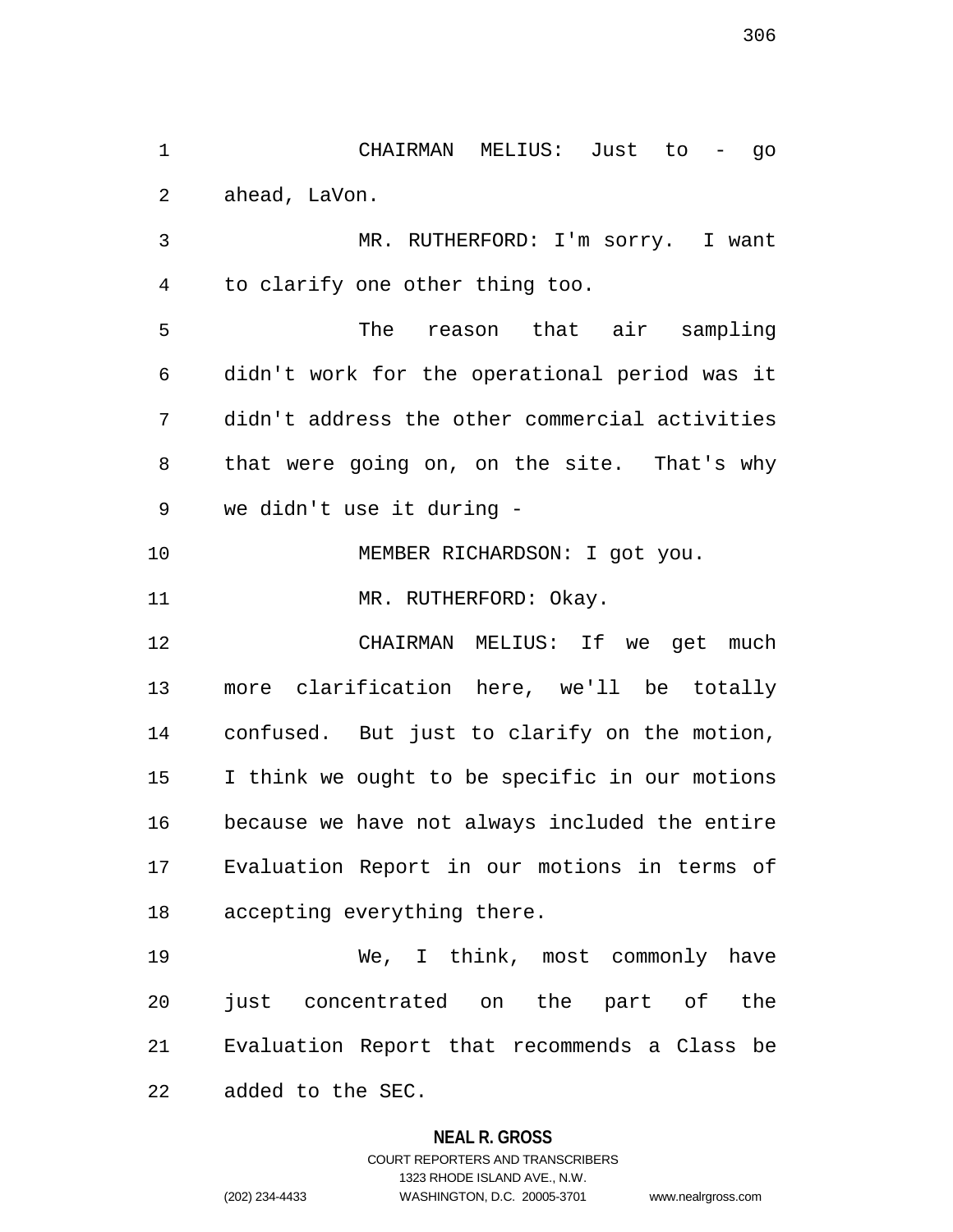1 Sometimes we've gone on and - for 2 example, there may be Site Profile issues that 3 may not be SEC. You might accept the SEC for 4 the period that's not recommended in the 5 report.

6 So, it's in some cases, we've not 7 - really don't have all the adequate 8 information to be able to address. And even 9 NIOSH may be uncertain about it particularly 10 during the SEC period, as to what will be 11 available and not.

12 We know for the most part it's 13 not, but they may use whatever information may 14 be available.

15 That's not always explicit in the 16 reports, and we have to be a little bit 17 careful about accepting a full report. At 18 least we are specifying what we're doing when 19 we're doing that.

20 Henry.

21 MEMBER ANDERSON: Yes, I mean, 22 could they re-file for the residual period?

#### **NEAL R. GROSS**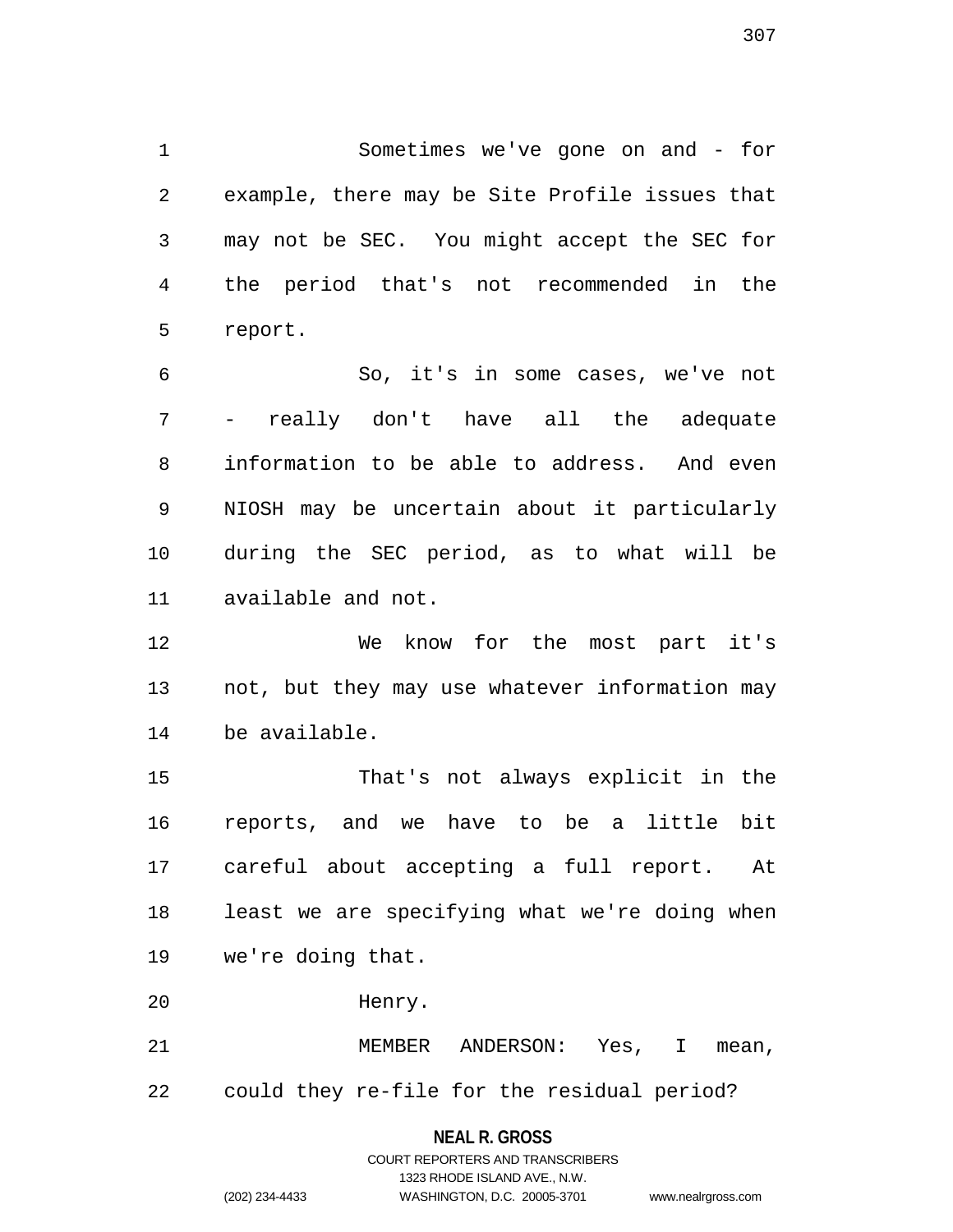1 1 I mean, the way it is now, the 2 proposed Class doesn't include the residual 3 period. It may have been evaluated, but it 4 isn't -

5 CHAIRMAN MELIUS: It includes part 6 of the residual period. And I think NIOSH has 7 the prerogative of doing the entire period. 8 They modified the proposed Class Definition, 9 petitioner's definition by adding the entire 10 residual period to do their evaluation.

11 11 I don't think that ever precludes 12 that an outside petitioner for, you know, 13 either re-petitioning or a new petitioner 14 petitioning for consideration based on new 15 information.

16 So, I don't think we're precluding 17 anything by what we do. I think they would 18 have to present new information that - and so, 19 I think the only risk we run is that in this 20 case it's they filed through January 11th, 21 `79.

22 I'm not sure why that date was

**NEAL R. GROSS** COURT REPORTERS AND TRANSCRIBERS

1323 RHODE ISLAND AVE., N.W.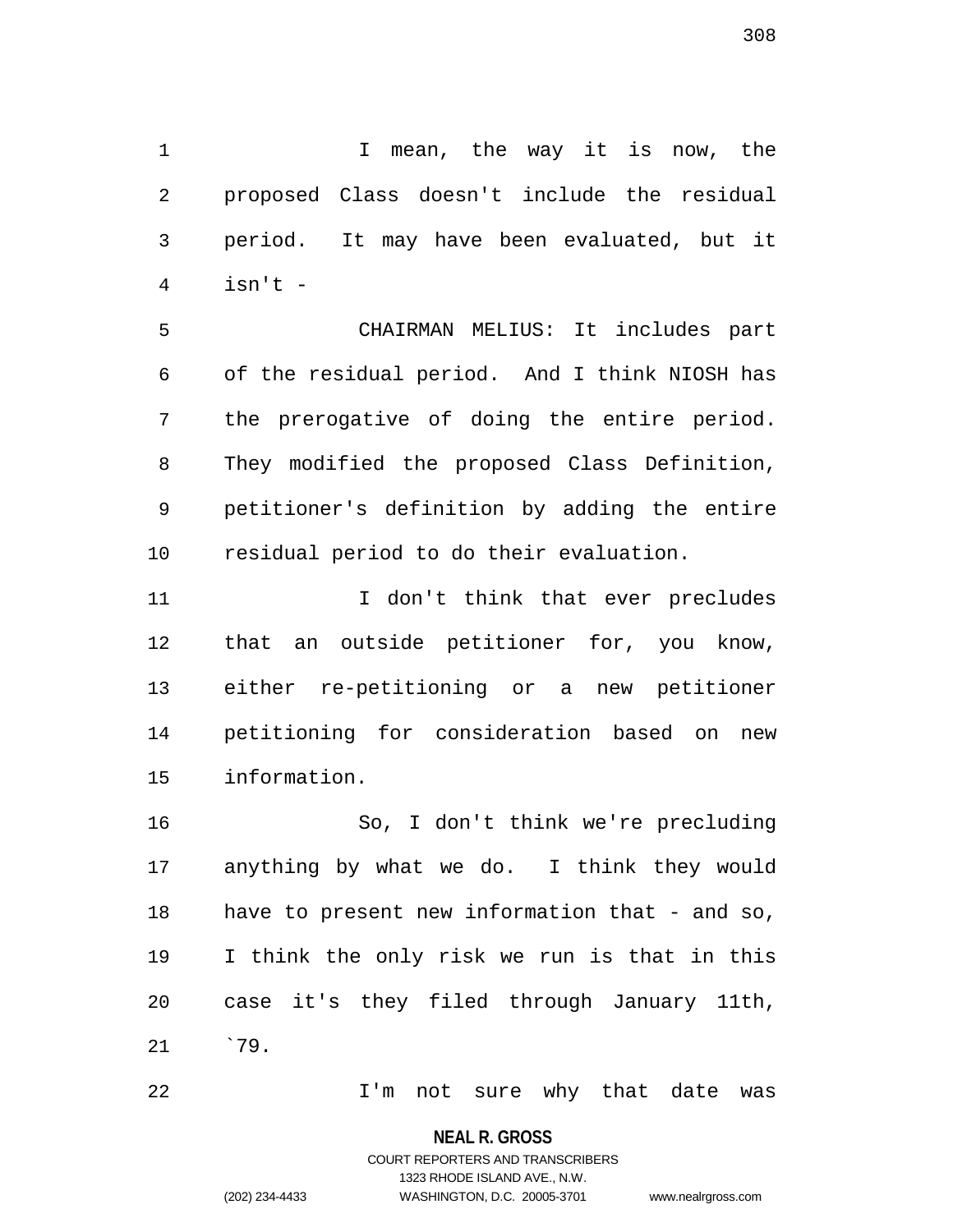1 picked. Do you know, LaVon, or anybody?

2 MR. RUTHERFORD: Well, the 3 petitioner associated with - the claim 4 associated with that petitioner. So, they 5 filed for that.

6 However, when we qualified the 7 petition, we qualified it based on the basis, 8 you know, the basis provided by the 9 petitioner. And our qualification will extend 10 to however long we feel that that basis is 11 supported until the evaluation is complete.

12 CHAIRMAN MELIUS: Right. So, it's 13 a little bit difficult to decide. I think at 14 the same time they speak in favor of sort of 15 doing the full time period and so forth, I 16 don't think we - I think we ought to try and 17 avoid not having reached a conclusion on some 18 of these periods, which we've tended to do in 19 the past.

20 We sort of leave some of these 21 issues, you know, hanging out there and 22 unresolved.

#### **NEAL R. GROSS**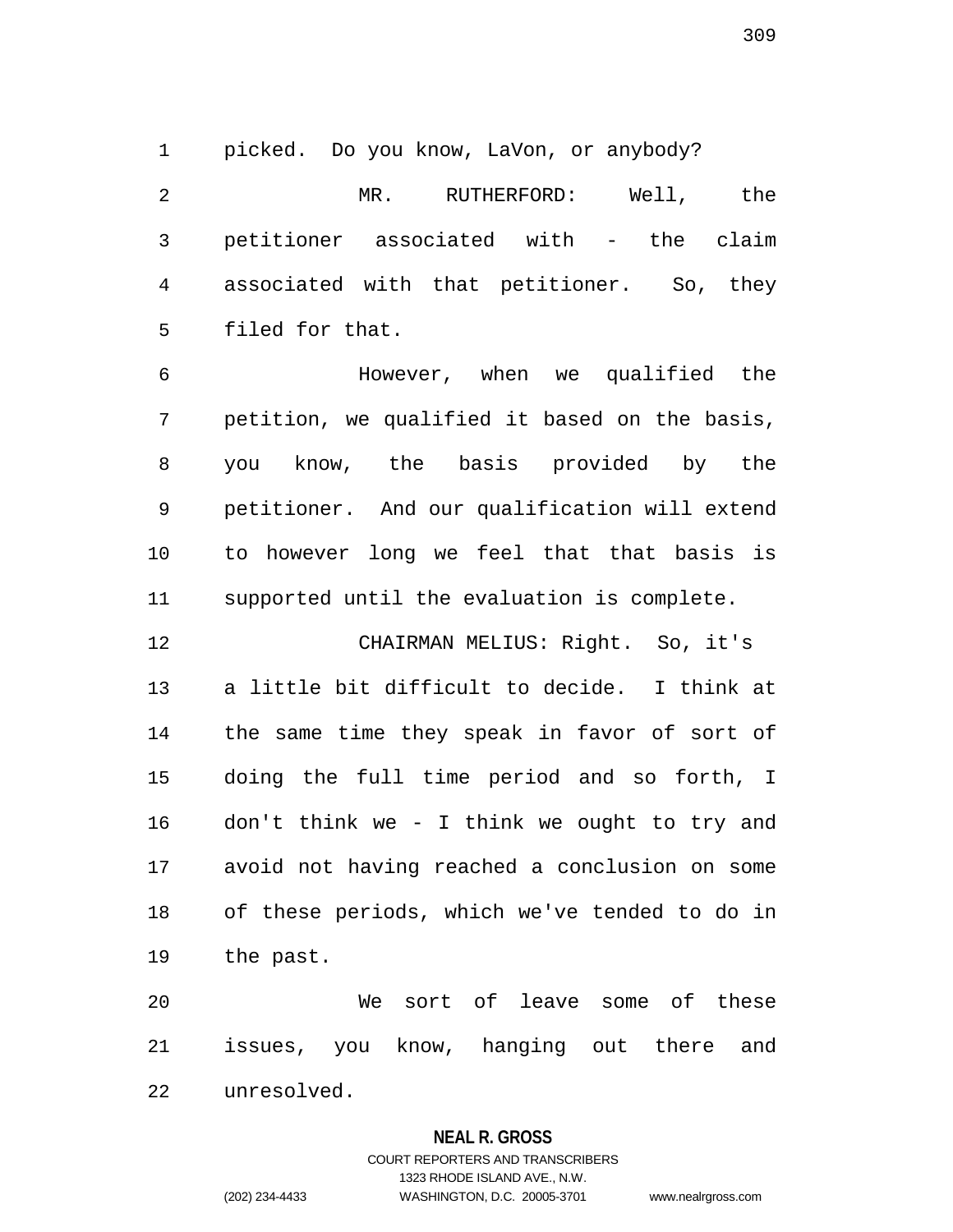1 And in the cases of a large site, 2 I think that's probably appropriate because 3 those often are fairly complicated Site 4 Profile issues and so forth.

5 On the other hand, if Board 6 Members feel they haven't had a chance to 7 review all of the issues for the residual 8 period in this case or SEC issues or Site 9 Profile issues, then I think they should say 10 so as we're considering this motion.

11 But I think we'll accept Paul's 12 comments as a friendly amendment to Bob's 13 original motion, which would be to accept the 14 full Evaluation Report. So, I think that's 15 what's on the table with a second.

16 So, anybody have further comments?

17 Okay. Ted, now go ahead.

18 MR. KATZ: Thank you.

19 MEMBER RICHARDSON: Before 20 accepting the full Evaluation Report, Section 21 5.2.2.3, which is about neutrons, is missing. 22 So, if we're going to accept it, I would just

# **NEAL R. GROSS**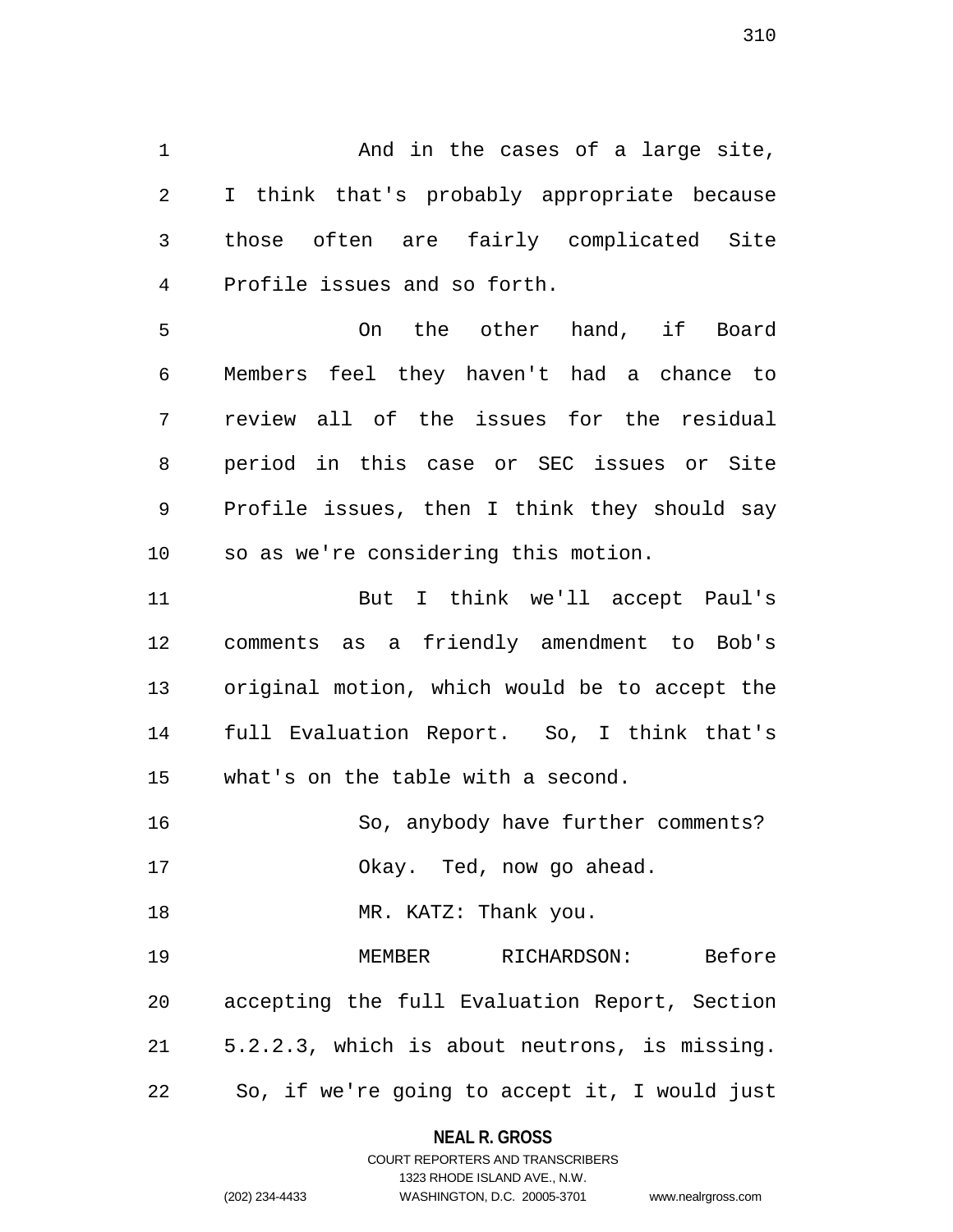1 wonder if there is a draft of this that does 2 have - so, it's Page 23. It says neutrons 3 were not, and then it ends without the text. 4 It's like an orphan sentence out there. 5 MEMBER BEACH: I think my copy has 6 the full definition if anybody wants to use 7 it. 8 MEMBER RICHARDSON: Okay. I accept 9 Josie's copy. 10 MEMBER BEACH: Did you want to look 11 at it? 12 MR. RUTHERFORD: Yes, Dr. 13 Richardson, I'm not sure why that sentence is 14 left out. It's obvious that we were intending 15 to - what the statement is intended to say, 16 that there is - we're not expected to be a 17 source of exposure for the covered period or 18 residual period. 19 We'll get the corrected - if the 20 actual final report does not have that, the 21 report will be corrected and we'll get that to 22 the Board.

**NEAL R. GROSS**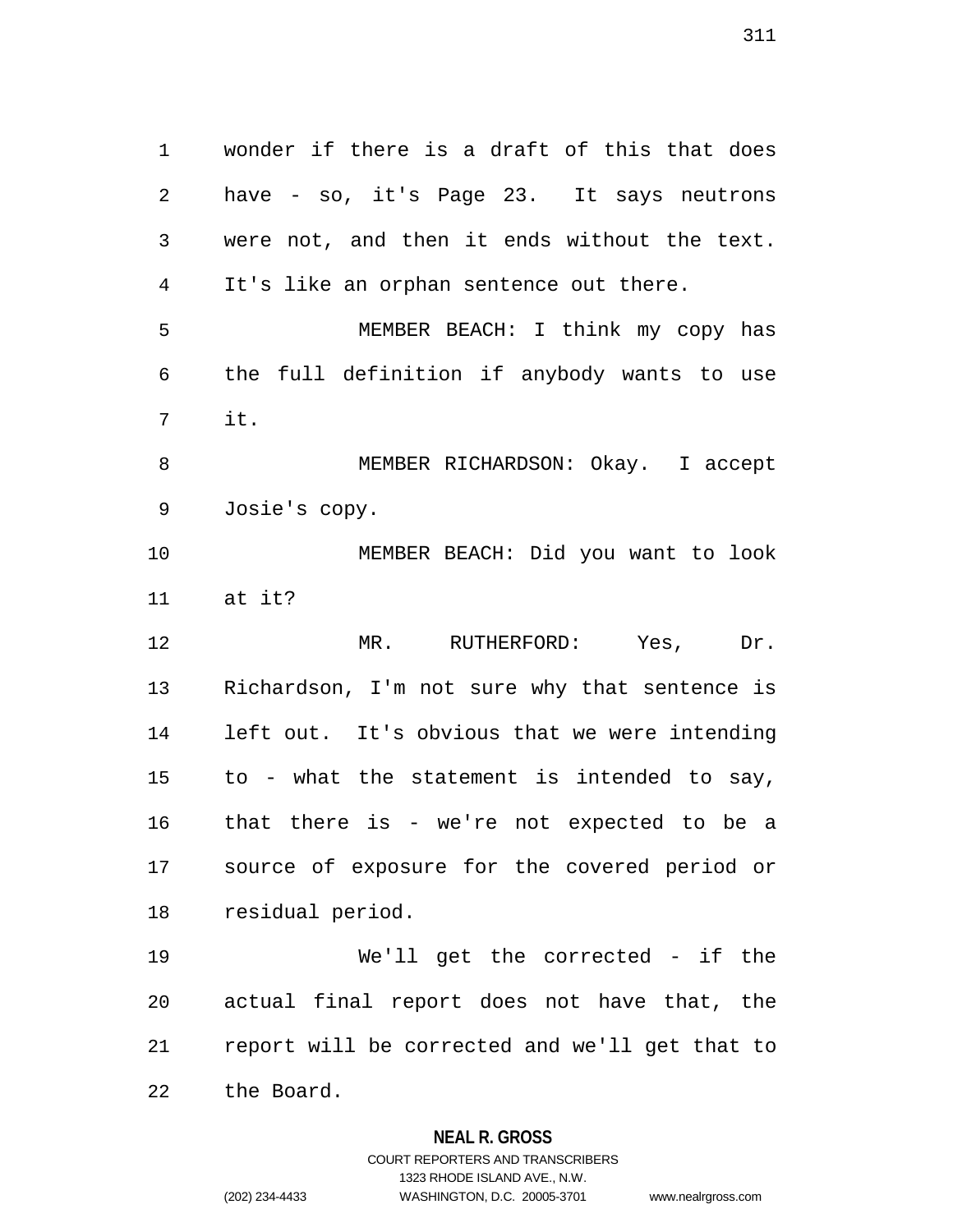1 MEMBER RICHARDSON: Josie took it. 2 She has it. 3 MEMBER BEACH: I think it's in 4 there, unless I'm missing something. 5 (Off-record comments.) 6 DR. NETON: I think what happens 7 sometimes is when these are converted to PDF 8 files, some funny things happen and we don't 9 proofread every word. 10 CHAIRMAN MELIUS: Don't say that, 11 Jim. Unless you can specify what funny things 12 happen, that makes us nervous. 13 DR. NETON: Well, I do know when I 14 got my copy of the PDF, one of the tables was 15 half truncated. And they went back and remade 16 it and the table came out. 17 So, I don't know why that occurs, 18 but it's a fact of the PDF process, in my 19 opinion. 20 MS. HOWELL: Could you restate the 21 motion before you vote on it, please? 22 CHAIRMAN MELIUS: Paul.

**NEAL R. GROSS**

COURT REPORTERS AND TRANSCRIBERS 1323 RHODE ISLAND AVE., N.W. (202) 234-4433 WASHINGTON, D.C. 20005-3701 www.nealrgross.com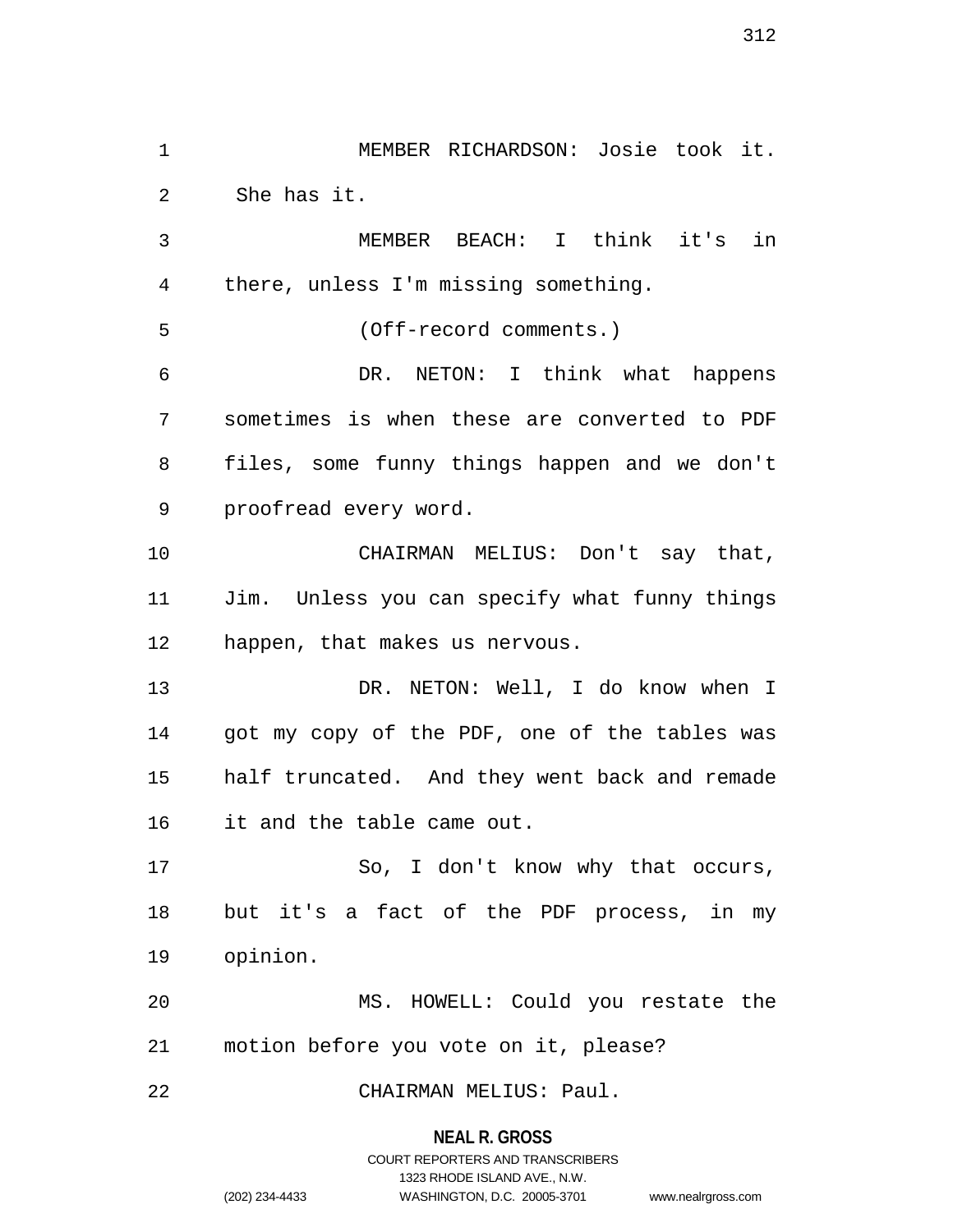1 MEMBER ZIEMER: I believe the 2 motion is to accept the NIOSH recommendation 3 for an SEC Class for the - I'm saying "active 4 period," but that's not the right terminology 5 for the - 6 CHAIRMAN MELIUS: Operational. 7 MEMBER ZIEMER: Operational period 8 and to deny an SEC Class for the residual 9 period, I believe, is what the effect is. 10 MEMBER PRESLEY: That's correct. 11 MEMBER LEMEN: The operational 12 period being January 1, `71, through December 13 31st, `72. 14 MEMBER ZIEMER: Right. And we will 15 get the exact wording, I think, tomorrow 16 morning. 17 CHAIRMAN MELIUS: Tomorrow there 18 will be a letter, yes. 19 MEMBER LEMEN: Can you give the 20 dates on the second one?

21 CHAIRMAN MELIUS: The second one is 22 from January 1st, 1973, through October 31st,

> **NEAL R. GROSS** COURT REPORTERS AND TRANSCRIBERS

> > 1323 RHODE ISLAND AVE., N.W.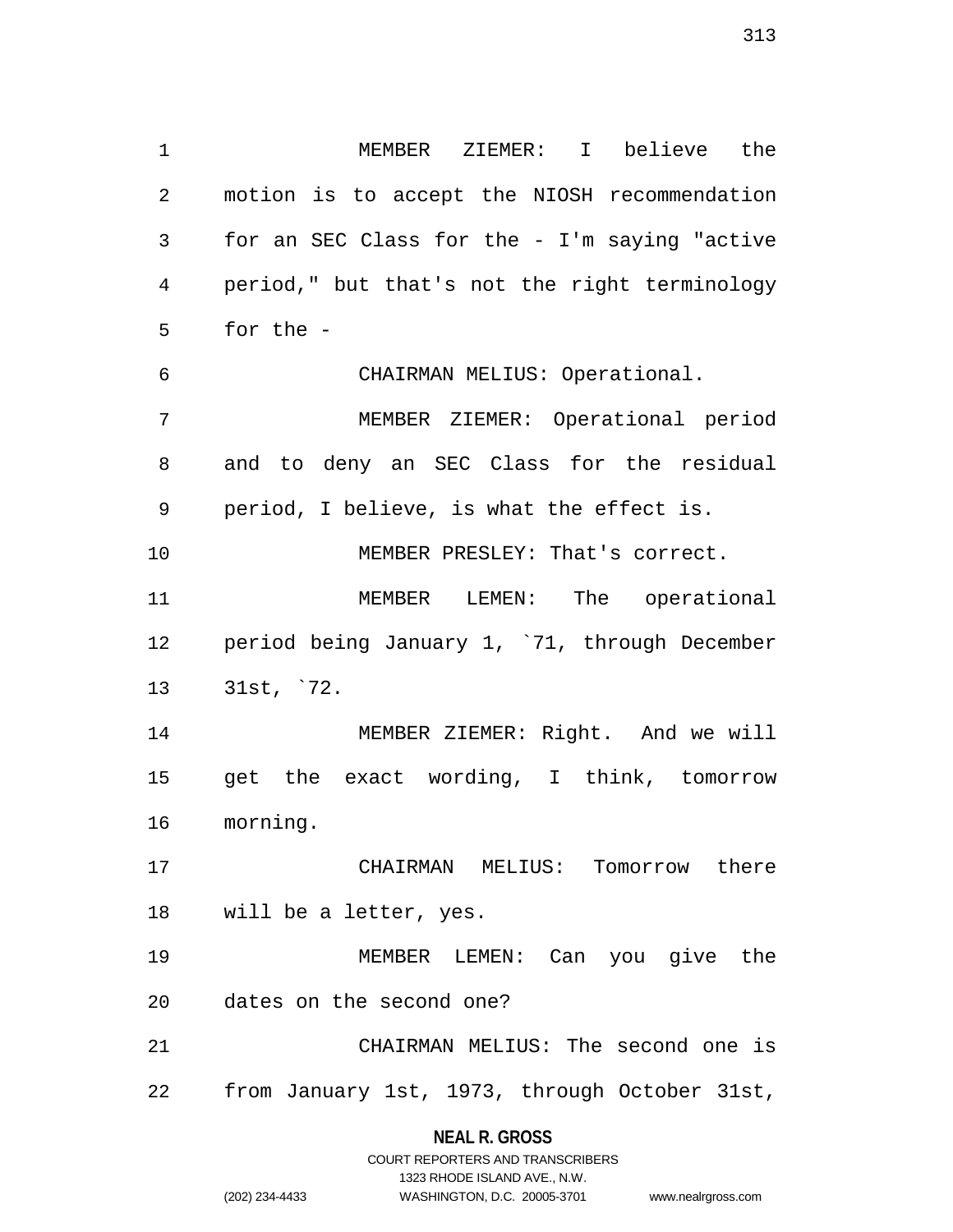1 2009.

2 MEMBER LEMEN: Thank you. 3 CHAIRMAN MELIUS: Is everybody 4 ready for a vote? Okay. 5 MR. KATZ: Okay. And for the 6 record before I get started, we have two Board 7 Members who are absent for this. I'll collect 8 their votes after. 9 Dr. Anderson. 10 MEMBER ANDERSON: Yes. 11 MR. KATZ: Ms. Beach. 12 MEMBER BEACH: Yes. 13 MR. KATZ: Mr. Clawson. 14 MEMBER CLAWSON: Yes. 15 MR. KATZ: Dr. Field. 16 MEMBER FIELD: Yes. 17 MR. KATZ: Mr. Gibson. 18 MEMBER GIBSON: Yes. 19 MR. KATZ: Dr. Lemen. 20 MEMBER LEMEN: Yes. 21 MR. KATZ: Dr. Melius. 22 CHAIRMAN MELIUS: Yes.

#### **NEAL R. GROSS**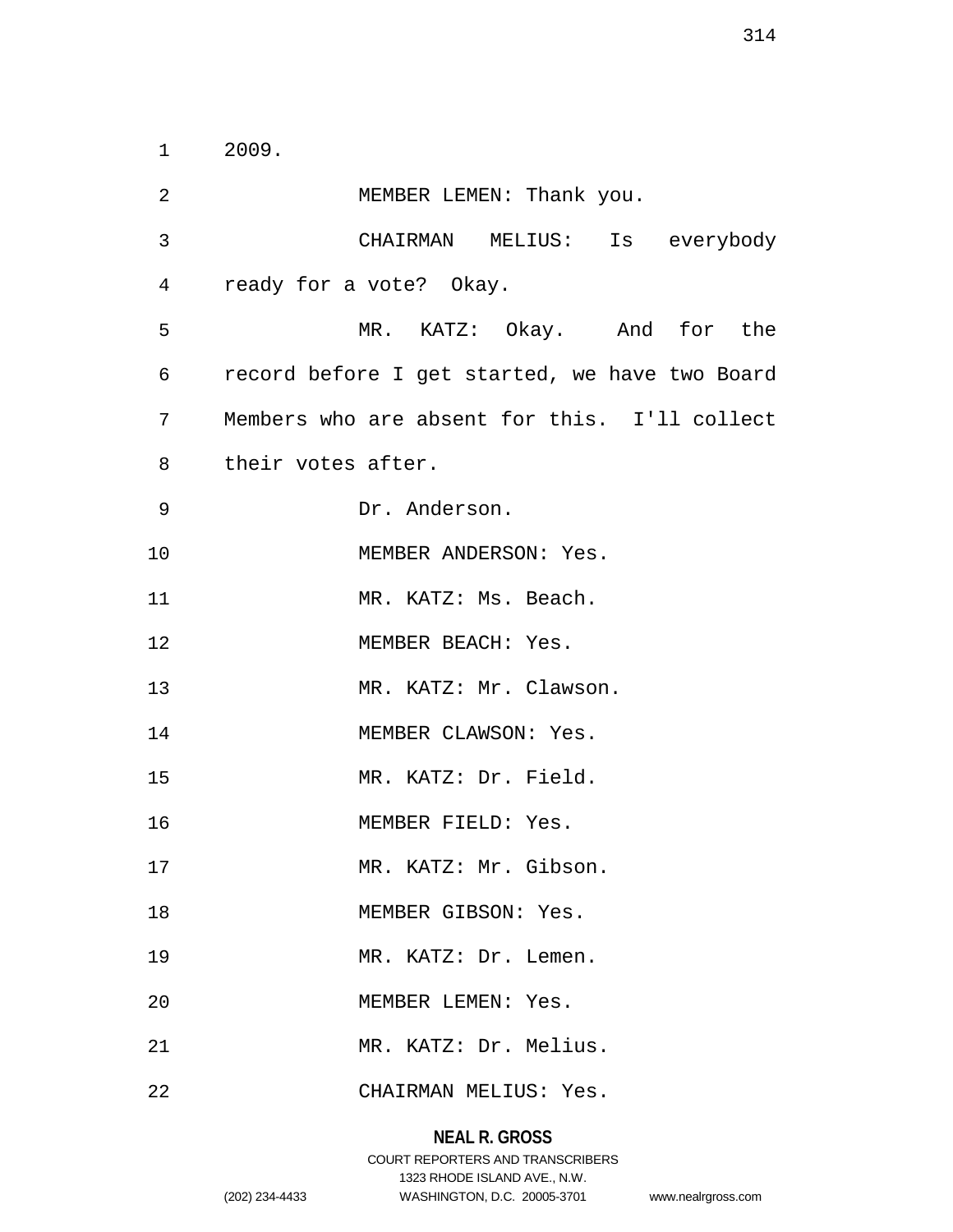| $\mathbf{1}$   | MR. KATZ: Ms. Munn.                          |
|----------------|----------------------------------------------|
| $\overline{2}$ | MEMBER MUNN: Yes.                            |
| 3              | MR. KATZ: Dr. Poston.                        |
| 4              | MEMBER POSTON: Yes.                          |
| 5              | MR. KATZ: Mr. Presley.                       |
| 6              | MEMBER PRESLEY: Yes.                         |
| 7              | MR. KATZ: Dr. Richardson.                    |
| 8              | MEMBER RICHARDSON: Yes.                      |
| 9              | MR. KATZ: Dr. Roessler.                      |
| 10             | MEMBER ROESSLER: Yes.                        |
| 11             | MR. KATZ: Mr. Schofield.                     |
| 12             | MEMBER SCHOFIELD: Yes.                       |
| 13             | MR. KATZ: Dr. Ziemer.                        |
| 14             | MEMBER ZIEMER: Yes.                          |
| 15             | MR. KATZ: So, it's unanimous among           |
| 16             | attendees. 14 in favor. Two votes to         |
|                | 17 collect. The motion passes.               |
| 18             | CHAIRMAN MELIUS: Okay. We're now             |
| 19             | scheduled for a - after a short break, a     |
| 20             | closed Board session on conflict of interest |
| 21             | issues.                                      |
| 22             | So, I guess I'll ask everybody to            |

**NEAL R. GROSS** COURT REPORTERS AND TRANSCRIBERS

1323 RHODE ISLAND AVE., N.W.

(202) 234-4433 WASHINGTON, D.C. 20005-3701 www.nealrgross.com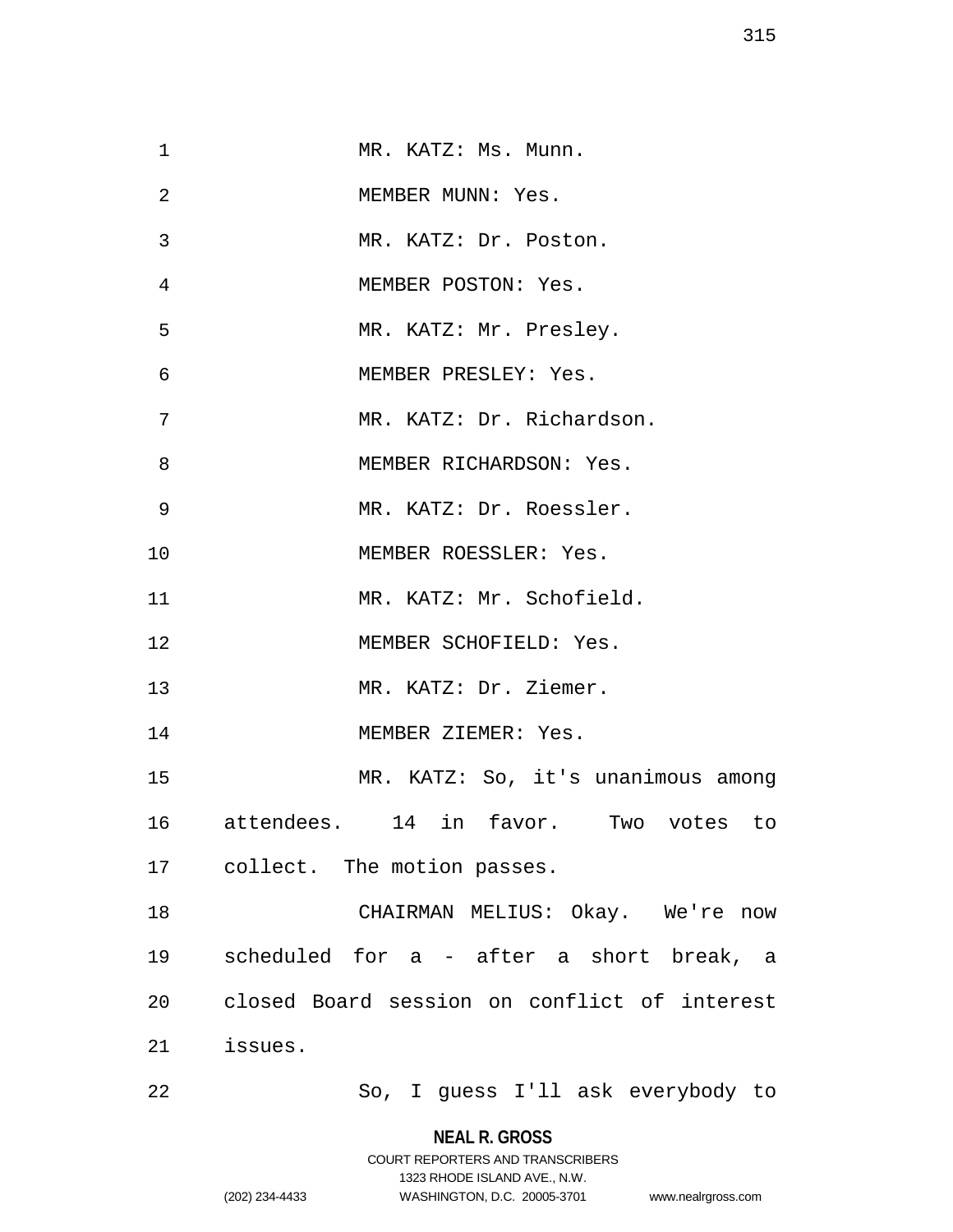1 leave, except for Board Members and the people 2 involved. I see Chris is here.

3 And others who will be staying in 4 the room, I'm not sure who's allowed. We're 5 originally scheduled for four o'clock. Do you 6 want to take the full time period or how do 7 you feel?

8 Because we will then be coming 9 back at, I believe, 6:30 this evening for the 10 public comment session.

11 If we want to break for 15 12 minutes, say start five minutes early - ten 13 minutes. Okay. We'll try to start at ten of 14 4:00, 3:50.

15 For those of you who did not know 16 that - well, two of our Board Members seem to 17 have discovered the cookies and brownies 18 outside.

19 (Whereupon, the proceedings went 20 off the record at 3:39 p.m. for a closed 21 session and went back on the record at 6:32

22 p.m.)

# **NEAL R. GROSS**

# COURT REPORTERS AND TRANSCRIBERS 1323 RHODE ISLAND AVE., N.W. (202) 234-4433 WASHINGTON, D.C. 20005-3701 www.nealrgross.com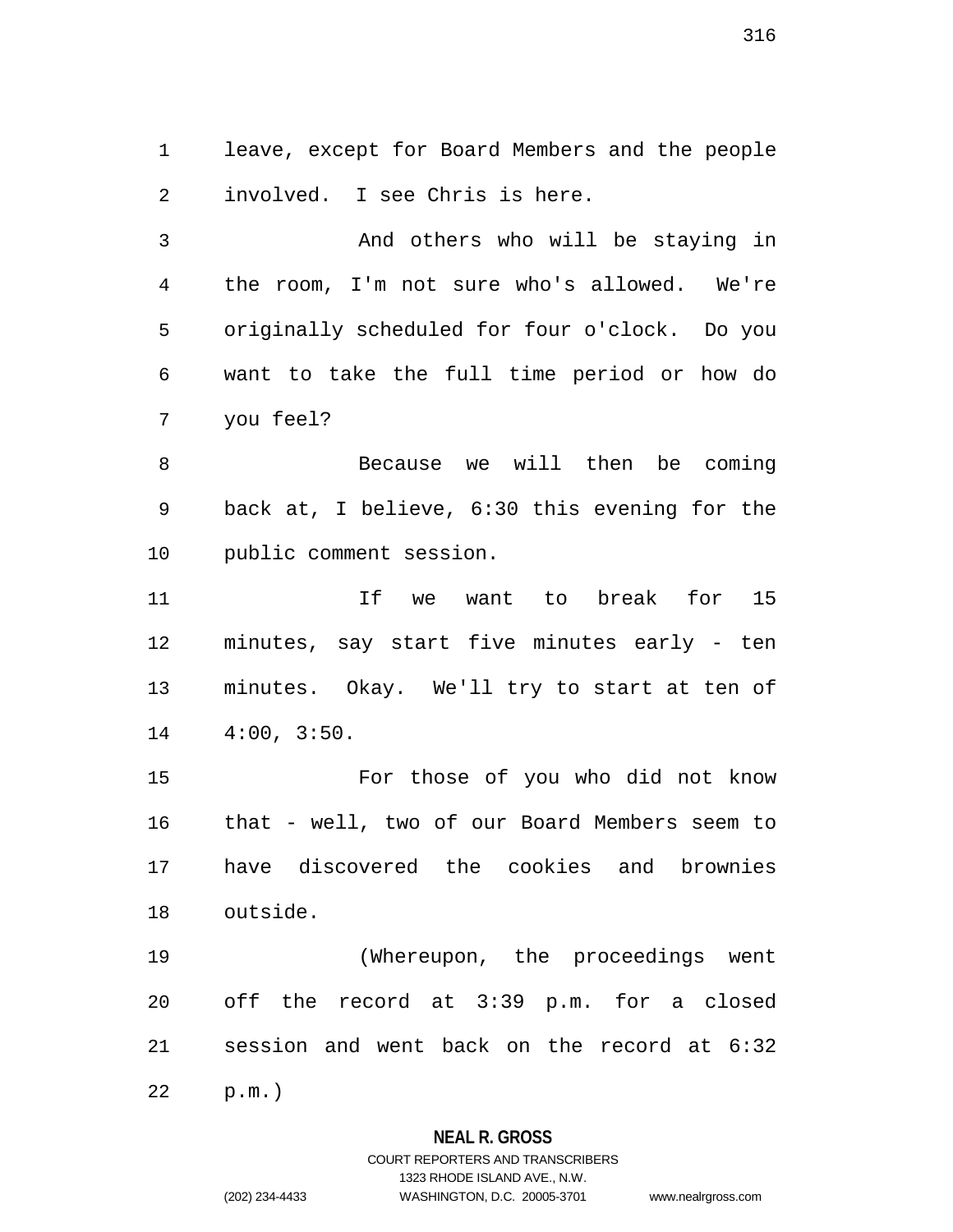1 CHAIRMAN MELIUS: Okay. If we get 2 seated, we'll get started. Board Members can 3 - and we have two people signed up, and then 4 we've got a few more people, I believe, on the 5 phone.

6 So, those of you on the phone we 7 should be able to get to, I believe. And, 8 Ted, do you want to give the intro? 9 MR. KATZ: Yes. Thank you.

10 So, welcome everyone who's come 11 for the public session. Let me just note what 12 the ground rules are about transcripts and the 13 existence of transcripts for anyone who might 14 not know.

15 All of the Board sessions are 16 transcribed verbatim. So, people who are 17 giving public comments, all of your comments 18 will be captured in those transcripts.

19 Those transcripts are then posted 20 on the NIOSH website where they're available 21 to the public. So, everything you say will be 22 available verbatim to anyone who would like to

#### **NEAL R. GROSS**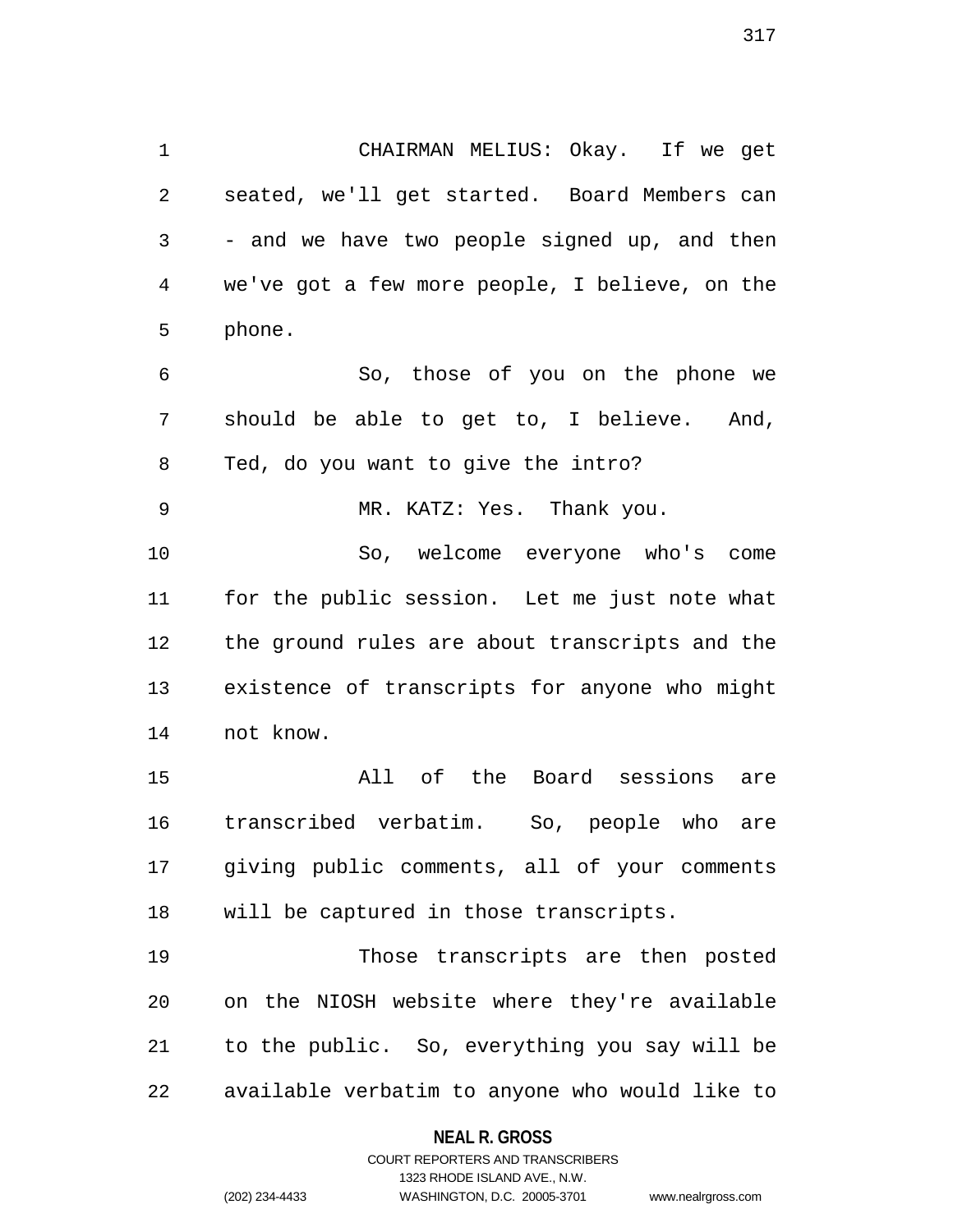1 read it in the public.

| 2  | And the exception to that is if                |
|----|------------------------------------------------|
| 3  | you talk about another person, information     |
| 4  | divulged about another person will be kept     |
| 5  | private. So, that will be redacted from the    |
| 6  | transcript to protect that person's privacy.   |
| 7  | That's sort of the thumbnail of                |
| 8  | what the rules are. The rules are also -       |
| 9  | should be on the back table. And they're also  |
| 10 | on the NIOSH website. Under the Board's        |
| 11 | section of the NIOSH website, it will give you |
| 12 | full explanation of what's called the<br>a     |
| 13 | redaction policy for the transcripts. And      |
| 14 | that covers it.                                |
| 15 | CHAIRMAN MELIUS: Okay. And the                 |
| 16 | first person signed up is someone we've heard  |
| 17 | from before. Donna Hand.                       |
| 18 | Do you want to introduce yourself              |
| 19 | and –                                          |
| 20 | MS. HAND: Thank you again. Thank               |
| 21 | you for the time to be able to voice some      |
| 22 | concerns that the claimants have.              |

**NEAL R. GROSS**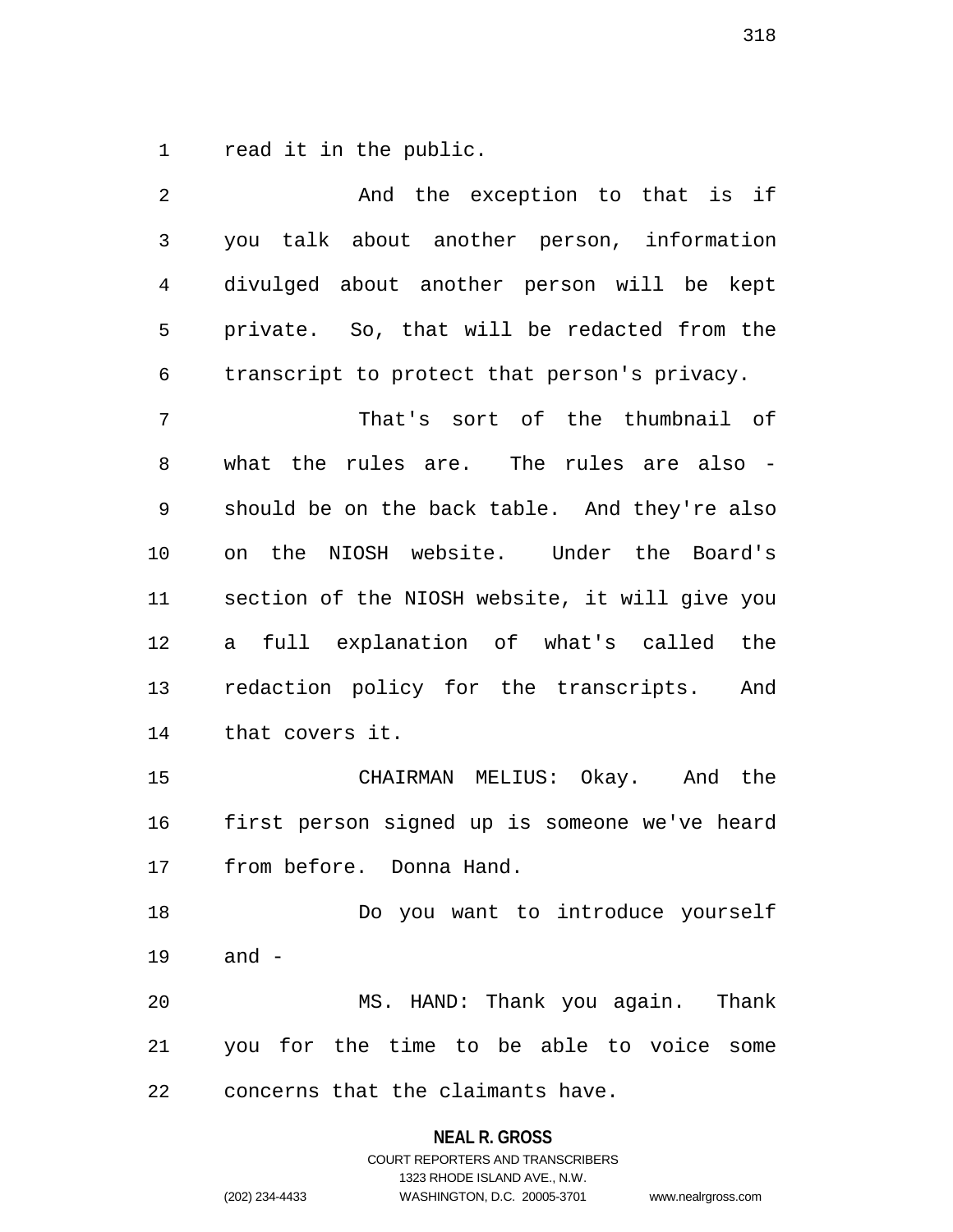1 My name is Donna Hand. I first 2 became a worker advocate for Pinellas Plant. 3 I also authorize/represent some of the 4 claimants.

5 Now, I am also in Savannah River, 6 Oak Ridge, Los Alamos, Rocky Flats and Nevada 7 Test Site.

8 So, I have pretty well expanded my 9 sites to where I know about this program from 10 when you do the initial interview all the way 11 to the closing interview, dose reconstruction, 12 goes over to Department of Labor, Probability 13 of Causation, requesting a review, the whole 14 bit.

15 Having said that, we need to 16 address some very much concerns that go across 17 the board. Particularly, the radiation dose 18 for the workers.

19 They were told that they were 20 getting the radiation dose of a coworker for 21 the unmonitored workers. However, I have been 22 finding out that the unmonitored dose is going

#### **NEAL R. GROSS**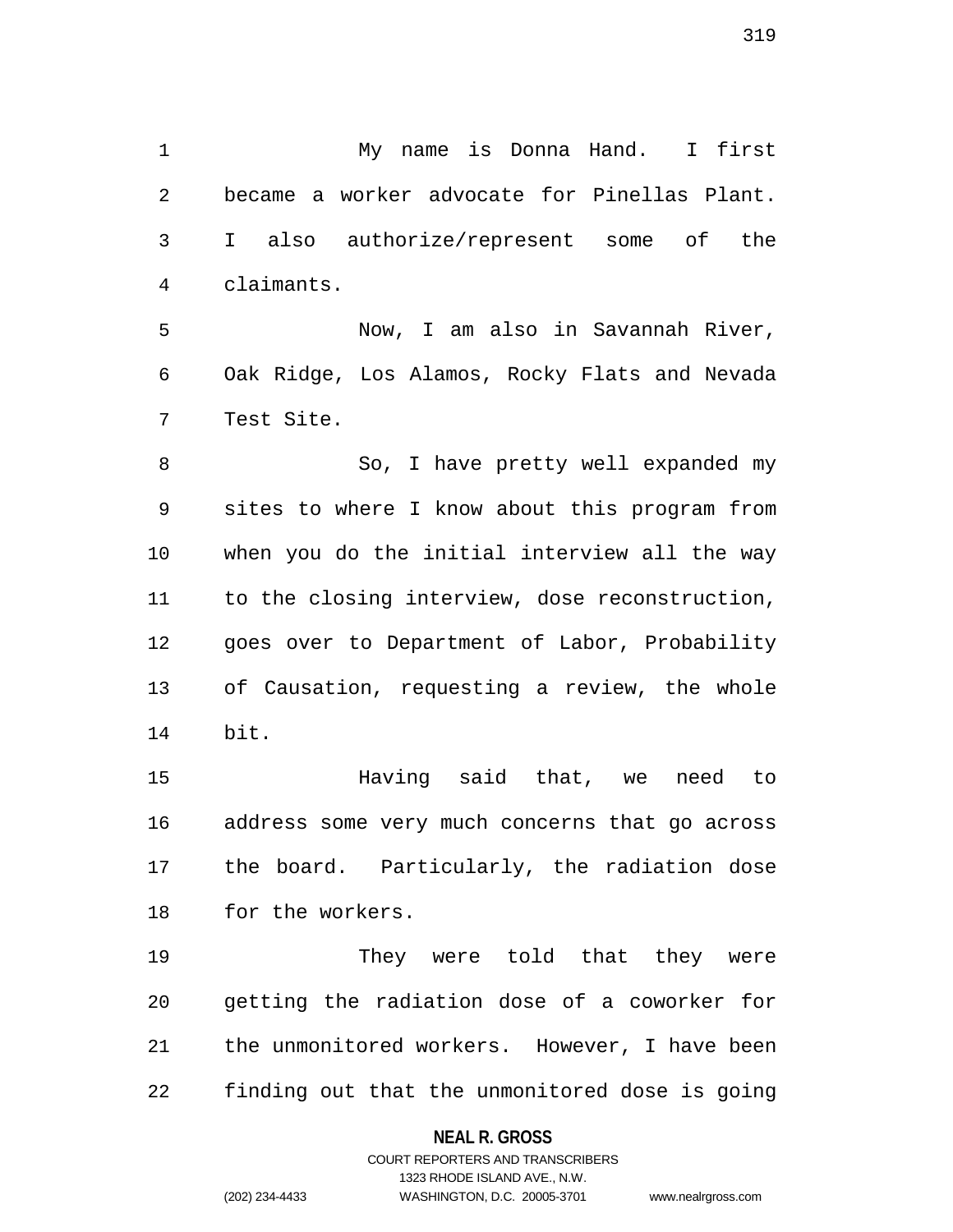1 to be the coworker dose of other workers such 2 as the janitors. All janitors get a hundred 3 millirem.

4 It doesn't matter if they're in a 5 radiation area where you get 550 millirems. 6 You're still going to get a hundred millirem.

7 It doesn't matter if a Technical 8 Basis Document shows that the missed dose is 9 240 millirems. You're still going to get a 10 hundred millirem.

11 This hundred millirem is going to 12 be at a constant distribution. A hundred 13 millirem at a constant distribution that's not 14 of the 95th percentile or 99th percentile, 15 there's a lot of uncertainties there.

16 And the IREP program has at the 17 very bottom of the left-hand corner, 18 uncertainty distribution. In there, it shows 19 log-normal 11.

20 If you manually put these numbers 21 in, it will tell you that this uncertainty 22 distribution log-normal 11 has no effect on

#### **NEAL R. GROSS**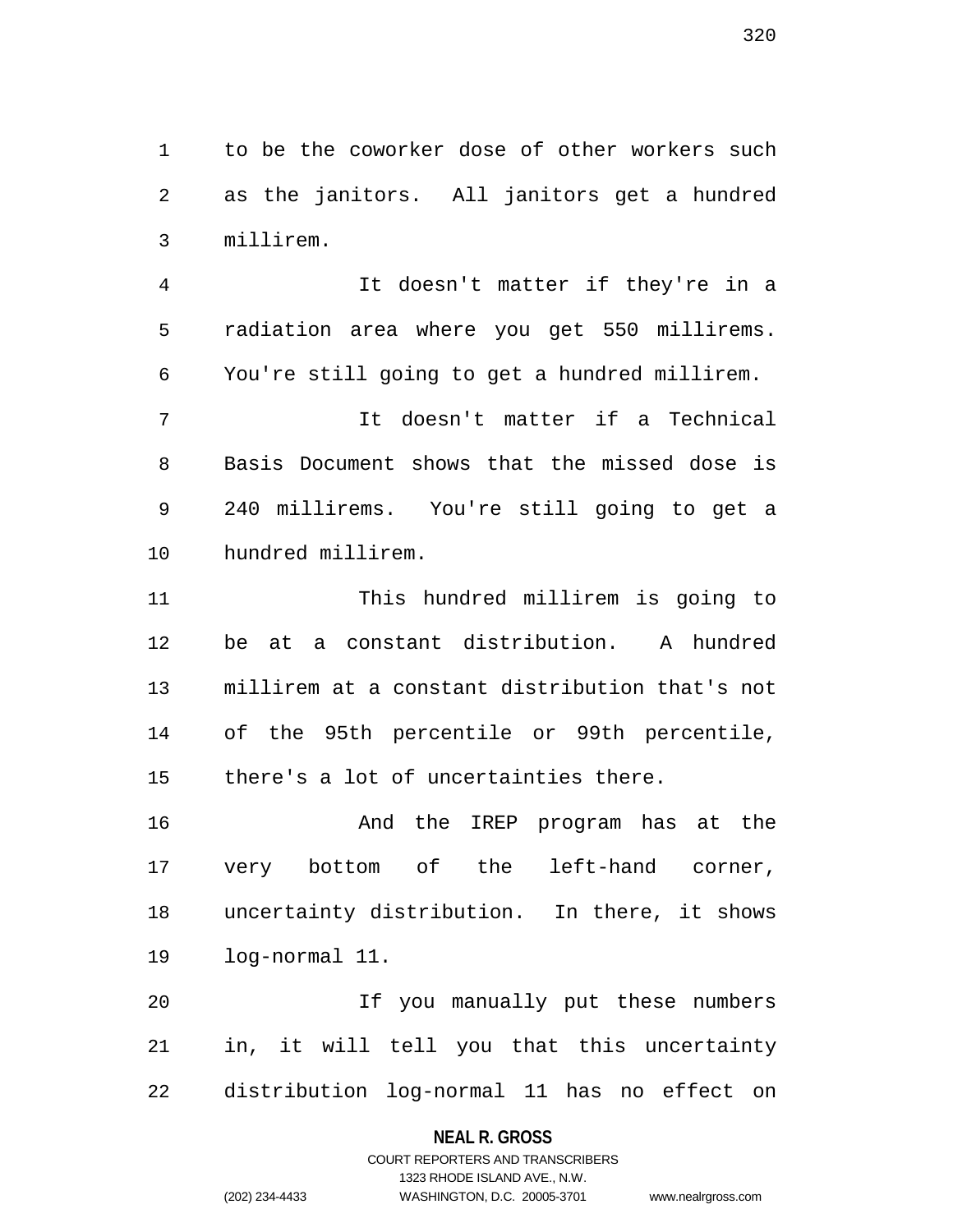1 the calculation.

| 2  | So, therefore, you did not include            |
|----|-----------------------------------------------|
| 3  | the uncertainty, because your constant wasn't |
| 4  | at the worst-case application or assumption,  |
| 5  | the 95h percentile, and then your program     |
| 6  | didn't include it as well. So, these workers  |
| 7  | are being deprived of the uncertainty.        |
| 8  | If you go back and you have a                 |
| 9  | rework, a rework is whenever these cases are  |
| 10 | sent back for some reason. Sometimes it's     |
| 11 | employment, sometimes it's a new illness.     |
| 12 | Again, there's no additional facts            |
| 13 | given about these sites. But, yet, every      |
| 14 | single one of these reworks are reduced       |
| 15 | because they're told they're taking the 50th  |
| 16 | percentile now.                               |
| 17 | Again, you're taking the 50                   |
| 18 | percentile. What about the uncertainty?       |
| 19 | You're required through the<br>federal        |
| 20 | regulations to include the uncertainty.       |
| 21 | That's not it.                                |

22 Specifically at Pinellas Plant,

**NEAL R. GROSS**

COURT REPORTERS AND TRANSCRIBERS 1323 RHODE ISLAND AVE., N.W. (202) 234-4433 WASHINGTON, D.C. 20005-3701 www.nealrgross.com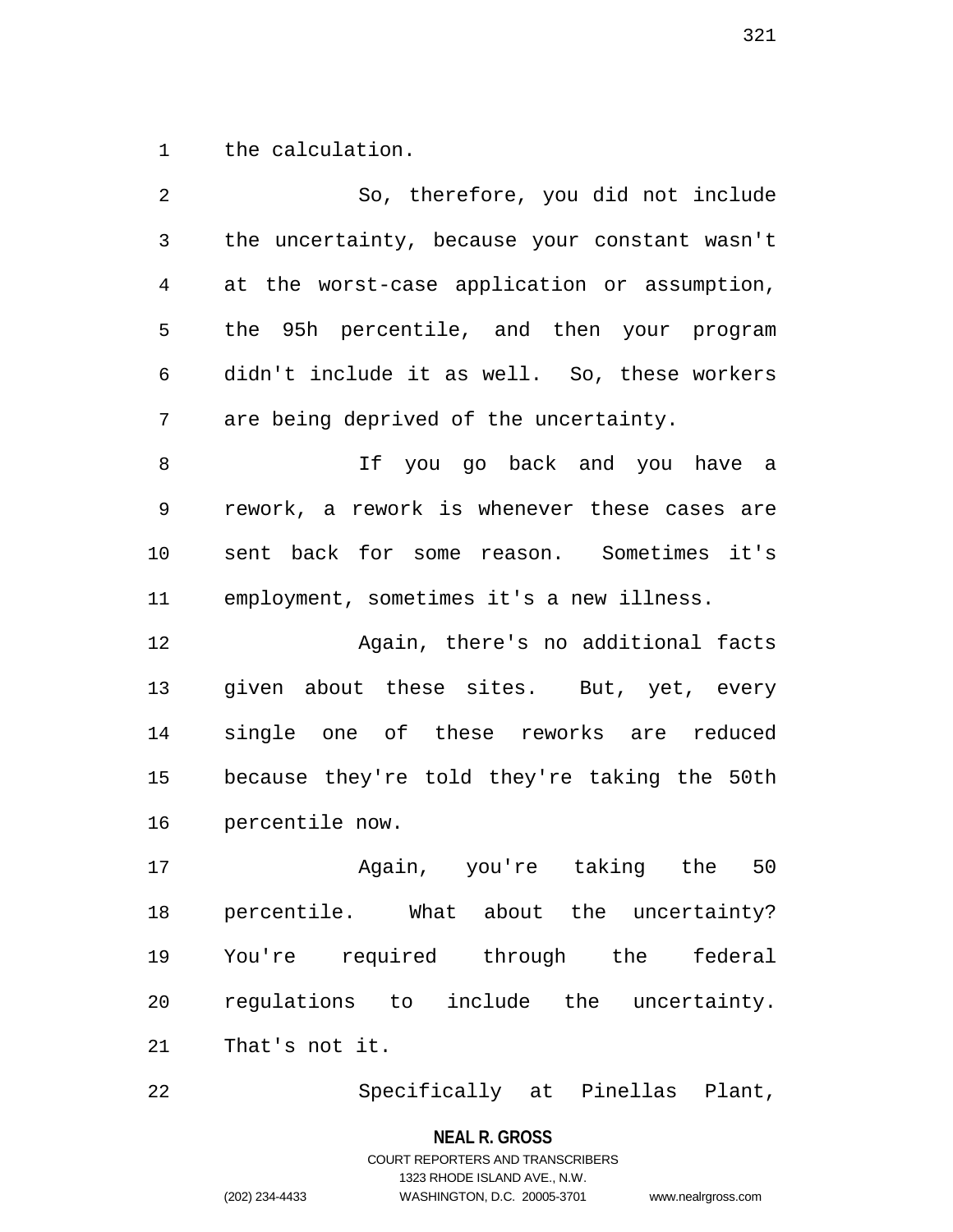1 you're talking about internal dose. The 2 internal dose, the only thing that they will 3 capture is the tritium.

4 You forget that there is krypton, 5 cobalt, nickel, uranium and radioactive-6 generating devices. These people were cut on 7 these radioactive-generating devices.

8 I had one worker, he tested the 9 tubes. Every unit, he would test three of 10 them in Building 200. He only gets a hundred 11 millirem a year.

12 He's actually physically testing 13 these tubes. 50 units a week, if not more, 14 three per unit, but he only gets a hundred 15 millirems.

16 It doesn't seem scientifically 17 valid, and it definitely isn't reasonable. 18 His internal dose is a hundred from the 19 tritium.

20 They just now started doing the 21 metal tritides. Pinellas Plant has four metal 22 tritides.

**NEAL R. GROSS**

# COURT REPORTERS AND TRANSCRIBERS 1323 RHODE ISLAND AVE., N.W. (202) 234-4433 WASHINGTON, D.C. 20005-3701 www.nealrgross.com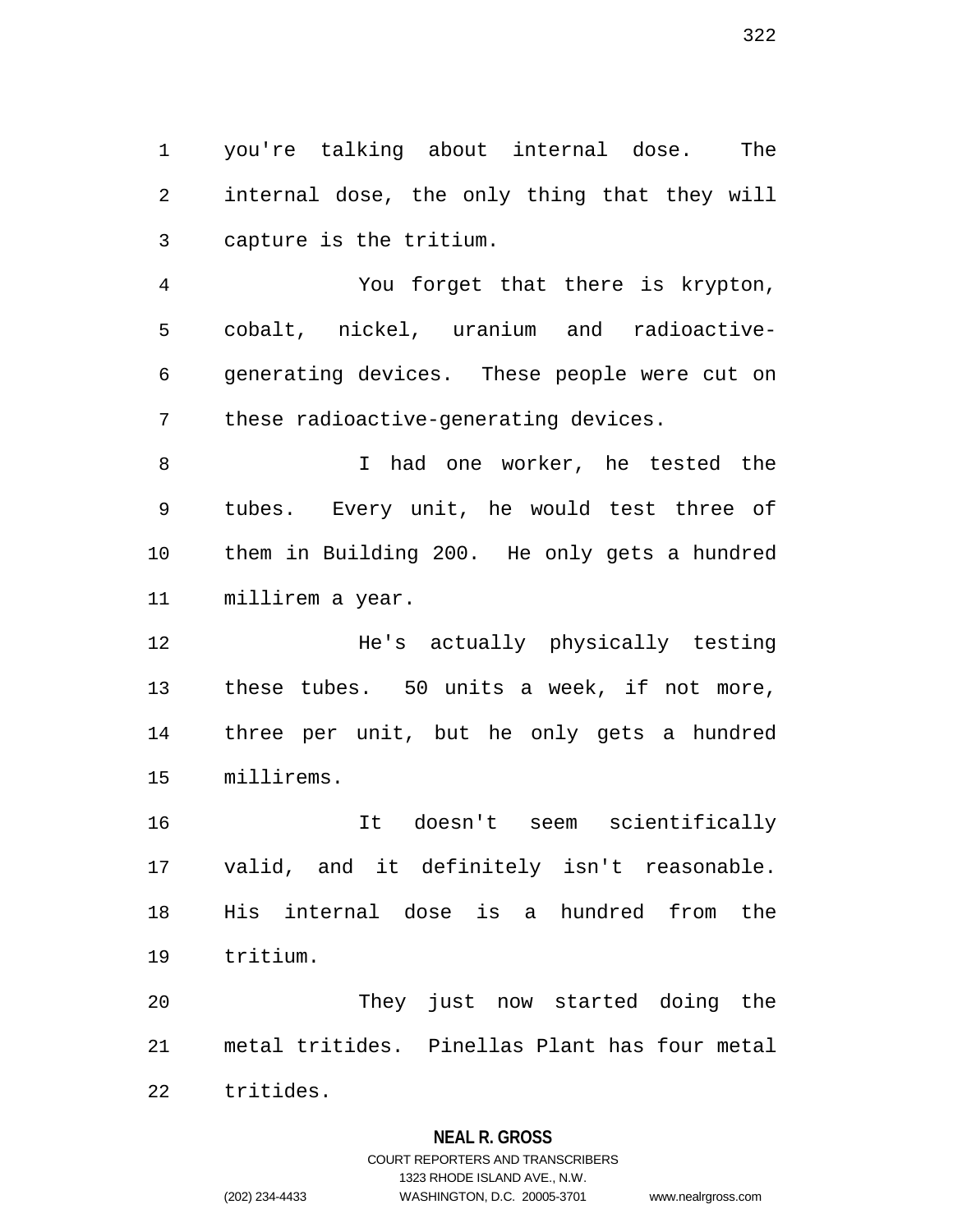1 The tritium doses are there. They 2 said they can do it, but it only comes out to 3 be one millirem.

4 I have a case where a claimant, he 5 actually sanded the tubes. He's sitting down 6 at a desk, he sands the tubes, he checks them 7 for leaks, and then he has to clean it with 8 solvents, sands it again, puts a number on it, 9 does the whole bit.

10 He had tongue cancer, lip cancer 11 thyroid cancer. He only got a hundred 12 millirems a year. It doesn't make sense, 13 again, when the dosimetry dose says we missed 14 240.

15 You have pictures in front of you. 16 That claimant had laryngeal cancer. He 17 actually worked in the vacuum area with the 18 tube and the exhaust with 1018, which is 19 designated by your Technical Basis Document as 20 being radioactive materials unconfined. He 21 only got a hundred millirems per year external 22 dose.

# **NEAL R. GROSS**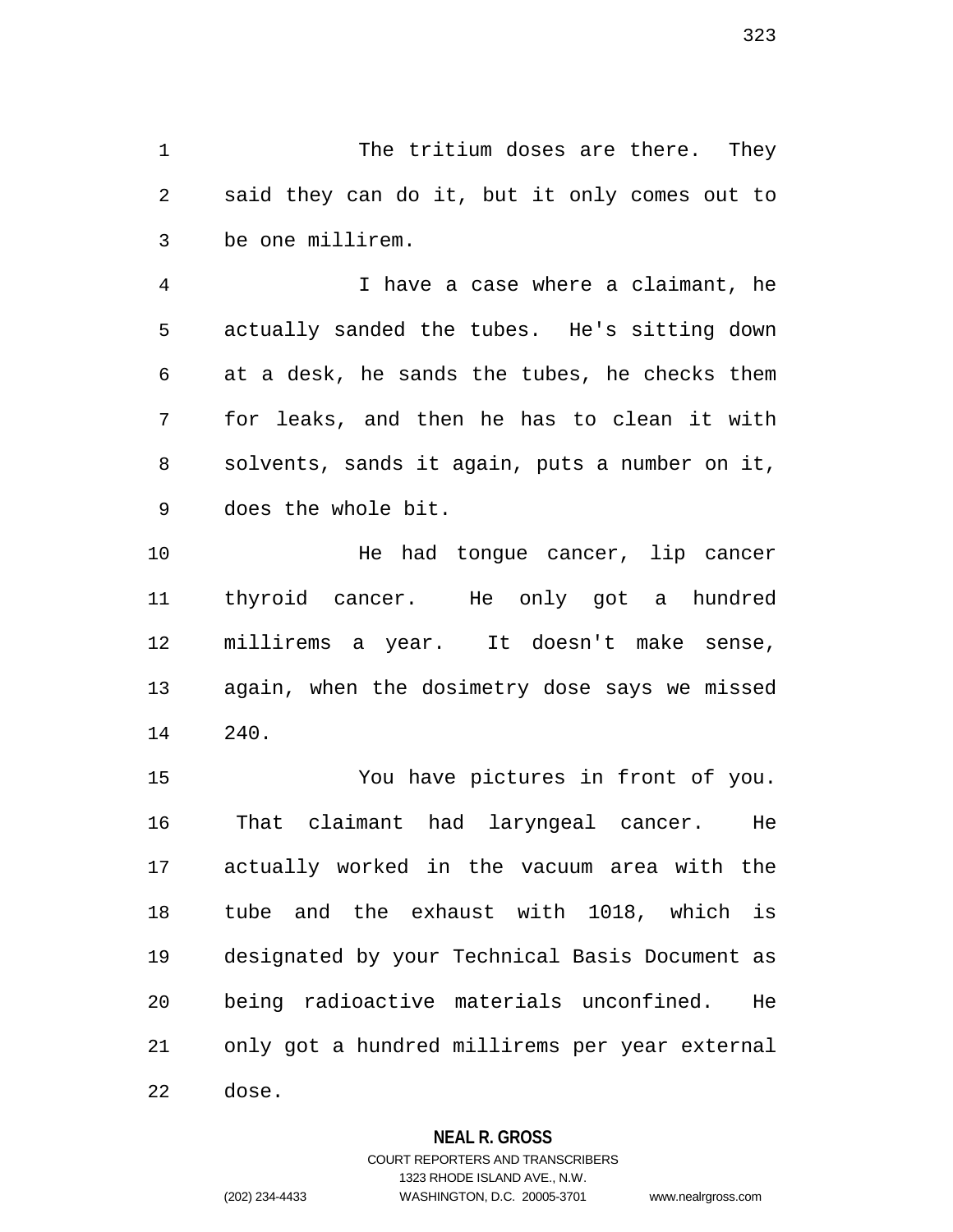1 As you can see by the picture, he 2 got cuts and wounds while he was working 3 there. He also when he opened it, where did 4 it go to and what protection did he have? 5 The cuts and wounds is not 6 considered in the internal dose because there 7 wasn't a health physicist that did a report. 8 So, therefore, we're not going to consider 9 this. 10 I heard today that during the 11 covered time period, all radiation dose is 12 supposed to be considered. You had issued a

13 Technical Basis Guideline for wounds. 14 However, your contractors and subcontractors 15 are not using this.

16 These are some issues that are 17 going across the board at every single site. 18 These workers are not having the law applied 19 to them. They're having whatever the 20 professional judgment of the dose 21 reconstruction person thinks it is.

22 The RTGs which was done at

**NEAL R. GROSS**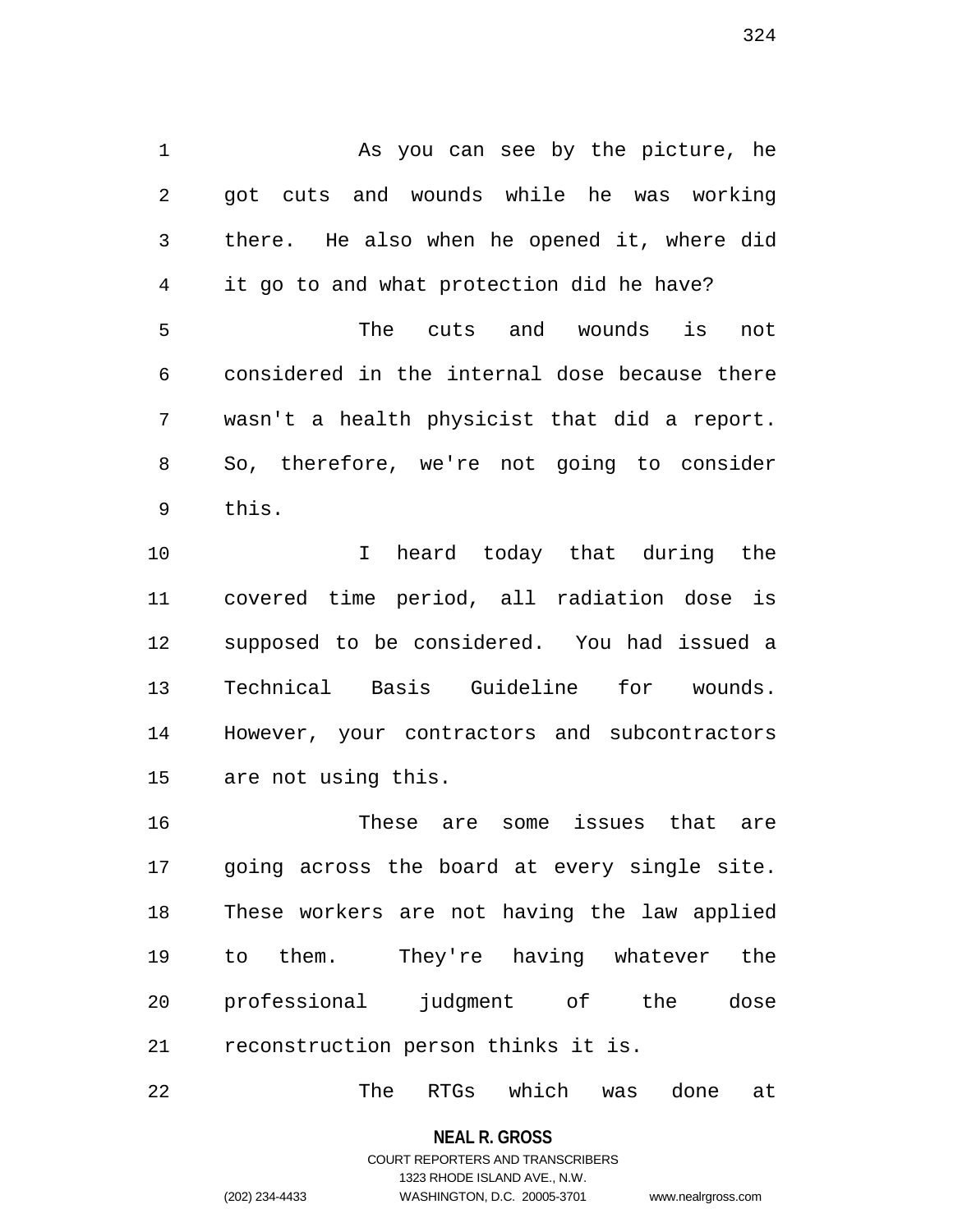1 Pinellas and also at Kansas City, the only 2 information they have on that one is what they 3 learned over the internet. They did not talk 4 to the workers that actually worked with the 5 RTGs.

6 Pinellas Plant had two. One was 7 warm, you could touch it. And you had to 8 physically touch it to make sure it was still 9 active. The other one was so hot that they 10 had to wear asbestos gloves to touch it.

11 But yet because they're 12 encapsulated, according to NIOSH, there's no 13 radiation dose. So, don't worry about it.

14 We know that they leaked because 15 they had to reopen some of these and then 16 encapsulate them again. This is not accounted 17 for.

18 The Pinellas Plant documentation 19 also says there was a temporary plant started 20 in September of 1956. Site Profile agrees 21 there was. But whenever you do a dose 22 reconstruction, we're only going to begin in

**NEAL R. GROSS**

# COURT REPORTERS AND TRANSCRIBERS 1323 RHODE ISLAND AVE., N.W. (202) 234-4433 WASHINGTON, D.C. 20005-3701 www.nealrgross.com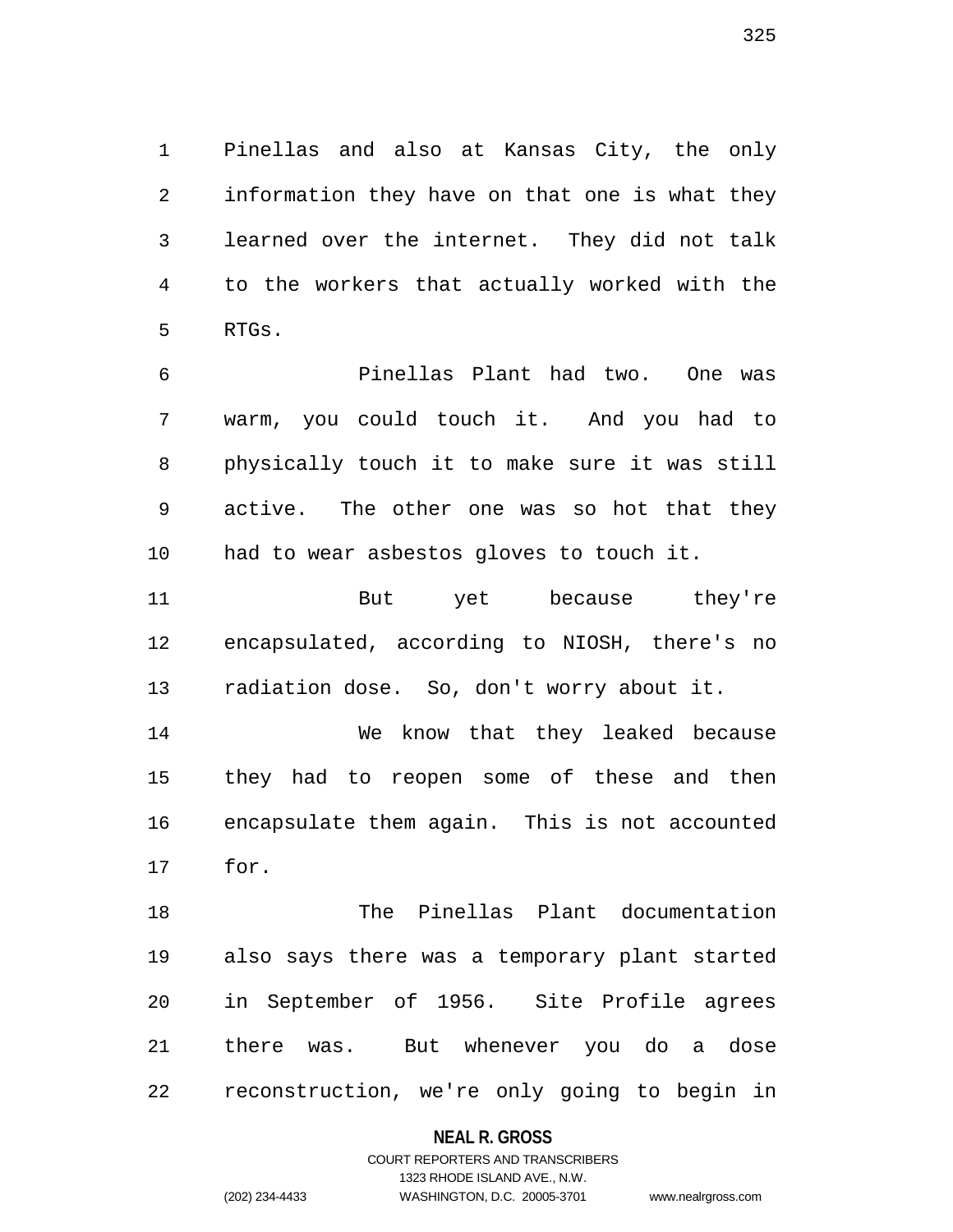1 1957. We're not getting add those sources 2 there.

3 You have here you submitted a list 4 of Special Exposure Cohorts. Pinellas Plant 5 filed a petition for a Special Exposure Cohort 6 the end of 2008, beginning of 2009.

7 We were told at that time, that 8 they could do the uranium dose. We were told 9 that they could do the metal tritide dose. 10 So, therefore, we didn't qualify. So, they 11 would not evaluate it. That's as far as it 12 got.

13 There seems to be a disparity 14 whenever Oak Ridge does an evaluation 15 determining if you qualify, and then they do 16 an evaluation if you do qualify. That needs 17 to be straightened out. If they qualify 18 underneath the statute, then you do the 19 evaluation.

20 You also have here where Pinellas 21 Plant is going to have their Technical Basis 22 Document revision done. It's supposed to come

## **NEAL R. GROSS**

# COURT REPORTERS AND TRANSCRIBERS 1323 RHODE ISLAND AVE., N.W. (202) 234-4433 WASHINGTON, D.C. 20005-3701 www.nealrgross.com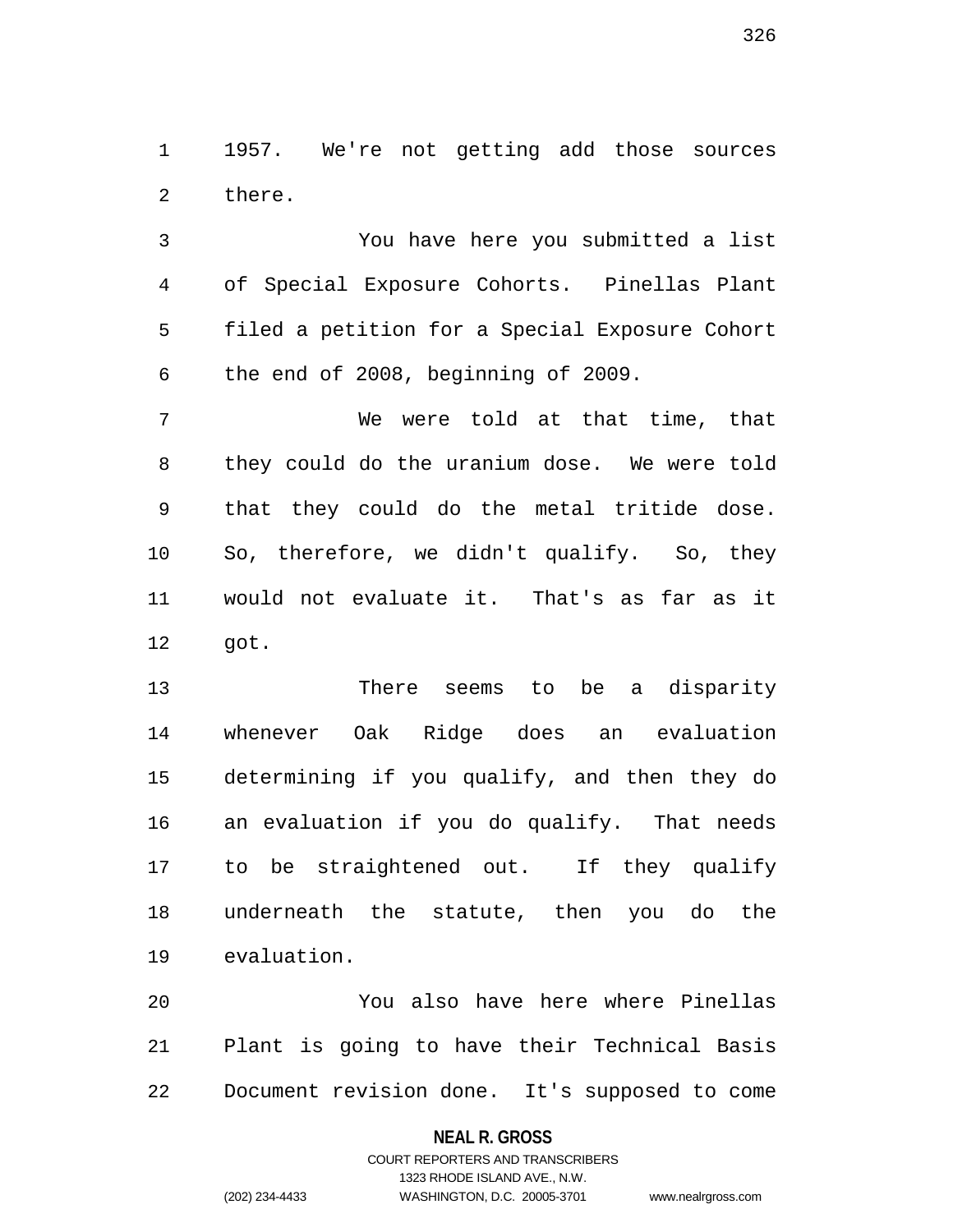1 out on March the 25th.

3 Working Group meeting met? I went to one of 4 those Work Group meetings. They were talking 5 about uranium and he kept on saying the glass 6 - it was just in glass. 7 No, uranium was so much there, it 8 was of considerable concern for the EPA in 9 1997. Now, in 1997, it was a concern for 10 environmental protection. What about the dose 11 to the workers? 12 Krypton was found outside the 13 facility in the air monitors. How much was 14 inside? Zero krypton dose. 15 Again, we need to define to the 16 people in layman terms what coworker data is, 17 because there seems to be a confusion between 18 the Oak Ridge people that are taking the 19 close-out interview, the Oak Ridge calculators 20 that are calculating radiation dose, and what

2 When was the last time that a

21 NIOSH has told everybody that coworker data 22 is. It's a large discrepancy, it's ambiguous

## **NEAL R. GROSS**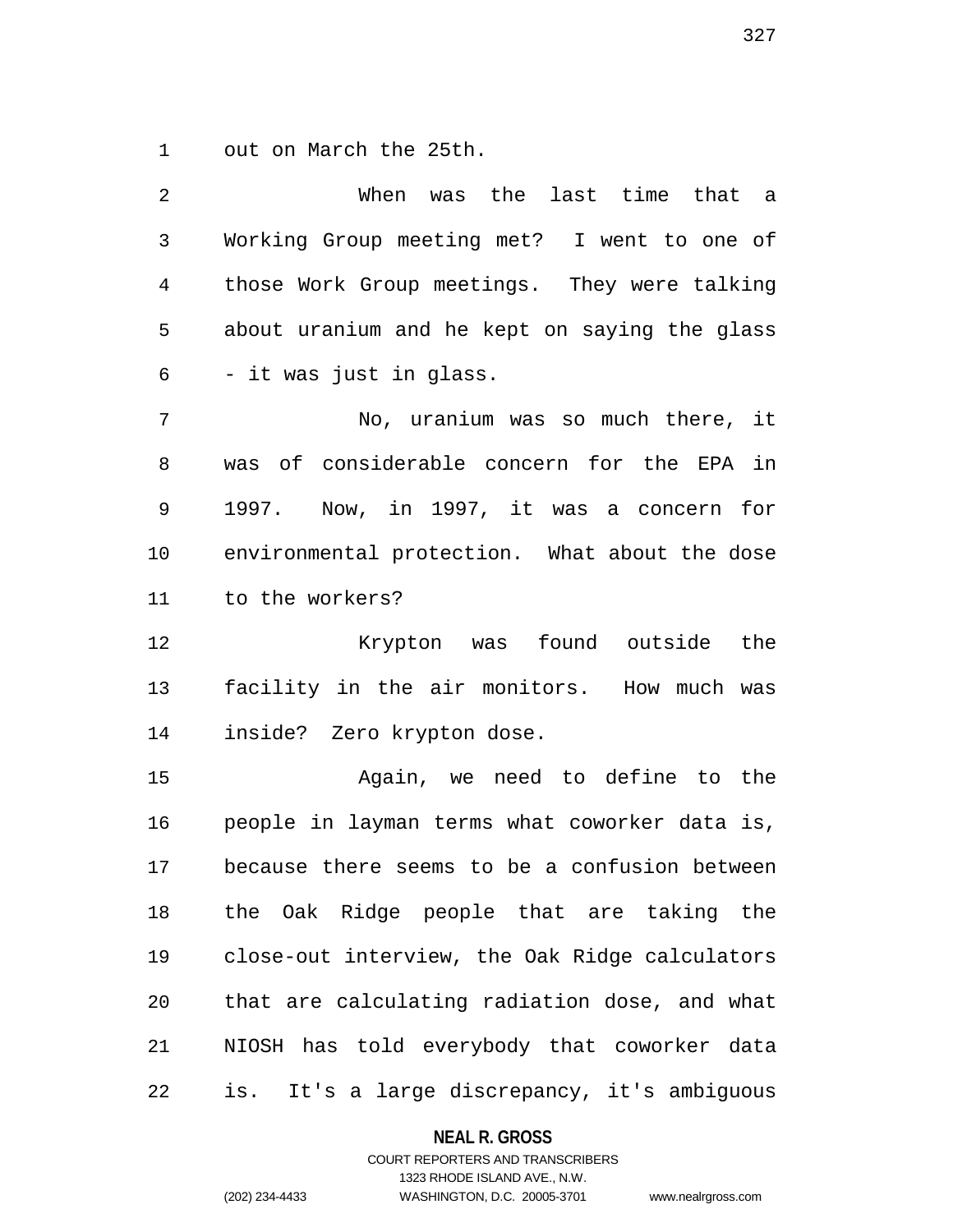1 and it's definitely arbitrary.

2 Also, because they're a janitor or 3 they're a secretary does not mean that they 4 did not receive more dose than what you're 5 saying. 6 I have a secretary. She worked in 7 the classified area called Heather, which is 8 still classified today. That's all I can tell 9 you. 10 However, the wall that her back 11 was against documented 40 millirems per month 12 coming through that wall. They had to move 13 the badges. But they're saying that because 14 that's backscatter, we're not going to include 15 that in the dose. 16 Now, this person for years, had 17 her desk right there by where it's coming

18 through the wall. I do not know if you know 19 too much about Pinellas Plant, but it's a 20 warehouse.

21 They had cubicles. And so, 22 there's only two or three rooms that were

## **NEAL R. GROSS**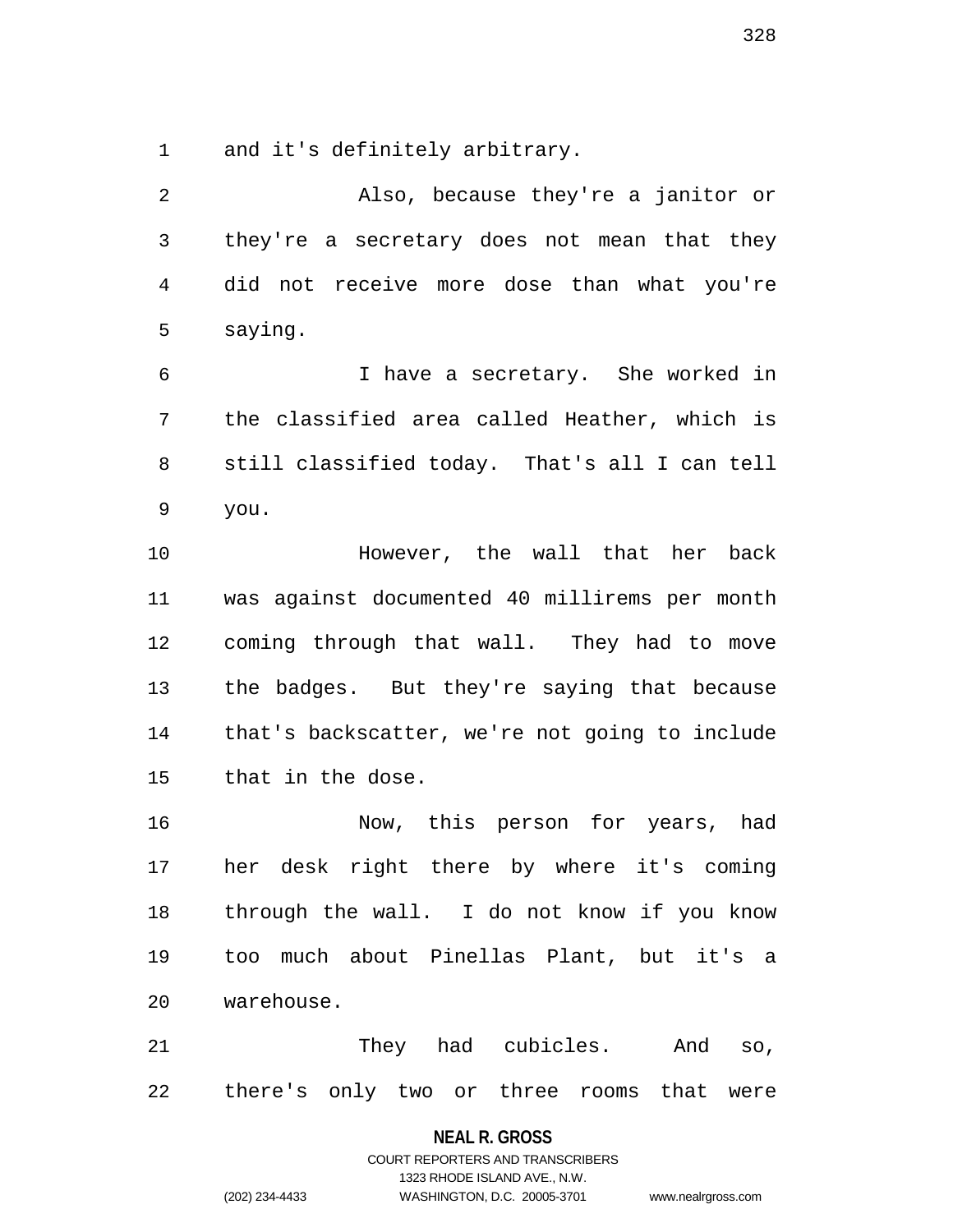1 sealed. And even those were not sealed 2 completely.

3 So, because they had tritium dust 4 up above 108, they would come up there and 5 vacuum.

6 The decontamination, the 7 decommissioning period, you still haven't got 8 documentation from that. The radiation dose 9 Site Profile ends at 1992. This facility 10 lasted until 1997. There's not information 11 there.

12 There's a lot of discrepancies 13 between this site, Pinellas Plant, and other 14 sites. When you look, okay, we've got this, 15 this, this, this and this. Pinellas Plant, 16 no, we don't. You didn't address that.

17 It should be standard if we're 18 going to address the co-monitored here, we get 19 co-monitored here. We know for each site what 20 the co-monitored is, where we're basing our 21 data. Do we have air samples?

22 You do not say, okay, yes or no.

**NEAL R. GROSS**

# COURT REPORTERS AND TRANSCRIBERS 1323 RHODE ISLAND AVE., N.W. (202) 234-4433 WASHINGTON, D.C. 20005-3701 www.nealrgross.com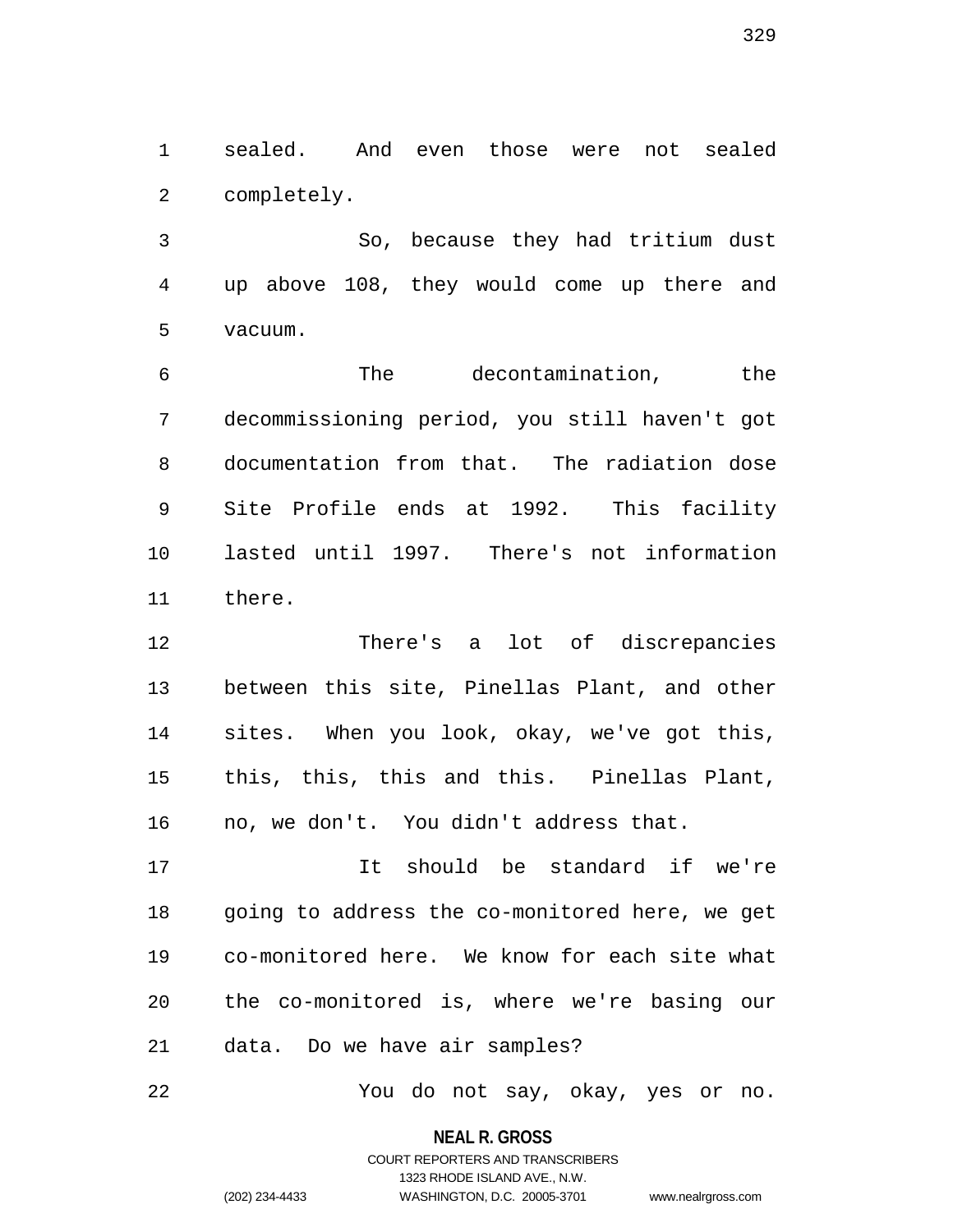1 Each site should say do we have air samples? 2 Yes. Do we not have air samples? No. 3 So, then we know what data we're 4 using and it makes it very simple for 5 everybody. 6 CHAIRMAN MELIUS: Can you wrap up 7 soon? 8 MS. HAND: Yes. 9 CHAIRMAN MELIUS: You've been over 10 ten minutes. 11 MS. HAND: Overall is that from the 12 closeout interview whenever they're asked is 13 there anything else and we tell them, yes, 14 there is because you did not address it, they 15 were denied and we had to go over to 16 Department of Labor. 17 Department of Labor we say, okay,

18 we want a review. They're saying, no, you 19 don't get a review. A review according to the 20 regulation, goes back to NIOSH and the 21 independent party. We're denied that.

22 So, when you guys do the dose

**NEAL R. GROSS** COURT REPORTERS AND TRANSCRIBERS

1323 RHODE ISLAND AVE., N.W.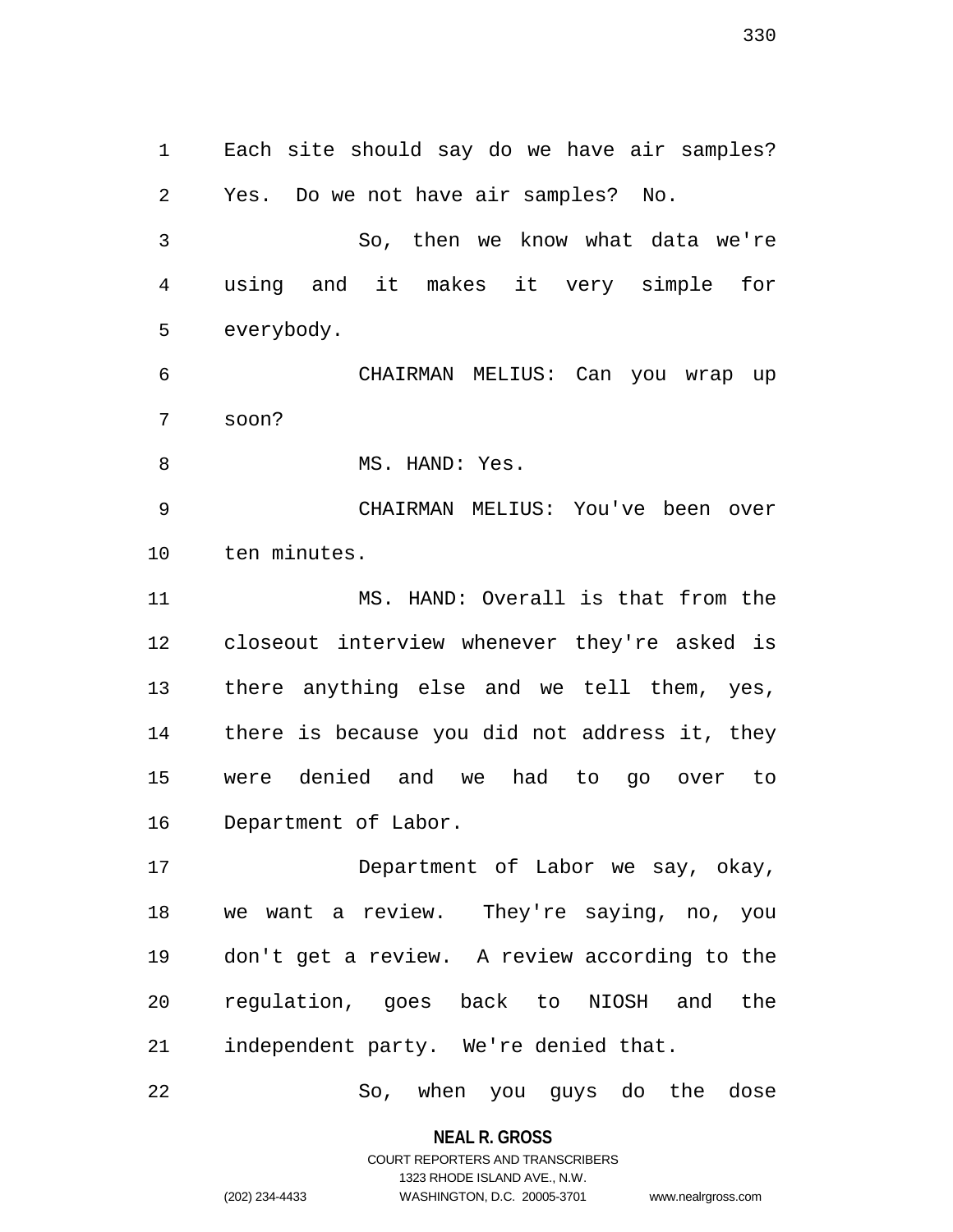1 reconstruction, there is no way for us to have 2 a due process to question that dose reprocess. 3 Thank you.

4 CHAIRMAN MELIUS: Thank you. 5 Next person signed up is a Chris 6 McKenney, I believe.

7 MR. McKENNEY: Good evening ladies 8 and gentlemen of the Board. My name is Chris 9 McKenney. I'm presently an employee at the 10 Savannah River site.

11 My father was also an employee 12 there. He had 30 years plus employment. He's 13 deceased now. He throughout his career, 14 worked at the Argonne Lab at Chicago with the 15 Chicago projects. He worked at New York 16 Shipyard where reactors were built. And he 17 also came to Savannah River and established 18 the reactors there.

19 He, unfortunately, passed away 20 having two primary cancers. We filed an 21 Energy Employees Compensation claim. And even 22 with two primary cancers, both metastatic

## **NEAL R. GROSS**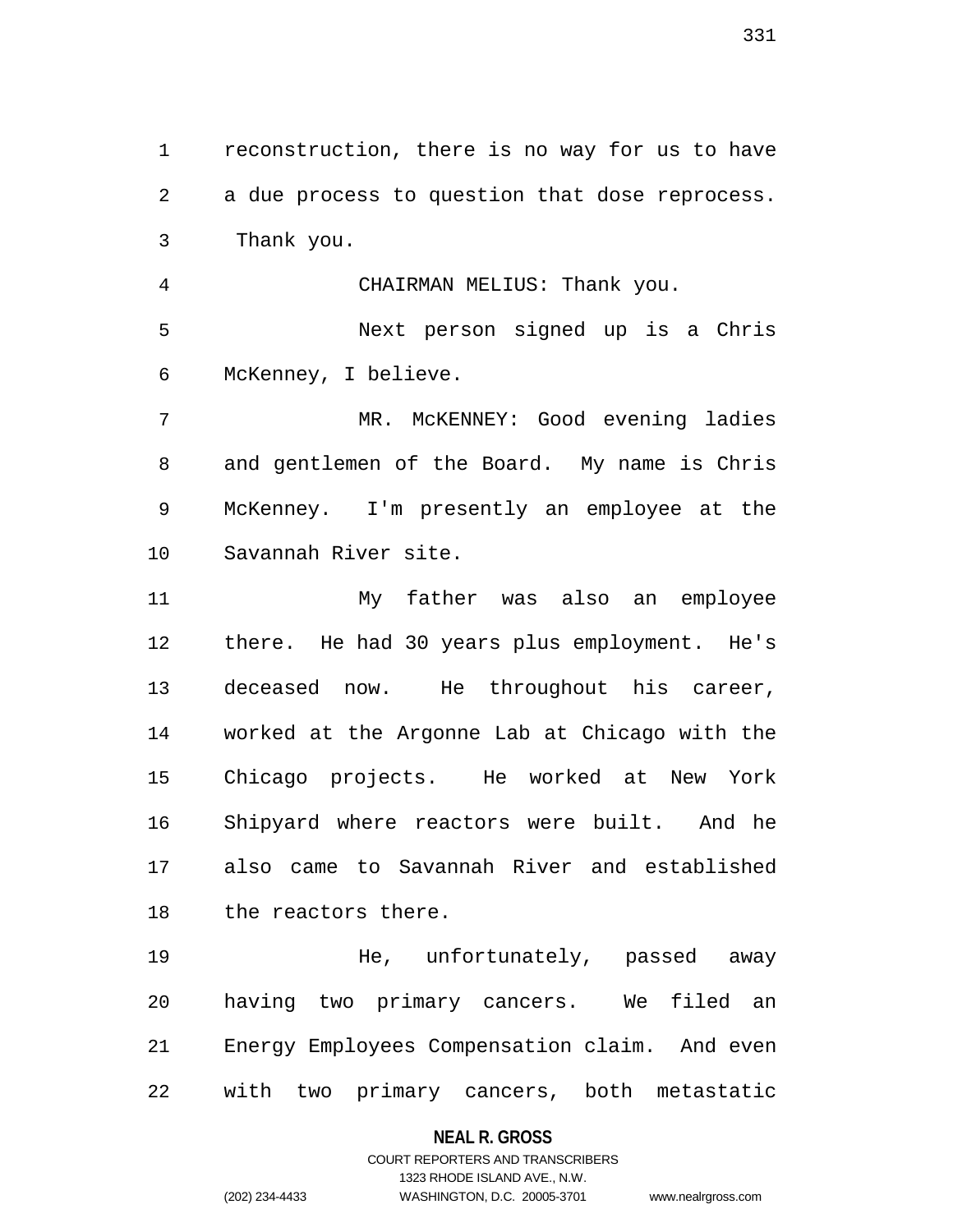1 eventually, his case was denied. He had a PoC 2 of 47 percent.

3 I'm here today to ask you to 4 consider an SEC for the Savannah River Site as 5 it appears to be the only major site in the 6 DOE templates that doesn't have one at this 7 time.

8 The site here never unionized the 9 operating personnel. That was the first to - 10 I think most of the other sites did have 11 unions for the operating personnel, but we 12 have never done that.

13 The dose reconstructions that we 14 were given from NIOSH through ORAU and Oak 15 Ridge don't, in my opinion, reflect the true 16 conditions with regards especially to an 17 incident at the K reactor in the `70s where a 18 source rod melted down in the process room.

19 Pretty much the whole site in the 20 mitigation of that accident was nearly burned 21 out for the year, and his records show no 22 increase over the previous years or subsequent

## **NEAL R. GROSS**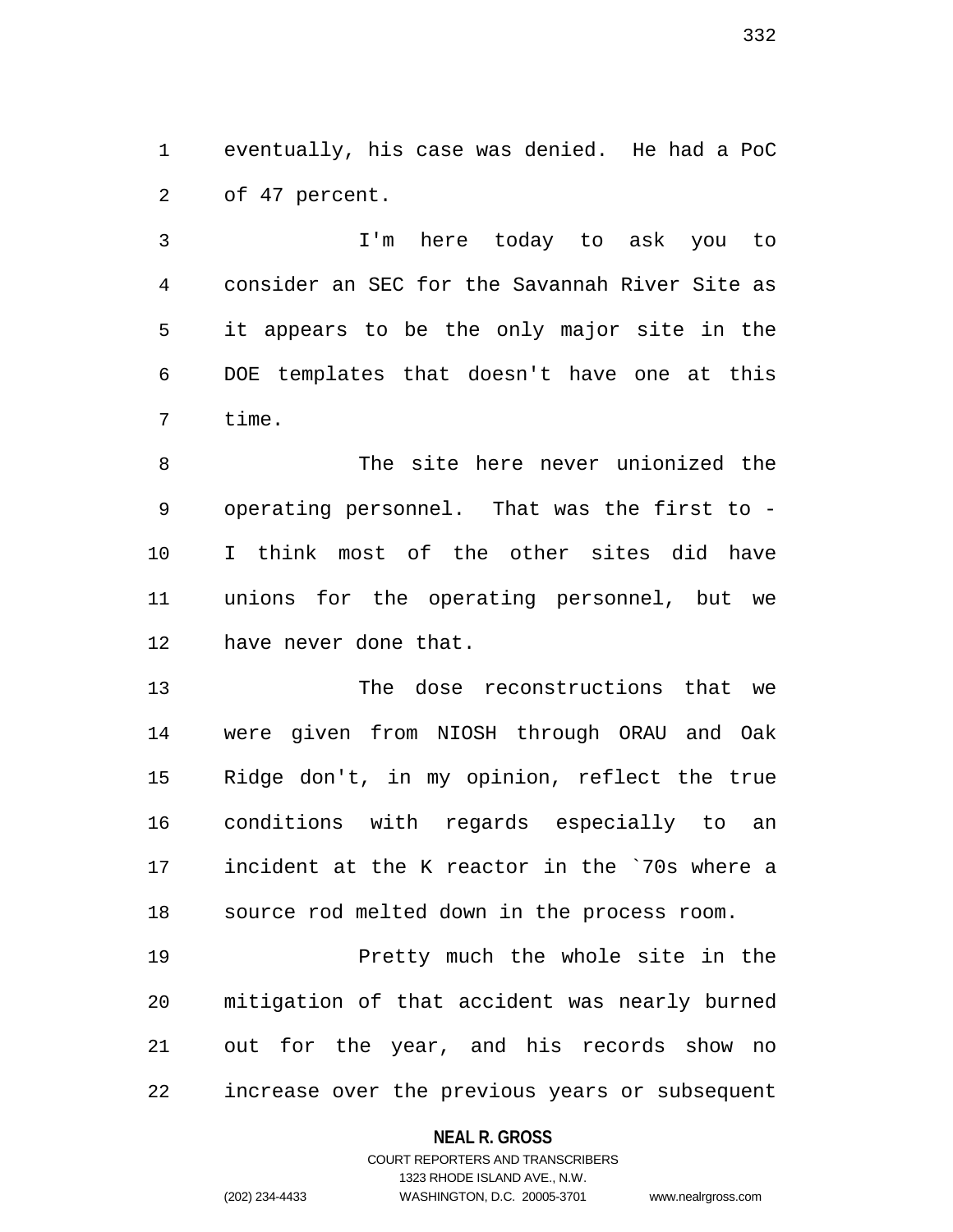1 years.

2 It seems presently that the SRS 3 cases as far as NIOSH acceptance and denials, 4 are 70 percent denied and 30 percent approved. 5 That's the lowest rate of any site in the 6 complex.

7 I'm here purely to ask that you 8 consider an SEC for this site as I think it 9 would level the playing field for the workers 10 past and present. Thank you.

11 CHAIRMAN MELIUS: Thank you very 12 much. I'm not sure, but we will be providing 13 an update. There's the SEC Petition valuation 14 for the site, and there will be an update on 15 that tomorrow afternoon just before the public 16 comment period.

17 It's listed on the agenda. So, 18 you're obviously welcome to come back for that 19 if that would be helpful.

20 Okay. We have some people on the 21 phone we want to get to. I know Terrie 22 Barrie, I believe, wanted to make a comment.

> **NEAL R. GROSS** COURT REPORTERS AND TRANSCRIBERS

> > 1323 RHODE ISLAND AVE., N.W.

(202) 234-4433 WASHINGTON, D.C. 20005-3701 www.nealrgross.com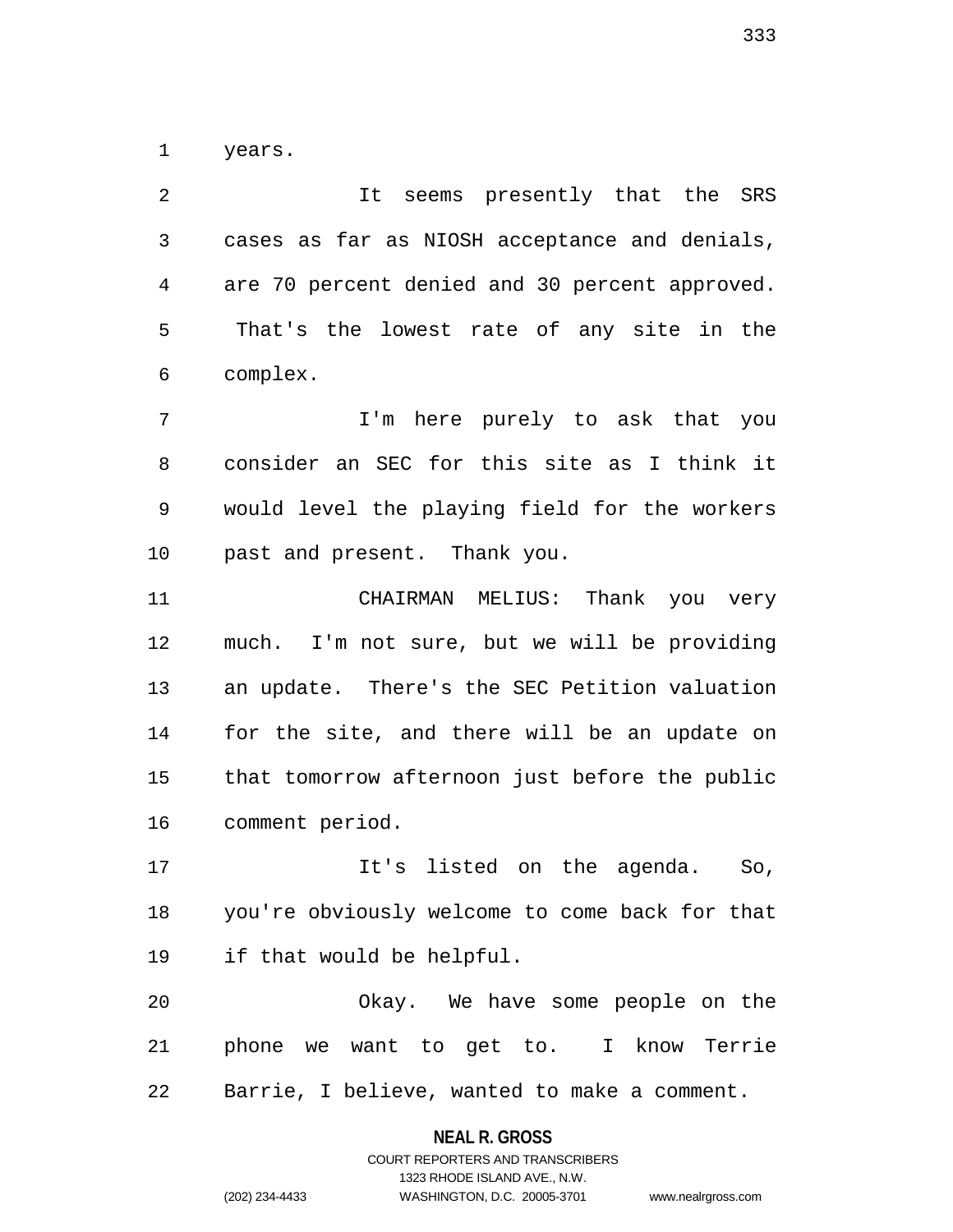1 Terrie, are you on? 2 MS. BARRIE: Yes, Doctor, I am. 3 CHAIRMAN MELIUS: Thank you. 4 MS. BARRIE: And thank you for 5 allowing the people who can't travel to the 6 nice, warm Georgia, to call in our comments. 7 **I'll be brief.** I wanted to just 8 mention that I'm very happy with the progress 9 of the ten-year reviews that Dr. Howard 10 initiated last year. It's pretty much on 11 target and I appreciate all the hard work for 12 the people who were involved with it. 13 13 I have read through the report. 14 And I haven't studied them, but I've read 15 them. And I notice that both the reports 16 address the issue of whether NIOSH considers 17 workers' testimony. 18 And, you know, from the times that 19 I've listened to public comments and the 20 Advisory Board Meetings, this is a real 21 important issue. 22 These workers may not have worked

> **NEAL R. GROSS** COURT REPORTERS AND TRANSCRIBERS 1323 RHODE ISLAND AVE., N.W. (202) 234-4433 WASHINGTON, D.C. 20005-3701 www.nealrgross.com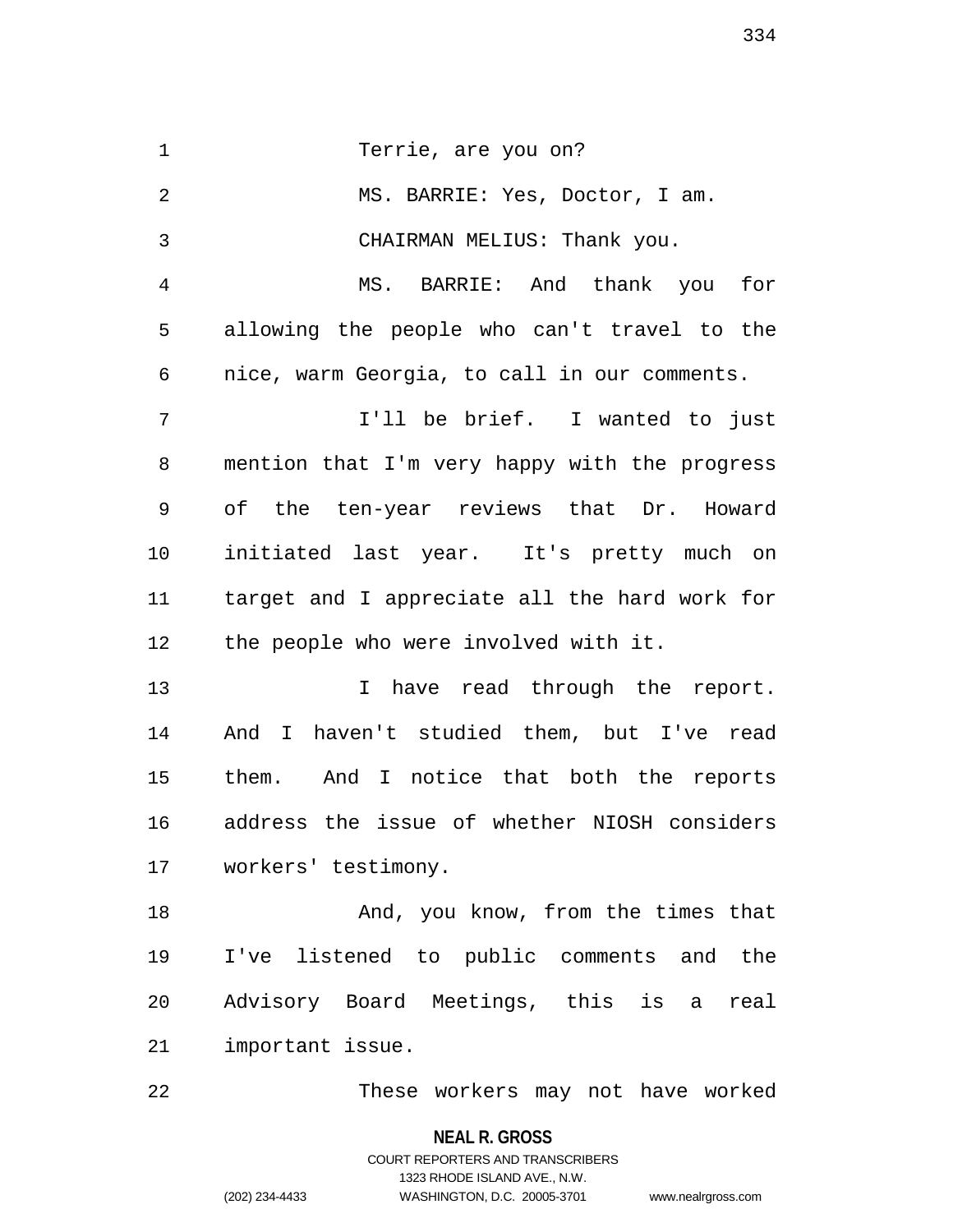1 in the dosimetry program, but they were the 2 hands-on people and, to me, their 3 recollections need to be seriously considered. 4 This is particularly important 5 throughout these blast plants. I understand 6 that SC&A is performing an audit on whether 7 public comment for the Rocky Flats plant were 8 included into the NIOSH TBDs and Technical 9 Bulletins. And I'm looking forward to that 10 report.

11 But I also want to raise that I 12 have also in the past year or so, raised some 13 serious concern - what I think are serious 14 concerns about some of the Site Profile 15 information.

16 And I, as a matter of fact, like 17 last year I mentioned that Building 440 and 18 460 may have had radiation exposure. And I 19 have not been answered on that issue.

20 And recently I went, you know, to 21 the Board and to NIOSH and mentioned a couple 22 of other issues that I garnered from the

## **NEAL R. GROSS**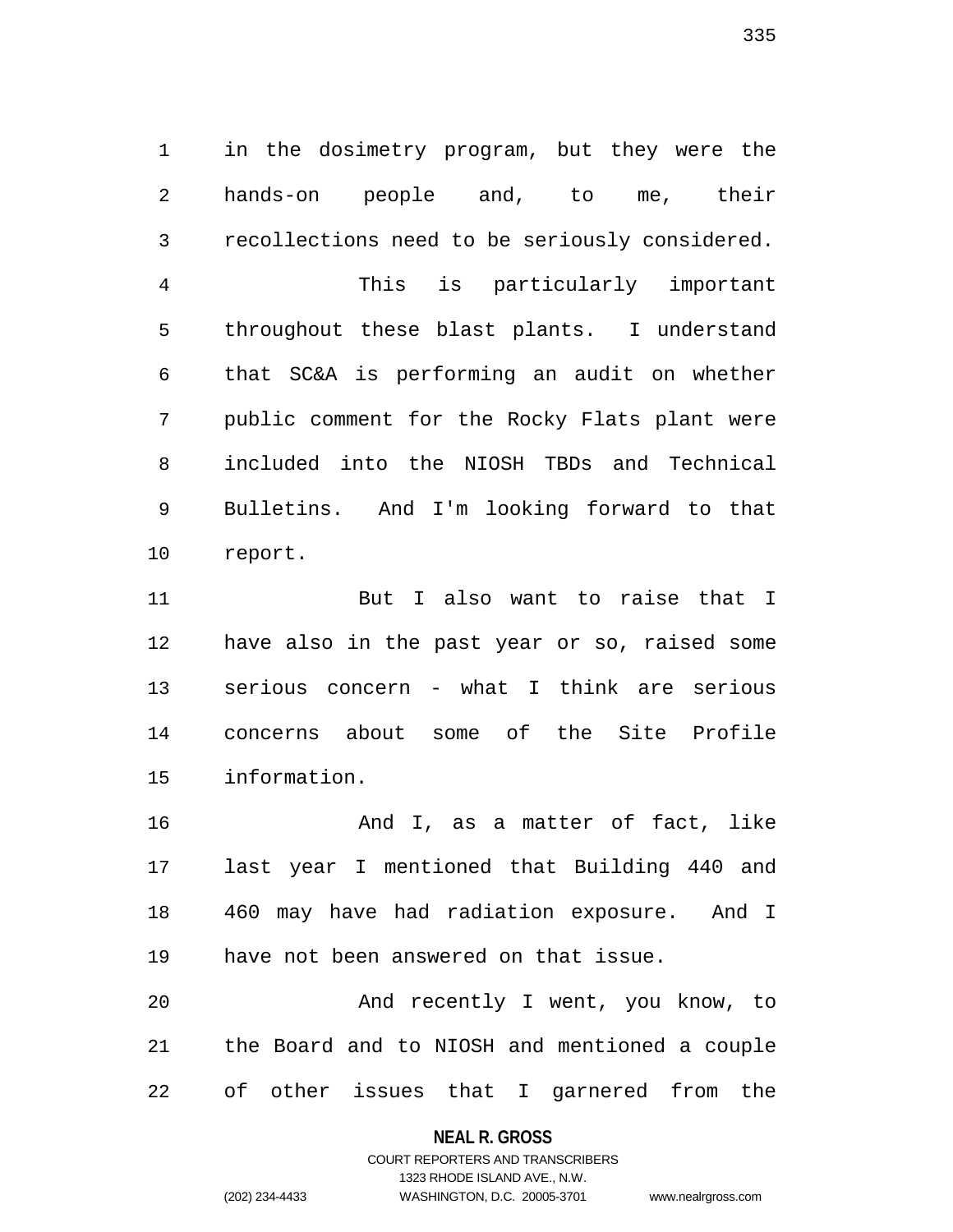1 emails I had FOIAed.

2 And I get the impression that, you 3 know, because Rocky Flats has already had an 4 SEC Petition approved for a very small number 5 of years, that no one is going to worry about 6 these issues. 7 And I would just like to be 8 assured that the issues that I have raised, 9 you know, with the thorium and the tritium, 10 that they will be addressed and in a short 11 amount of time. 12 12 I think a year for Building 440 13 and 460, I've been quite patient with, and I 14 would like to see these issues resolved. 15 Thank you for your time and for 16 allowing me again to call in. 17 CHAIRMAN MELIUS: Thank you, 18 Terrie, and we'll follow up. Sometimes when 19 comments come in to the Board and to NIOSH, I 20 think we may make the assumption that the 21 other party is responding and doing that. And 22 we'll make sure we coordinate and get back to

**NEAL R. GROSS**

COURT REPORTERS AND TRANSCRIBERS 1323 RHODE ISLAND AVE., N.W. (202) 234-4433 WASHINGTON, D.C. 20005-3701 www.nealrgross.com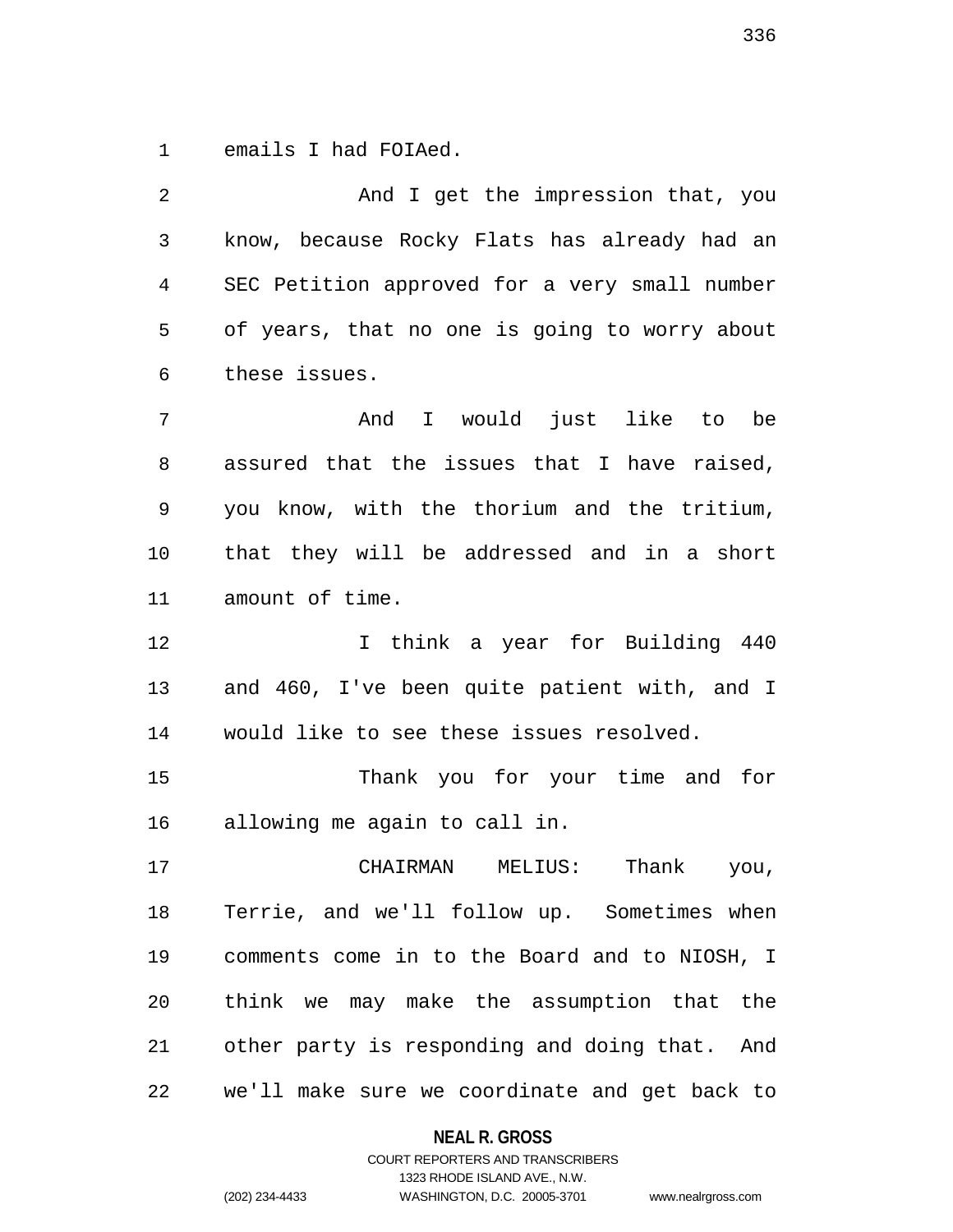1 you.

2 And I think we also need to, you 3 know, reconstitute our Rocky Flats Work Group 4 because there are a number of Site Profile 5 issues in addition to the ones that you raised 6 that I think we need to follow up on. 7 So, we will also get that going 8 again very shortly. 9 MS. BARRIE: Thank you. I 10 appreciate that, Doctor. 11 CHAIRMAN MELIUS: I may have the 12 pronunciation wrong, but there's also a Faye 13 Vlieger or something like that? 14 MS. VLIEGER: My name is Faye 15 Vlieger. I'm a member of ANWAG and also a 16 member of the Advisory Committee for Cold War 17 Patriots. 18 I am also an authorized 19 representative for claimants here in the 20 northwest for the Hanford site, and some of 21 the sites in California. 22 The reason I'm - and I thank you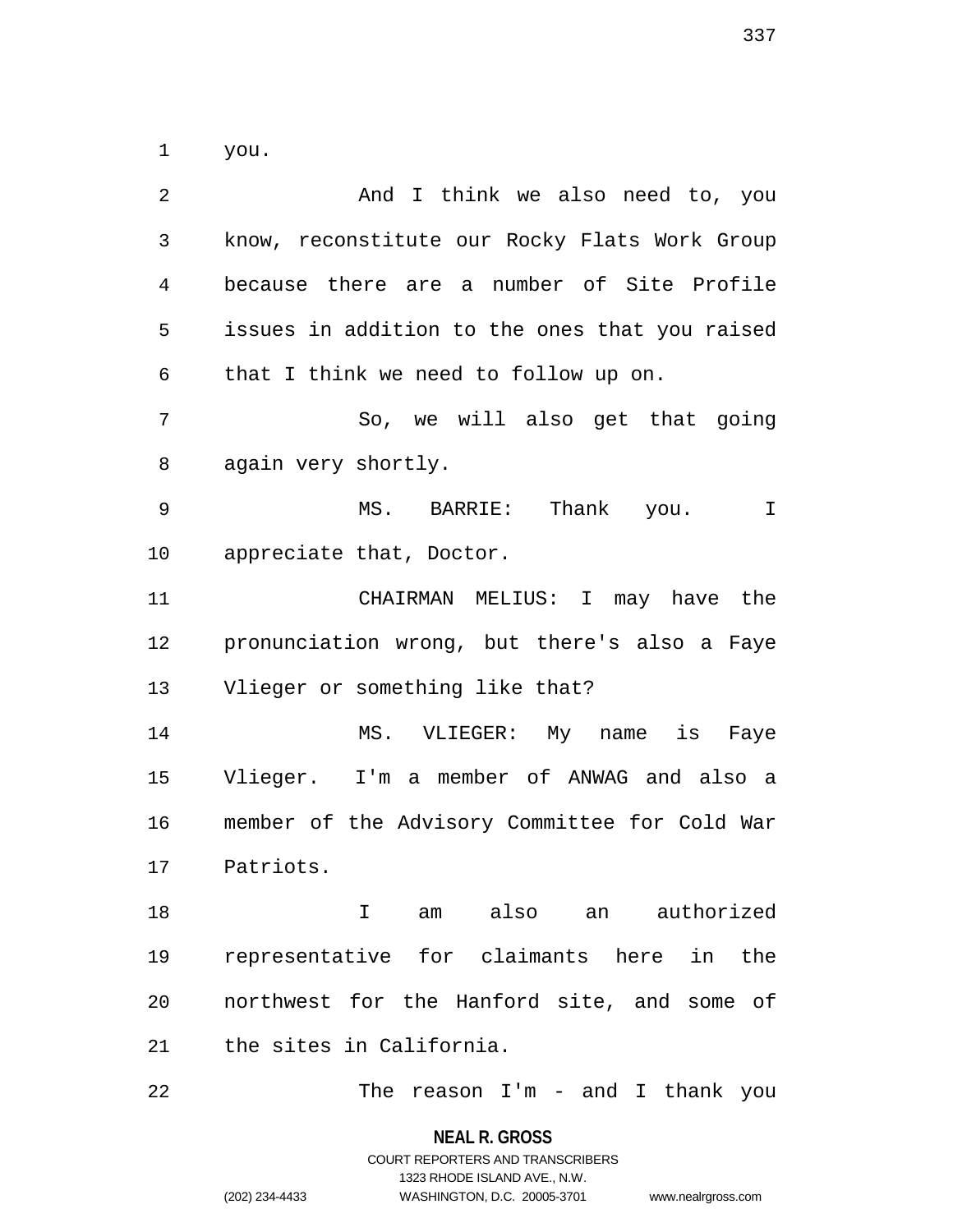1 so much for taking my call. As I sit here in 2 Washington State, I only dream of Georgia.

3 Earlier today the session came 4 about that the Board - pardon me. During 5 earlier discussion, Dr. Hinnefeld stated that 6 NIOSH was already ahead of their game with the 7 model on OTIB-49 and that they've already 8 submitted data from the ICRP which apparently 9 makes NIOSH's model more claimant-friendly 10 than an ICRP. However, the ICRP needs to - 11 stated that NIOSH needs to revise their model.

12 Wouldn't NIOSH still need to 13 revise their method if the Transuranium 14 Working Group had said that they looked at 15 NIOSH's model and said that it needed to be 16 changed because of the other findings?

17 Again, what it looks like to me is 18 that NIOSH may say that they have incorporated 19 - that they are more forward thinking and it 20 incorporated this in it, but they couldn't 21 have incorporated it if the report didn't 22 exist when they did their incorporation.

> **NEAL R. GROSS** COURT REPORTERS AND TRANSCRIBERS

> > 1323 RHODE ISLAND AVE., N.W.

(202) 234-4433 WASHINGTON, D.C. 20005-3701 www.nealrgross.com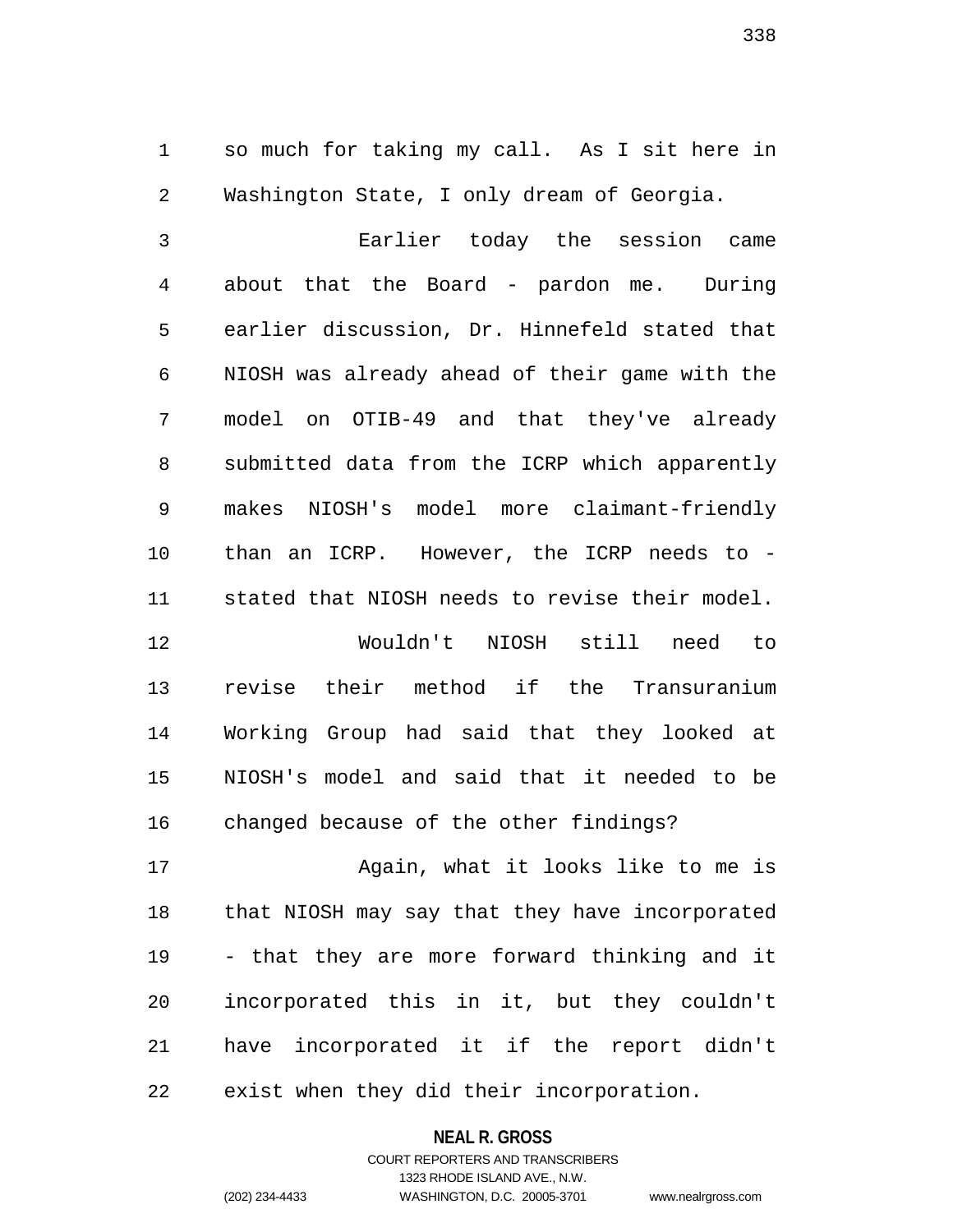1 So, if this is truly the case that 2 they have incorporated it, there needs to be 3 some paper trail to prove it. Otherwise, we 4 have that recommendation left out there from 5 the Transuranium Working Group that the model 6 needs to be updated and changed. 7 And we previously - ANWAG sent a

8 letter dated October 10th, 2011, addressing 9 these issues. And we didn't receive a 10 response from it. And we're just wondering 11 about our recommendations in that letter from 12 October 10th, 2011, to this same topic.

13 CHAIRMAN MELIUS: Who was the 14 letter to?

15 MS. VLIEGER: Just a second. I can 16 read to you the docket. 194. Docket Number 17 194.

18 CHAIRMAN MELIUS: So, that went to 19 NIOSH then?

20 MS. VLIEGER: Yes.

21 CHAIRMAN MELIUS: Okay. That's why 22 I ask because the letter you sent to the Board

> **NEAL R. GROSS** COURT REPORTERS AND TRANSCRIBERS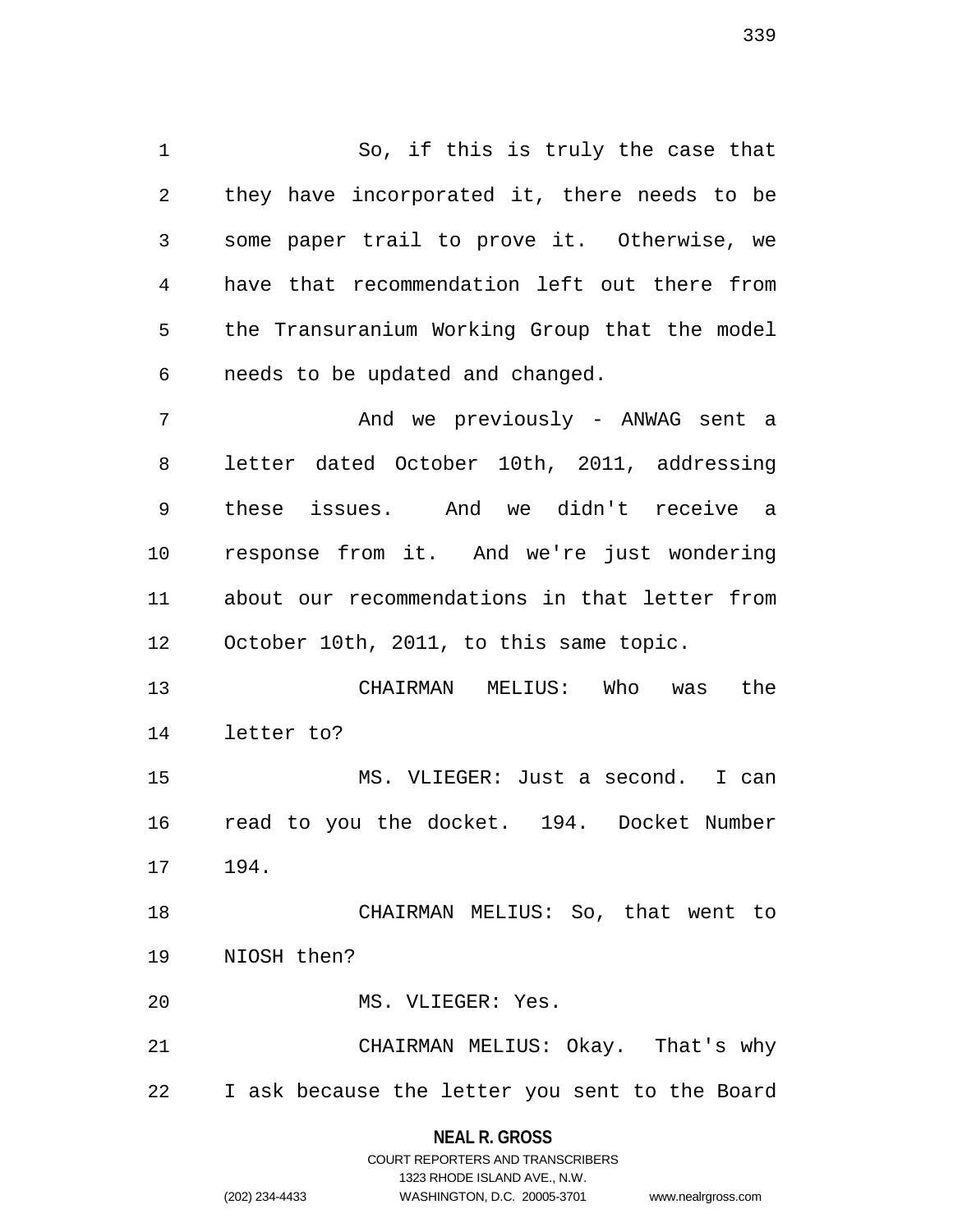1 was the January - I believe January 11th. And 2 that's why -

3 MS. VLIEGER: Yes, that's the new 4 letter.

5 CHAIRMAN MELIUS: Okay.

6 MS. VLIEGER: And then just a 7 moment to let you know that when the Board 8 meets in August and we discuss the Hanford 9 SEC, I am very concerned that while we're 10 going through our decommission and remediation 11 of the various buildings at Hanford, that the 12 Board and NIOSH are taking into consideration 13 these findings and samples under Building 324 14 right now where they found ten times the human 15 lethal dose within working range under a 16 building that was supposed to have drain and 17 drain field systems.

18 They found soil contamination. 19 Therefore, there was a ruptured pipe in a well 20 that nobody knew about and it was draining 21 into the soil.

22 I want to make sure that these are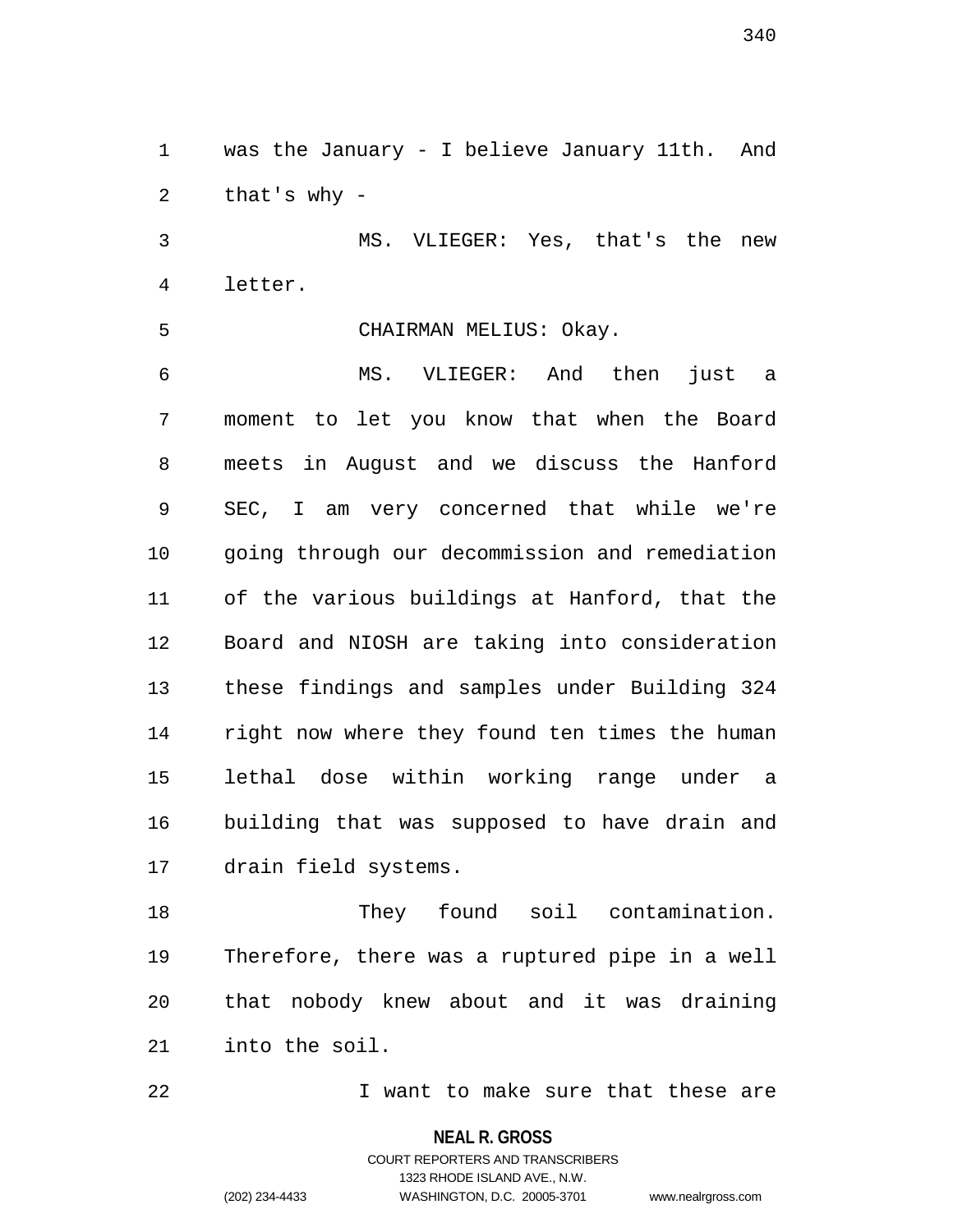1 considered during the SEC Petition, because 2 nobody wanted to assume they're vulnerable to 3 waste.

4 People up against walls in the 5 basement, the HVAC workers and the planners 6 and all the people that would go into the 7 basement in 324, they weren't monitored, 8 because they were told there was no need to be 9 monitored.

10 The glove boxes were upstairs and 11 isolated and supposedly draining and draining 12 situations where there could not possibly be a 13 leak into the wall or into the soil, but they 14 were never monitored.

15 So, I just want to make sure that 16 the remediation findings for the Hanford site 17 are being considered by NIOSH in a real-time 18 method.

19 CHAIRMAN MELIUS: And I can just 20 add to that that the Work Group on the Hanford 21 SEC will be reconvening. We're waiting for a 22 report from SC&A and we expect to get it, I

## **NEAL R. GROSS**

# COURT REPORTERS AND TRANSCRIBERS 1323 RHODE ISLAND AVE., N.W. (202) 234-4433 WASHINGTON, D.C. 20005-3701 www.nealrgross.com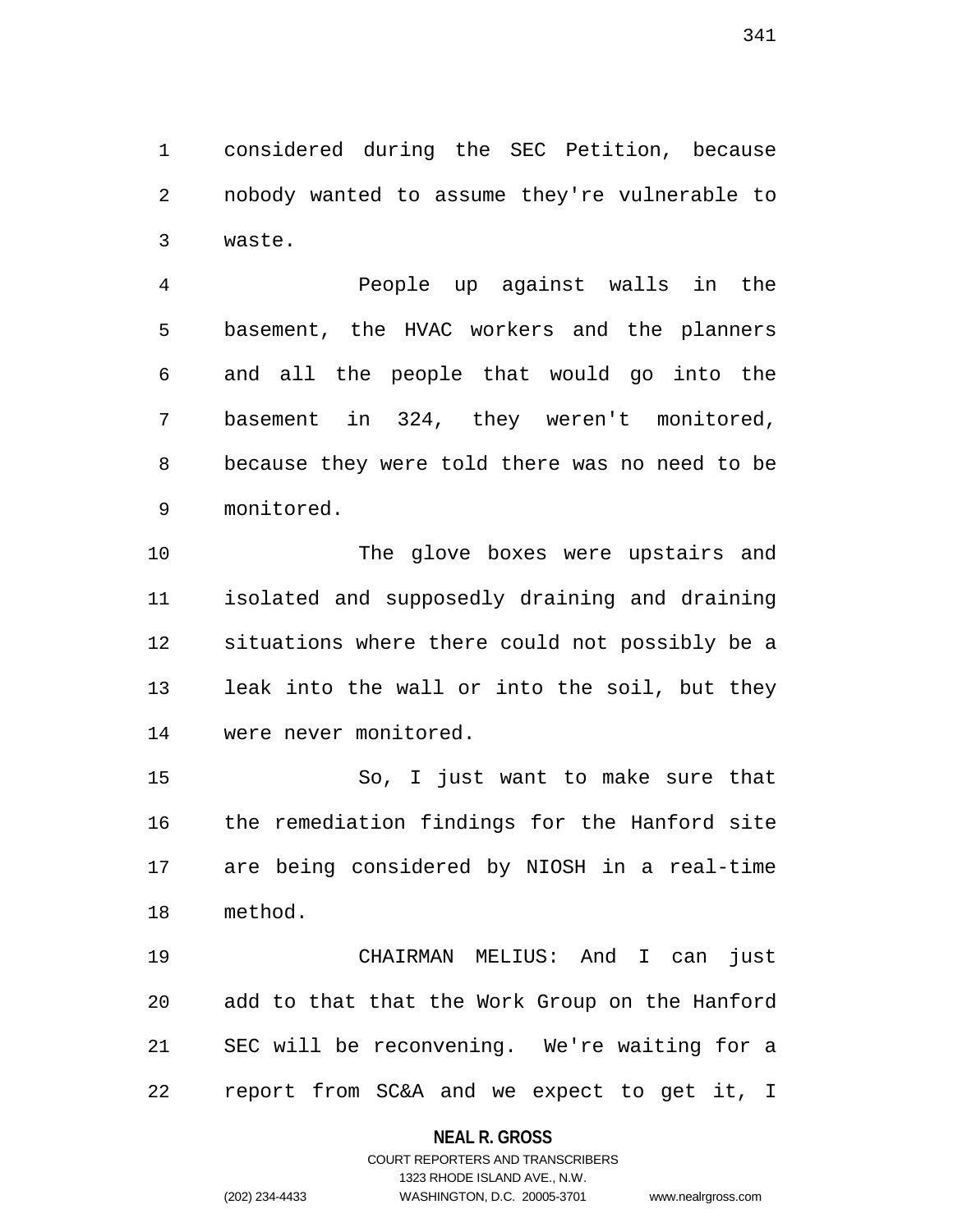1 think, towards middle of April sometime.

| 2              | And so, we will be meeting again              |
|----------------|-----------------------------------------------|
| $\mathfrak{Z}$ | and we'll update and we'll let the people     |
| 4              | involved, including the petitioners, know     |
| 5              | about that meeting and provide further        |
| 6              | information to you.                           |
| 7              | MS. VLIEGER: Do you know if any of            |
| 8              | the realtime information and realtime assays  |
| 9              | from this stuff that they're digging up -     |
| 10             | CHAIRMAN MELIUS: I couldn't                   |
| 11             | understand that.                              |
| 12             | MR. KATZ: She asked do we know if             |
| 13             | NIOSH is taking -                             |
| 14             | MELIUS: Everybody is<br>CHAIRMAN              |
| 15             | talking. I'm having trouble understanding -   |
| 16             | MR. KATZ: She's asked do we know              |
| 17             | if NIOSH is taking into account this realtime |
| 18             | information that's coming in related to this, |
| 19             | for example, contamination that she<br>just   |
| 20             | described.                                    |
| 21             | CHAIRMAN MELIUS: Yes, I don't                 |
| 22             | think we can answer that on the phone or      |

**NEAL R. GROSS** COURT REPORTERS AND TRANSCRIBERS

1323 RHODE ISLAND AVE., N.W.

(202) 234-4433 WASHINGTON, D.C. 20005-3701 www.nealrgross.com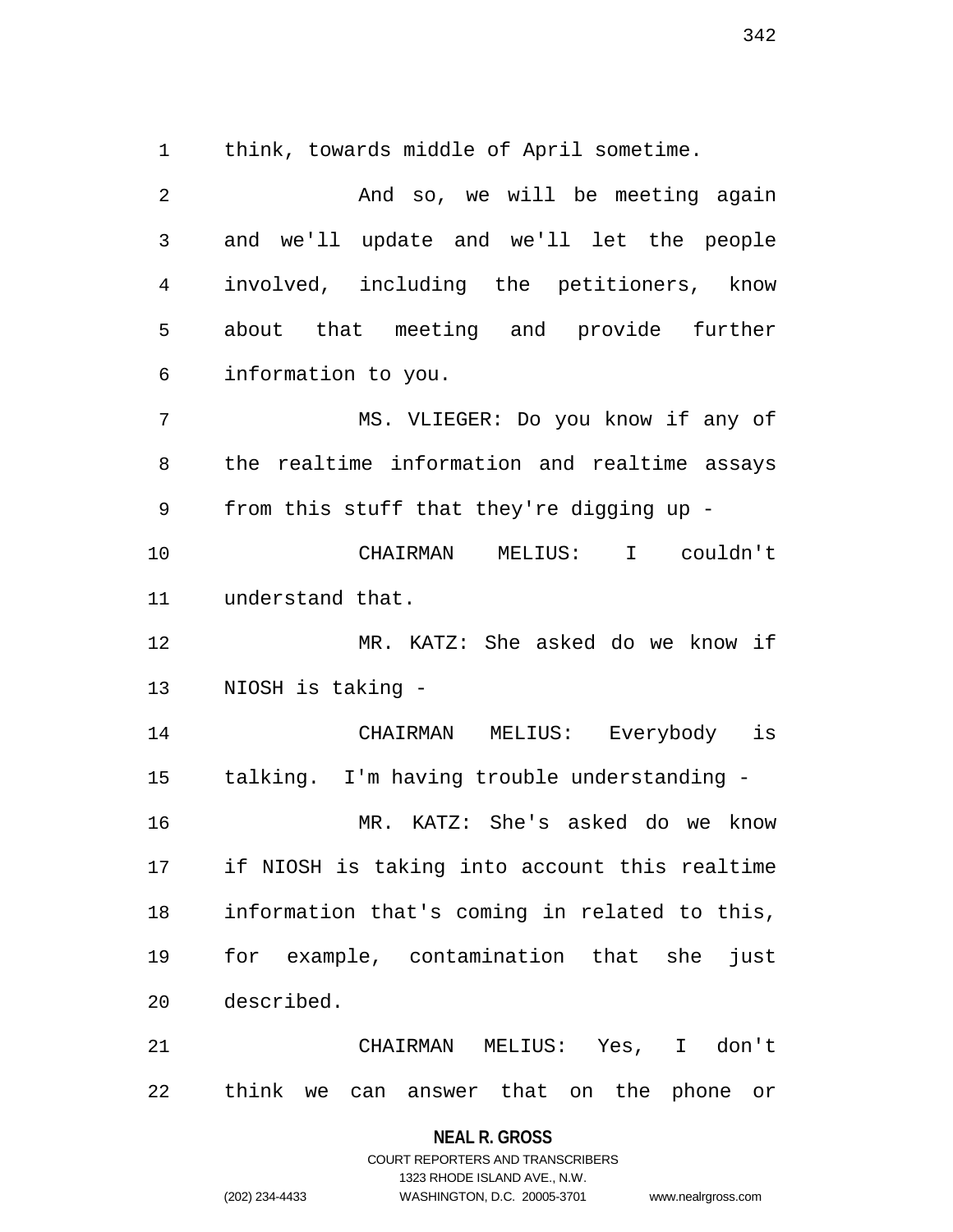1 directly, but we will follow up with you and 2 try to get more details.

3 MS. VLIEGER: Okay. I know that 4 the union has been in contact with the Board 5 Members trying to get an answer to this 6 question, too.

7 CHAIRMAN MELIUS: Okay. Thank you. 8 MS. VLIEGER: And that concludes my 9 statements. And, once again, thank you so 10 much for letting me do this over the phone.

12 Anybody else in the audience here 13 wish to make public comments? We don't have 14 anybody else signed up, but - okay.

11 CHAIRMAN MELIUS: Okay. Thank you.

15 And then does anybody else on the 16 phone wish to make public comments?

17 There is another public comment 18 session tomorrow evening. I don't hear 19 anybody. Then, we'll close the session and we 20 reconvene tomorrow morning at 8:15. Thank 21 you.

22 (Whereupon, the meeting was

**NEAL R. GROSS** COURT REPORTERS AND TRANSCRIBERS

1323 RHODE ISLAND AVE., N.W.